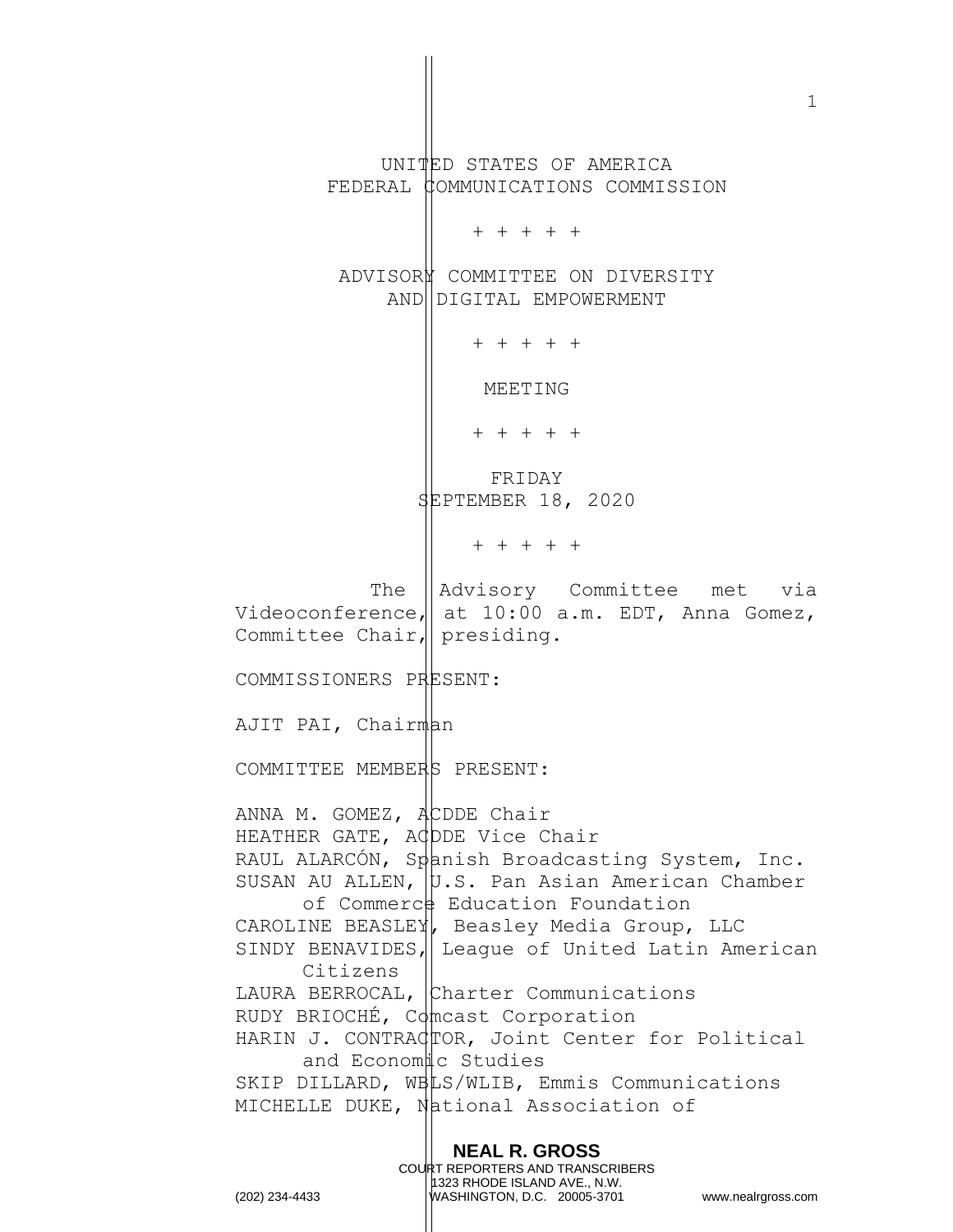Broadcasters Leadership Foundation DEBORAH A. ELAM, Corporate Playbook Consulting, LLC MAURITA COLEY FLIPPIN, ESQ., Multicultural Media, Telecom and Internet Council RASHIDI HENDRIX, Metallic Entertainment DAVID HONIG, JulGlo Productions, LLC RONALD JOHNSON, Ph.D., Wireless Infrastructure Association SHERMAN KIZART, Kizart Media Partners NICOL TURNER LEE, Ph.D., Center for Technology  $In novation \$ -- Governance Studies Program, Brookings *Institution* ROY E. LITLAND, Verizon DUJUAN A. MCCOY, Circle City Broadcasting I, LLC ROSA MENDOZA DAVILA, ALLVanza CLINT ODOM, Nati $\beta$ nal Urban League HENRY M. RIVERA, Emma Bowen Foundation NIMISHA SHUKLA,  $|M.D.,$  NJ Broadcasting LLC/South Asian Broadcasting SHERRIE BLAKENEY, T-Mobile USA S. JENELL TRIGG, ESQ., Representing Wireless Internet Service Provider Association FALLON WILSON, Ph.D., Tennessee for Higher Education's HBCU Office CHRISTOPHER WOOD, LGBT Technology Partnership & Institute COMMISSION STAFF:

JAMILA BESS JOHNSON, Designated Federal Officer JULIE SAULNIER, peputy Designated Federal Officer JAMILE KADRE, Deputy Designated Federal Officer SARAH WHITESELL, Deputy Chief, Media Bureau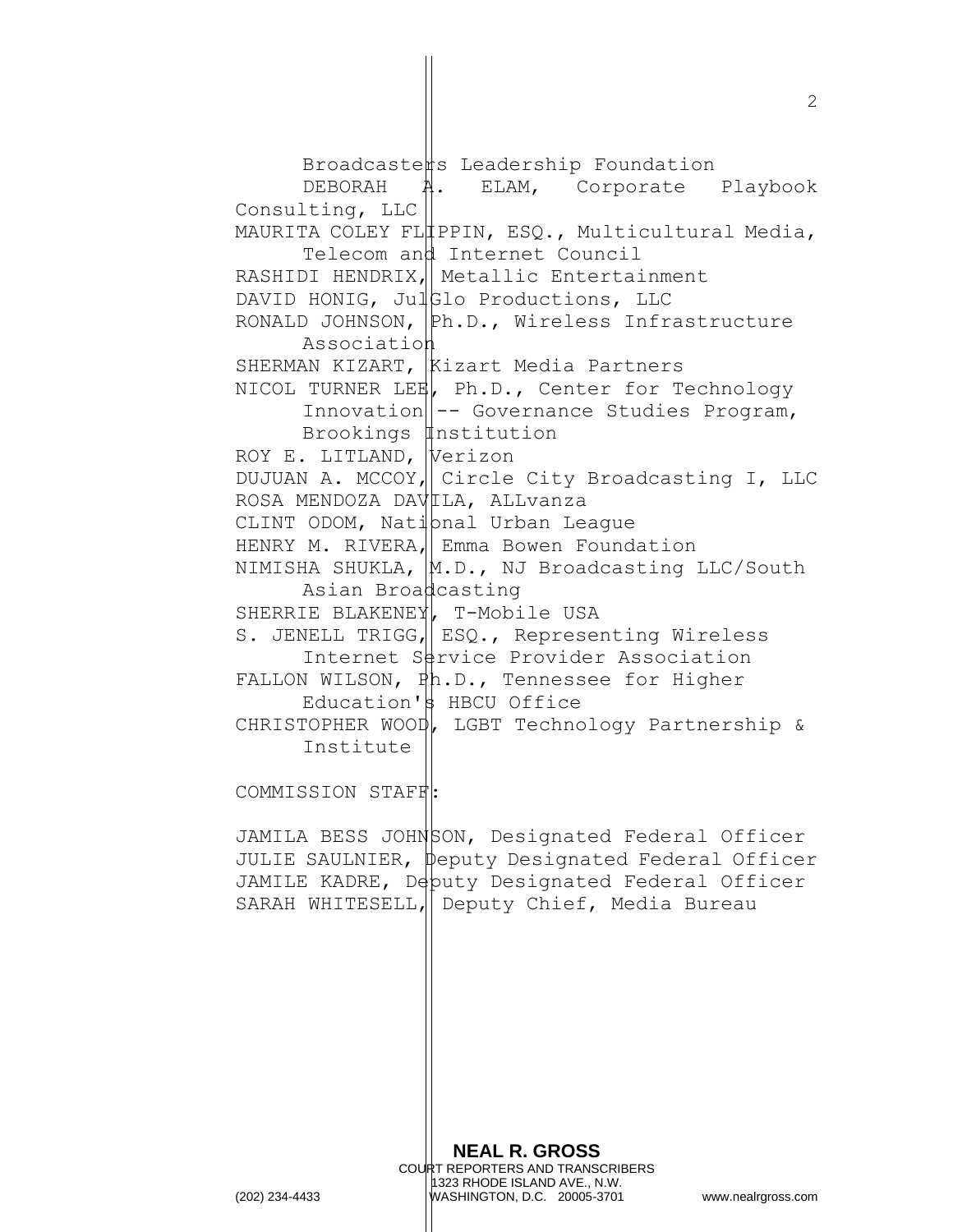CONTENTS

| Welcome Remarks $\ \ldots\ldots\ldots\ldots\ldots\ldots\ldots\ldots\ldots\ldots\,5$ |
|-------------------------------------------------------------------------------------|
| ACDDE Chair Remarks 16                                                              |
|                                                                                     |
| Call to Order and Roll Call  22                                                     |
| Digital Empowerment and Inclusion WG Report 27                                      |
| Access to Capital WG Report  81                                                     |
| Diversity in the Tech Sector WG Report  125                                         |
| Open Discussion   166                                                               |
| Comments/Questighs 190                                                              |
|                                                                                     |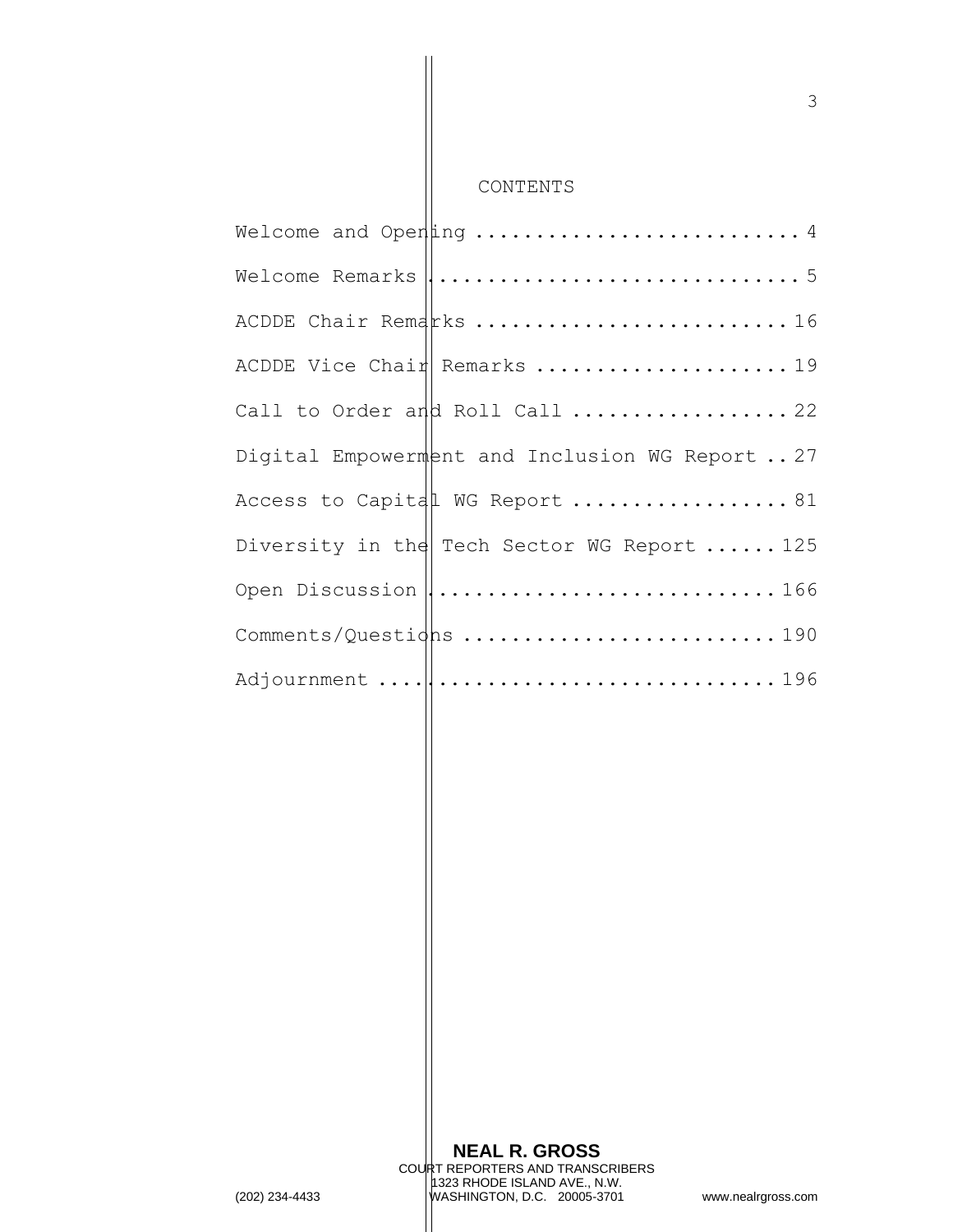P-R-O-C-E-E-D-I-N-G-S

10:01 a.m.

4

#### WELCOME AND OPENING

MS. CAREY: Good morning, everyone. Welcome to the  $f$ | all 2020 meeting of the Advisory Committee on  $D$ i $\psi$ ersity and Digital Empowerment. It is good to see all of you. I'm delighted to report that despite the challenging circumstances we have all been experiencing, this Advisory Committee has do $\phi$ e an amazing job staying engaged and focused on the chairman's objectives.

I have bi-weekly meetings with staff from the Industry Analysis Division, and I spend a good part of  $\frac{1}{4}$ ach of these meetings listening to all the activities that you all have been involved in. You all are truly unstoppable.

In particular, I would like to commend your intrepid leaders, Anna Gomez, chair of the Committee, and Heather Gate, vice chair. Thank you both for your phenomenal efforts.

> **NEAL R. GROSS** COURT REPORTERS AND TRANSCRIBERS 1323 RHODE ISLAND AVE., N.W.

I would also like to thank the working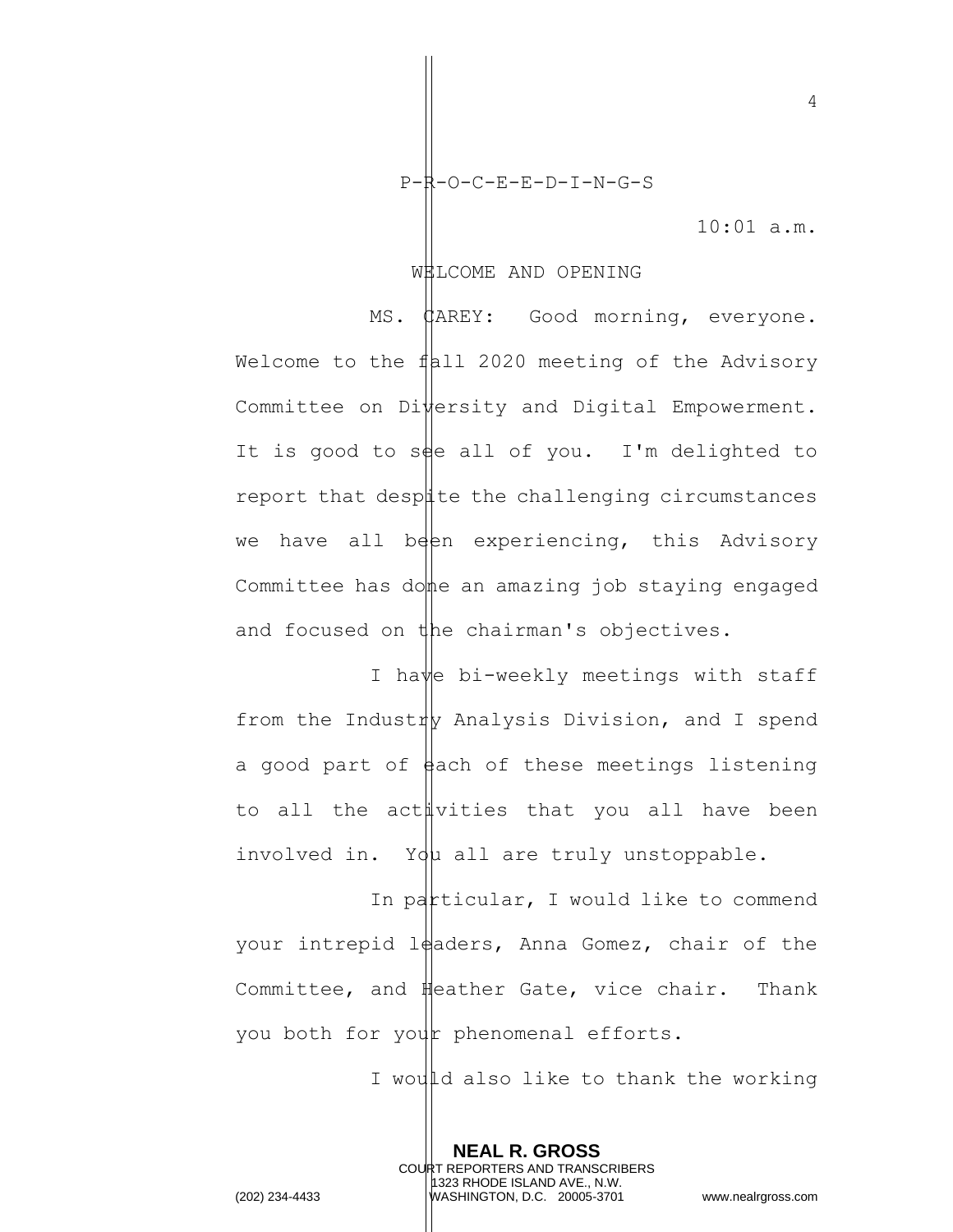group chairs and each member of the working groups for your tremendous energy and intelligence that you are bringing to these important issues. We are halfway through the Committee's two- $\psi$ ear term, so I'm excited to hear about what you have gathered. Today, we will receive report\$ from the Committee's three working groups.  $\parallel$  The three working groups are Access to Capital, Digital Empowerment and Inclusion, and Diversity in the Tech Sector. Before we get  $t\phi$  your reports, Chairman Pai is going to give some welcoming remarks. Mr. Chairman.

## WELCOME REMARKS

CHAIRMAN PAI: Thank you to our incredible Media Bureau Chief Michelle Carey for that kind introduction. Thanks to all of you for being on the call. When I last spoke to you, it was the first time the Advisory Committee had met virtually since the COVID-19 pandemic, back on April 28th, if  $\mathbb{I}$  remember correctly.

> **NEAL R. GROSS** COURT REPORTERS AND TRANSCRIBERS

1323 RHODE ISLAND AVE., N.W. (202) 234-4433 WASHINGTON, D.C. 20005-3701 www.nealrgross.com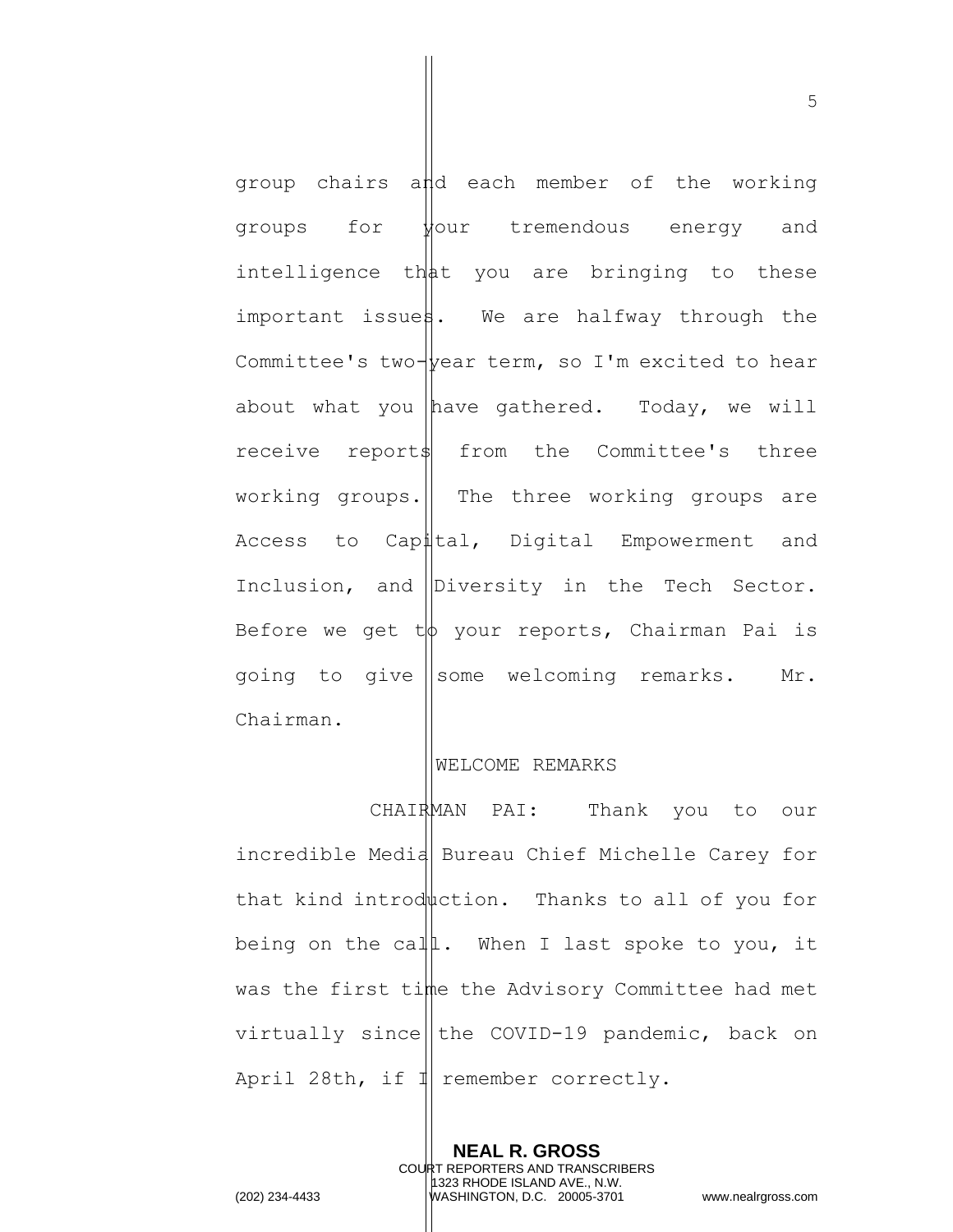$I'd$   $|$  certainly hoped that the next meeting would be in person because it's great to see all of you around the table of the FCC's headquarters, but I nonetheless appreciate that each of you and your organizations have been working through  $\|$  the disruptions caused by the pandemic and  $\argh$  focusing on the important work of this committee because I know that you care about it just a  $\frac{1}{2}$  much as we do. I know you're also dealing with unique challenges, including the start of the school year and other family challenges that  $|I'm$  facing, as well. I want to, again, say thank you so much for the hard work you're putting in, despite the circumstances.

As Michelle did, I also want to thank our incredible leaders of the Diversity Committee, Anna Comez of Wiley Rein, representing the Hispanic National Bar Association, for your  $continued$  leade $#$ ship. Also want to thank our vice chair, Heather Gate, of Connected Nation.

Also want to express my gratitude to

**NEAL R. GROSS** COURT REPORTERS AND TRANSCRIBERS 1323 RHODE ISLAND AVE., N.W. (202) 234-4433 WASHINGTON, D.C. 20005-3701 www.nealrgross.com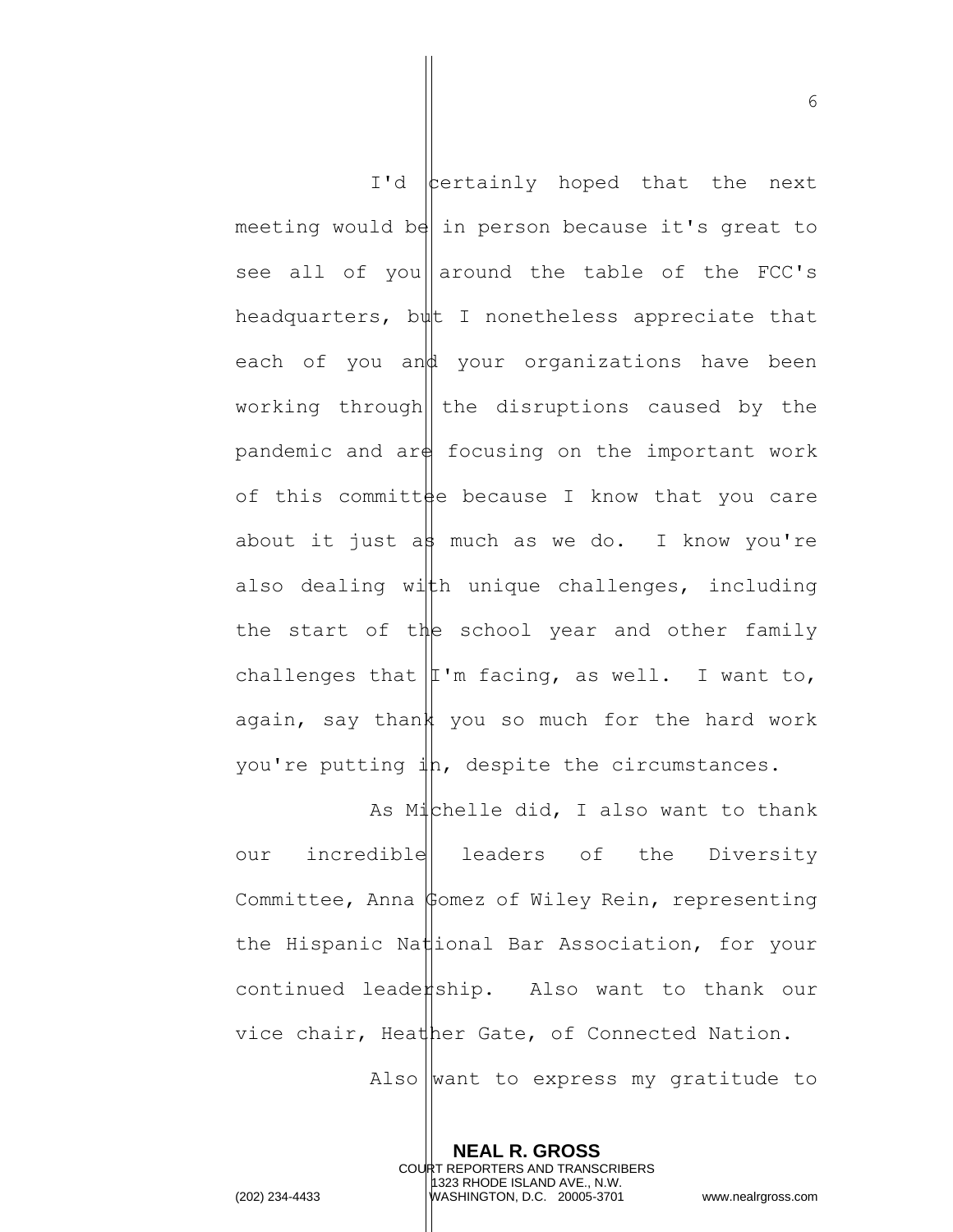our working group chairs who are doing a lot of the heavy lifting on particular topics, Rudy Brioche, from Comcast, for the Digital Empowerment Inclusion working group, and Caroline Beasley, of the Beasley Media Group, for the Access to Capital working group, and to Dr. Nicol Turner Lee, of the Brookings Institution, for the Diversity in Tech working group.

All  $\left\| \circ f \right\|$  you, I know, are doing spectacular work across those different vectors. I'd like to  $\frac{1}{2}$  start by highlighting a key announcement the FCC made just last week that impacts diversity in the tech sector, which is appropriately the name of one of this Committee's working groups. For context, I'll just say  $--$  and I promise this has a point  $--$  when I moved to Washington in 1998 from New Orleans, I had sticker shock. The apartments were incredibly expensive compared to what I was used to.

There was a lot of dislocation. It

**NEAL R. GROSS** COURT REPORTERS AND TRANSCRIBERS 1323 RHODE ISLAND AVE., N.W. (202) 234-4433 WASHINGTON, D.C. 20005-3701 www.nealrgross.com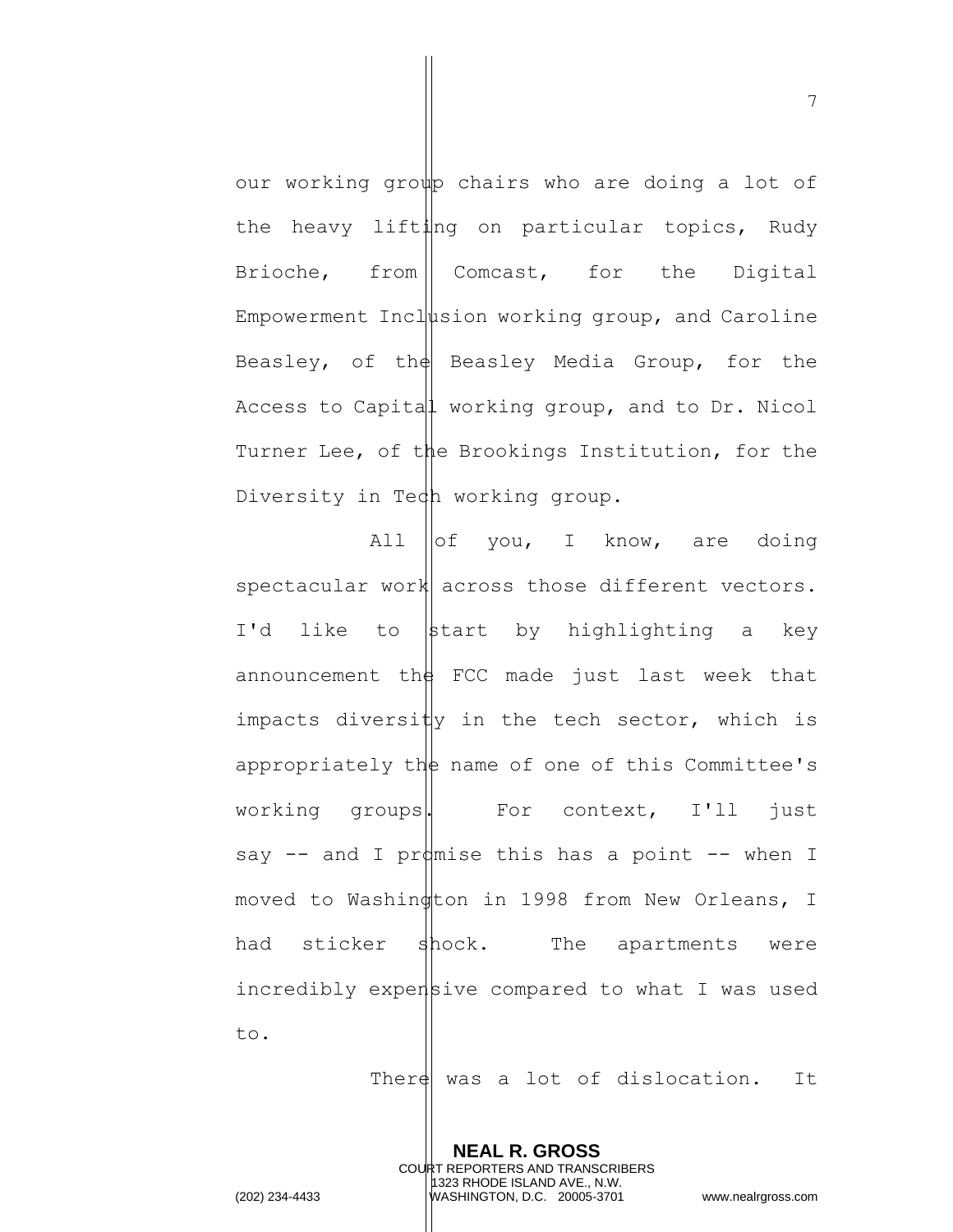was just difficult to get settled into the new job I was assuming at the Department of Justice. That was a full-time paid position in Washington in 1998.

Fast  $f$  forward to 2020 and if you're a really talented student across the country looking to come to Washington for an internship, either during the summer, or even during the school year, it $\|\mathbf{s}\|$  even more challenging without some sort of compensation or something to ease the way.

That's why I'm so excited about a recent effort that Commissioner Starks proposed, and I've endors $\frac{1}{4}d$  -- we're working together on it -- the Early Career Staff Diversity Initiative. The goal of this is pretty simple, to advance equit  $\phi$  ble opportunities at the FCC for  $t$ alented underg $\frac{t}{t}$ aduate and graduates and law students who might be interested in entering into the communications space. As so many of you know, internships at the FCC give students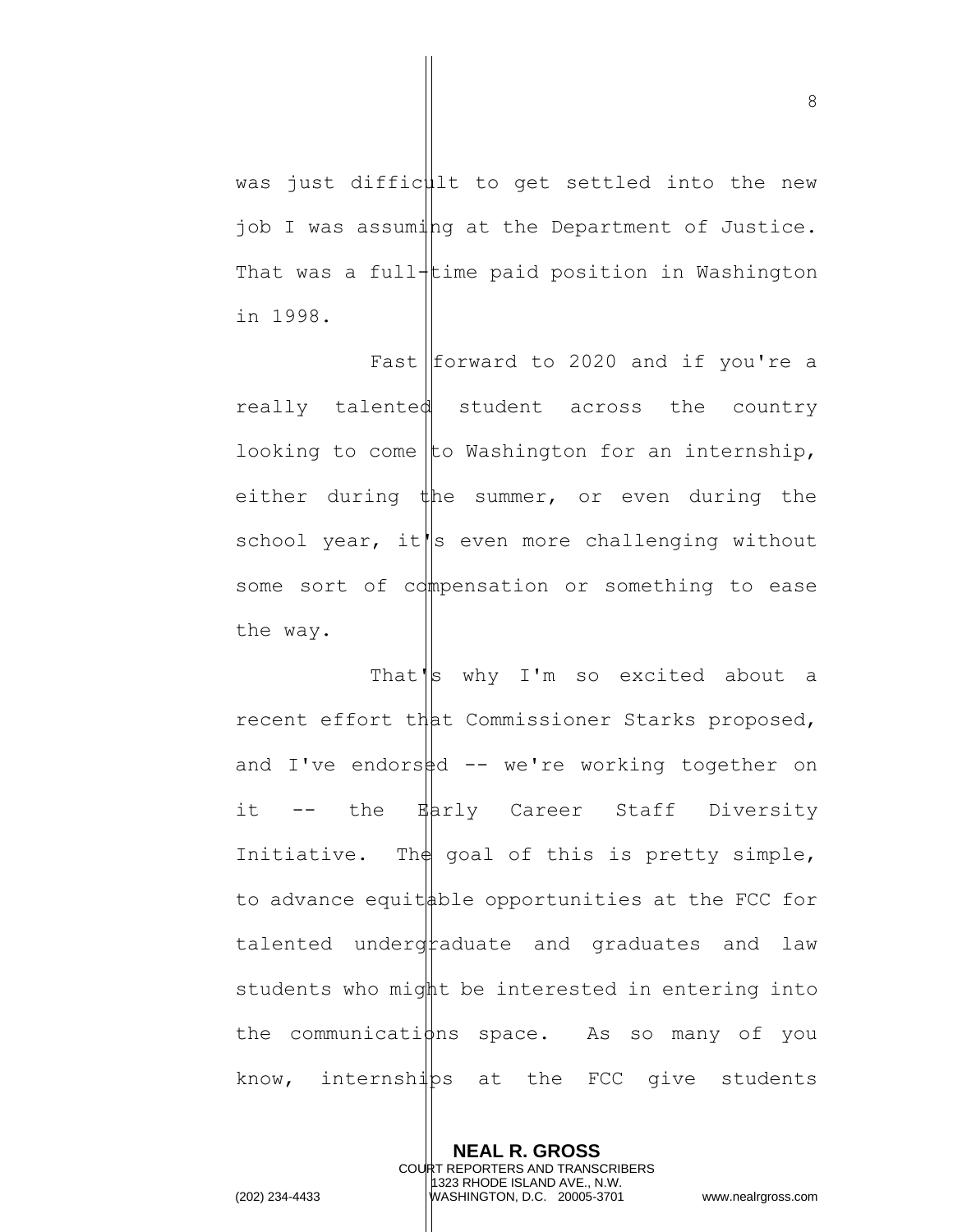valuable experidnce and connections that lead to jobs at the FCC or within the field of communications requiation.

In some cases, there's no substitute for that kind of experience, just getting to know people at the Agency. Indeed, some FCC interns have risen t $\phi$  become FCC commissioners, themselves. I  $b$ telieve Commissioner Carr was once an intern at the  $FCC$ .

But  $If$  many students, an unpaid internship is  $j$  $\downarrow$ st out of reach. There's no way you can take a  $j\phi b$  like that without some sort of compensation.  $\parallel$  For the last several years, unfortunately, the FCC's only offered voluntary, unpaid internships.

As a result, many otherwise qualified students might  $\phi$  decline to pursue opportunities like that, especially those who come from under-represented communities. It goes without saying, you know better than anybody, the communications sector impacts every American's

> **NEAL R. GROSS** COURT REPORTERS AND TRANSCRIBERS 1323 RHODE ISLAND AVE., N.W.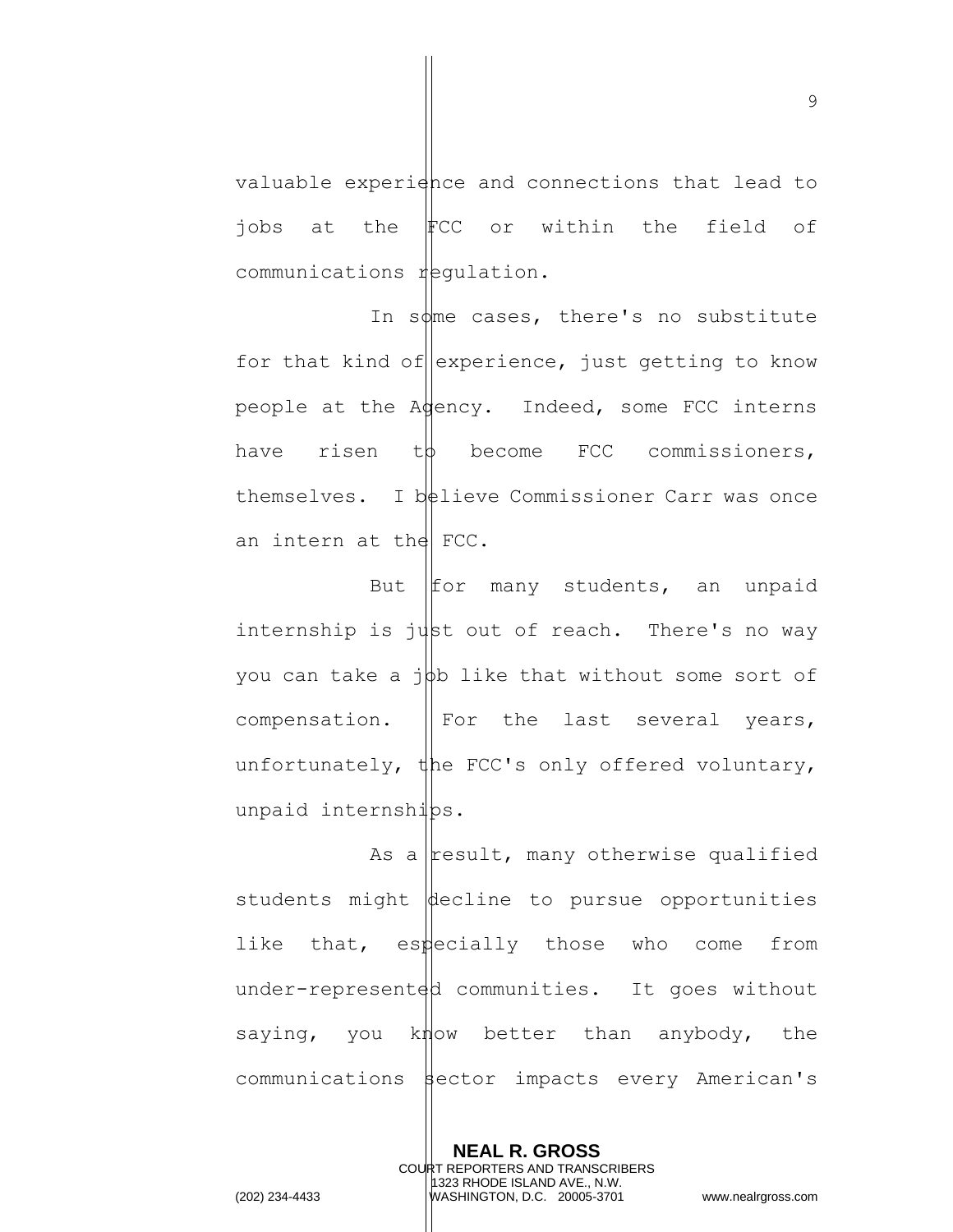ability to adtess affordable and reliable communication sources. To me, at least, it's only appropriate for its employees to reflect our country's diversity and to draw from the rich fabric that our country now has. I hope that this FCC initiat  $\frac{1}{x}$  ve will advance this goal. Some particulars about it.

Beginning in January of  $2021$ , the FCC will provide a select number of paid internships to law, graduate, or undergraduate students each semester and duraling the summer.

The **FCC** will also invest additional resources to redruit students from historically Black colleges | and universities, or HBCUs, Hispanic-serving institutions, tribal colleges and universitties, and other minority institutions,  $td$  increase the diversity of the applicant pool  $f(x)$  the Commission's internship.

If  $\forall$ ou cast a broader net, you hopefully get a  $|$ broader array of applicants and, ultimately, interns. The FCC will also increase

> **NEAL R. GROSS** COURT REPORTERS AND TRANSCRIBERS 1323 RHODE ISLAND AVE., N.W.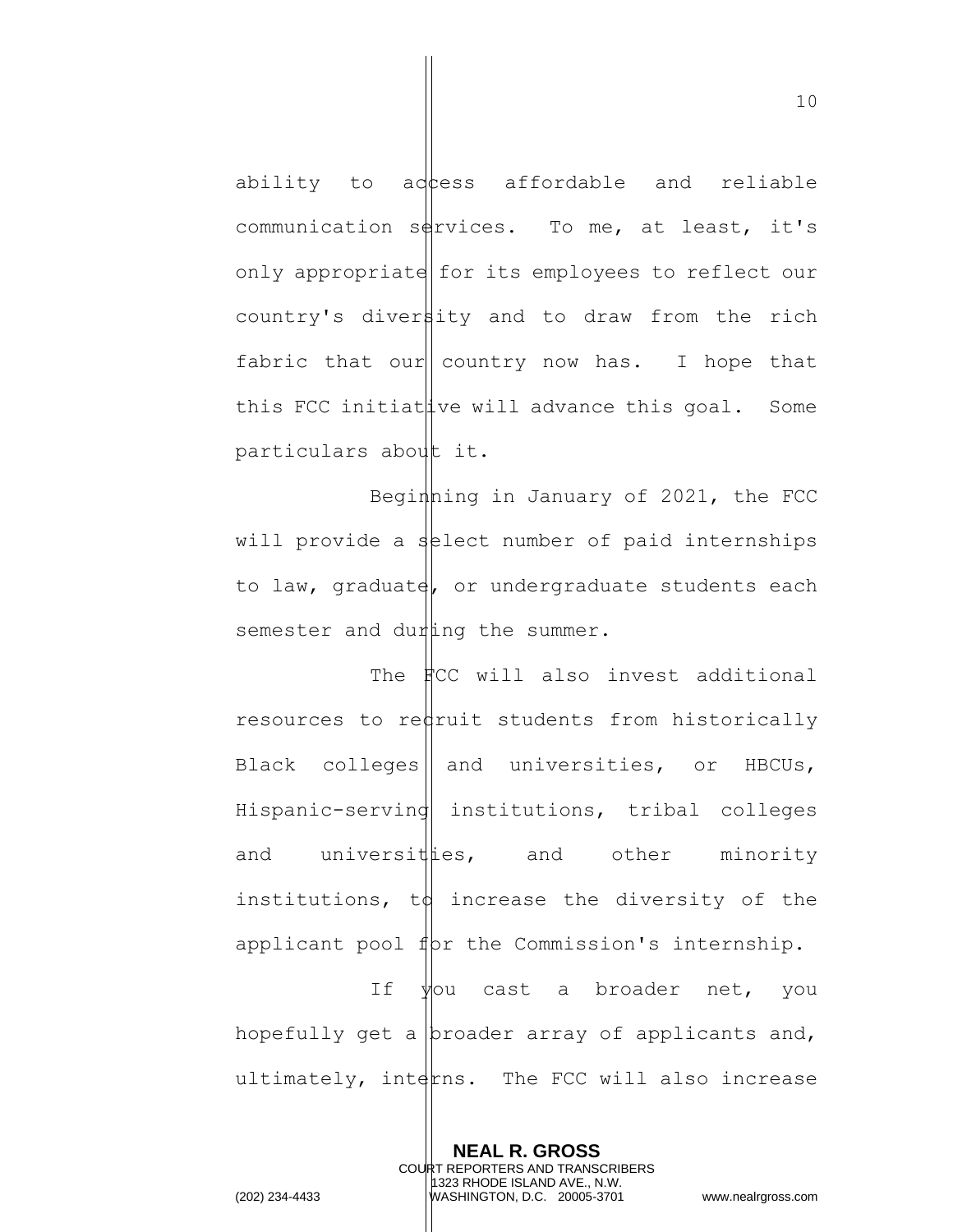recruitment efforts with affinity groups, such as chapters of th $\frac{1}{2}$  National Black Law Students Association and Society of Hispanic Professional Engineers, just to increase awareness that these opportunities are out there and that we want to plant a flag that the FCC is a good place to start your career and  $\|$ to join at any time during your career. That  $f$ <sup> $\downarrow$ </sup>ts within our overall goal, or at least my overall goal for this Committee.

As  $y\phi u$  all know, one of the first things I did when I took this job in January 2017 was to recharter the Advisory Committee on Diversity and Digital Empowerment because I believe strongly in our mission.

It's  $\lim$ portant that the FCC do its part to help advance the goals of the Committee, the noble goals that you're trying to advance. I'm grateful t $\phi$  Commissioner Starks for his leadership, to  $\left\|$  Bill Davenport, his chief of staff, for working with our team to set it up. It's a real pleasure to work with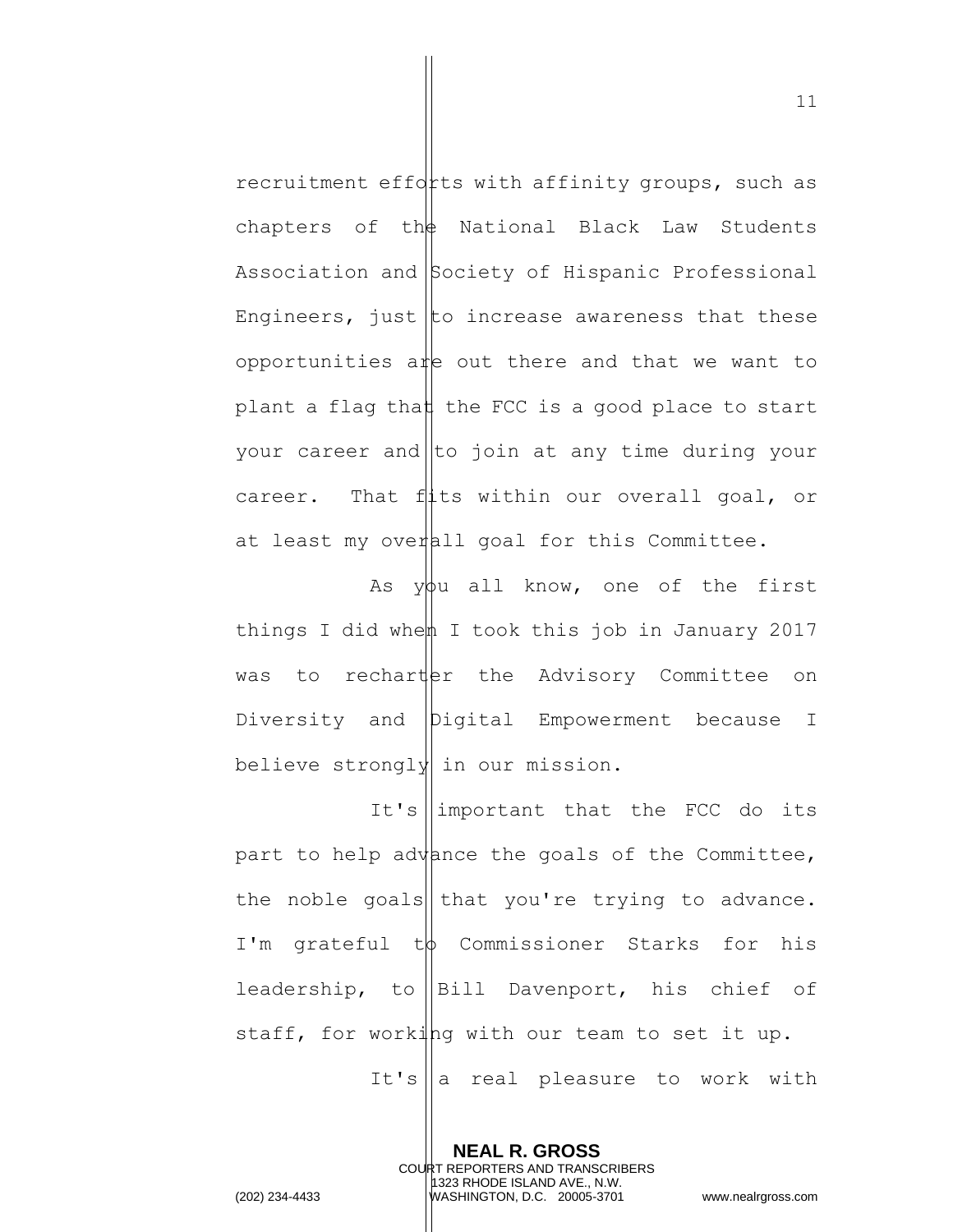them. I'll simply say, with a little bit of parochial pride, that it took a couple of Kansans

to get this ball rolling. Hopefully, that ball rolls throughout every nook and cranny of this country.

This  $\parallel$  initiative will coincide very nicely, I think, with the Diversity in Tech working group's  $\left|$  initiative, the planned forum in January on how high school students and college students can prepare academically for technology positions by taking AP courses or STEM courses and the like,  $\sharp s$  well as by participating in internships like those offered at the FCC. Once you get it on pepple's radar when they're in high school, or even younger, potentially, then you start to see the pipeline widen.

That's a great thing for us and for everybody in the country. To me, at least, the COVID-19 pandemic has illustrated, as nothing has before, in  $m\psi$  view, the importance of connectivity, especially for under-represented

> **NEAL R. GROSS** COURT REPORTERS AND TRANSCRIBERS 1323 RHODE ISLAND AVE., N.W.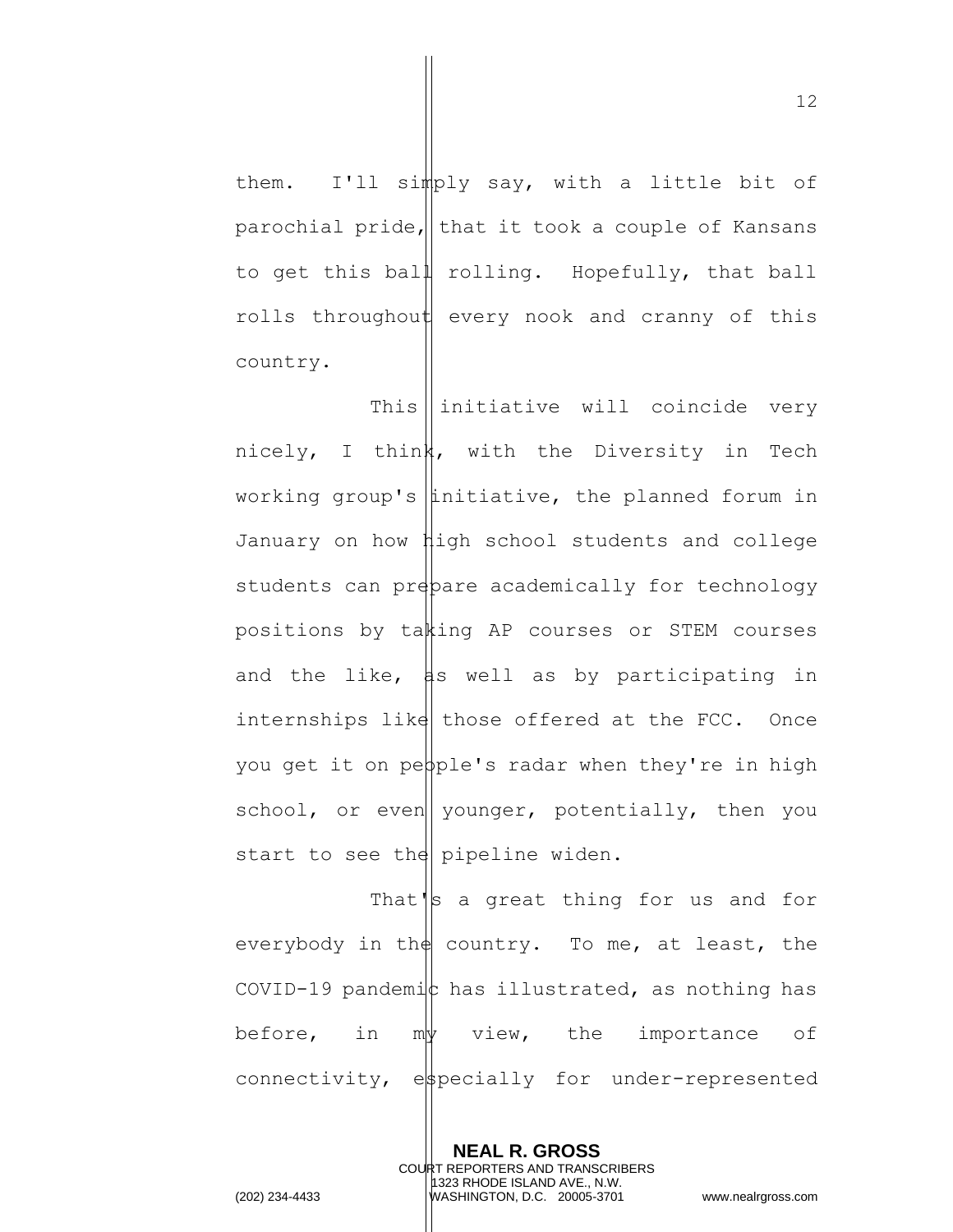communities.

I just wanted to close where I started by expressing my gratitude for the Committee and for the working  $\frac{1}{2}$  for continuing to help the FCC focus on this issue, as well as the government, whit large, and to think strategically about how to make sure that we draw talent from every part of this country, no matter where you are, what you look like.

We want you to be able to participate in the digital economy as a participant, as opposed to a spectator. Also want to thank our FCC staff who at working, our DFOs, really an important job in  $\lceil \text{making sure that we connect with} \rceil$ those at the Agency and those on the Diversity Committee. You're the unsung heroes of the work. Also, Jeff Riordan and the OMR staff for helping to set this up  $\sharp$ h a virtual environment.

I know it's a challenge, and I don't know how we would have done it ten years ago, but thanks to your|| hard work, although it's not

> **NEAL R. GROSS** COURT REPORTERS AND TRANSCRIBERS 1323 RHODE ISLAND AVE., N.W.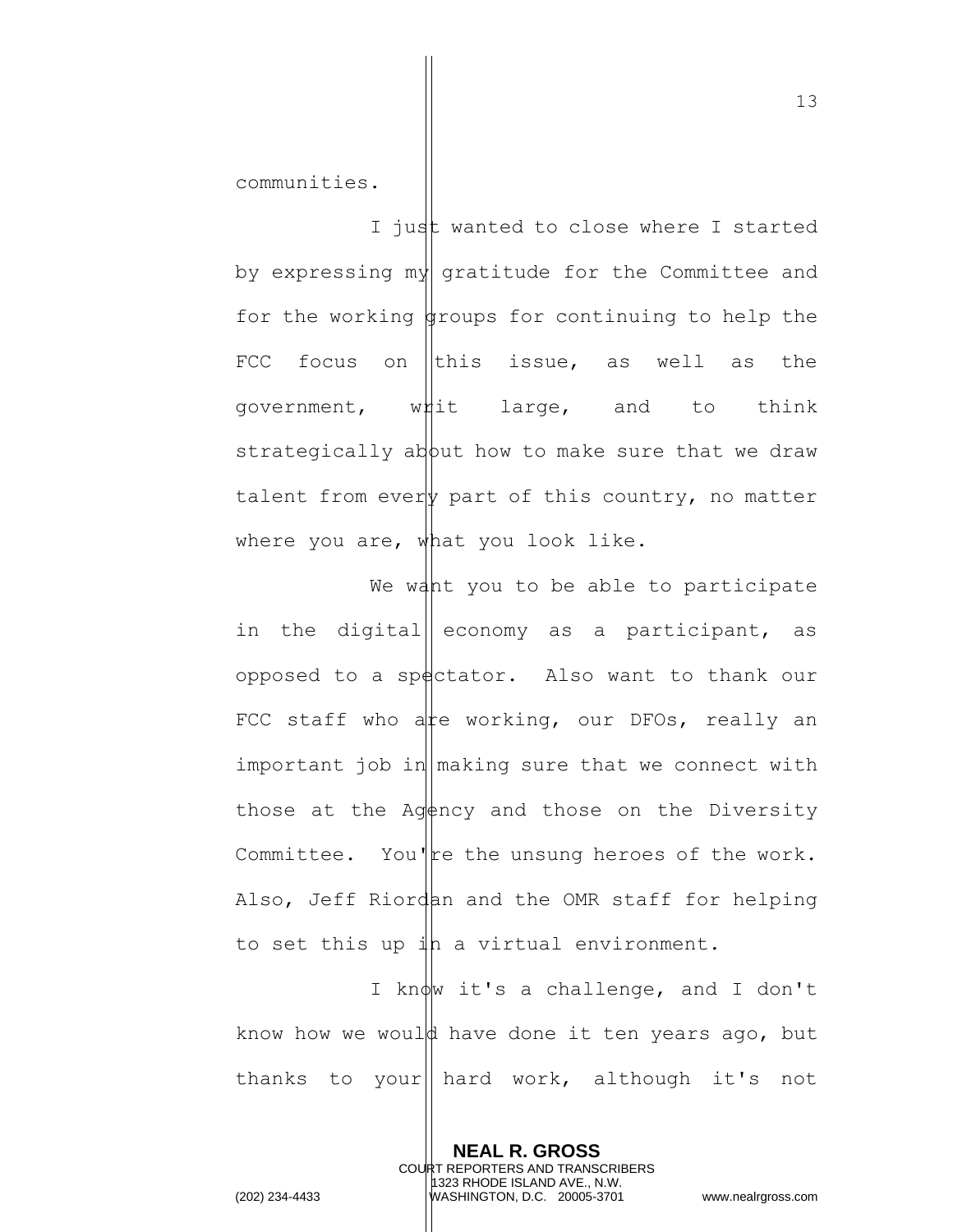optimal  $- \frac{1}{2}$  we'd prefer to meet in person -- getting to see everybody virtually is (audio interfer $\phi$ nce) Thanks to everyone for the great work. Wish you some smooth and strong deliberations to day and hope you have a great Friday.

MS. CAREY: Thank you, Mr. Chairman. Thank you for  $y\ddot{q}$ ur remarks and for being with us today. In fact, I believe that you have participated in every single meeting that this Committee has  $h$ dd since it was rechartered a few years ago.

I think that demonstrates the importance that $\|$  you place on the work of this committee, so || thank you for once again participating.  $\|\text{Next, I would like to echo the}\|$ Chairman's thanks to our DFOs, the indefatigable Jamila Bess Johnson and Julie Saulnier and Jamile Kadre. I know that this has been a particularly challenging environment for you all to be coordinating with the Committee, and you've done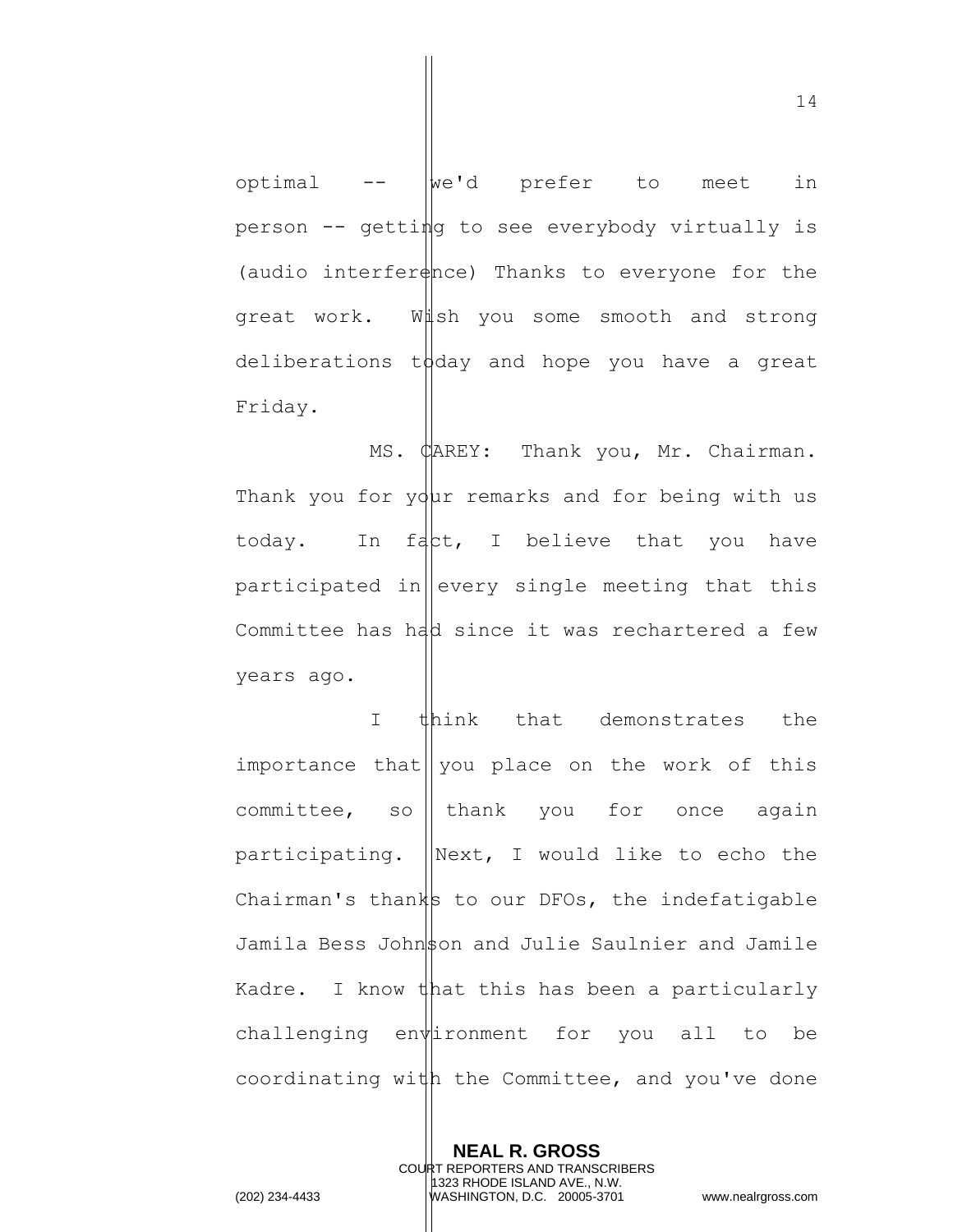a fabulous job, so thank you very much. Without further ado, I will turn it over to Jamila Bess Johnson.

MS. BESS JOHNSON: Thank you, Michelle. Good morning, and welcome to the September 18th meting of the Advisory Committee on Diversity and Digital Empowerment of the Federal Communidations Commission.

We are greatly indebted to the talented professionals who serve on this federal advisory committee, which keeps the FCC focused on issues of broadband access and adoption, media ownership diversity, employment in tech, and entrepreneurship in a digital economy.

In drdinary times, these are very serious issues to grapple with. Against the  $current$  backdrop of conversations about inequity and injustice across many strands of American life, the work we're engaged in takes on increased urgendy. Because of the dedication of the members of this advisory committee, today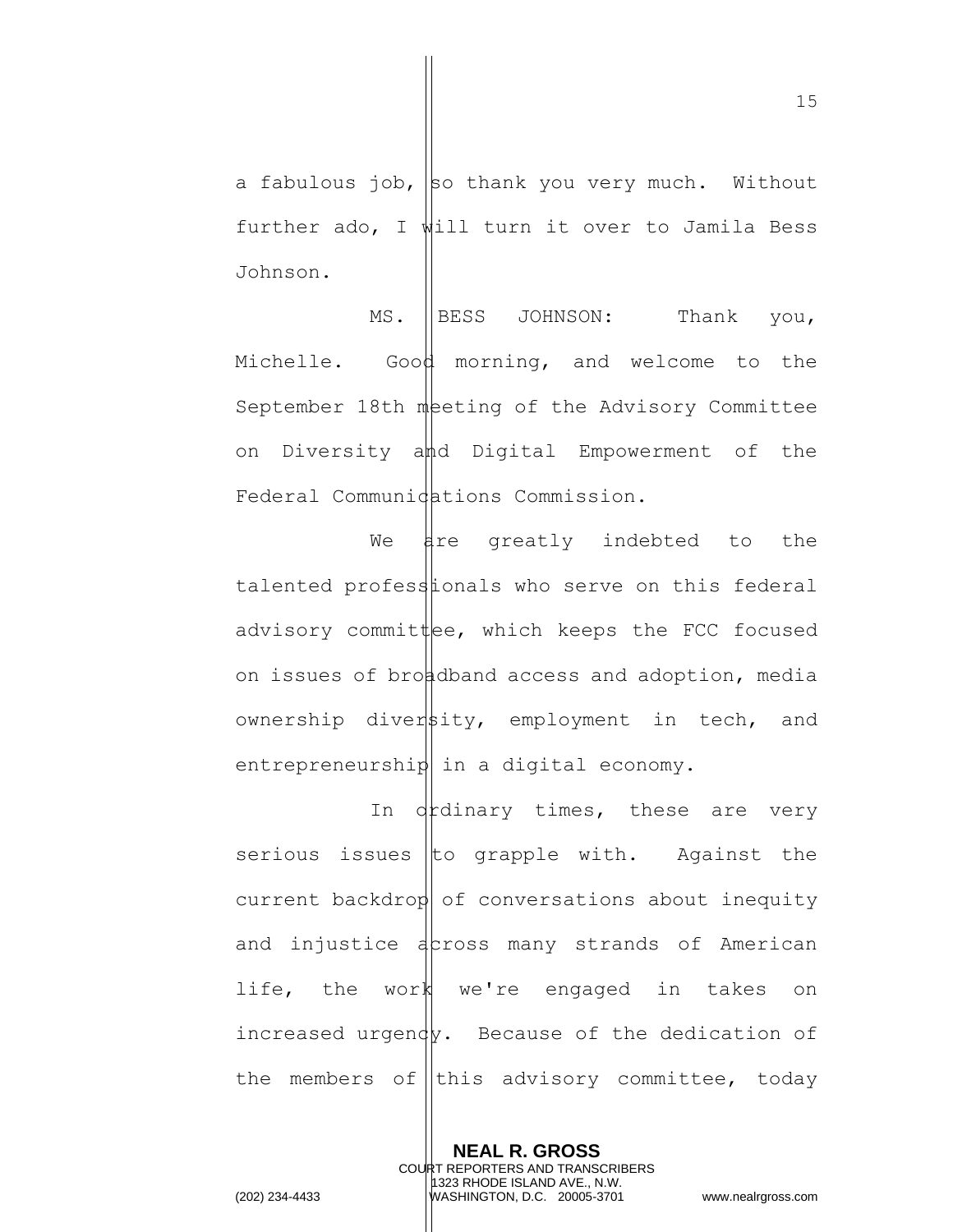we're able to report on initiatives and programs that we hope  $\frac{1}{2}$  move the needle forward, resulting in dreater access to a range of opportunities  $f(x)$  everyone. We will now have welcome remarks from Julie Saulnier, deputy designated federal officer.

Julie. We can come back to Julie. She may be having a technical difficulty. We'll now have brief  $w\#1$ come remarks from Jamile Kadre, deputy designated federal officer. Jamile.

MS. KADRE: Hi, good morning, everyone. We  $\parallel$ ust want to thank all of our members and our leadership, in particular, for all of the fantastic work that you've been doing. You had already been doing that before, but somehow, you  $\|$ (audio interference) in this challenging environment, which, as everyone else has alluded to,  $\|\text{is just incredibly impressive.}\|$ Thank you, again, for your continued commitment. It s been a real pleasure to work with you. Thank you to everyone that is tuning

> **NEAL R. GROSS** COURT REPORTERS AND TRANSCRIBERS 1323 RHODE ISLAND AVE., N.W.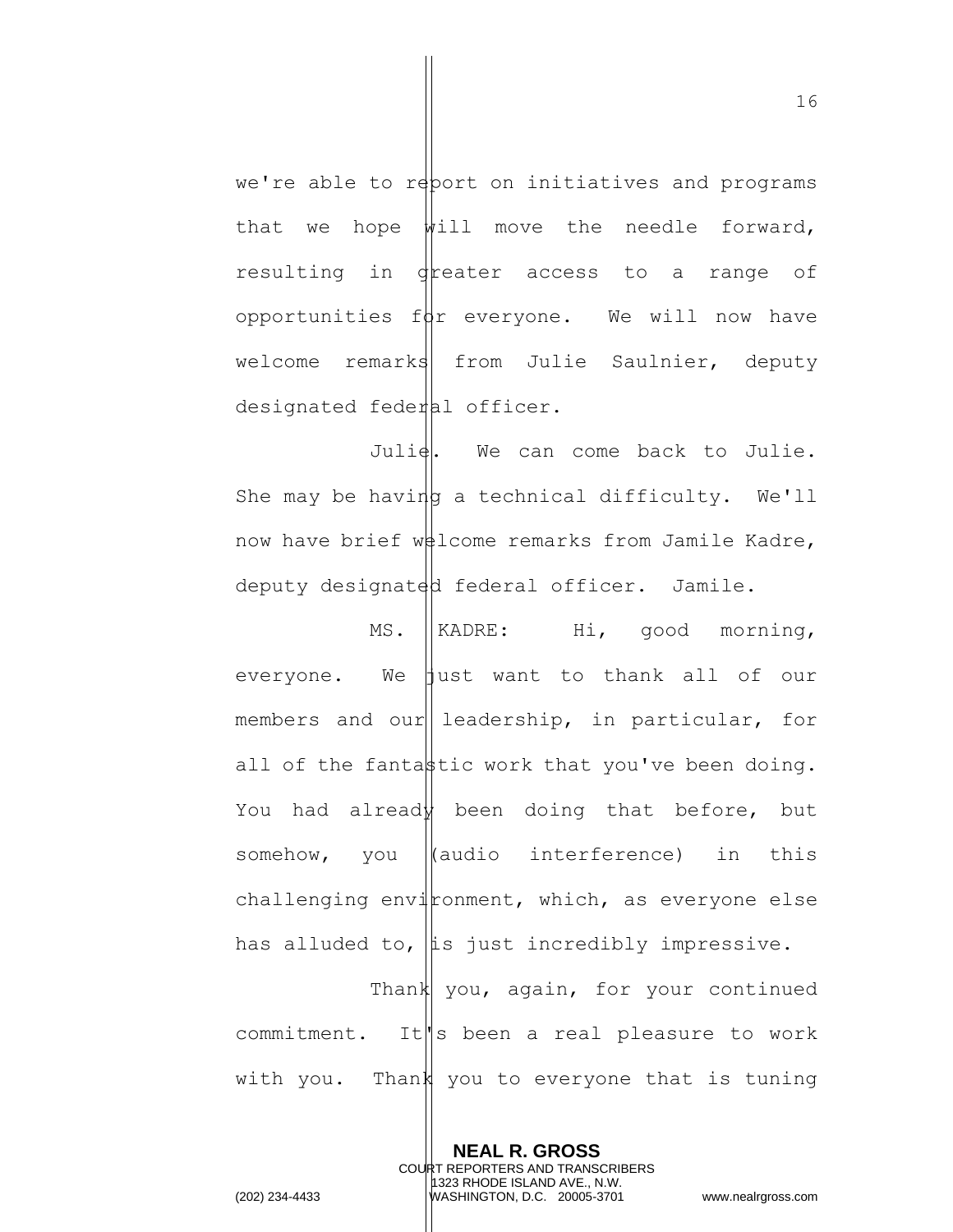in today to hear about the work. I know it will be a very informative experience.

MS. BESS JOHNSON: Thank you, Jamile. Julie, are you able to join us?

Okay, we'll turn to Julie a little bit later in the medting. We do thank Chairman Pai and Media Burdau Chief Michelle Carey for speaking to the  $\mathcal{L}_{\text{Committer}}$  today. Now, Committee Chair Anna Gomez will gavel the meeting to order and preside over the agenda. Good morning, Anna.

## ACDDE CHAIR REMARKS

CHAIR GOMEZ: Good morning, Jamila. First of all,  $\left| \right|$  thank you to Chairman Pai and Michelle for  $j$ o $\downarrow$ ning us today and for giving us your remarks. We do appreciate your support.

I'd like to thank you both, as well, for your support and help in releasing the June 11 Advisory Committee statement on civil rights demonstrations and the racial divide, in which we stated that  $r$  equiving racial violence and hostility against the Black community, compounded

> **NEAL R. GROSS** COURT REPORTERS AND TRANSCRIBERS 1323 RHODE ISLAND AVE., N.W.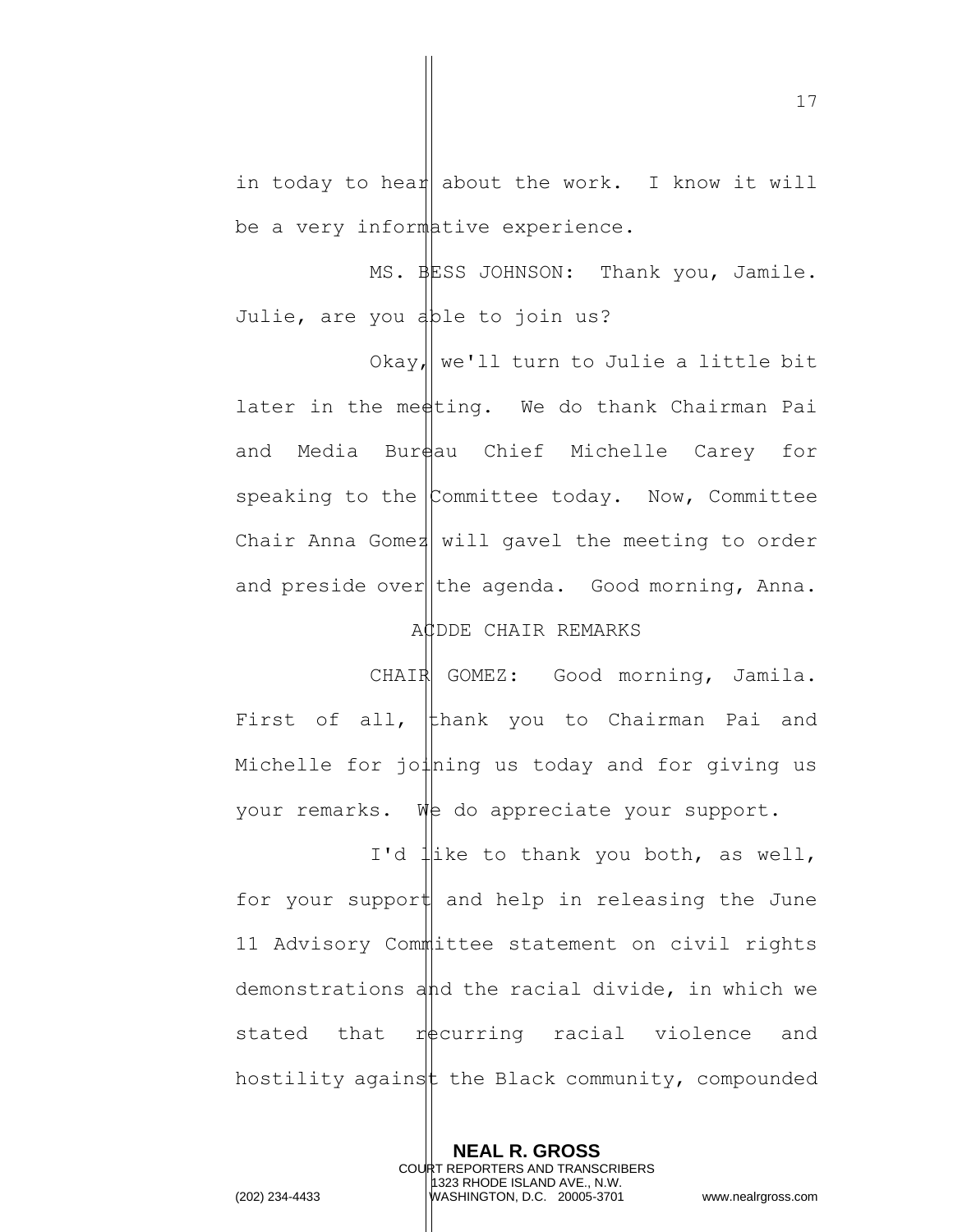by the disparate impact of the COVID-19 pandemic on communities  $\|$ of color, have laid bare the age-old social  $h$ #alth and economic inequities and systemic racism that continue throughout the country. Thank you, again, for your help and support. I'd also like to commend the Chairman and Commissioner Starks for spearheading the internship diversity initiative that the Chairman talked about just now. This is our second full ACDDE meeting during the pandemic. Most of us continue to worth from home, along with our families, and a  $\sharp$ e relying on communications for work, school, information, even social contact.

Yet, disparities in access to communications continue to exist across our communities. The importance of our work has not diminished, and our work certainly has not stopped.

I am extremely proud of the work that our working groups have done in the past few months, in spite of the challenges that we are

**NEAL R. GROSS** COURT REPORTERS AND TRANSCRIBERS 1323 RHODE ISLAND AVE., N.W. (202) 234-4433 WASHINGTON, D.C. 20005-3701 www.nealrgross.com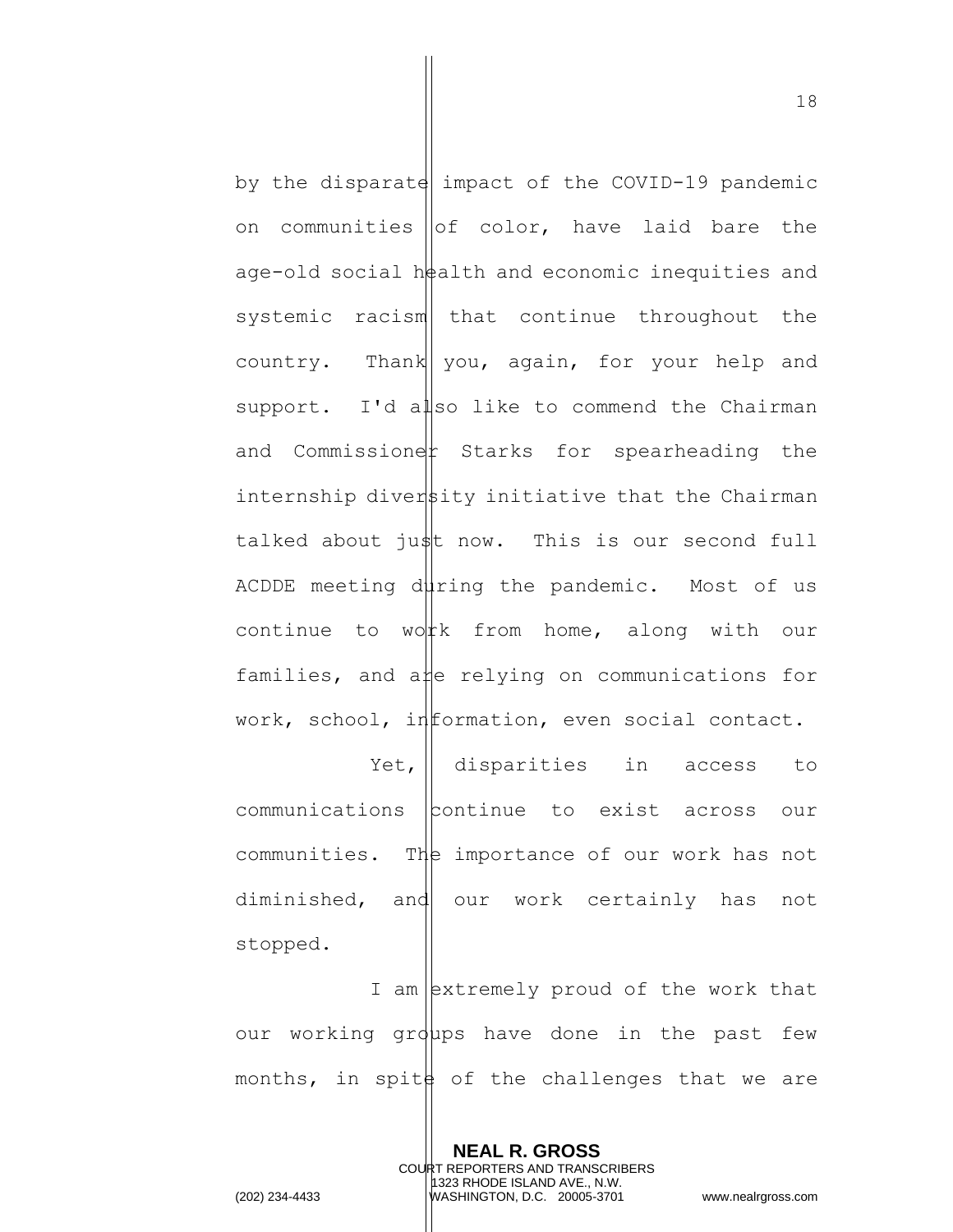currently facing.

That  $\text{work}$  is important, ensuring that everyone has access to high-speed broadband, to all communications, including tech companies, that companies  $\frac{1}{2}$  feflect a diverse and inclusive workforce and suppliers, and that broadcasters have access to  $c$  apital, so that they can continue to provide the local content on which their communities rel $\sharp$ . You'll be hearing from our three working groups. I can tell you they are hard at work to  $f$ ulfill the Committee's mission, and they have been creative. They have been resilient, and  $\sharp$ hey have been flexible. I have been highly impressed by the working group chairs' leadership. I am grateful to everyone for their passion and their dedication.

Finally, I have to say thank you to the intrepid three Js, Jamila Bess Johnson, Jamile Kadre, dand Julie Saulnier for your guidance, support, and your patience. Heather, would you like  $\psi$  make some opening remarks?

> **NEAL R. GROSS** COURT REPORTERS AND TRANSCRIBERS 1323 RHODE ISLAND AVE., N.W.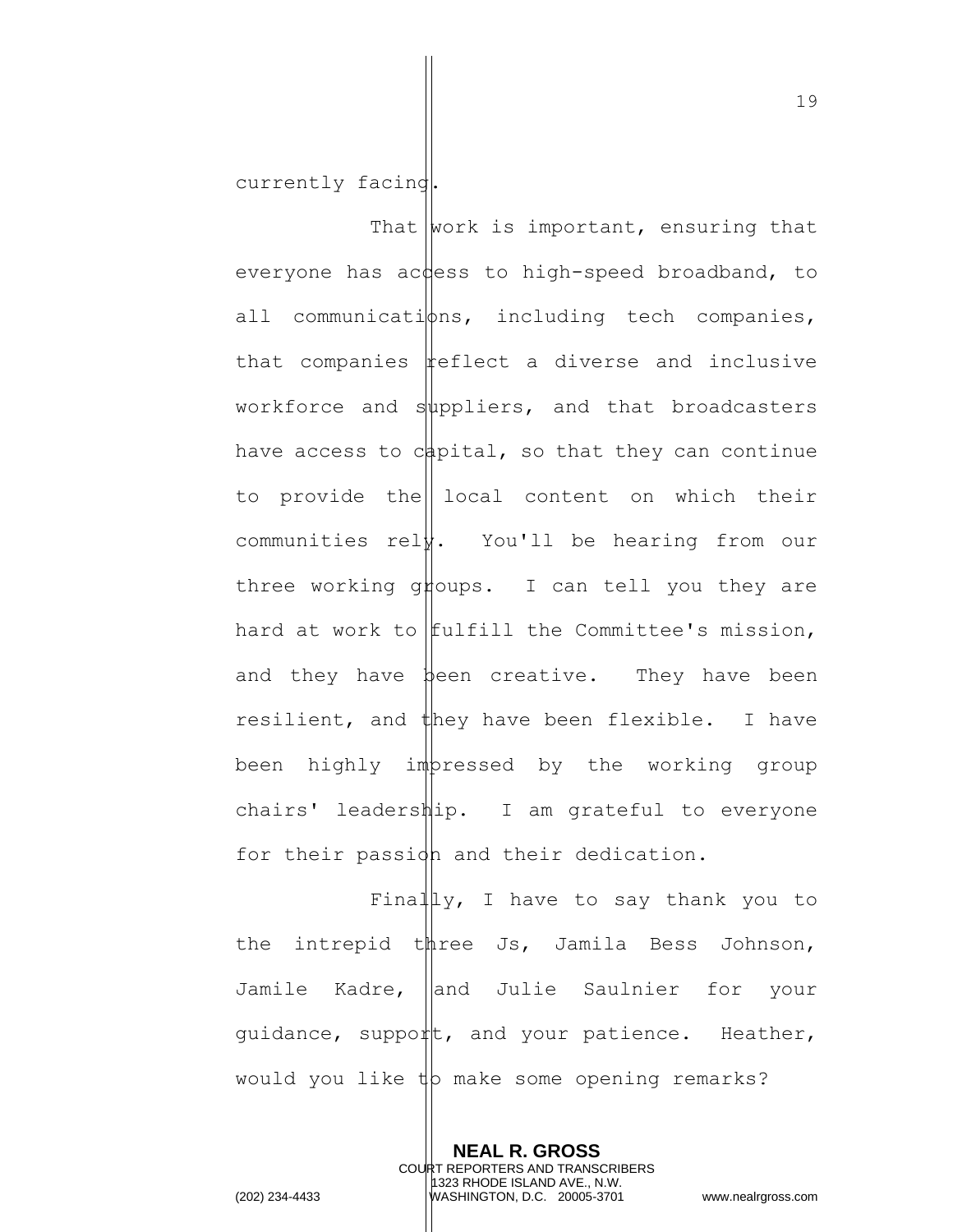### ACDDE VICE CHAIR REMARKS

VICE CHAIR GATE: Sure, thank you, Anna. Looking at my comments, I'm like man, Anna and I think alik $\sharp$ . I'd like to begin by thanking Chairman Pai and Michelle for your support and for joining us  $t\beta$ day. I also want to acknowledge my fellow Commit tee members and Commission staff and members of the public today.

Folks, 2020 has turned out to be a pretty challenging year. When we last met in April, we talked about the COVID crisis  $-$ - I guess we were in the second month of the crisis  $-$  and how it exposed the digital divide to people that were outside  $\|\circ f\|$  our communications and telecommunications world. It also showed them how it disproportionately affected disadvantaged and under-represented communities. We saw schools scramble to get kids devices and hotspots.

We saw libraries scramble to continue to provide crit  $\sharp$  cal services to the community,

> **NEAL R. GROSS** COURT REPORTERS AND TRANSCRIBERS 1323 RHODE ISLAND AVE., N.W.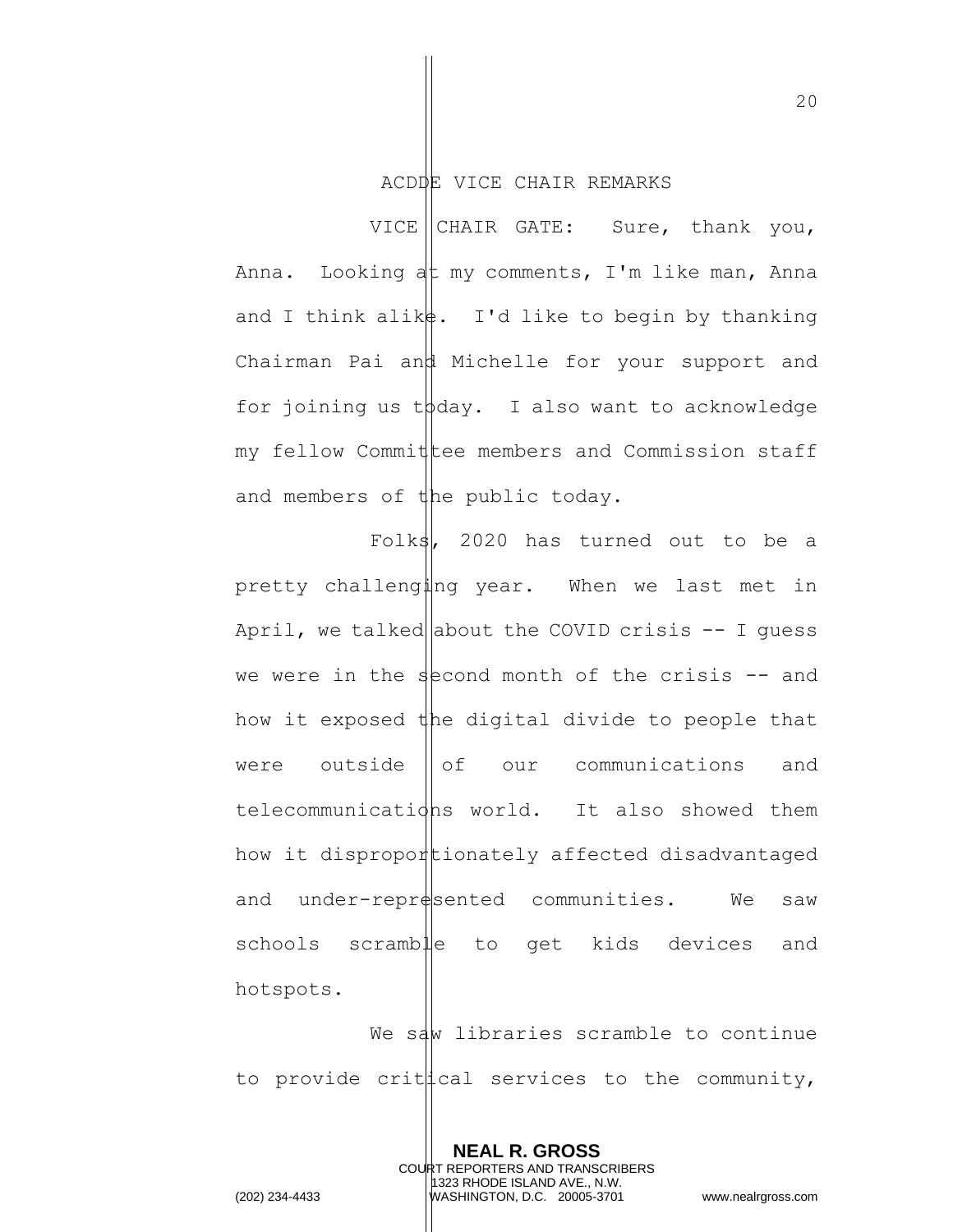some of which rely on the library for digital literacy training and other ways of bridging the digital divide.

A couple of weeks ago, I saw an image of two children sitting out on the pavement outside a Taco Bell in order to access free Wi-Fi. That image stu $\sharp$ k with me. It's a constant reminder that  $w \notin \mathbb{R}$  have work to do. Our children shouldn't have  $t\phi$  sit on the pavement in order to be able to participate in learning.

As if  $2020$  couldn't get any tougher, we were confronted with the killing of George Floyd and the resulting civil rights demonstration.  $|I|$  am extremely grateful that our group was able to get together and release a statement, which helped to reaffirm our commitment to assisting the Commission in their efforts to expand digital equity and empower diverse communities, in order to spur education, economic development, and civil development. In that spirit, I'm looking forward to our

**NEAL R. GROSS** COURT REPORTERS AND TRANSCRIBERS 1323 RHODE ISLAND AVE., N.W. (202) 234-4433 WASHINGTON, D.C. 20005-3701 www.nealrgross.com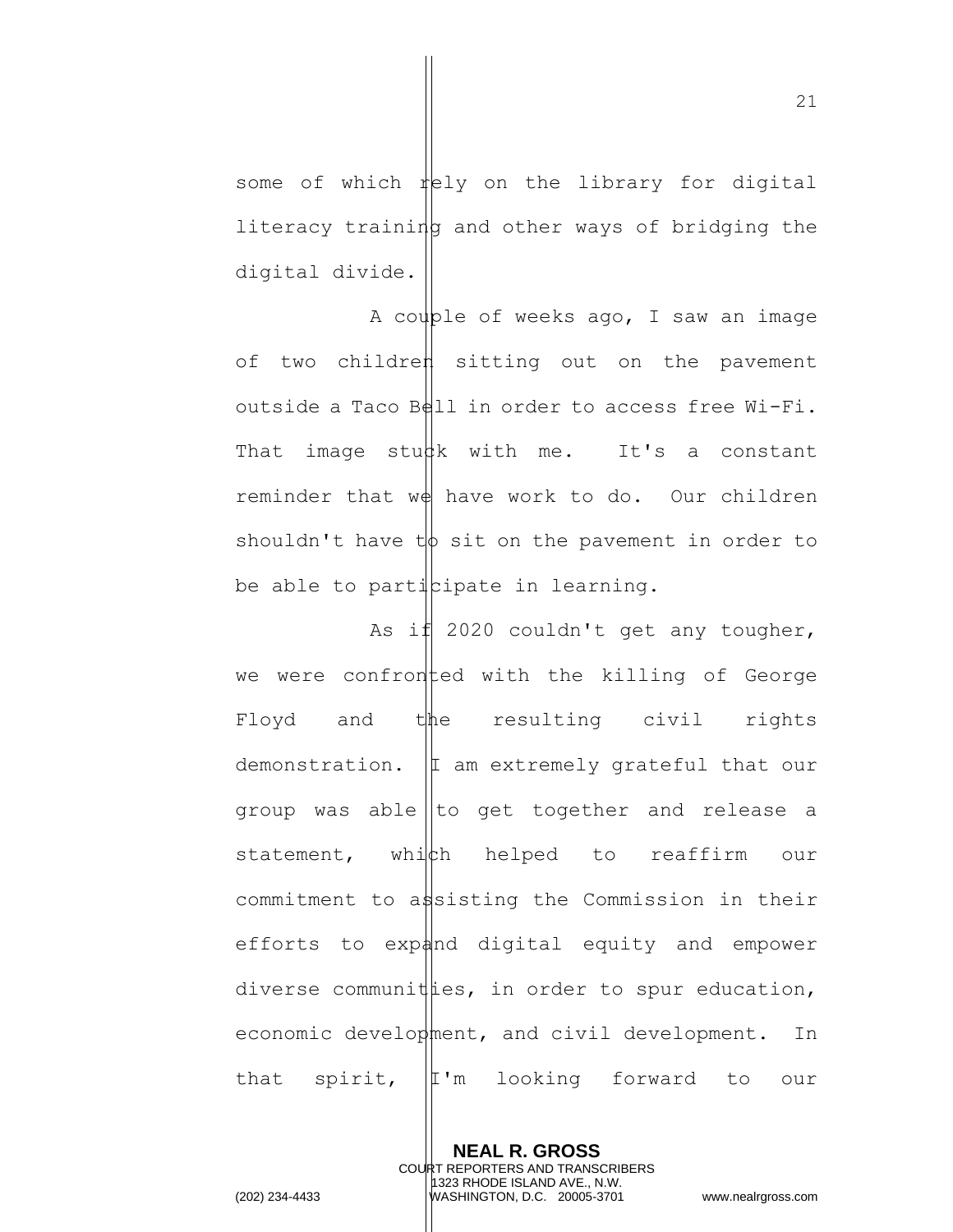discussion today.

The working groups have done a lot of work that we can be proud of and continue to engage in activities that will lead to policies, practices, and  $c$  reate opportunities for universal broadband and a diverse workforce and increased supply of diversity, particularly in this environment when  $\vert$  it's much needed.

Last $\frac{1}{y}$ , I would like to thank Anna for her leadership.  $\parallel$  I only can look up to you, Anna. The working group chairs and related sub-chairs that have worked tremendously hard to put together events that have  $-$ - the library workshop that has taken  $\phi$ lace and other events that are coming up and other activities that are ongoing right now.

Again, I would like to thank the DFOs. As Anna said, they keep us moving along and show a lot of patience in working with many professionals f $\not\models$ om different organizations. I appreciate this  $\|$ time, and I look forward to a

> **NEAL R. GROSS** COURT REPORTERS AND TRANSCRIBERS 1323 RHODE ISLAND AVE., N.W.

(202) 234-4433 WASHINGTON, D.C. 20005-3701 www.nealrgross.com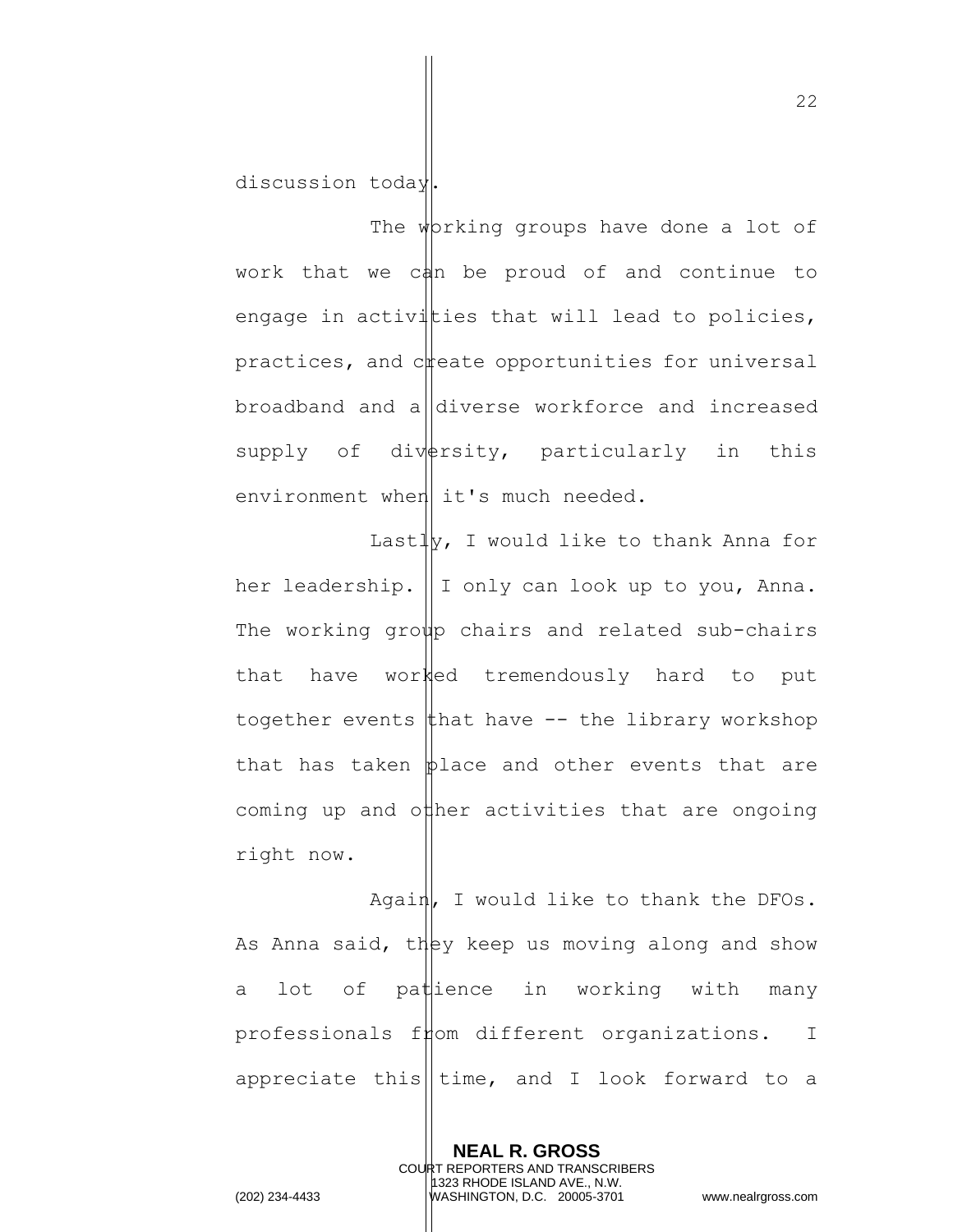great discussion and into working group feedback. CHAIR GOMEZ: Thank you, Heather. Heather, you have been a fantastic vice chair. We are so lucky  $\vert\vert$  to have you and your tremendous expertise and leadership, as well.

> VICE CHAIR GATE: Thank you, Anna. CALL TO ORDER AND ROLL CALL

CHAIR GOMEZ: With that, I formally call this meeting to order. First, we'll take the roll call.  $\parallel$  As I call your name, please unmute yourself and let us know that you're on. Raul Alarcon.

> Susan Allen. MS. ALLEN: Present. CHAIR GOMEZ: Caroline Beasley. MS. BEASLEY: Here. CHAIR GOMEZ: Sindy Benavides. Laura Berrocal. MS. BERROCAL: Present. CHAIR GOMEZ: Maria Brennan. Rudy Brioche.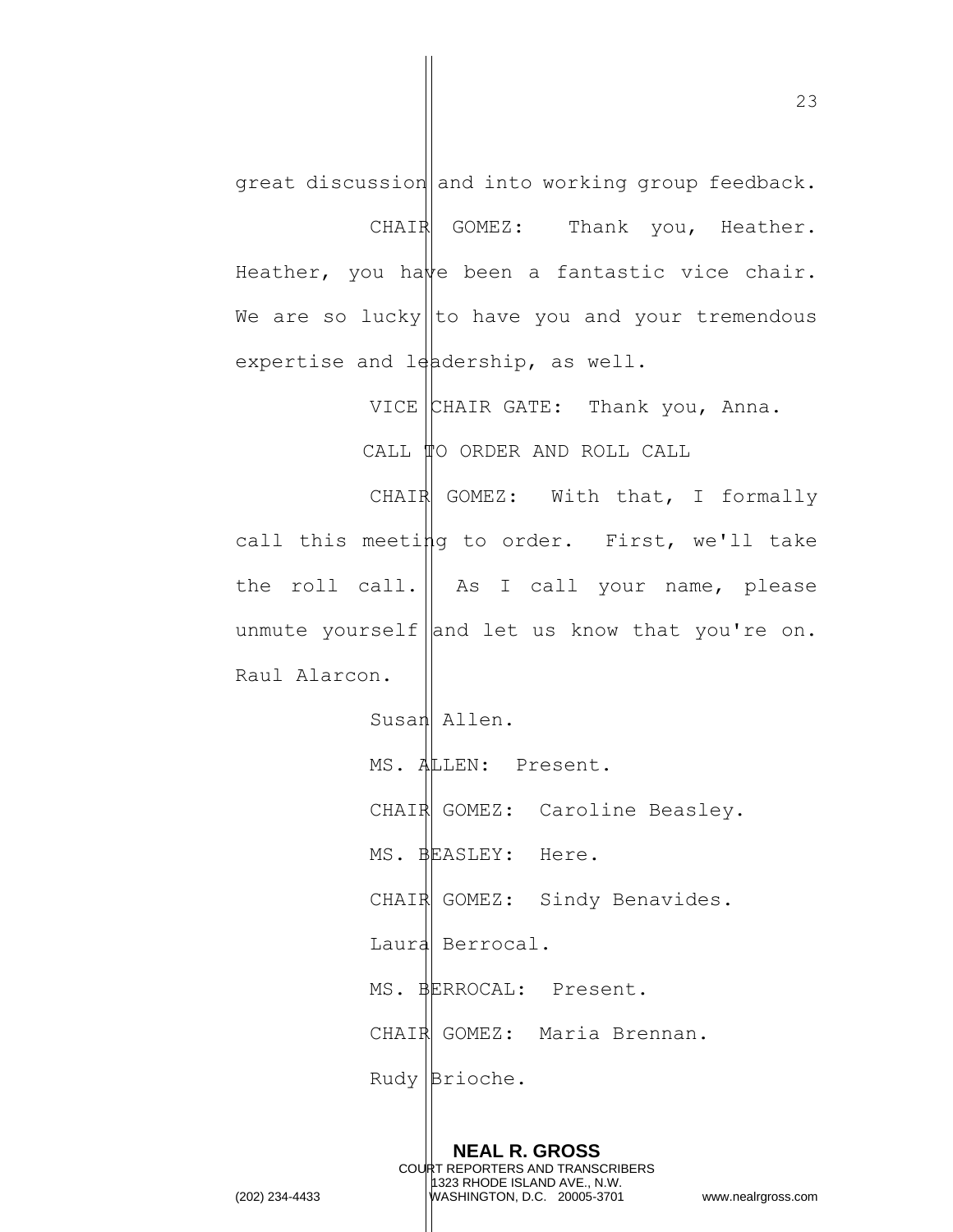24 **NEAL R. GROSS** COURT REPORTERS AND TRANSCRIBERS MR. BRIOCHE: Here. CHAIR GOMEZ: Sindy, I see that you're present, thank you. MS. BENAVIDES: I'm here, Anna. I just have a 3 and 5 year old behind me. CHAIR GOMEZ: Rudy, you said here, right? MR. BRIOCHÉ: Yes. CHAIR GOMEZ: Harin Contractor. MR.  $\phi$ DNTRACTOR: I'm here, thank you. CHAIR GOMEZ: Skip Dillard. I saw you earlier, Skip. MR. DILLARD: Here. CHAIR GOMEZ: Okay. Michelle Duke. MS. DUKE: Here. CHAIR GOMEZ: Debbie Elam. MS. ELAM: Deborah, yes, good morning,  $I'm$  here. CHAIR GOMEZ: Sorry, Deborah. MS. ELAM: That's quite all right. CHAIR GOMEZ: Maurita Coley.

1323 RHODE ISLAND AVE., N.W.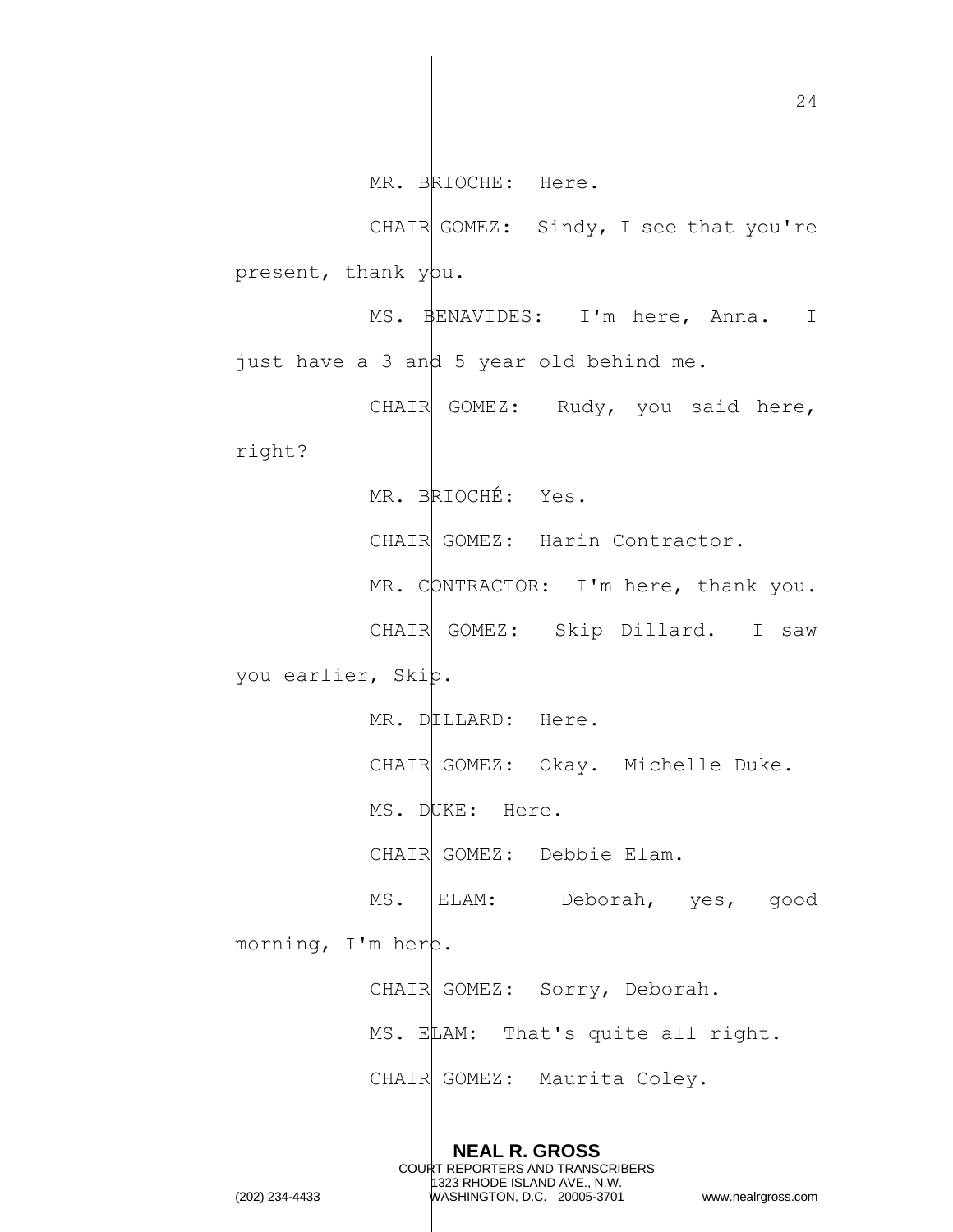25 **NEAL R. GROSS** COURT REPORTERS AND TRANSCRIBERS MS. COLEY: Here. CHAIR GOMEZ: Rashidi Hendrix. MR. HENDRIX: Present. CHAIR GOMEZ: David Honig. Ron Johnson. DR. JOHNSON: Here. MS. BESS JOHNSON: Excuse me, this is Jamila. I bellieve David has some technical difficulty. He's present, but he's watching the live stream. CHAIR GOMEZ: Got you. MS. BESS JOHNSON: Thank you. CHAIR GOMEZ: Thank you, Jamila. Sherman Kizart. | I saw you earlier, too. MR. KIZART: Present. CHAIR GOMEZ: All right. Nicol Turner Lee. DR. TURNER LEE: Present. CHAIR GOMEZ: Roy Litland. MR.  $\frac{1}{2}$ TLAND: Here. CHAIR GOMEZ: DuJuan McCoy.

1323 RHODE ISLAND AVE., N.W.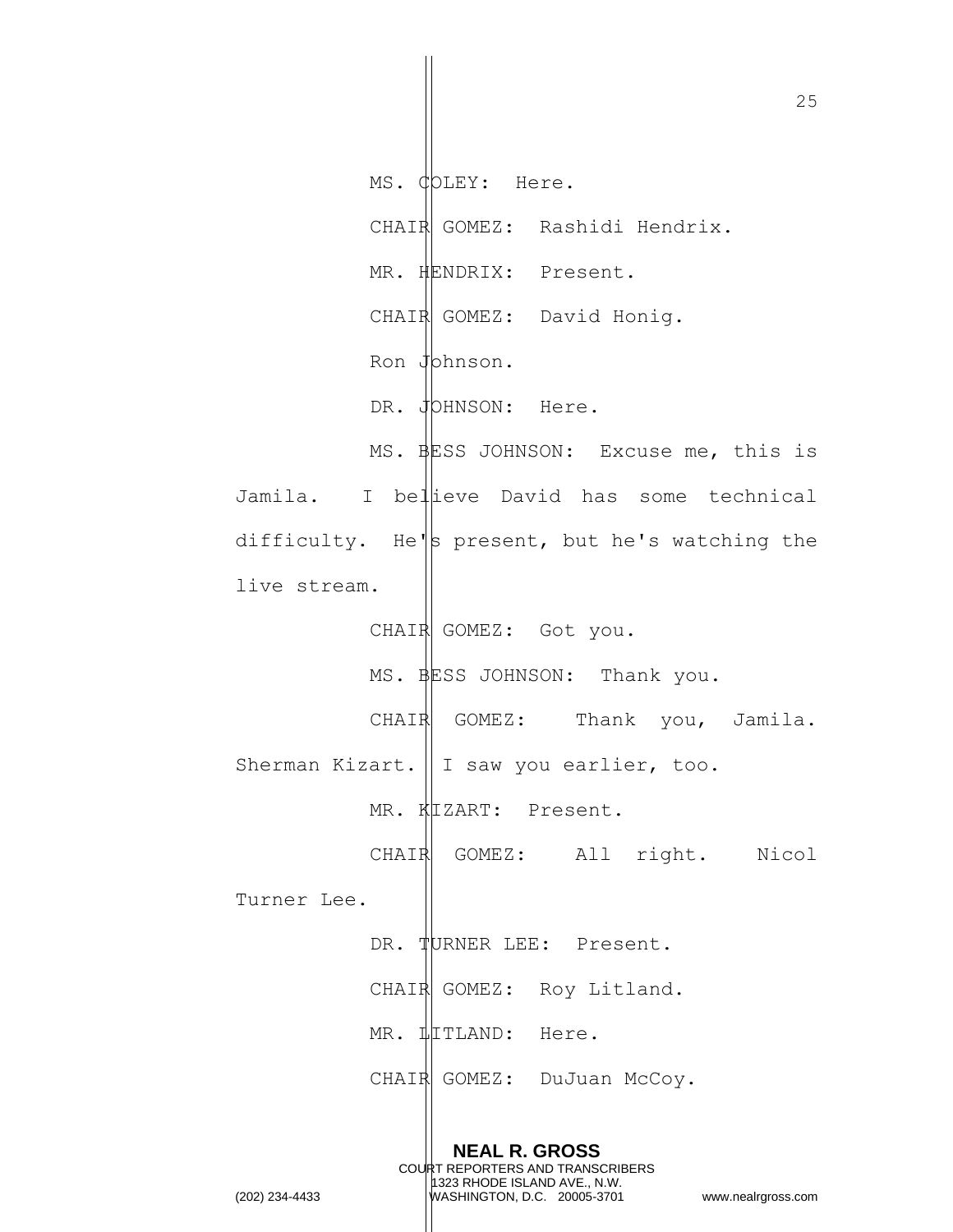**NEAL R. GROSS** COURT REPORTERS AND TRANSCRIBERS 1323 RHODE ISLAND AVE., N.W. (202) 234-4433 WASHINGTON, D.C. 20005-3701 www.nealrgross.com MR. MCCOY: Here. CHAIR GOMEZ: Clint Odom. MS. BESS JOHNSON: Clint is here. CHAIR GOMEZ: Yes, I saw him earlier. Sean Perryman. I see Henry Rivera. MR. RIVERA: Yes, here. CHAIR GOMEZ: Steven Roberts. Brian Scarpelli. Dr. Shukla. I saw Clint is present. Raul, I see you're present,  $\|\text{too}$ , thank you. Where was I? Dr. Shukla, did  $|$ you respond? Marie Sylla. S. Jenell Trigg. MS. TRIGG: Good morning, present. CHAIR GOMEZ: Morning. James Winston. Chris Wood. MR. WOOD: Present. MS. WEST: Felicia West is also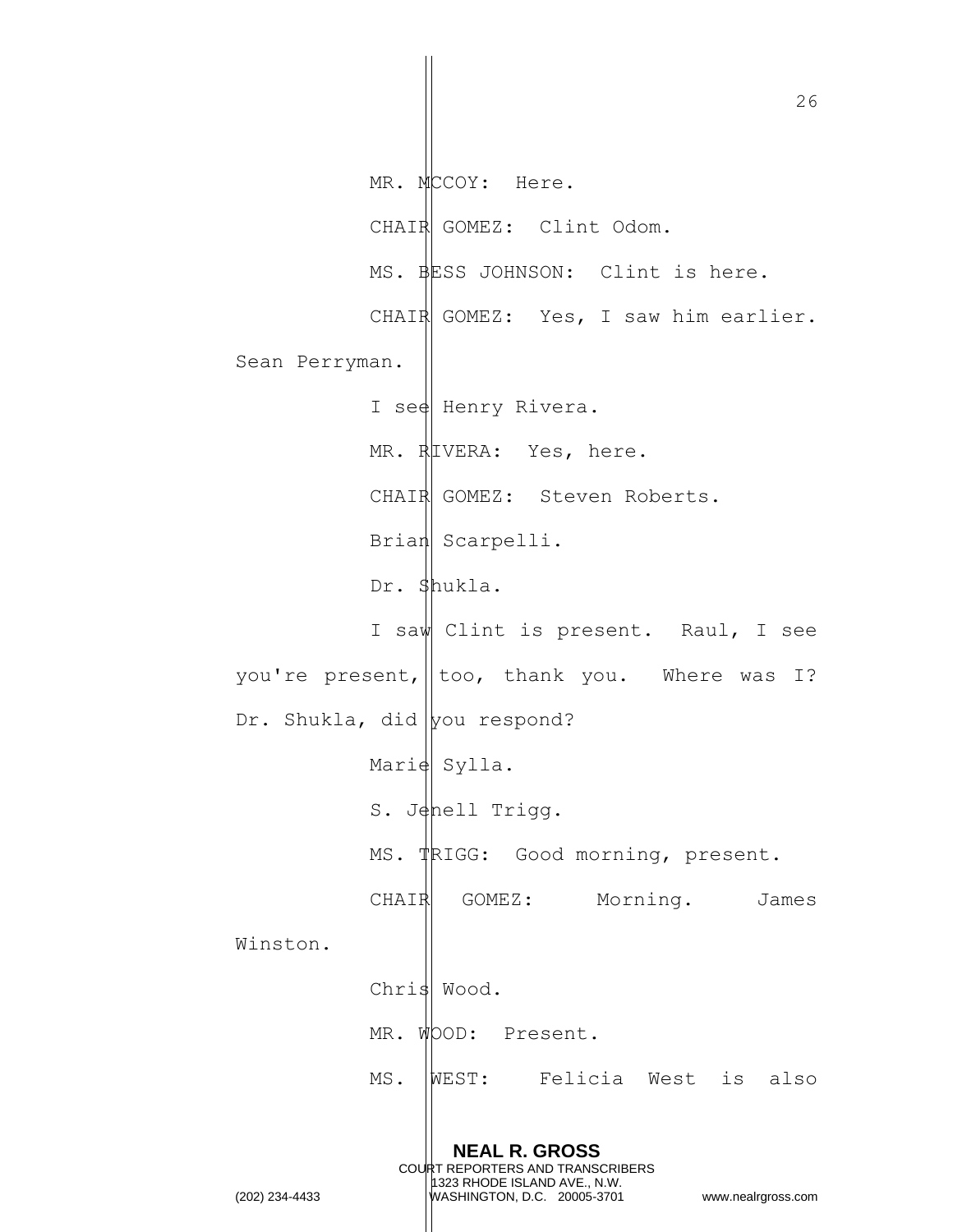present. CHAIR GOMEZ: Thank you, Felicia. MS. MENDOZA DAVILA: Rosa Mendoza is also here. CHAIR GOMEZ: Hi, Rosa. DR. WILSON: Fallon Wilson is also present. CHAIR GOMEZ: Hi, Dr. Wilson. Did I miss anyone else? Great. Thank you very much. MS. NAHUJA: Anna, are you calling all the groups? This is Nahuja. I didn't hear you call my name. CHAIR GOMEZ: This was the Committee. MS. NAHUJA: Okay. CHAIR GOMEZ: Thank you, Nahuja, in your great room. MS. BESS JOHNSON: Anna, excuse me, this is Jamila.  $\parallel$  Shellie Blakeney, alternate for T-Mobile, is present, as well. She's Marie Sylla's alternate.  $CHAIR$  GOMEZ: Thank you.

> **NEAL R. GROSS** COURT REPORTERS AND TRANSCRIBERS 1323 RHODE ISLAND AVE., N.W.

(202) 234-4433 WASHINGTON, D.C. 20005-3701 www.nealrgross.com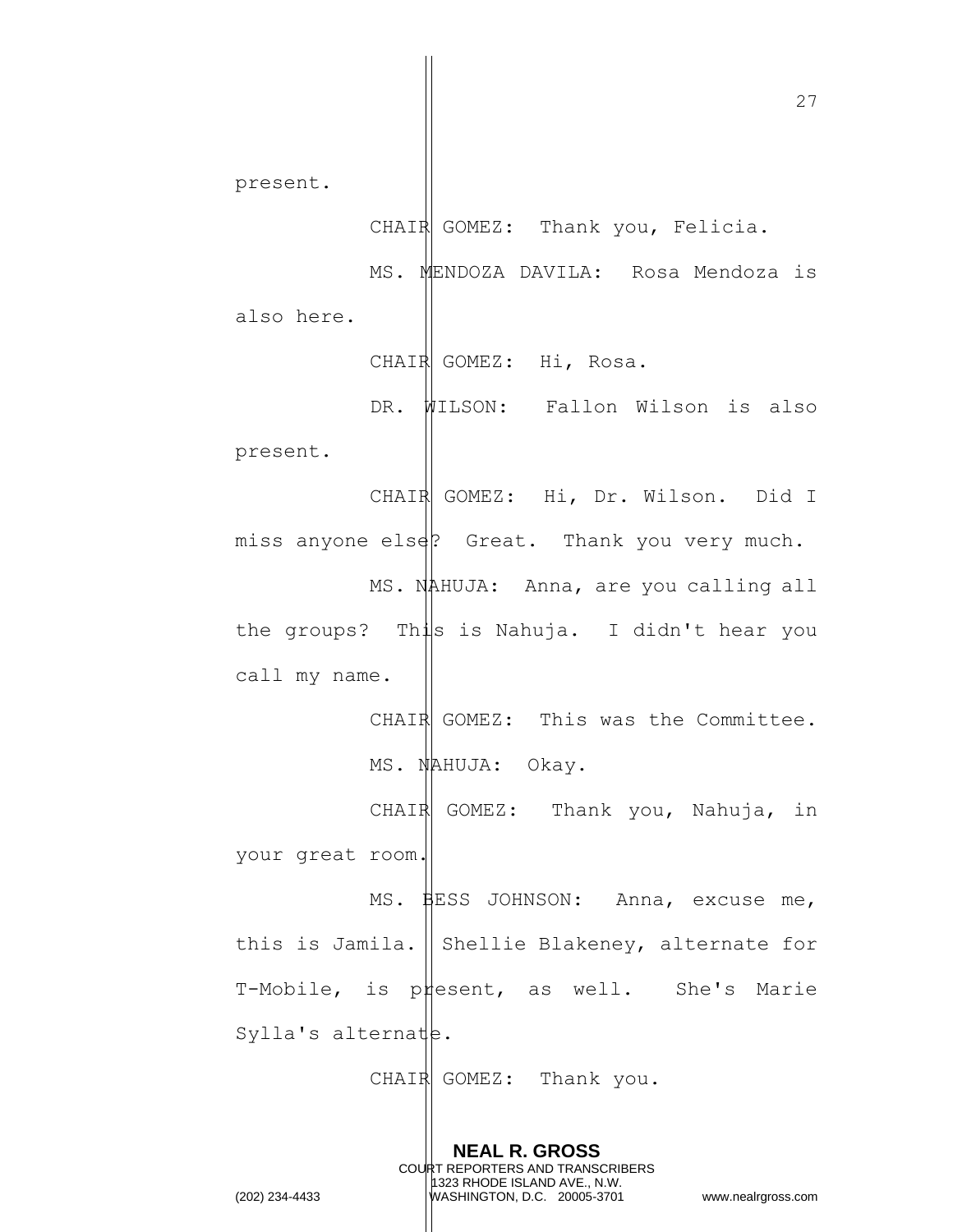MS. BESS JOHNSON: T-Mobile is in attendance today.

CHAIR GOMEZ: I see Clint, also. All right. Anyone else? All right, thank you very much. We're going to move into our working group presentations. Rudy Brioché will lead our first working group,  $\parallel$  the Digital Empowerment and Inclusion working group presentation.

Rudy, I turn this over to you, if everyone could  $p\sharp$  ease turn off your mics and your videos. Thank you.

# DIGITAL EMPOWERMENT AND INCLUSION

WORKING GROUP REPORT

MR. BRIOCHÉ: Thank you very much, Anna. It's a pleasure to once again be, with all my colleagues, a part of the Diversity Committee. The Digital Empowerment and Inclusion working group is pleased to provide this report, this update to the  $C\phi$ mmission, to the public, to give you a sense of the progress that we've done thus far.

> **NEAL R. GROSS** COURT REPORTERS AND TRANSCRIBERS 1323 RHODE ISLAND AVE., N.W.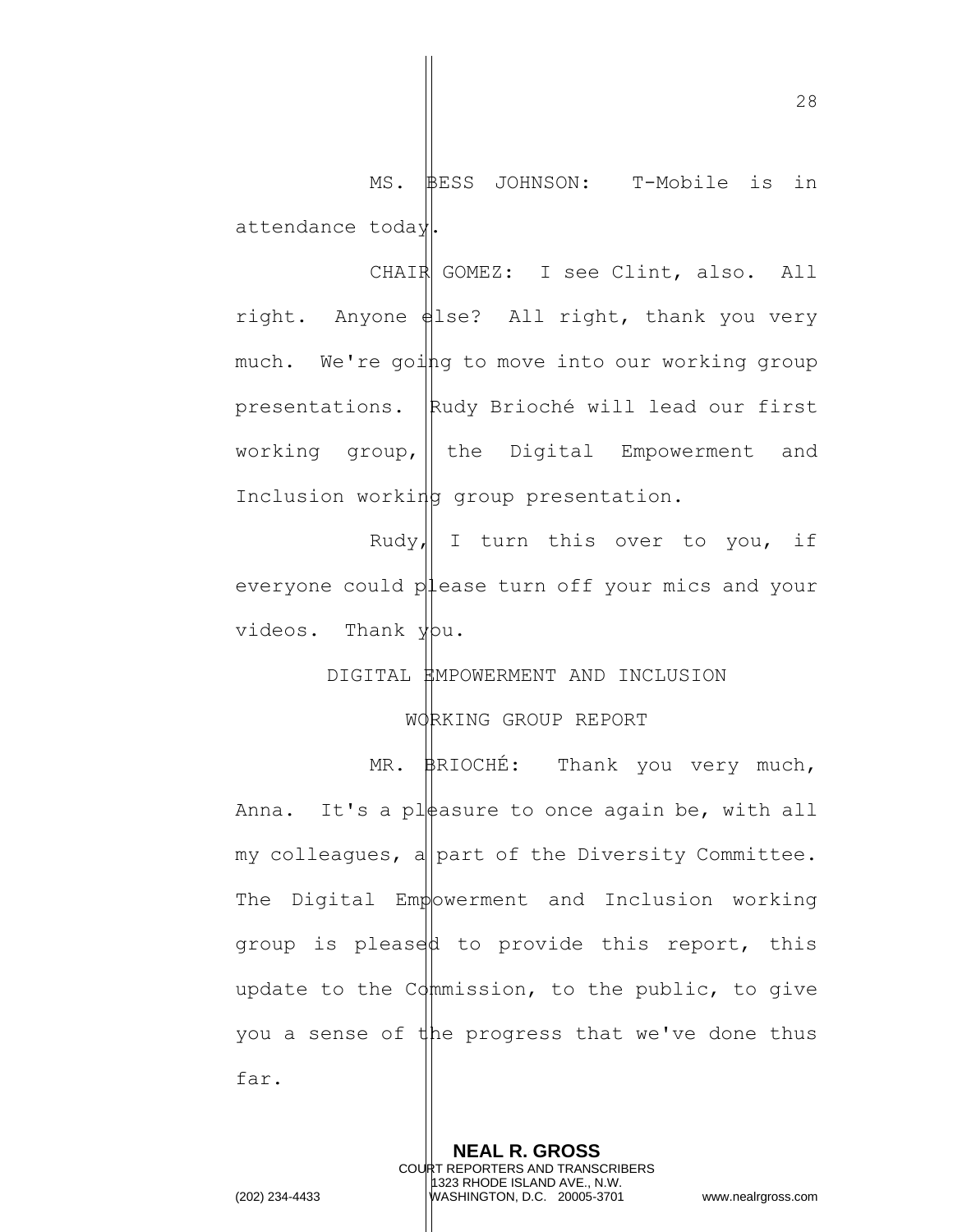First, I want to start off by at least introducing and  $\beta$ aying good morning to my fellow colleagues, members of the working group on Digital Empowerment and Inclusion. This group is made up of an impressive collection of public and private leaders who are from simple society companies, government agencies.

This  $\vert \vert$  collaboration of this rather diverse group has produced not only the materials that we're going to review today, but also the statement on cuvil rights demonstrations and racial divide that Anna referenced.

That  $\parallel$  was released this past summer. The digital empowerment and inclusion working group are proud members of the Advisory Committee. Our work focuses on adoption. As our name indicates, we are the Digital Empowerment and Inclusion Committee. Thus, we are charged to  $\vert$  look at the FCC's charge of promoting digital empowerment and inclusion. The way we divide our work, we divide our work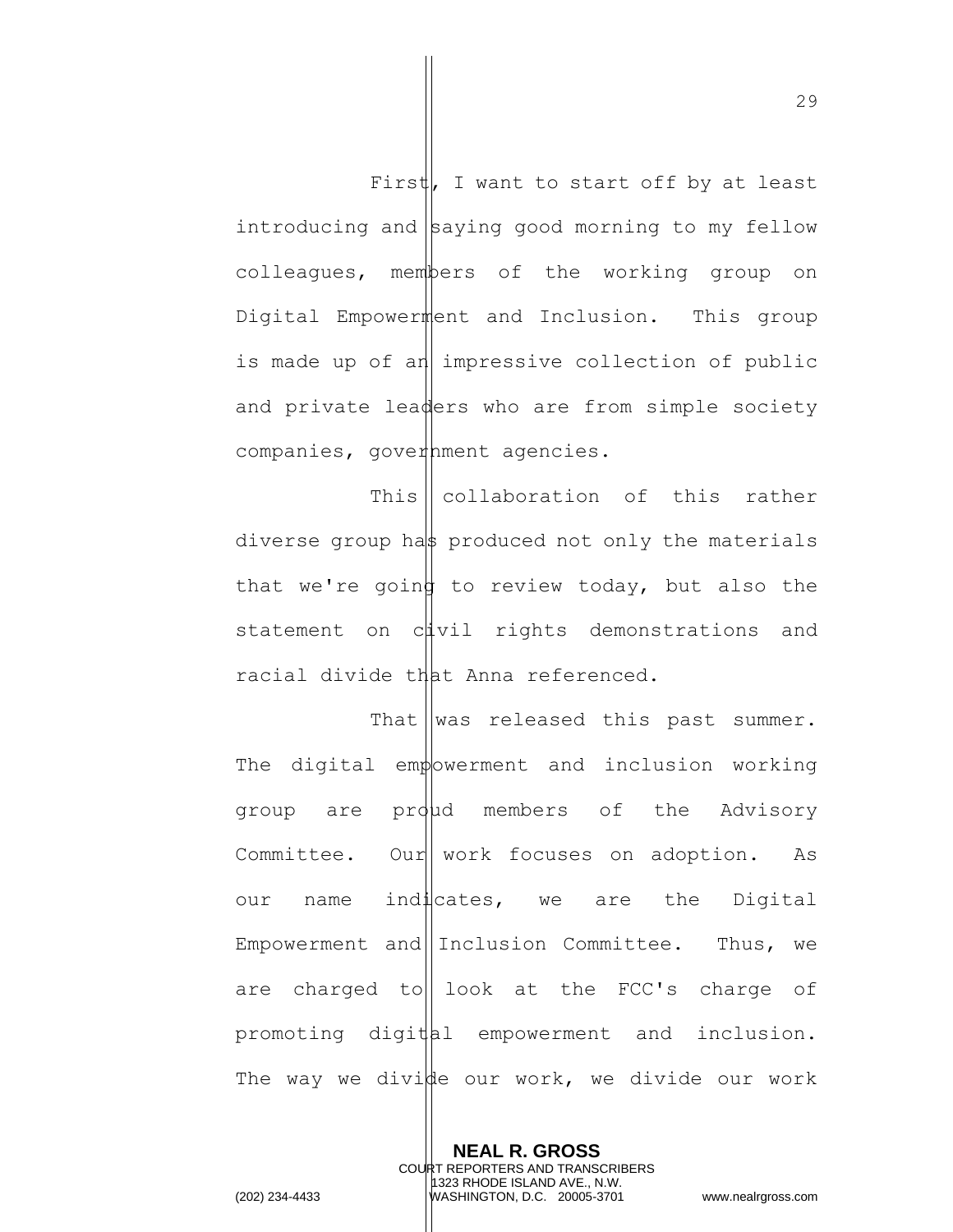into two sub-groups. The first sub-group focuses on inclusion.

There, we focus on broadband access, broadband adoption, and broadband use. The other half of the group focuses on empowerment. There, we focused on opportunities to ensure that  $b$ roadband new t $\phi$ chnologies are available to all sectors and all seqments of our economy and society.

Each  $\vert\vert$  of those segments are actually rather important in order for us to achieve our work. That  $wdrk$  is to promote and to help society achieve  $\mu$ niversal digital access and use across the board. That's important. The major goals of the working group are to identify barriers.

These are barriers to adoption or barriers to use  $|$ bf advanced communications. The way we interpret advanced communication is not limited to broadband. It includes access to computing devices, to laptops, to smart phones,

> **NEAL R. GROSS** COURT REPORTERS AND TRANSCRIBERS 1323 RHODE ISLAND AVE., N.W.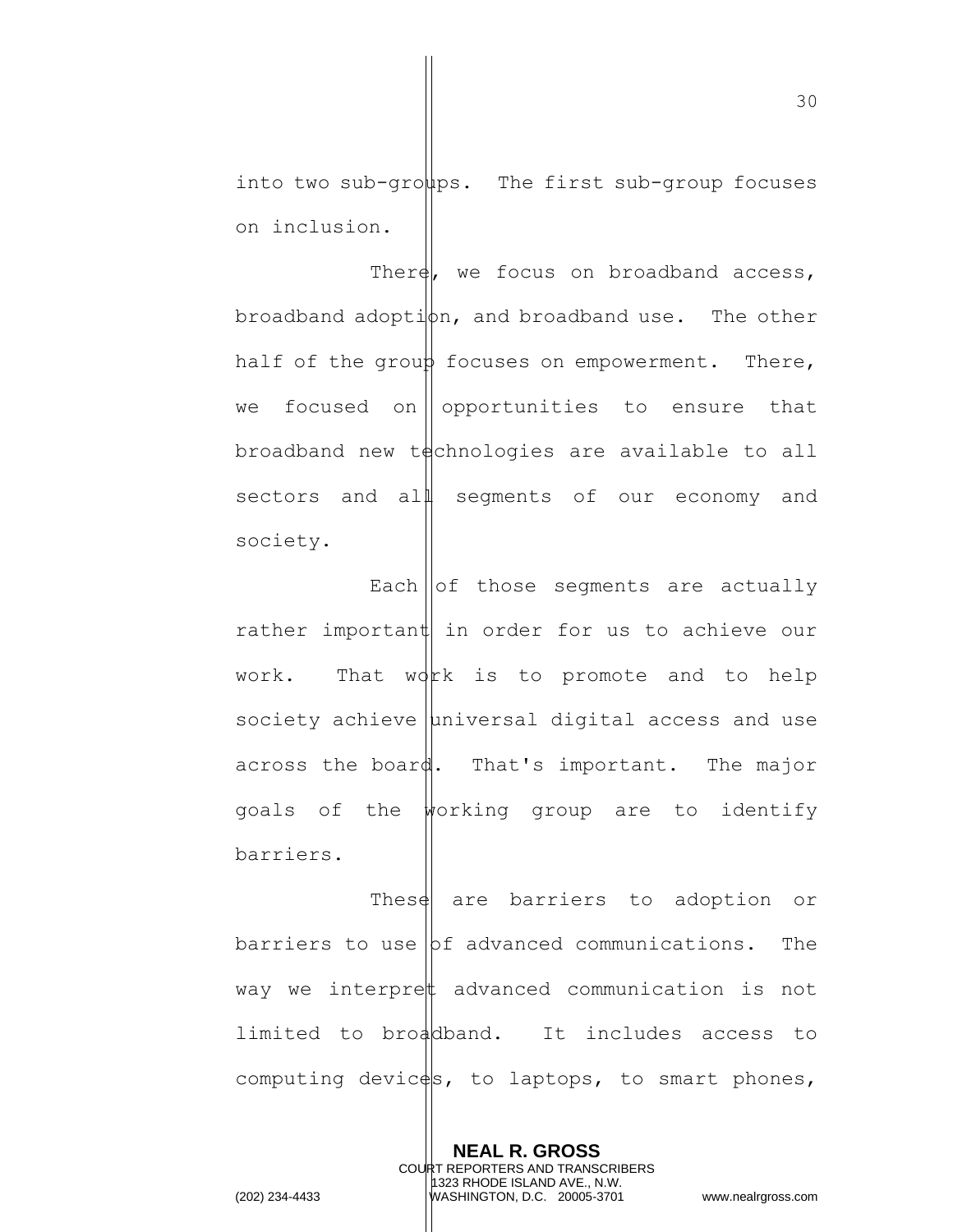to tools that will enable both businesses and individuals to achieve their greatest potential. It also includes access and use to other forms of  $technology,$  such as coding, artificial intelligence. This global, broad, holistic use and understanding of advanced technologies is really important to our work.

Secondly, our goal is to develop mechanisms to  $\sharp$ nsure that these diverse and economically challenged communities are not denied the wid $\uparrow$  range of opportunities from education to  $|$ economic mobility, healthcare access, civic participation. The list, indeed, goes on and on.

I'd like to give a quick highlight of each of the sub $\frac{1}{2}$  and then our respective chairs will go  $\frac{1}{4}$ hto more detail. On the digital inclusion side,  $\|$  that sub-group is focused on building and wot king to make sure that we are actually building on the various work that previous iterations of this working group worked

> **NEAL R. GROSS** COURT REPORTERS AND TRANSCRIBERS 1323 RHODE ISLAND AVE., N.W.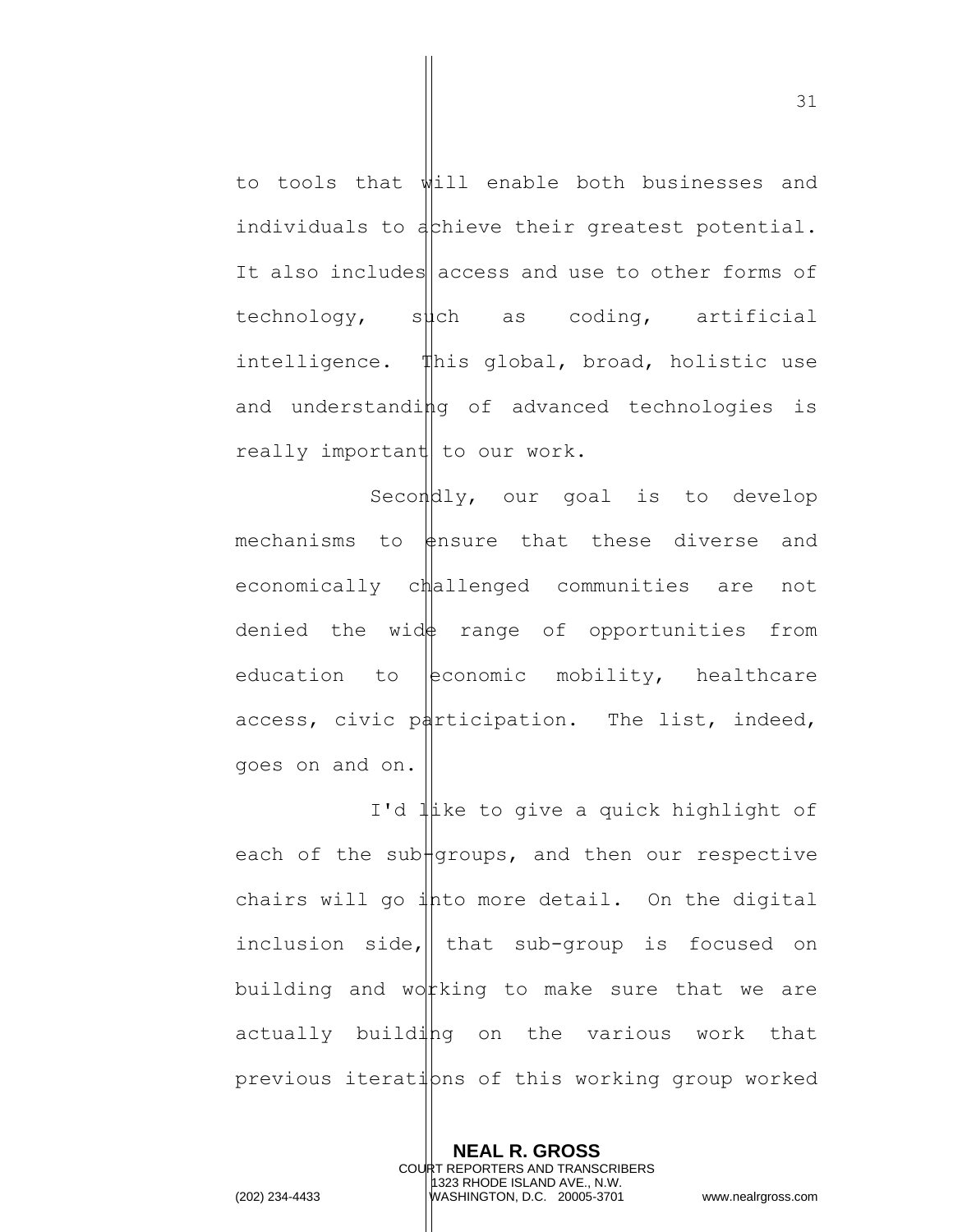on.

We're truly examining the human part of the digital divide. We're assessing strategies to overcome barriers of adoption and use of, again, not just broadband, but all of the band's communications (audio interference).

A quick note on how we're looking at adoption. Pre $\psi$ iously, we focused a lot on  $access.$  Access is usually used and rather synonymous with adoption, but we want to make sure that in this particular context, when we discuss adoption, we're not discussing the access or the deployment of broadband and other forms of advanced communications.

Inst $\phi$ d, we're really focusing on the human adoption, the human use and consumption of these forms of  $\frac{1}{2}$  ervices. According to some key stats that we all have and we all know well, 85 percent of U.S. households subscribe to Internet service; 73 perdent of U.S. households subscribe to some form of fixed or Internet connection.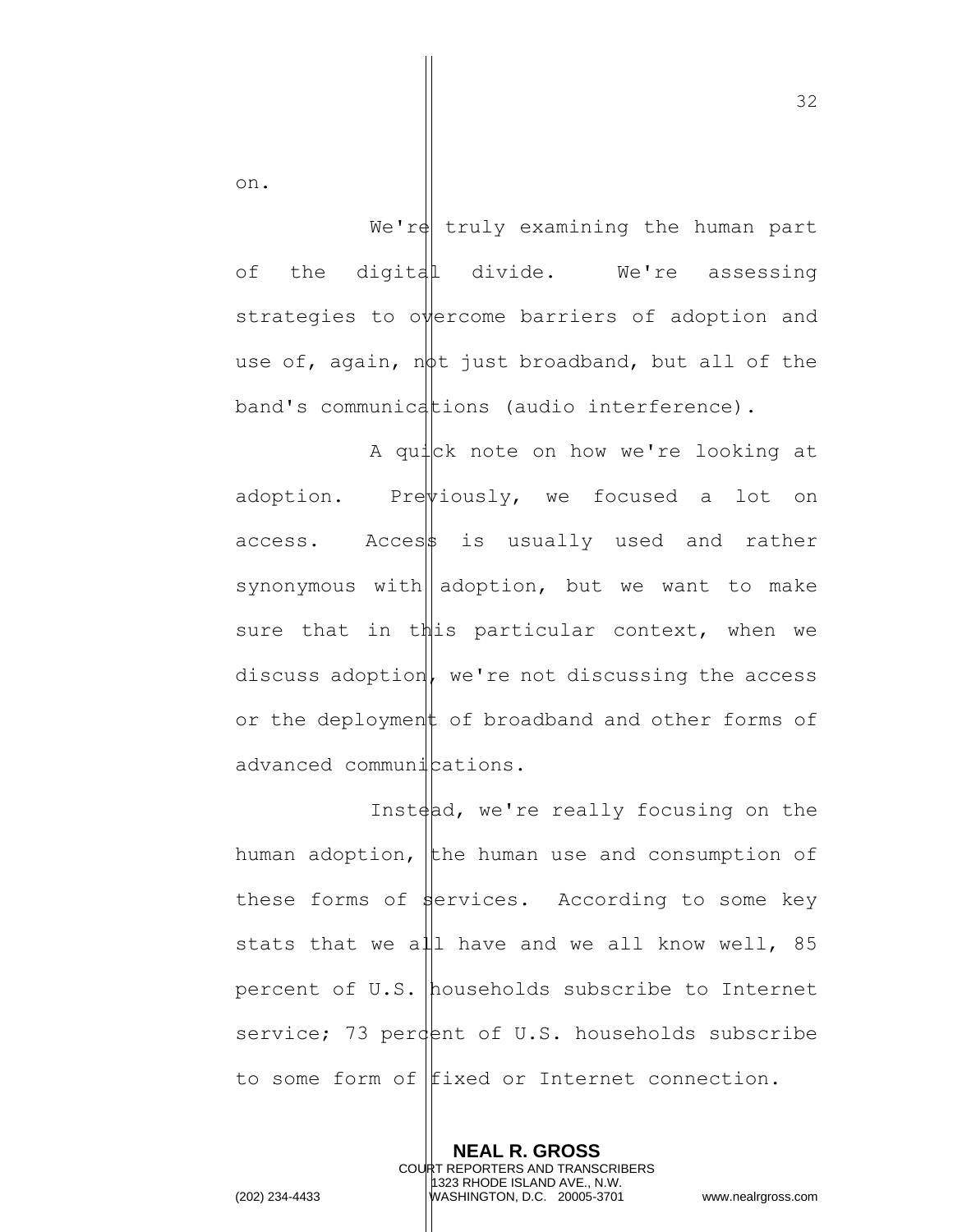These stats are important because based on data from both the FCC and from other sources, the share of Americans who have access to fixed broadband service but do not subscribe is, in fact, five times greater than those who do not have access to broadband.

Approximately 5 percent of those who don't have access, compared to 27 percent who don't subscribe to the services that they have; we think that's  $\sharp$ mportant for us to focus on this adoption story and to see how we can help facilitate and  $\sharp$ o encourage greater adoption of services that are there, that are present. The  $b$ roadband adopti $\phi$ n workshop is one of the ways in which this committee has tried to focus on this issue and to help develop recommendations and a report that we will work on in the next half of this year.

The workshop, which will go into more detail  $--$  I won't steal the thunder of any of my co-chairs  $--$  but we focused on the roles of U.S.

> **NEAL R. GROSS** COURT REPORTERS AND TRANSCRIBERS 1323 RHODE ISLAND AVE., N.W.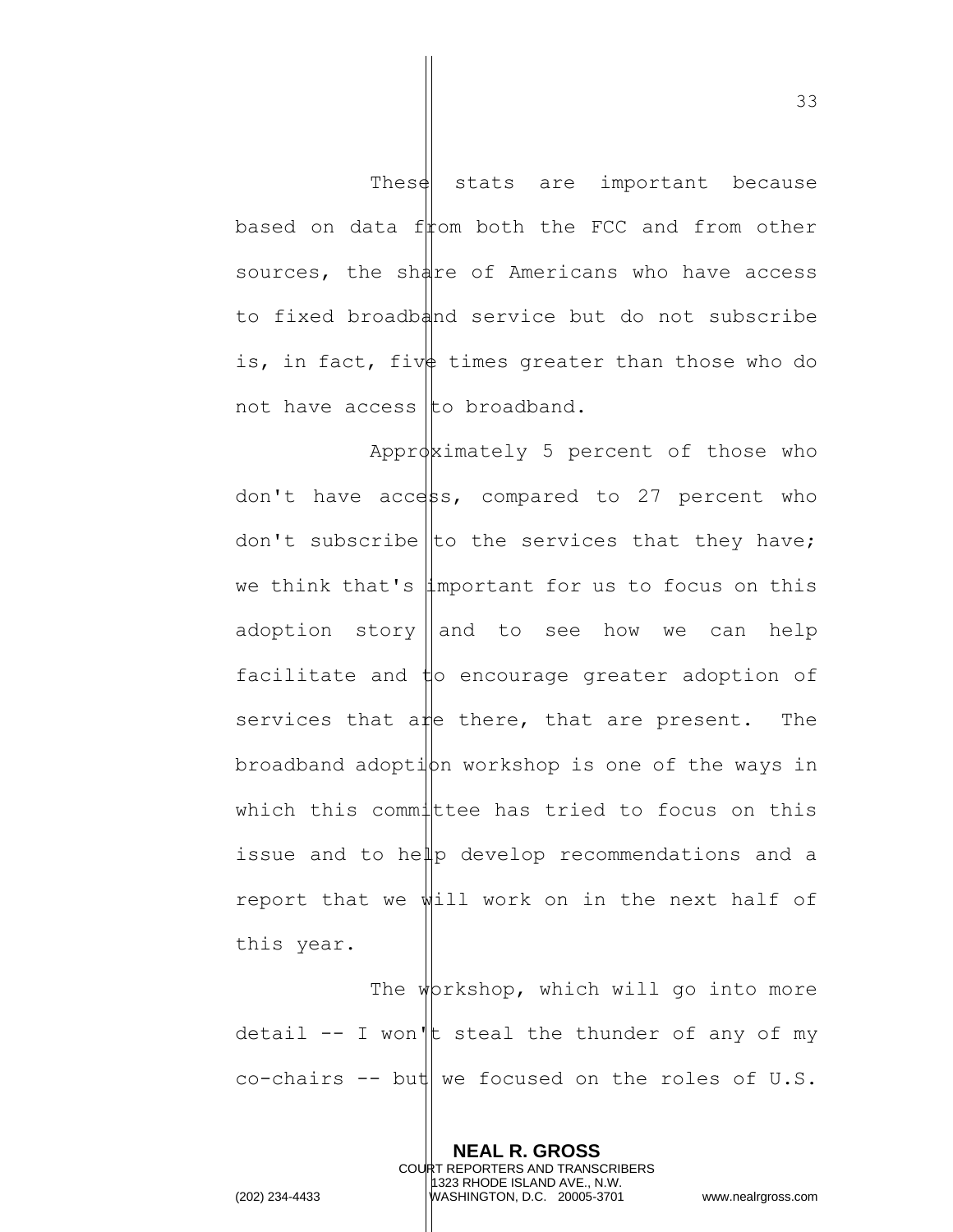Libraries. We think U.S. libraries are extremely important. The  $\forall$  serve as an anchor institution and a key driver for broadband adoption.

We want to examine to see what some of the challenges, some of the opportunities that libraries are  $f|$  acing as they help individuals gain access and adoption to broadband. One of the ways in which we know that libraries do this is that they don<sup>'</sup>t do it alone.

They || partner with other organizations.  $\parallel$  We think these partnerships, whether it's public/private partnerships or it's public/public partnerships, we think all these partnerships  $\arg\min$  important. Looking at them in a systemic way  $\sharp$ o identify best practices is an important part  $\phi$  f our work. Of course, our work wouldn't mean anything if we are not facing and addressing the  $\frac{1}{2}$  realities of today. The COVID pandemic has changed a lot that we're  $experiments in$  society.

It's  $\lim$ portant for us to understand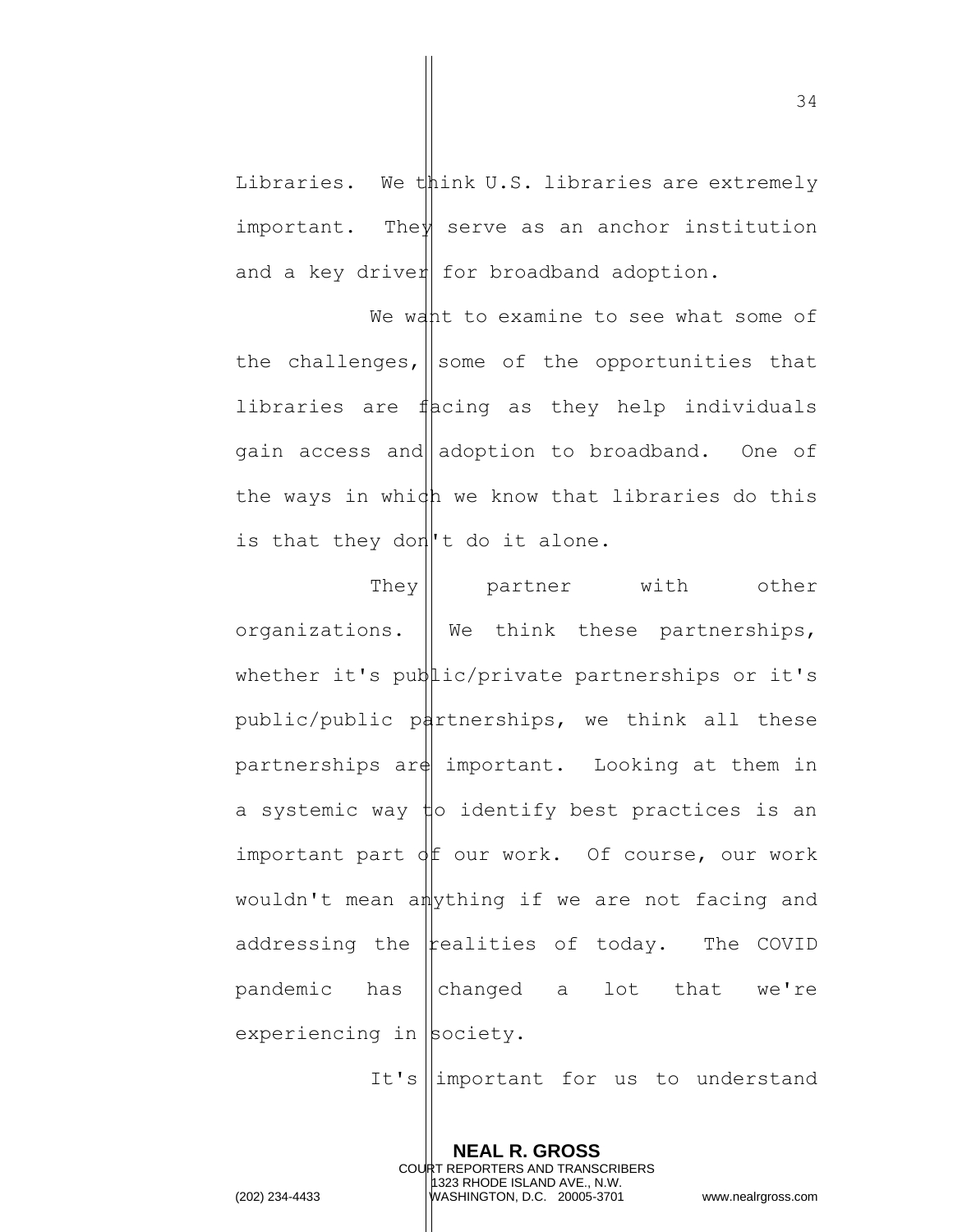how broadband continues to help and how, in fact, the lack of  $\frac{1}{4}$ ccess, the lack of adoption increases existing disparities as a result of the pandemic. The  $\phi$ ther part of the working group focuses on empowerment.

Empowerment is important. We view empowerment from the standpoint of how do we increase opport $\sharp$ nities for small businesses to gain economic opportunities to the information  $communications$   $|$  and technology sector. The Chairman mentioned earlier opportunities that even the FCC is  $|$ looking.

We  $\|$ think that's actually very important. We  $\frac{d}{dt}$  we the FCC and compliment the  $Chairman,$  parti $\phi$ ularly Commissioner Starks, for launching this important initiative. Expanding opportunities  $\sharp$ o information, such as the incredible information that the FCC has, as far as how it regulates industries, how it regulates this marketplace, it's extremely important. Opening that opportunity for students of all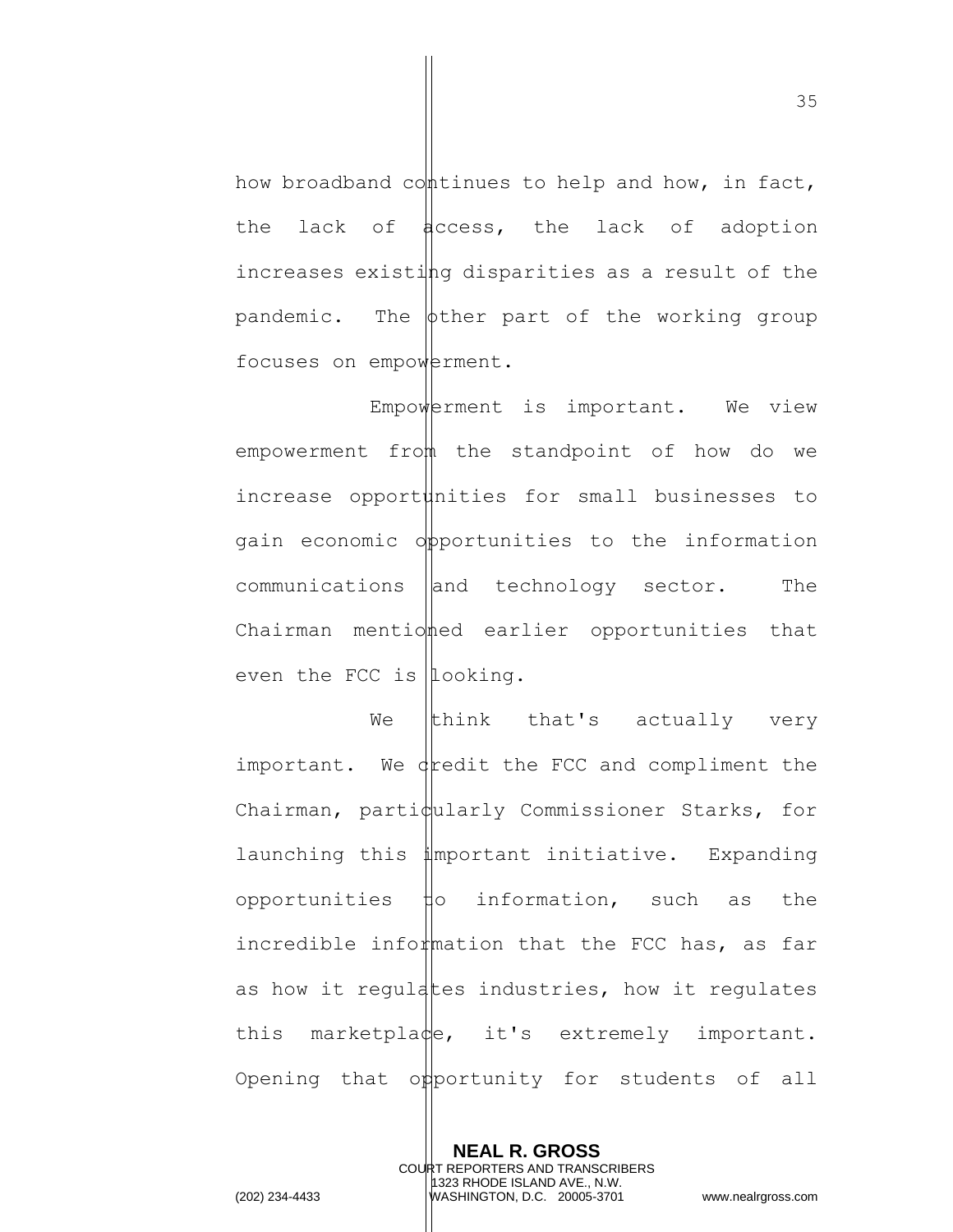backgrounds to  $\phi$  ain access is important.

We adopt a very similar approach in the digital empowerment sub-group by looking to see how we can | break down barriers for small businesses to ga $\sharp$ n access to opportunities within this highly robust marketplace, this sector broadly defined as the information, communication, and technology sector.

We're going to do this in a couple of ways. One is the pough a show case that is upcoming in October. We||11 discuss that in more detail. Then a larger  $\frac{1}{2}$  which will simply be an opportunity for both small businesses, diverse businesses, to connect with opportunities from the corporate sector, in order for them to meet mutually and for there to be mutual gain, which we believe there are plenty.

Without ado, let me turn to our  $co$ -chairs. Our first presenter is going to be Harin Contracton and Laura Berrocal, who will discuss our digital inclusion sub-group, which

> **NEAL R. GROSS** COURT REPORTERS AND TRANSCRIBERS 1323 RHODE ISLAND AVE., N.W.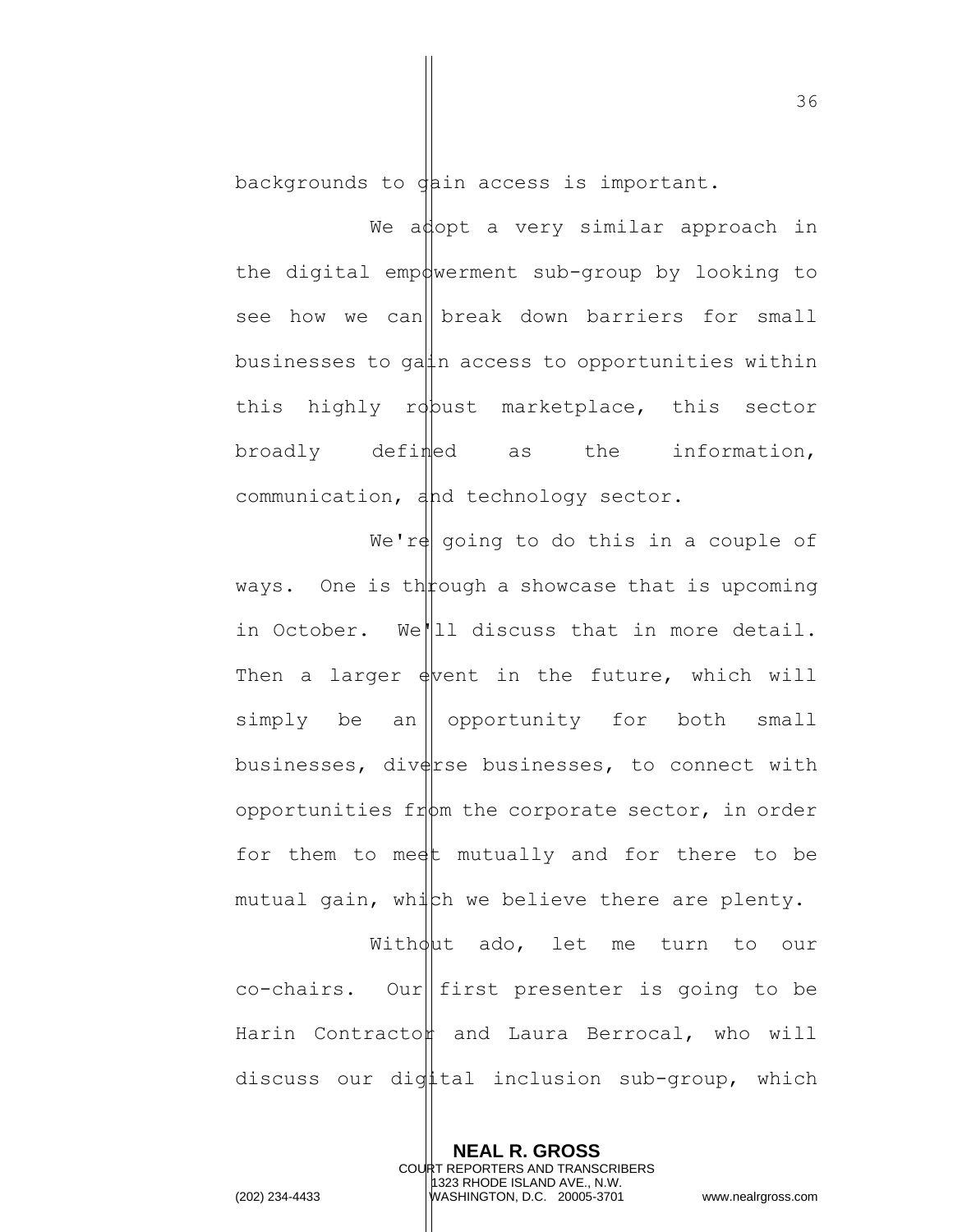their focus is  $\|a\|$  areat deal on the library engagement that  $\|$  we've been doing for the past several months and the great work that we have ahead of us. Without further ado, Harin, Laura, let me turn it over to you.

MR. CONTRACTOR: Thanks, Rudy, really appreciate the  $\phi$  phtext introduction. Don't want to reiterate what a lot of has been said here. We wanted to  $\|$ really explore this idea of libraries advan $\phi$ ing broadband adoption and use, especially for digital skills.

We had this topic even before COVID-19 hit and just  $\ln A$  this work all the more important. Go  $#$ o the next slide, please. All right, great. We had two panels on this workshop. The key was try and address how U.S. libraries can  $w\psi$ rk to bridge the digital divide and work with communities to provide more access to adoption. This is pretty critical.

As Rudy mentioned, they're anchor institutions. The first panel represented here

> **NEAL R. GROSS** COURT REPORTERS AND TRANSCRIBERS 1323 RHODE ISLAND AVE., N.W.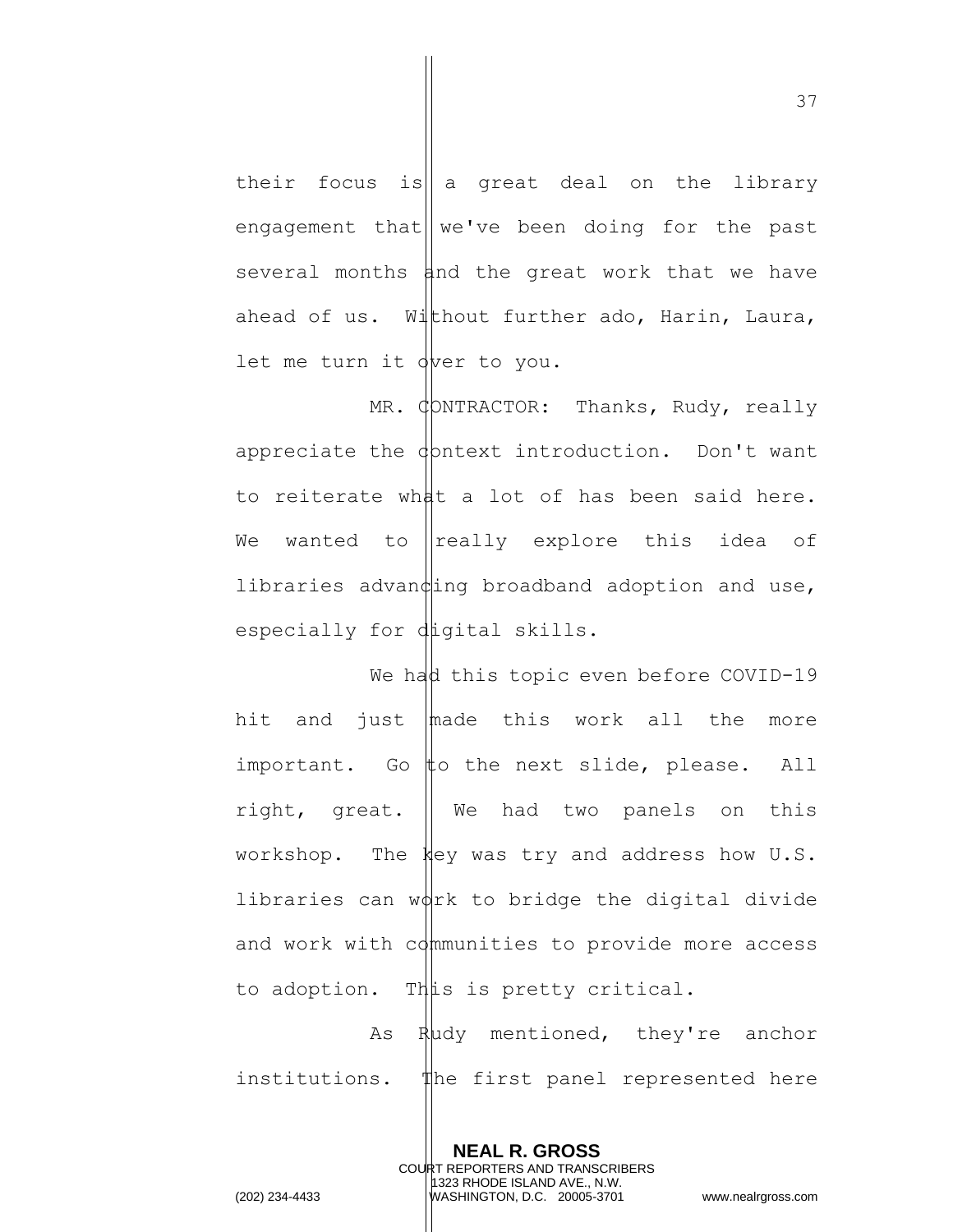are libraries serving a cross-section of U.S. communities. We looked at urban communities. We looked at rural communities. We looked at associations.  $\parallel$  A lot of these folks are  $cross-cutting,$  and that was purposeful. One thing that we f  $\psi$ und -- and some of these even worked in Tribal areas. One thing we found is that a lot of these folks had some very common and similar challenges, but there was a lot of opportunity. We'll get into take-aways in a minute, but it's pretty clear  $-$  and I called this out in the workshop, itself, but libraries are magicians.

They're asked to do a lot with very little. I was honored to co-moderate this with Marijke Visser,  $\vert$ who was a senior policy advocate for the American Library Association. ALA is a  $critical$  institution that provides a lot of access to information, grants, and best practices to the library dommunity.

She || provided a lot of great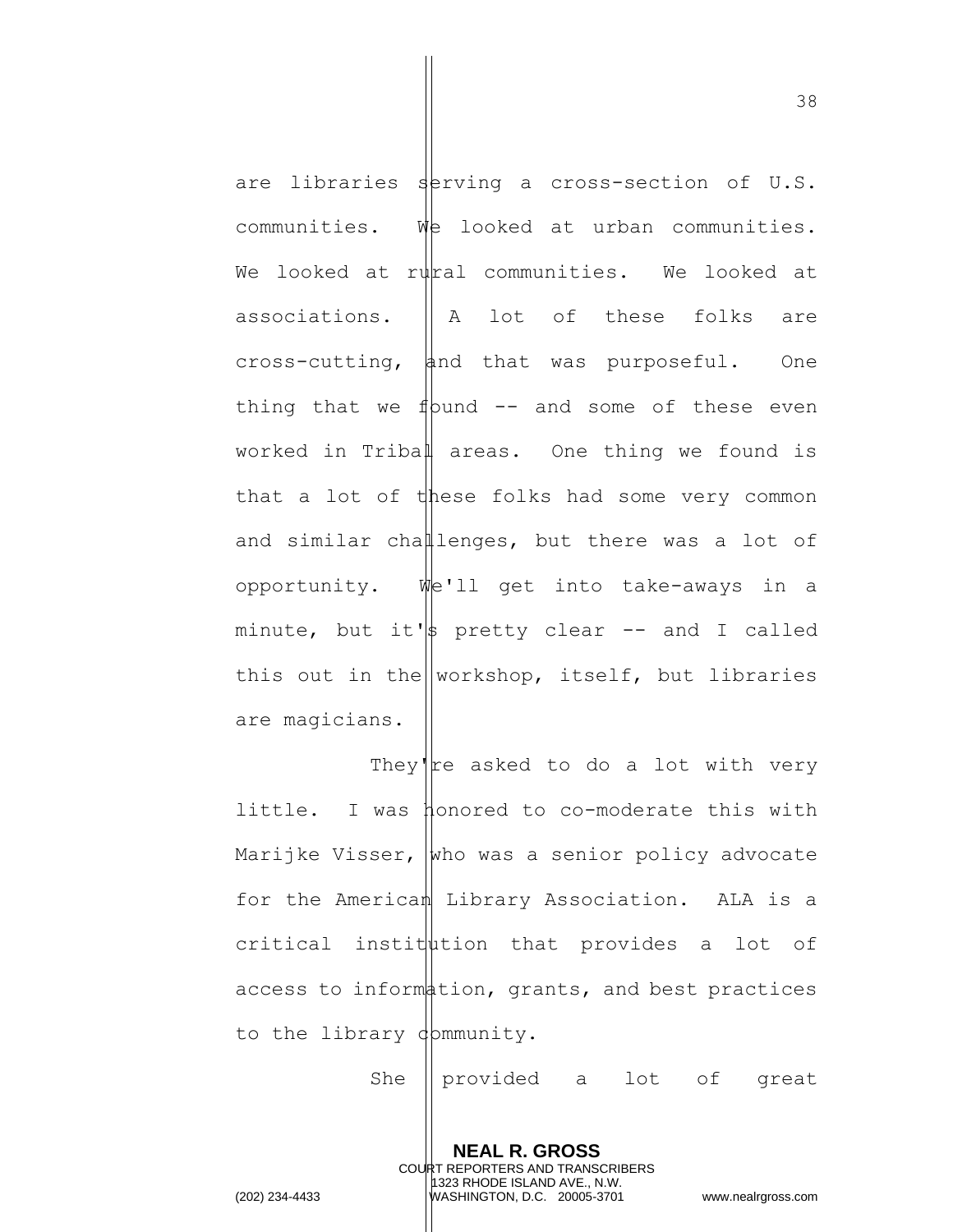information and resources as we were trying to dig into some  $\partial f$  the more unique issues facing each of these lipraries. We were amazed to have such amazing panelists not because they were well-known sub ject matter experts, because they're on the  $\frac{1}{2}$  round, doing the hard work.

Somet  $\limes$ , we all get caught up looking at the  $\phi$  ata or reading stories, and we miss out on what's actually happening on the ground. This  $\|\text{is what was so critical here}$ because these folks are just telling us what they're doing with Scotch tape and Band-Aids to keep this thing  $q$ oing. Before I kind of get to the take-aways,  $|I|$  think we're going to go to the next slide. It was critical that we talked with the libraries pi $\not\models c$ e, but also the partners piece. Laura's going to talk a little bit about that.

MS. BERROCAL: Yes, thank you, Harin. Good morning.  $My$  name is Laura Berrocal, and I'm a co-lead for the DEI working group's digital inclusion sub-group. Picking up on where Harin

> **NEAL R. GROSS** COURT REPORTERS AND TRANSCRIBERS 1323 RHODE ISLAND AVE., N.W.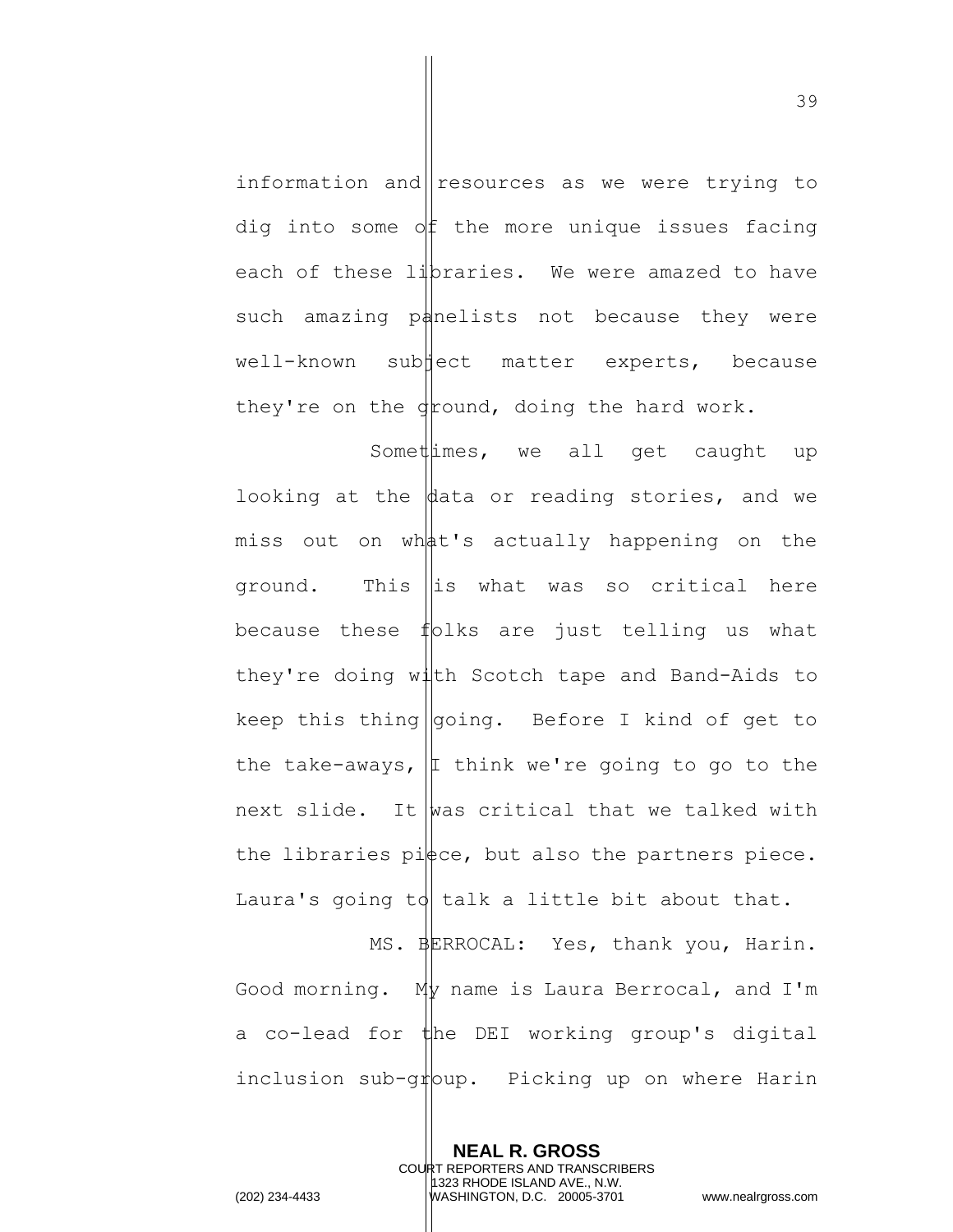left off, the  $\vert$ second part of our August 3rd libraries workshop, it examined community and public/private partnerships.

Really, the goal of this panel was to explore how libraries are partnering with community or anizations and improving opportunities  $f(x)$  digital inclusion. That's really been the  $|$ focus from the start.

Through this session, we were able to learn more about what partnership models between libraries and dommunity organizations actually look like.  $W\phi$  heard from several community organizations,  $\frac{1}{5}$  you see here in the PowerPoint slide that you're viewing. They had the opportunity to  $\Delta$  discuss their partnership work with libraries.  $\parallel$  In addition, we were really able to dig a little deeper on the importance of capacity building and what this means for libraries, especially during a pandemic. I think that was definit  $ely$  an issue that was front and center for this  $\beta$  anel.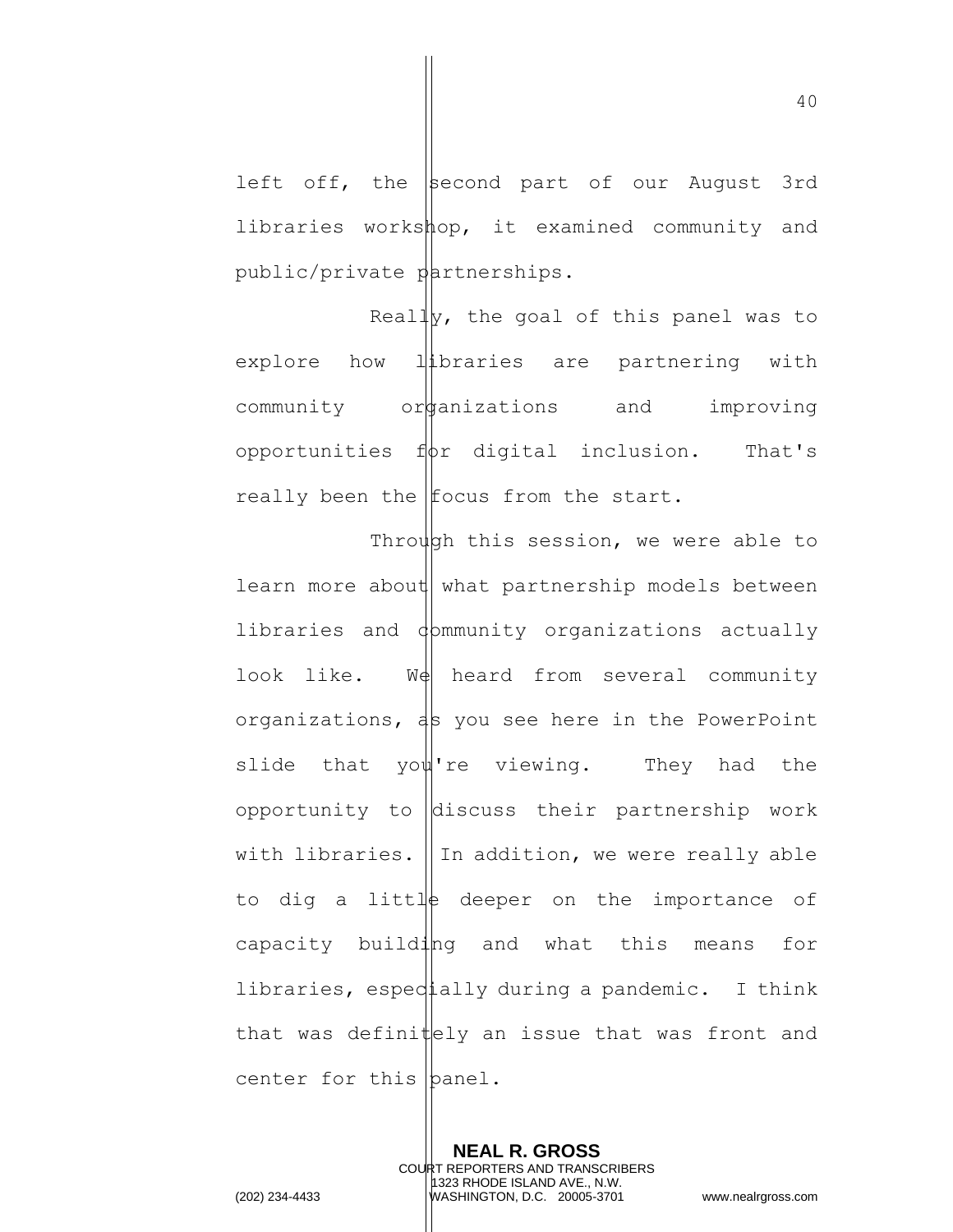Specifically, the Institute for Museum and Library Services, for example, made several points around how their programs work, how their funding works. They discussed how oftentimes, smaller libraries don't have the internal bandwidth to navigate the grant making opportunities and implement programs, as well as maybe larger public libraries can.

With that said, I think the questions are how do we ensure that library services and programs that are offering access to critical digital tools and resources and training, how do we make sure they're reaching the communities that they should be reaching, the communities with greatest need?

I think another area that we will continue to explore is what role can partnerships play in advancing capacity building and better positioning libraties as anchor institutions for  $b$ roadband adopt $1$ on and digital training. These are areas that our working group will continue to

> **NEAL R. GROSS** COURT REPORTERS AND TRANSCRIBERS 1323 RHODE ISLAND AVE., N.W.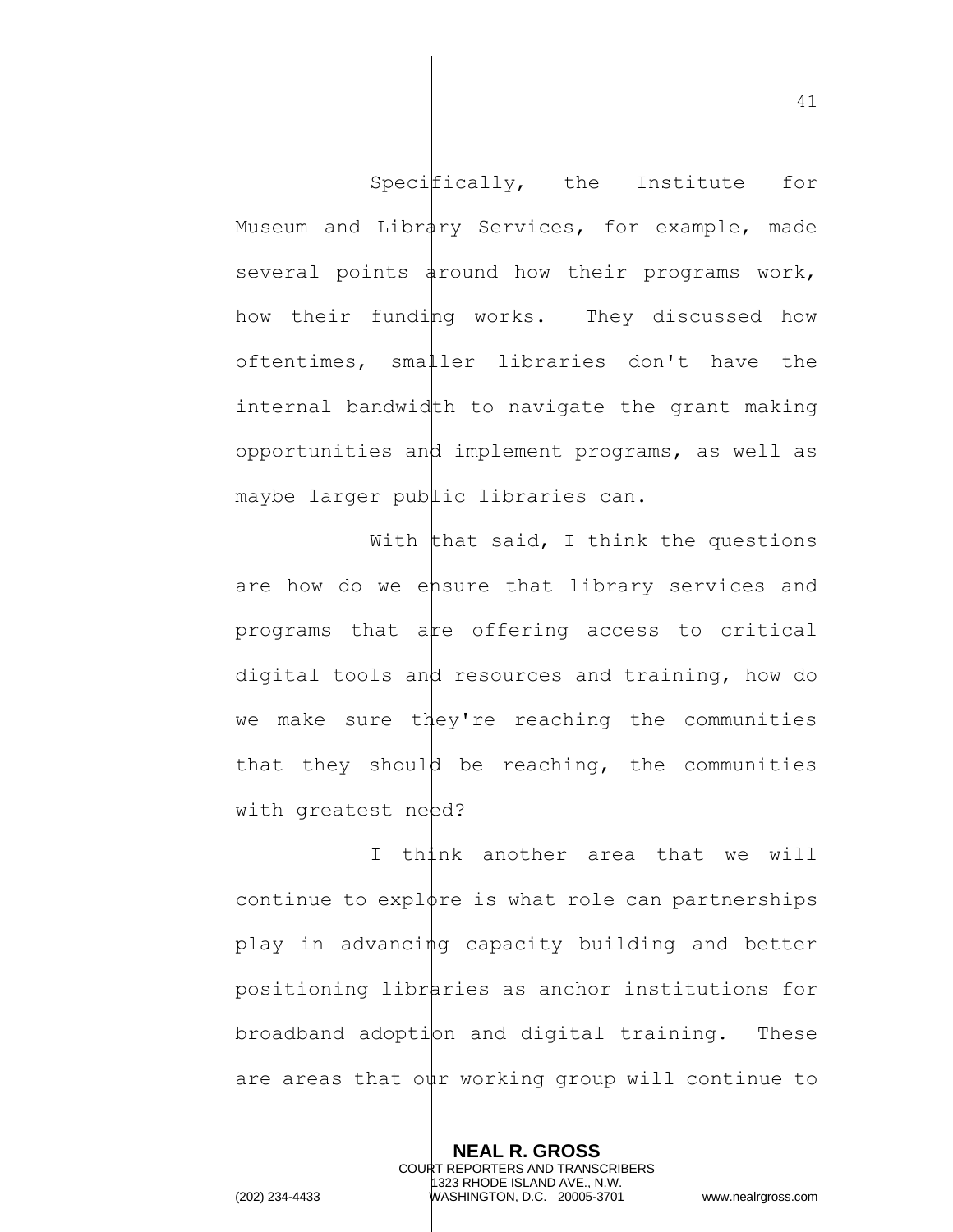explore in the  $\phi$  pming weeks and months. I think now that we've  $\phi$ one through both sessions, I'll turn it back to Harin, so he can actually dig a little deeper  $\|\circ\|$  some of the additional take-aways and the workshop findings. Harin.

MR. CONTRACTOR: Thanks, Laura. One thing that was  $\psi$ ery evident is that connectivity was a major  $\parallel$  issue for these libraries, particularly in  $\frac{1}{4}$ reas where broadband is not seen as very rapidly deployed. It's challenging for the libraries' staff to stay connected with their patrons.

One thing they told us was that they don't want to worry about connectivity. They want to focus on  $|$  doing the work for the community through their prod  $\rho$  career services, research need, and providing efforts for those who English is not their first language.

But they too often have to work on the connectivity piece to even get engaged with their  $communities.$   $||\text{That} was one of the major$ 

> **NEAL R. GROSS** COURT REPORTERS AND TRANSCRIBERS 1323 RHODE ISLAND AVE., N.W.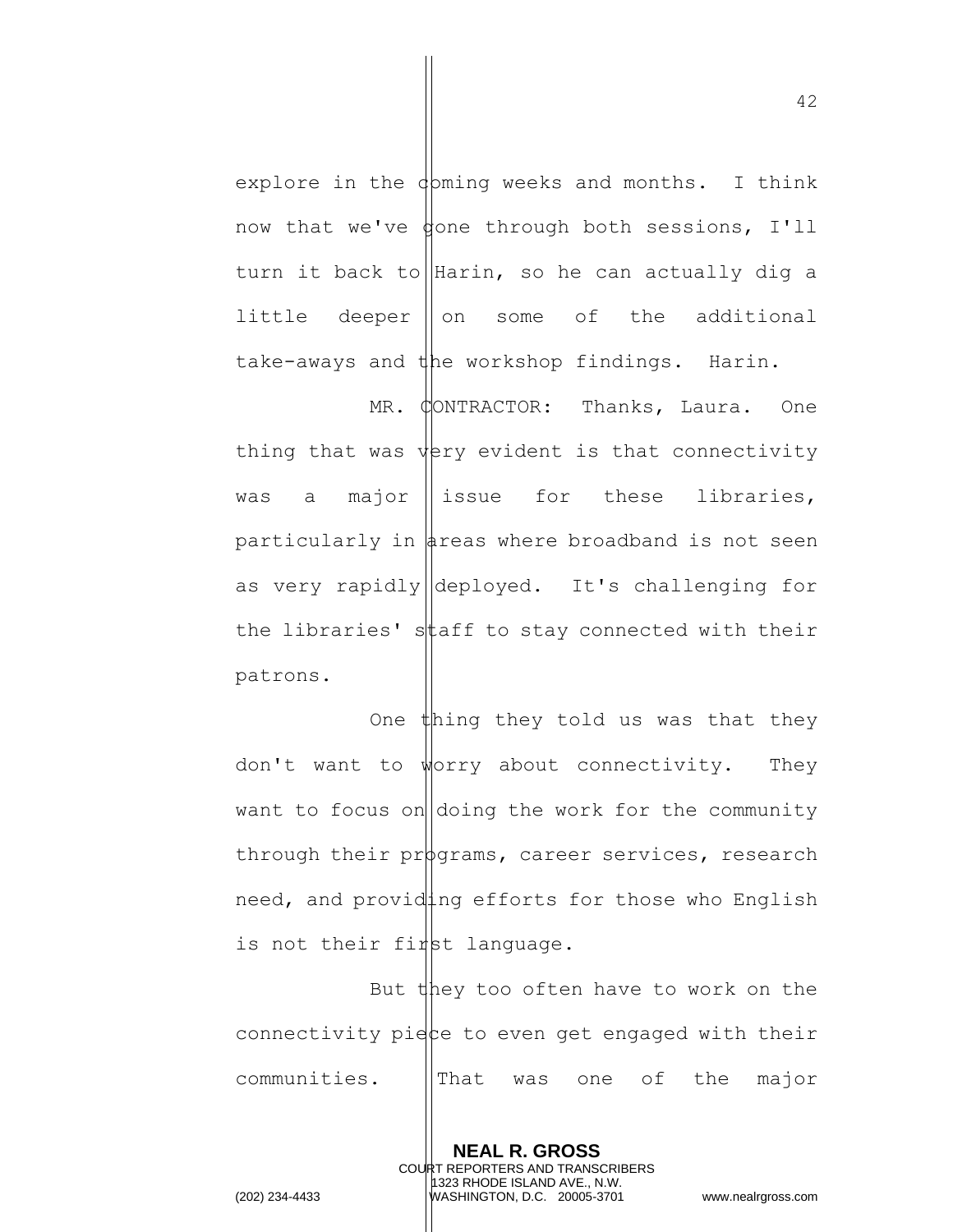take-aways were take this off our plate so we can actually do our $\parallel$ job. One thing that we learned from some of these panelists was they are the first point of contact for career resources. They are the first point of contact for some STEM introductions  $f(x)$  students who are not from well-privileged backgrounds.

They are the first point of contact for those who English is not their first language. The serve critical institutions. You have peopl $\phi$  who are supporting all these things while also trying to provide connectivity to their patrons.

That  $\parallel$  was one thing that was like please, just handle this, so we can handle everything els $\frac{1}{2}$ . Obviously, COVID-19 has  $created addition [a] childrenges.$ 

They're working on different ways to continue to ke $\phi$  connected through the  $-$  to their patrons, either through hotspot lending programs, providing hotspots 24/7 in their

> **NEAL R. GROSS** COURT REPORTERS AND TRANSCRIBERS 1323 RHODE ISLAND AVE., N.W.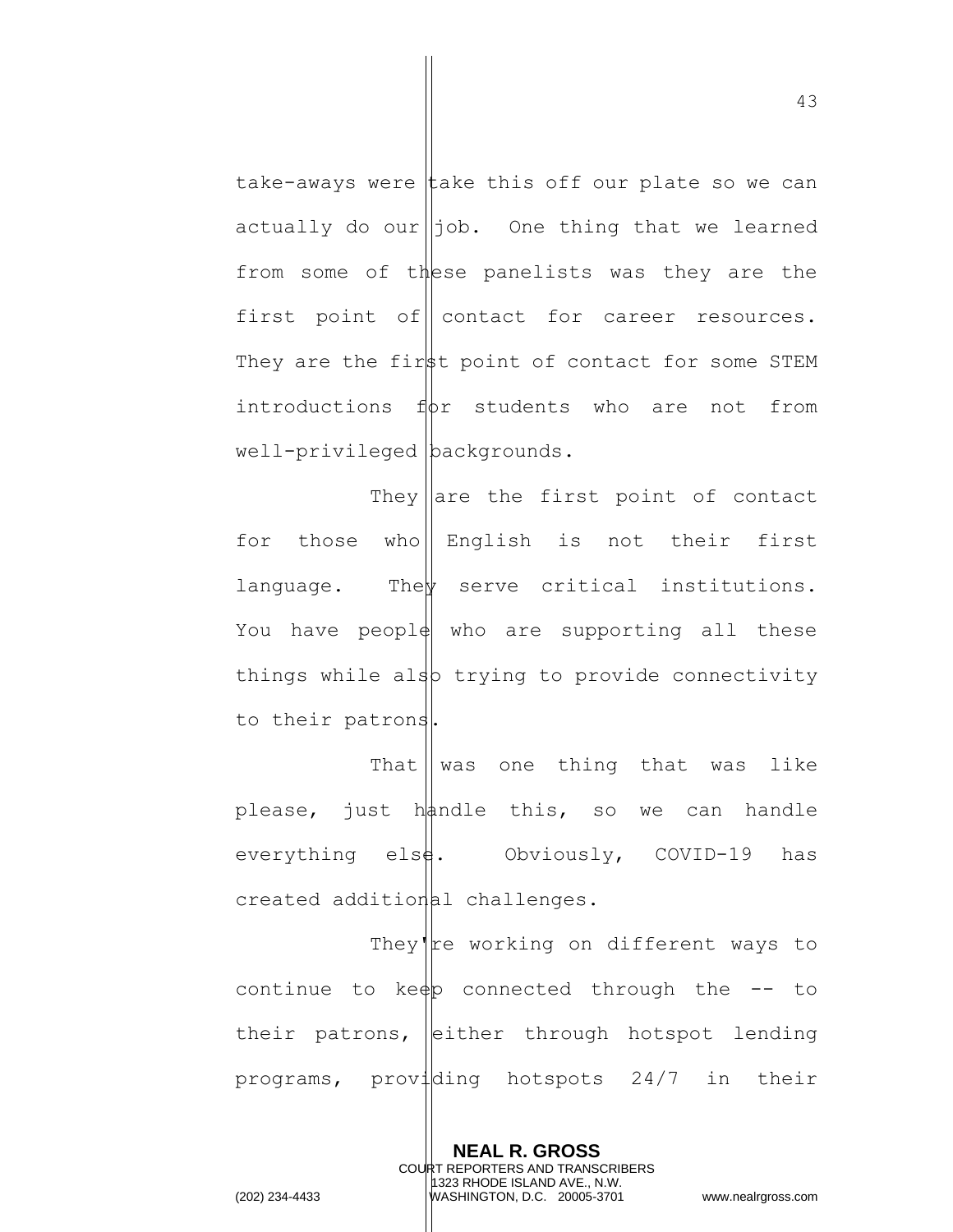parking lots, doing virtual workshops to keep connected to their patrons, and other similar programs, doing digital literacy training.

They're doing a lot with less. As  $COVID-19$  continues to hinder our economic progress, they|| are going to be more cash strapped. These local and state funding institutions ar $\phi$  going to diminish in what they can provide. Libraries are often the first to get hit. That was one thing they wanted us to know on the nat  $|$ ional side, please help us find additional resources.

One thing that Laura will talk about, the important role of IMLS, in a second, in terms of breaking down some of the asymmetry of information, that was one of the reasons we wanted to talk  $\sharp$ o libraries and partners was to figure out how  $\psi$ e can talk -- target resources and expand to different places.

Laura will talk about next steps in a few. This workshop was great. It was great to

> **NEAL R. GROSS** COURT REPORTERS AND TRANSCRIBERS 1323 RHODE ISLAND AVE., N.W.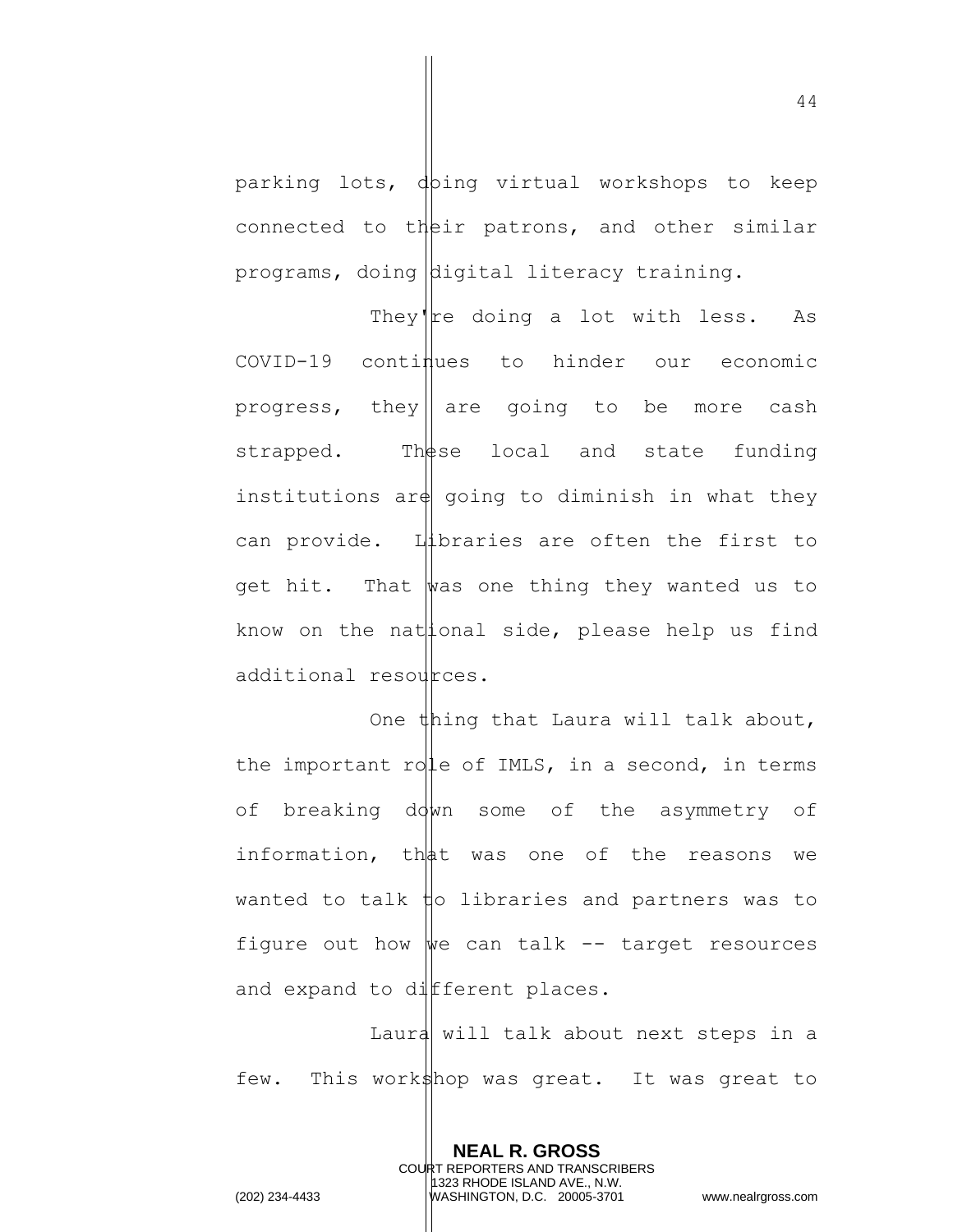talk to front-lime library leaders and front-line partners.

One thing we're going to focus on more  $--$  we've done a couple of additional conversations,  $f(t)$  follow up with some of the members that Laura's going to talk about, but we're going to start doing some more cross-cutting conversations and really trying to dive into what might be concrete recommendations, either from the bully pulpi $\sharp$  of the FCC or recommendations that non-profit institutions and maybe corporations can  $d$  do to help amplify some of the great work libraries are already trying to do. Laura.

MS. BERROCAL: Yes, thank you. Thank you, Harin. For IMLS, I think we had a lot of really good conversation with them and understanding  $h\phi w$  their grant-making processes work and how that information is shared with libraries.

> **NEAL R. GROSS** COURT REPORTERS AND TRANSCRIBERS 1323 RHODE ISLAND AVE., N.W.

That  $\left| \text{is one follow up that we plan to} \right|$ 

45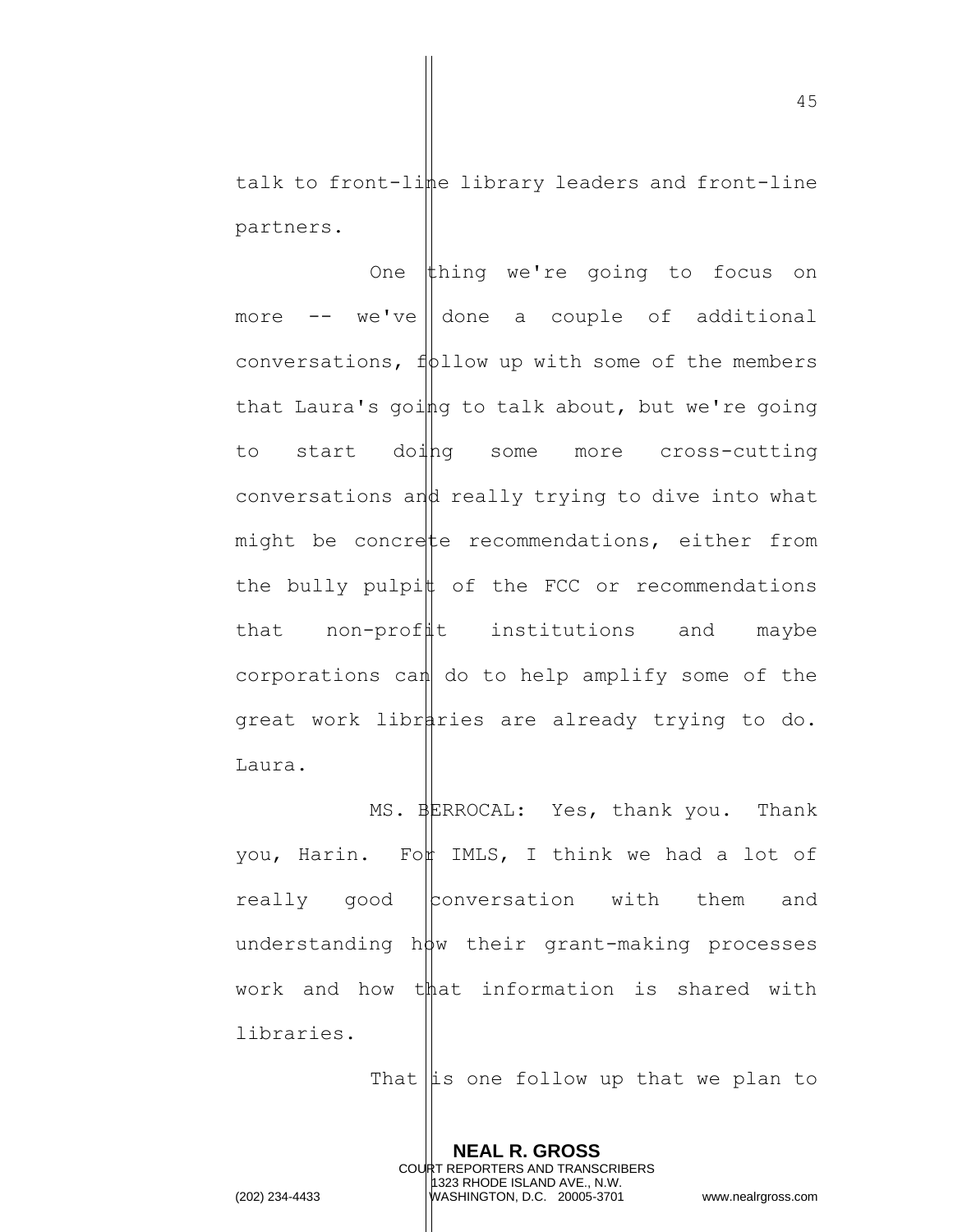continue pursuing. But our working group  $generally plans  $\vert\vert$  do additional follow up with$ several of our  $\|\text{library workshop panels. We'd$ like to dig a little deeper with our experts to supplement the  $\parallel$  workshop take-aways that we already have.

In addition, we will be digging deeper into tribal libraries to better understand the complexities there. Our working group, to date, has already met  $\vert \text{with the FCC's Office of Native}$ Affairs and Policies, known as ONAP. We also plan to have some follow-up discussions related to tribal with them. The American Library Association,  $a\$  well as the Arizona State Library, have been very resourceful. They've shared background for our research. We anticipate that  $\|$  they will continue to be a resource to us.

 $We'ref$  also identifying additional experts to speak with and learn more about the unique challentes that are facing tribal

> **NEAL R. GROSS** COURT REPORTERS AND TRANSCRIBERS 1323 RHODE ISLAND AVE., N.W.

(202) 234-4433 WASHINGTON, D.C. 20005-3701 www.nealrgross.com

46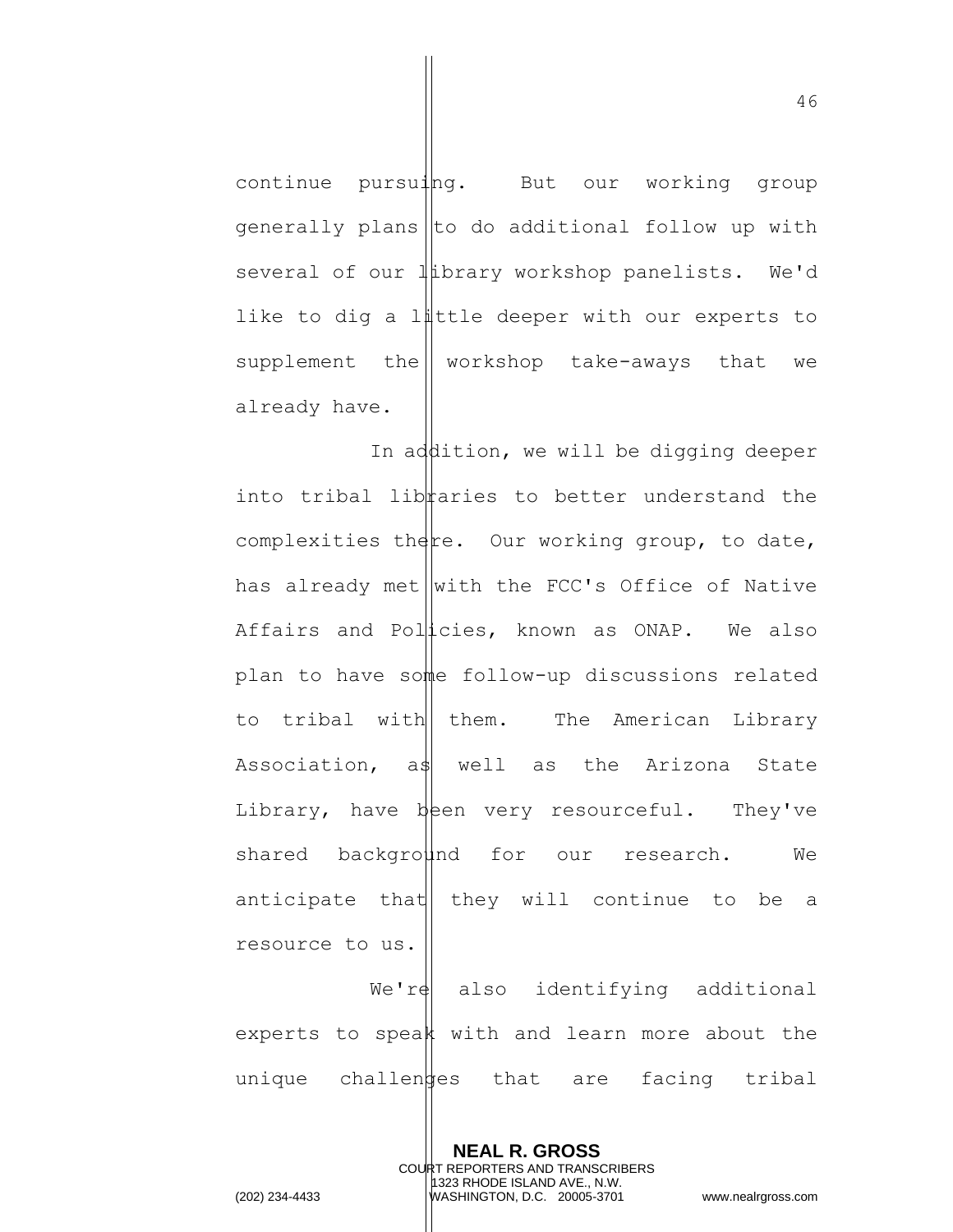libraries and communities. I think we have a lot of follow up to  $\phi$  once we're able to have these conversations.

We will then begin to put pen to paper and further develop our final report, which will focus on ways  $\left\|$ in which libraries are really helping to bridge the digital divide, foster greater digital inclusion, and just serve as community hubs  $f\phi r$  digital adoption and literacy. That's kind of  $\frac{1}{2}$ ur plan. I will stop there and, I guess, hand it off to Jenell Trigg, unless, Harin, you have  $\Delta$ nything else to add.

 $MR.$  CONTRACTOR: I think the only thing I would add is thank you for everyone in the working ghoup for their hard work on providing the  $\phi$ uestions, participating in the workshop, the  $\text{FCC}$  staff, the Js for really supporting this  $\left\| \right\|$  effort. It was difficult with the virtual environment and the amount of speakers we had, but we did our best. That's just a testament to how passionate people are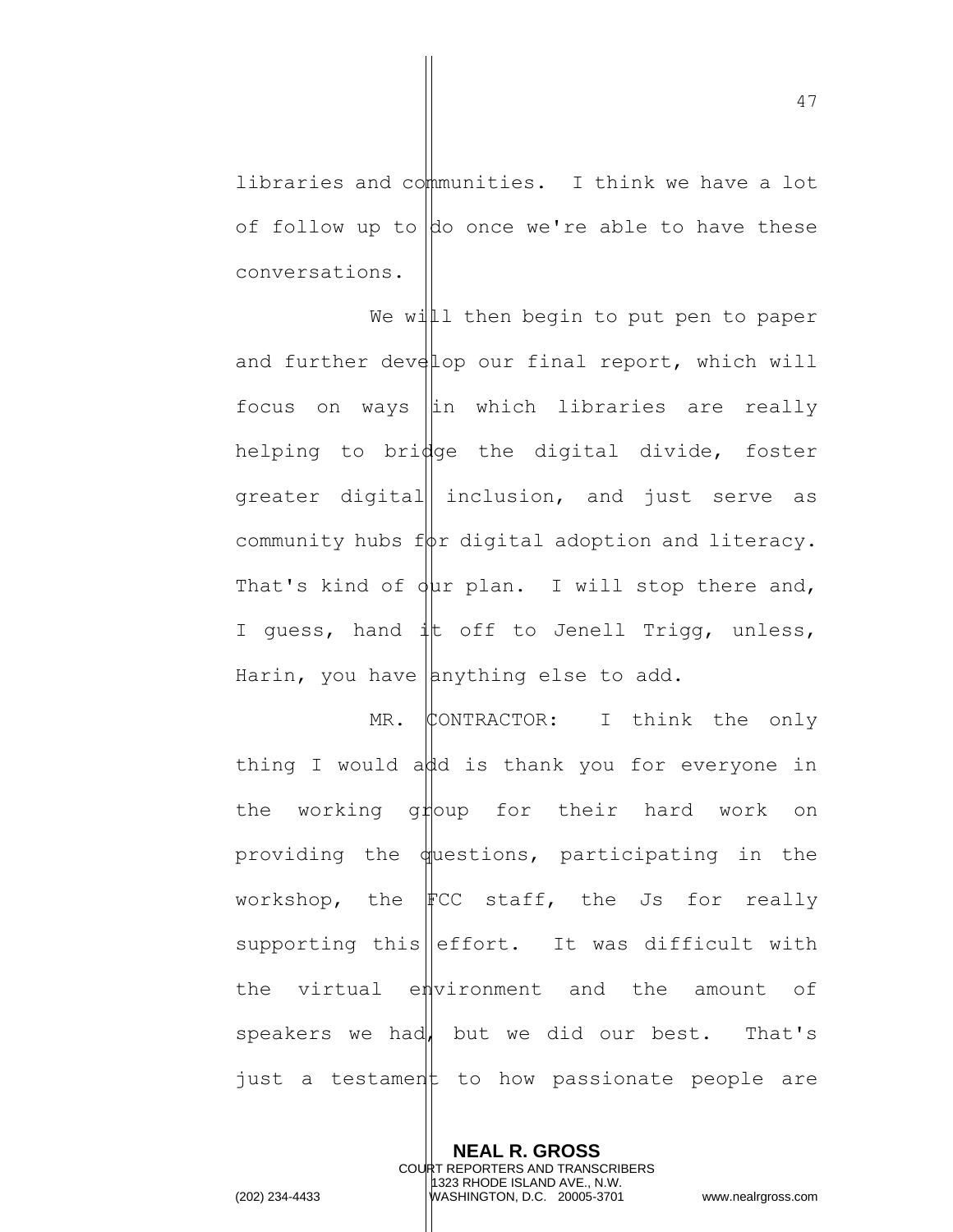trying to address this issue.

MS. BERROCAL: Yes. Also, big thanks to our leadership, to Anna Gomez and to Heather Gates and to Rudy Brioche because they are hands on in our worksh $\phi$  -- I mean in our working group, as well as other working groups. Rudy has to be part of ours because he's our chair, but for Anna and for Heath $\frac{d}{dx}$ , we really appreciate the commitment to the work that our working group is doing, so thank  $|$ you.

MR. BRIOCHE: Thank you very much. Next, Jenell, wh needs no introduction.

MS. Thank you, Rudy. Thank you to everyone. Good morning. I want to also express my appreciation to Anna, Heather, and Rudy for their  $\psi$  isionary leadership and support. I'd also like to give special thanks to my wonderful  $co-ch\phi$ ir and dear friend, Susan Au Allen, who is the national president/CEO for the United States ||Pan-Asian-American Chamber of Commerce. Susan and I are very appreciative to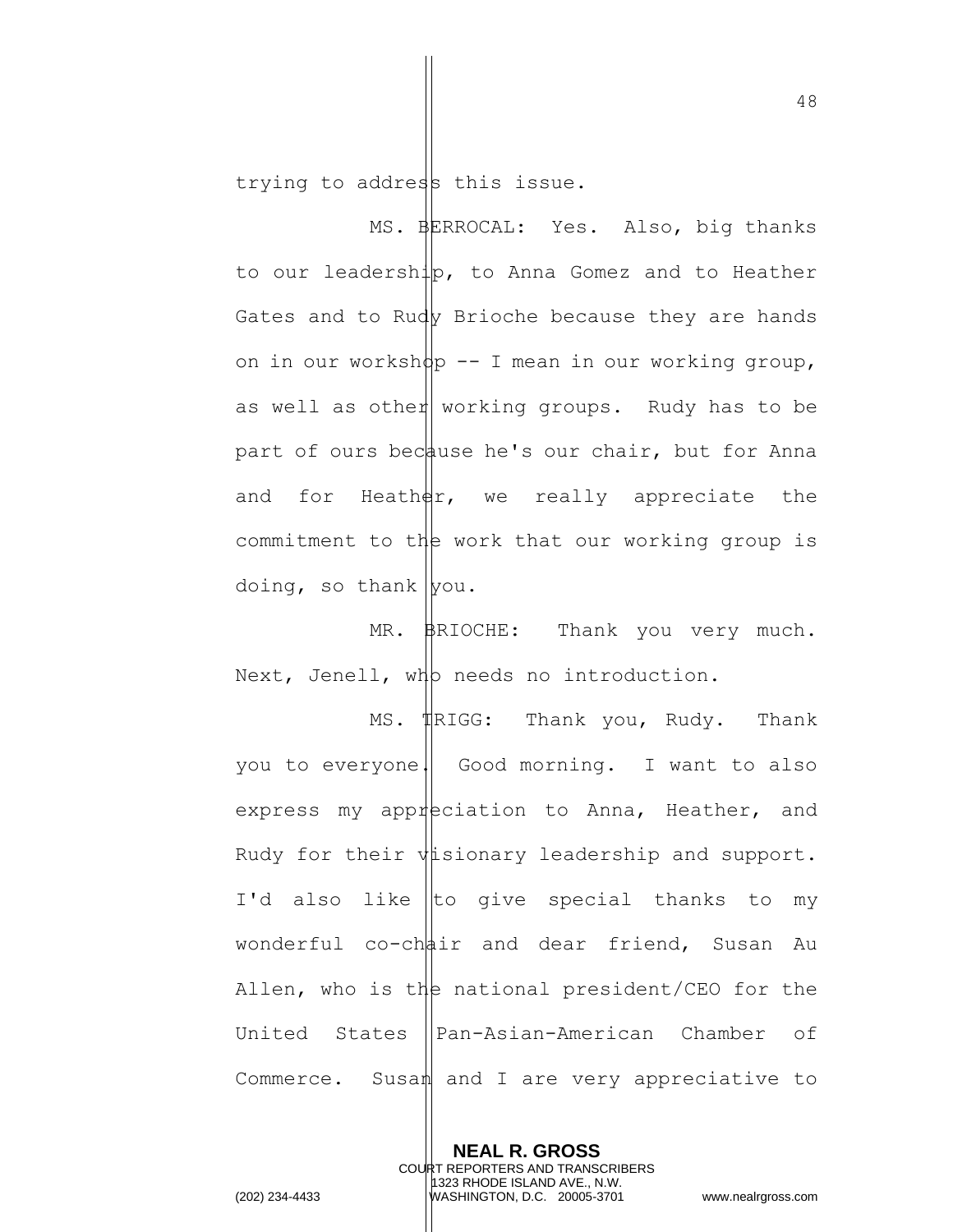the work of our dreat planning committee, a joint partnership with our members of our DEI working group, the Diversity in Tech sector working group, and the  $\left| \text{FCC's }$  Office of Communications Business Opportunities, OCBO.

 $We'ref$  delighted to again work with OCBO and its director, Sanford Williams, and his staff. We give special thanks to our DFOs, the three Js, as menttioned, Jamila, Julie and Jamile, for keeping us  $\phi$ n track. Your support is much appreciated.

We also want to recognize another important partner in this effort, the Internet Association. Due to the generous support of Sean Perryman, who's the director, social impact policy and counsel for the Internet Association and a member of the Diversity in Tech working group, IA will host our very first supplier diversity event.

Sean  $\|$ is also a member of our planning committee. Through his effort, several of his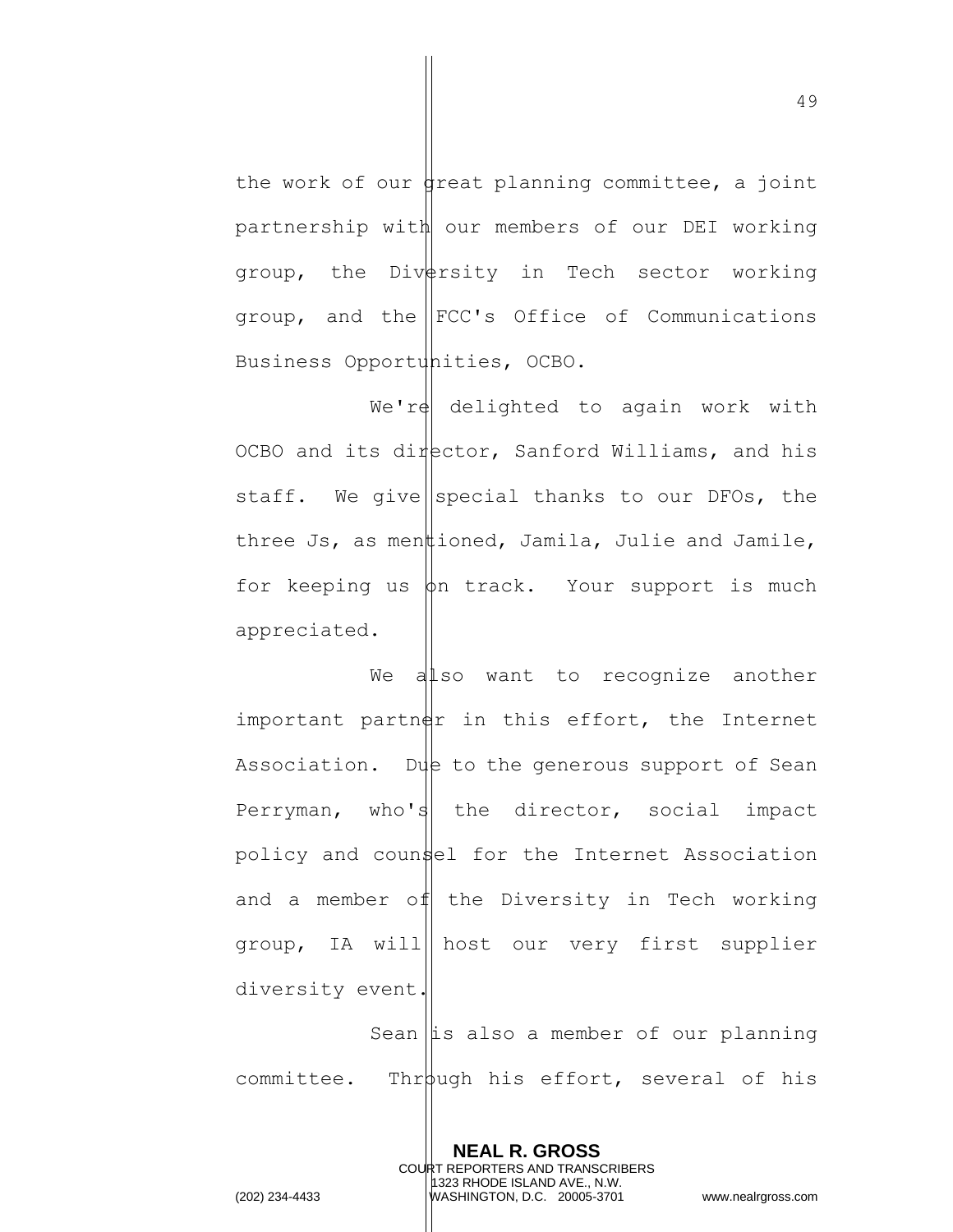members will also participate in our first event and we hope our  $\lceil \text{major} \rceil$  symposium, as well. You will see the two goals on the screen, on the PowerPoint. At our meeting in April, we presented a  $p \downarrow$  and to meet these two primary objectives for  $\psi$ CBs. I think it's important to  $define$  divers $\frac{d}{d}$  communications businesses. Diverse, in this context, means any business or entrepreneur in $\sharp$ olved in legacy or traditional and newer commundications industries.

That | includes radio, television, satellite, cable, Internet, across the board, at any stage of development, whether they are new entrant, mid-st $\sharp$ ge, or larger company. Small businesses would be defined, under the  $U.S.$  Small Business Administration or a state agency or the FCC's size standards.

A DCB is also a woman-owned or a  $minority/ethnic ||$  owned business, LGBTQ-owned, veteran-owned, any other diverse classification. Communications  $\parallel$  businesses includes, as I

> **NEAL R. GROSS** COURT REPORTERS AND TRANSCRIBERS 1323 RHODE ISLAND AVE., N.W.

(202) 234-4433 WASHINGTON, D.C. 20005-3701 www.nealrgross.com

50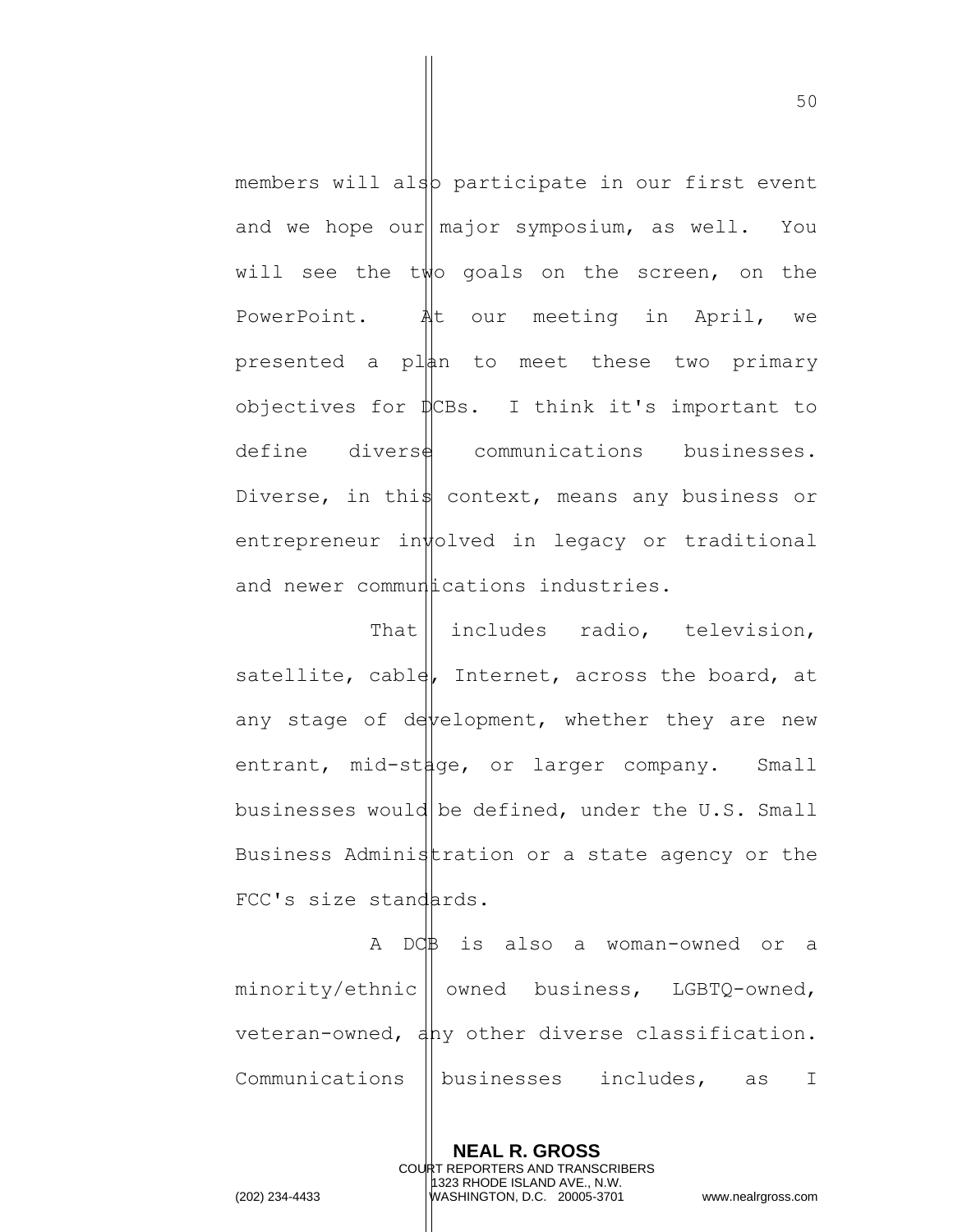mentioned, busin esses and entrepreneurs that are involved in communications media companies, as well as tech-oriented industries.

We proposed, at that time, that the FCC present two public events that would help DCBs assess the current state of technology, as well as trends  $\|\text{in}$  technological advances, the  $n$ ecessary skills  $\frac{1}{n}$ ts and personnel to utilize such  $technology, and |$ opportunities for employment or partnership. We propose a smaller event that would showcase a  $\frac{1}{4}$  and  $\frac{1}{4}$  resources and technology trends to help DCB short and long term, and a foundational event  $-$  it would be a foundational event for a more traditional symposium later in the year.

Then  $\parallel$  the second event would be a full-day symposium. Of course, the world has changed since  $F$ bebruary, when we first started working on our  $\phi$  an, certainly since April, when we first presented this, and the needs and opportunities a  $\psi$ ailable to DCBs have changed

> **NEAL R. GROSS** COURT REPORTERS AND TRANSCRIBERS 1323 RHODE ISLAND AVE., N.W.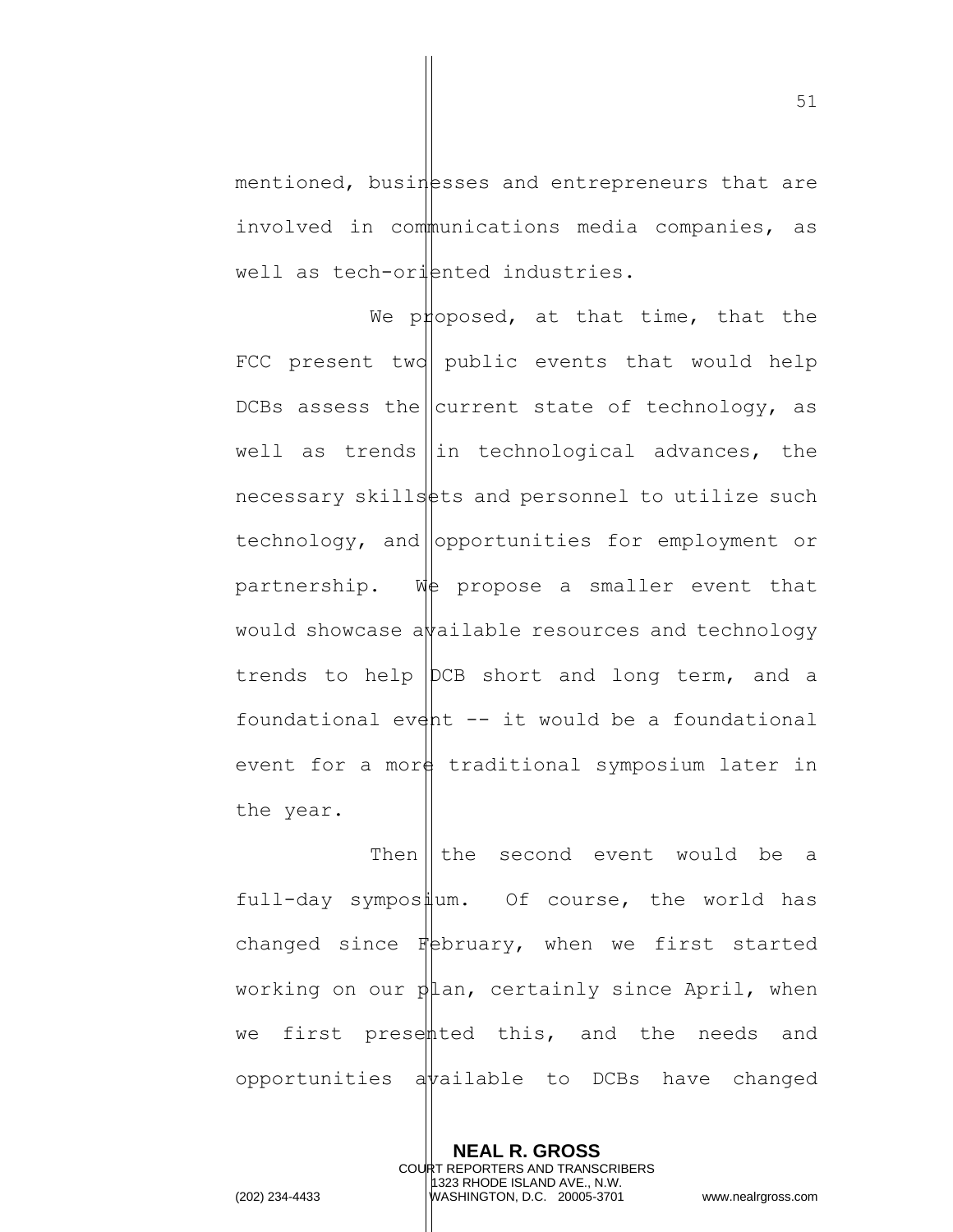dramatically due to COVID-19.

We have had to reassess our schedule, the timing, to  $\phi$ ics, and information that we believe will be helpful for DCBs in today's time. We, too, have had to pivot. We're very proud to introduce our first supplier diversity showcase, which will be on October the 23rd.

Next  $\left\|$ slide, please. This event has three primary objectives, to provide support, to engage the tech  $|\sec{r}$ , and to assess COVID-19 impact. All three of these are important because it is a different world, as I mentioned. Access to capital rematins a major issue for any size business, large, small, mid-size, and certainly DCBs. The tech sector's critically important because technology has never been more important.

Everything we do to survive during this pandemic and to thrive in our businesses, in our home life, everything we do is somehow associated with  $\alpha$  advances in technology. And the digital (audio interference) before, as mentioned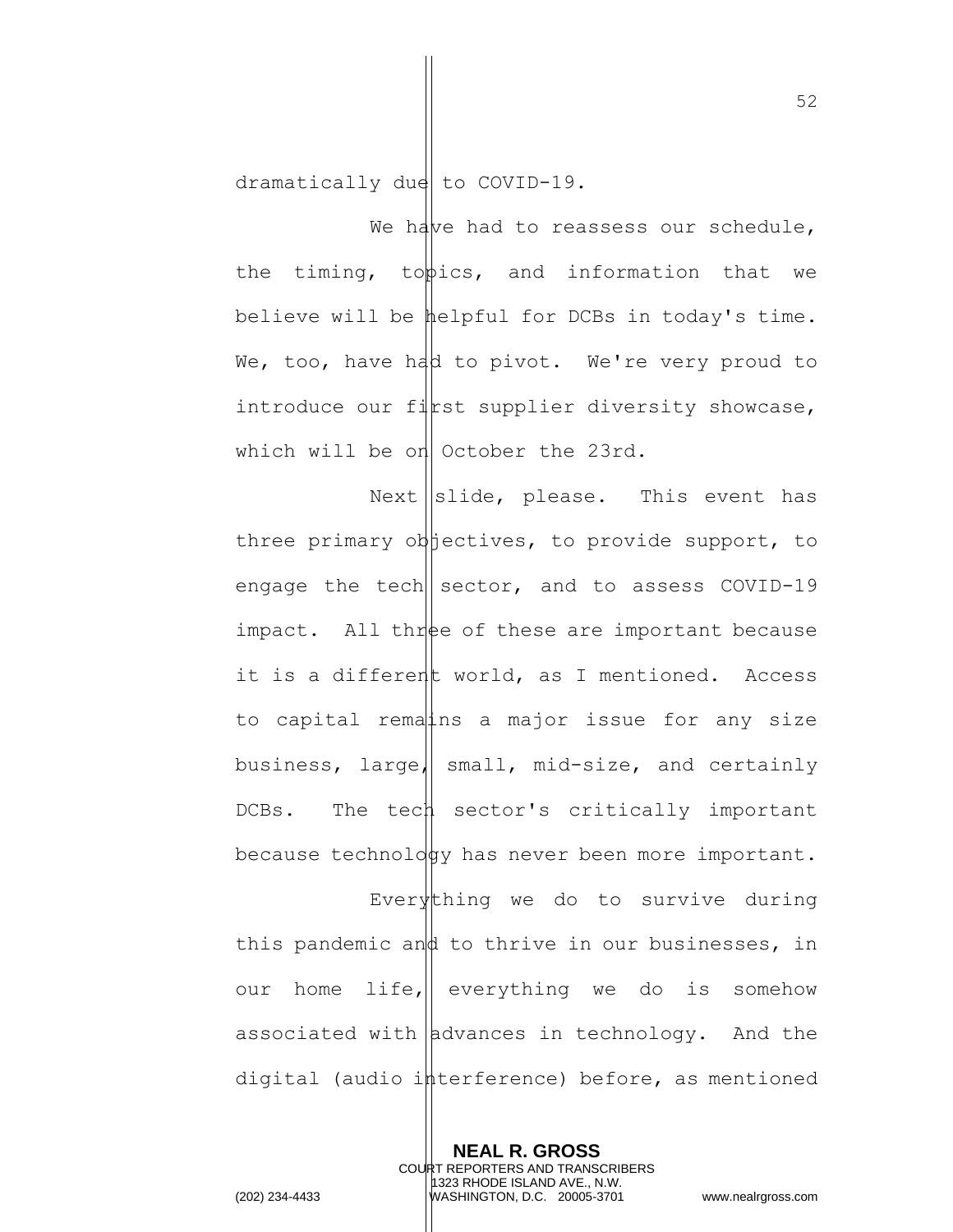by Laura and Harin. So we need to also look at not just the digttal divide, but the opportunity divide.

DCBs need assistance in employment, in management, in  $\vert$  ownership, supplier diversity, access to capital, everything across the board. Of course, the  $\phi$ VID-19 impact is paramount. It has affected businesses, small businesses in particular, like no other.

I'd like Susan, my co-chair, to expound a little bit on that. In her travels and interaction with her members across the country, she has her feet on the ground and has a unique perspective of  $\sharp$ eal-world impact of the ongoing pandemic. Susan.

MS. ALLEN: Thank you, Jenell. I'm pleased to  $j \circ l \mid n$  all of you and share my experiences. That's my job. I travel around the country.  $\sharp$  ince March, I stopped. I have been traveling  $\phi$ n the Internet, talking to our members from the east to the west and north to

**NEAL R. GROSS** COURT REPORTERS AND TRANSCRIBERS 1323 RHODE ISLAND AVE., N.W. (202) 234-4433 WASHINGTON, D.C. 20005-3701 www.nealrgross.com

53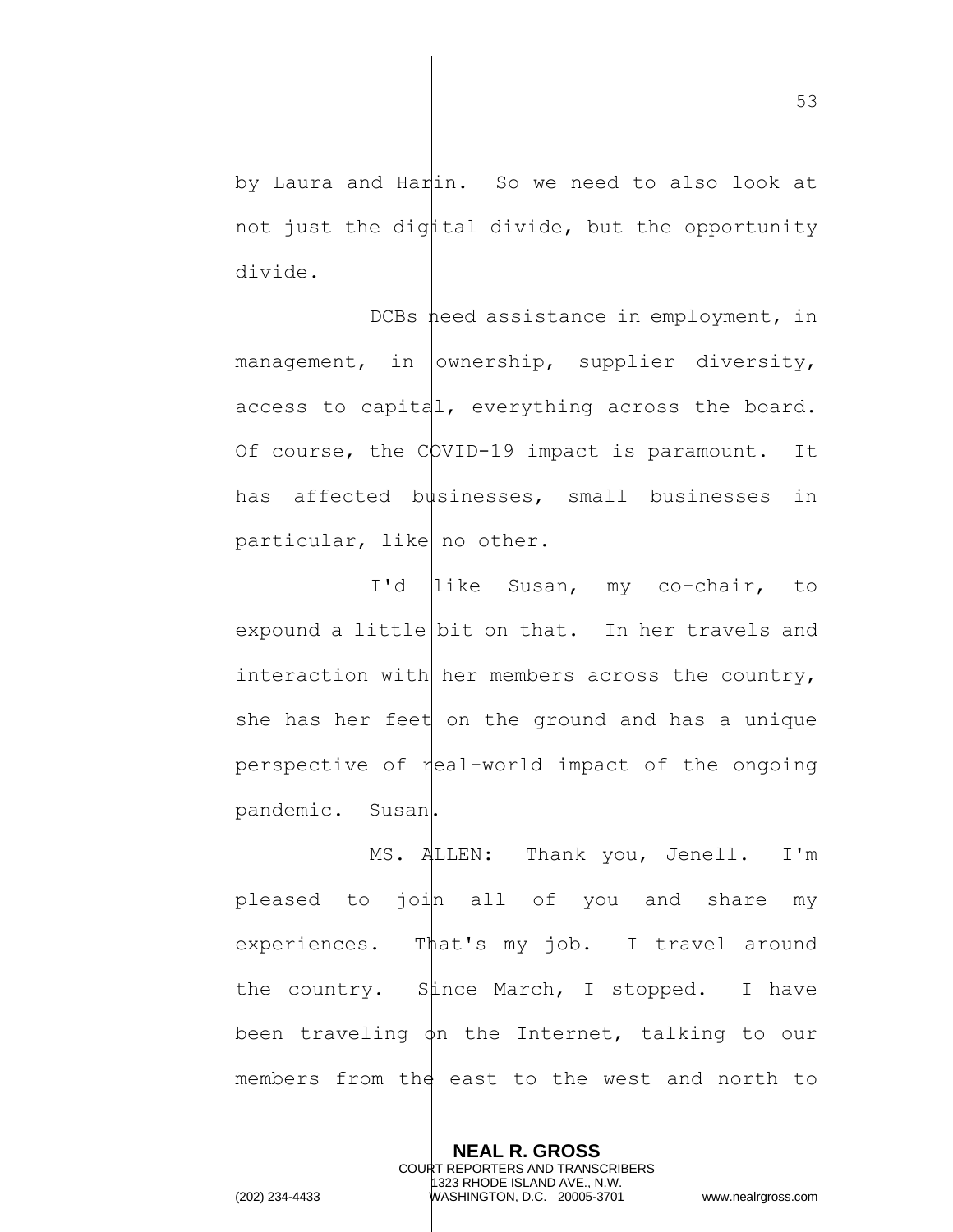south.

This  $\|$ is what I found, just to give you some perspective how deep we have fallen in the small business community. Before COVID-19, a small and divers $\frac{1}{2}$  business community, still today made up of 90 percent of American businesses.

The **African-American** small business, for example, were up 400 percent in one year in their formation and prosperity,  $400$  percent. They were very  $\left\| -\right\|$  doing very well in Texas, Georgia, California, Florida, North Carolina, but COVID-19 came,  $\frac{1}{4}$ nd it put us into big stop, big hold.

The  $\frac{1}{2}$  distancing, the lockdown, has affected the most folks who are in small and diverse busines $\frac{1}{2}$ es, who often -- who are -- 64 percent or mbre of them are in the customer-facing  $|$ type of industry: hospitality, travel, food services, shops, you name it. As a result, we found out that 40 percent of Asian-American businesses have closed down, 50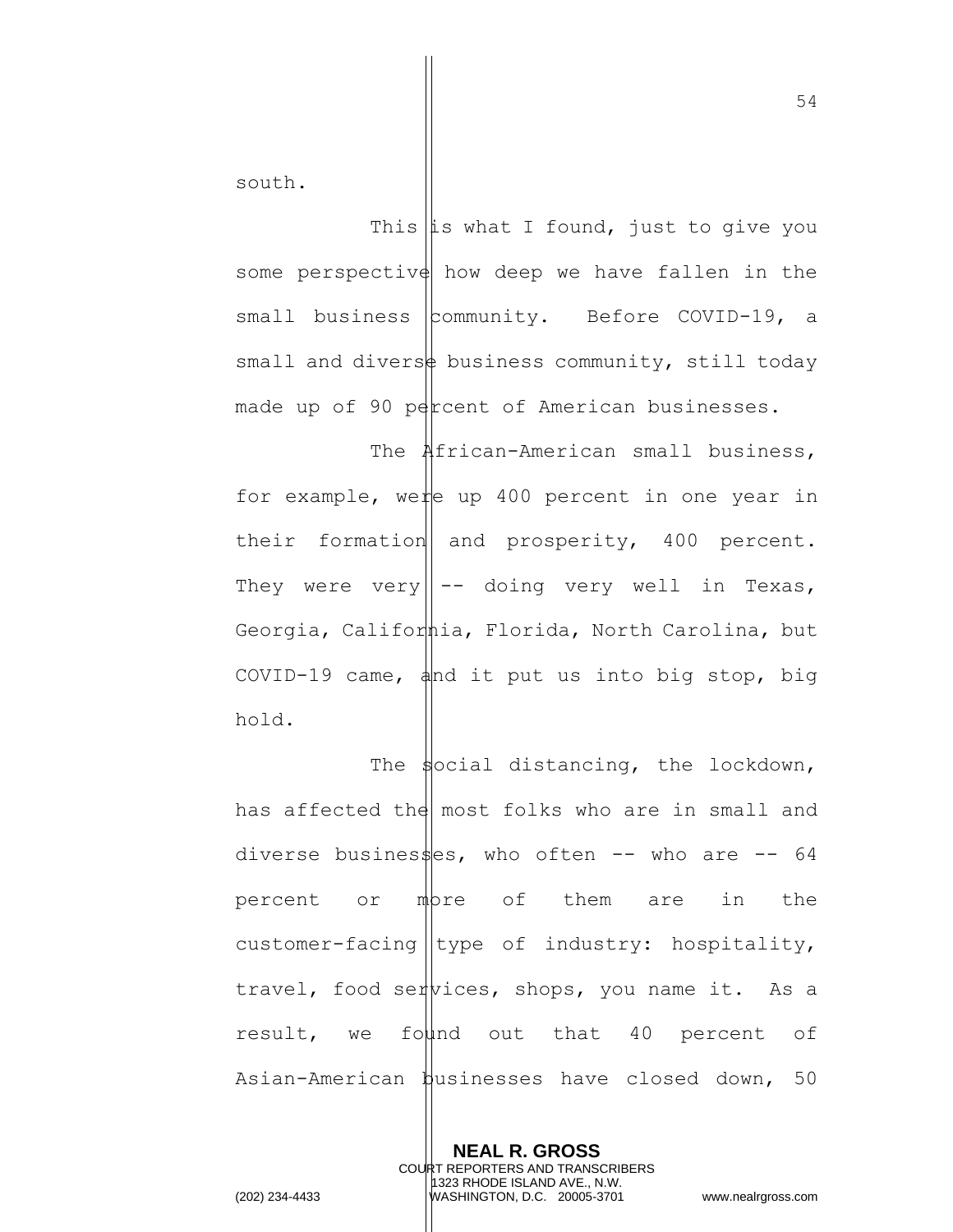percent of Hispanic businesses have closed down, 64 percent of African-American businesses say that they are not sure will come back and re-open again. That  $\parallel$  is devastating, ladies and gentlemen.

When  $\vert$  the PPP money came down to the economy because  $\left\| \text{it} \right\|$  came down so fast, in such a hurry to help the small business community and American workers stay afloat, there was not a well thought out distribution system.

The ||small business and diverse business owners  $\phi$  not have that knowledge or the basic skill that a more-established mainstream business have  $\parallel$  in working with banks, a traditional bank, in applying for the PPP loan. They also do not  $|\text{trust the government's red tape.}|$ They were also busy trying to keep the business afloat. The bottom line is they are in a hole, and they needed to get help. We're now waiting for the PPP money to be renewed, hopefully.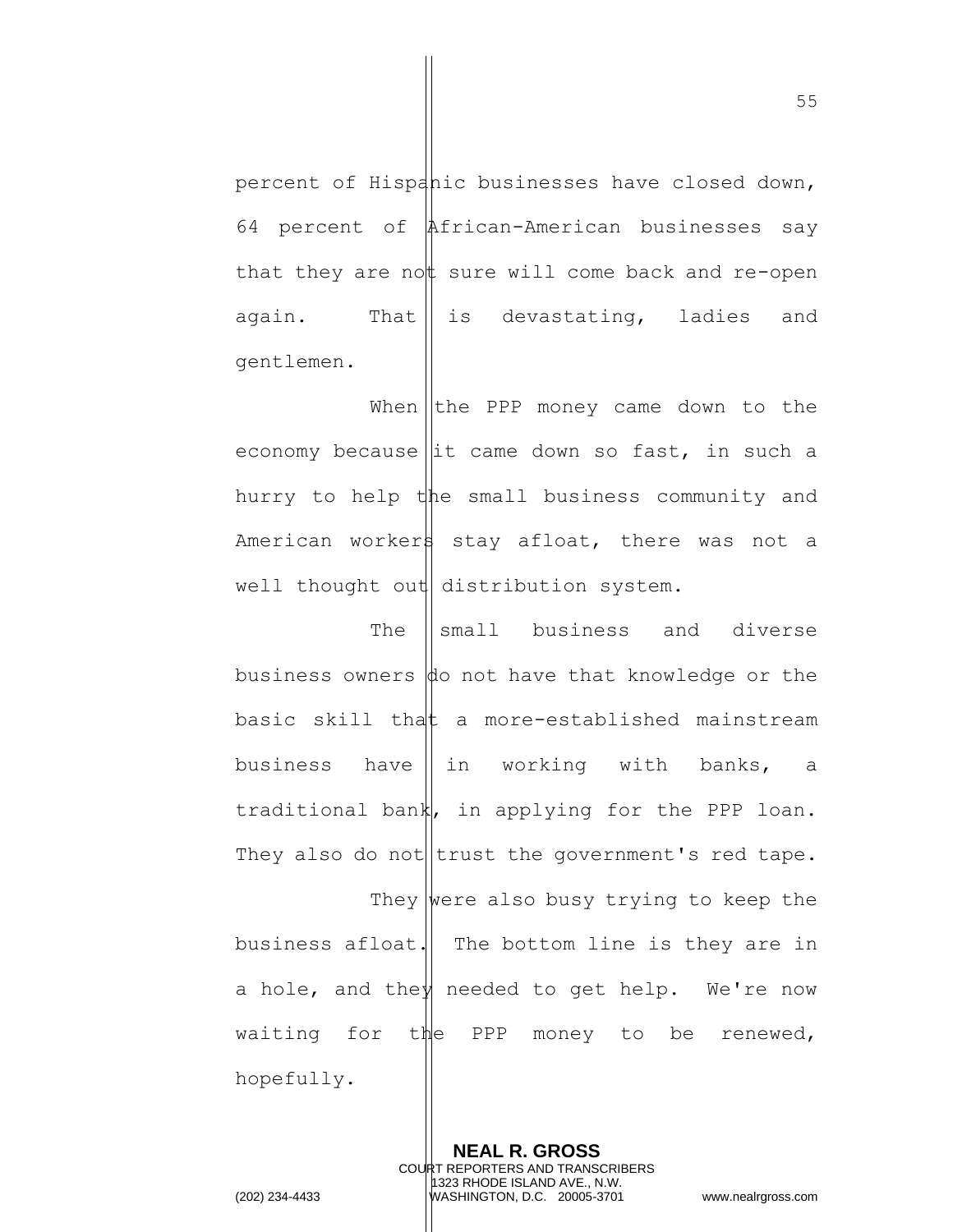We have had the first \$2.6 billion down for  $-$  signed into law on March 27. We need more. Even the small businesses and minority businesses who were able to get the PPP money, they only get it  $|$  for two and a half months. That was in March and May. How about June, July, and August, and now  $\beta$ eptember? They used that money to keep their employees  $-$ - to avoid furloughs or layoffs, but after that, they have to cough up money from their own reserve.

Many  $\beta$  the small businesses have only 30 to 60 days of cash balance to make their payroll and the  $|$ fixed overhead. It's a very sad story.

One million minority owned businesses that employed  $\sqrt{ }$  million employees out of 115 employees hired by business in the country producing 1.4 thillion receipts the last census data was available has dropped down substantially.  $\Delta$  that's what COVID-19 has done to all of us.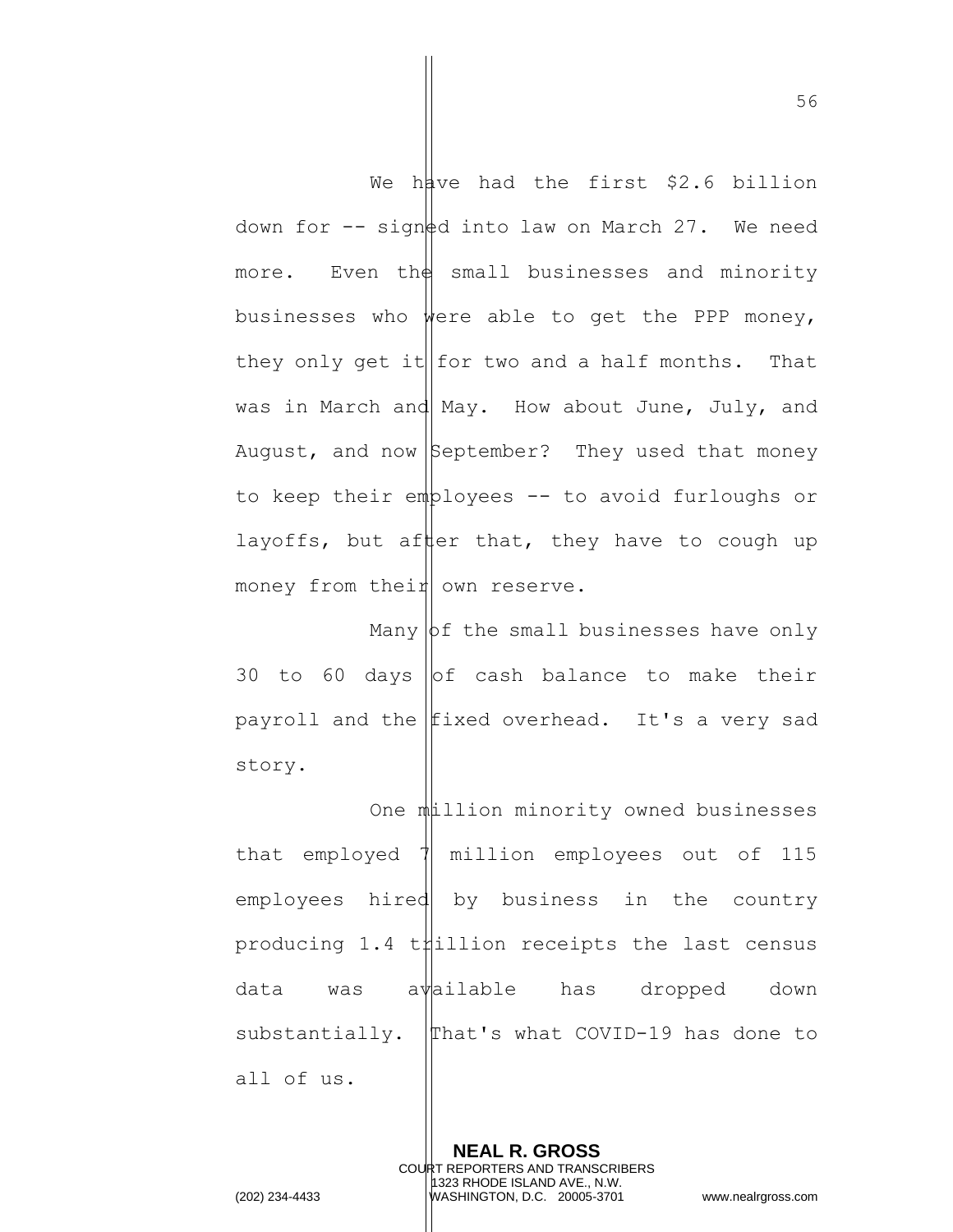MS.  $\text{IRIGG:}$  Thank you, Susan. Next slide, please.  $\psi$  fiven the backdrop that Susan has laid out  $-$  we all know of businesses, large and small, that are suffering  $-$  we thought it was important to expand our first showcase certainly longer than th $\phi$  two hours we had initially planned. We're looking at a three-hour event that will include a very wide variety of speakers to address two important sessions. One session would be access to capital. The second session will talk about opportunities for  $DCBs$ . It's  $important$  that our speakers include a cross-section  $\phi$  f all types of specialists, experts, and entities that can provide information, resources that DCBs that need today, and that DCBs will need tomorrow.

I'm delighted to announce that we have full participation from the United States Small Business Administration. I'm an alumnus of the SBA. They will talk about not just the traditional forms of capital that are available

> **NEAL R. GROSS** COURT REPORTERS AND TRANSCRIBERS 1323 RHODE ISLAND AVE., N.W.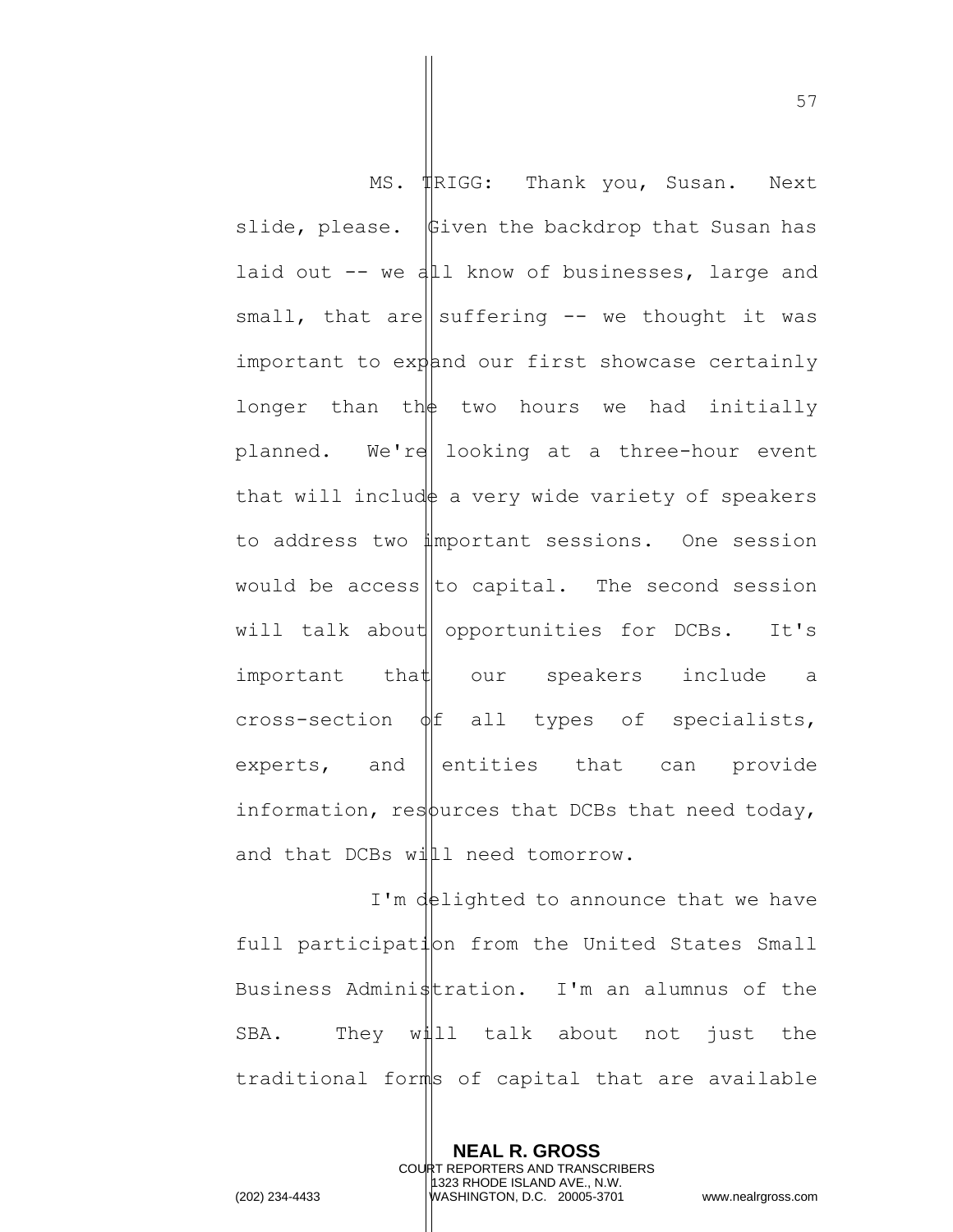through the SBA, but some of the new initiatives that they are announcing and they are  $implementing$   $f\phi$ r small minority women-owned businesses.

We have a range of financial institutions, those that are using fintech, CDFI  $institutions,$  ||venture capital investors. There's still  $\frac{1}{4}$  need for venture capital and private equity  $f(x)$  DCBs that want to launch more aggressively.  $\|\text{But there's also a need for}\|$ traditional banks, as well as community oriented banks. Technology companies will talk about the new initiatives and programs that they have instituted sinc $\phi$  COVID-19, as well as resources for capital. There is money out there for DCBs.  $We're$  delighted that communications and media companies will also share information and resources and new supplier diversity efforts, not for profit organizations that are engaged in workforce training, as well as overall needs of DCBs for suppliter diversity and, of course,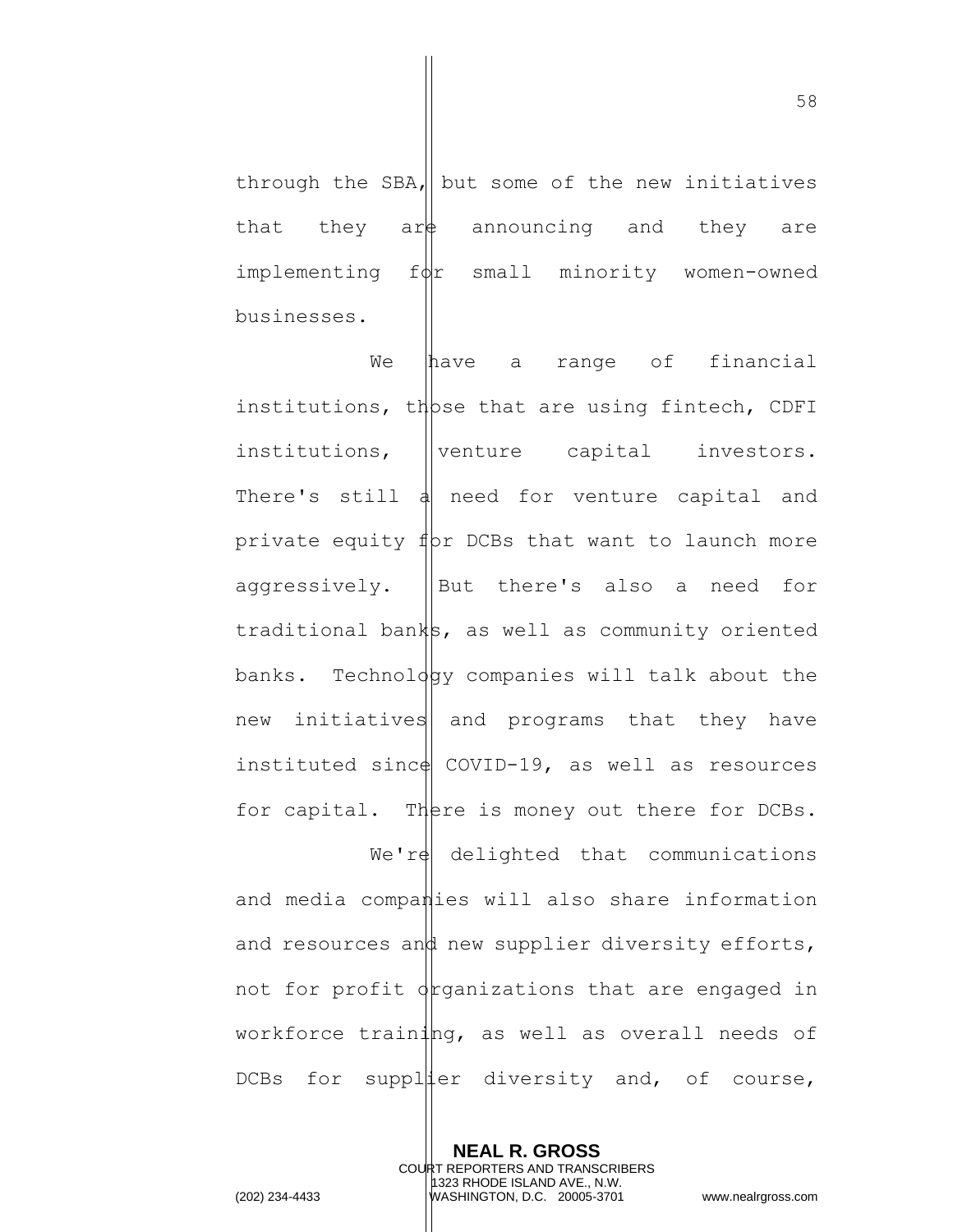public interest  $\lambda$  and civil rights organizations.

It certainly will take a village for us to survive the pandemic and for DCBs to even exist after the pandemic. We're pleased to have support across the board. Next slide, please. I mentioned that  $\vert$  access to capital was important. We have an expanded session on show me the money, traditional and alternative sources of capital.

I said, years ago, at an FCC supplier diversity event, in fact, that access to capital was the No. 1,  $\vert\mathbb{N}\circ$ . 2, and No. 3 market entry barrier for small businesses. It's even more so today. Because of the uncertain state of the economy and  $\phi$ ntinuing pandemic, DCBs are struggling to survive for those that still exist. We felt it was critical to showcase both a traditional and alternative sources financial report, including trends in technology that will impact capital resources. As I mentioned before, our speakers include representatives from fintech and tech sector companies, community banks,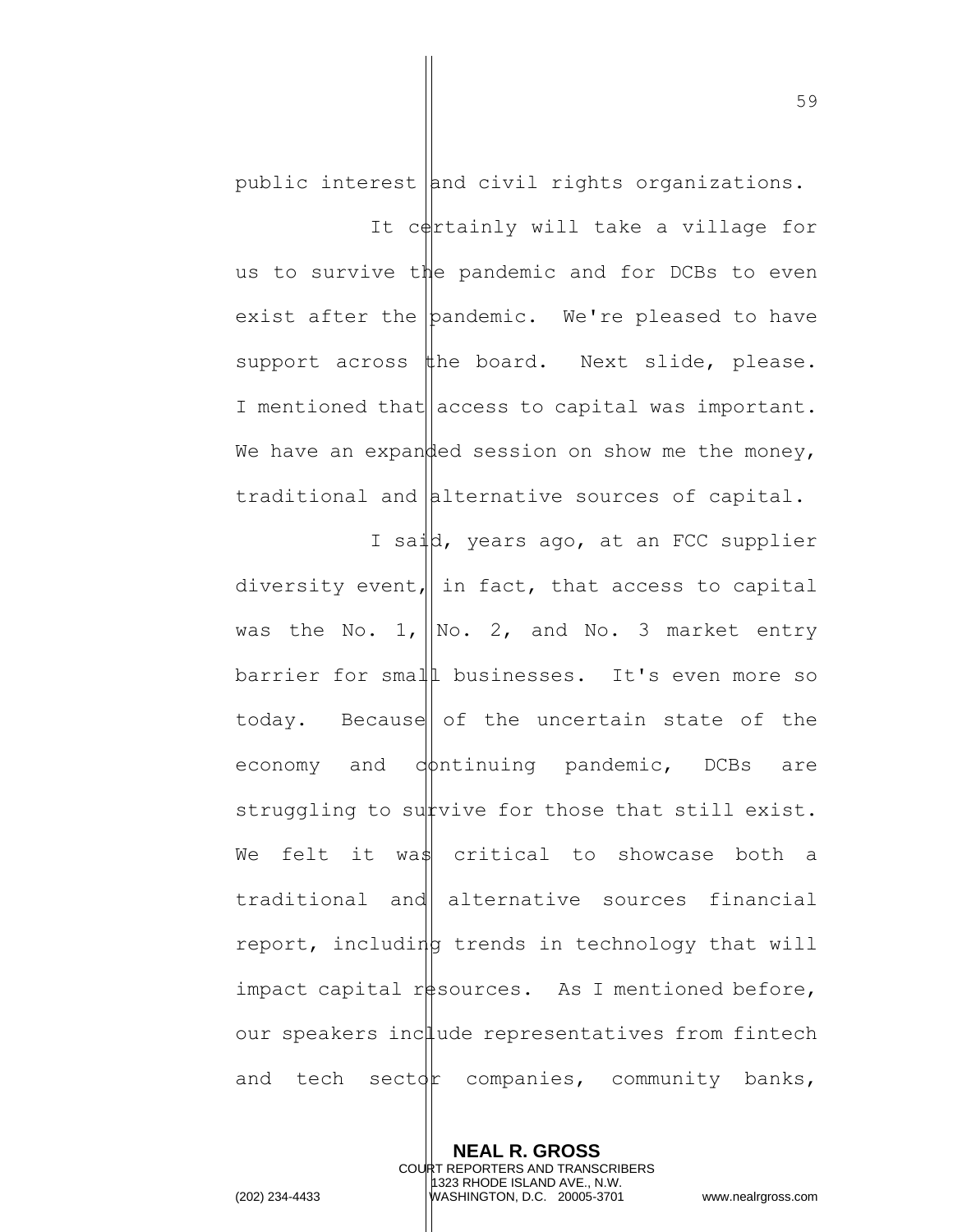organizations, private equity venture capital and the Small Business Administration.

 $Next || slide, please. Next | is a.$ I'll let the  $\sharp$ lide catch up a little bit. Session 2 is how to pivot in a COVID-19 world, opportunities and re-invention strategies for diverse communidations businesses.

 $DCBs$  have not just a digital divide for some that  $d\phi n'$ <sup>t</sup> have access to broadband or have limited access to high speed broadband, but also have an oppottunity divide. It's critically important for  $D$ EBs to have not just access to capital, but access to opportunities.

That | includes supply diversity  $m$ anagement, emp $\downarrow$ byment, new programs that may do training for  $s\phi$ me of the updated technology. Large businesses also recognize the need to be more sensitive to issues facing minority communities and businesses and they have launched  $new$  programs  $|$  and initiatives that promote diversity, inclustion in the workforce, as well as

**NEAL R. GROSS**

60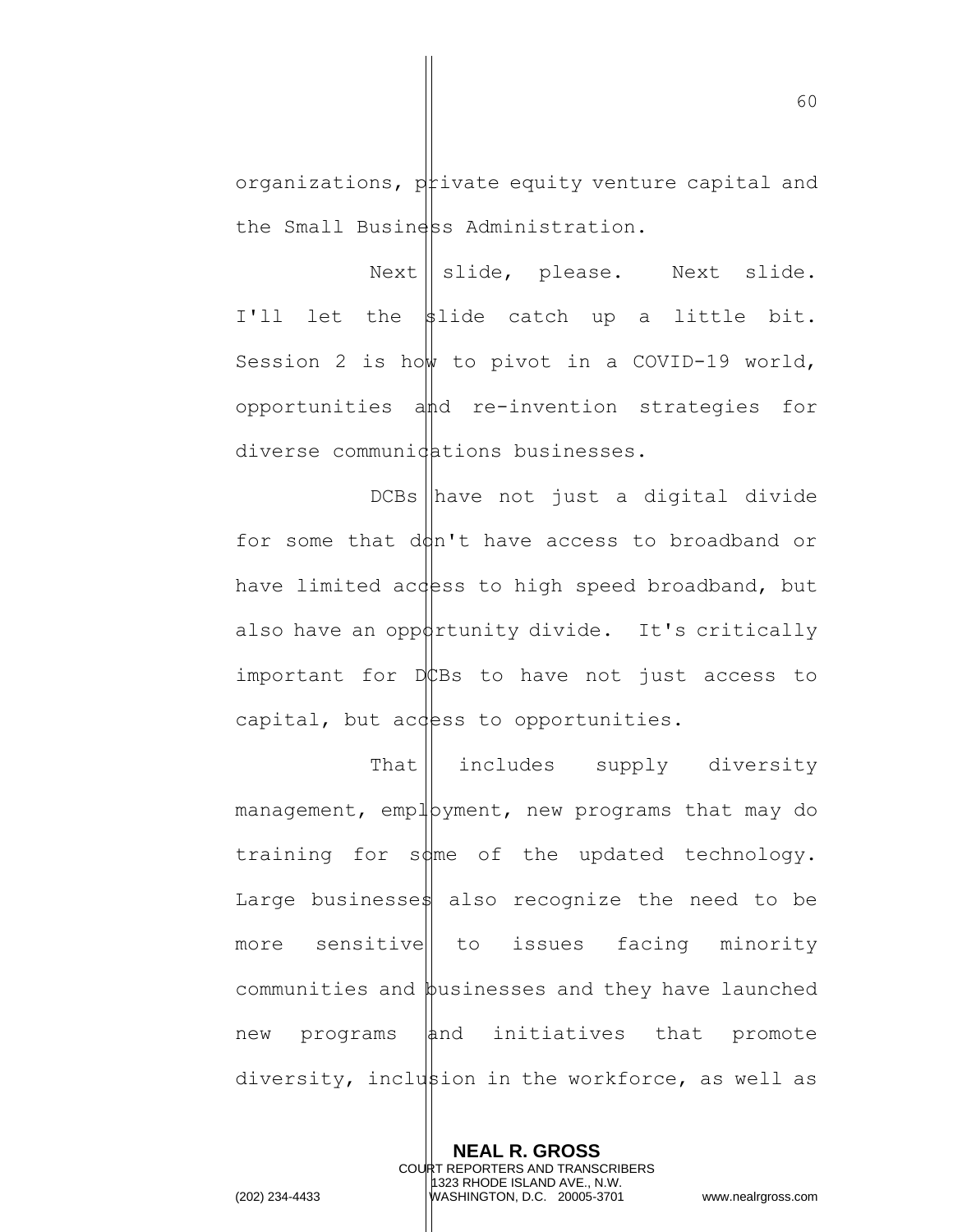increases in  $\parallel$ supplier, vendor pool, and customers. This session, we're very proud to have a wide range of speakers that includes not just tech companies, but media companies, supply diversity specialists, and an overview of what DCBs really need, what they have to do to pivot, to reinvent themselves, to consider moving forward.

Some DCBs may need to even invest in new goods and services or change their business plans. We hope to provide information on how to do that, how to assess whether you have to do that, and cert $\frac{1}{2}$ inly what steps you can take moving forward. Susan, if you could just speak briefly on the  $D$  $\sharp$ B need to pivot and to re-invent themselves.

MS. ALLEN: Jenell, it's not just the  $DCB.$  Everybody in this whole new world has got to do that, even big corporations. I work with  $major$  corporati $pns$ , Fortune 500, Fortune 50 corporations. They also are doing a lot of deep

> **NEAL R. GROSS** COURT REPORTERS AND TRANSCRIBERS 1323 RHODE ISLAND AVE., N.W.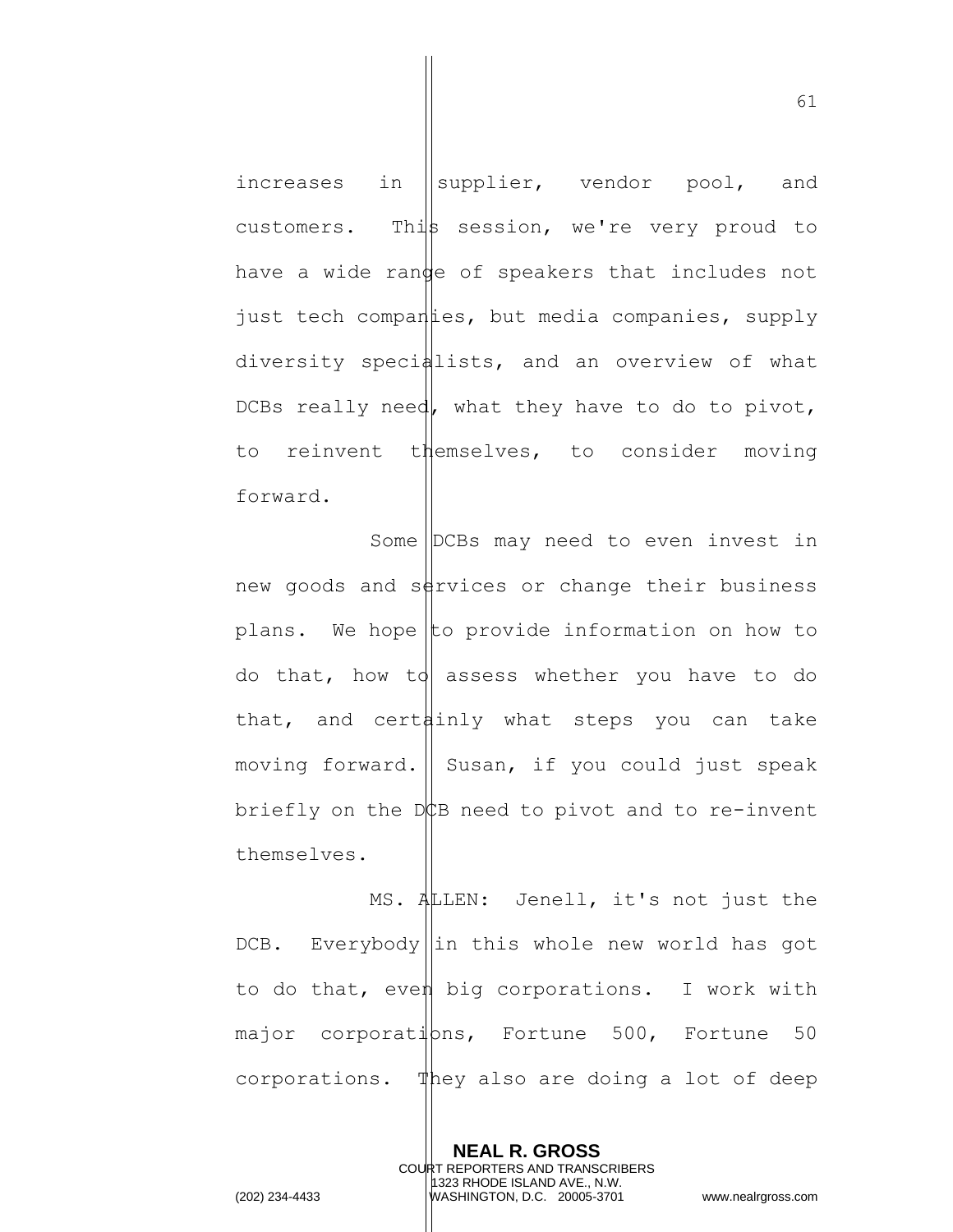research, and allso soul searching, as to the supply chain. How do they avoid being dependent on one major supplier in the world? How do they integrate their supply chain, their purchasing policy into this  $\vert$  new world? For the DCBs who are at the bottom  $\phi$  the food chain, they need to follow the mon $\frac{dy}{dx}$  and look at what the major corporations who are the purchasers of products and services like the federal government.

That's why federal contracts are also very important in the work we have here at the FCC. The DCB has got to look at follow the money. They also have  $\sharp$ o change their mindset. Don't be afraid of asking for help.

Don't be afraid of coming out and say I don't understand because more people do not understand what they have to do in the future than you know or than they can commit  $-$  or admit. I think nowadays, Jenell, the policymakers begin to not just understand, but appreciate the  $\frac{1}{2}$  conomic power impact the small

> **NEAL R. GROSS** COURT REPORTERS AND TRANSCRIBERS 1323 RHODE ISLAND AVE., N.W.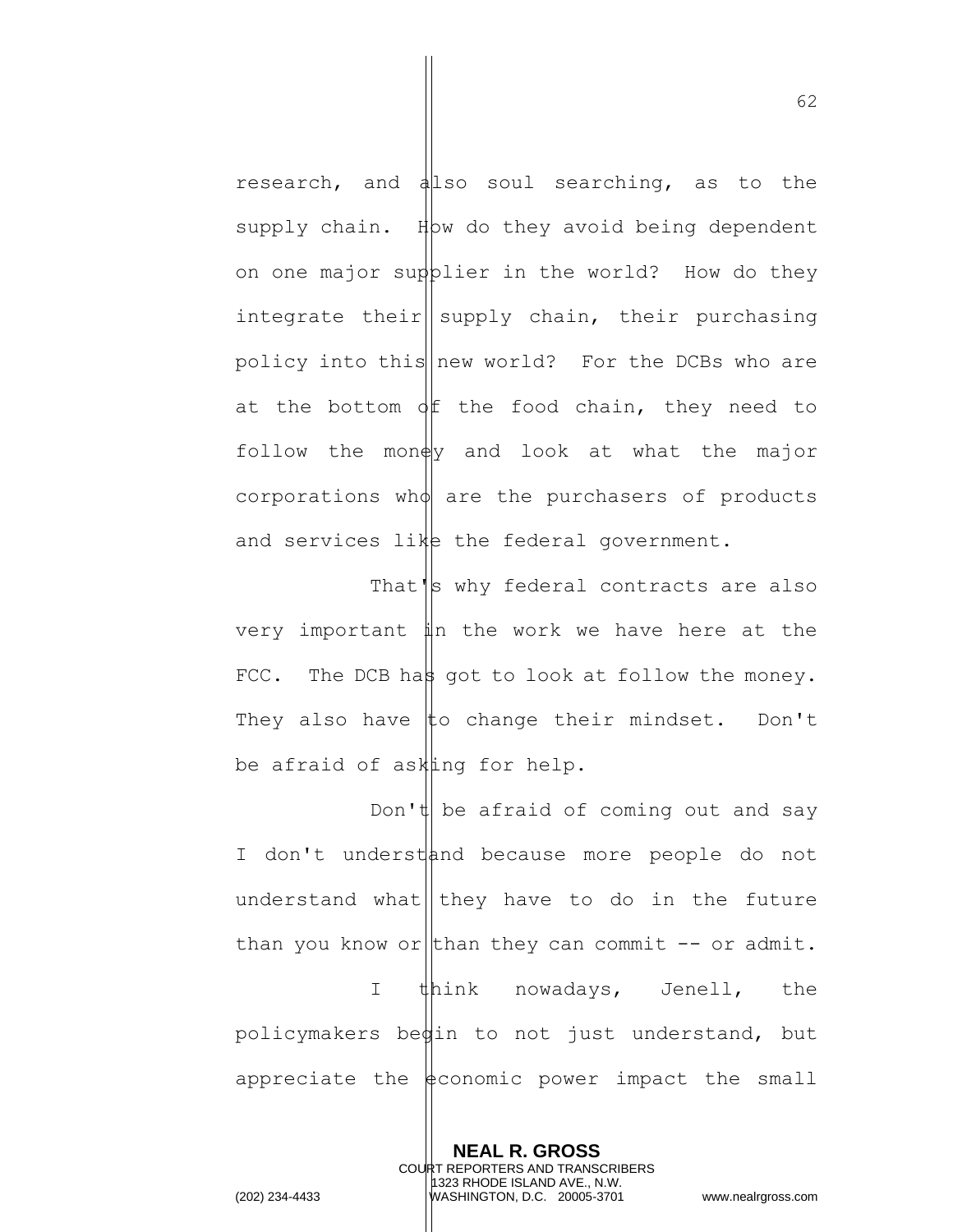and diverse bustinesses have on the American economy.

They  $|$ truly are the engines that run the American ecomomy. Without them, look at what we have here.  $\sharp$  ast night, I was driving around looking for a place to eat with my staff. The whole town was  $d$ losed. There's no place to eat at 8:30 in the  $\frac{1}{2}$  vening. I think the DCB ought to be creative,  $\|$ innovative. At first, health is important. Take care of themselves; take care of their employees.

Work  $\vert$  with us to get the government to provide some liability protection from being sued for any illness or harm that's caused to the employee that  $t$  they need so badly to help them  $re$ -ignite their own engine. Go to talk to your competitors and  $\frac{1}{x}$  what they do, research.

There's so much information out on the Internet that i $\sharp$  will give you great ideas. I just read this morning that some companies have moved from the tourist district, Jenell, into the

> **NEAL R. GROSS** COURT REPORTERS AND TRANSCRIBERS 1323 RHODE ISLAND AVE., N.W.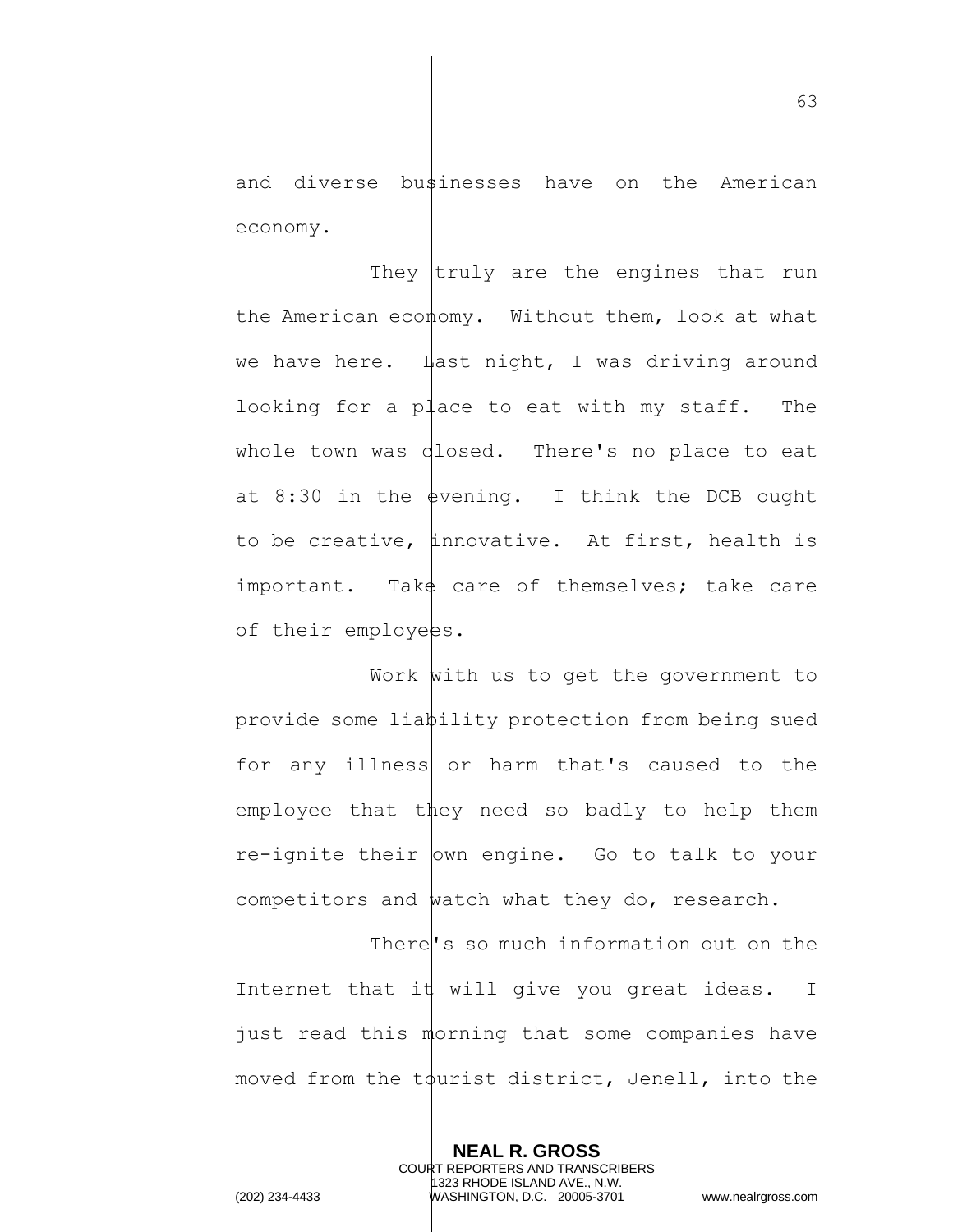local area.

They have increased \$50 million sales to \$60 million because they are no longer  $-$  they no longer have the tourists to buy from them. They're now selling local. People are going out to eat. They now can travel.

They  $\vert$  can go to their local market. Be creative. That's what DCB need to do. Don't be afraid of asking questions. Don't be afraid of saying I don't know, how do I do that. Also, learn where the money is. As you said, don't just rely on the traditional banks. Go to the minority banks,  $\parallel$  go to the CDFIs, go to crowd funding. There are plenty of opportunities there. If they need help, just go to the FCC website. We have plenty of resources, a lead to the resources for you all.

MS. TRIGG: Thank you, Susan. In fact, I'm glad ||you mentioned that. OCBO has graciously agreed to post some of the links and resources that  $we'll$  provide as part of this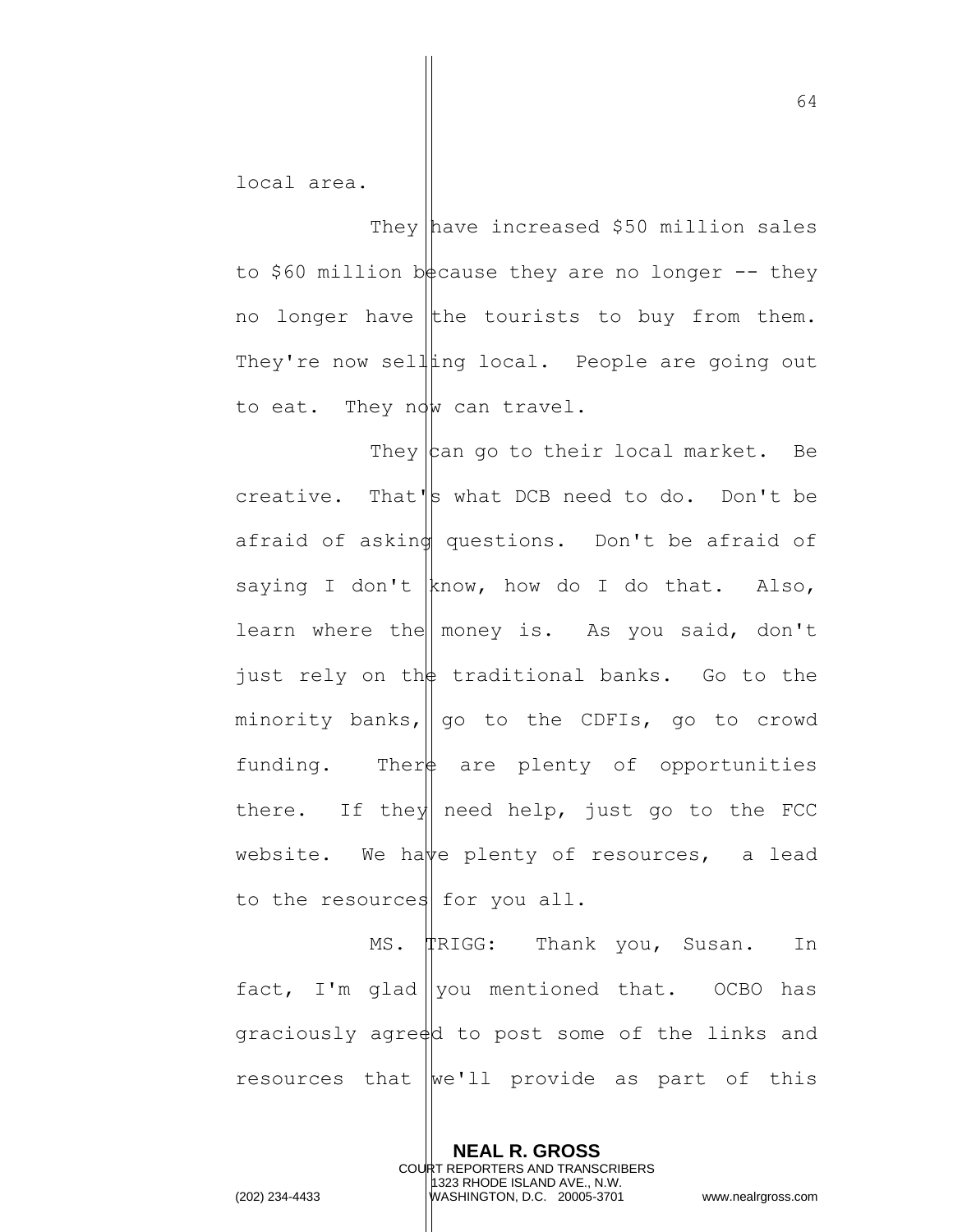showcase.

We hope to have a one-stop shop for DCBs to be able  $\vert\vert$  to access not just some of the speakers, but the programs, the available resources, links to loan applications, links to information about workforce training across the board.

This  $\left\| \text{session will also include some} \right\|$  $s$ uccessful DCBs who have pivoted and some best practices, as  $w\notin 11$  as some things to look out for. What we want to do with this showcase, overall, is to provide resources, information, as well as assistance for DCBs to prepare to move forward. Those DCBs that wish to shift and to pivot and be  $\vert$ creative, as Susan said, and re-invent themselves, can make some decisions and some changes in line for the larger symposium that would be, we hope, in the spring. Hopefully, in pot is at the FCC. We want to give DCBs news that they can use to move forward.  $Next \leq ||\text{slide}, \text{ please}. \quad \text{Our work right}$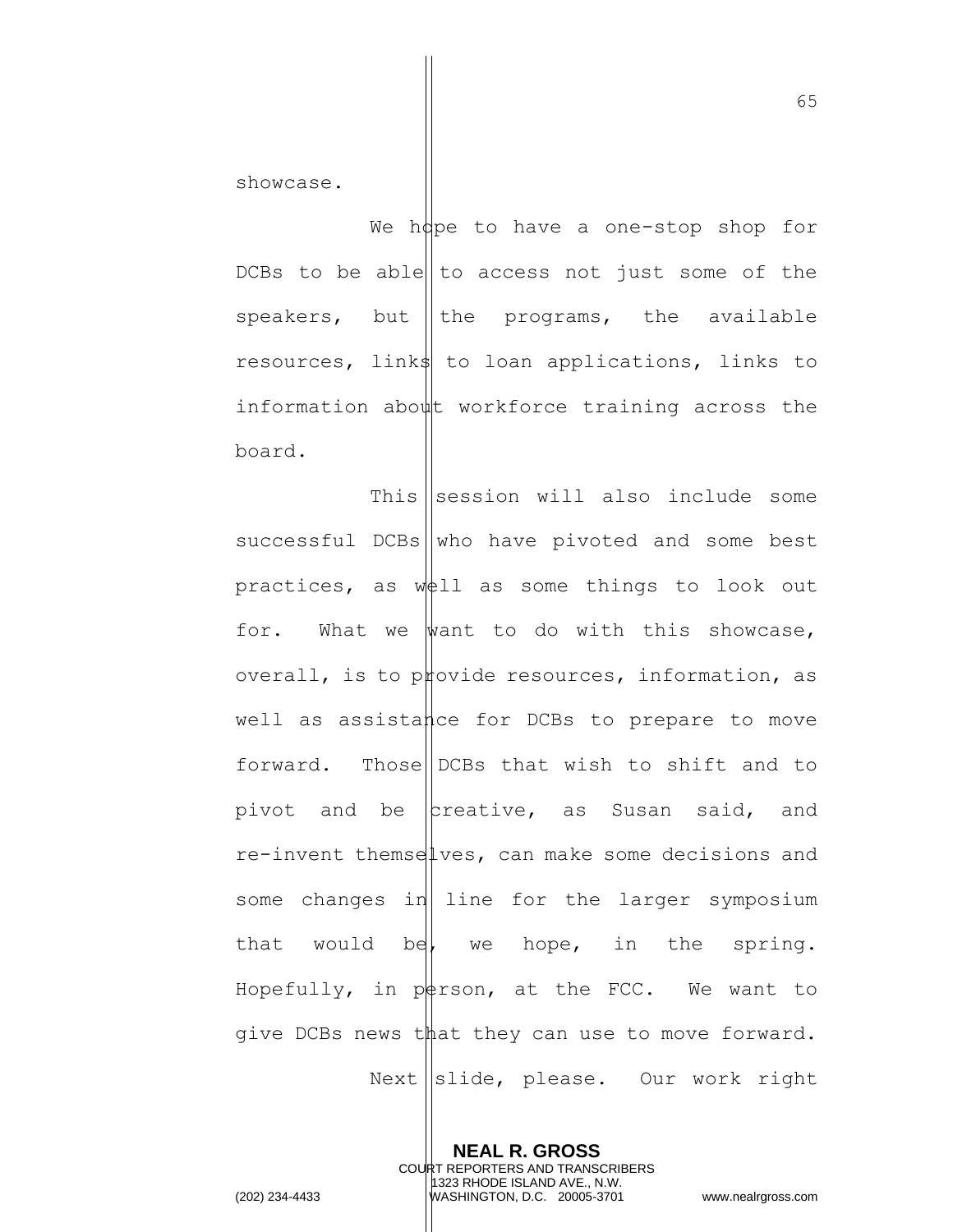now, we're in the fall of 2020. Of course, we will complete our planning for the showcase in October. We will conduct a post-analysis of that showcase so we  $\phi$ an also plan for the 2021 event.

We hope that the speakers that will join us for this showcase in October will also consider joining us for the spring for the larger event. For spring 2021, we want to work on the layout, the plan for the symposium, confirm the roles of both our working group, the DEI working group and Dive $\sharp$ sity in Tech, as well as FCC personnel.

We will, of course, convene the 2021 technology opportunities symposium, which will include a networking opportunity, a speed dating type of oppdrtunity, which we've done successfully in the past few symposiums, where at the end of these substantive sessions, DCBs will have an opportunity to meet with some of the speakers, larget companies working for hiring DCBs, both for supplier diversity or for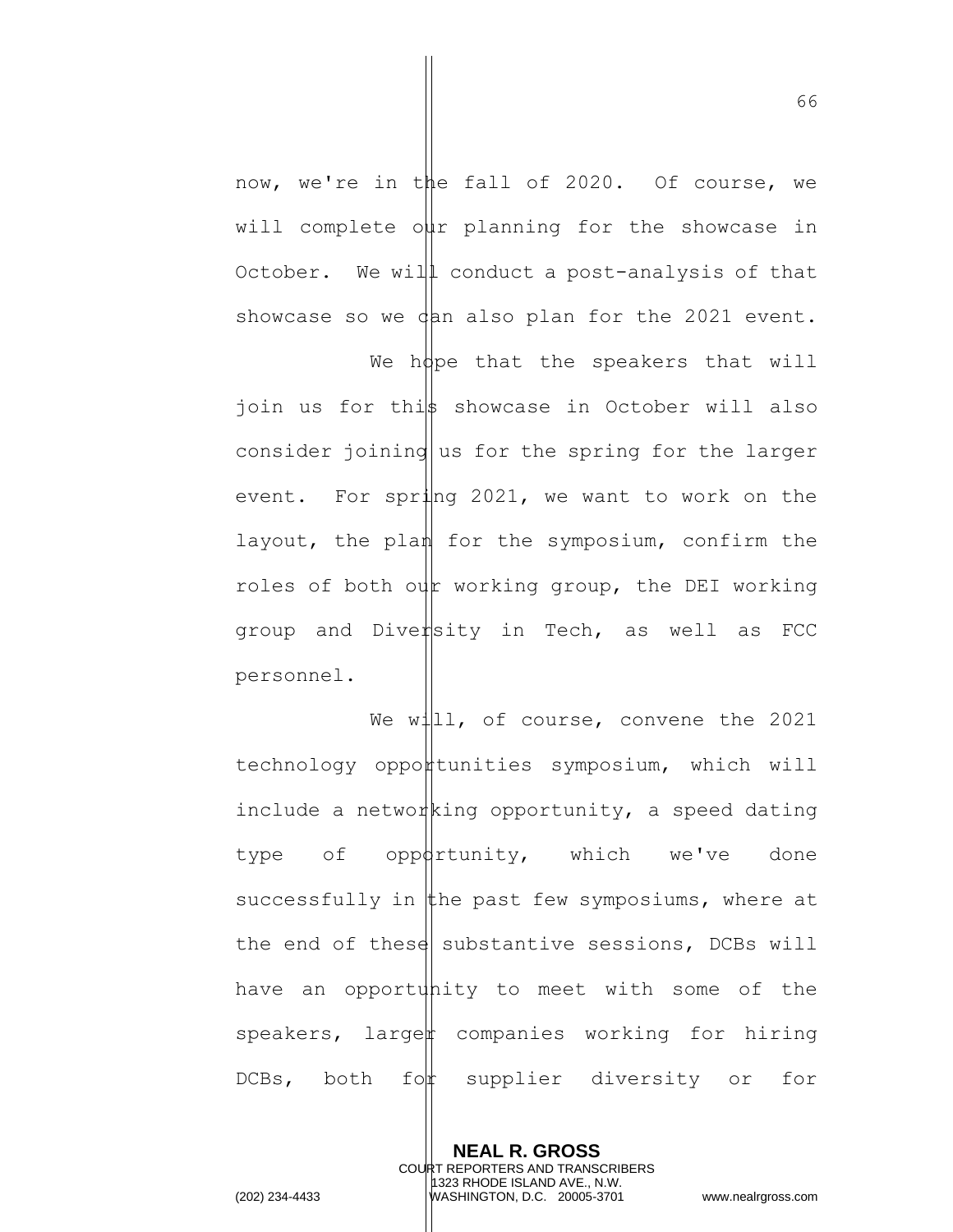partnerships in  $\|$  innovative programs, and DCBs that want to  $\parallel$  introduce themselves to tech companies and  $\oint$ et some feedback on what they should do movind forward.

We will, of course, develop the final report of our 2000 opportunities showcase and '21 symposium. We want to have findings, outcomes, and recommendations on how we have served DCBs, as well as move the needle forward when it comes to diversity among supplier diversity programs and increased opportunities for DCBs.

Thank you very much. If you have ideas for our  $\parallel$  2021 symposium, we certainly welcome them.  $\parallel$  Of course, we can take any questions or comments regarding this presentation. Thank you, everyone.

MR. BRIOCHE: Thank you very much for that fabulous  $p$  resentation. Thank you, Susan, as well, and also to our other co-chairs for their presentation,  $Hd$ rin and Laura. I'd be remiss if I didn't mention that there are additional

> **NEAL R. GROSS** COURT REPORTERS AND TRANSCRIBERS 1323 RHODE ISLAND AVE., N.W.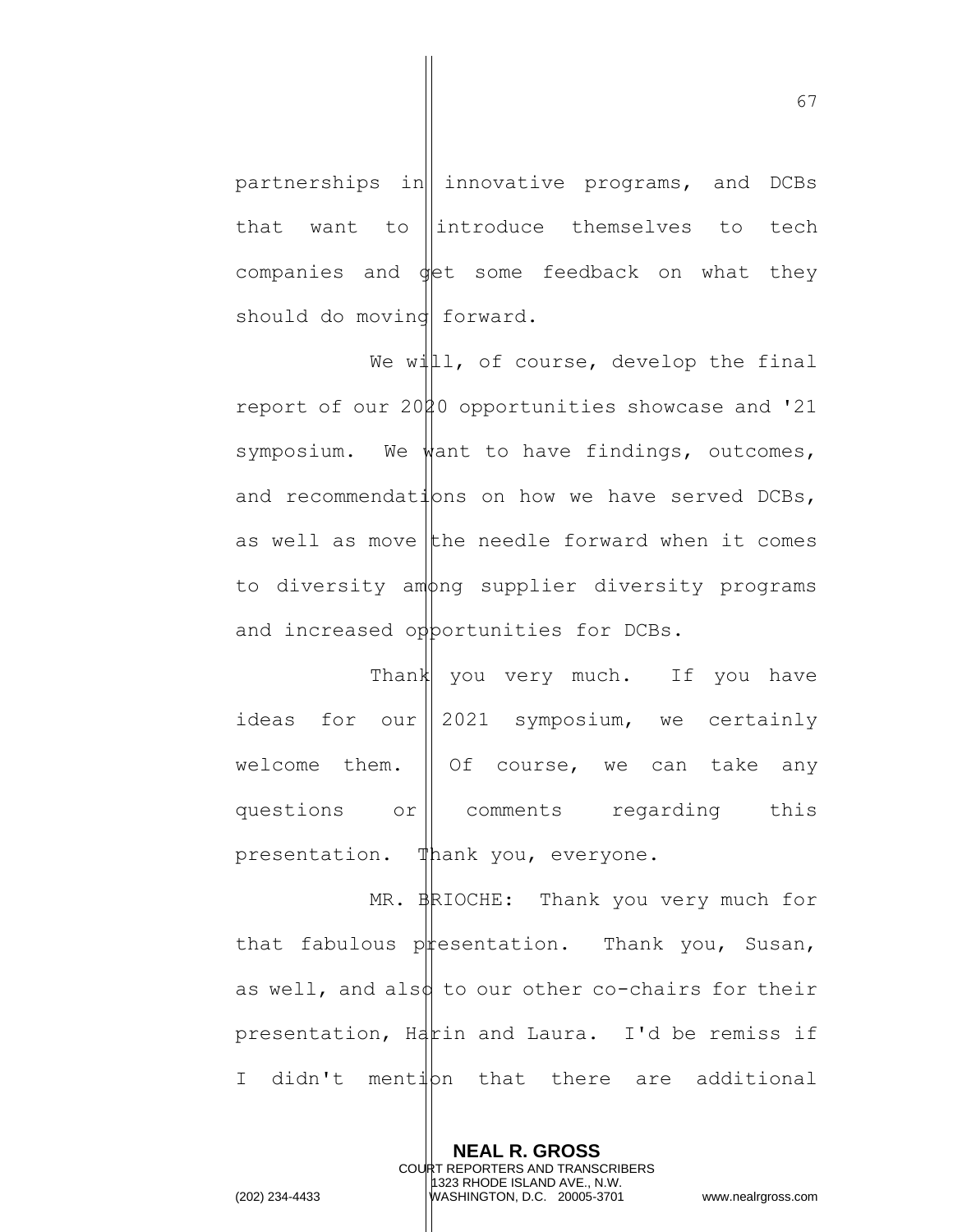members of the working group who have been integral in this entire process. I'd like to recognize specifically Sindy Benavides from LULAC, Roy Litland from Verizon, and also Marie Sylla from T-Mobile, as well as Shellie Blakeney from  $T-Mobile, ||$  as well, and finally, but certainly not least, Felicia West from the Public Service Commission for Washington, D.C.

I'd like to invite those members to be part of the ques  $\sharp$  ion and answering session and to also chime in,  $\vert$  supplement comments that we've already made, so we can make sure that we capture the views of all members of this working group.

For  $\frac{1}{2}$  are there any  $\frac{1}{2}$  do we have any questions at all? If not, I'd like to turn to maybe a couple of additional comments from our members or co-dhairs. I do have a couple of questions, but don't want to monopolize all of this air time.

In that case, I would like to maybe recognize Roy,  $\vert \vert$ who is from Verizon, who was

> **NEAL R. GROSS** COURT REPORTERS AND TRANSCRIBERS 1323 RHODE ISLAND AVE., N.W.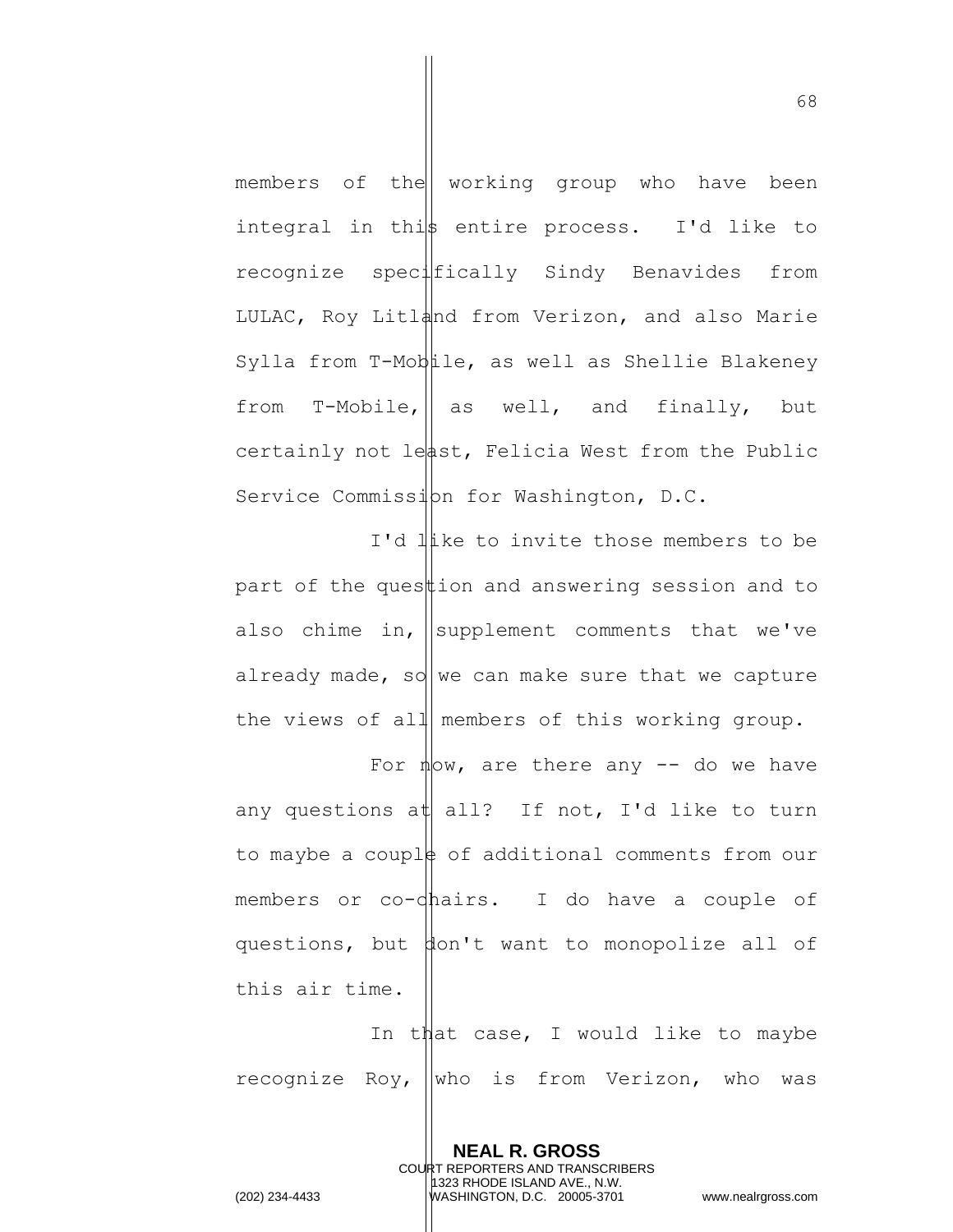integrally involved in both sides of the shop with our digital inclusion work, and also our digital empowerment work, if he has any comments he would like to make.

MR.  $\sharp$ ITLAND: Yes, this is Roy here. Sorry, I've got  $\sharp n$  issue with my video. It's not working. No, it 's been a pleasure to work with everyone. I  $1$   $\infty$  forward to continuing our efforts and deli $\psi$ ering a good, final work product that moves the ball forward on these important issues.

MR. BRIOCHÉ: Okay. I'll be going down the line. I'll give Sindy a chance to settle the little ones. This is T minus two people. Let me turn to Felicia West, who was the  $co$ -moderator of the second panel of the library digital broadband adoption workshop, who's from the  $--$  I said | before  $--$  the Public Service Commission in  $D/C.$ , really an important part of the overall ecosystem. Felicia, want to make sure that you have an opportunity to weigh in on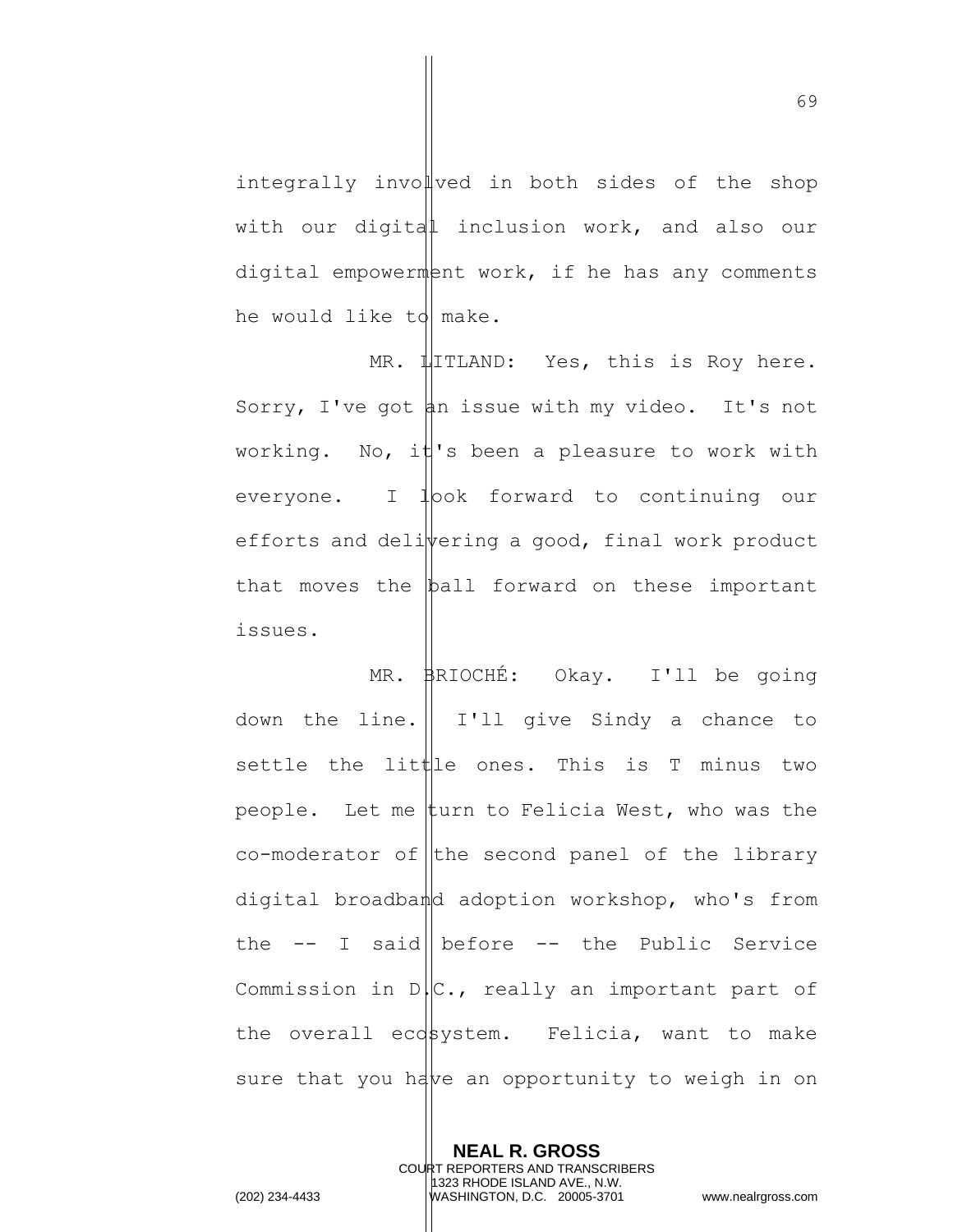either side of  $\frac{1}{2}$ ur shop here.

MS. WEST: Okay. Good morning, everyone. I'm  $\vert$ so thankful for the opportunity to have been a part of the working group and the presentation we made in August. Thank you, Rudy, Laura, who was a co-moderator with me, and Harin and his co-moderator. I think what we have done has been exponentially great. What I mean by that, as has been highlighted, we are all in a very critical time in our nation, our communities and so forth.  $\mathbb{1}$  think -- one of the things that I think, as Laura highlighted, is what are we doing to increase the capacity, in particular, of the broadband adpption piece of those needs that are critically needed.

It was very interesting to see the number of particular for that particular  $-$  of the library public/private partnerships. I think, as was hiphlighted, it's so critical, the role that libraries serve as anchor institutions.

I think part of what we saw, and seen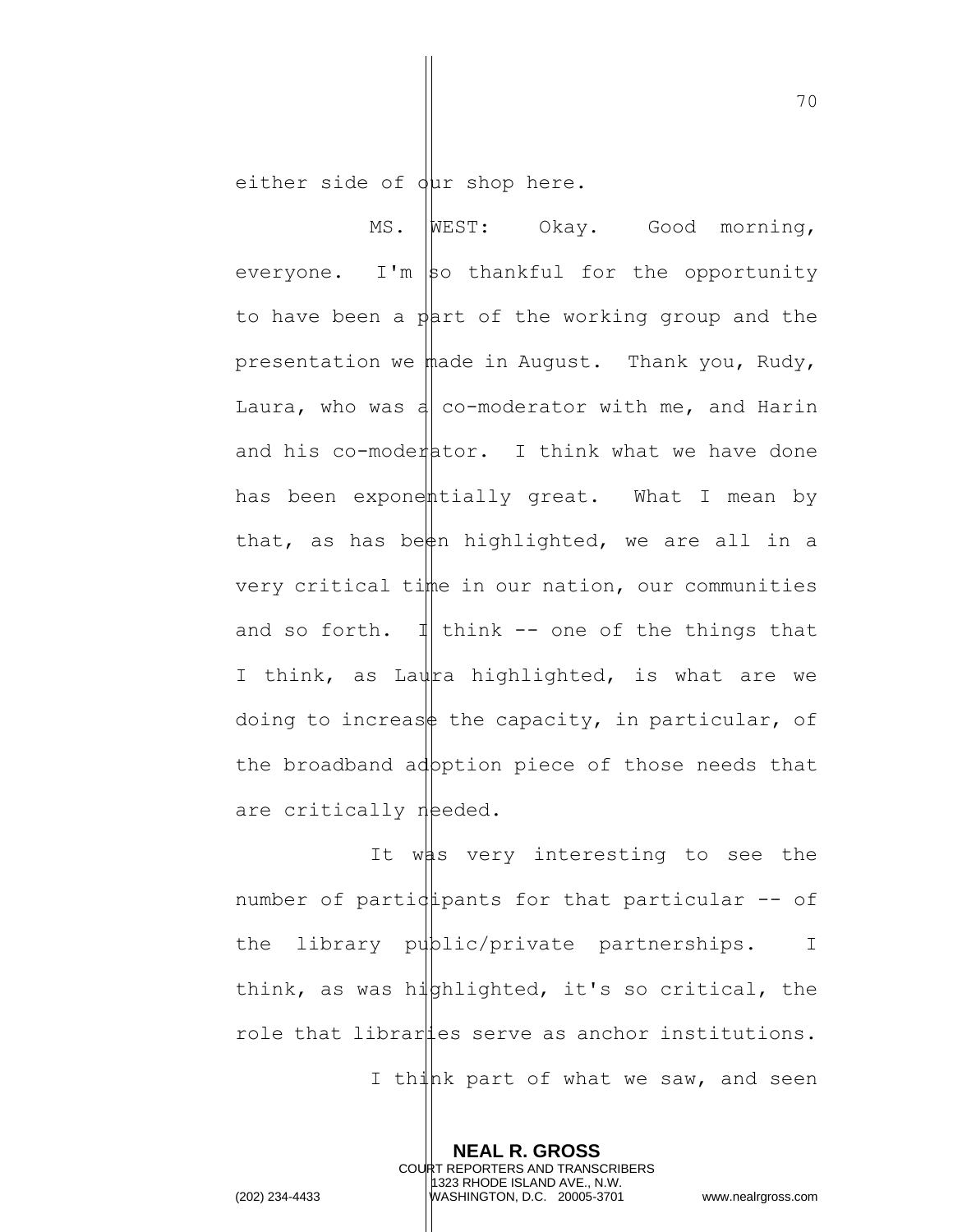in our research, is how can we build that with the greatest cappacity and momentum to leverage now, and then post-COVID. As we know, COVID has  $created$  a number of challenges. It was very interesting to  $\frac{1}{2}$ ee how the libraries are trying to make the difference.

I remember, in particular, there was a story that was shared about how students were actually coming to the library, sitting outside, using  $-$  access ing the Wi-Fi. That seems very non-traditional  $\left| \text{in thinking, but one thing that} \right|$ we saw in the discussion is that we have to be very creative  $\alpha$  ing forward. We have to be very deliberate in id $\phi$ ntifying those partners, some of which may not be traditional. I know one of the entities shared that their  $-$  actually partnered with social or anizations that are providing meals, that  $\arg\min$  providing other resources to communities and how they could leverage those partnerships.

I think the Committee has done a great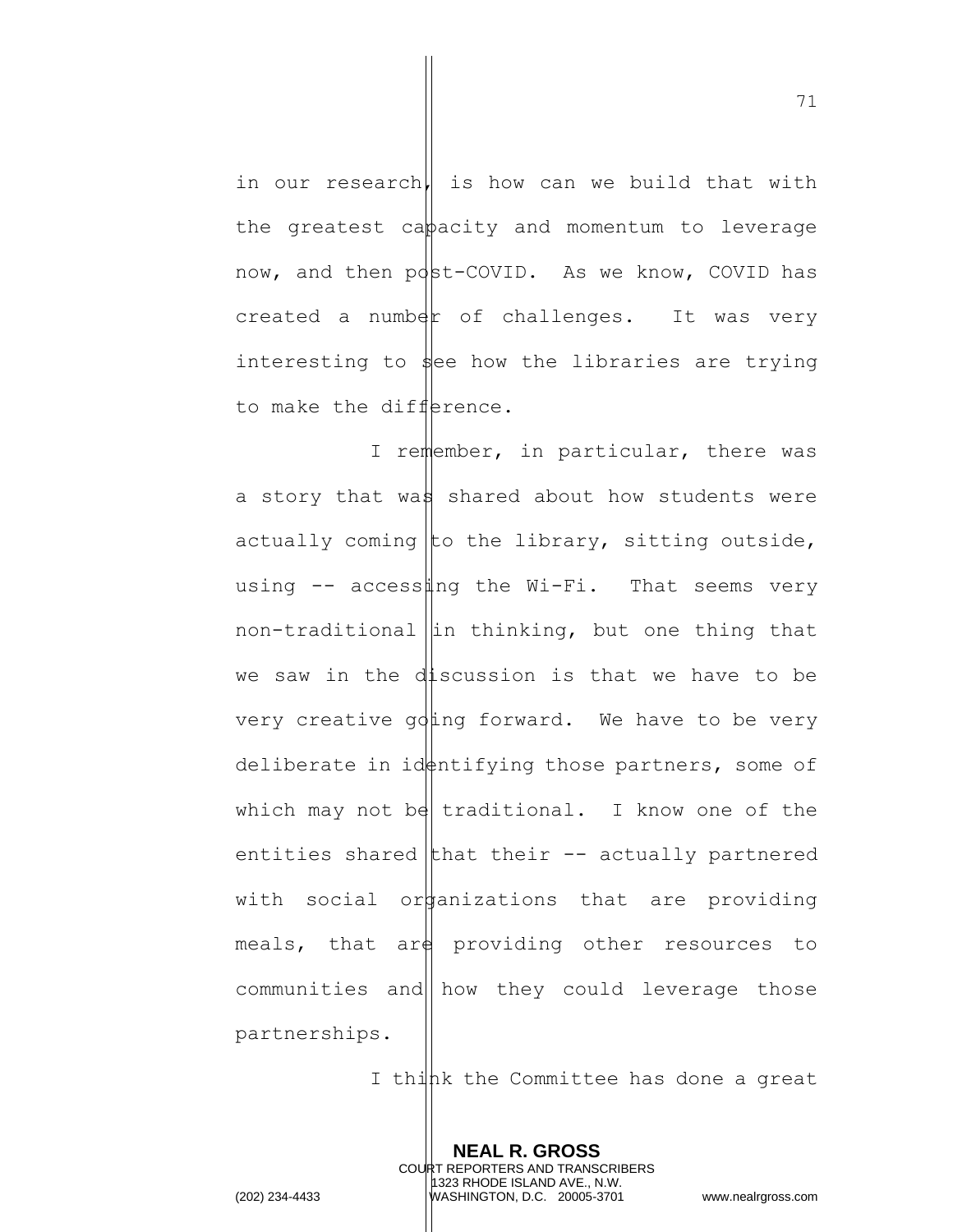job in what we've done. I'm just excited about what we would do and what our research will show going forward, even in post-COVID.

MR. BRIOCHÉ: Thank you very much, Felicia. I  $\sharp$ ppreciate those comments and observations. Shellie Blakeney, from T-Mobile, in the event that you're on, would like to acknowledge you, as well.

Okay. Let's turn to Sindy, from LULAC, who was |  $our$  closer for the broadband adoption librar workshop. Sindy, if you're available.

MS. BENAVIDES: Thank you so much, Rudy, and thank you, again, to all of our leadership and Committee members for all of the work that you're doing. Again, in looking at  $b$ roadband adoption, one of the issues that we see facing the Latino community, in particular, and as we look at online learning and virtual learning, is that  $1$  in 3 Latino children do not have access to Wi-Fi and technology.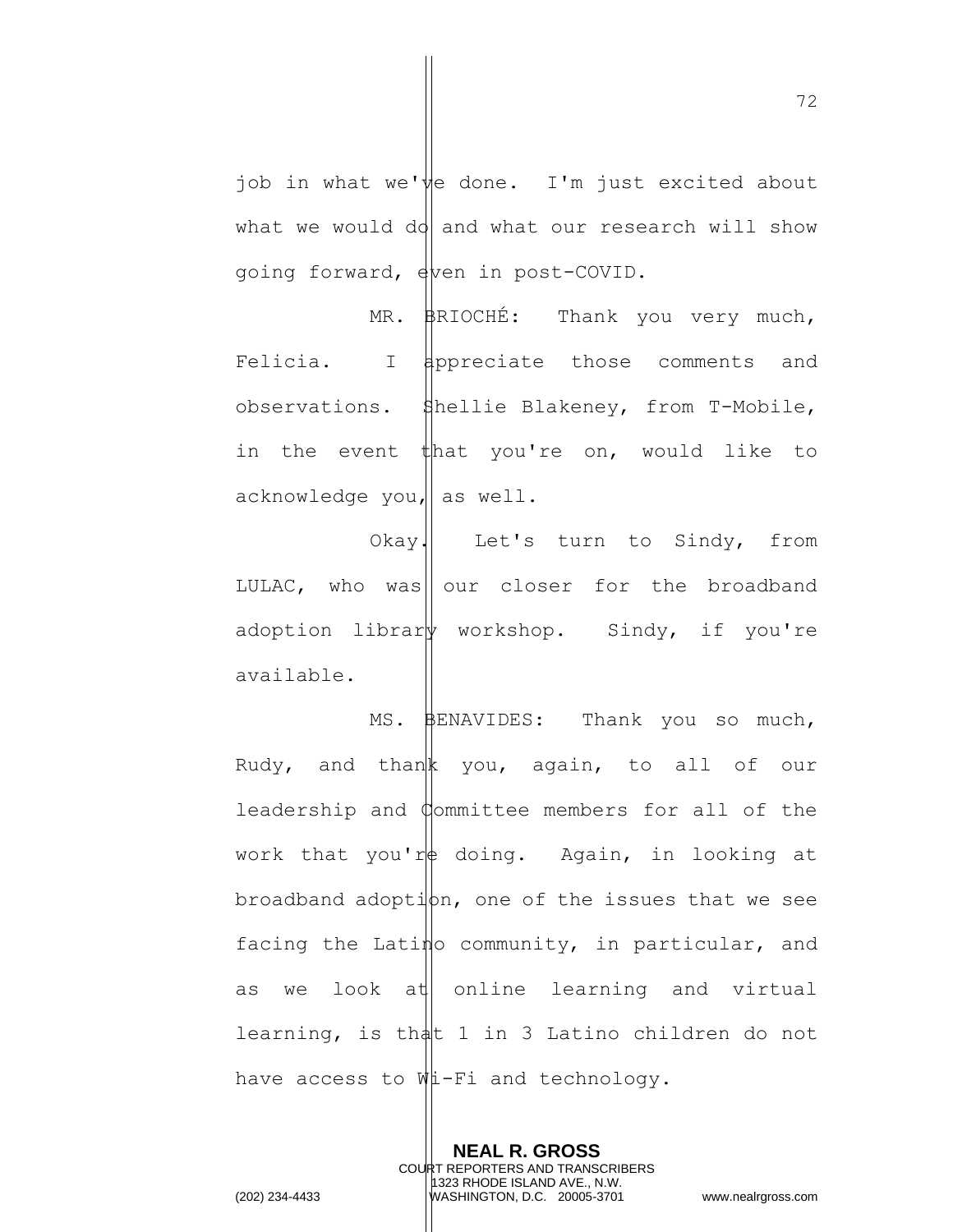It's  $|$  very important that as we look to address this issue, we look at adoption, as well as access, in forming solutions for our communities. I'm going to keep it brief, just because I know  $\|$  we have many other Committee members who will be joining. Thank you again, Rudy, for your  $\frac{1}{2}$  and  $\frac{1}{2}$ .

MR. BRIOCHÉ: Great. Thank you very much, Sindy. Madam Chair, Anna, I'll turn it over to you, unless we have questions from either members of the proader Committee or members of the public.

CHAIR GOMEZ: Thanks, Rudy, and thanks Harin, Laura, Jenell, and Susan, as well as all the other wonderful working group members. Really, this has been an all hands on deck great effort by the  $w$ orking group. So much good product coming  $\phi$ ut, so many good things coming with the supplier diversity workshop and everything els $\phi$ . If anybody on the full Committee would like to either ask a question, or

**NEAL R. GROSS** COURT REPORTERS AND TRANSCRIBERS 1323 RHODE ISLAND AVE., N.W. (202) 234-4433 WASHINGTON, D.C. 20005-3701 www.nealrgross.com

73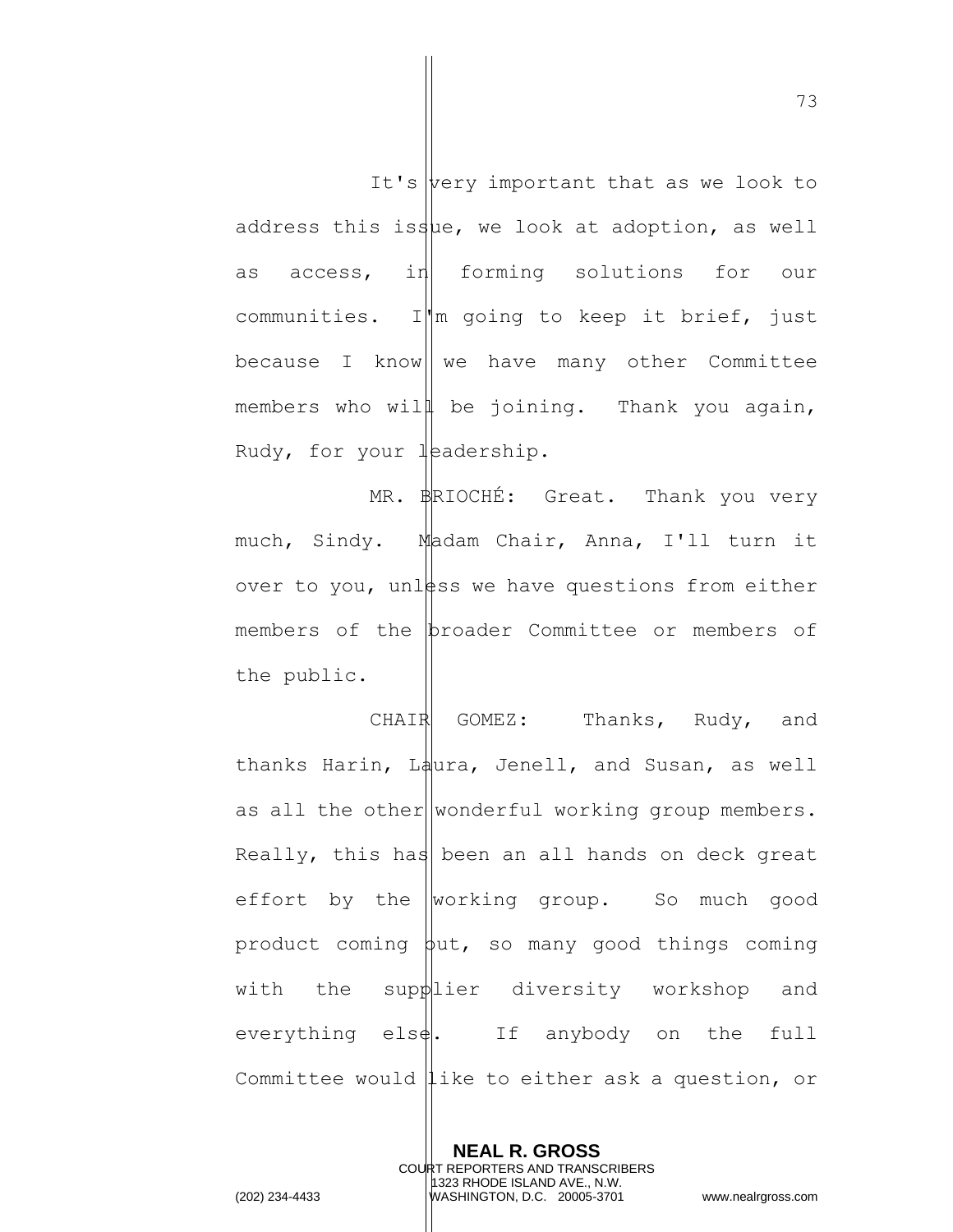this is our discussion time, I'd appreciate it if you could raise your hand or send a message via the chat. Once you do that, I will call your name, and then  $y\beta u$  can unmute yourself. Maurita.

MS. COLEY: Hi. I just wanted to commend the Committee on an incredible presentation. Particularly since we're in FCC world, inside the Beltway, I'd like to commend the Committee  $f(x)$  doing the outreach with the libraries and integrating  $-$  that's so much of an important of the work that we do, but we often are talking to ourselves and not necessarily reaching out inth the community.

I thought bringing in the representatives  $|$  from the schools and libraries was incredible,  $\vert$  and also the small business. I love the conclustion that access to capital is the No. 1, No. 2, and No. 3 market entry barrier for small and disadvantaged businesses. I really just want to commend you all for sharing this valuable information and just incredible job.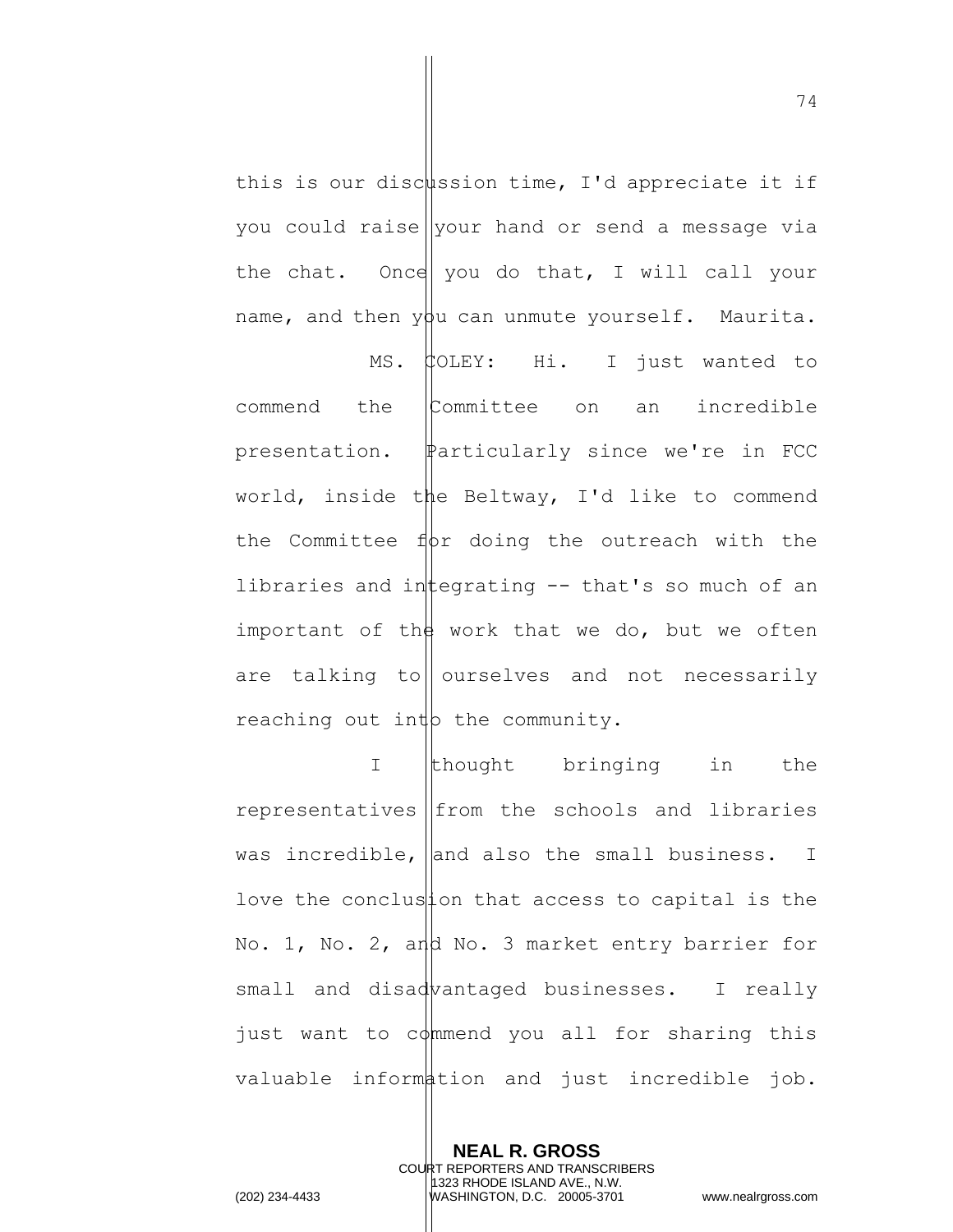Great work you're doing.

CHAIR GOMEZ: Thank you, Maurita. I thought I saw an  $\phi$ ther hand up. That is Maurita's hand up. Okay,  $\beta$ orry. Anyone else?

DR. TURNER LEE: Madam Chairman, this is Nicol Turner Lee. I just put in the chat reference to an article that highlights  $-$ - I just wrote it highlights the importance of local partnerships in  $\|\text{solving broadband access. I'd}\|$ like to just submit that to the Committee and to the public for  $\phi$ hy type of review. It actually speaks to many  $\phi$   $f$  the points mentioned today.

CHAIR GOMEZ: Great, thank you. You've really put out a great body of work on a lot of these issues, so we really appreciate having you as part of our Committee.

MR. BRIOCHÉ: Dr. Turner Lee, if you notice, one of  $\phi$ ur next steps is to reach out to subject matter|| experts and to engage in collaborative conversation. You are chief among them. This is a notice. We understand that

> **NEAL R. GROSS** COURT REPORTERS AND TRANSCRIBERS 1323 RHODE ISLAND AVE., N.W.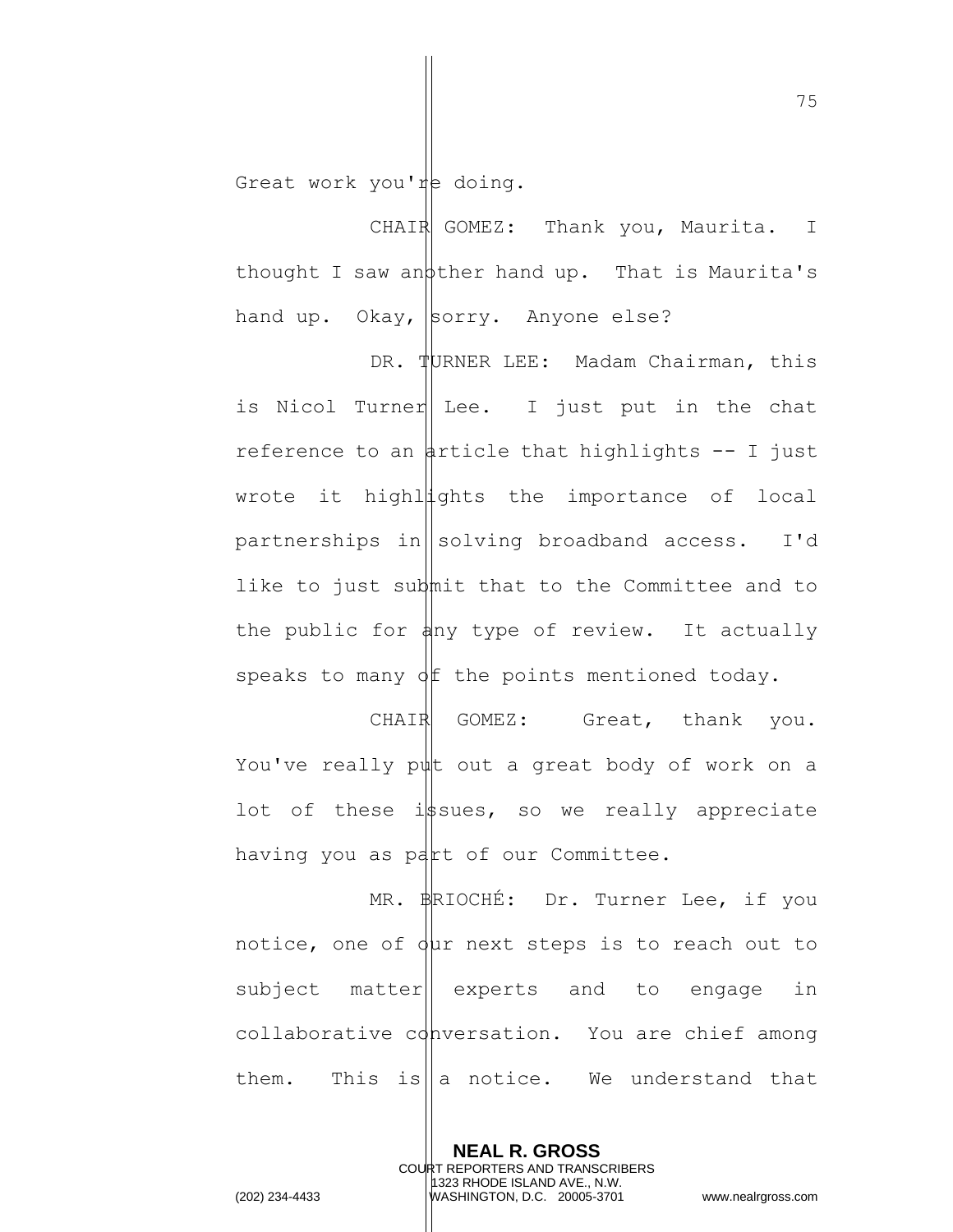you're extremely busy, but you've been producing a lot of great work in this area, and it's been informing our  $d\phi$ liberations, so thank you very much.

DR. TURNER LEE: Thank you.

CHAIR GOMEZ: Thank you. Anyone else? Heather, is there anything you'd like

to add?

VICE CHAIR GATE: Hello. I don't have anything to add. This is the working group that I'm not  $-\frac{1}{2}$  that's up my alley. I think Rudy knows my thoughts, at this point. Looking forward to the continued discussion on partnerships bedause as Nicol said, that's really key.

 $Comn\cdot \mathsf{c}$ ted Nation is a non-profit that's on Oxygen working with communities, working with libraries and working with for-profit and non-profit and state and local communities. Those are the best projects and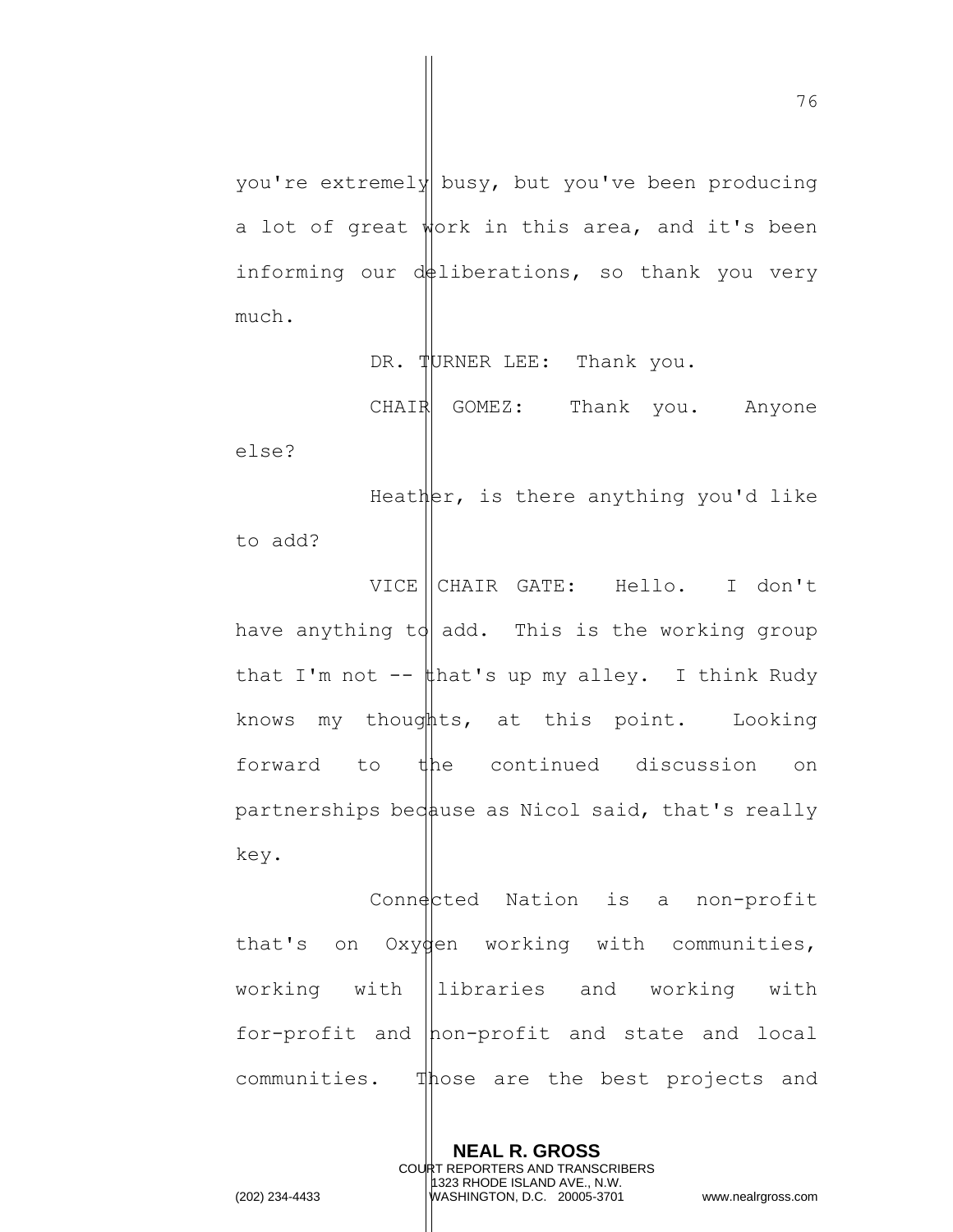have the best out comes when people come together. Because at the end of the day, the libraries can't do it themselves.

They have their core mission that they continue to  $10\phi k$  at, and then they provide services for all disadvantaged communities, disadvantaged groups, whether it's seniors or immigrants, in  $\frac{1}{4}$  lot of services. In order for them to be successful, they rely on the partnerships to  $\sharp$ ill in those gaps. As you know, it takes a village to tackle the digital divide. That's a lesson learned and a best practice, I think. Yes,  $I'm|$  very excited about the continued conversations.  $\vert$ Also, I think bringing together the discussion about supply diversity and skills is really looking at both sides of the coin.

It's empowering people to get the skills, and then leading them down the road of entrepreneurship and building wealth in those communities. These are long-term ideas that will transform these communities from disadvantaged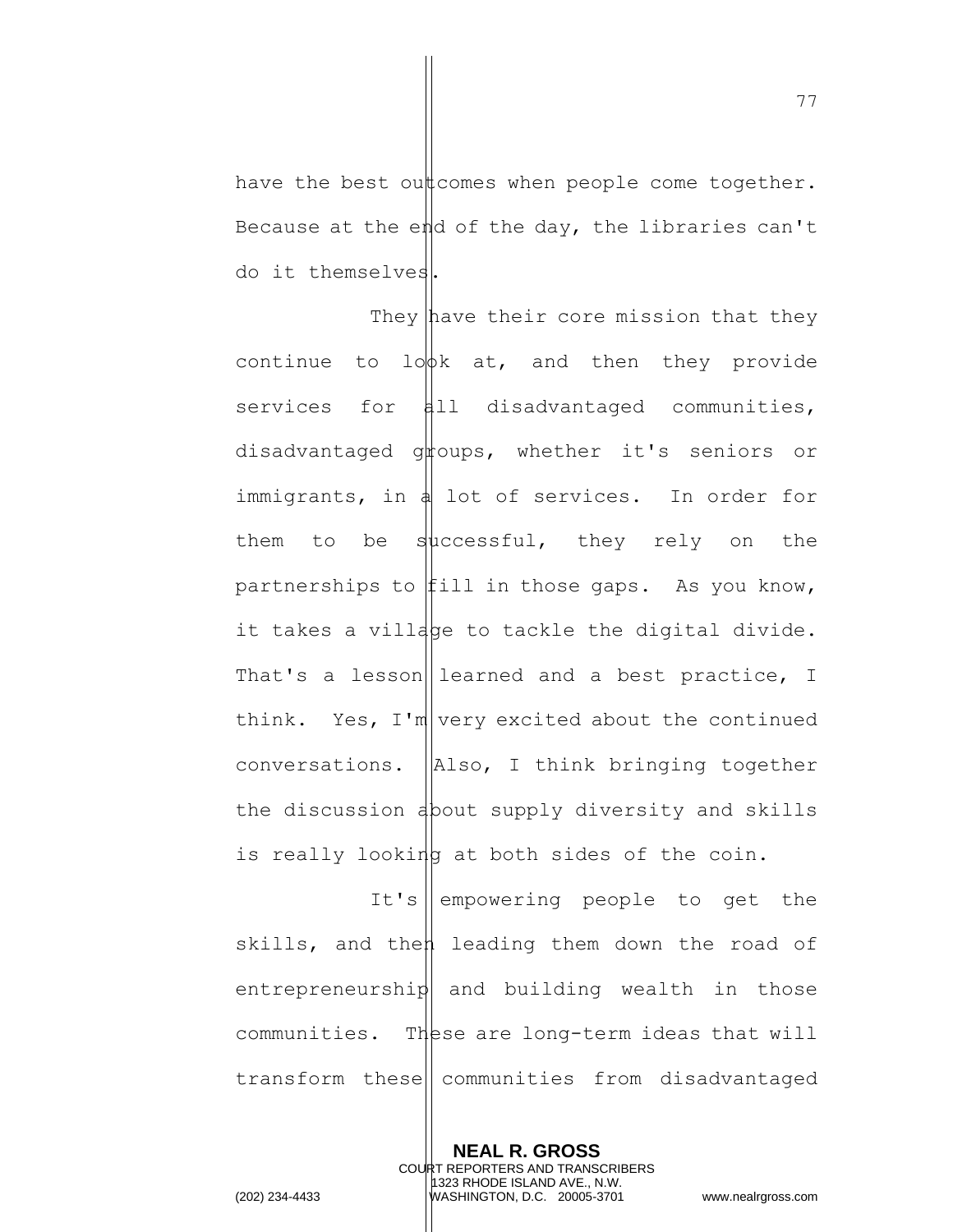communities to successful communities.

I'm  $\sharp$ eally, really excited about the structure that  $R\mu$ dy came up with for the Digital Empowerment Inclusion working group because it really just tackles two very important sides of this challenge.  $\parallel$  Thank you to everybody in the group for all the work that you do.

MR. BRIOCHÉ: Thank you, Heather.

CHAIR GOMEZ: Thank you, Heather; wise, as always. Rudy, we did get a question from the public. Does the group have any early ideas about what policies the FCC could enact to address connectivity issues for libraries that might become recommendations? Isn't the Agency's power spmewhat limited in this arena? MR. BRIOCHÉ: That's interesting because actuall $\frac{1}{2}$ , when it comes to the actual authority, adopt is one of these areas where, in fact, the FCC has not really probed. That's one of the core  $\left| \cdot \right|$  that's one of the reasons why we're looking into it.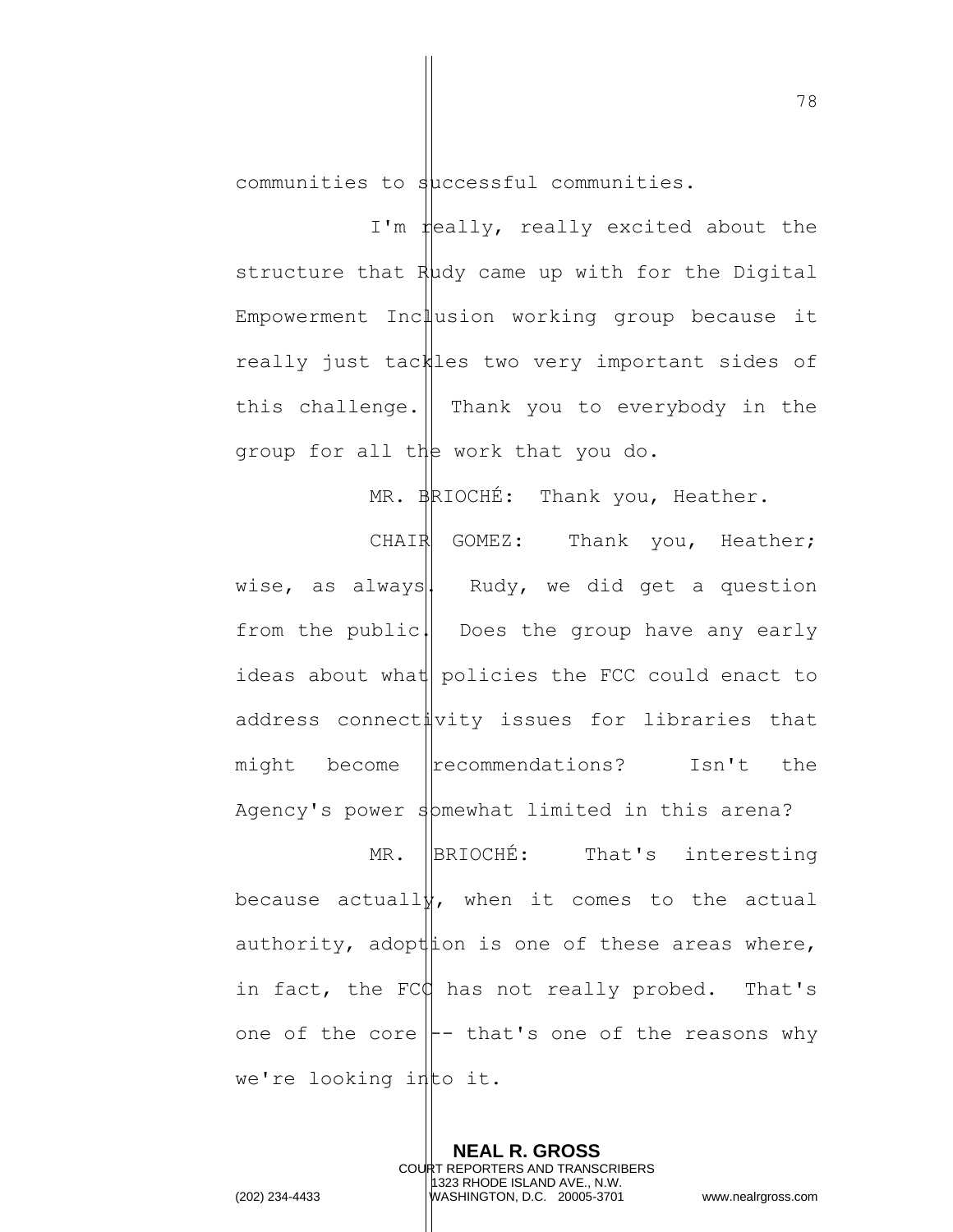A lot of the focus in policy discussions have been, really, on access, as far as the extent  $t\phi$  which the carriers deploy the networks. As fat as the libraries, themselves, the governance process of the libraries are much more disaggregated.

It's  $hot$  at the federal level. So the FCC, which has many levers of requlatory authority, from  $\left| \right|$  its core statutory authority to its ability to develop policy, primarily got by using the bullly pulpit or recommending legislative changes to Congress.

We're looking at this primarily from the standpoint  $\phi$  what can be done in the short term to have an impact because we believe that the adoption gap, the adoption crisis is one that needs a very short-term approach. That approach is something that is going to yield results. Because remember, we're looking at communities that may have adtual broadband services. There are reasons why these services are not adopted.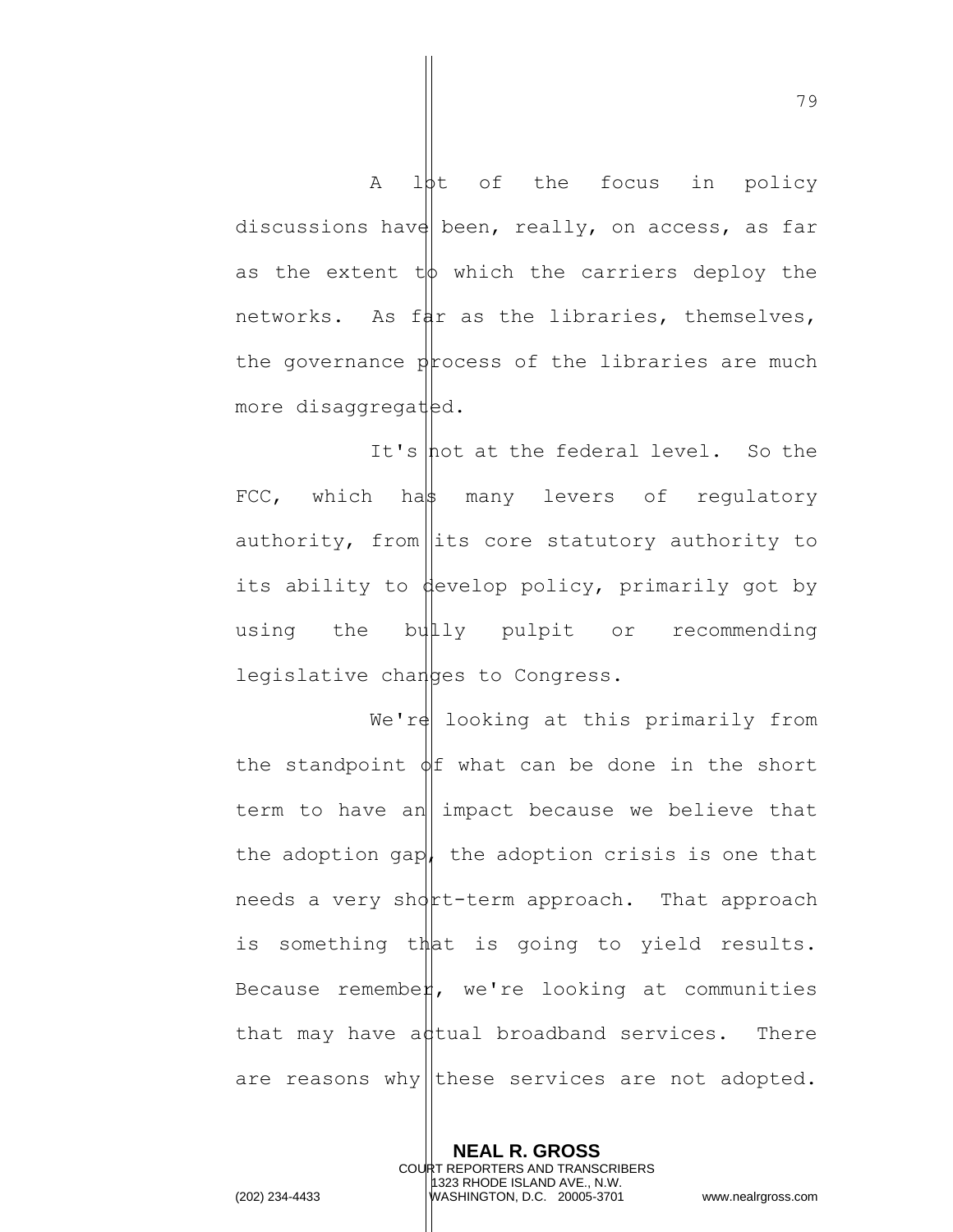Separate from that, there are also other, more statutory based authorities that I'll turn to Harin Contractor, who's been involved with USAC and the E-Rate  $\sharp$ rogram, who can talk more about that.

MR.  $\phi$ DNTRACTOR: Thanks, Rudy. I was just about to chime in. Part of this purpose is to identify where there might just be some asymmetry in information. One thing we got from the libraries, themselves, as well as IMLS, is the libraries a  $\frac{1}{k}$  looking toward their states, their broadband subject matter experts, to be like where can  $w$ e get support?

Somethimes, they're relying on IMLS or ALA. It was pretty clear, from our conversations with IMLS, that there's a lot  $-$  a lot of folks are not talking to each other, whether it's E-Rate and USAC, their data team is not really talking to IMLS $\|s\|$  team. No one's really talking to the Department of Labor to coalesce workforce grants in terms that could work for digital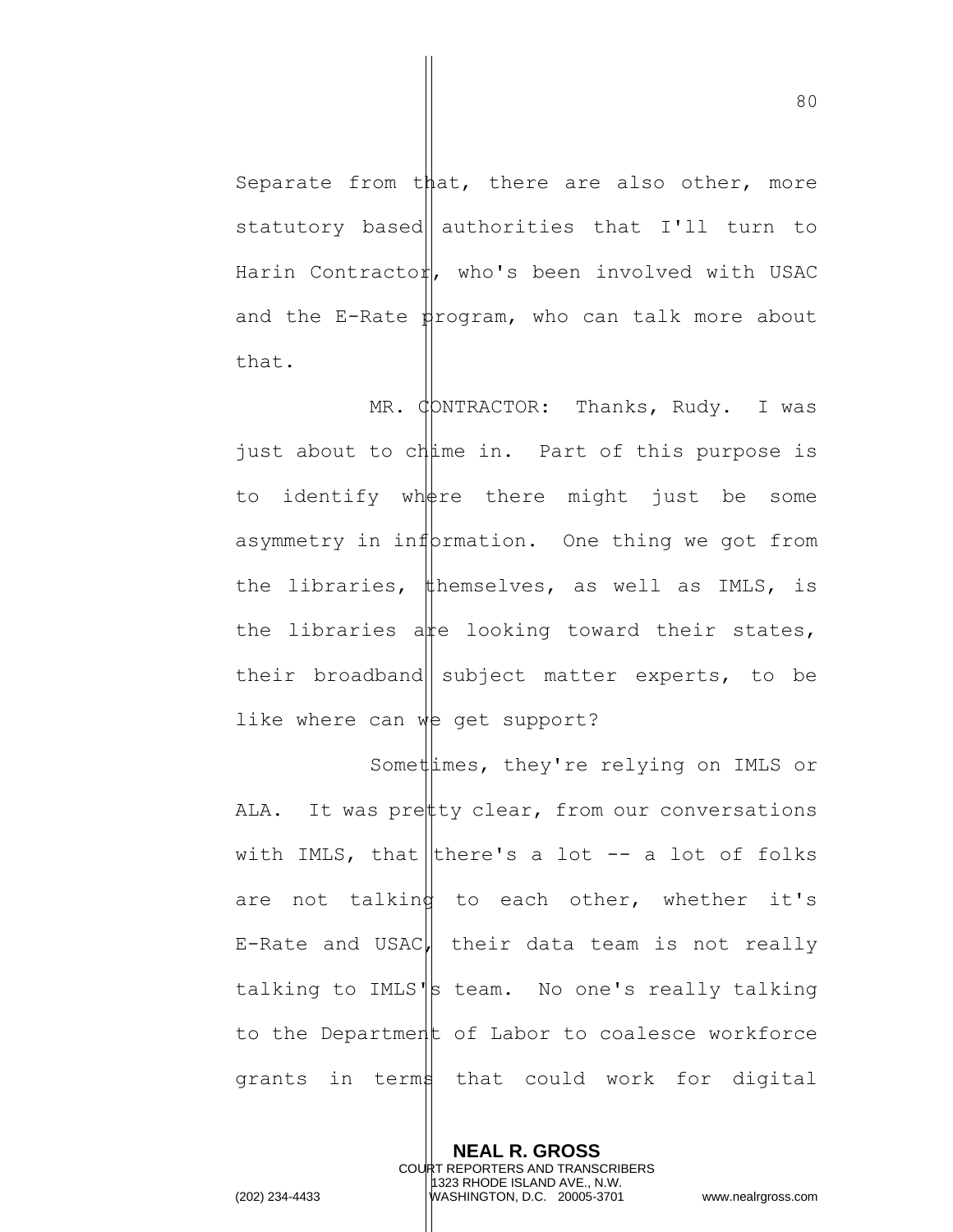adoption. We do envision one of the recommendations || in the more collaborative conversations on the federal level, particularly as it relates to broadband and digital adoption efforts because  $\sharp t$ 's a lifecycle. You can't just stop at giving  $\phi$ µt the broadband grants.

You need to start talking about the next level steps because that's how the libraries are thinking about it. There's also just asymmetry of information about where some of the grants are going from the corporations or non-profits.

One library and one municipality might be getting some additional funding. The one that's in the  $\psi$  nd next over may not be, even though they might be serving the same population. There's a lot of room for some of this. That's something we're  $|$  going to continue to explore as we continue in this research.

CHAIR GOMEZ: Thank you, Rudy, and thank you, Harih. Dr. Nicol Turner Lee, you

> **NEAL R. GROSS** COURT REPORTERS AND TRANSCRIBERS 1323 RHODE ISLAND AVE., N.W.

81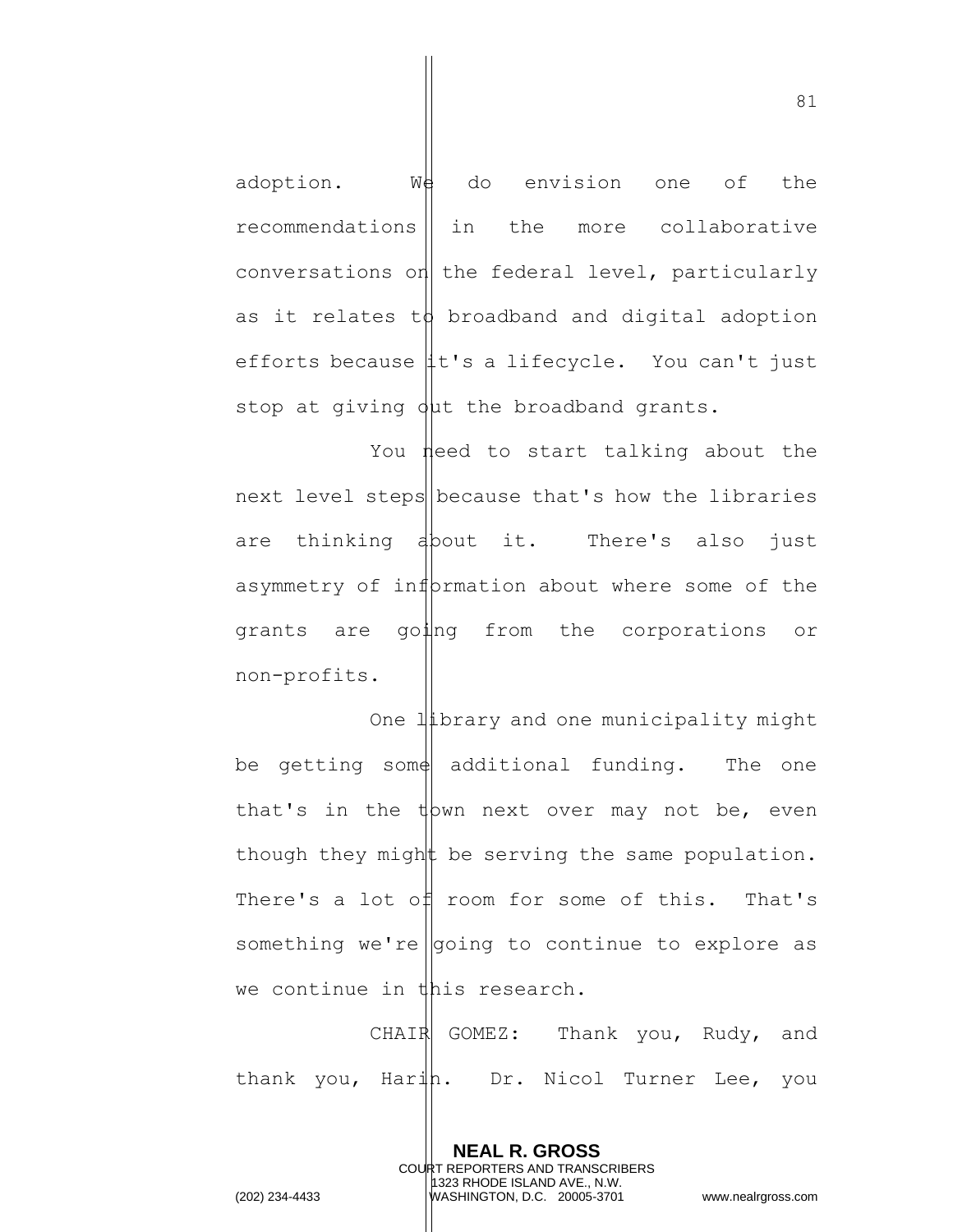mentioned before your writings on this issue. So that we could enter it into the record, could we get you  $-$ - ther you are. Can you please give us some more information on where we can find that? Thank you.

DR. TURNER LEE: No, thank you. Thank you, Madam Chairwoman, and thank you, again, to the  $\frac{1}{4}$  roup. Yes, I need to follow protocol, so I will give the website for the article that was just published at the Brookings Institution yesterday.

The  $\parallel$  website is www.brookings.edu/blog/techtank20200917, how courageous schools partnering with local communities can overcome digital inequalities during COVID-19.

I offer, again, that for the record, for this group and for the public, just because it actually out lines some of the partnerships that schools and libraries need to have with the local community  $\vert$  to bolster efforts to close the

> **NEAL R. GROSS** COURT REPORTERS AND TRANSCRIBERS 1323 RHODE ISLAND AVE., N.W.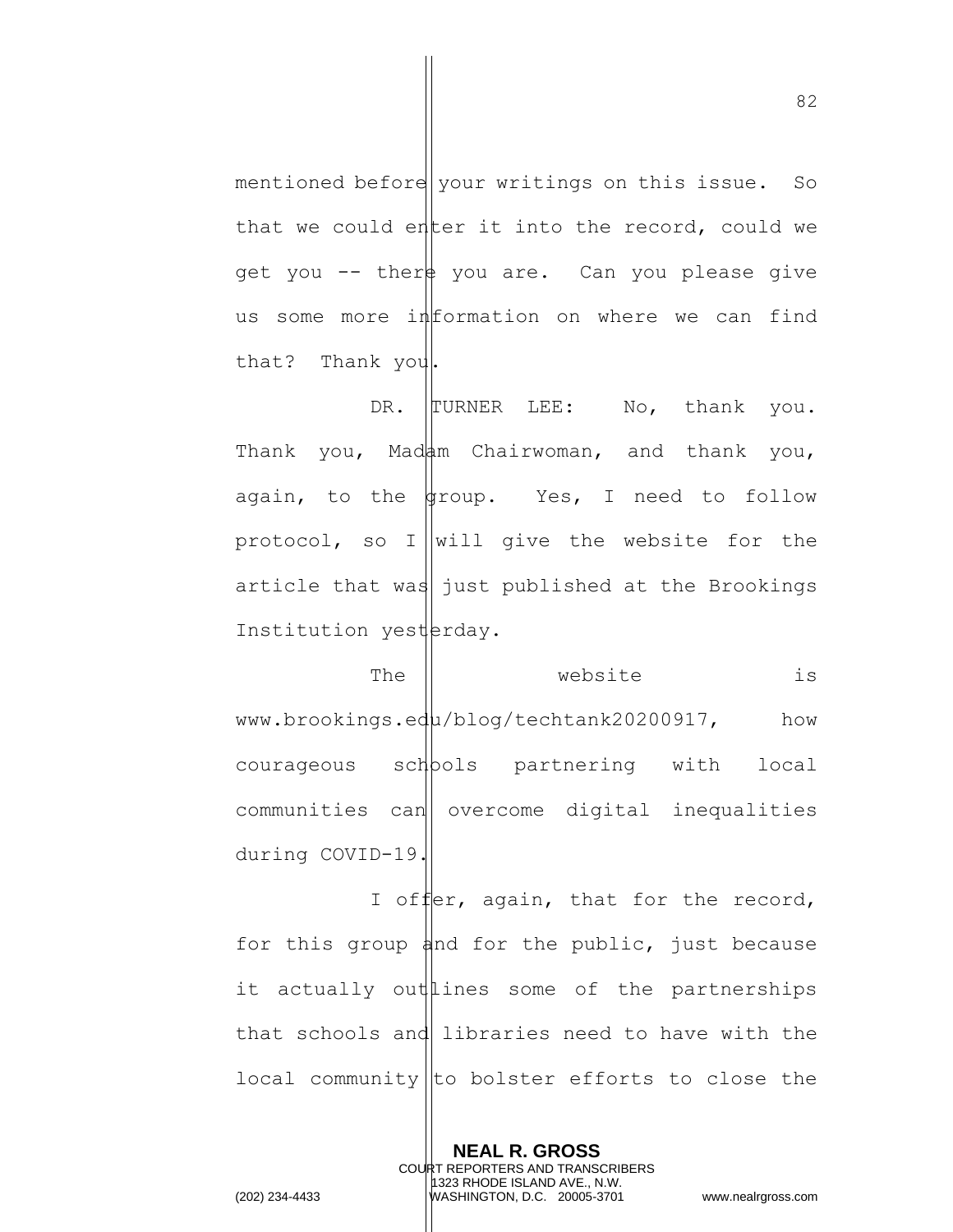digital divide, particularly for vulnerable populations of Black and Brown children.

Thank you, Madam Chairwoman. My apologies, in advance, for not submitting it, but Rudy and his blue suit actually gave me a lot of insight to actually want to share that, so thank you.

CHAIR GOMEZ: Thank you very much.

MR. BRIOCHÉ: The power of the blue.

CHAIR GOMEZ: The power of the blue, that's right. Any other Committee members, any other comments?

If  $n\phi$ t, then we can break for lunch. Please do not ext the team meeting, but do turn off your mics and your videos. We will return at  $12:30$ . I plan to take roll call at the beginning of our afternoon session, so I will see all of you soon. Thank you, again.

(Whereupon, the above-entitled matter went off the red  $ptd$  at 11:30 a.m. and resumed at 12:30 p.m.)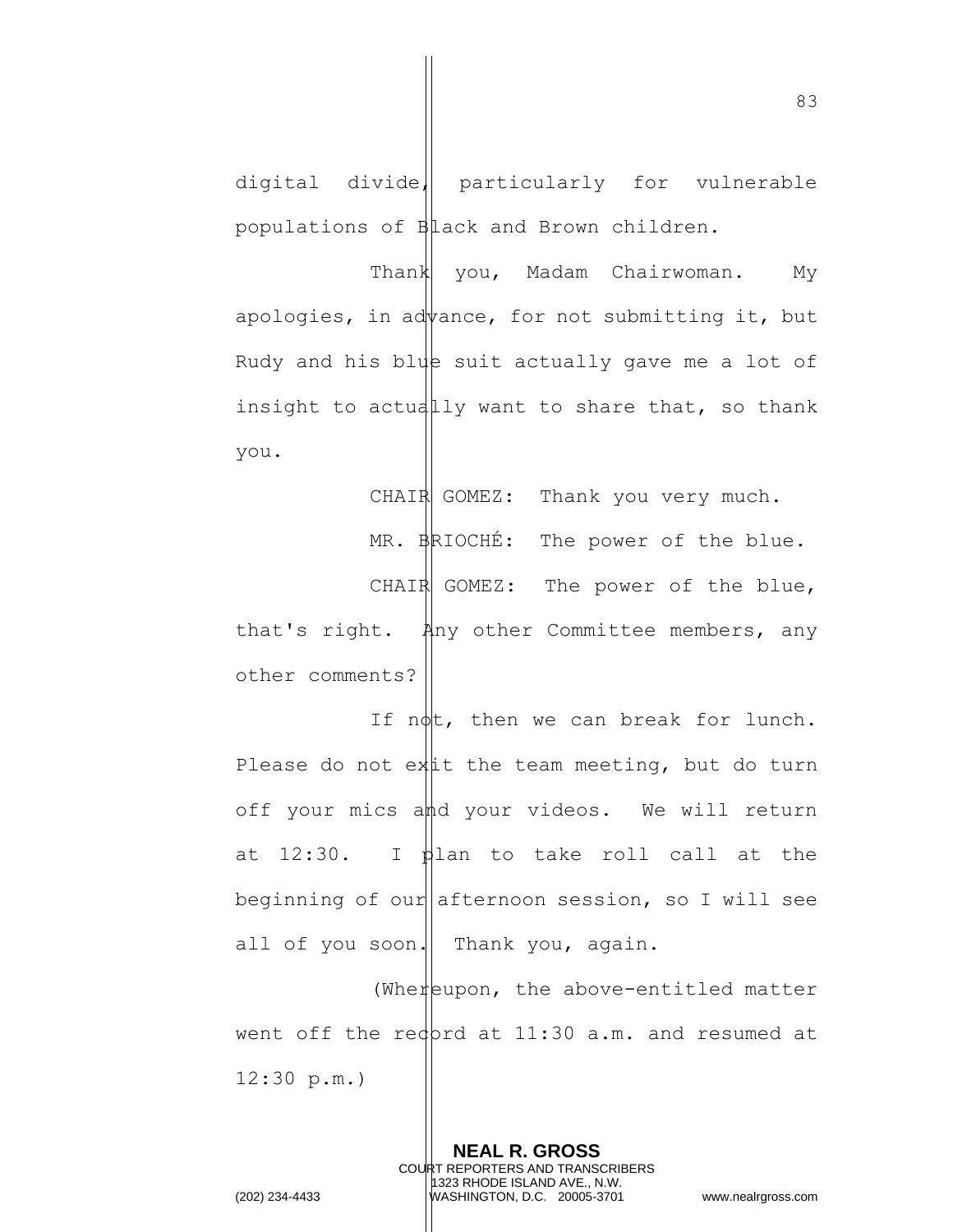CHAIR GOMEZ: Welcome back to the meeting of the FCC Advisory Committee on Diversity and Digital Empowerment. Julie Saulnier, who is the deputy DFO of the Committee, had connection  $\sharp$ ssues this morning, so I'd like to ask her to give us some remarks to open our afternoon session.

MS. SAULNIER: Good morning. Good afternoon, excuse me. Good afternoon, everyone. My video doesn't appear to be working, but I just wanted to say  $h\neq 1$ lo and tell you all that  $-$  I think I mentioned at our last meeting that I was very much impressed with the passion and dedication of the members of this Committee. Today, after countless hours of teleconferences, wee hour emails, and repeated drafts of statements, agendas, and presentations, I can only say I'm even more impressed.

I thank all of those who have worked so tirelessly,  $\phi$  pausing for a pandemic, in planning our *various* meetings, workshops,

> **NEAL R. GROSS** COURT REPORTERS AND TRANSCRIBERS 1323 RHODE ISLAND AVE., N.W.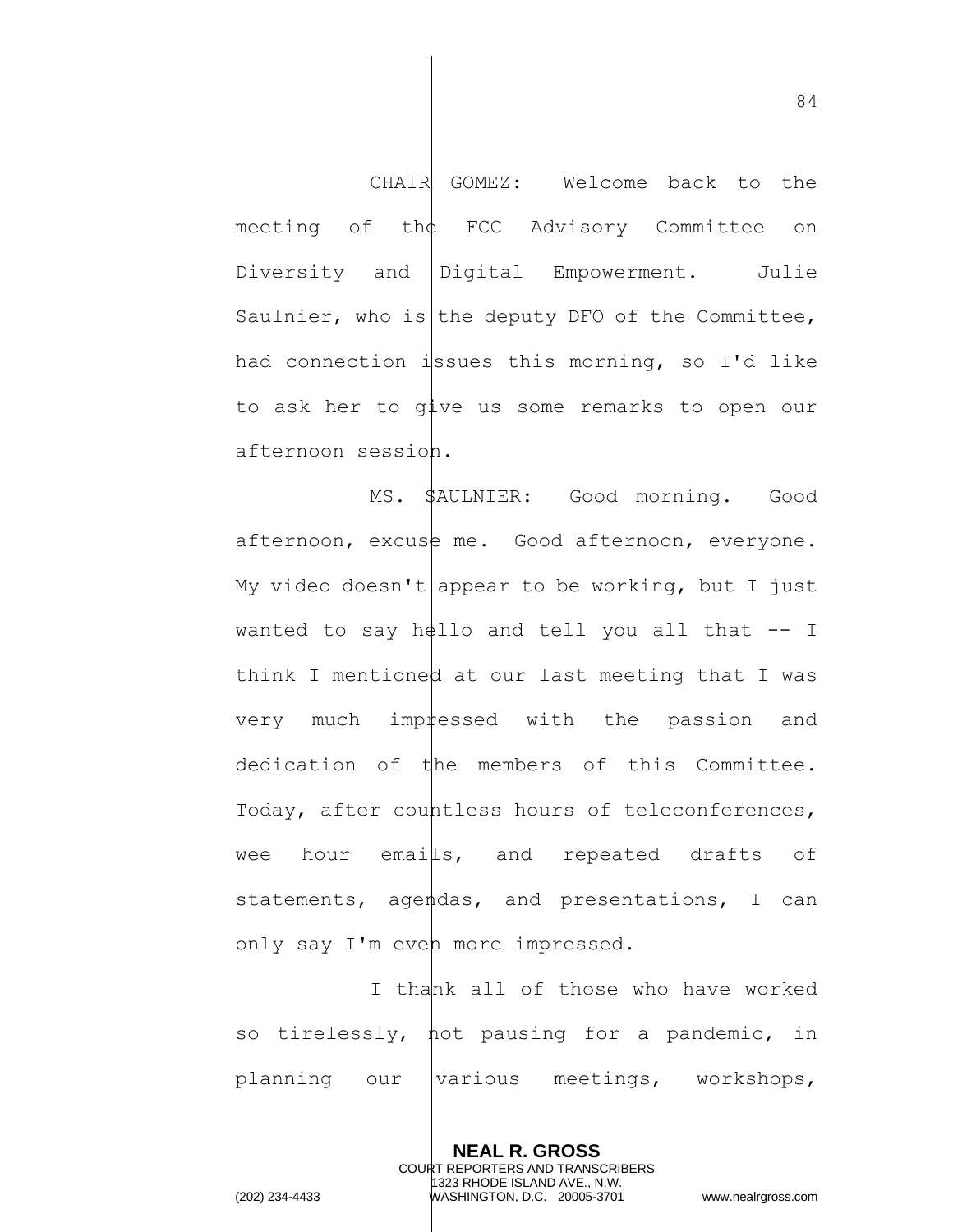symposia, and  $\frac{1}{2}$ howcases, and look forward to continuing to  $w\phi$ rk with you all on the exciting events yet to  $cdm.$  I applaud you.

CHAIR GOMEZ: Thank you, Julie. I'm glad that you  $q\text{d}t$  your connection issues worked out. Shows you the importance of connectivity. MS. SAULNIER: It does.

CHAIR GOMEZ: We will now turn our presentation over to Caroline Beasley, who chairs our Access to Capital working group. Caroline.

ACCESS TO CAPITAL WORKING GROUP REPORT

MS. **BEASLEY:** Thank you, and good afternoon. It's an honor to be here today to present the progress of the Access to Capital working group.  $\|A\|$  special thank you to Chairman Pai and Michelle for your efforts in seeking diversity ownership in the broadcasting industry. Anna, thank you for chairing this Committee during these ver  $\psi$  trying times and keeping us all on task. Thank  $|$ you, Heather, for your quidance. Final  $\lbrack \mu_Y,$  a special thank you to Jamila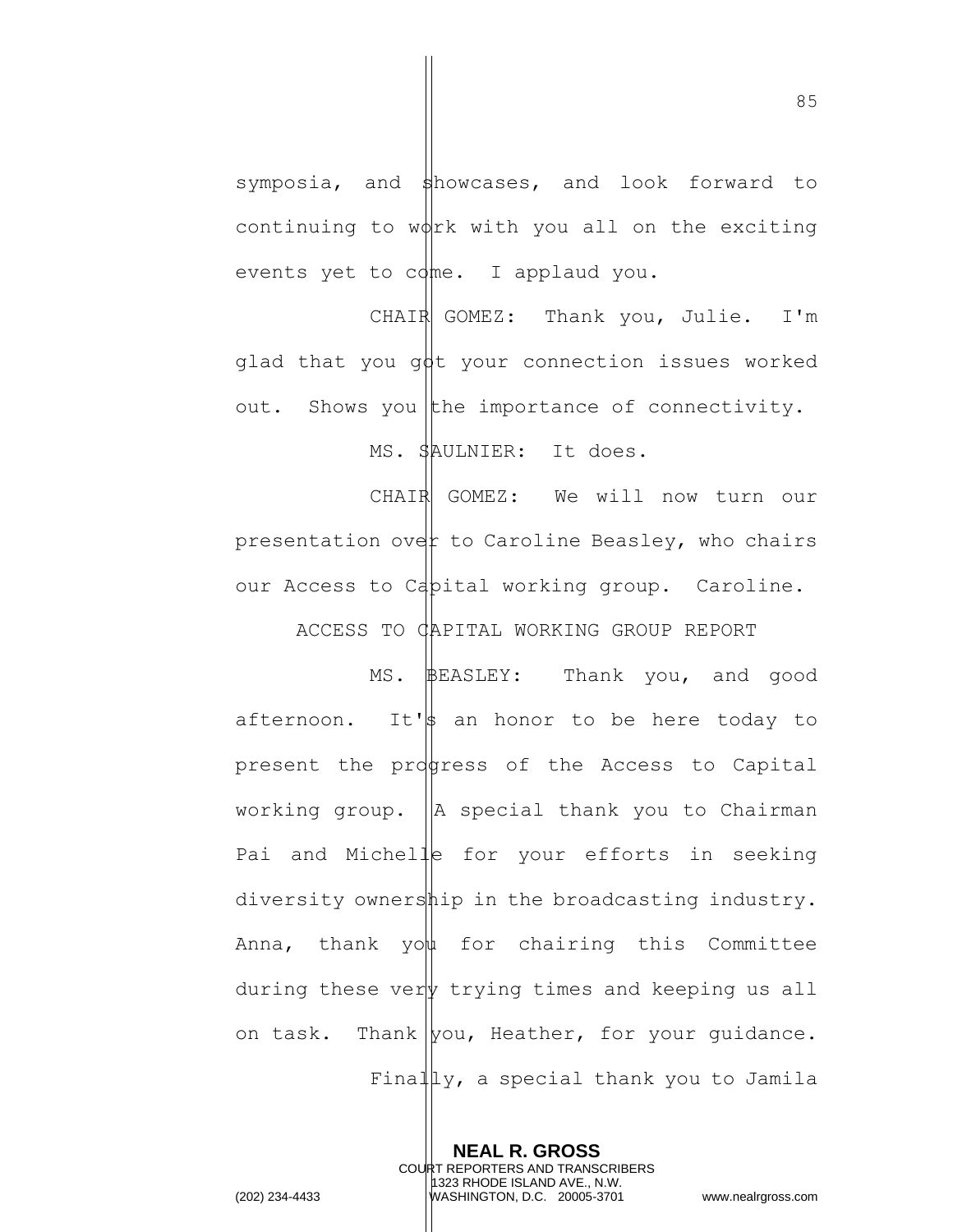and Julie for  $y\ddot{q}$ ur help during this process. We truly could not have done this without you. The Access to Capital working group has been hard at work. Our sub- $q$ toup chairs and committee members have been very f pcused and very agile.

Since our last meeting, we have had three independent presentations from each of the respective groups. In addition, during our last presentation,  $b$ ack in April, no one really understood the  $\frac{1}{2}$ ength and the impact that COVID would have on oun sub-group and our materials and plans going forward.

We have had to tweak our plans to reflect this.  $\parallel$  Some of our sub-groups were impacted more than others as a result of COVID, and then the  $n$  ational unrest. For example, getting access to capital to buy a broadcast property in allworld of COVID is literally impossible in #oday's environment. However, more advertisin opportunities are presenting themselves to  $|$ minorities due to the social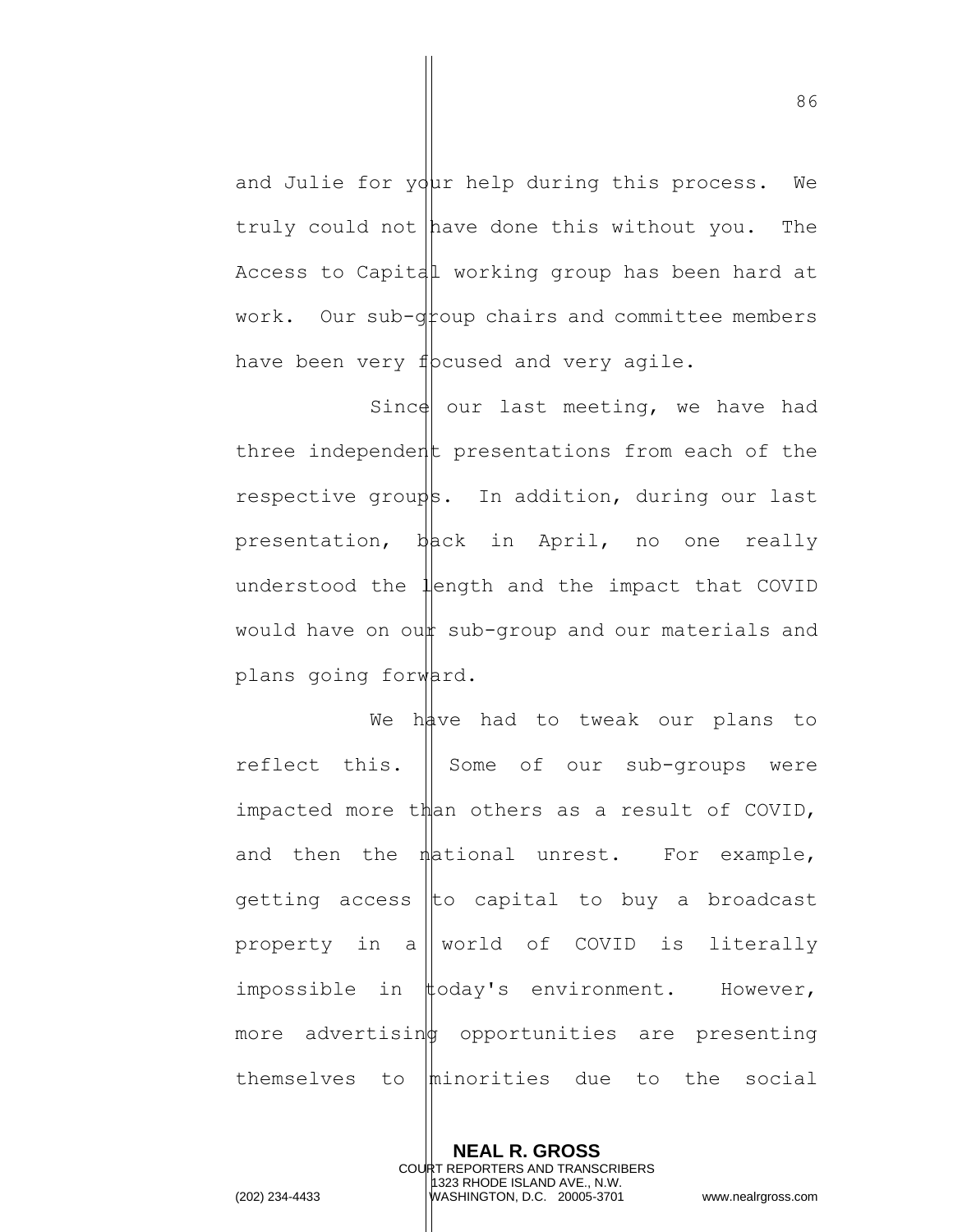injustice as companies are seeking to advertise with minority-owned companies. Then finally, legislation has been presented for a tax certificate.

All  $df$  our sub-groups have been active over the last sourceral months. Going on to the next slide, our  $\mathcal{L}_{\text{commit}}$  committee members -- next slide. Perfect. Our  $C_{\text{dmm}}$  demembers are outlined on this slide. I thank each of them for their participation during this process.

It doesn't go without notice that during a time when many of the members on this Committee were hard at work dealing with the daily stresses  $\vert$ of saving their own companies, they still found time to participate on the many calls and meetings that we've had.

On the next slide, you will note that our goals are  $t\phi$  develop recommendations on how to improve access to capital for minorities and how to operate under the new normal. We're also reviewing new business opportunities. Next

> **NEAL R. GROSS** COURT REPORTERS AND TRANSCRIBERS 1323 RHODE ISLAND AVE., N.W.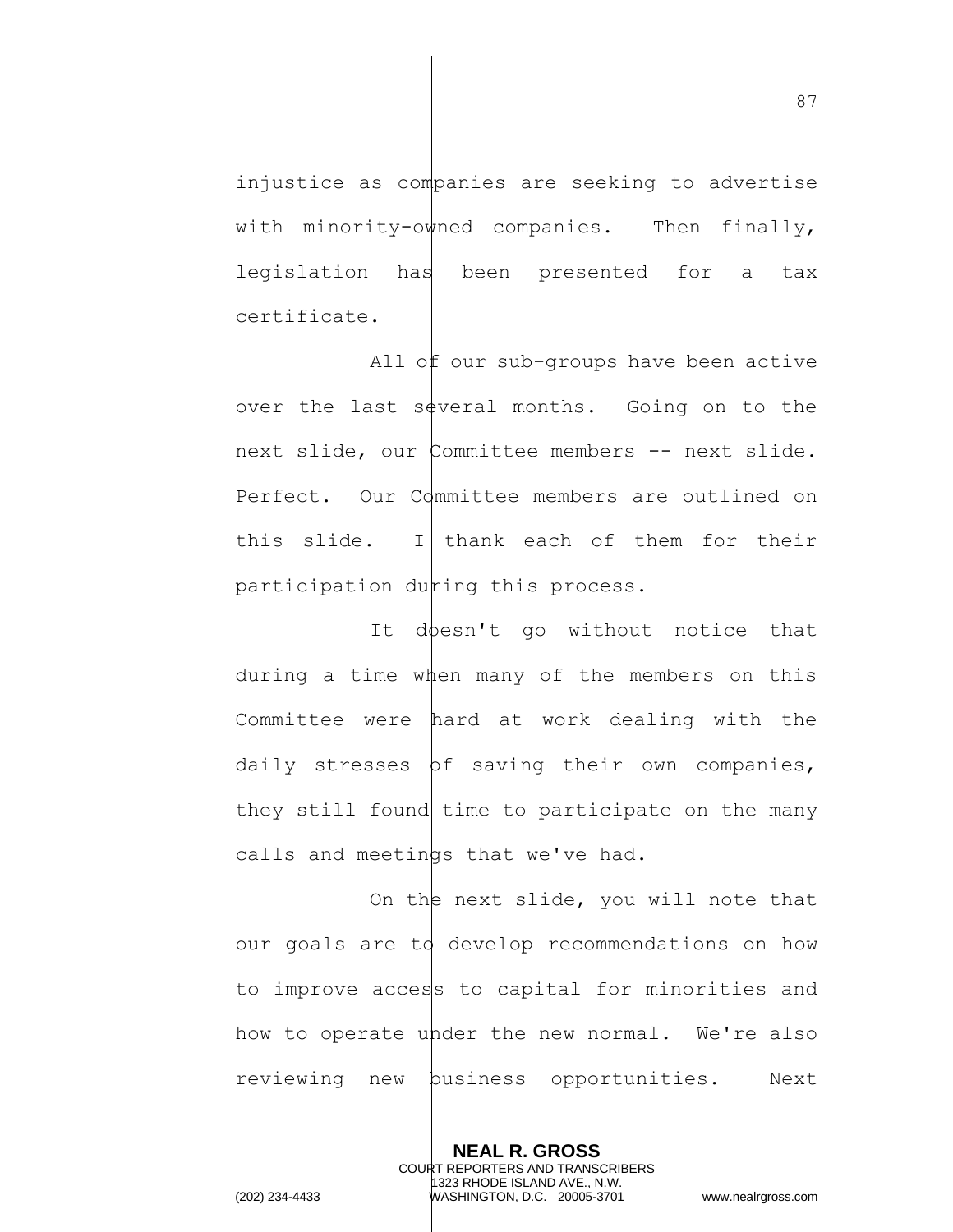slide. The respective sub-groups are listed on this slide, with our sub-group chairs presenting today. DuJuan McCoy is the chair of the lending finance sub-group, Nahuja Aama is the chair of the political  $\|\text{sub-group}$ , and Skip Dillard graciously accepted the role of chair on the broadcast sub-gr $p$ pup, as Dr. Shukla had to devote more time to her patients, due to COVID.

Each  $|sub-group$ 's goals are outlined as follows on the  $\frac{1}{2}$  hext slide. Lending/finance to provide education and information for financing a broadcast property pre and post COVID. Political sub- $q$ toup to provide education and information on the need and value of a tax  $c$ ertificate t $\phi$  incentivize diversity in ownership.

I will say that timing of this  $sub-group$  is appropriate, given the legislation that's being proposed today. Our broadcast  $sub-group$  is  $t\phi$  make recommendations on how minorities can generate and maintain revenue in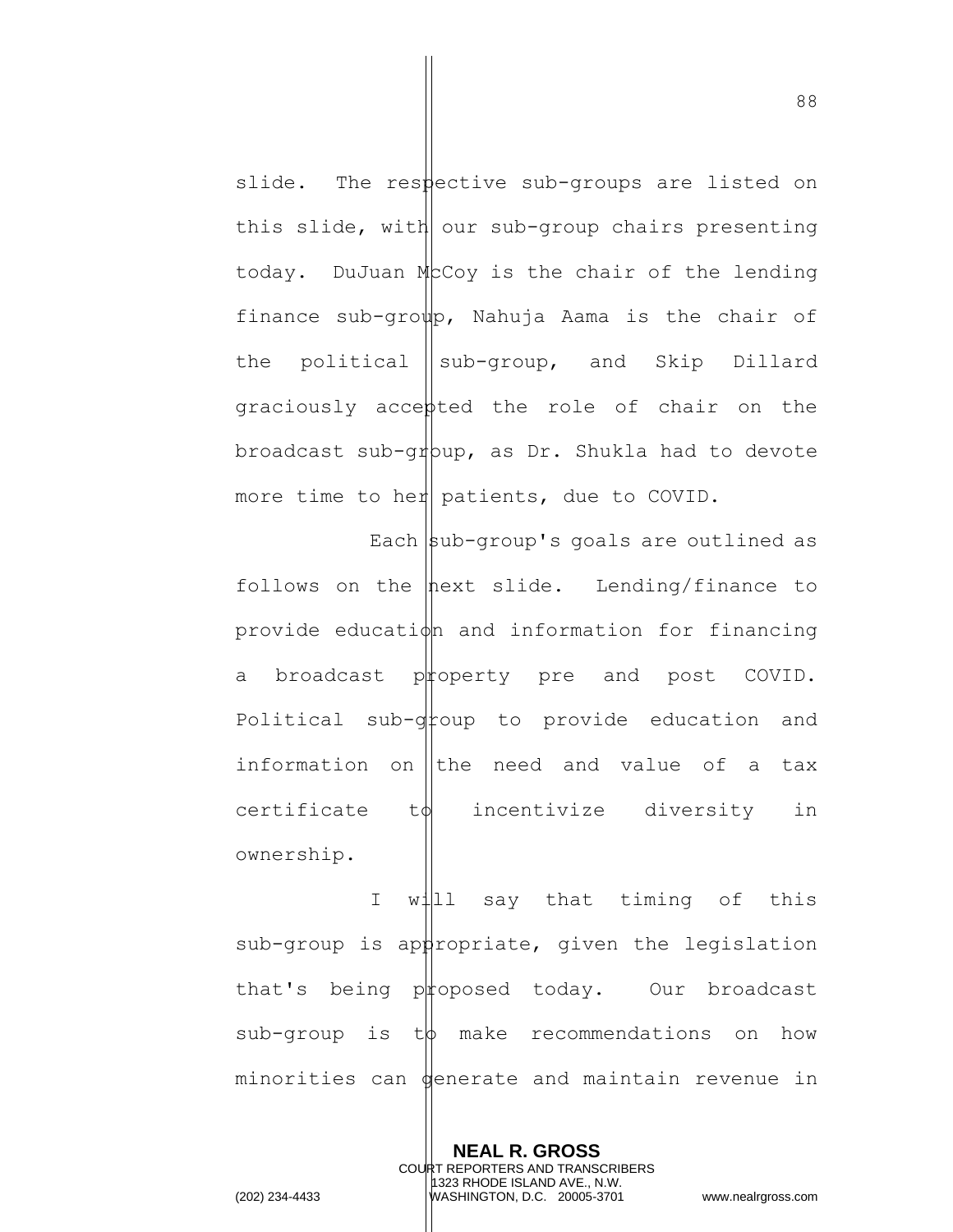an effort to sustain operations.

Large companies have openly said that they would like to support minority-owned companies. This is an opportunity that our group will be pursuling. Our first sub-group presentation is the lending/finance sub-group with DuJuan McC $\phi$ . DuJuan, I'm going to hand it over to you.

 $MR.$   $|MCCOY:$  Thank you so much, Caroline. Glad to be here. Thank you, Caroline, for being our ||outstanding chair leading our working group. Thank you, Jamila, for being our designated offi $\frac{1}{2}$ er and helping us along. We really appreciate it.

My full slide, which would be the next slide, will be discussing what we plan to do at the symposium this fall. The topics that we will cover for the symposium will be lending, and obviously to provide an education and information on various levels of criteria and expectations for financing and lending to purchase a broadcast

> **NEAL R. GROSS** COURT REPORTERS AND TRANSCRIBERS 1323 RHODE ISLAND AVE., N.W.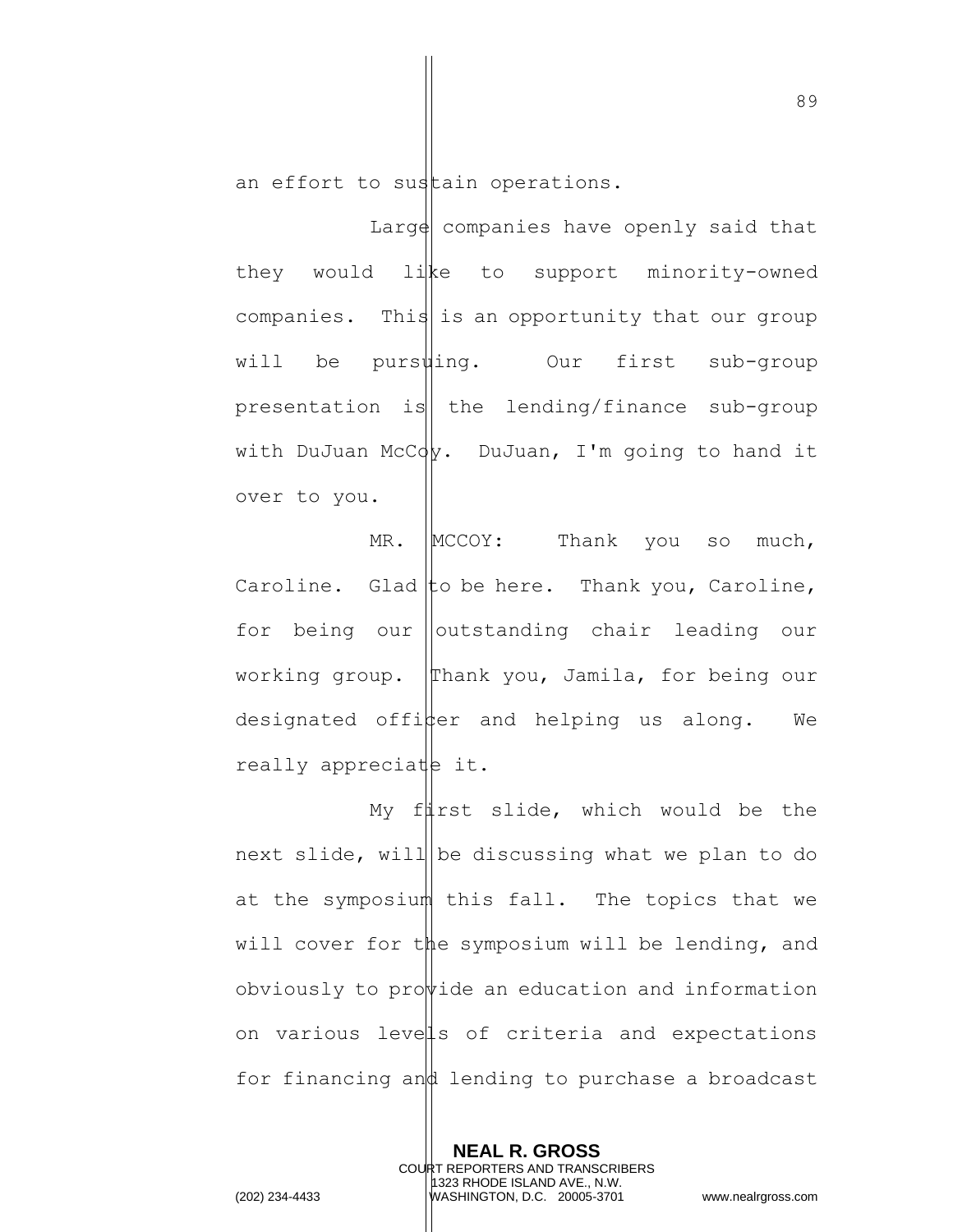property.

As Caroline mentioned, nobody's loaning money right now. What we decided to do is do it into three phases. The first phase is what lending ||looked like during normal circumstances, which would be pre-COVID, what COVID-related  $l\phi$ nding, including the paycheck protection program, looked like during COVID, and what the aftermath of COVID is expected to look like on lending to broadcast properties. The next slide  $--$  and I think we're probably two slides behind  $\eta w$ . I'll pause until we catch up because this is  $\|a\|$  pretty important slide. Can we catch up?  $\phi$ ne more. Okay, it looks like we're having technical difficulty. The first group or present  $\pm$  -- presenters that we'll have will do an bverview on pre-COVID.

We plan to break down the purchases of media broadcast | properties into three different levels, above \$20 million, below \$20 million, and smaller deals,  $$500,000$  to \$8 million. We'll

> **NEAL R. GROSS** COURT REPORTERS AND TRANSCRIBERS 1323 RHODE ISLAND AVE., N.W.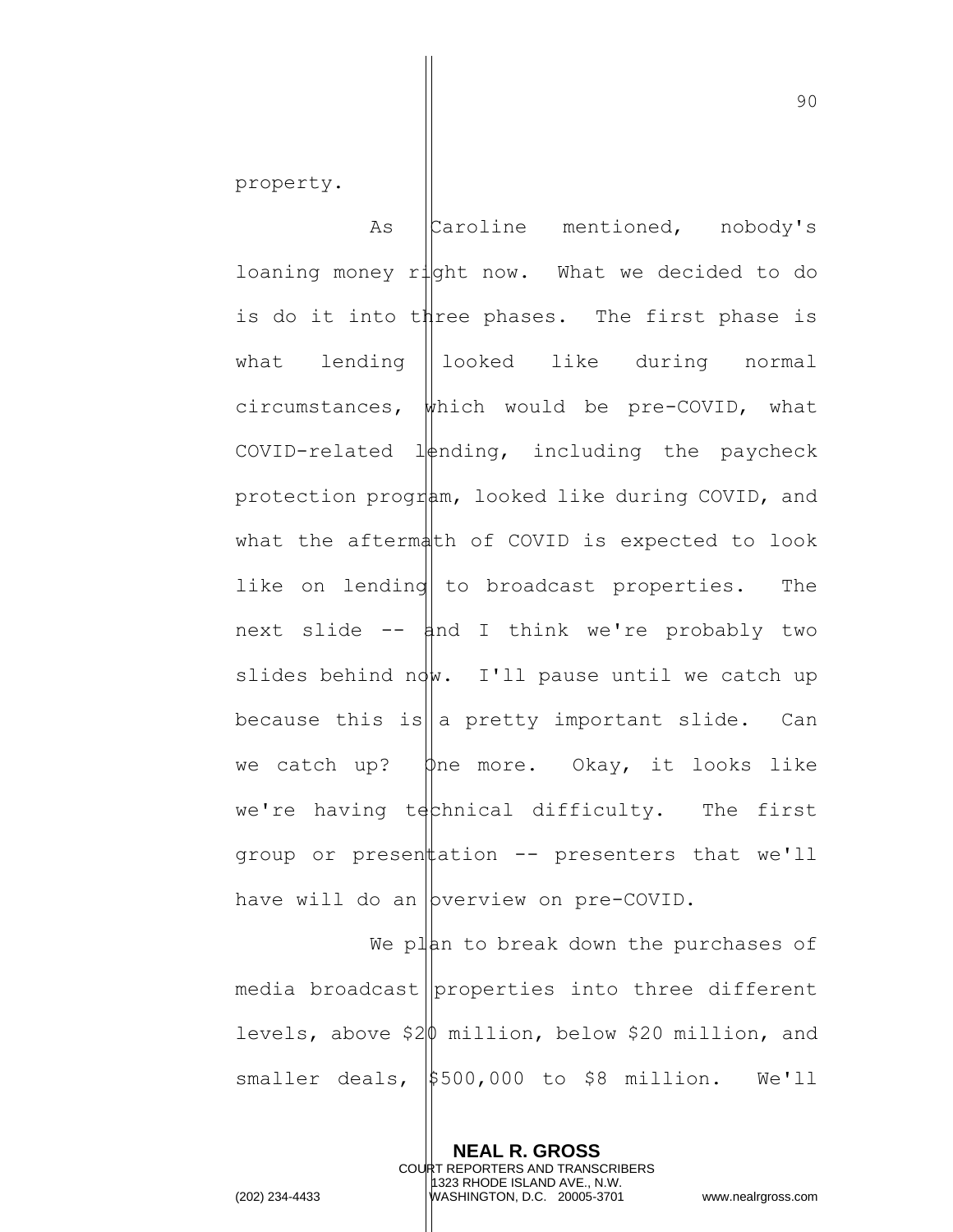discuss each individual and how to raise money and how to become financed at these different levels.

We have an expert that I failed to mention on our team. That's Garret Komjathy. Garret is the leading entertainment television broadcast lender for  $U.S.$  Bank. He specializes in lending to all levels of broadcasters that want to ente $\sharp$  the business, middle row broadcasters and large existing broadcasters, as well. He'll be  $\left| \text{chiming in later today.} \right|$ 

The  $n$ ext slide would be during COVID, how the COVID affected lending. We'll talk about the paycheck  $\parallel$  protection program from a recipient's perspective. We'll talk about it from a regional and national bank lending perspective. We'll also talk about what the aftermath and p $\sharp$ ognosis will be on lending with the effect of  $CQVID$ , which, unfortunately, will be long lingering after COVID because our comps or comparables for year-to-year revenue will be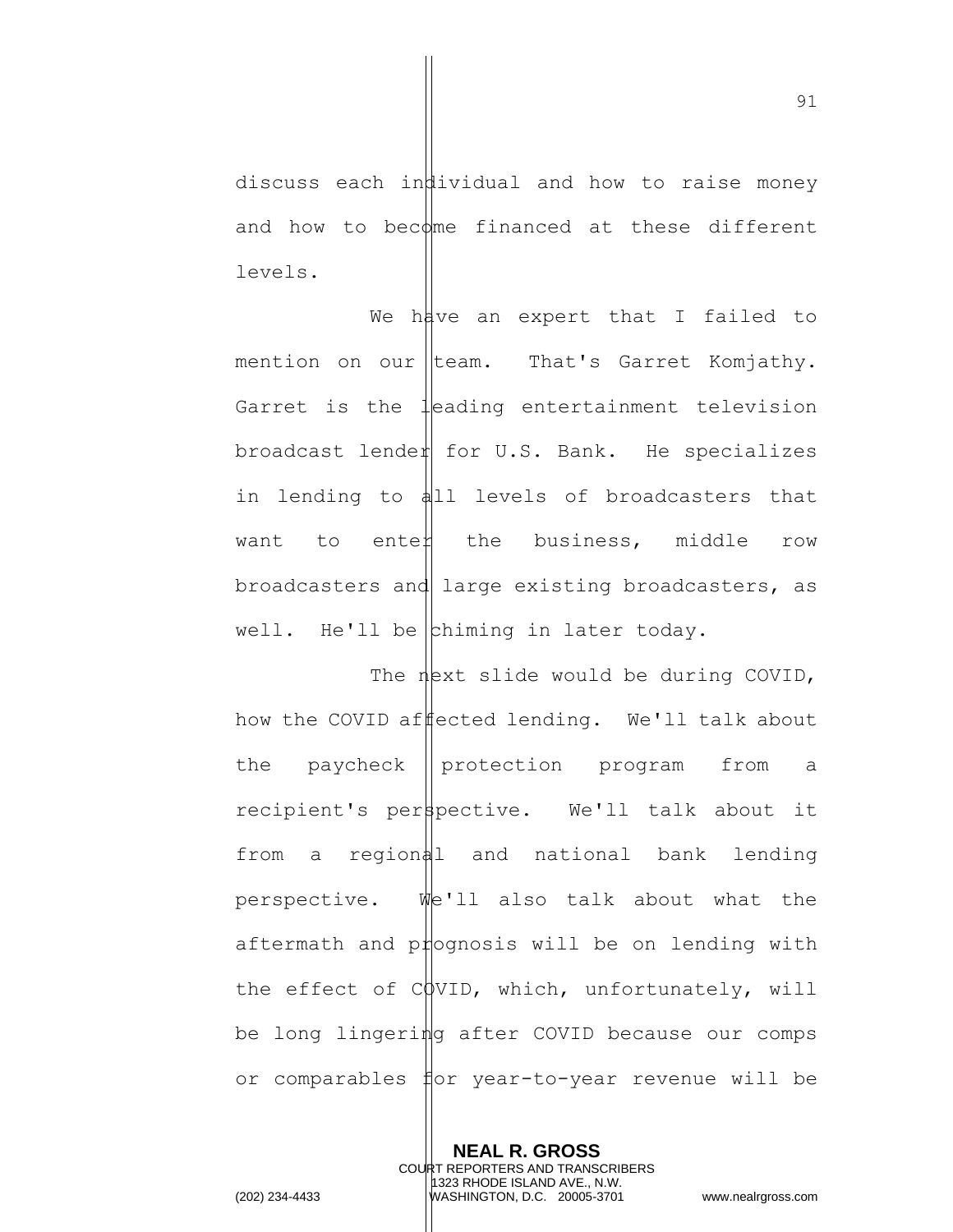distorted.

Those are the two main things  $-$  or three main things that we'll talk about during the symposium.  $|$ One of the things that we talked about after our April meeting  $-$  and Caroline eluded to it  $-\frac{1}{x}$  was one of the biggest obstacles and hurdles in having lenders finance broadcast institutions is the lack of collateral that a broadcast station usually gets.

What  $\parallel$  we did, as a Committee, we invited a pro,  $\parallel$  a very good professional, a  $30$ -year media  $|$ attorney, Frank Montero, from Fletcher, Heald  $\&$  Hildreth, to do a presentation on how to specifically collateralize a license from a lending  $\frac{1}{4}$ hstitution standpoint.

There's three slides that gives a summary of his presentation. Basically, what he showed was if you have a lending institution that wants to collat  $\frac{1}{2}$  ralize an FCC license and stay within the guid $\frac{d}{dx}$ lines of an FCC license, here's how you do it. Here's the verbiage. Here's the

> **NEAL R. GROSS** COURT REPORTERS AND TRANSCRIBERS 1323 RHODE ISLAND AVE., N.W.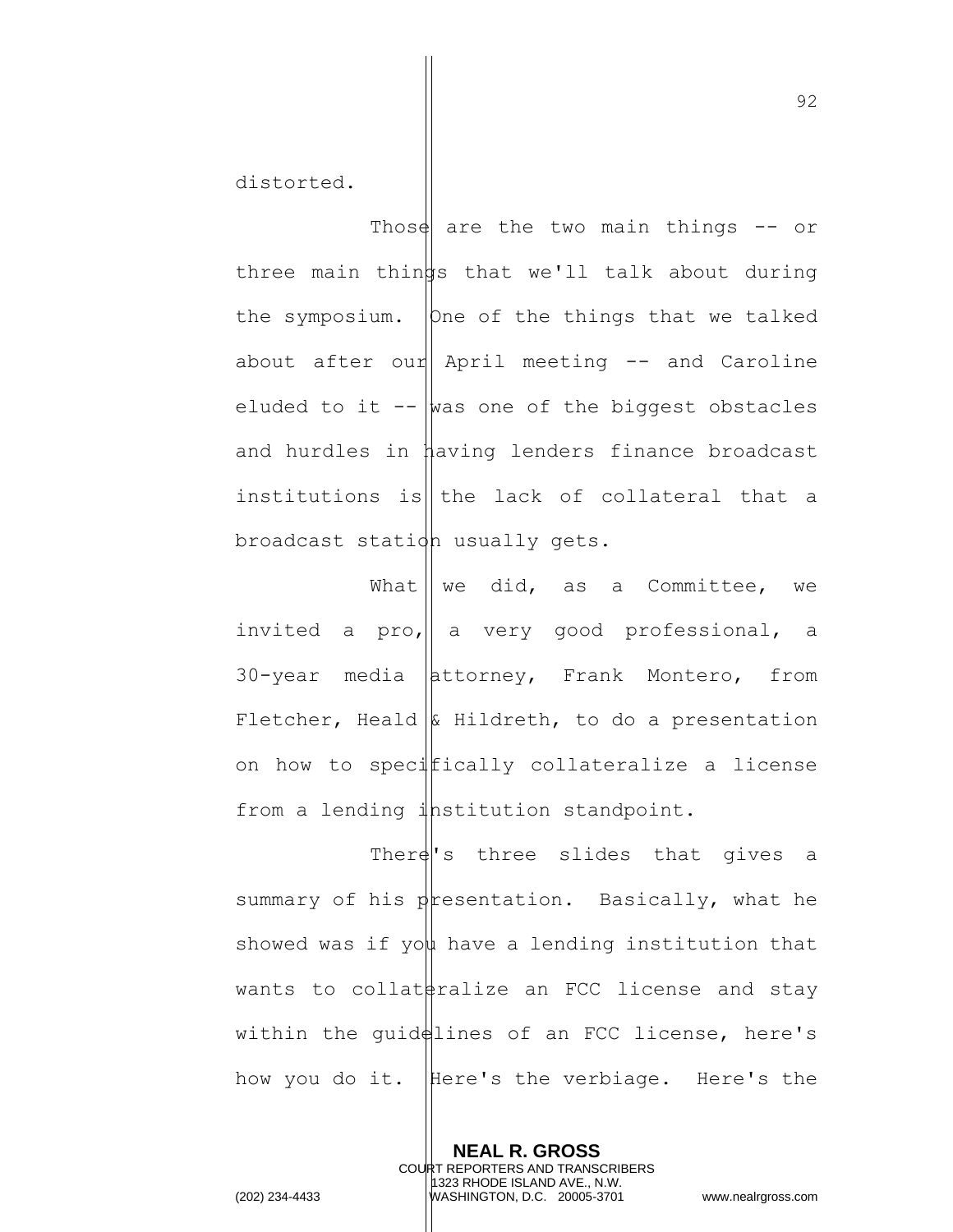language which  $|$ you put into an asset purchase agreement or  $d$  loan document. We've been progressing and  $|$ trying to handle objections and overcome the  $obj$ stacles in loaning and lending money to finance.

I thunk the symposium this fall is going to be pretty good and very informative on how to lend money. Garret, do you have any comments or questions or anything that you'd like to add here? Garret, you're on mute. Take your mute off if you $\parallel$ re saying something.

MR. KOMJATHY: I'm off mute now. I want to thank  $|$ you, DuJuan, and thank you to Caroline. I just wanted to echo some of the comments that Caroline made at the outset. Yes, COVID has complettely turned the apple cart upside down.

Lending has effectively stopped in the broadcast space. Deal flow activity has contracted. As  $\mathfrak k$ aroline said, a lot of companies in the broadcant space are dealing with the

> **NEAL R. GROSS** COURT REPORTERS AND TRANSCRIBERS 1323 RHODE ISLAND AVE., N.W.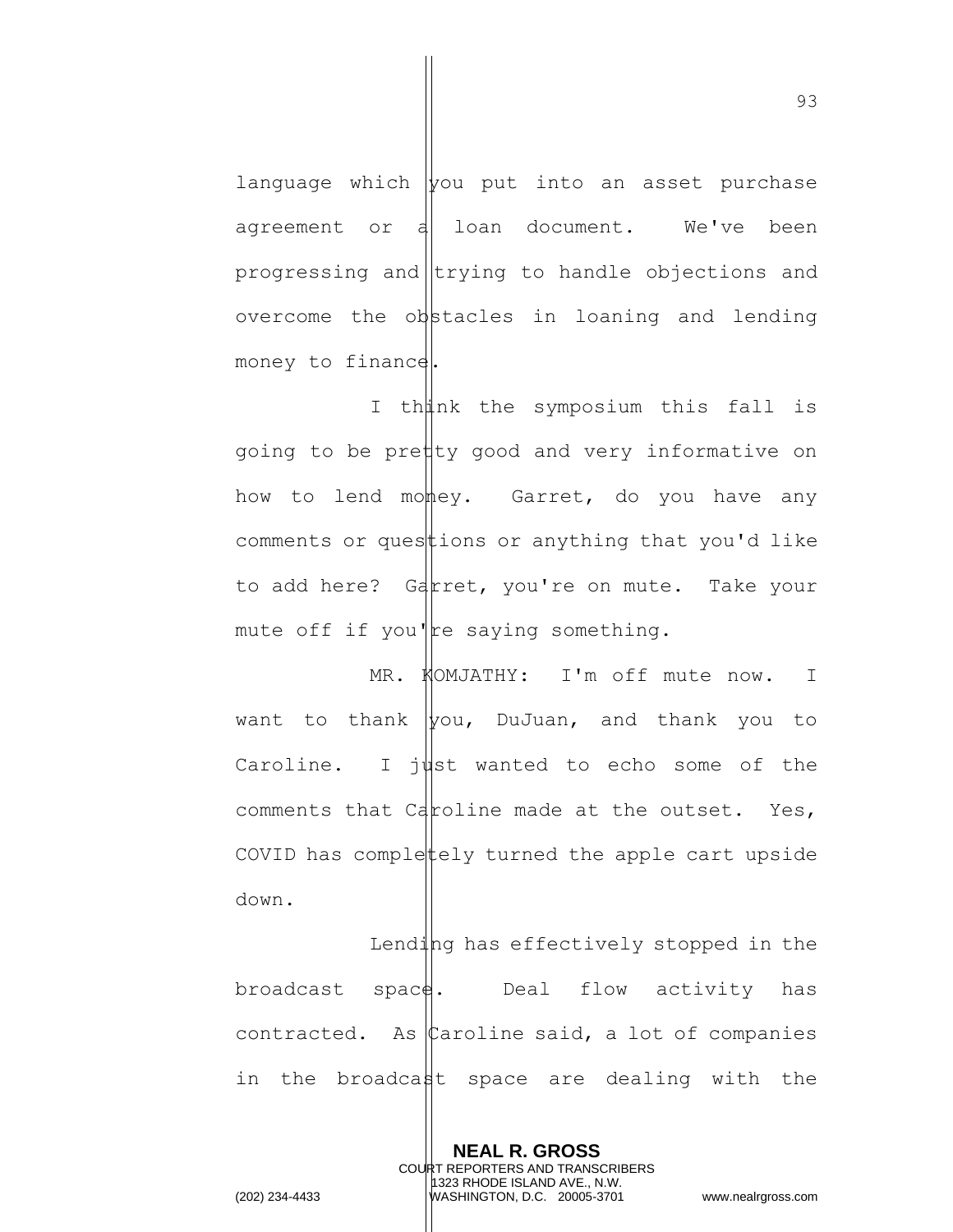ramifications of COVID and just trying to get through this challenging period. I've been doing this for longer  $\sharp$ han I care to admit. This COVID disruption is unlike anything any of us have ever experienced.

I would say right now, from the bank perspective, a  $l\phi t$  of the banks effectively dealt with the situation to basically create a temporary mechanism to let companies make it to a post-COVID state, but generally speaking, trying to get financing in this environment today is unlike anything that I've seen and dwarfs in comparison to the financial crisis of 2009 and '10 which, at the time, was much more Draconian.

This  $\left\| \text{is just unprecedented. Not to}\right\|$ sound overly  $n\frac{1}{2}$ gative, but I think DuJuan's outline, I think, will be beneficial to  $-$ - I think that we can share ours with respect to the PPP program.

I can speak very briefly on the main street lending program and just general about

> **NEAL R. GROSS** COURT REPORTERS AND TRANSCRIBERS 1323 RHODE ISLAND AVE., N.W.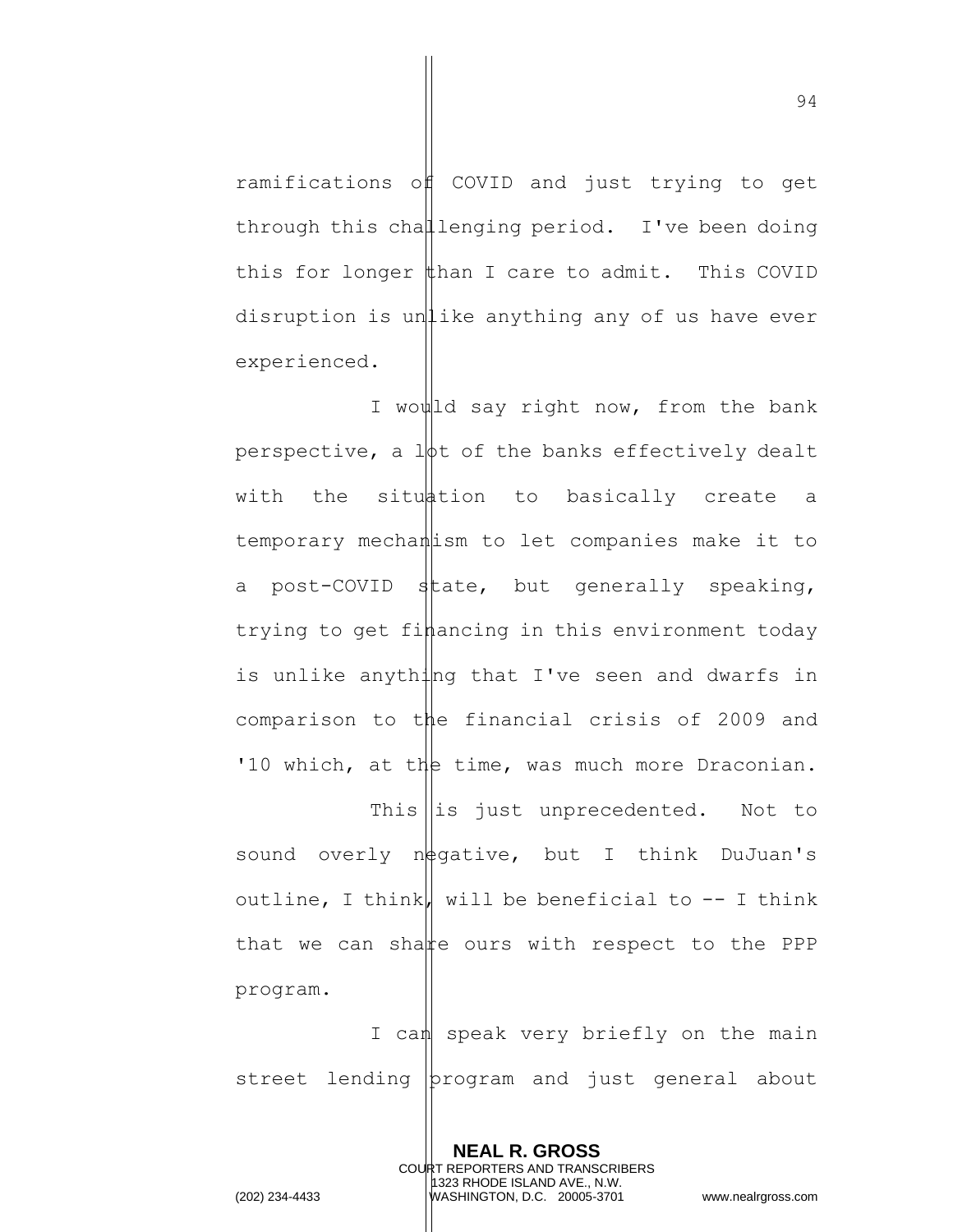what the banking environment was pre-COVID, currently, and hopefully post-COVID. DuJuan, turn it back to you.

MR. MCCOY: Okay, thank you, Garret. Jamila sent me an email and wanted me to comment briefly on the effect of COVID on a Black broadcaster like  $m$ e. I'll be the first to admit that I'm a litt $\|\cdot\|$  different. I figured out the game a long time ago, so my COVID experience was not as harsh as maybe Susan Allen's, when she presented earli $\phi$ . Mine was pretty decent, from the standpoint  $\oint$  I was first in line to receive the paycheck protection loan, if you will.

We received our loan on April 17th. This is a good so figue into the symposium this fall because I like  $\psi$  say that DuJuan McCoy is hope. There is hope  $\phi$ ut there on having access to capital once you figure out the game and how the game is played.

When  $|I$  did a deal with my bank, I did a deal with a small regional bank. I did a deal

> **NEAL R. GROSS** COURT REPORTERS AND TRANSCRIBERS 1323 RHODE ISLAND AVE., N.W.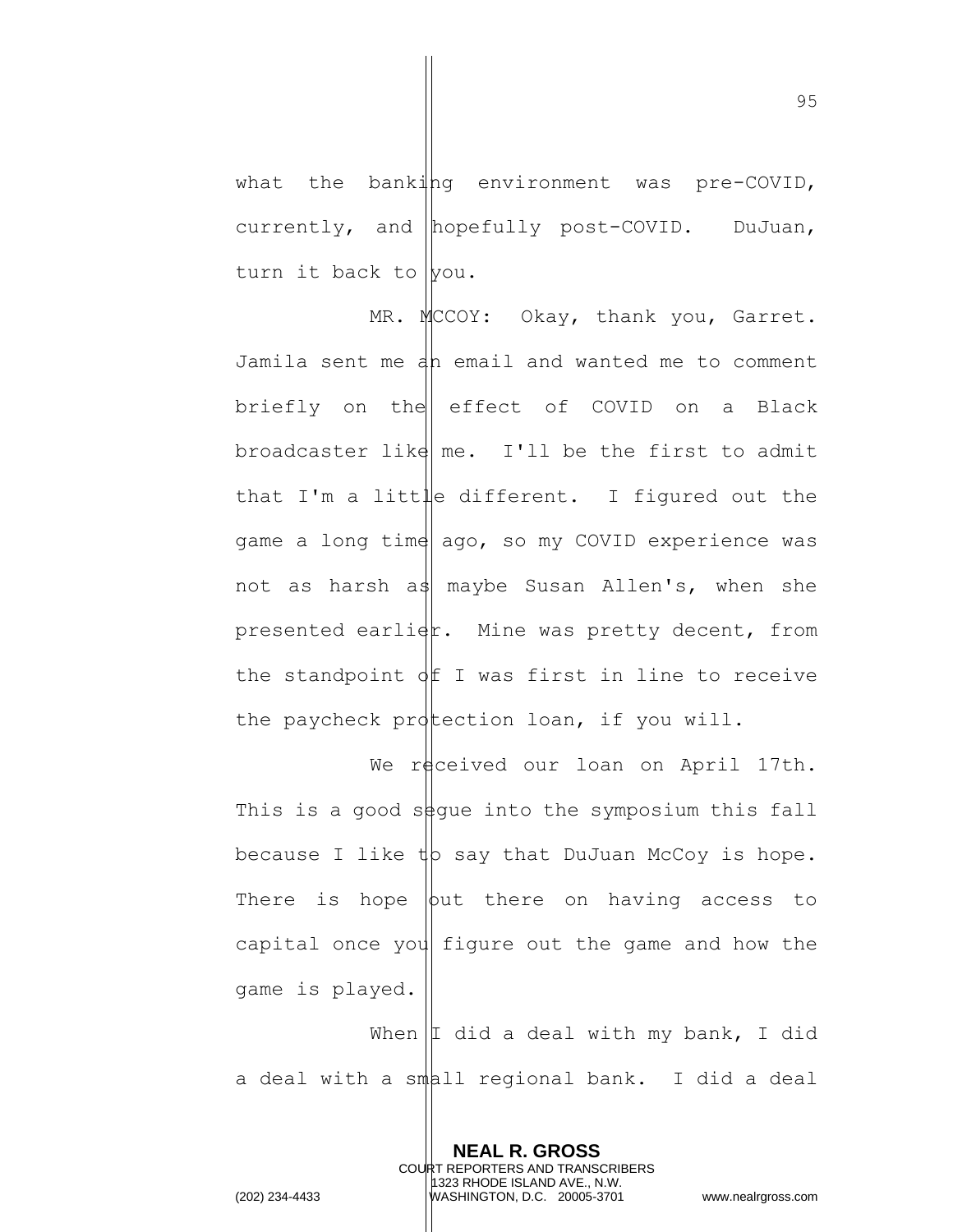prior with Garret Komjathy. Garret taught me a lot of things with the broadcast business. I moved on from Garret and went with another bank because I had a smaller transaction.

This  $\Delta$  made me a priority. The reason he made me a priority was because I knew how to speak to a bank. That is going to be a seque into our  $\frac{1}{2}$ ymposium this fall. Again, we received our PPP money April 17th, and we were on the first batch $||$  I've got to tell you, without that PPP money, I don't know  $--$  I would be struggling right now. Put it that way. It came at the right time, and I didn't lay off anybody. I'm very fortunate. I'm a little different than the rest of the country and other minority broadcasters that haven't figured out the game yet. I'll give you a last quick example.

When  $\vert$  COVID hit, my pacing dropped 45 percent. I didh't know what to do. We called our bank and we filled out the application. In fact, we created the application form for the

> **NEAL R. GROSS** COURT REPORTERS AND TRANSCRIBERS 1323 RHODE ISLAND AVE., N.W.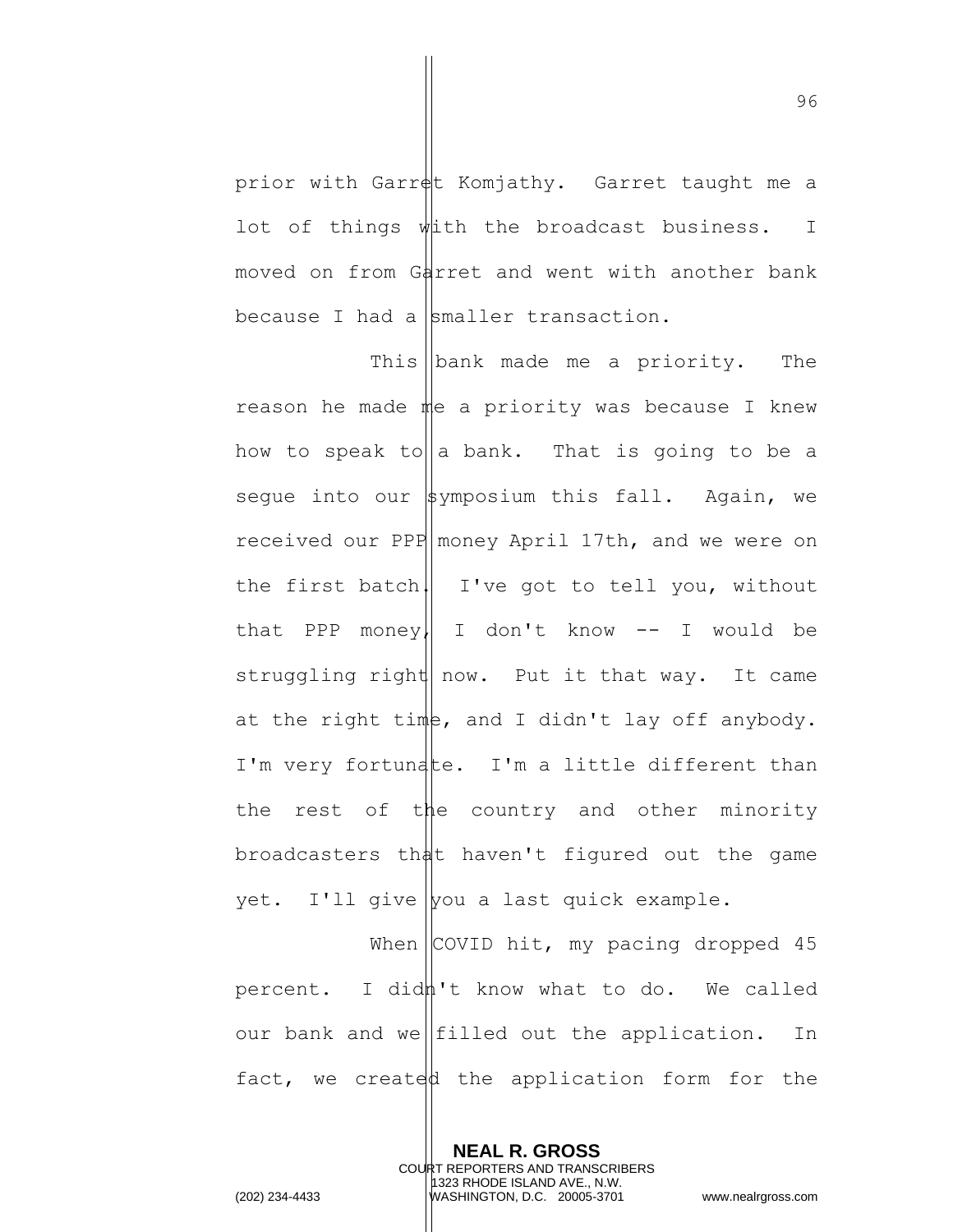bank to use as  $\frac{1}{4}$  template. That's how quick we were.

He used our template as a template for all of his othen clients. We got moved to the top of the line.  $\parallel$  My revenue was down 45 percent and is getting better now. Second quarter, we were down 45 per $\phi$ ent. Third quarter, we're going to be down 30 percent.

Fourth quarter, we're looking a lot better. There  $\frac{1}{4}$  hope out there. Hopefully, we can get a really, really good attendance to the symposium this  $|$ fall because it's going to be really, really informative for people to learn how to get money lent to them. That's all I have.

MS. BEASLEY: Thank you, DuJuan. Really appreciate that. Our next presentation is from Nahuja. || Nahuja, take it away. MS. NAHUJA: Okay. Good afternoon, everyone. Let  $\parallel$  me begin by giving a special

thanks to Anna Gomez and Heather Gates, who, as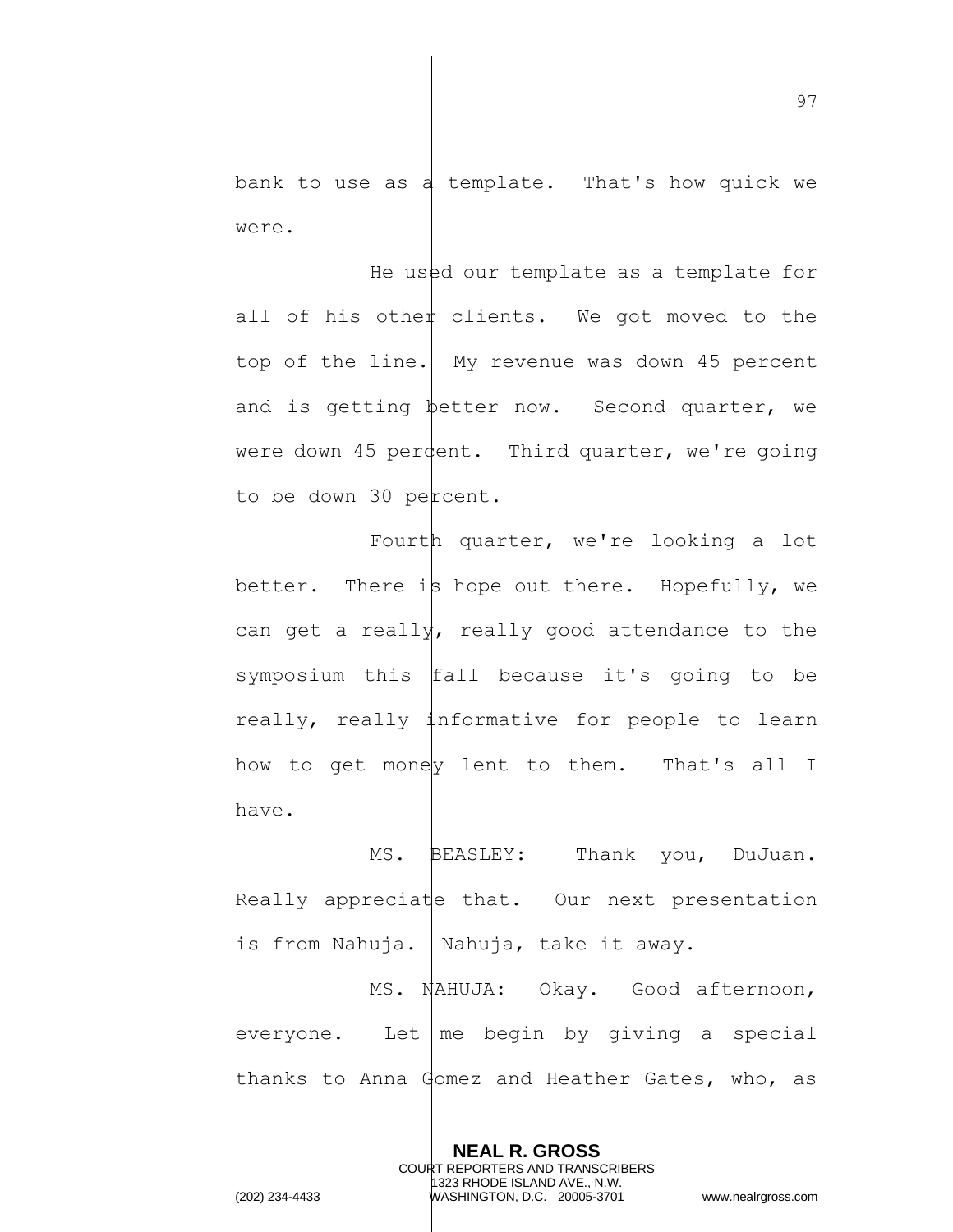has been said, are very hands on, having attended some of our polittical sub-group meetings, as well as that of other sub-groups.

I'd like to give a special thanks to our working group leader, Caroline Beasley, who has been an excellent mentor and chair. Of course, our sub $+$ group would not be where we are today if not for the excellent help of the three designated federal officers, Jamila Bess Johnson, Julie Saulnier, and Jamile Kadre.

Of course, our sub-group is peopled by stellar members, who represent experience across a wide span  $\oint$  communication and education vehicles. Our objectives are two-fold, to highlight to the stakeholders, which are the minority and women owning and wanting to own stations, large  $\vert$ broadcast companies involved in selling stations, legislatures crafting bills and seeking support  $f$  for such, media advocacy groups, and, of course, the public at large. We want to highlight to ||these stakeholders, in our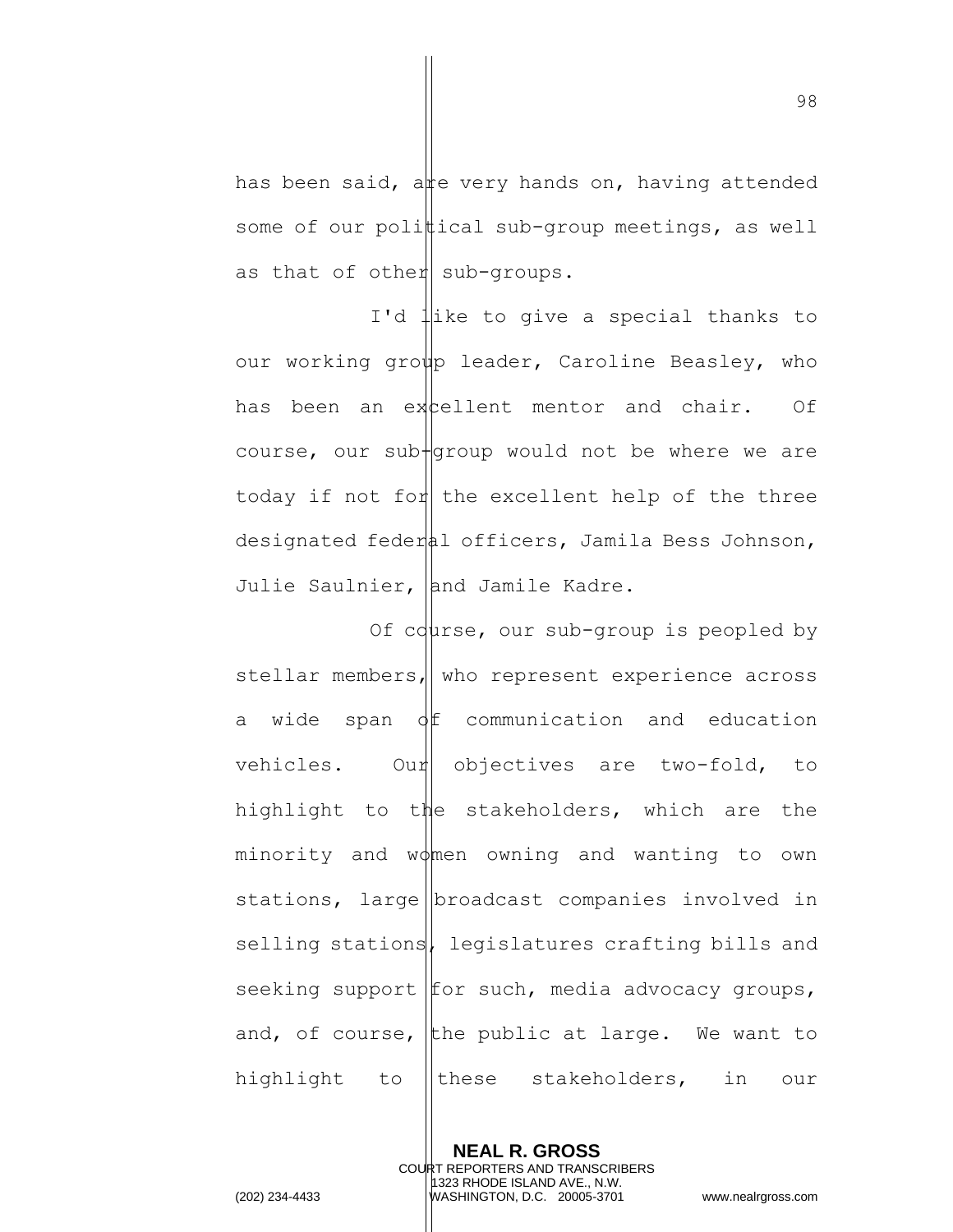symposium, a way to keep a front of mind mindset of the need for proadcast diversity, and two, to highlight to the same stakeholders how the tax certificate tool has, in the past, and we believe can, in the future, help achieve greater diverse broadcast ownership.

First, we'll look at the track record. Have minority and women always had the kind of ownership we have right now? Has it been greater or less, and what has caused the change? Of course, the re $\parallel$ authorization of the tax bill already has support and recently moved forward with amendment substitutes adopted into the bill in the House Ways and Means Committee.

Our symposium presentation is designed to persuade those without knowledge about and/or those unconvinced of the need and value to subsequently support this bill. This tax certificate  $\phi$ ill is called  $-$  the short title is the Expanding Broadcast Ownership Opportunities  $A$ ct. The outcomes that our

> **NEAL R. GROSS** COURT REPORTERS AND TRANSCRIBERS 1323 RHODE ISLAND AVE., N.W.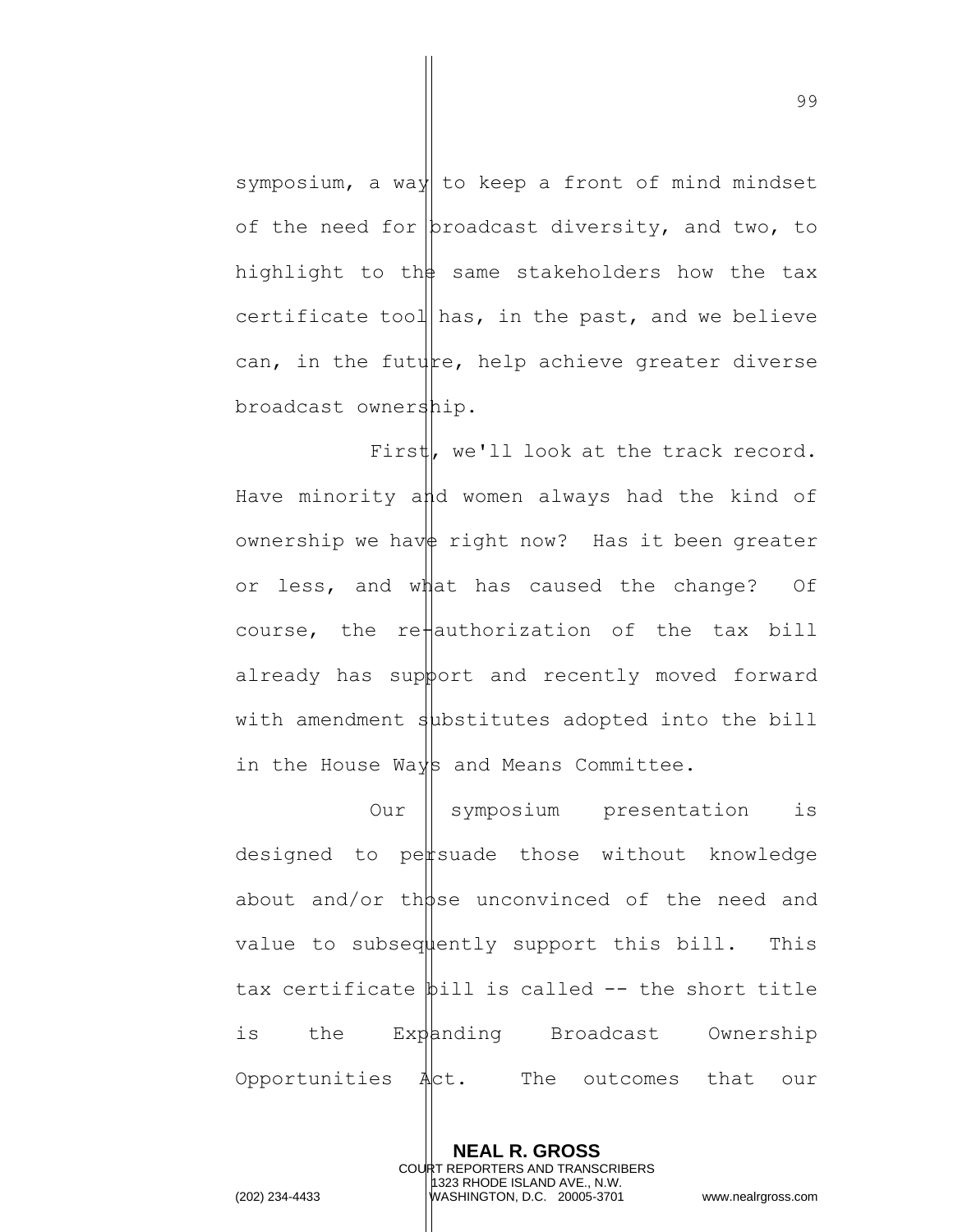political sub-droup is seeking to achieve is -- with the brief presentations and a  $co$ -moderated panel is to help provide accessible information to those trying to acquire licensing in context with understanding what the previous tax certificate bill accomplished. There are some obvious questions. Who do you contact?

Is it a do-it-yourself job if you want to get a license? How long does the process take? What's available? Where do you find them? And provide gui $\phi$ ance like who would be a good mentor? Is the  $\sharp$ e and where is the professional help to do this?

What  $\phi$  I tell my bank if it's my first license and I have no track record? So quidance to minorities and women in getting through the process success fully. Our speakers and panelists will provide answers, sources, and their perspective to the stakeholder audiences I mentioned earlier.

> **NEAL R. GROSS** COURT REPORTERS AND TRANSCRIBERS 1323 RHODE ISLAND AVE., N.W.

We think this kind of fast-paced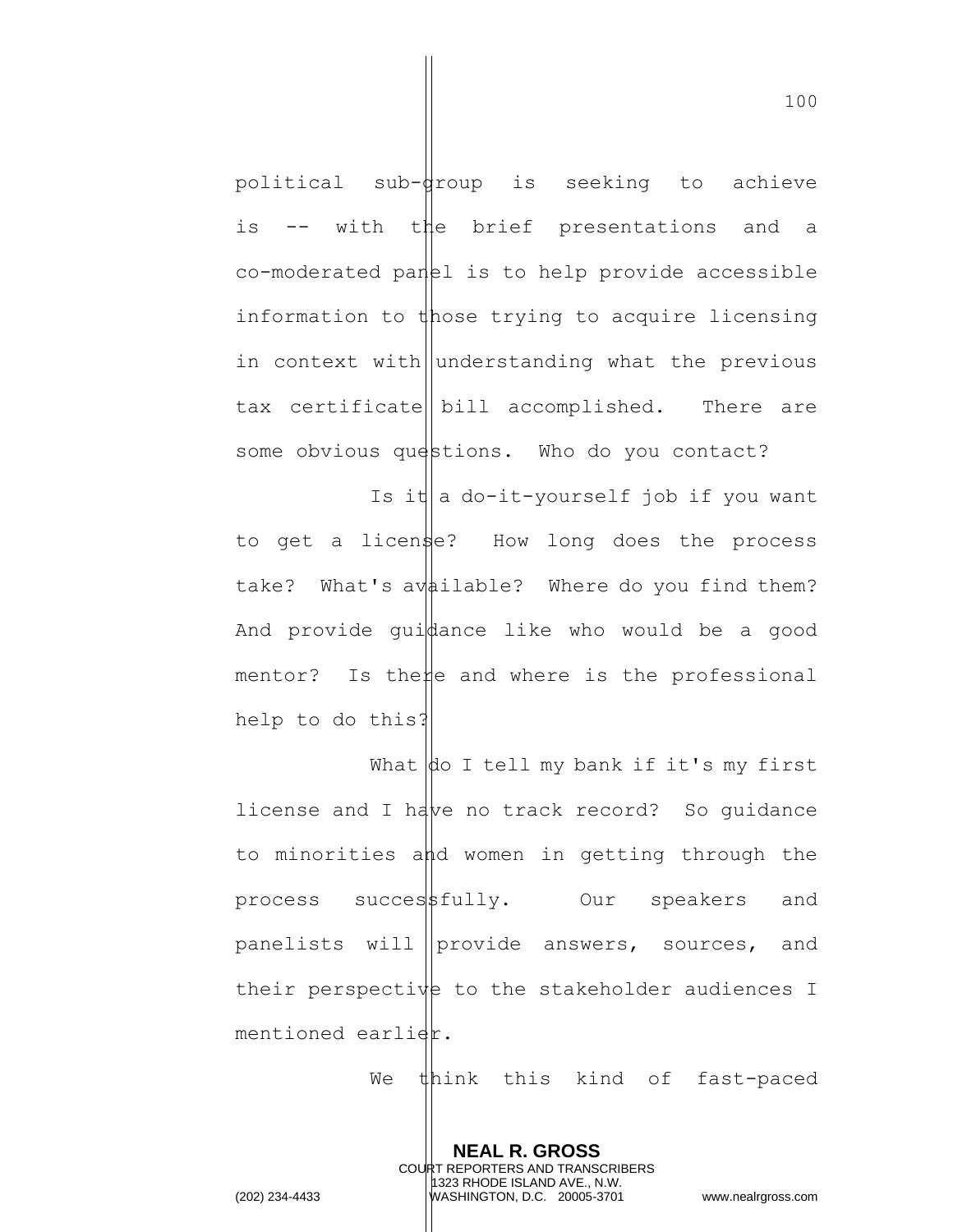discussion, touching on information about how the tax certificate is needed and how it has worked in the past, is a good way to increase interest in it. The more people know about it, the more they will support it. We hope the discussion by the panel will increase public and government support for the bill, too. Next slide. Beginning with the two presentations, one speaker will touch on the history of licensing American airways. We know there was a golden age of radio in the U.S., but it wasn't a golden age for all Americans.

 $Hist\phi$  will attest to licensing beginning as far back as the 1920s, but included virtually no ownership by minorities and women. It took some 30  $|$  more years for some licensing to open to minorities, at all. Minorities were first licensed ih 1949.

Afte $||$  30 years, there were still only 40 radio or TV stations owned by people of color. The second speaker will discuss the current

> **NEAL R. GROSS** COURT REPORTERS AND TRANSCRIBERS 1323 RHODE ISLAND AVE., N.W.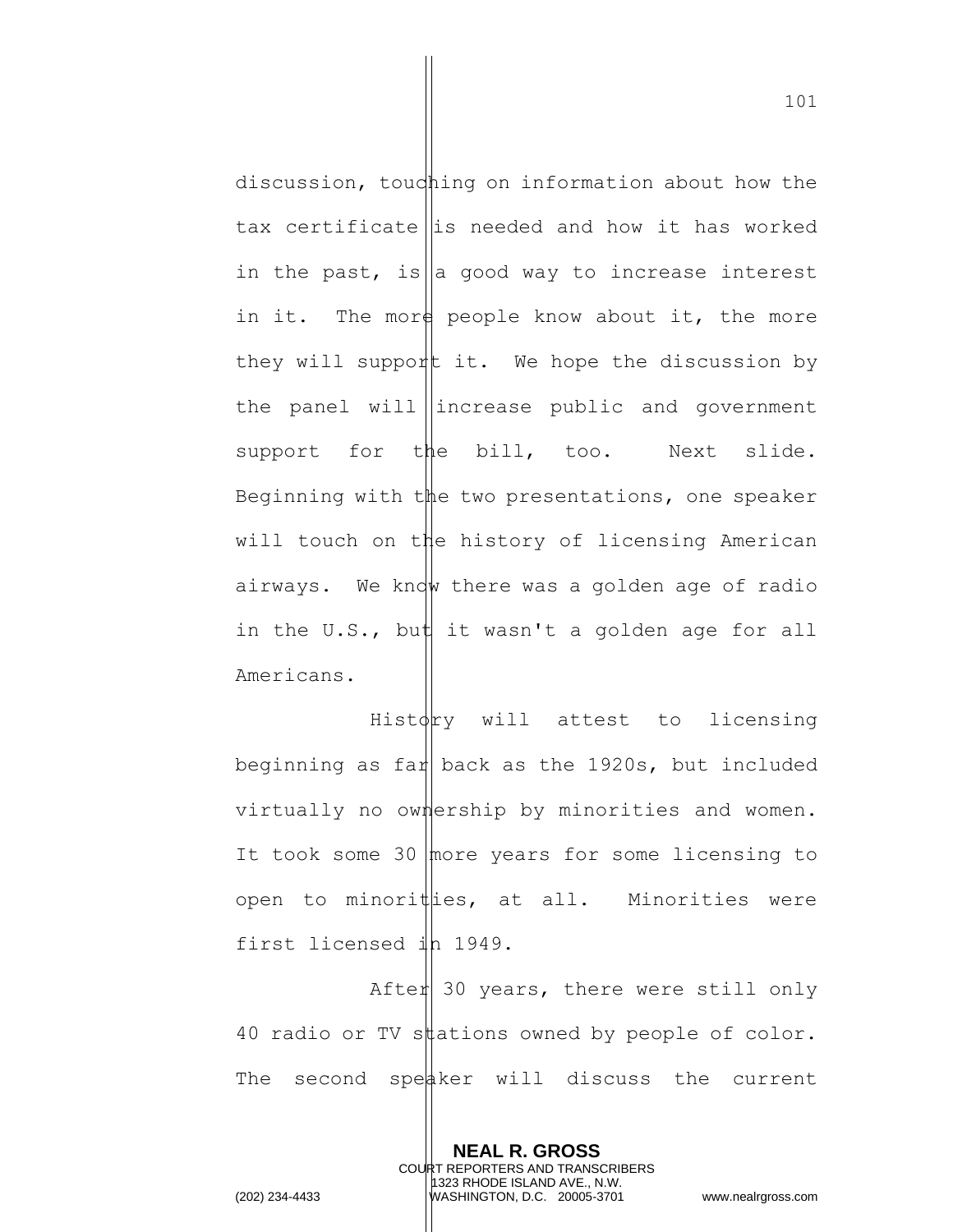status of a t $\sharp x$  certificate bill, which is structured to  $replicate$  the success of the earlier one that expired in 1995.

The  $\parallel$  earlier one actually was successful in inteasing ownership from 40 people of color owning stations, the 40 that I mentioned, to  $\phi$ ver 288 radio and TV licenses before it expired in 1995. History shows that the perennial challenges remain. In fact, from 1997 to 1998, three years after the tax certificate had  $\frac{1}{2}$  read, minority-owned radio and TV stations barely increased by about .1 percent. It has remained essentially the same ever since. This means that ownership concentration in the public airways of radio and TV remain empiri $|$ tally in the hands of a very few, which do not include even  $10$  percent minorities  $-$ -  $\parallel$  minorities and women, who, together, make  $\|\psi\|$  more than 50 percent of the public in our country.

Is this a problem? We think so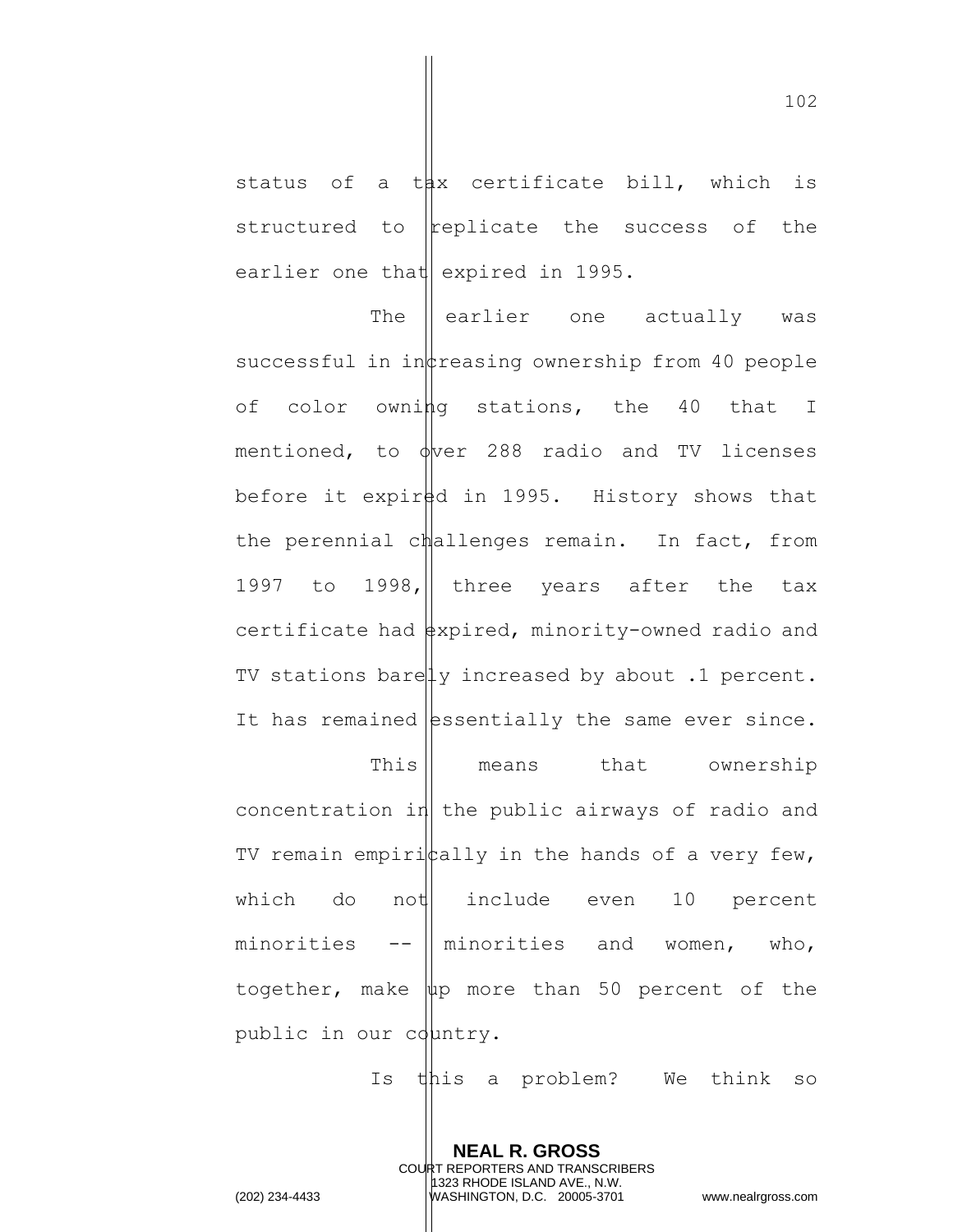because at 25 years after the expiration of the tax certificate, we see trends in broadcast ownership that  $d\phi$  not reflect as well as possible on the FCC's  $\frac{1}{2}$  fiforts to encourage broadcast diversity. We need diversity in viewpoints.

We need an increased variety of formats and content. We need varied outlets. More independently owned outlets even within a geographic market are needed. Certainly, more minority and women broadcasters which, without real-time tracking, is still estimated to not be more than the approximately 3 percent it was when the tax certificate expired. Today, or in 2018, rather, out of  $\left| \frac{17,000}{ } \right|$  broadcasting licensing, people of  $color|$  and women really only have about 500. Next slide. As I said earlier, the political sub-group's panel will be co-moderated.

We expect the two moderators will ensure fast-flowing discussion as four panelists respond to quest tons directed to them to provide anecdotal, factual, and current information for

> **NEAL R. GROSS** COURT REPORTERS AND TRANSCRIBERS 1323 RHODE ISLAND AVE., N.W.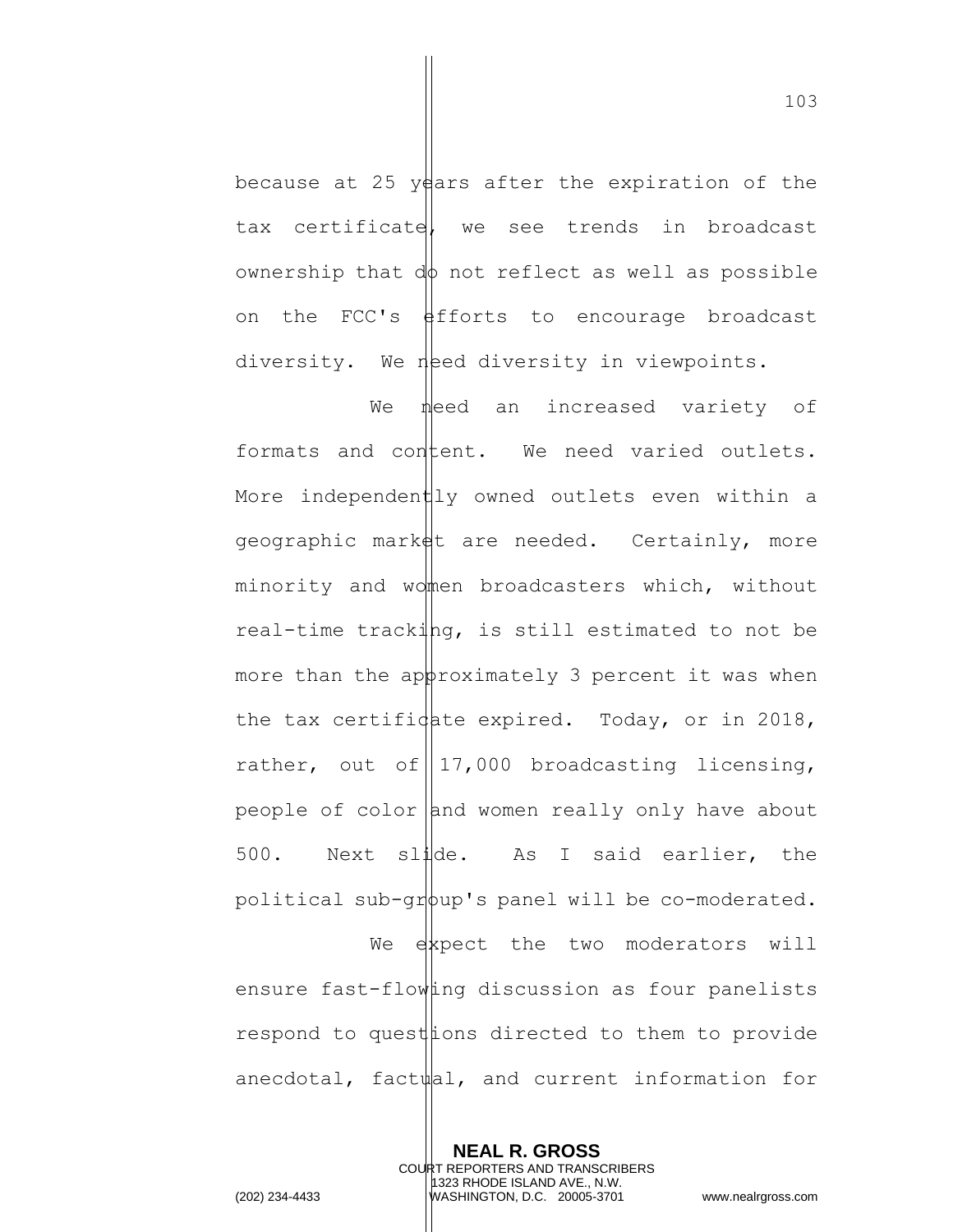our targeted audiences. One panel will provide  $personal$  illust $\sharp$ ations of opportunities taken, including the process and steps.

How  $\parallel$  will they speak to those opportunities  $\sharp$ aken? By describing their personal case and what helped them, how they got their first lidense under the now-expired tax certificate, where they went from there. Did they acquire more licensing? Was it easier or not?

Another panelist will share their experience with the station or stations they own and how they were able to, or how they want to acquire additional stations through the pending tax certificate  $\|$  bill, how that would actually benefit them personally and their footprint in the market where they are. These two panelists will be joined  $\frac{1}{2}y$  two media industry panelists, one representing a large media industry, and one representing small media industry. The media industry panelists will provide insight to how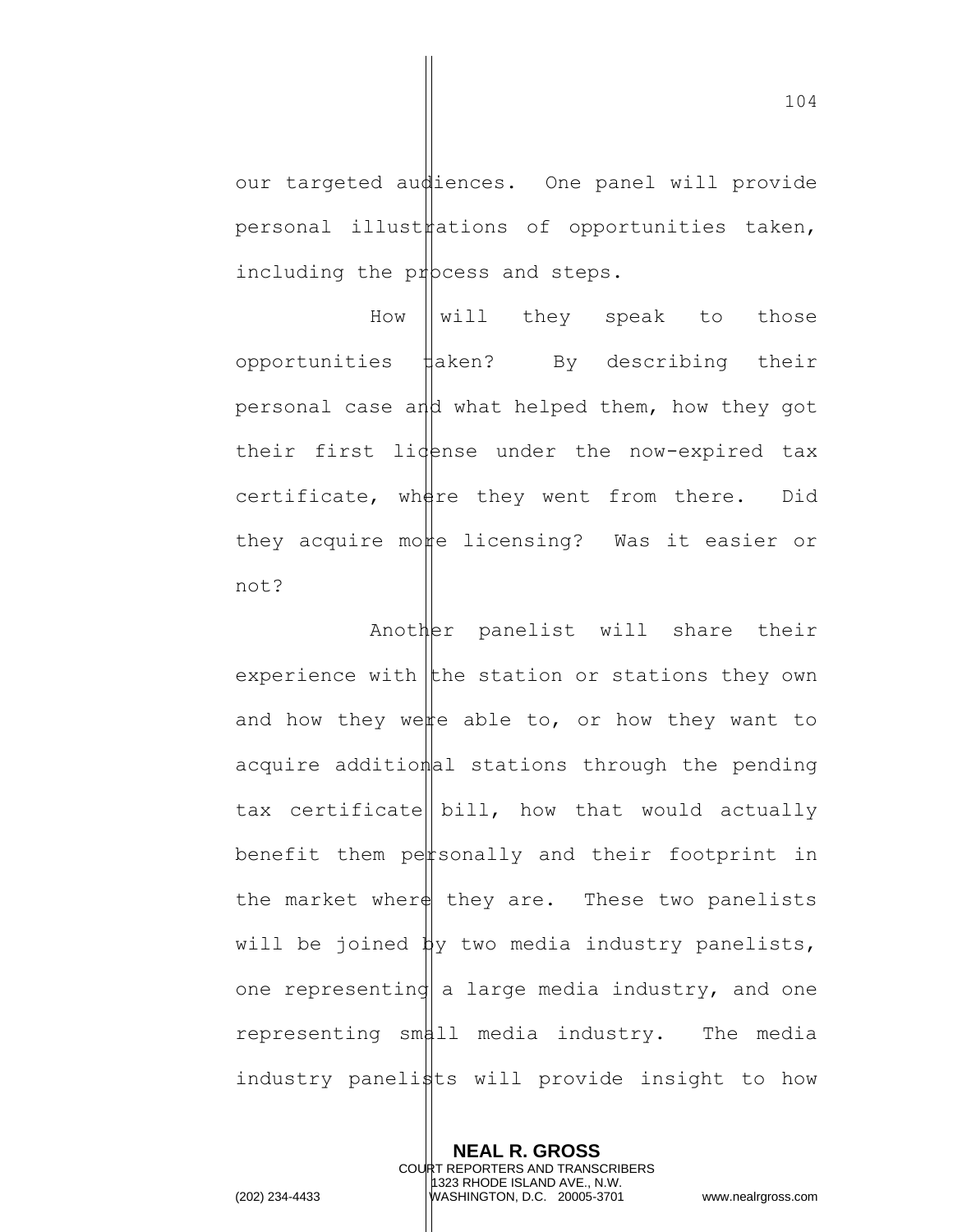the tax certifi $\psi$  as a tax discount, did and can enable thei $\sharp$  businesses to sell licenses to minorities and women in support of broadcast diversity, as encouraged under the FCC.

These panelists will delve into industry, experience selling a license to people of color and women. How, for instance, selling to people of  $c\phi$ lor and women can help enlarge audiences for  $\sharp$  adio and TV by broadening and deepening the  $1\frac{1}{1}$ stening base, how the industry actually views  $n \neq w$  owners and their audiences who are also become  $|$ empowered.

They  $\lfloor$ may even provide information or reveal trends as they reflect on some new owners responding to their communities and the like. Given that our current coronavirus pandemic emergency reveals multi-level disparities across communities in  $\frac{1}{4}$  reas of healthcare, education, race, etc., hampering even penetration of local and national  $\left|$  response, more diversity in broadcast ownership is critically important. In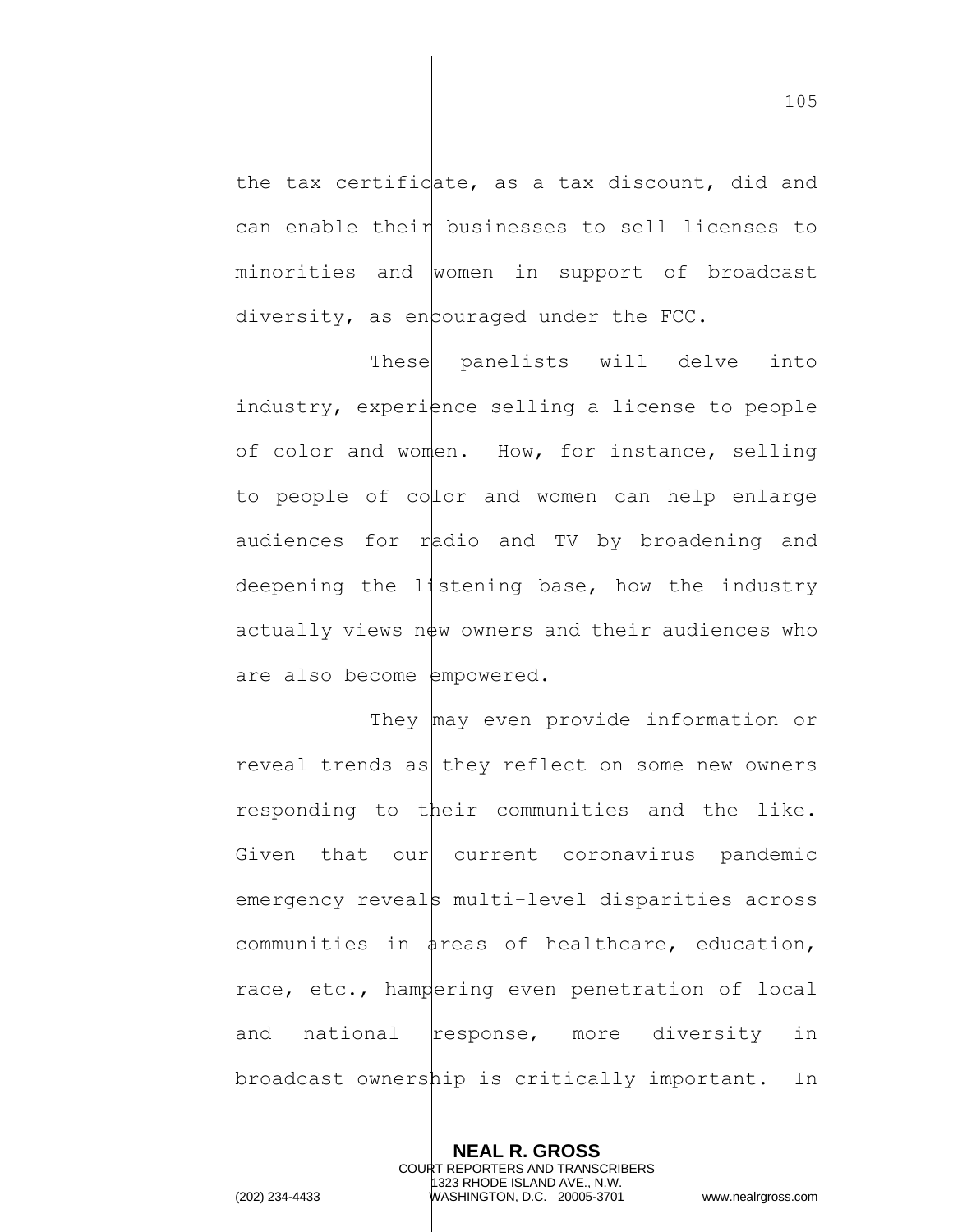summary, our symposium will begin with two presentations, one providing relevant historical context for the audience to underscore the fact that the tax certificate bill is a known successful quantitative piece of legislation needing re-auth $\frac{d}{dx}$ ization, and two, providing a status update of the current and recently amended bill, which is more inclusive in supporting diversity ownership of stations.

Both presentations will speak to the fact that  $HR-\frac{957}{1}$ , the Expanding Broadcast  $Ownership$   $Oppo$ <sup> $#$ </sup>tunities  $Act$ , addresses low diversity ownership of station and seeks to have, at the very least, the success that the previously expired tax certificate achieved.

Finally, our sub-group views the tax certificate bill as a focus of good business and doing good via public airways and supporting diversity in broadcast ownership.

New *bwners* and audiences will be empowered as a result of being able to buy

> **NEAL R. GROSS** COURT REPORTERS AND TRANSCRIBERS 1323 RHODE ISLAND AVE., N.W.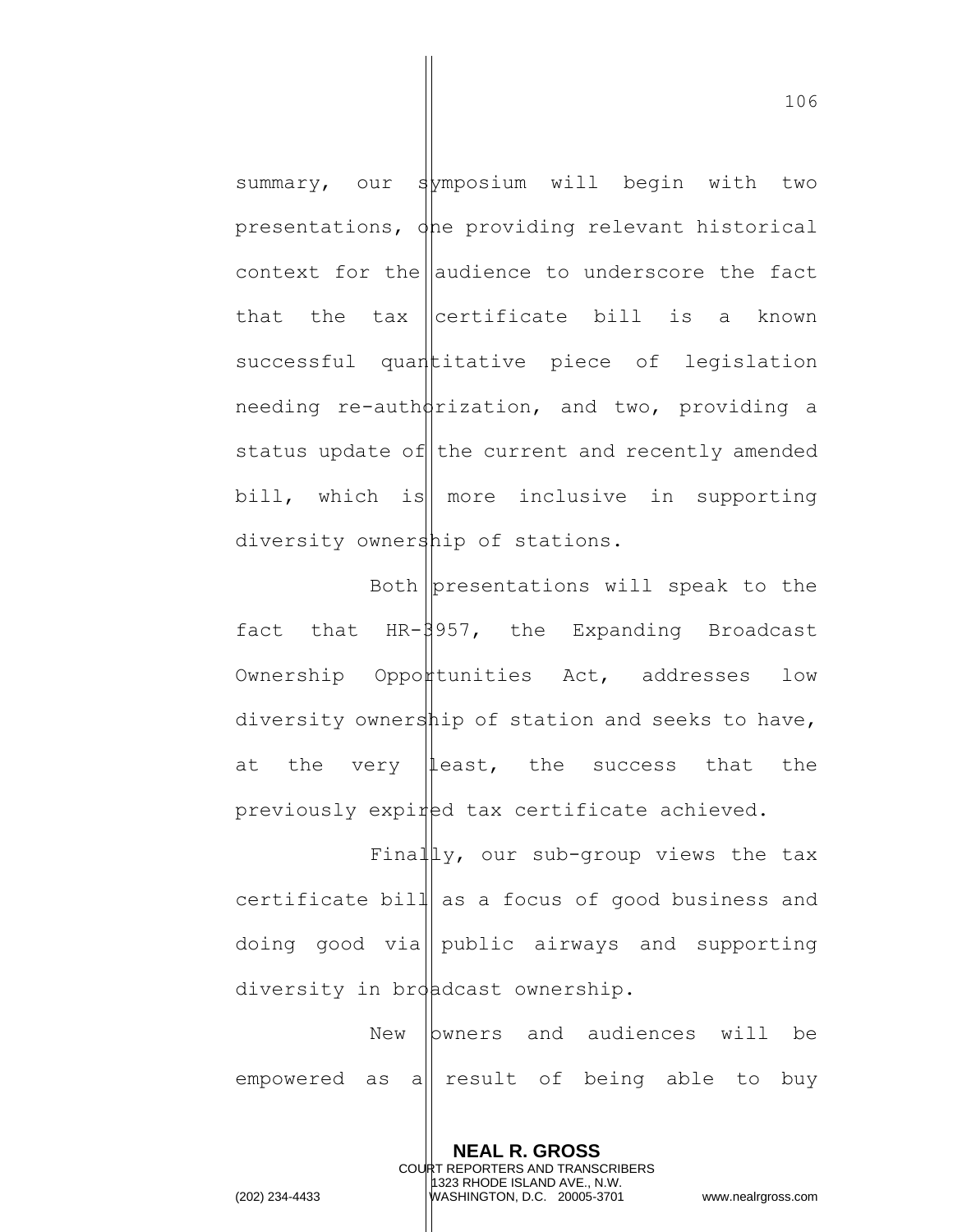stations under  $\sharp$ he pending tax certificate bill and can help important issues reach larger audiences and  $h$ earing platforms. The panel will provide illustrations of diverse opportunities taken and achieved, their personal cases. Finally, we are reminded daily, in the time of the coronavirus, of the critical need for broadcast diverstity as a public interest.

LocalLy important communication outlets owned by diverse broadcasters embedded in their communities are likely to be able to provide more critical information that can reach community audiences and thereby help address current multi-level disparities across these same communities.

We  $\frac{1}{2}$  we  $\frac{1}{2}$  are symposium to last anywhere from an hour and a half to two hours. I'd like to thank you for this opportunity to report out. If anyone has any questions, our  $sub$ -group members and I can entertain a few questions.

> **NEAL R. GROSS** COURT REPORTERS AND TRANSCRIBERS 1323 RHODE ISLAND AVE., N.W.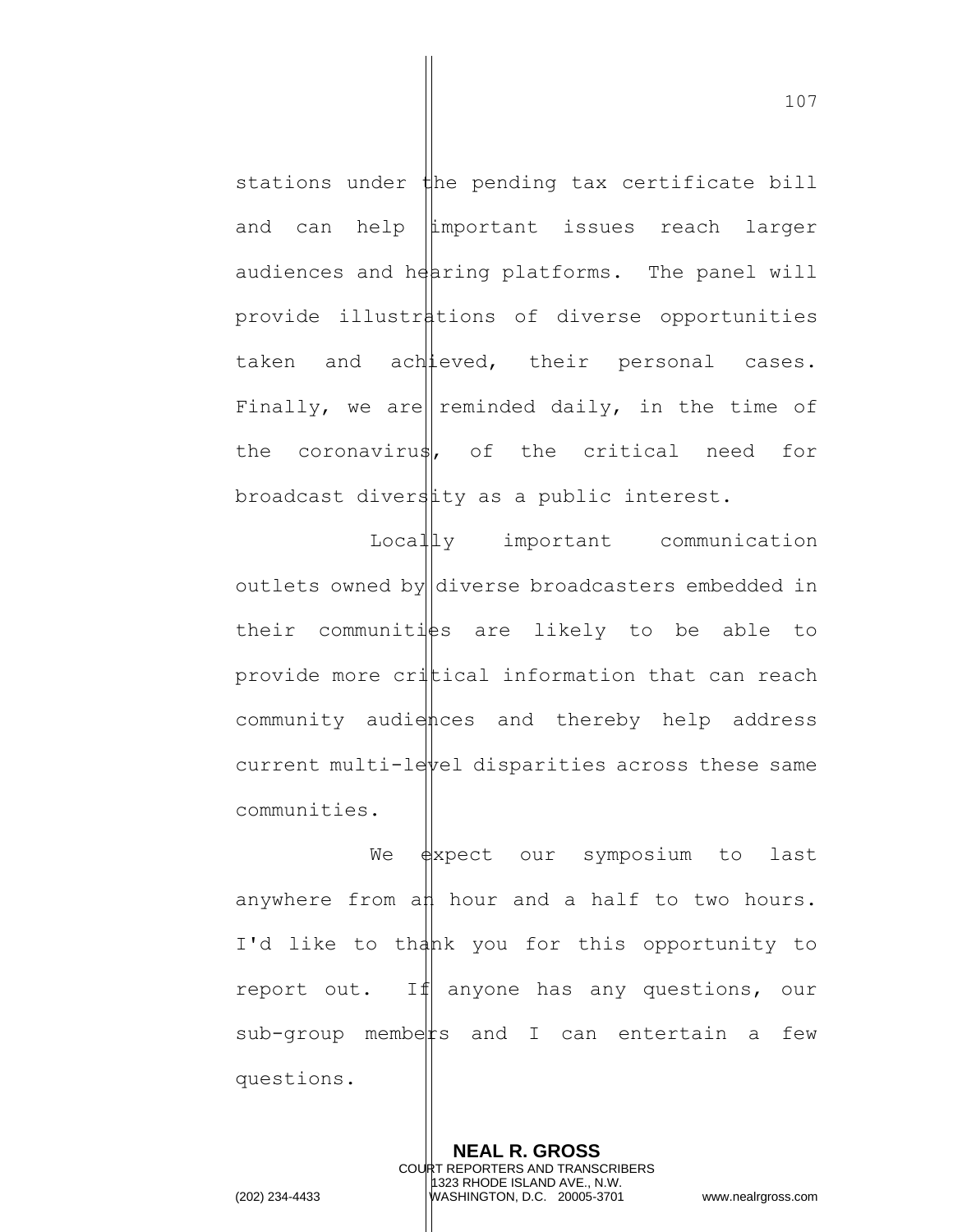$Hello?$  I'm having a little technical difficulties,  $I$  see. MS. BEASLEY: Sindy Benavides has a

question for you, Dr. Nahuja -- I mean Nahuja. MS. NAHUJA: Okay.

MS. BENAVIDES: Dr. Nahuja, thank you so much for that presentation. I wanted to know if, by any chance, there's a breakdown by ethnicity/gender of the  $500$  licenses of the 17,000 acquired by people of color/women.

MS. NAHUJA: I don't have a breakdown. I have to say that was in 2018, which means it probably has  $\phi$  thanged somewhat since then, particularly in  $\left| \right|$  light of the coronavirus. I don't have the  $\frac{1}{2}$  reakdown of it. I can see if I can get the breakdown, but what I had was just a general total that I provided.

MS. IBENAVIDES: That would be extremely helpf $\|\cdot\|$ , Dr. Nahuja, only because the trend that we're finding, particularly in the Latino community, is that the data does not

> **NEAL R. GROSS** COURT REPORTERS AND TRANSCRIBERS 1323 RHODE ISLAND AVE., N.W.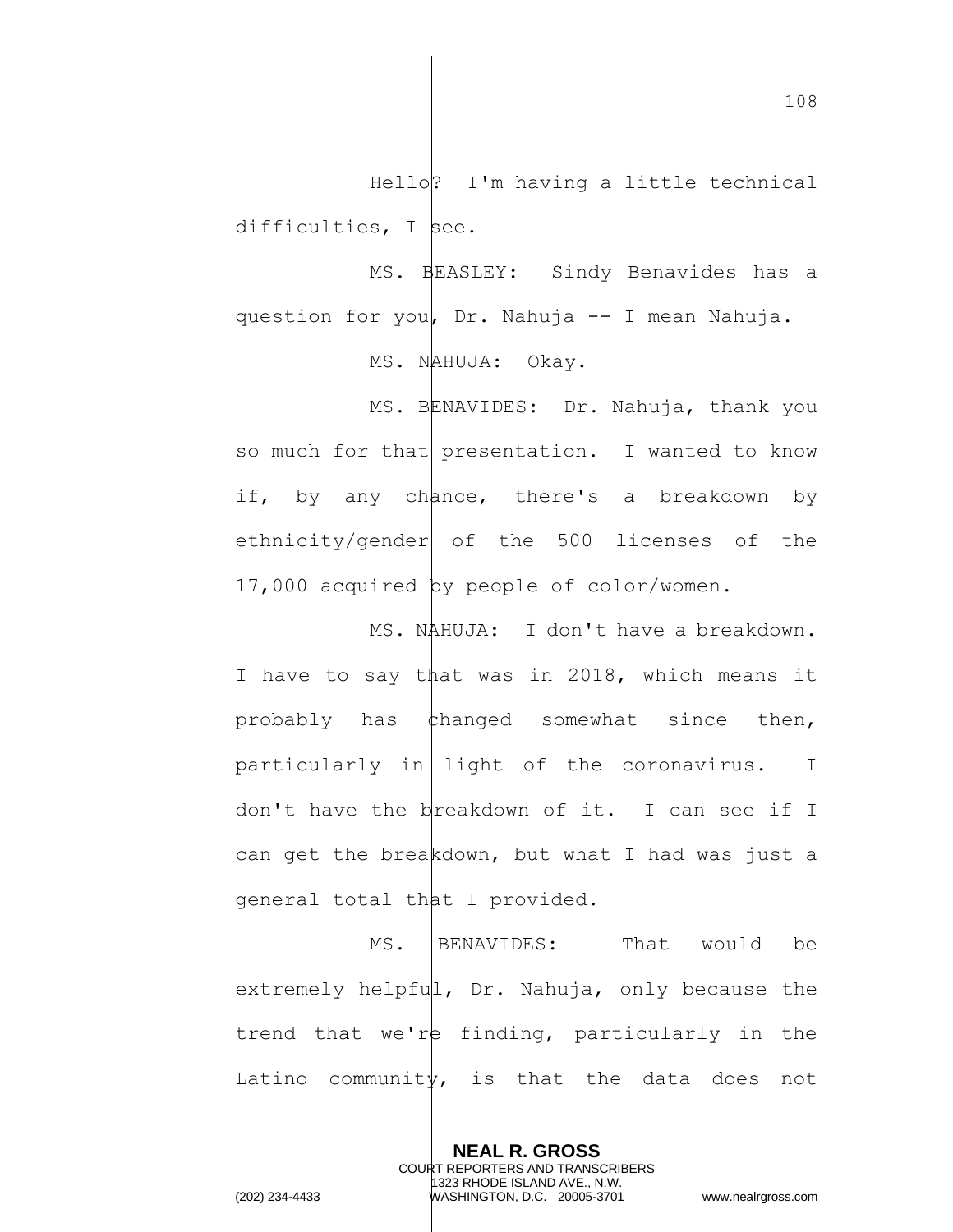exist, which means that we can't change the policy. Any dat  $\phi$  that's out there would be super helpful. Thank  $|$ you so much.

MS. NAHUJA: All right, thank you. CHAIR GOMEZ: I see Julie Saulnier has something, as well. Julie.

MS. SAULNIER: Thank you, Anna. Thank you. I  $\frac{1}{1}$ ust wanted to say that the FCC puts out a report every two years breaking down minority ownership by the racial categories specified by the Equal Employment Opportunity Commission. Those reports are on our website. If you go to the media bureau page on the FCC website, they're called the 325 reports. You can always check  $i$ <sup> $\parallel$ </sup> and look at those. They're updated every twp years.

CHAIR GOMEZ: Jamila.

MS. BESS JOHNSON: Thank you, Anna, and thank you,  $J\mu$ lie. I just wanted to add that the Form  $323$  also captures female owned broadcasters. It has a lot of information on it.

> **NEAL R. GROSS** COURT REPORTERS AND TRANSCRIBERS 1323 RHODE ISLAND AVE., N.W.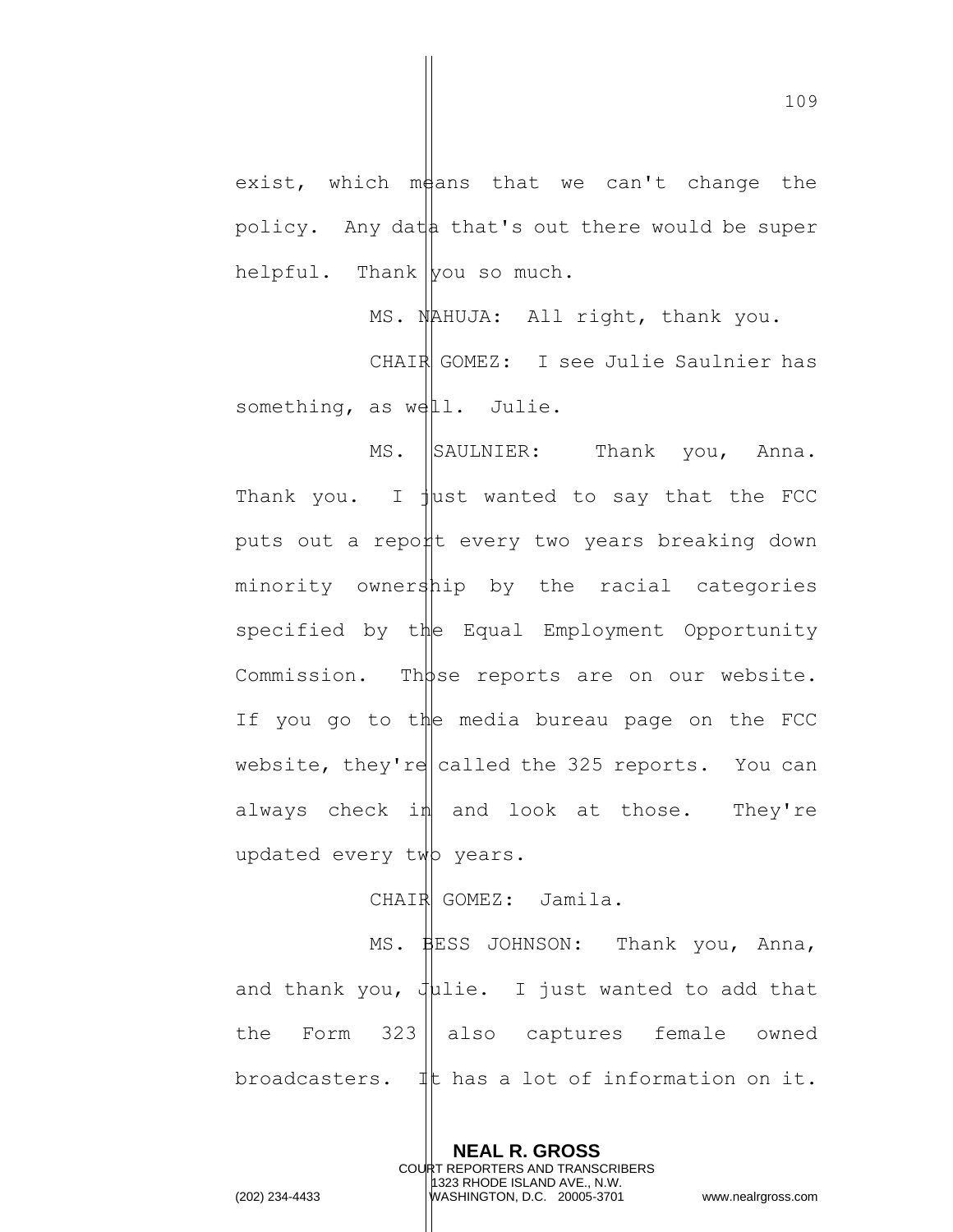We would certainly encourage you all to go to the media bureau web page and look at some of that data. Thank you.

MS. BEASLEY: If there are no other questions, we will continue on. With that, we'll ask Skip Dillatd, who is the chair of the broadcast sub-g $\psi$ up, to make his presentation.

MR.  $\psi$ LLLARD: All right, thank you so much, Caroline. Just wanted to take a quick moment to thank the members of my sub-group, professionals ranging from broadcast owners to multi-cultural advertising. I learned so much from them, and  $\psi$ r. Shukla for assisting us, as well, with putting together the presentation. Our goals were | to identify potential ratings measurement metitics for minority and women-owned broadcasters,  $i$ h order to attract sustainable  $advertising$  re $v$ enue from local and regional advertisers. Mahy new broadcasters find this to be their No. 1 challenge in order is to find ways to get the revenue flowing.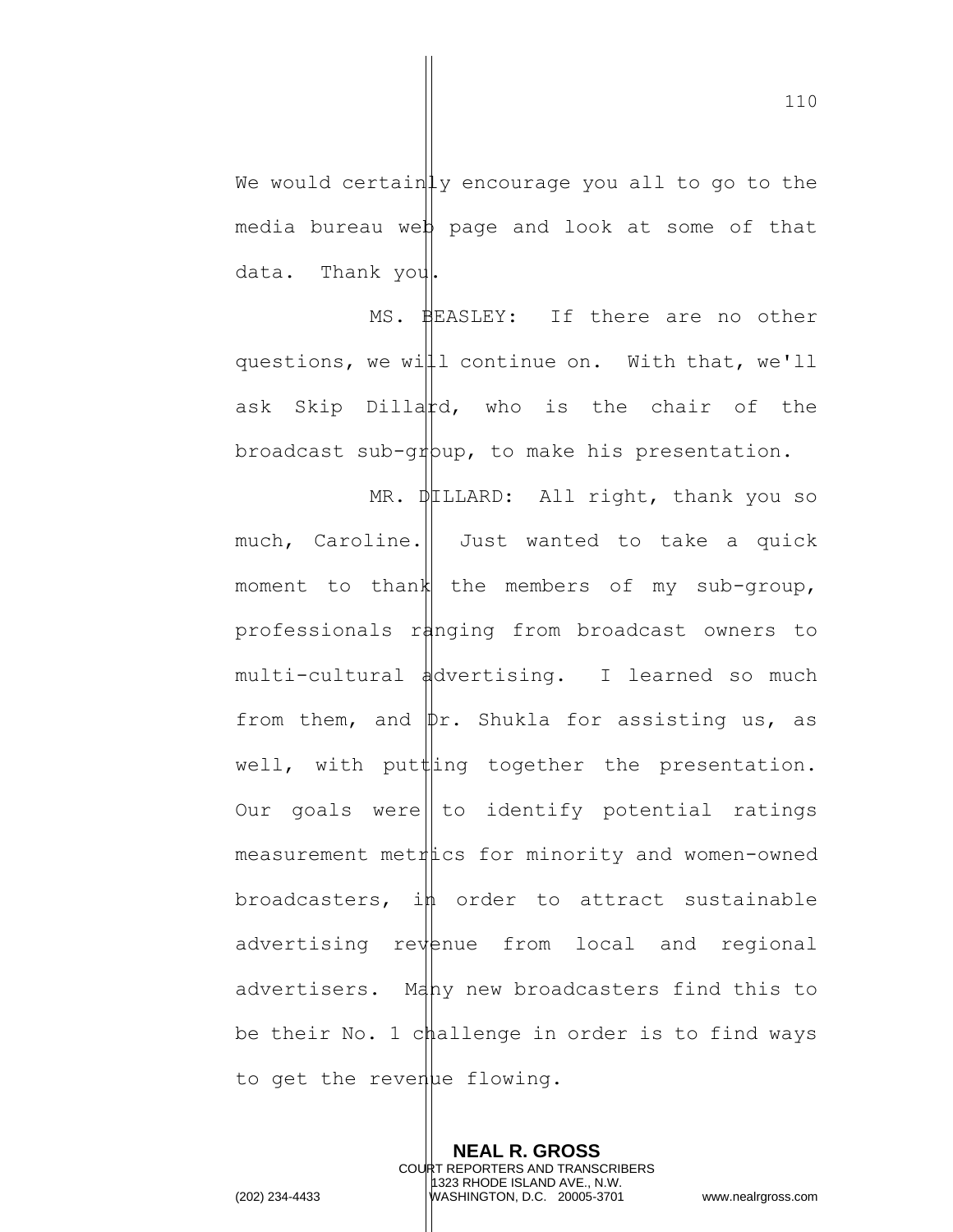Not to pick on Caroline Beasley, but her family would be a perfect example, starting with a small station in Goldsboro, North Carolina, growing it over time, being able to afford to subscribe to the ratings service, then buying into bigger markets and, eventually, getting stations that were cash flow positive, that required a  $\vert$  lot less work.

We want to educate women, minority, and multi-ethni $\sharp$  broadcasters on how to reach multi-cultural departments of major advertising agencies. Very often, you'll find, today, that there's more than one decision maker. It may be a committee.

How do we reach key people, and how do we generate more dollars to broadcast properties? Support, continued and increased use of a broad range of broad casters, including those that particularly serve minority communities to air federal, state, and local government advertising campaigns regarding important initiatives, such

> **NEAL R. GROSS** COURT REPORTERS AND TRANSCRIBERS 1323 RHODE ISLAND AVE., N.W.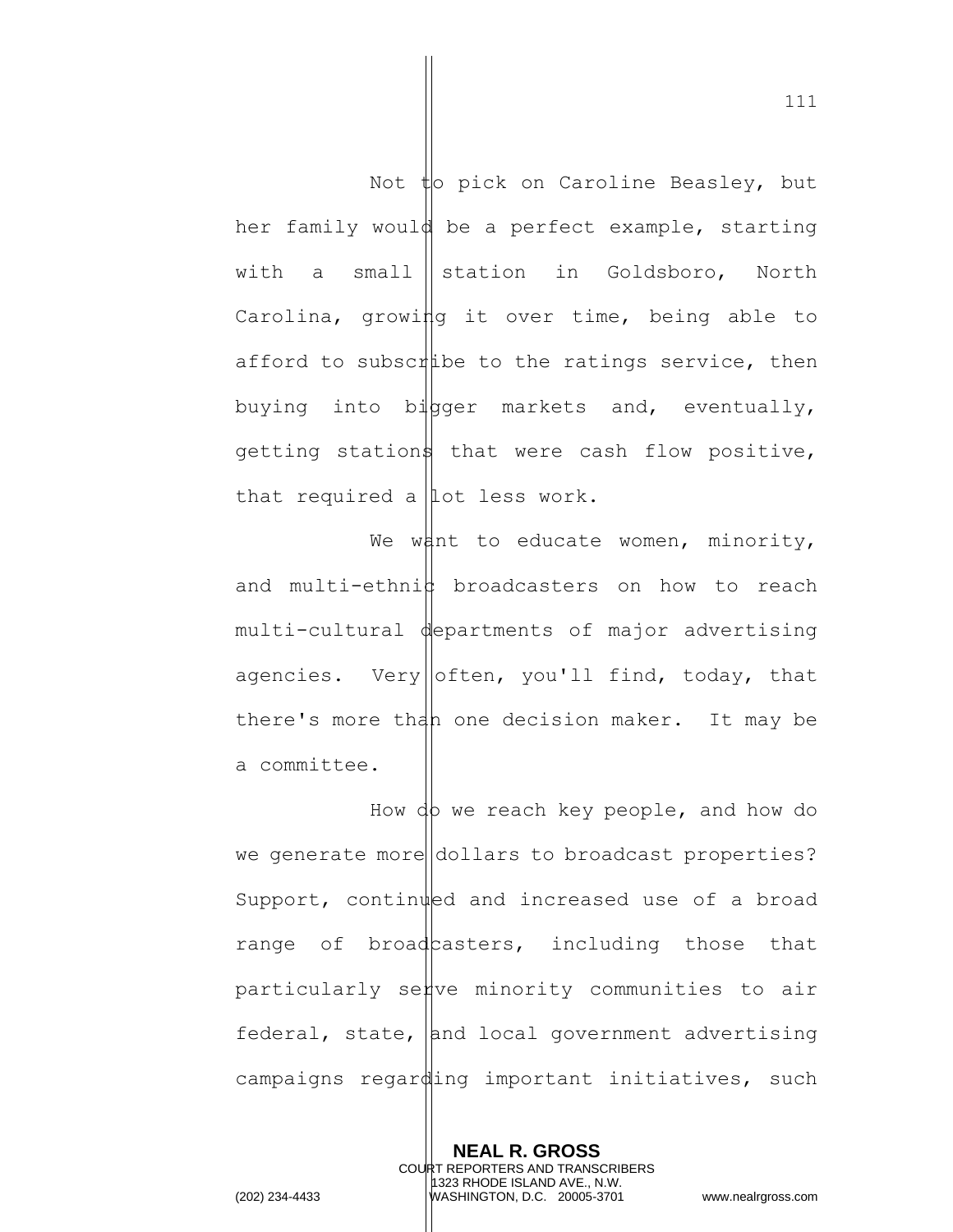as public health information, during the COVID-19 pandemic. Next slide.

We want  $\sharp$ o identify potential ratings measurement metitics for minority and women owned broadcasters, in order to attract sustainable advertising from local and regional. Of course, the action is going to involve inviting, on our upcoming sympositum, representatives from Nielsen Media to discus $\frac{1}{2}$  ratings measures available for small, minority, multi-ethnic broadcasters on November 6th for our Access to Capital symposium.

We  $\sharp$ lso plan to educate women, minority, and multi-ethnic broadcasters on how to reach multi-cultural departments at major advertising agen  $\phi$ ies. We want to have executives from multi-cultural departments, which we will have from advertising agencies, at our November 6th symposium. Next slide.

I presented, on August 21st, programming in  $|a|$  pandemic. It originally was personally developed by myself for the National

> **NEAL R. GROSS** COURT REPORTERS AND TRANSCRIBERS 1323 RHODE ISLAND AVE., N.W.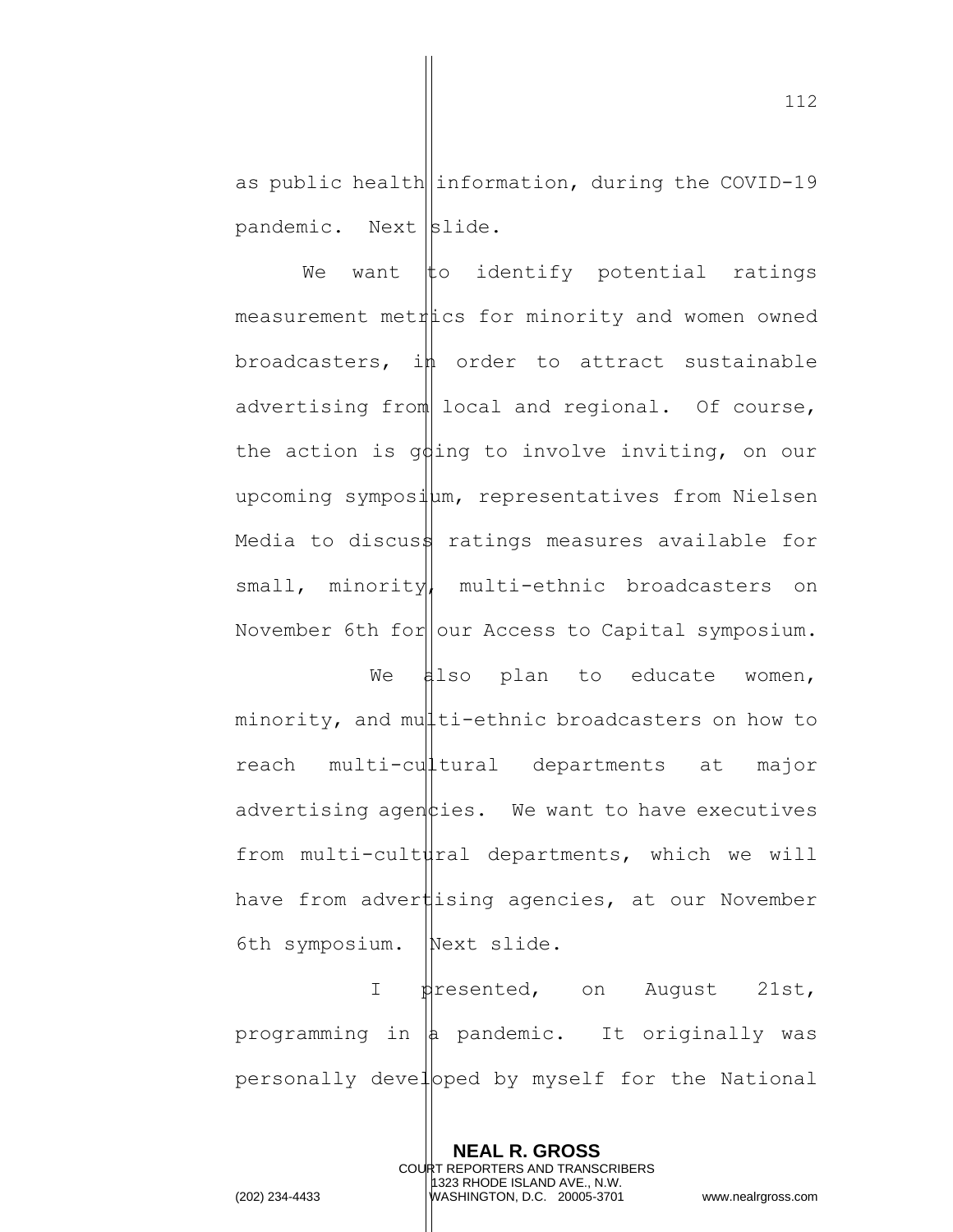Association of Black-Owned Broadcasters. I presented this for our subcommittee. The program sought to make  $\frac{1}{k}$  the point that broadcasters and our content become even more relevant and important during times of crisis, which we saw this year.

During our discussion, we attempted to get an insider's view of the overall process of preparing our  $\frac{1}{2}$ taff, serving our communities during these crazy times in 2020. We included the following discussion points in the presentation.

Broadcasters as first responders, our on-air talent, our technical people, our engineering teams, donned a mask and were right there providing information, keeping us up to speed with technology that helped us at a point where many people could not come into New York due to the COVID crisis.

We also had protests from the George Floyd killing near the station, preventing people

> **NEAL R. GROSS** COURT REPORTERS AND TRANSCRIBERS 1323 RHODE ISLAND AVE., N.W.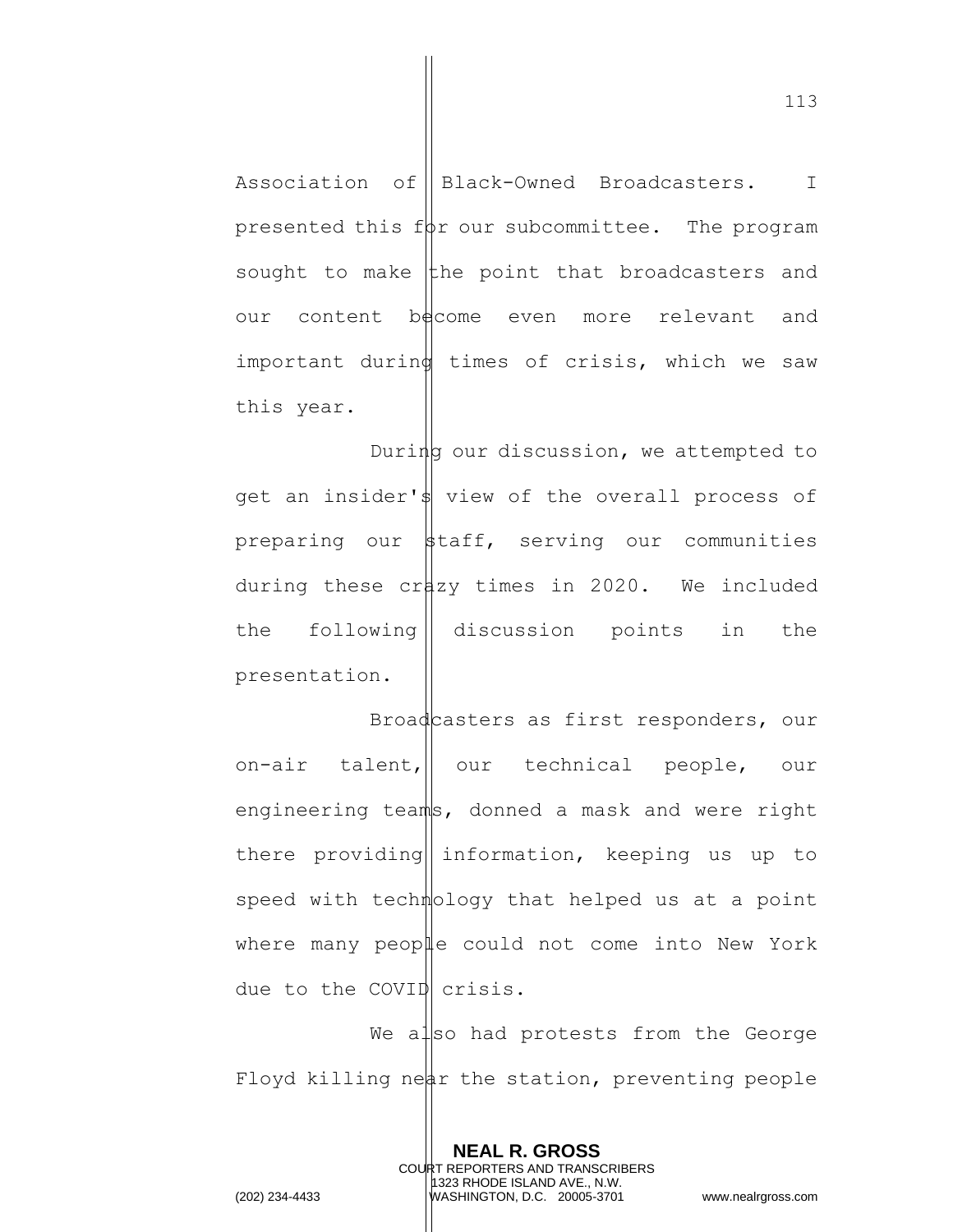from getting there. Definitely, broadcasters join the group  $\oint$  first responders who have been there. Broadcasters' use of technology, as I just mentioned, was crucial. Social media, crucial to continue, uninterrupted, serving their communities. We had to get very creative, very fast. All of  $\phi$  sudden, we learned how to use Zoom to reach  $\phi$ ur audiences online with panel discussions with COVID officials, with census officials. Everything we normally would bring people together  $\sharp$ o do, we now had to do virtually.

Of course, preparation of broadcast stations' teams to the new normal, what happens when you find that hey, we're not going to need all this space,  $\parallel$  that many people, such as our sales departments, may have to work remote for the near future? What happens  $-$  when do our DJs all return to  $wdx$ , or will they be broadcasting from home? Next slide.

Preparing talent for disruption. Most important | for audiences was separating

> **NEAL R. GROSS** COURT REPORTERS AND TRANSCRIBERS 1323 RHODE ISLAND AVE., N.W.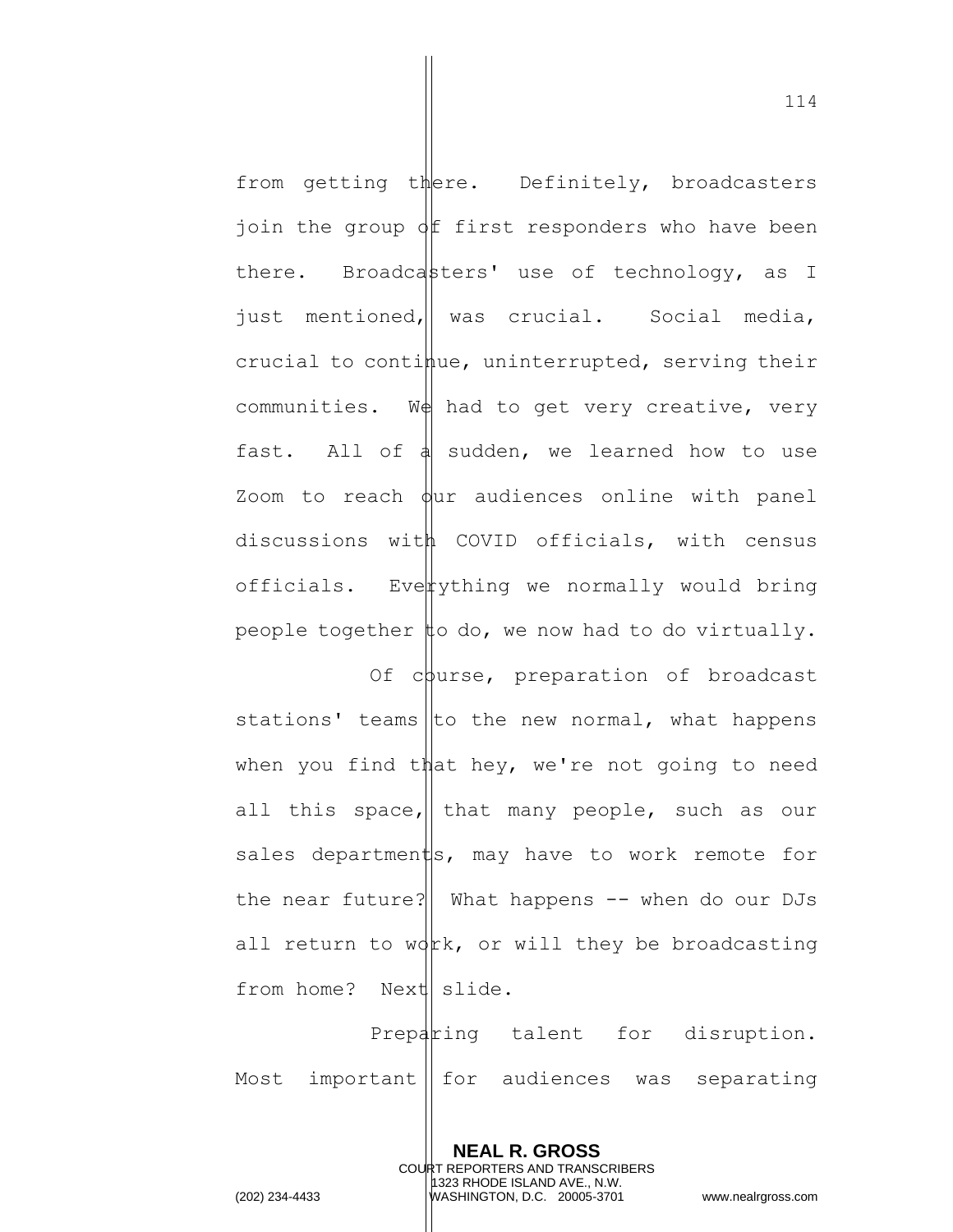important information from the fake news, from everybody on Fac  $\triangle$ book and getting ads for special hey, beat COVID before everybody else deals with the vaccine, things that were not factual, things that were not  $|$ true, misinformation. That's crucial. That something broadcasters work overtime to do.  $\parallel$  Air check and critique talent performance in  $\frac{1}{2}$  relation to the crisis. I always believed what separates a great on-air talent or TV talent from  $\vert$ an okay one is truly when they have to stop th $\frac{1}{2}$  music, when they have to stop the entertainment and communicate with people, and also to keep people calm during times of unrest, such as we had with our protest in New York City.

Social media, we talked a bit about the versus with the artist battles online, all kinds of new  $\parallel$  ways to not only generate entertainment and engage our listeners out there, but also some revenue streams are out there, too. Many companies  $-$  you can go down the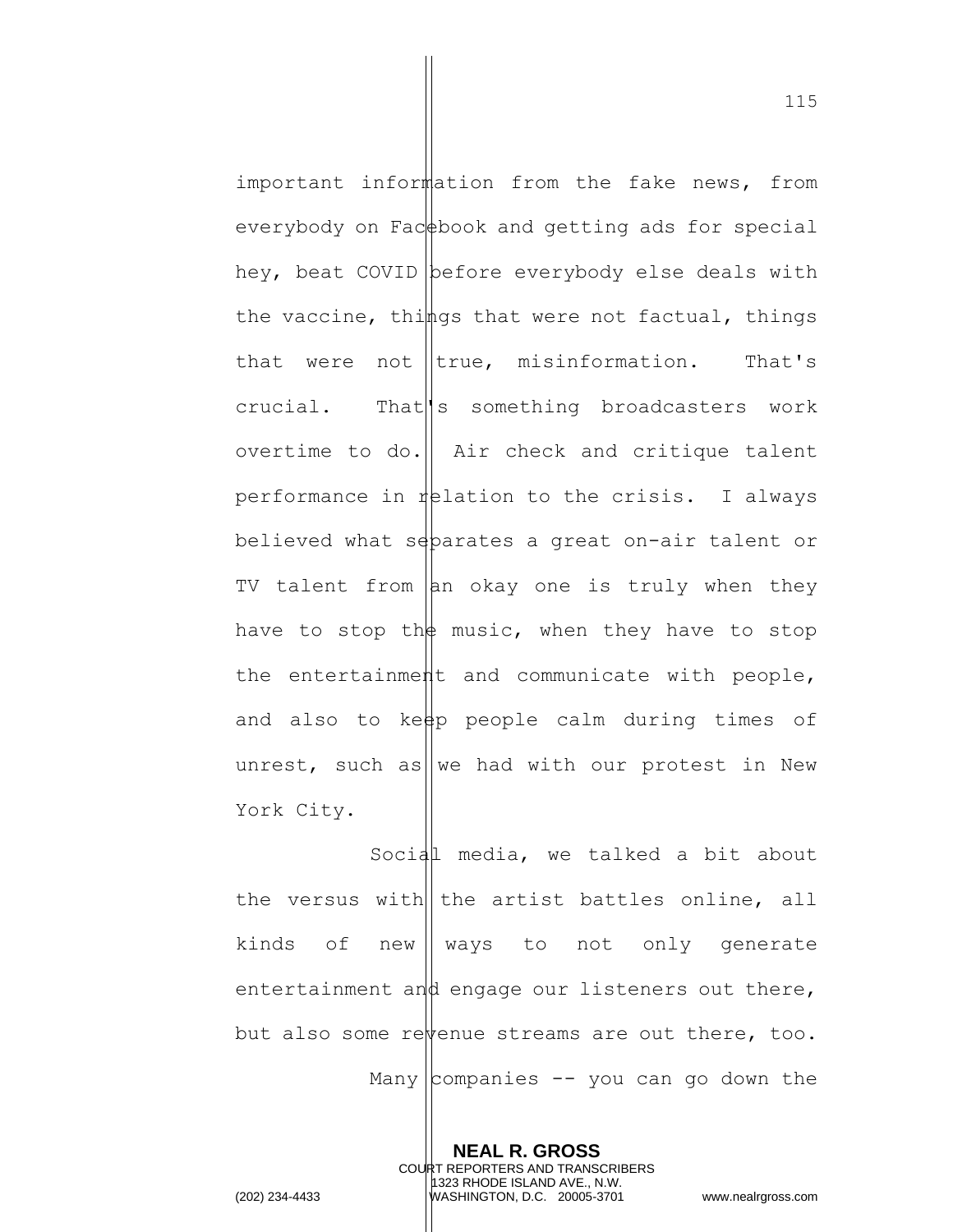line. Many product categories have become very interested in what we are doing online, not just entertainment, but also to get out information on health and dealing with the pandemic. We talked about using our  $\|$ talents' eyes and ears.

They're the people on the streets. They're getting|| the calls from the listeners. They're the ones checking a direct message from a listener on Facebook about COVID testing. Where can I go  $\det$  tested? I'm hearing it costs  $$50$  at this clinic, and I don't have that money. Those were thin  $\frac{1}{9}$ s that were coming back to us constantly from  $\phi$ ur talent, which helped us shape the information, and also figure out what we should be focusing on. Radio has traditionally not done the best job, and TV, as well.

Let's talk about why we're here and why we're relevant, what we do beyond entertaining pedple or playing music or doing the  $5:00$  p.m. news. We are always seeking to not only engage our audiences, but empower them,

> **NEAL R. GROSS** COURT REPORTERS AND TRANSCRIBERS 1323 RHODE ISLAND AVE., N.W.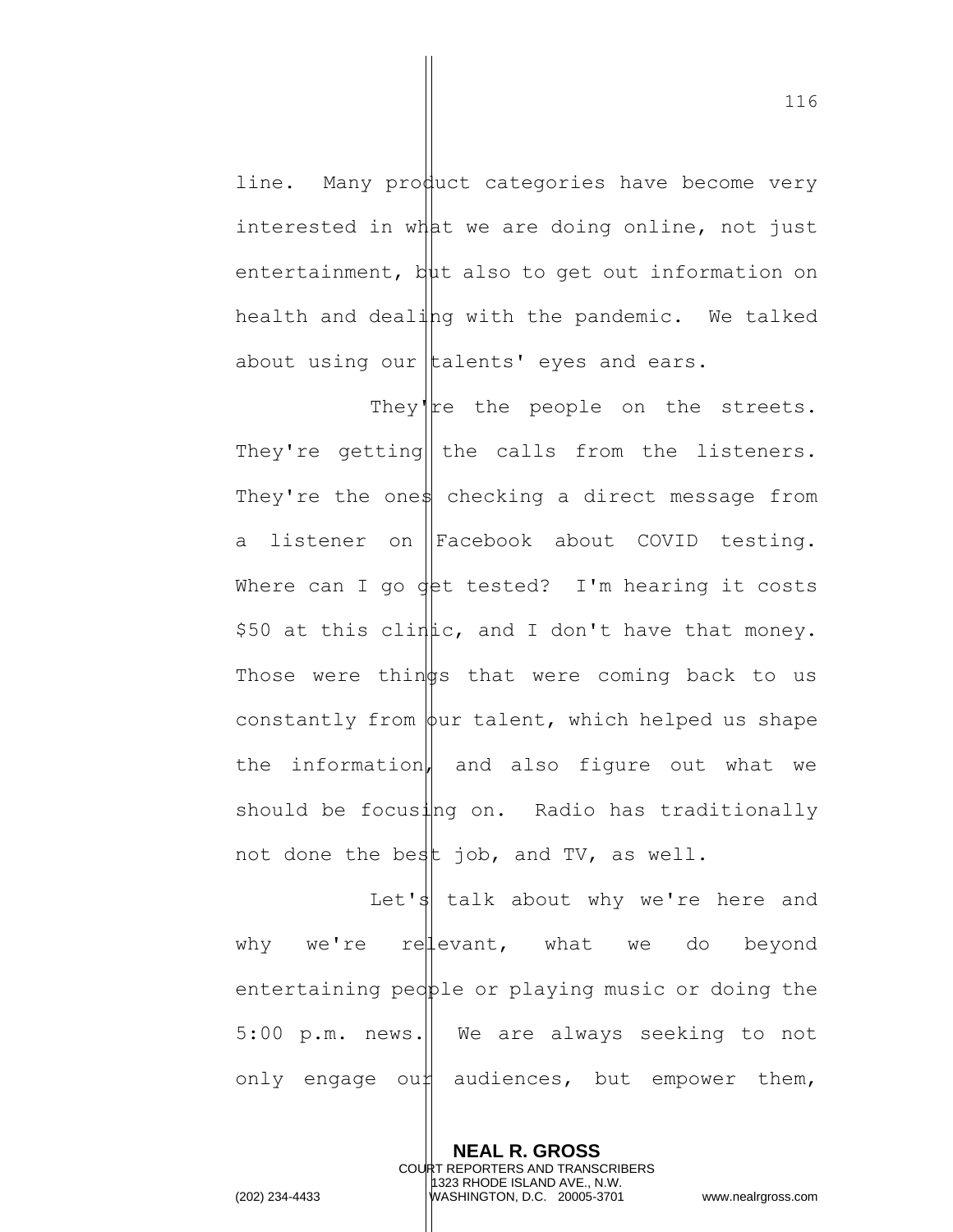encourage them,  $\|$ help them find jobs, which will be a major init  $l$  ative coming up as we start to mitigate the effects of the pandemic on our employment sector here.

We have to tell our story. We were able to, on our stations, do over 200,000 meals  $through our$   $loq$ al food bank through donations from our listen $\frac{1}{2}$ rs. These are things that all make us relevant and more important than ever.

 $He1p$  audiences deal with a possible second wave. How do we go from where we are now to making sure  $w\phi$  don't go backwards? Of course, consider the impact of race relations with your staffs and audiences. The Black Lives Matter movement, how  $\phi$  we address these in a very diverse  $--$  in the diverse broadcast environment? How do we talk about inclusion? How do we train the next group of general managers, the next group of sales managers from a seller, the next group of program directors from an assistant program director or music director?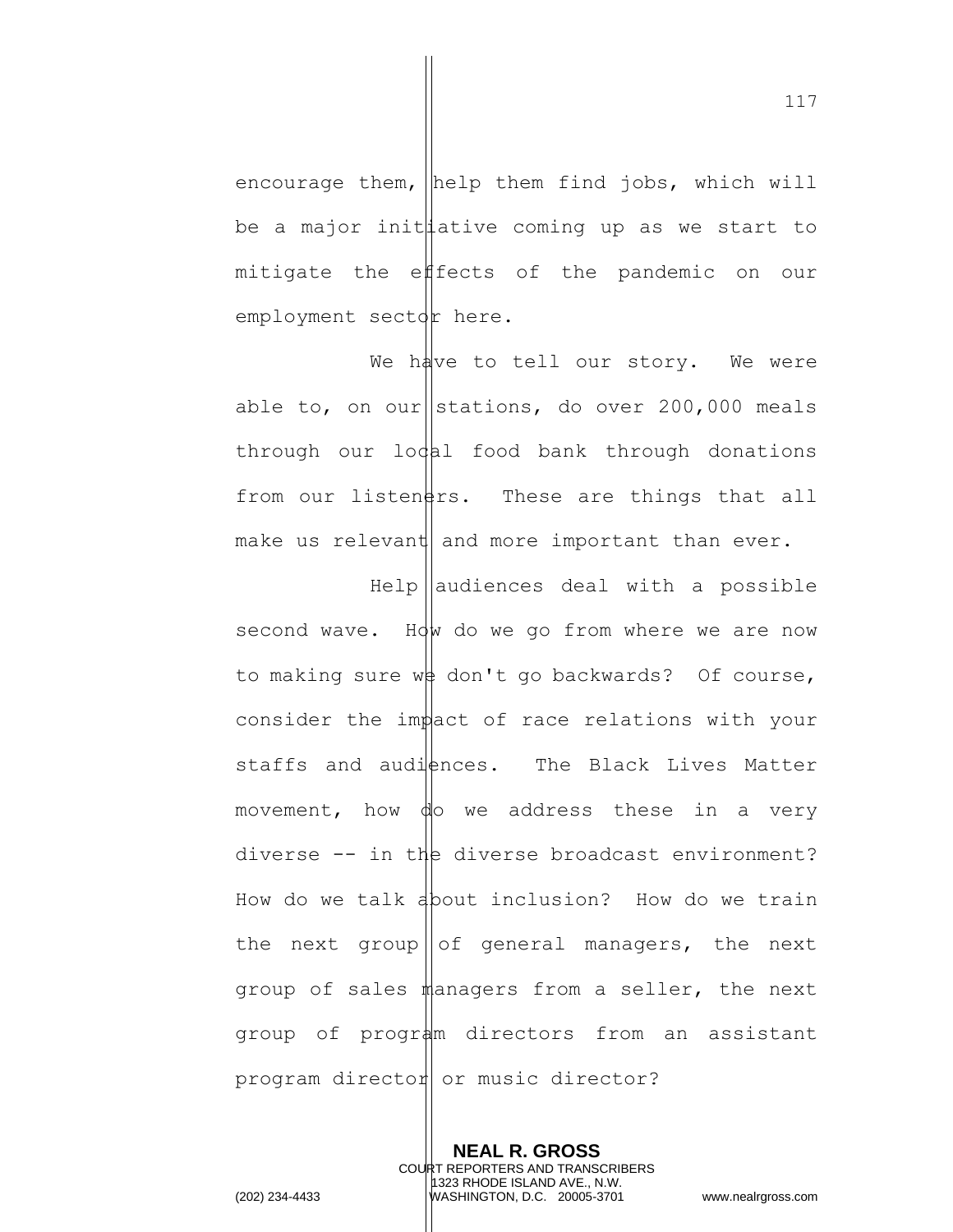These questions are being asked. We have, even in our organization, as well, which is very diverse, asked about what is the plan for growing women and minority talent for our business? Next  $\left| \text{slide.} \right|$ 

While  $t$  the immediate effect of the pandemic was a significant drop to broadcaster advertising re $\psi$ enues, some positive signs, thankfully,  $\argh$  beginning to emerge. We definitely have a need for accurate health information amd combating inaccurate or misleading information. That has increased. We have seen more dollars for ads about where to get tested to COVID practices. We are assured that as vaccines become available, there will be more actionable and  $f$  actual information that will need to reach the masses, particularly in minority and hard to reach communities that have been diversely impacted by COVID-19.

Advertisers are increasingly aware of the need to reach out to minority and

> **NEAL R. GROSS** COURT REPORTERS AND TRANSCRIBERS 1323 RHODE ISLAND AVE., N.W.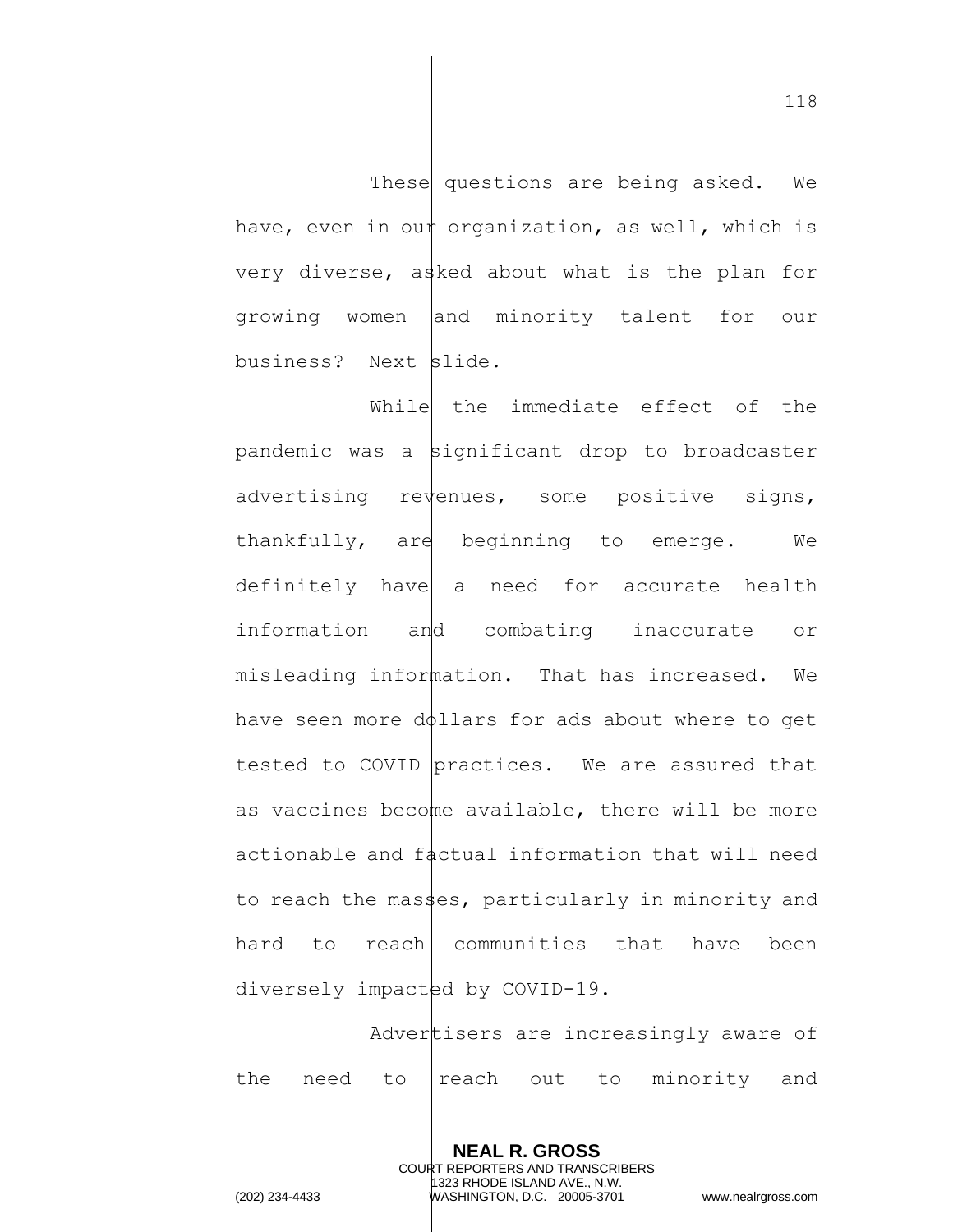disadvantaged  $c\phi$ mmunities, and they are seeking ways to do so.  $\|A\|$  good example of that, we have already gotten inquiries from many advertisers about having a higher participation in Black History Month in February, so just one example there.

As a result of these trends, minority and women broad $\beta$ asters will have more access to advertising dollars. Stay tuned for November  $6$ , 2020. I'm very  $\frac{1}{2}$  very a about our ACDDE workshop, minority and women broadcasters' access to revenue, featuring Nielsen and multi-cultural advertisers to  $h[2]$  us get on the path to a much better 2021. I believe we can move to questions from here if there are any.

MS. BEASLEY: If there are no questions, thank you, Skip  $-$ -

CHAIR GOMEZ: Actually, Caroline  $-$  sor $\psi$ , Caroline. I see Jenell Trigg has her hand up.

**NEAL R. GROSS**

MS. TRIGG: Yes, thanks, Julie, thank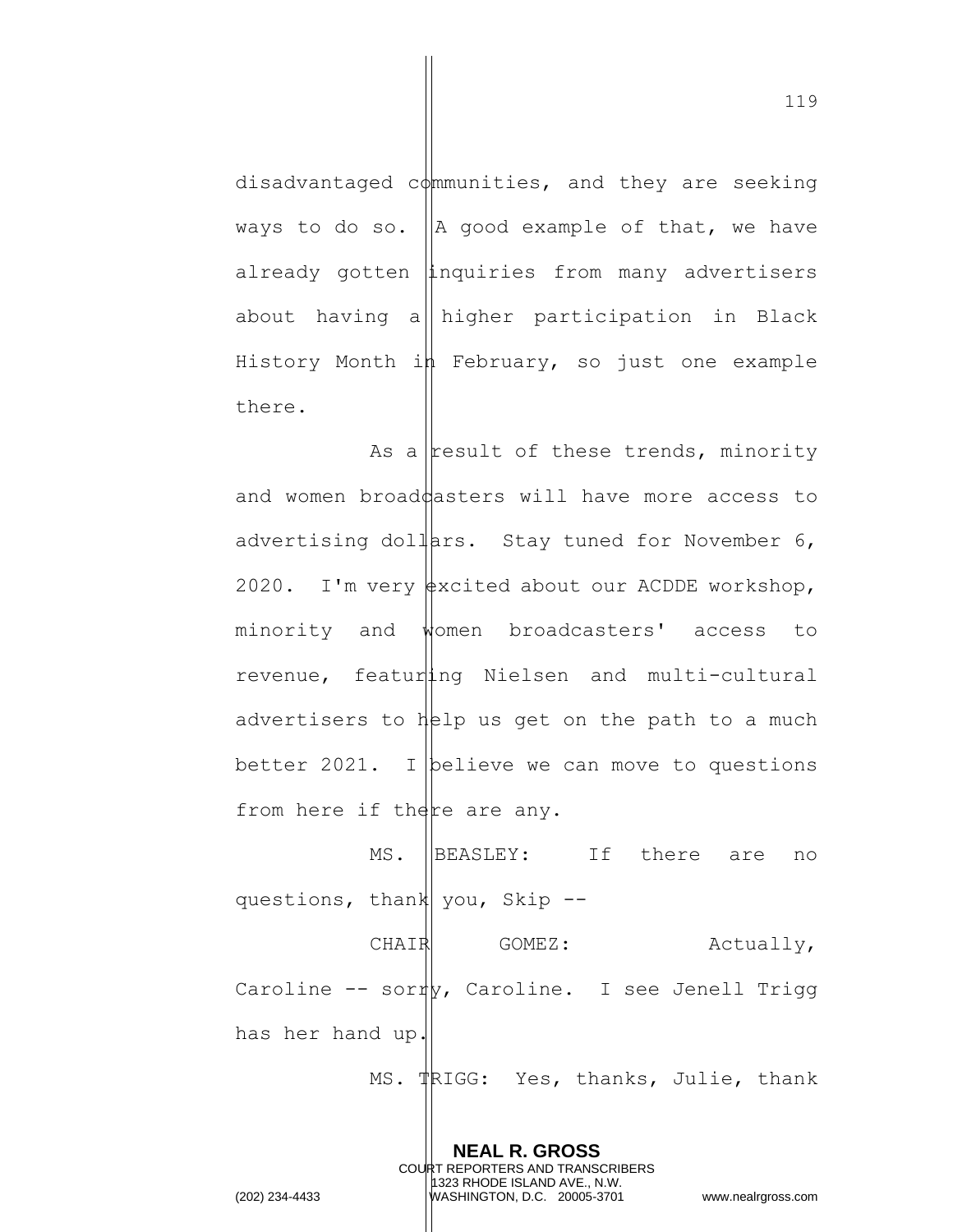you, Caroline, thank you, Skip. This is S. Jenell Trigg. || Good afternoon. Skip, I'm delighted to see you leading this effort, and it's great that  $|$ you're serving on the committee. As you may remember, I have a 20-plus-year background in advertising and marketing sales in both the Chicago and Baltimore markets.

Your emphasis on reaching out to multi-cultural departments of major ad agencies is extremely important. I'm curious. Back in the day  $-$  and  $\left| \frac{1}{x} \right|$  been some time since I've been on the streets  $-$ - there used to be quite a few minority-owned advertising agencies that received some budgets from major corporations,  $mapor$  advertisers, granted, certainly not as much in the major streamlined agencies, but still had support for Black radio and Black-owned media.

Just  $\|$  curious. Are there any left,  $minority-ovned$   $|aqencies, cor$  have they been subject to some of the systemic racism and COVID-19 issues  $\sharp$ hat other Black businesses have?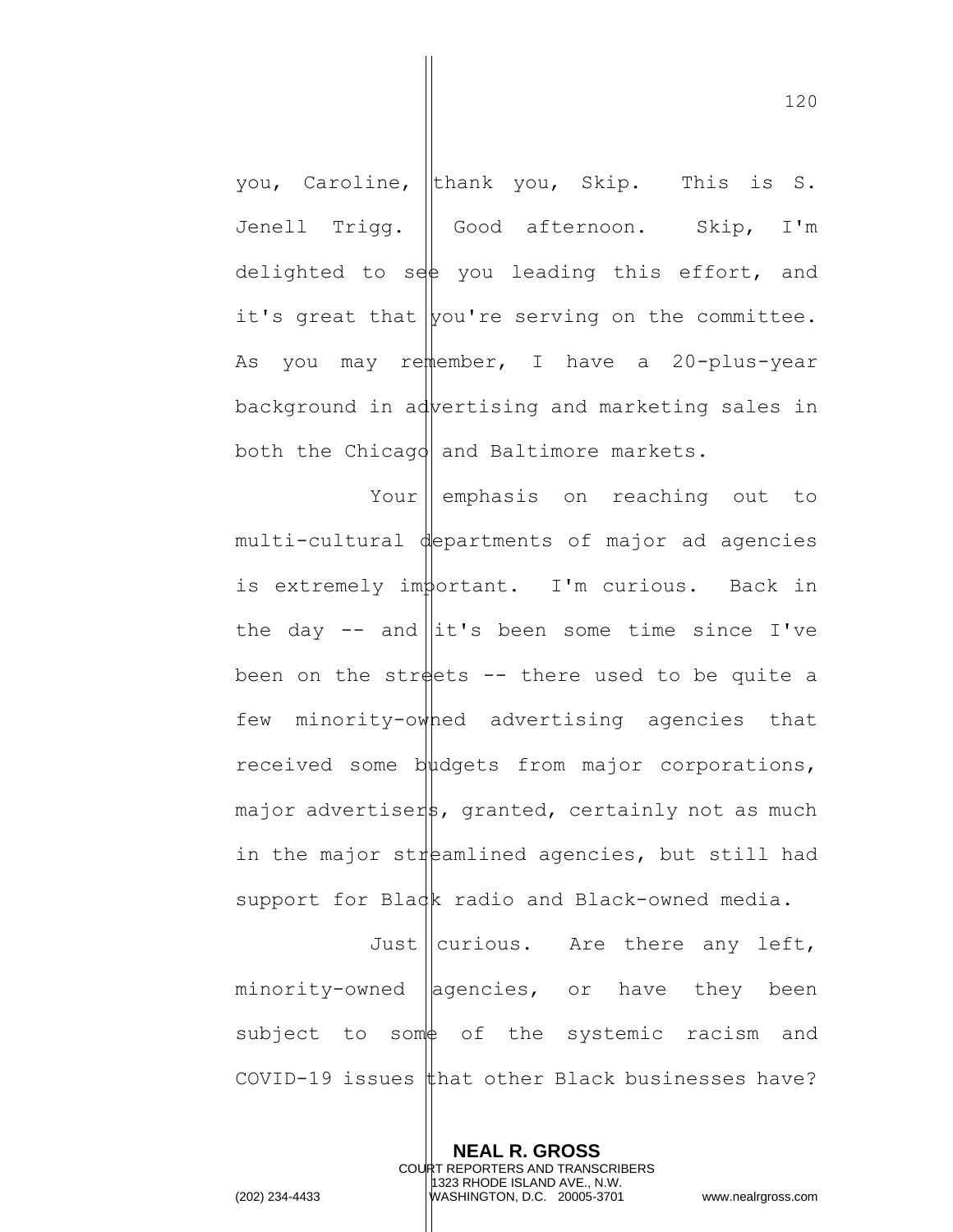Are they not  $\sqrt{\det f}$  their fair share of advertising support, as well?

MR. **DILLARD:** I've talked to two. Carol Williams'| agency is still going strong, Irving Street, which has long handled McDonalds'  $minority$  multi $\frac{1}{1}$ cultural spending. They're hanging in. They're making it okay. When we talk about syst $\frac{d}{dx}$  racism, these agencies have always had a harder way up.

MS. TRIGG: Yes, indeed.

MR. **DILLARD:** The big problem today is  $-$  what I found is you do have situations in which these agen  $\sharp$  ies get an unfair representation of dollars  $\sharp$ hat should be going to  $multicircularal.$  The monies aren't what they should be.

And mumber two, when you seek out  $monies,$   $majok$   $non-multi-cultural-oriented$ stations that have a sizable multi-cultural audience  $\leftarrow$   $\parallel$  for instance, WBLS is an African-American station that's been serving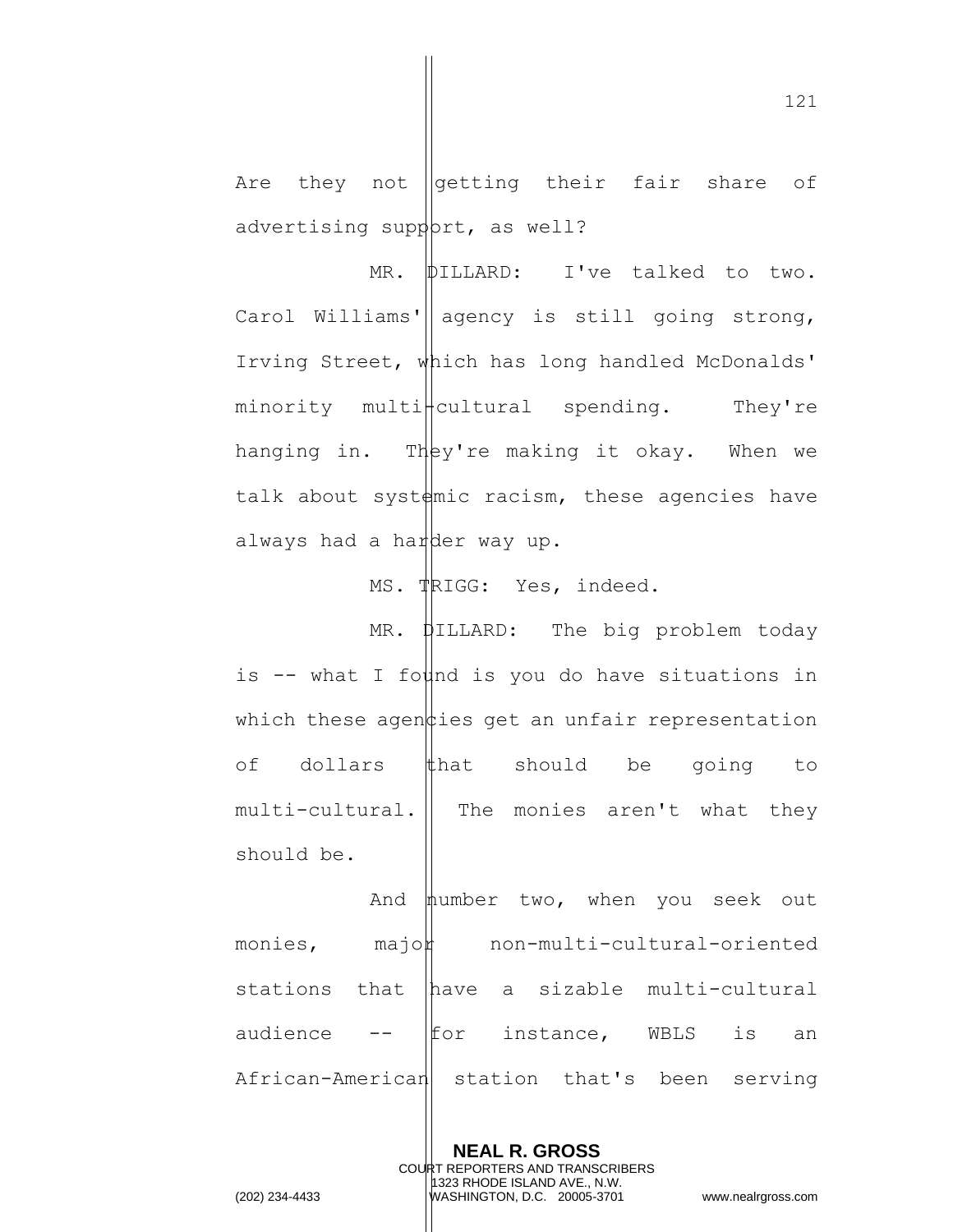African-American adults since 1974.

WLTW, which is a full-service, general market AC station still competes with us for some of those dollars, especially for at-work listing. They'll say hey, 10 percent of our AC listening is African-American, many coming from the office environment pre-COVID.

So they will make a battle for us for dollars that technically would have been earmarked for  $\|a\|$  station that was totally dominantly  $Affihan-American,$  if you understand what I'm saying. It is still a battle on the agency side. I Honestly, we need more multi-cultural agencies. That's on every side, run by women, Hispanics, African-Americans. We are seriously,  $\psi$  themendously unrepresented.

The  $\psi$ iggest problem -- and that's for another discussion on another day  $--$  is that we have to train  $\beta$ ales people. We are spotting everybody, but the next generation of people that can sell both traditional sales ads and digital,

> **NEAL R. GROSS** COURT REPORTERS AND TRANSCRIBERS 1323 RHODE ISLAND AVE., N.W.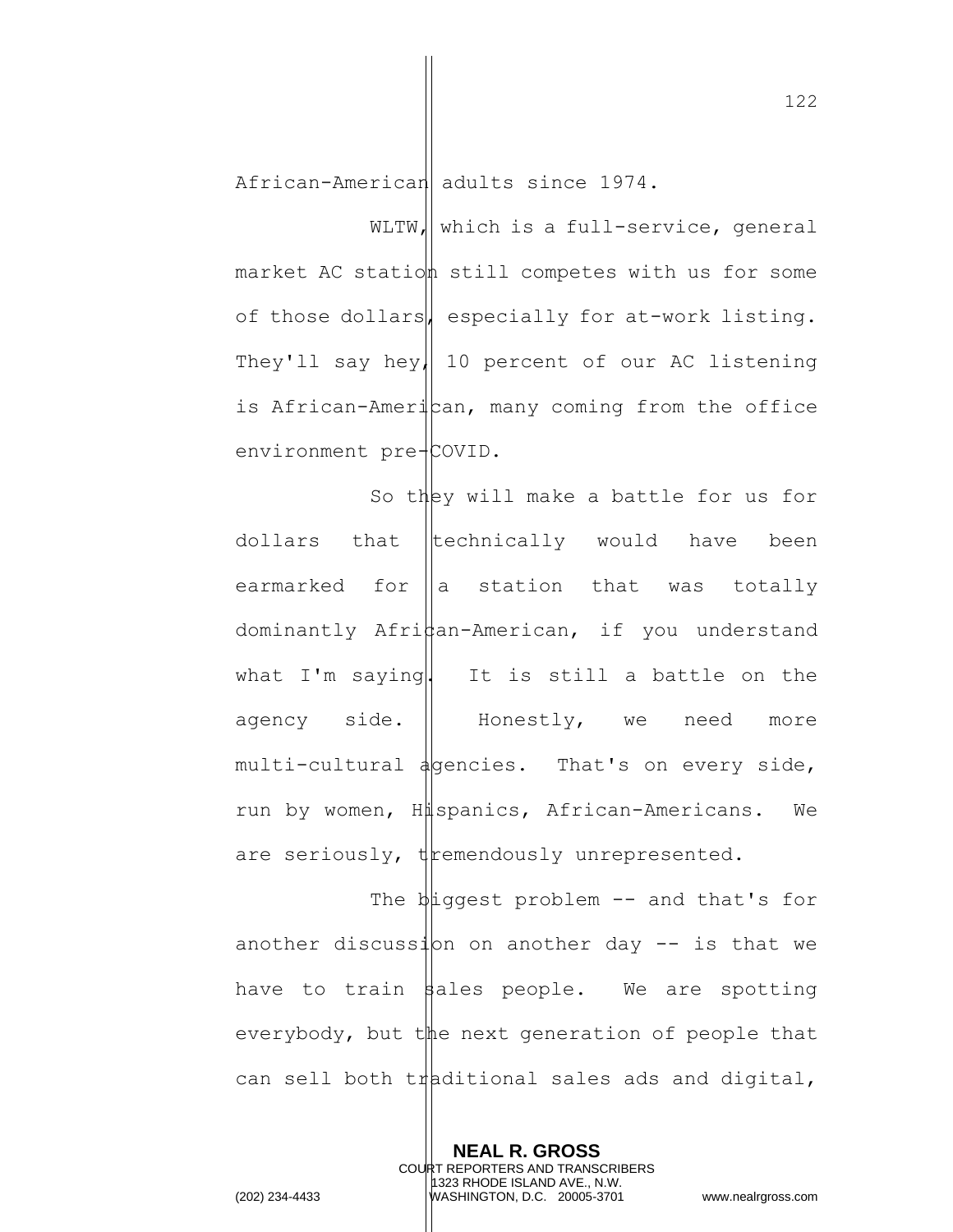we've got to get into the colleges, and we've got to recruit.

That's when you start to have more agencies. All of them, at one time, sold advertising for one entity or another, TV, broadcast and the like.

MS. TRIGG: Thank you. It's good to know that Carol is still around. Just curious. Are you going  $\sharp$ o also, during the symposium, provide some ane cotal information that can help supplement and  $\psi$  pdate the report that came out, I believe it was 1999, when being No. 1 is not enough? You may remember that, that it didn't matter how large a minority-owned station's ratings were, they still did not get their fair share of advertising. It would be very helpful, I think, to provide either some statistical or anecdotal information at your symposium to update that report.

MR. **DILLARD:** I will get with the group. That's an excellent point. We actually

> **NEAL R. GROSS** COURT REPORTERS AND TRANSCRIBERS 1323 RHODE ISLAND AVE., N.W.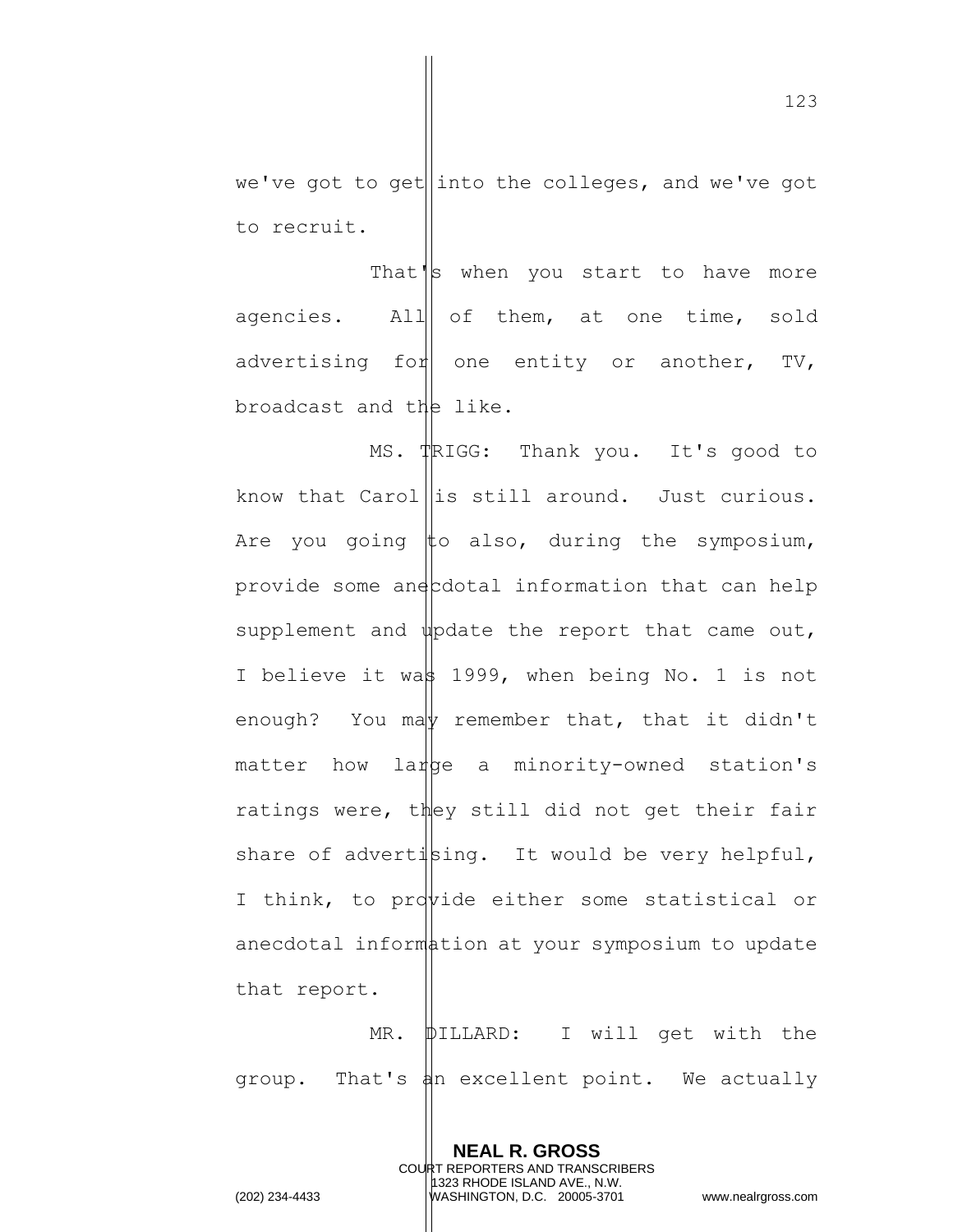had an internal meeting on that very recently. It is still ver $\sharp$  possible to be third or fourth in the ratings as a station serving, for instance, African-Americans, and number 11 in billing; that's  $\alpha$  phenomenon that we see in numerous market $\|$ . Thank you for that. I will get with the group and Jamila and the crew and see what we can  $\phi$ , and Caroline. Thank you.

MS. TRIGG: Thank you. I look forward to the November 6 symposium. Thank you very much.

MR. DILLARD: Thanks so much.

MS. BEASLEY: Do we have any other questions? Okay, thank you, Skip. As you can see, timing is everything, positive for some, negative for oth $\frac{1}{2}$ rs. But Skip, your presentation really showed  $\psi$  that for local broadcasters, we  $--$  while re $\frac{1}{2}$ enue was dramatically impacted through COVID,  $\frac{1}{x}$  really gave us the opportunity to shine, to do  $\psi$ hat we do best, and that is serve our community. Thank you for sharing all those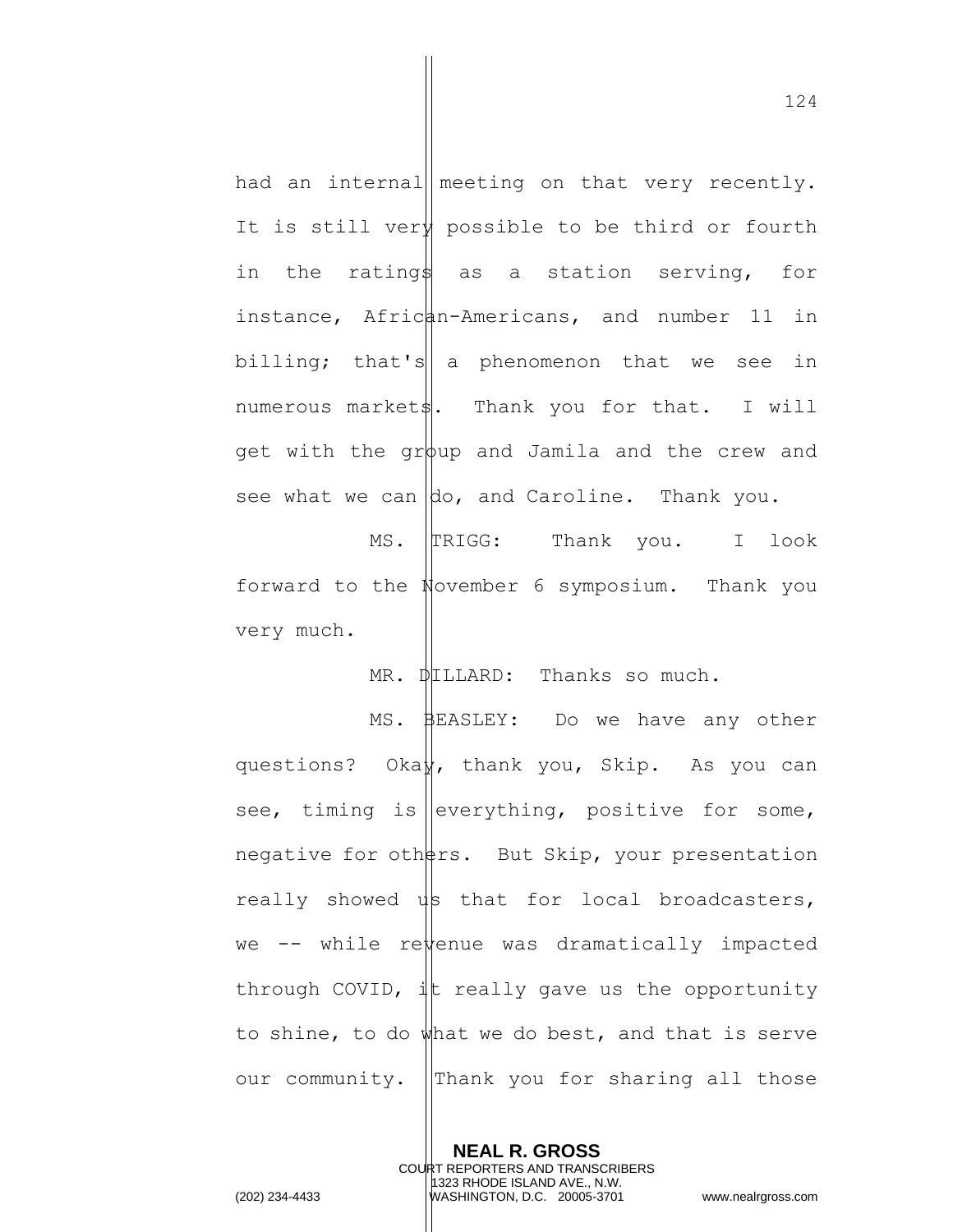great things that you all had done and everything that you're facing during this time.

 $MR.$   $DFLLARD:$  Thank you.

MS. BEASLEY: Our symposium will be November 6th,  $a\$  you all have heard. We are planning to help you  $-$  our aim is to help you address both the positives and the negatives that have presented  $#hemselves$  from COVID. We look forward for you to attending.

You have heard a recap. It's going to be informativ $\sharp$ . It's going to be interesting, and it's going to be enlightening. Hopefully, it will be very, very helpful for you. We hope you will join  $\|\text{us.}\|$  With that, that is our presentation today. Thank you for joining us.

CHAIR GOMEZ: Thank you, Caroline, and thank you DuJuan, Nahuja, and Skip, and everyone else  $\phi$ n the working group and the sub-groups. | Again, really great energy, expertise, as  $y\beta u$  can see. I'm really looking forward to some of these upcoming events. Now,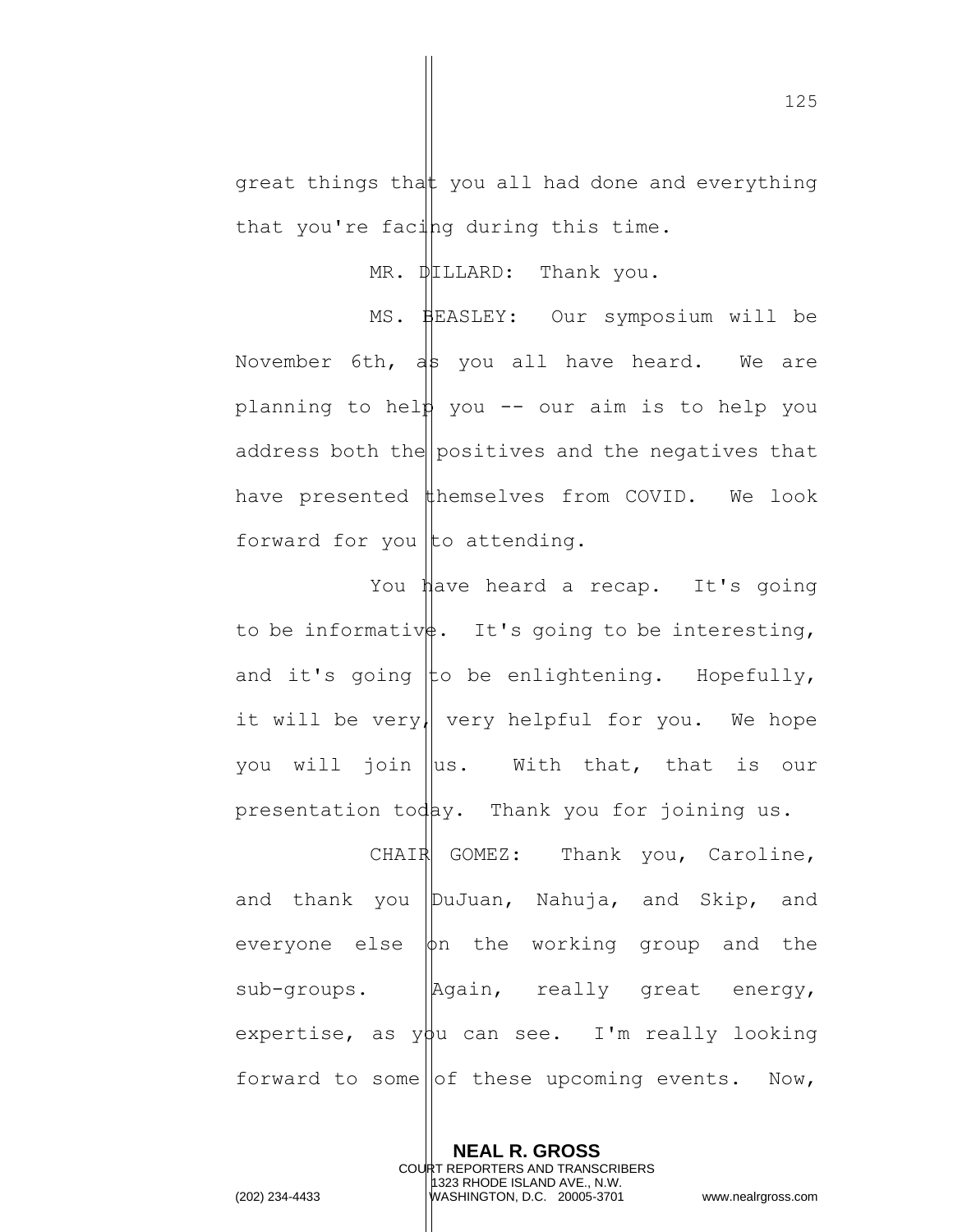I know we've had some questions. Is there any discussion by the full Committee at this point? Anyone who would like to say something, if you would please  $\sharp$  aise your hand, and I will acknowledge you.

I don<sup>'</sup>t see any raised hands. I want to thank you, again, Caroline and the members of the Access to  $C_{\frac{1}{2}}$  working group for all of this great work. We are now going to take a 15-minute break. We're running a little early, so we should resume at  $1:37$ .

I forgot to take roll when we came back from lunch, so I will take roll when we get back. I will look forward to talking to you in about 15 minute $\frac{1}{s}$ . Everyone can turn their mics and computers of  $f = - I$  mean, not off, on mute. Thank you.

(Whereupon, the above-entitled matter went off the redord at  $1:23$  p.m. and resumed at 1:38 p.m.)

> **NEAL R. GROSS** COURT REPORTERS AND TRANSCRIBERS 1323 RHODE ISLAND AVE., N.W.

CHAIR GOMEZ: All right, welcome back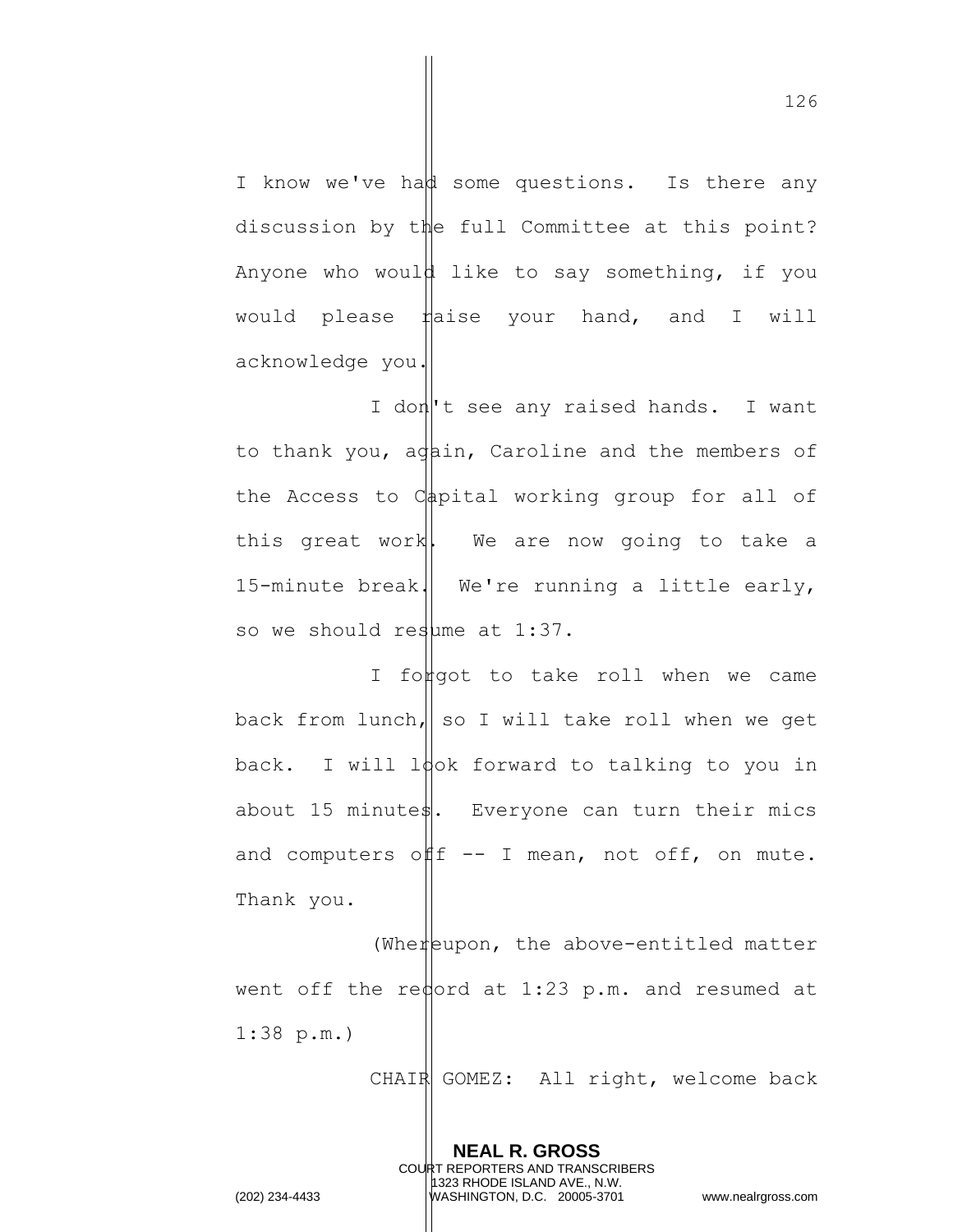to everybody, to the Advisory Committee on Diversity and Dipital Empowerment meeting. As I mentioned, I for  $\phi$  to take roll after our lunch, so I am going to take roll now. As before, when I call your name, please unmute and let us know you're on. Raul Alarcón. MR. ALARCÓN: Present. CHAIR GOMEZ: Susan Allen. Caroline Beasley. MS. BEASLEY: Here. CHAIR GOMEZ: Sindy Benavides. MS. BENAVIDES: Present. CHAIR GOMEZ: Laura Berrocal. Please remember to mute yourselves if you're not speaking. MS. ALLEN: Did you just call me? This is Susan Allen. CHAIR GOMEZ: Hi, Susan, thank you. MS. ALLEN: Hi. I was using a different mouse. I have three mouse in front of me.

> **NEAL R. GROSS** COURT REPORTERS AND TRANSCRIBERS 1323 RHODE ISLAND AVE., N.W.

(202) 234-4433 WASHINGTON, D.C. 20005-3701 www.nealrgross.com

127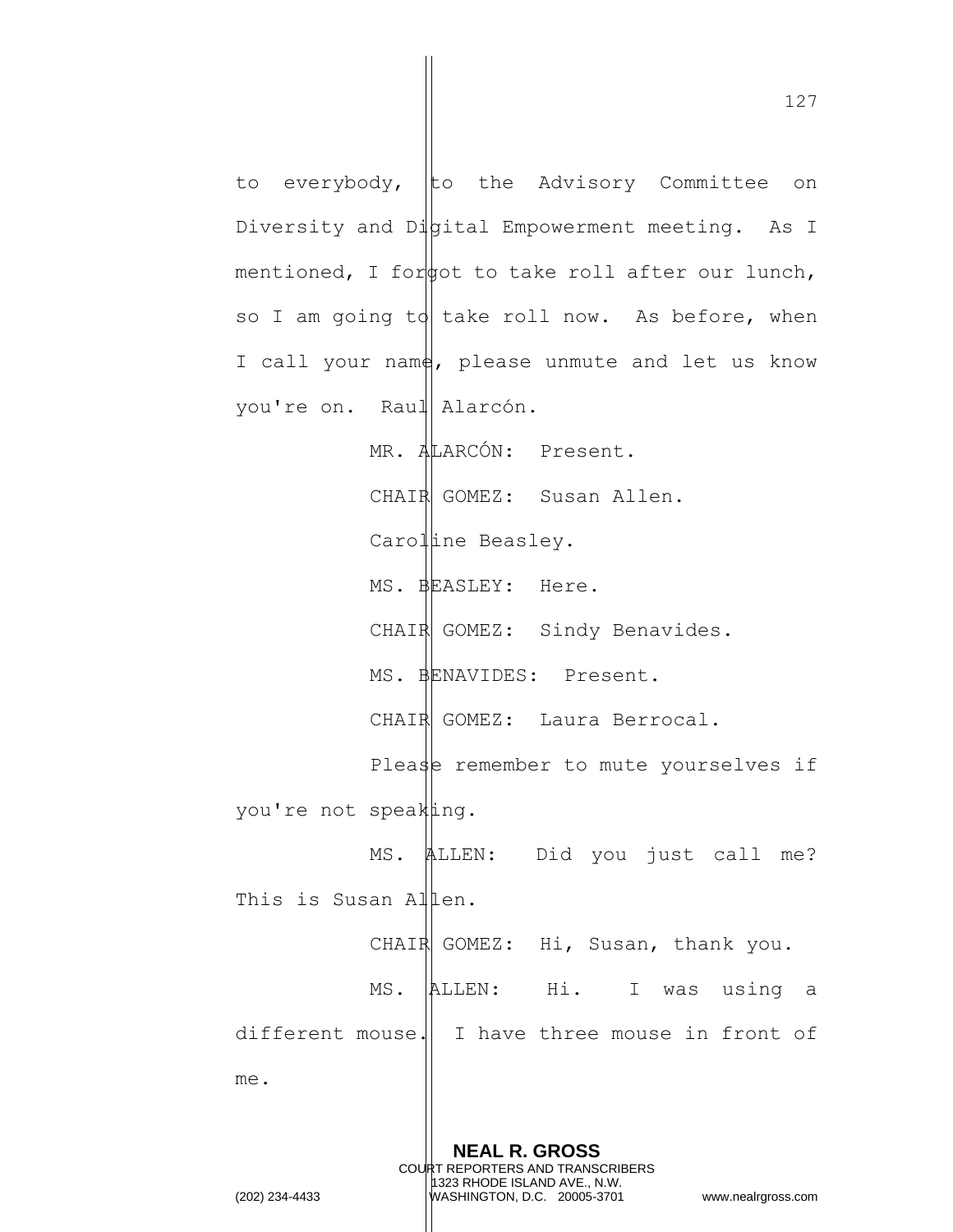128 **NEAL R. GROSS** COURT REPORTERS AND TRANSCRIBERS 1323 RHODE ISLAND AVE., N.W. CHAIR GOMEZ: All right. MS. ALLEN: Technology. CHAIR GOMEZ: Technology. That's right. We're all becoming -- MS. ALLEN: Why doesn't my mouse move, I said. CHAIR GOMEZ: Laura, are you on? Maria Brennan. Rudy Brioché. Harin Contractor. MR. BRIOCHÉ: Hi, Anna, did you mention me? CHAIR GOMEZ: Sorry, who was that? MR. BRIOCHÉ: It's Rudy. CHAIR GOMEZ: Oh, hi, Rudy, yes, thank you. Skip Dillard. MR. DILLARD: I am present. CHAIR GOMEZ: Michelle Duke.  $Debo$ rah Elam. MS. ELAM: I'm here. CHAIR GOMEZ: Maurita Coley.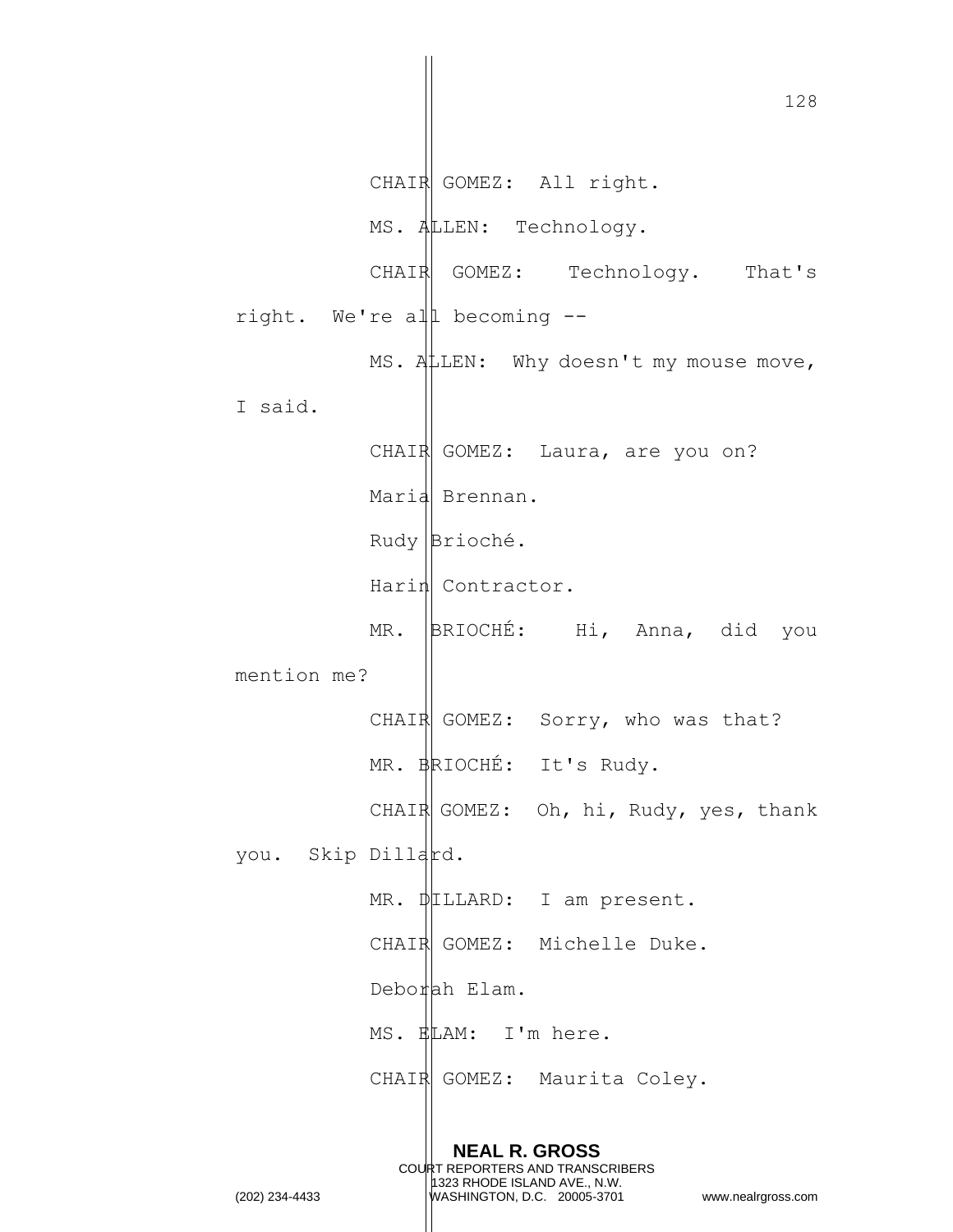129 **NEAL R. GROSS** COURT REPORTERS AND TRANSCRIBERS 1323 RHODE ISLAND AVE., N.W. MS. COLEY: I'm here. CHAIR GOMEZ: Rashidi Hendrix. MR. HENDRIX: Present. CHAIR GOMEZ: I know David Honig is present, but tet thically unable to respond, so thank you, David. Ron Johnson. DR. JOHNSON: Here. CHAIR GOMEZ: Sherman Kizart. I know Dr. Turner Lee is on. Roy Litland. DuJuan McCoy. MR. MCCOY: Here. CHAIR GOMEZ: Clint Odom. MR. ODOM: Here. CHAIR GOMEZ: Sean Perryan. Henry had some technical issues. I don't know if you were able to get back on. Steven Roberts. Brian Scarpelli. Dr. Shukla. DR. SHUKLA: Present.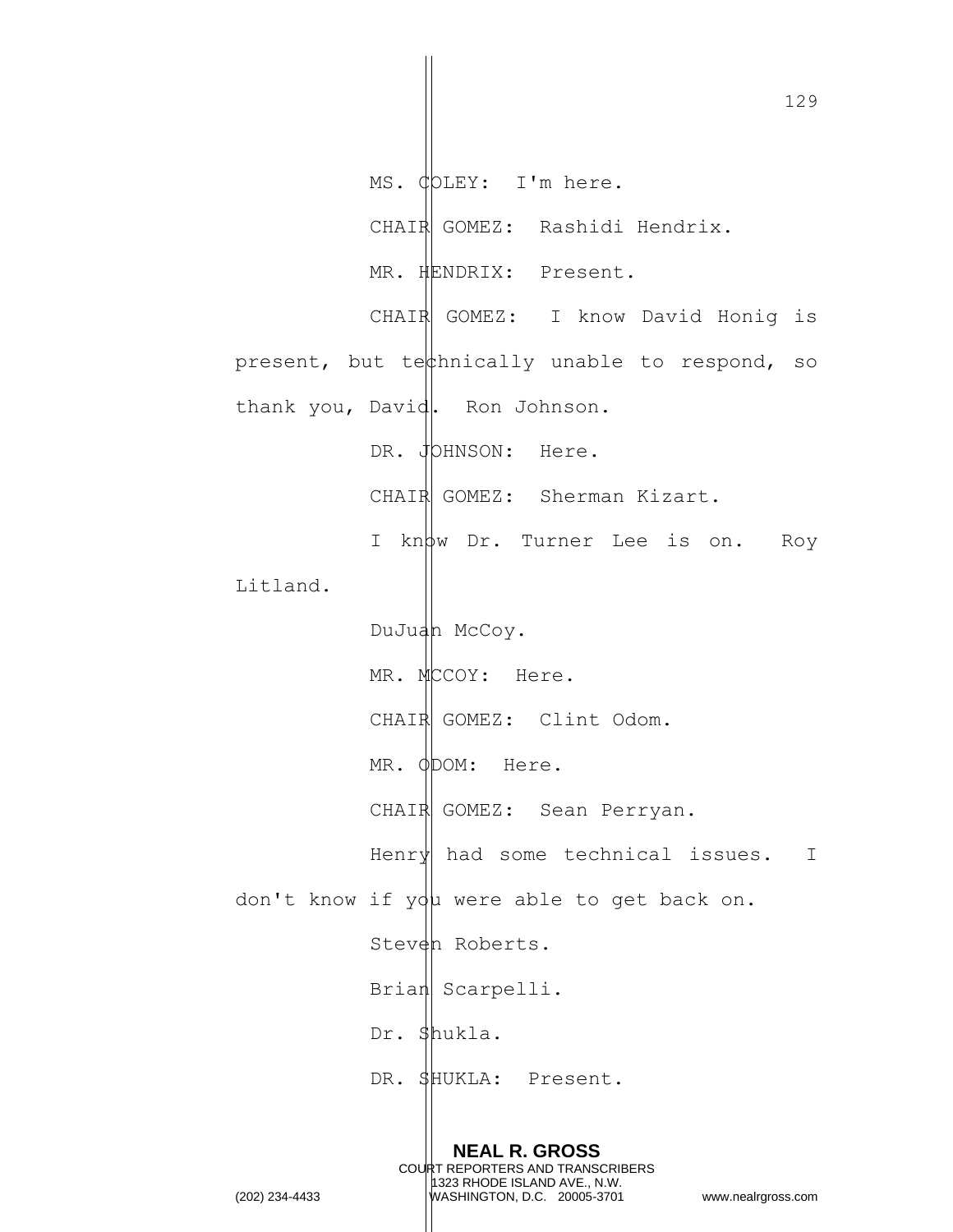CHAIR GOMEZ: Marie Sylla. S. Jenell Trigg. MS. TRIGG: Good afternoon, present. CHAIR GOMEZ: James Winston. And Chris Wood. MS. WEST: Felicia West is also here. CHAIR GOMEZ: Thank you, Felicia. MS. MENDOZA DAVILA: Rosa Mendoza is also present. DR. WILSON: And Dr. Fallon Wilson is present, as well. MS. BESS JOHNSON: And Anna, you have me. I came really early for roll call. CHAIR GOMEZ: You did, thank you. MS. BESS JOHNSON: Thank you. CHAIR GOMEZ: I like that enthusiasm. Shellie Blakeney, sorry about that, Shellie. You're Marie's alternate. Anyone else I'm missing? All right. Thank you very much. Our next presenter will be Dr. Nicol Turner Lee, who

> **NEAL R. GROSS** COURT REPORTERS AND TRANSCRIBERS 1323 RHODE ISLAND AVE., N.W.

(202) 234-4433 WASHINGTON, D.C. 20005-3701 www.nealrgross.com

130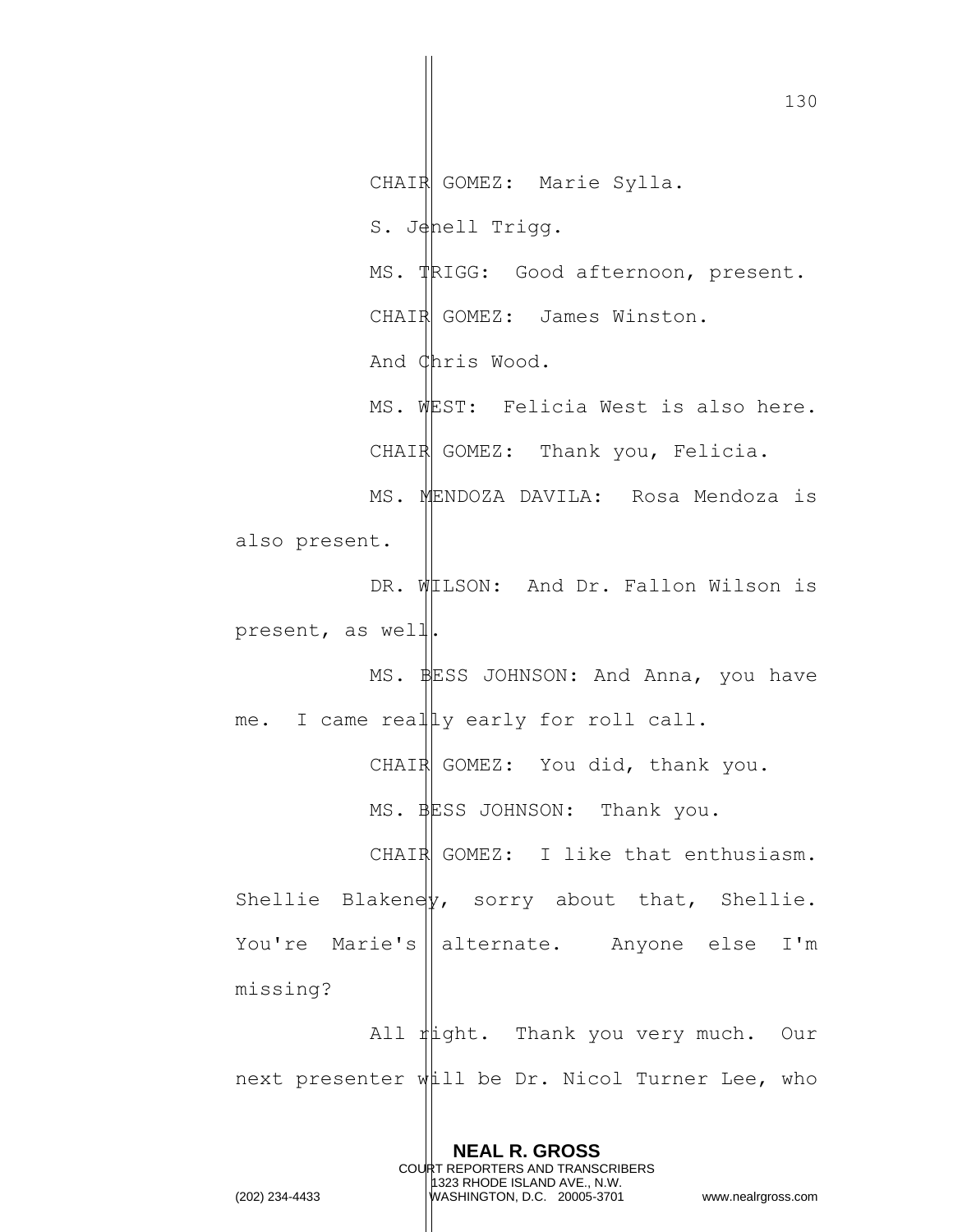will lead the Diversity in Tech Sector working group report.

## DIVERSITY IN THE TECH SECTOR

## WORKING GROUP REPORT

DR. TURNER LEE: Thank you,  $Chairwoman,$  fo $\nparallel$  the gracious introduction. Thank you to all members of the Committee for hanging in there. The fact that we're early suggests that everything that we're saying is probably right.

I'm  $\phi$ oing to keep with the tradition of staying within our time as we provide our presentation from this working group. First and foremost, let  $m\phi$  just say this. First, I want to say a formal thank you to FCC Chairman Ajit Pai for reconvening and rechartering this Committee. I think it is very important that we continue to have these conversations.

I also want to say thank you to the other commissiomers, particularly Commissioner Geoffrey Starks  $\parallel$ was actually very much involved

> **NEAL R. GROSS** COURT REPORTERS AND TRANSCRIBERS 1323 RHODE ISLAND AVE., N.W.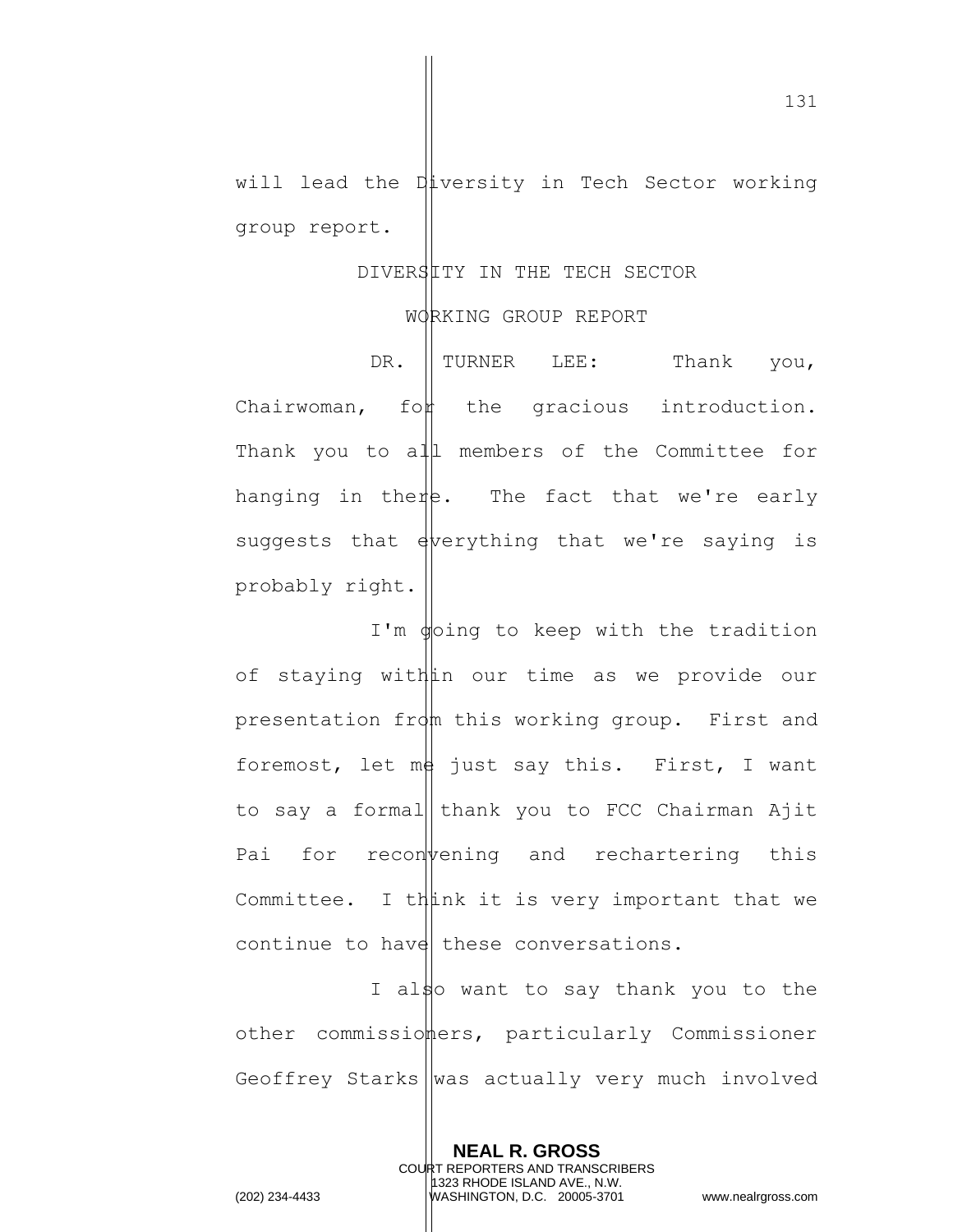with that new diversity program for interns. I think recognizing that there are real barriers to entry and actually doing something about it is really important, so thank you, Commissioner, for actually doing  $\psi$ our part in ensuring diversity and inclusion. We applaud you for those efforts, and we look forward to helping you to find the candidates necessary to take those jobs.

I would also like to say thank you to our chairwomen, Anna and Heather, for stewarding this Committee. | Your great work, and as you said, your dilistence of being on every single call was not unmoticed. We thank you for your feedback, as well as the FCC designated officers, the three Js, Jamila Bess, Jamile, and Julie, for your excellent assistance of particularly people like myself wh $\phi$  are shepherding this effort voluntarily, along with other things.

To the other working group chairs, as well as members of this Committee, again, I say thank you. Because as I think about the framing

> **NEAL R. GROSS** COURT REPORTERS AND TRANSCRIBERS 1323 RHODE ISLAND AVE., N.W.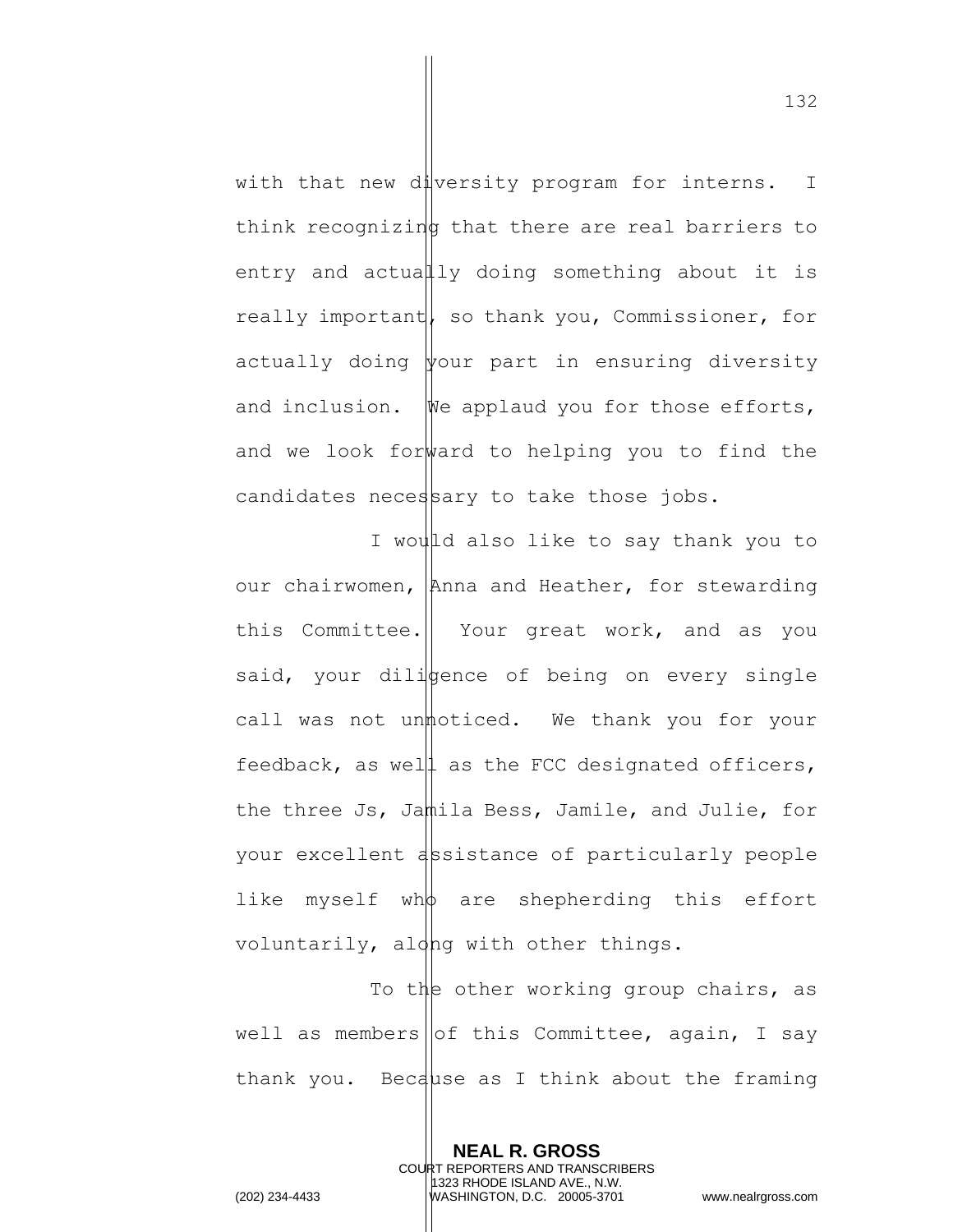of our presentattion, which is the final one, I actually want to say to my colleagues that you've done a really gobd job.

You've done a good job setting up, I think, the conversation's direction of why this Committee is  $v \notin r$  necessary at this critical time. Not only has every committee just emphasized the importance of dealing with COVID-19 and th $\phi$  devastating effects that it's had on communities of color, but we're also talking about a  $\sharp$  acial equity inflection point in this country, where it was video, it was media that actually showed the eight minutes and 46 seconds that a potice officer had his knee lodged into the neck  $\vert \vert$  of George Floyd, and it was publicized.

As || to Caroline's previous presentation, it was publicized, but we need more owners of color who are actually part of this narrative of helping us to unpack and dismantle systems of oppression that affect communities of

> **NEAL R. GROSS** COURT REPORTERS AND TRANSCRIBERS 1323 RHODE ISLAND AVE., N.W.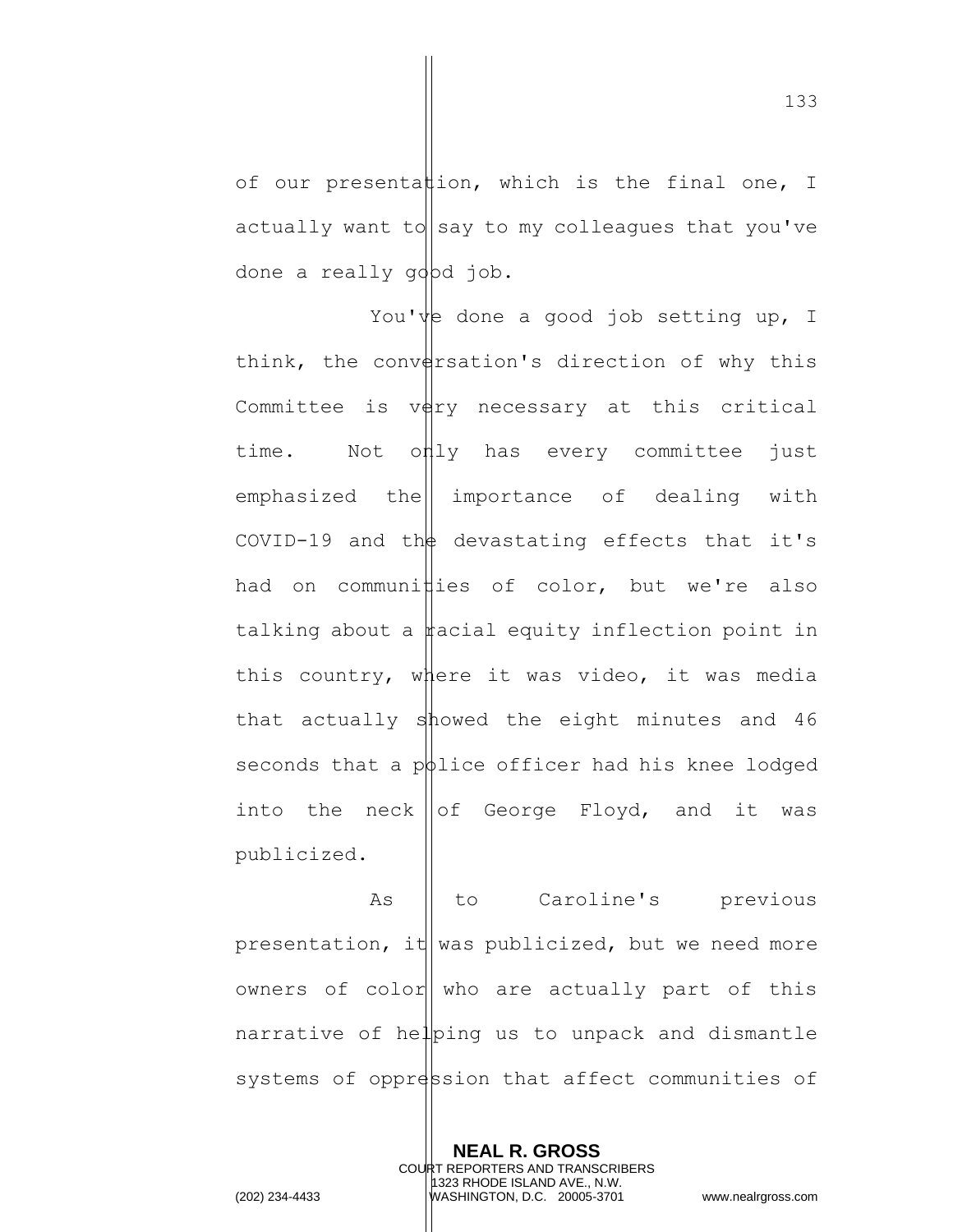color.

I'm excited to actually add on to that narrative because my job has been made easy because our Committee equally cares about the recommendations that we're going to propose at a time like this, the time where we have to think about how effect ive this committee will be going forward, which is now, because I think everything has been mention  $\frac{1}{2}d$  up until this point has really showed the critical nature of why we need diversity within our communications ecosystem. I could not do this alone, so the next slide shows all of the members of our working group. That would be  $--$  now I might need some help, unless I'm supposed to  $\vert$  do this. I was going to say I can't do two things at one time. The Diversity in Tech Sector working group members are listed there, Maria Brennan, Rosa, Deborah, Maurita, Rashidi, Dr. Johnson, Clint, Sean Perryman, Brian Scarpelli, Dr. Fallon, and Christopher Wood, who I actually give a great thank you to Chris, who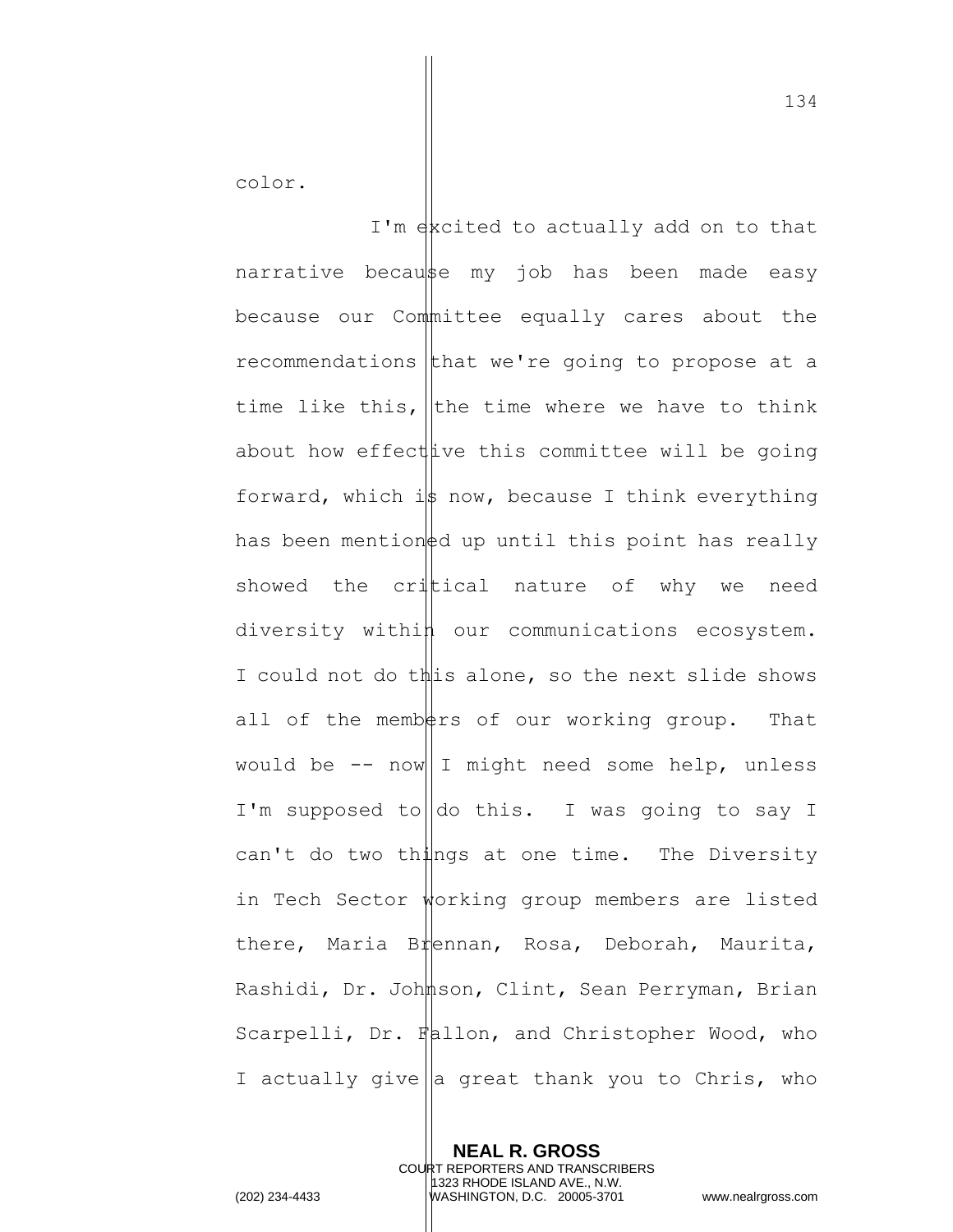actually helped us with the compilation of our slides.

Next  $\parallel$  slide, please. What we did, similar to othen groups, is that we broke into three areas.  $\phi$ ne is workforce diversity; the other one is startup diversity; and the final team will be supplier diversity. This is the order in which we plan to present this afternoon. Next slide. Next slide.

Reminding people -- go back one. Reminding people as to the  $-$  if you can go back one slide, please. Reminding people of the objectives of this Committee, forward one, the objectives of this Committee, which has followed through  $--$  it's okay, just stay right where you're at  $-\frac{f}{d}$ llowed through has been around studying the under-employment or lack of promotion opportunities for women and people of color in the tech sector and proposing a range of approaches that  $\vert$  businesses could use to address these issues, highlighting best practices of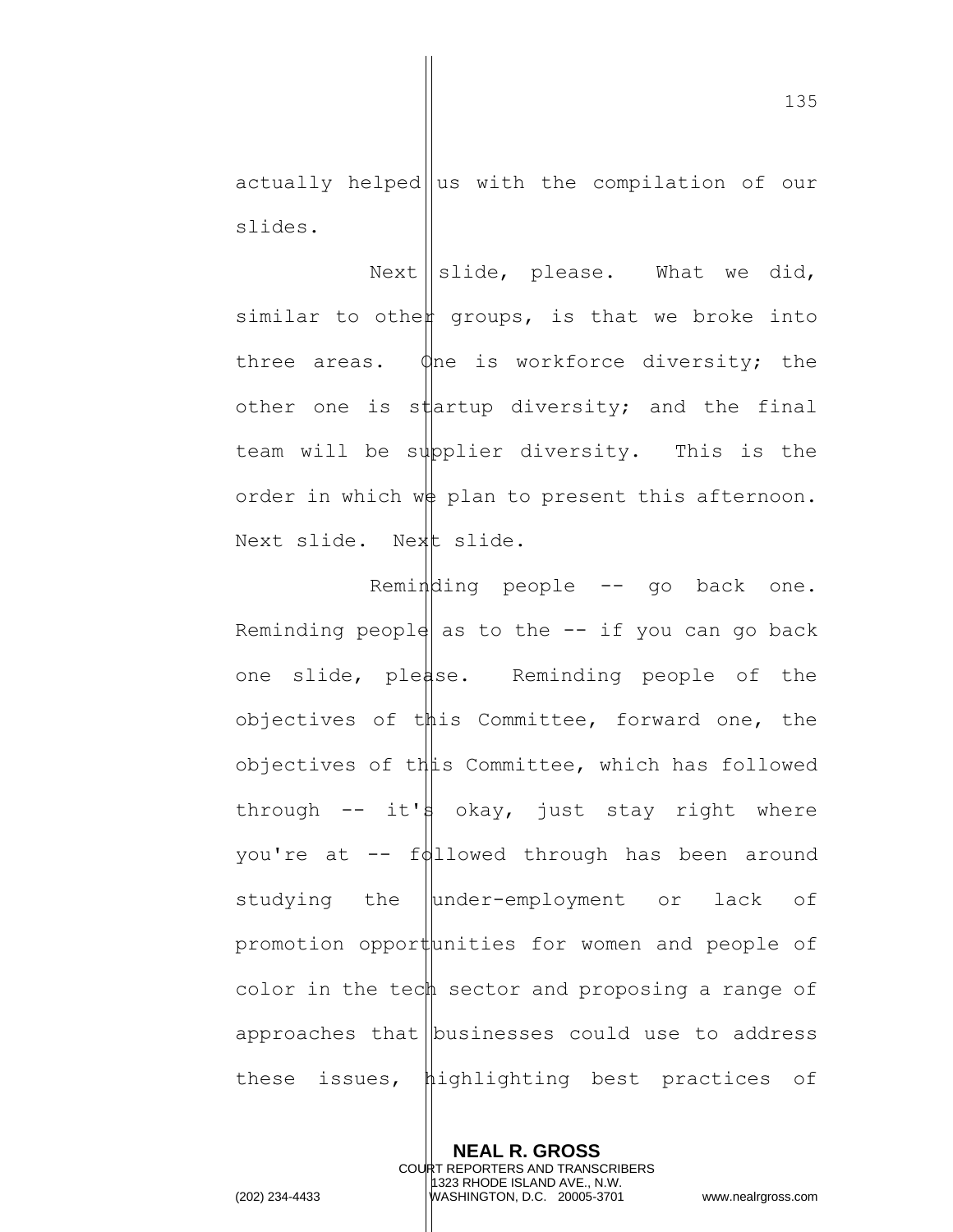industry leaders in training and employment diversity, and developing recommendations for innovative tratining programs in science, technology, engineering and math.

I just wanted to remind people of the original charter of this particular subcommittee and the fact that last year, the subcommittee issued a report  $\sharp$ hat was very vital in canvassing what high tech  $\phi$ mpanies were doing in the space of workforce diversity and supplier diversity.

We intended to, in this year, continue that path. Now, I want to stay right here, before we move  $\sharp$ his slide, and just suggest, as I've said before, that this pandemic is still here and racial equity has not yet subsided and probably will not for decades to come.

What's interesting is that digital access has incr $\frac{1}{2}$  access has incr $\frac{1}{2}$  become the new normal, something that  $\parallel$  we've heard in the previous sub-group, at least Rudy's sub-group, when it comes to closing the digital divide. For those

> **NEAL R. GROSS** COURT REPORTERS AND TRANSCRIBERS 1323 RHODE ISLAND AVE., N.W.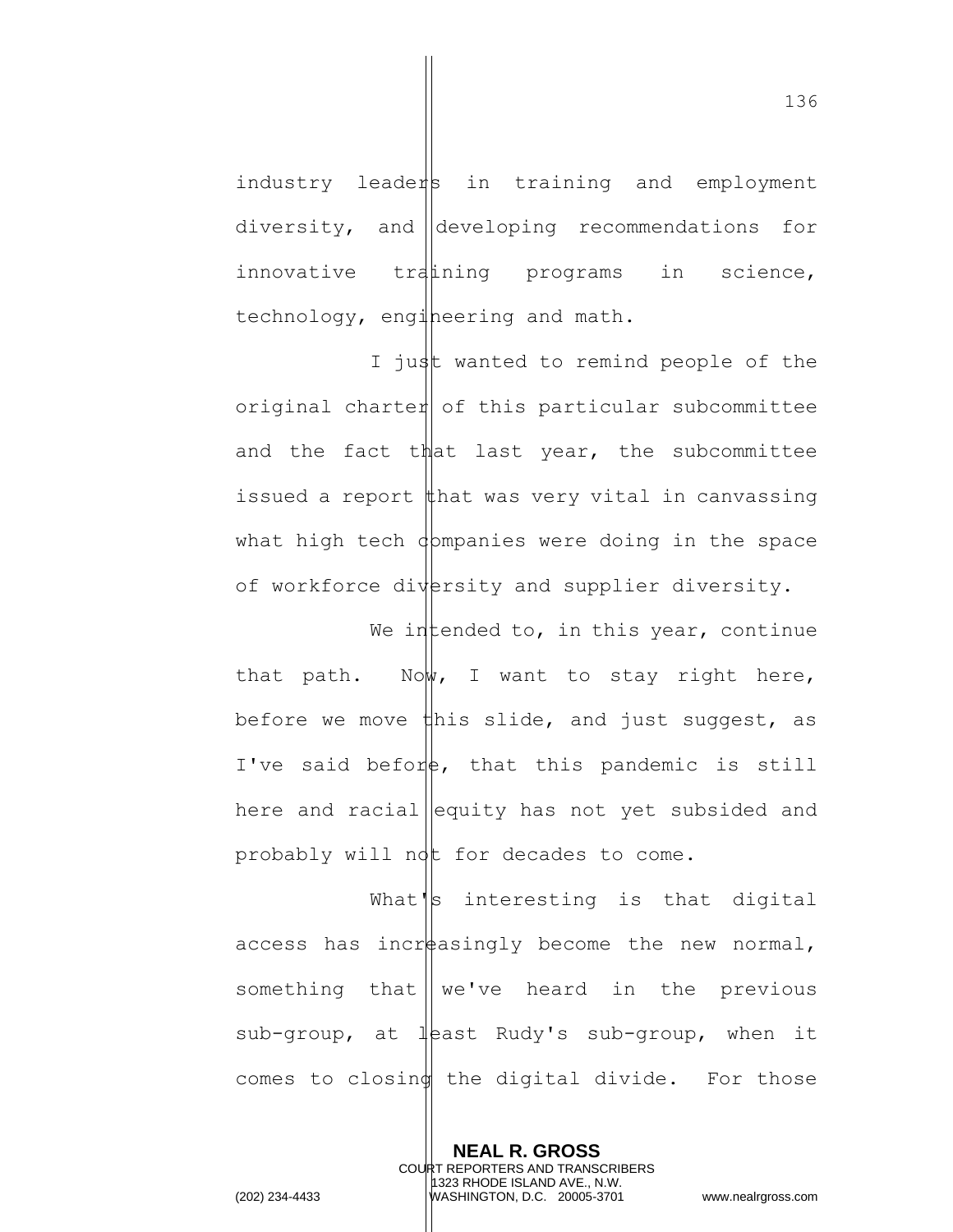of you who can't necessarily see the bars in that slide, which I also cannot, this actually comes from field research, in terms of the types of activities that people are doing during this time.

I think just from illustration purposes, the high length or the long length of the bars suggests that people are doing so much more online,  $fr\phi$ m buying groceries to watching movies, to staying in touch with friends and family, to doing things that we are doing right now, which is br padcasting a government advisory meeting online. Next slide, please. I think I have some background noise that  $I'm$  not being heard.

CHAIR GOMEZ: We can hear you. I don't know if Vanessa's having technical issues again.

DR. TURNER LEE: Okay, I'll just wait one second, if  $\nabla$ anessa can proceed to the next slide before I g $\phi$  on. Okay, perfect. Thank you,

> **NEAL R. GROSS** COURT REPORTERS AND TRANSCRIBERS 1323 RHODE ISLAND AVE., N.W.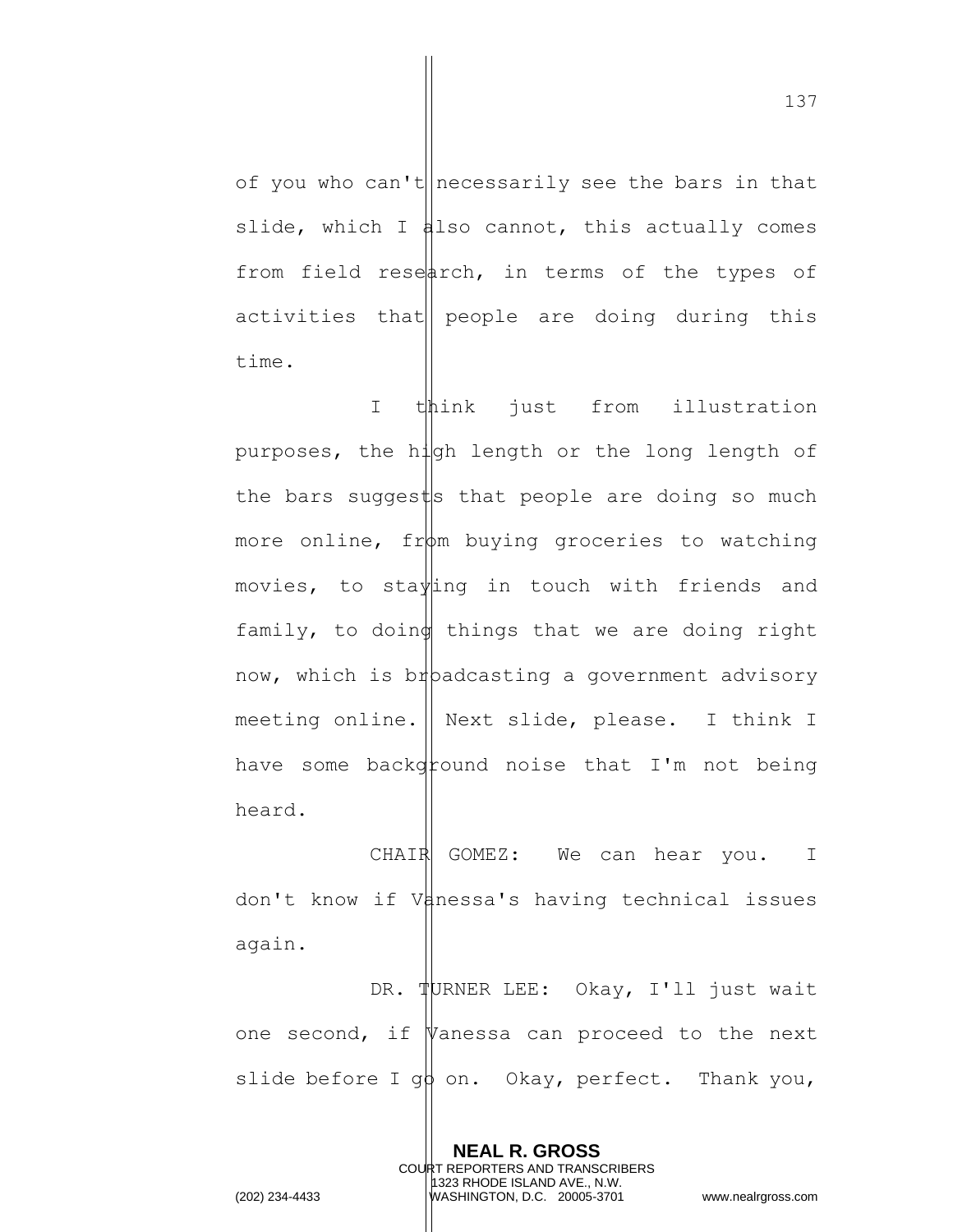Vanessa. Beford I go into the individual working group reports, I would like to just bring our attention to  $-\frac{1}{x}$  Lord, Vanessa, now I'm having  $technical$  issu $\frac{ds}{s}$  -- our attention to some background inf $\oint$ rmation that I think is of importance to  $\phi$ ur working group. First and foremost, access to technology is playing a significant rol $||$  in response to COVID-19. As I mentioned in the previous slide, we've seen an increase in the  $\sharp$ ypes of functions and activities that are being|| demanded via Internet use or online use.

Interestingly enough for people, we've actually seen a lot of resiliency and capacity in the hetworks that are carrying these increased functions. We've also seen the creation of technologies equally important in the impact on jobs,  $|$ products, and services.

I say that because as we think about digital transformation  $--$  and I'm currently writing a book  $\phi$ bout this, in terms of the U.S.

> **NEAL R. GROSS** COURT REPORTERS AND TRANSCRIBERS 1323 RHODE ISLAND AVE., N.W.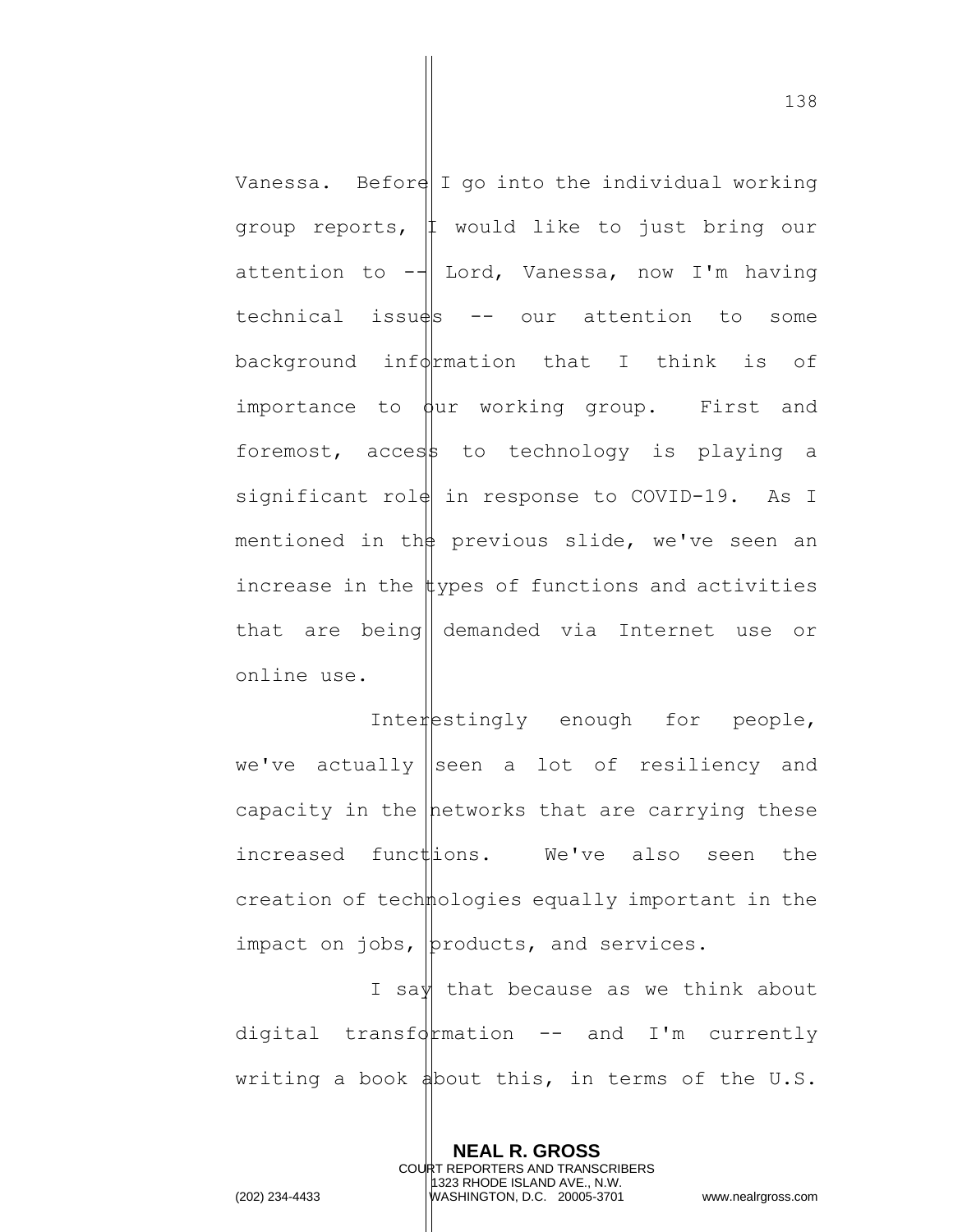digital divide  $\parallel$ - we're actually seeing a new wave of jobs become created as a result of the digital age.

Whereas, a digital divide has been exacerbated as  $\frac{1}{4}$  result of COVID-19, we've also seen jobs created in spaces that we did not know or forecast were going to happen. I call this our new digital normal. If you look at the statistics that  $I$  presented, for example, 21 percent of Americans have said that they've ordered groceriss online or through an app because of the  $\phi$  pronavirus outbreak. That makes sense because of the mandated social distancing. We're also seeing a large portion of urban and suburban residents who have access, of course, who are now accessing restaurants and other types of dommercial establishments through online applications.

I thunk any of us that are on this call have done it at least once, given the boundaries and the restrictions of being able to

> **NEAL R. GROSS** COURT REPORTERS AND TRANSCRIBERS 1323 RHODE ISLAND AVE., N.W.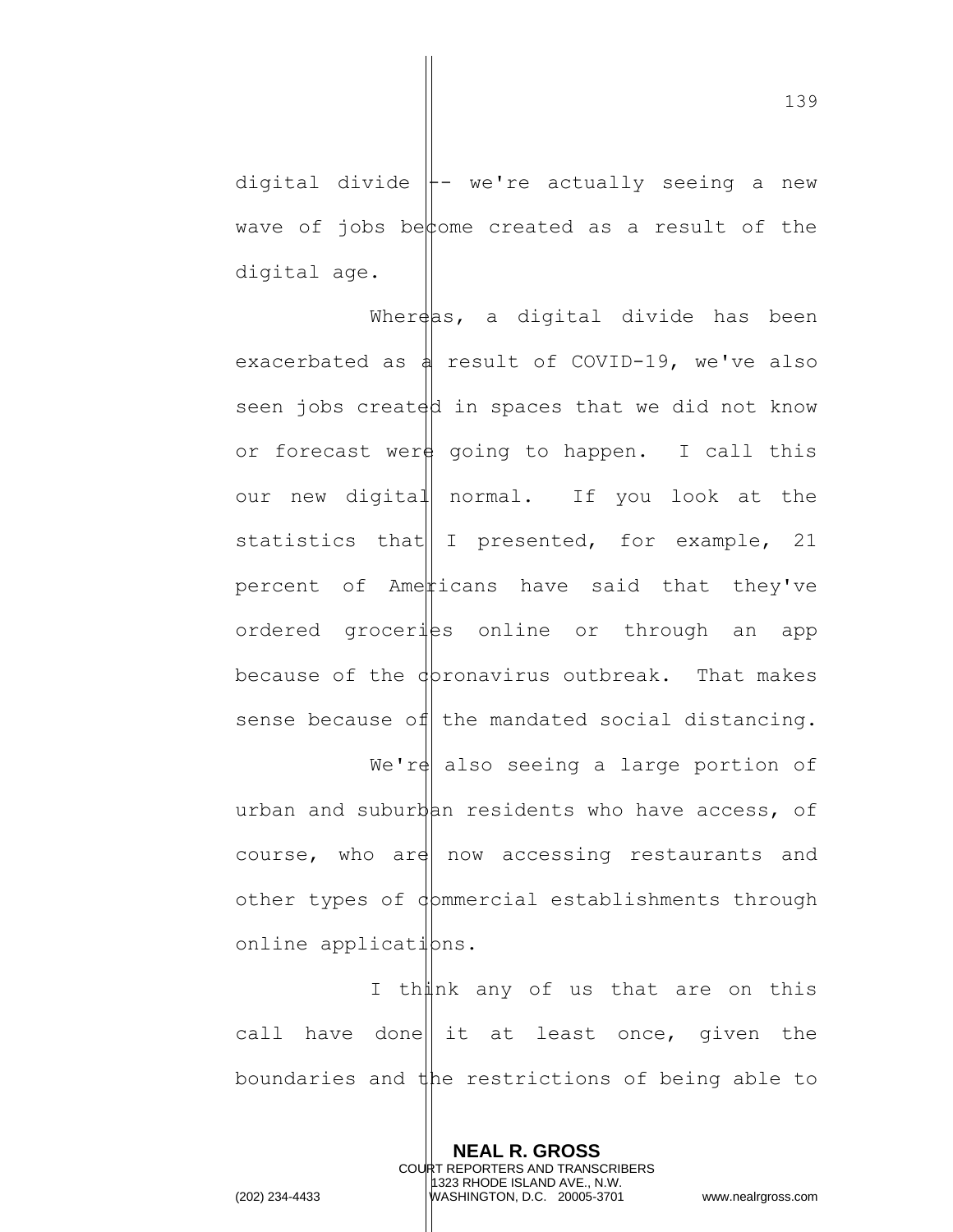go in person to any of these stores. We also think about, aghin, that network infrastructure meeting the **i**ncreased online demand and accommodating important uses.

As I mentioned just previously, we've seen these g#eat surges, but we've not necessarily seen the extent to which many of us might have predicted huge blackouts when it comes to resiliency off networks. That speaks to our ability to have  $a$  meeting like this and other meetings that  $a$  re happening concurrently as a result of hawing some type of network infrastructure  $\|$ that is maintaining itself. Again, pointing back to the digital divide, it does not necessarily mean that there are people who are equally benefiting from what we're doing now. I think Rudy's group sufficiently pointed out some of the  $\vert$ challenges of being offline.

I dall those folks digitally invisible. At  $#$ he same token, we are going to see a lot of new use cases like telemedicine and

> **NEAL R. GROSS** COURT REPORTERS AND TRANSCRIBERS 1323 RHODE ISLAND AVE., N.W.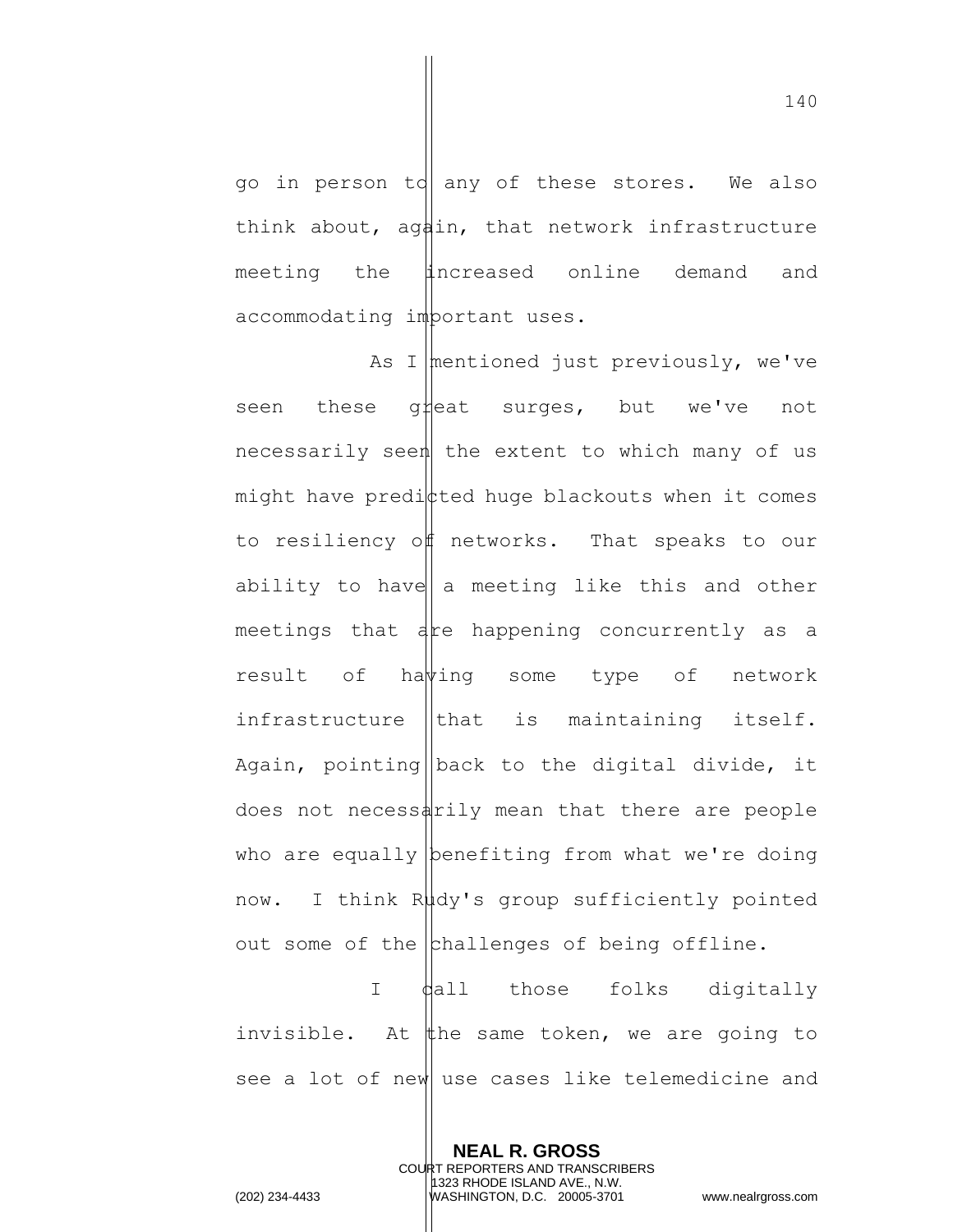telehealth, what we're seeing in virtual education, amond other use cases being used over networks in ways that we've never seen them done before.

That  $\left\| \text{is, again, why -- and I have to}\right\|$ keep caveating why it's very problematic when we don't get everybody online, that we actually see the type of di $\psi$ ital inequities that happen in schools.

Then  $\left| \text{finally}, \right|$  would say that these challenges that  $|$  existed before the pandemic in diversity inclusion workforce, despite the growth of new industri $\frac{1}{5}$ , despite the new expansion of use cases, are still going to require levels of diversity inclusion in workforce, supplier diversity and  $p$  rograms, as well as access to capital for tech founders of color. Let me tell you why that's still important. While we see this growth, we have not necessarily seen equal growth when it  $\phi$  omes to the types of businesses that are being developed, established, and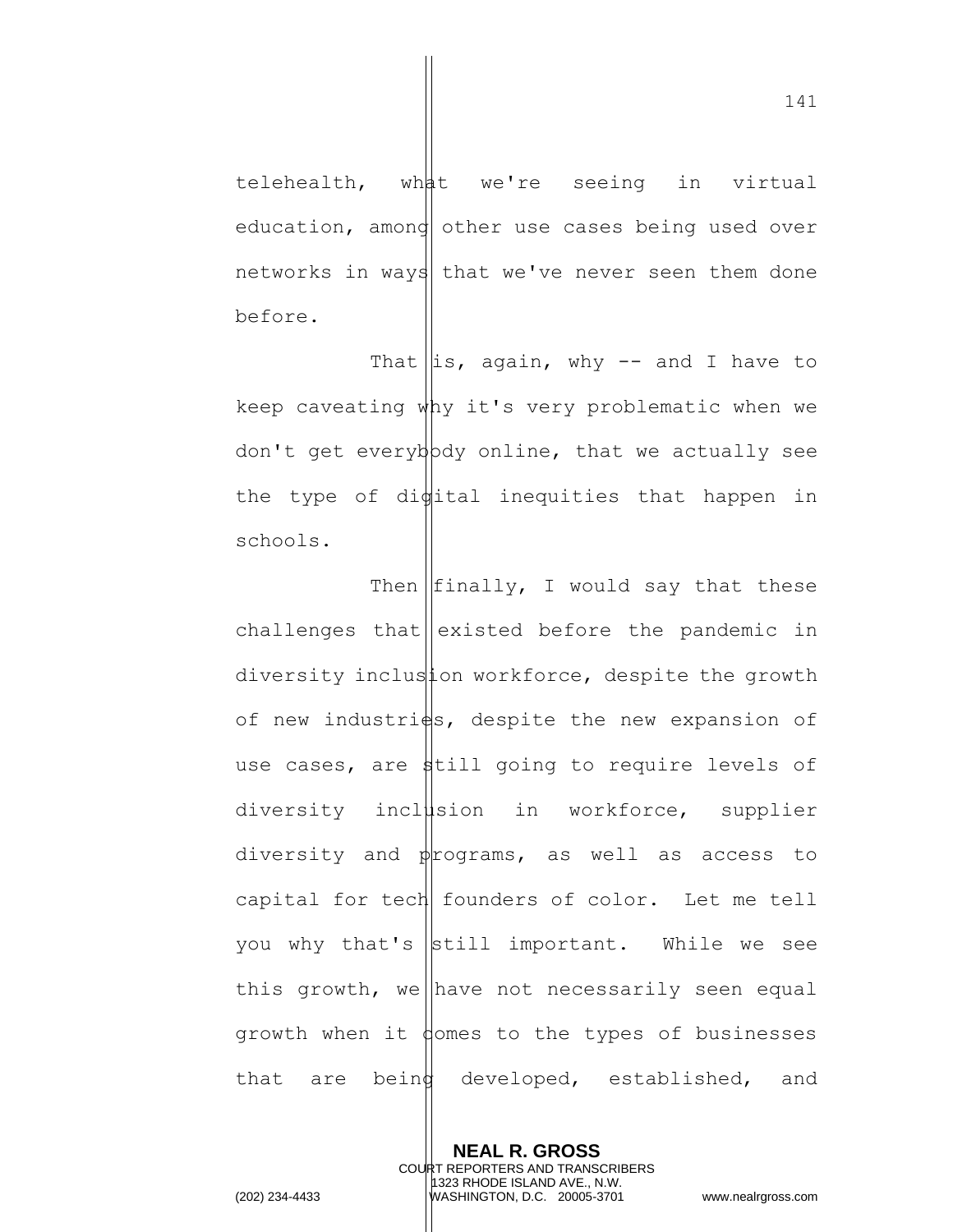managed by founders of color or other vulnerable populations.

That's quite problematic if we know that the new normal of digital is actually going to be the game changer when it comes to economic and social growth. With that being said  $-$  and I'm going to just shortly turn it over to my group  $-$  I want you all to keep in mind three bullet points that will resonate throughout the three presentations that we give you today.

One, women and people of color still feel unwelcome  $\sharp n$  the tech sector and have had high rates of attrition in spite of the efforts that we have to  $|$  actually get them connected into this industry.

I, personally, recently participated on a panel of some research that was done by AEI that surveyed  $p\neq$ ople of color who work in the tech industry, who were mature people, who were mature professionals, who essentially said they'd leave because they do not feel that they fit into

> **NEAL R. GROSS** COURT REPORTERS AND TRANSCRIBERS 1323 RHODE ISLAND AVE., N.W.

142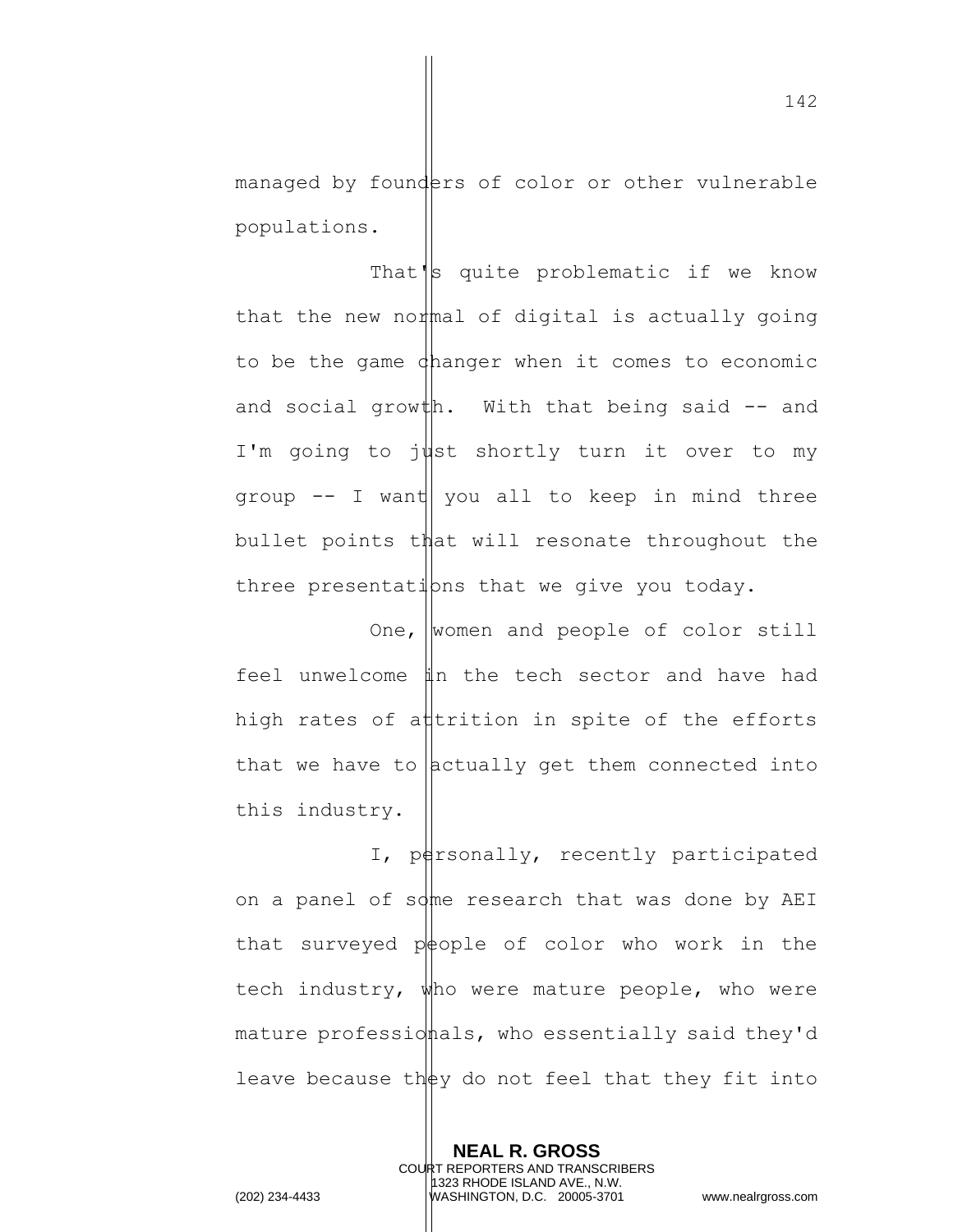that culture. That's problematic, and that's a reference that  $\parallel$  I've provided. I'm looking forward to hearing from Rosa, in her group, as to what we should  $dp$  about it as part of the charge of this Committee.

Secondly, tech startups founded by people of  $\text{col}$  often do not have critical venture capital investment. As it was mentioned, for example, in the Access to Capital group, equally in the venture capital space for tech startups, we ane not seeing the infusion of capital in those companies that essentially could be leading some of the driving post-recovery efforts, given  $t$  the fact that they could be closer to the ground  $\psi$ hen it comes to creating more trustworthy  $AI.$  They could be helping to get rid of algorithmic bias.

The llack of equal allocation of venture capital to startups at a time where digital is  $b\neq$ coming the new normal is problematic, and it's something that I am hoping

> **NEAL R. GROSS** COURT REPORTERS AND TRANSCRIBERS 1323 RHODE ISLAND AVE., N.W.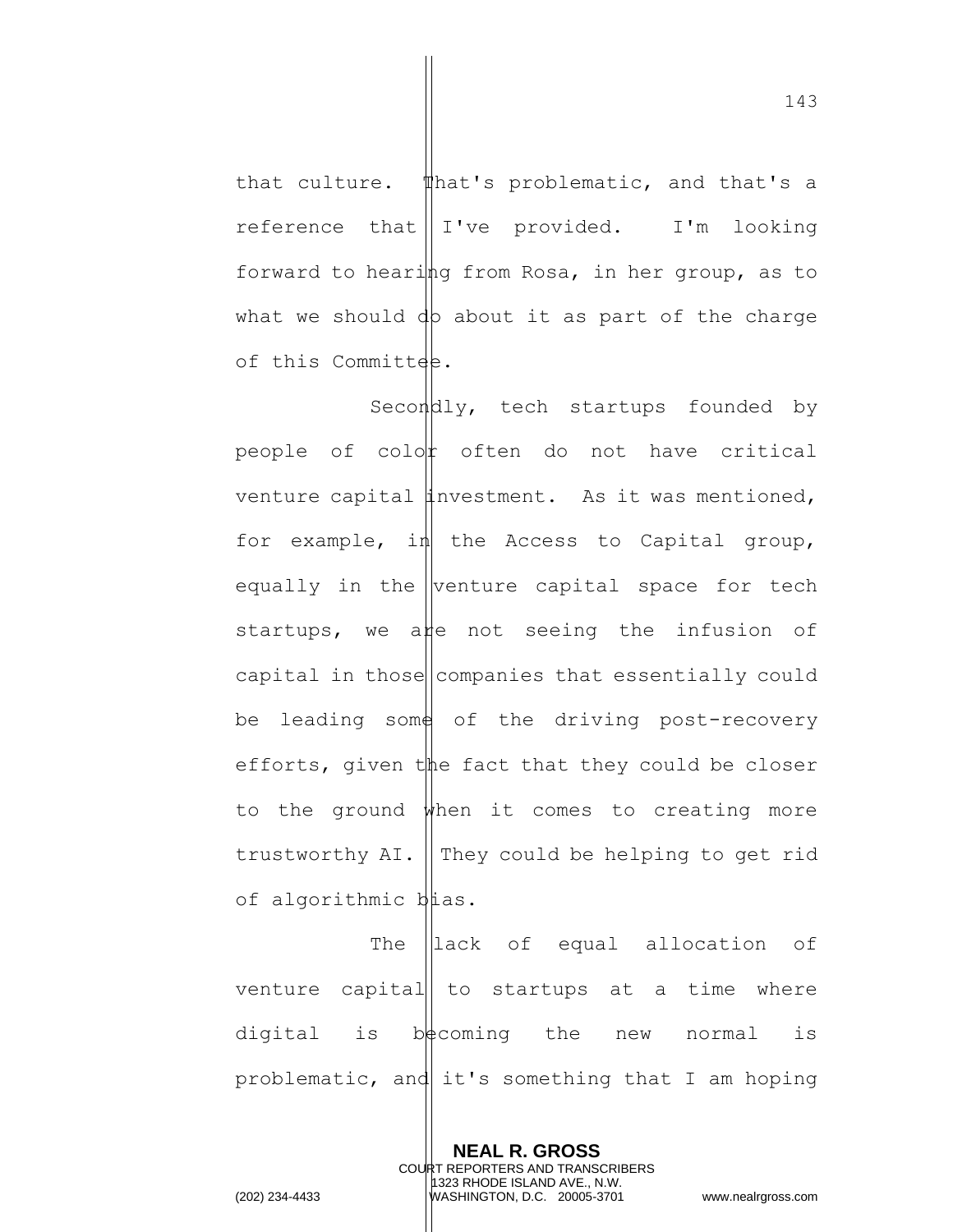that Dr. Wilson  $\|$  will address as far as what we plan to do about it within this sub-group.

Finally, even in the midst of a  $p$ andemic, busin $\phi$ ss diversity and procurement of women and people of color still matter. When we think about the unequal distribution of wealth, when we think about the fact that it was mentioned by Susan Allen that we were seeing, for example, a statistic that I just read, 100,000 small businesses closed, permanently closed as a result of this pandemic, 40 percent of Black-owned businesses, for example, permanently stopped existing in communities of color, the devaluation of Black communities and Latino communities as a result of this pandemic, that does not  $n$ ecessarily mean, for companies that are still in business, that they do not prioritize their relationships with diverse suppliers.

Led  $\upphi$ y Dr. Johnson, we're actually going to hear from our group why we need to actually assess the cost through solid research,

> **NEAL R. GROSS** COURT REPORTERS AND TRANSCRIBERS 1323 RHODE ISLAND AVE., N.W.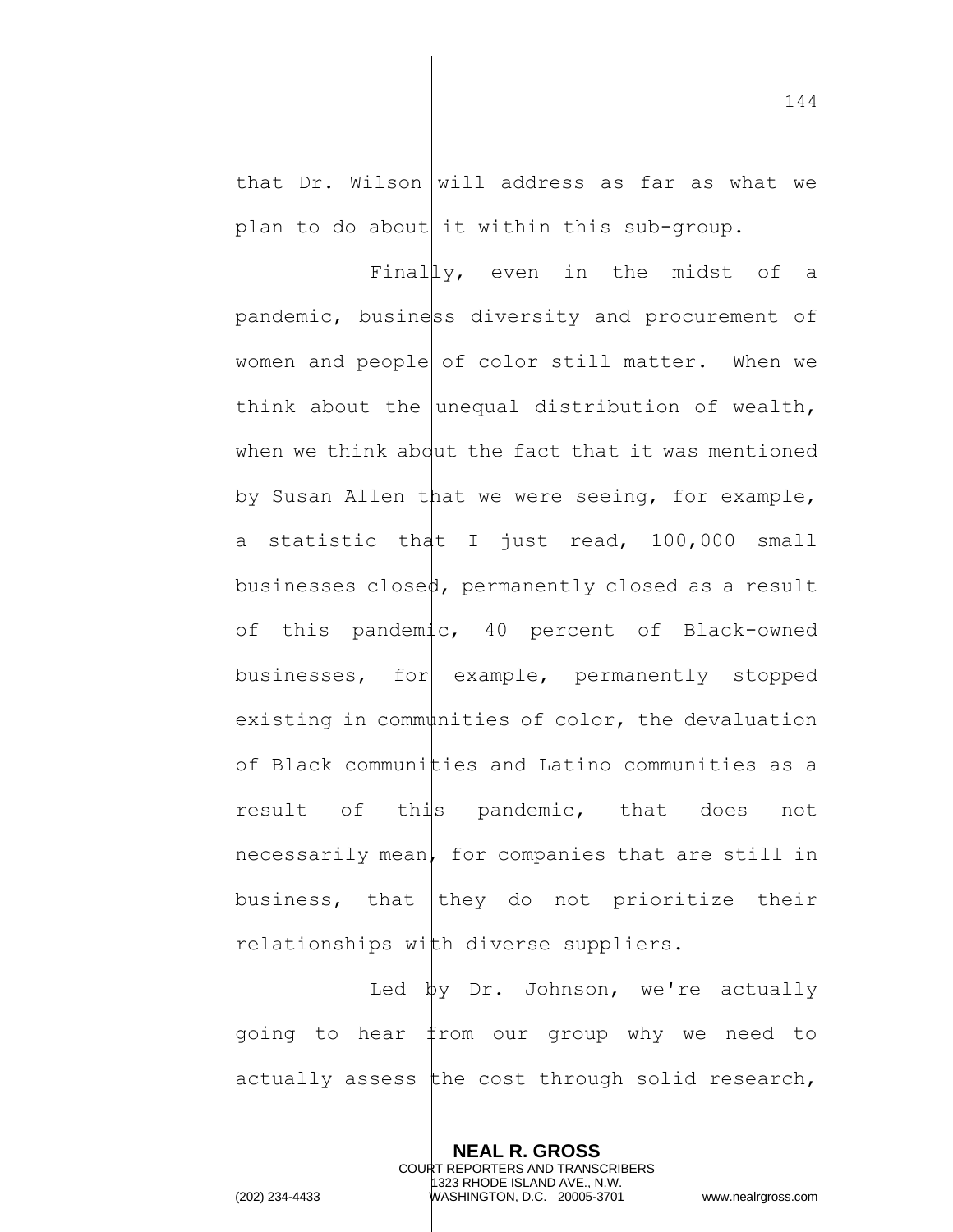solid conversations that, again, implore, in many respects, the Commission, of which we have direct authority of this Committee, to think about ways to keep that conversation going.

As I was listening to the previous group on Access  $\sharp$ o Capital, my heart sank because as some have said with the health disparities of COVID-19, when  $\psi$ ulnerable get it, it's not like they catch a colld. They catch the flu. It is apparent that when Black-owned businesses and Latino-owned businesses, or diverse businesses, in general, are impacted by the consequences of something so devastating, it's not like we can recover very quickly, which is, again, why it's important to have a conversation on how do we get more people in and prepared, so that they fit in these new economies that are the future of industries?

How do we understand how to create an ecosystem wher $\phi$  they have equal access to capital, particularly in a tech entrepreneurship,

> **NEAL R. GROSS** COURT REPORTERS AND TRANSCRIBERS 1323 RHODE ISLAND AVE., N.W.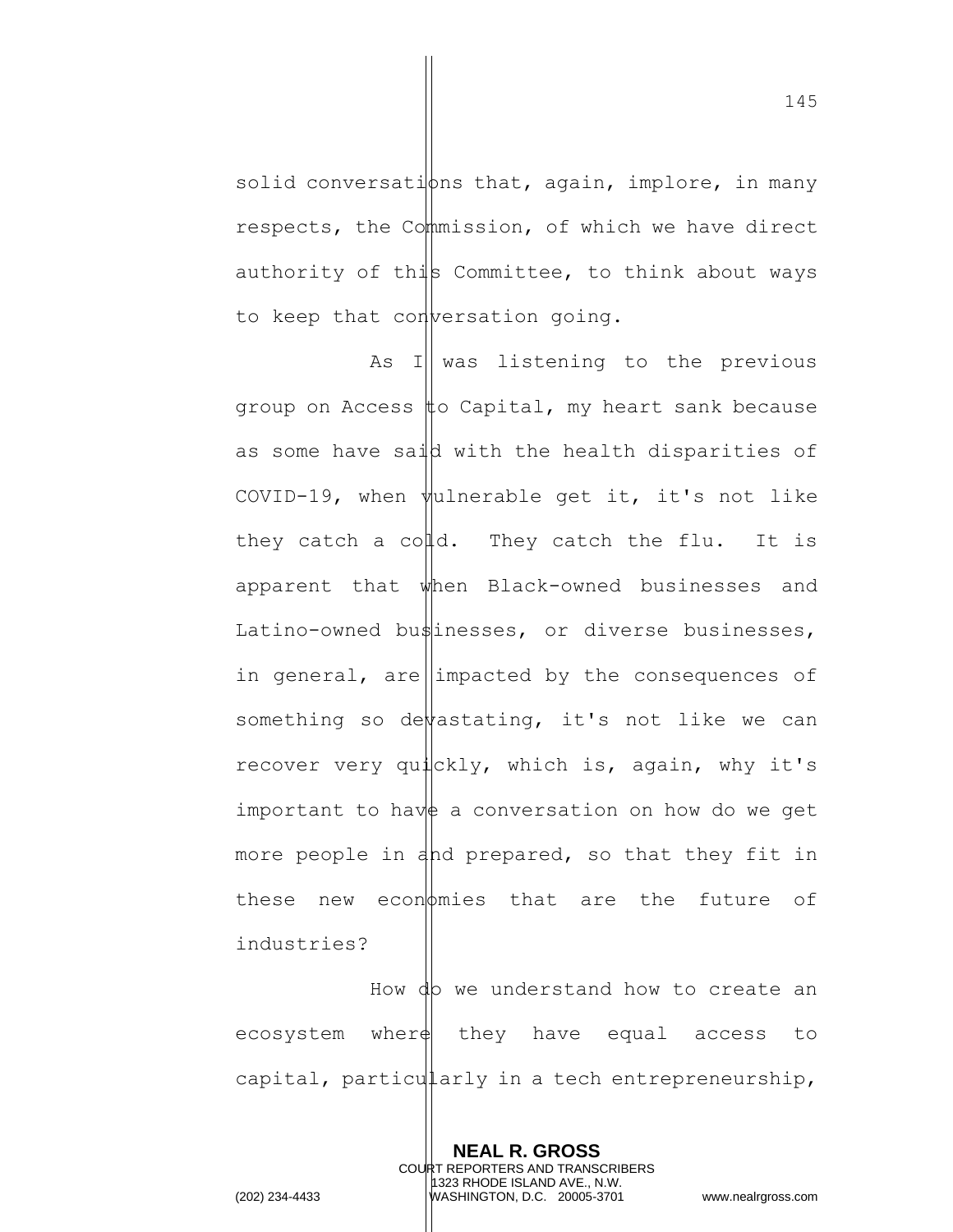a state that is going to require the support, talent, and skills of founders of color? Three, how do we ensure that diversity in our supplier procurement prodrams still matter?

So with that, I actually want to start with  $-$  this is how we're actually going to lay it out -- with Rosa, who will start with the workforce development report out for this meeting. When  $\frac{1}{2}$ he has completed, we will pivot to Dr. Fallon Wilson, who was the sub-group chairwoman for  $\|$ the Startup sub-group of this Committee, and  $t$ hen we will end graciously with Dr. Ron Johnson, who will talk about the supplier diversity outputs that have come since our last meeting. I will then return and see if there are any questions from this distinguished group for the sub-group. Whith that, I pass it over to Rosa and her slides.

MS. MENDOZA DAVILA: Thank you, Nicol. Good afternoon, everyone. We changed or plan a little bit. Our group changed our plan,

> **NEAL R. GROSS** COURT REPORTERS AND TRANSCRIBERS 1323 RHODE ISLAND AVE., N.W.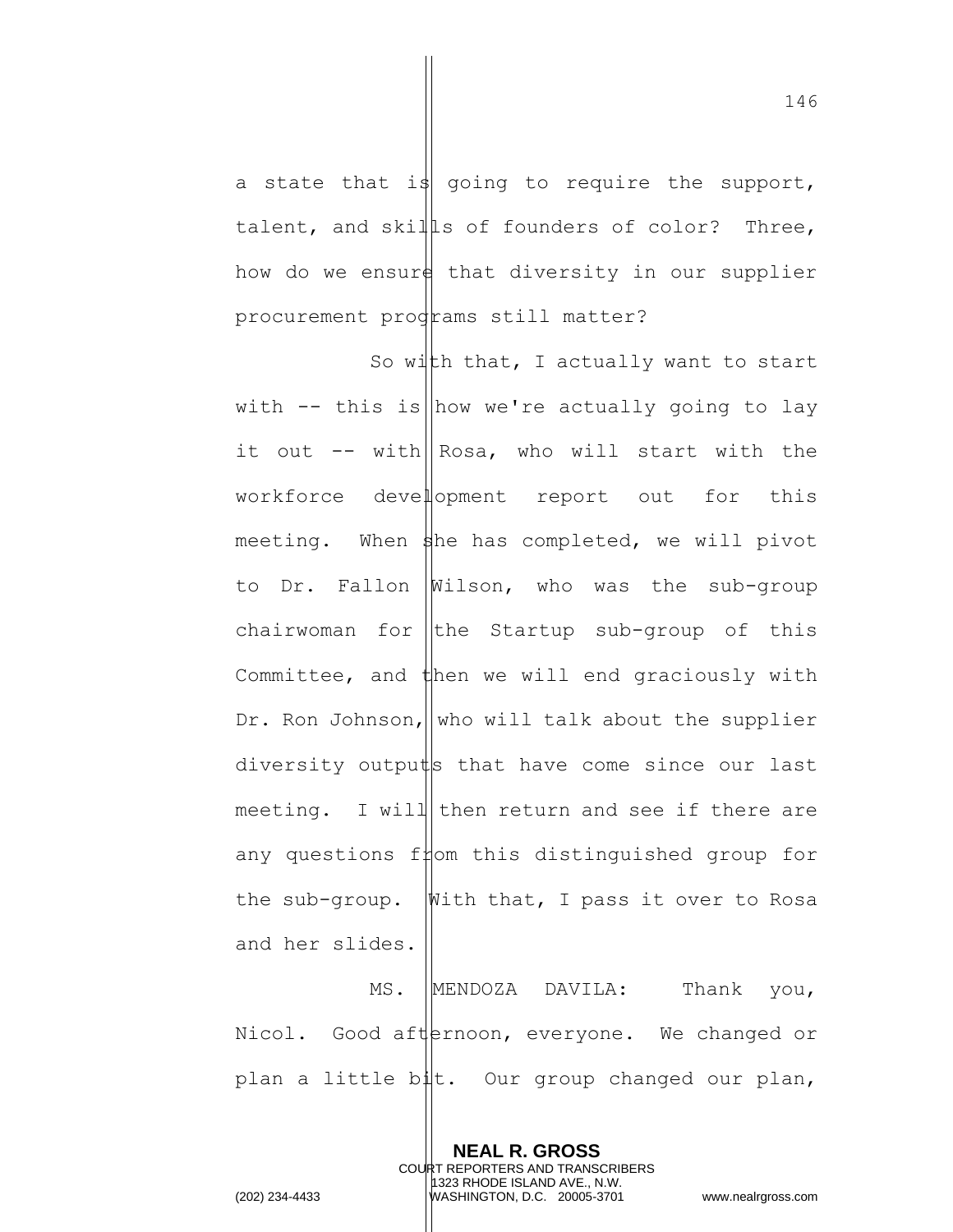and we are now  $q\beta$ ing to focus on educating people from under-served communities on how to get a job in the tech industry.

Nicol, you mentioned some of the reasons why people from our communities don't get a job or don't have a job or don't keep a job in the tech industry. One of the reasons that they don't know about the resources. They don't know what road to take in order for them to be able to get a job, so that's what we want to do.

We want to help educate our community on how to get a  $j$  job in the tech industry. Our goal is to provide information and resources to students from under-served communities, such as advice on how to build a strong resume, networking skil s guidance, advice on how to interview and  $\nparallel_{\mathbb{W}}$  to land a job, information about opportunities in tech and telecom industry, information about coursework and grade requirements for certain tech jobs.

We want to emphasize the importance of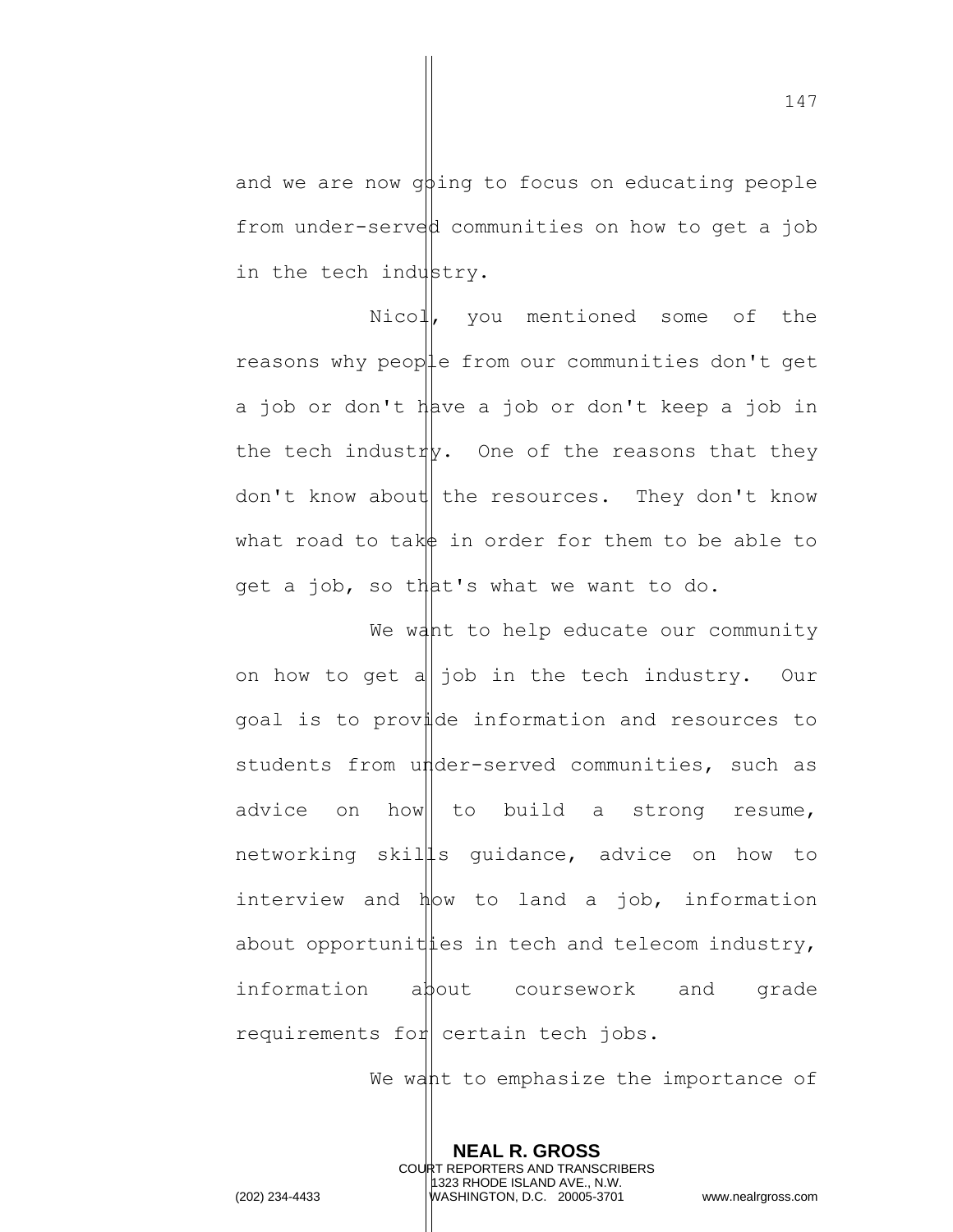148

STEM education, and we want to provide information about the tech culture. I also give advice on the  $\frac{1}{2}$  advice on the  $\frac{1}{2}$  are needed for some tech jobs, such as internships, volunteer work, etc. Can you go to the third slide, actually, please?

DR. TURNER LEE: Yes. And Rosa, Nancy has joined, so good. We're back on track.

MS. MENDOZA DAVILA: Okay, perfect. Our target audience is students and influencers, high school students, juniors and seniors, college students, guidance counselors, placement officers, and  $n$  parents. We plan on partnering with tech companies, STEM organizations, affinity groups, and others who may be interested in partnering with  $|$ us.

Fourth slide, please. We are going to deliver our message via a virtual summit. It's going to be titled the Road to Tech Jobs. It's going to be on Friday, January 15th, at  $3:00$ p.m. We will provide more details as we get closer to the  $\parallel$ date. We are going to have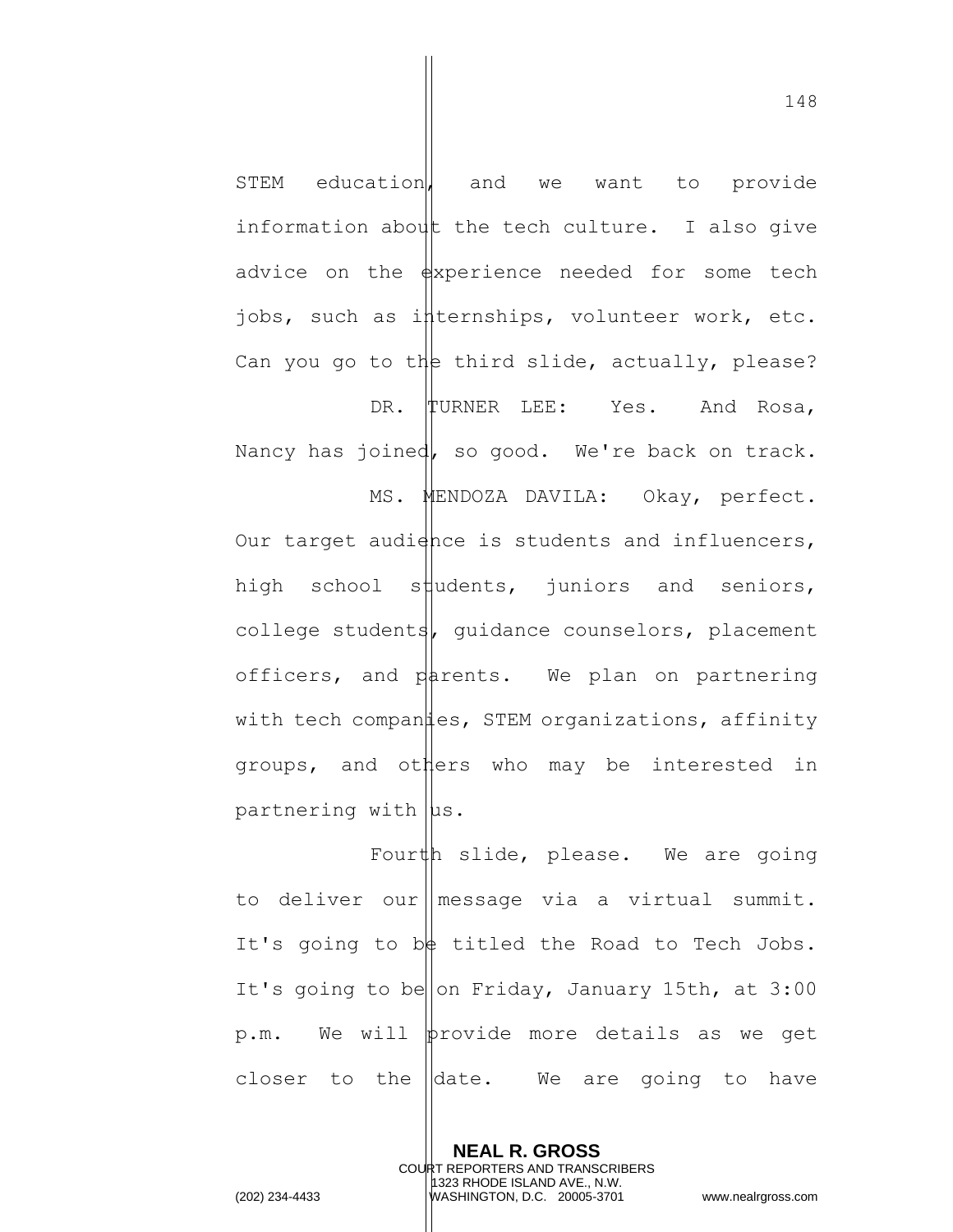panelists and  $k\frac{1}{2}$  ynote speakers who are subject matter experts. We hope all of you can join us, as well. Last slide, please. At the end of the summit, we are going to give a road to tech jobs document to all  $|bf$  the participants.

That  $\vert$  document will include a summary of key points from presenters, provide resources relevant to securing a job in the tech industry, and it will also provide a feedback mechanism. We believe that our summit will help educate people from under-served communities about how to prepare to get  $d$  job in the tech industry.

There  $f$  it will help create a pipeline of qual and diverse candidates for the tech industry. That's all I have. Maurita and Deb, did I mats anything? Would you like to add anything else?

MS. HLAM: I think you did a great job. This is Deb. I think, again, having been on the other side of this, where people are hired, a lot of times,  $\frac{1}{2}$ tudents get to the end of college

> **NEAL R. GROSS** COURT REPORTERS AND TRANSCRIBERS 1323 RHODE ISLAND AVE., N.W.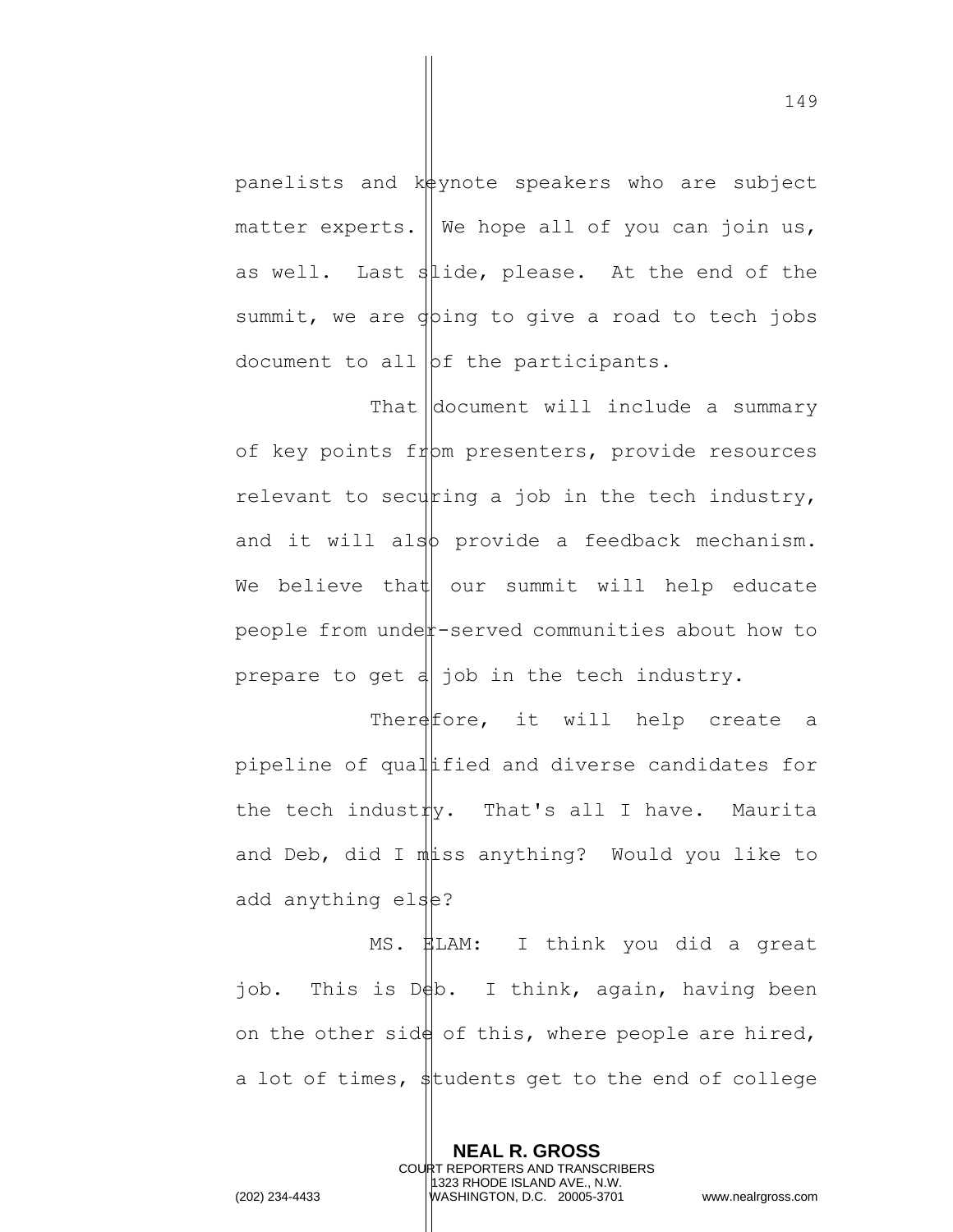and it's just to late. They haven't taken the right courses.  $\parallel$  They haven't gotten the right grades. They haven't had the right summer experiences. Our goal, as Rosa said, is to get to students very early, so that they can know how to really map  $\phi$ ut and give them a document, actually hand them something that they and their parents and supporters can have to map out a road to not just a job in the tech sector, but a tech job, as well.

MS. COLEY: Same here. This is Maurita. I really enjoyed working with Rosa and Deborah. As you have noticed, we did come up with a change in direction because we wanted to reach out to the pipeline. Really, a lot of the issues that come up in this area have to do with the pipeline.

We think that this virtual job summit, tech prep summit, whatever you want to call it, is going to really get to the audience we want. Also, for me, being last generation, I recall

> **NEAL R. GROSS** COURT REPORTERS AND TRANSCRIBERS 1323 RHODE ISLAND AVE., N.W.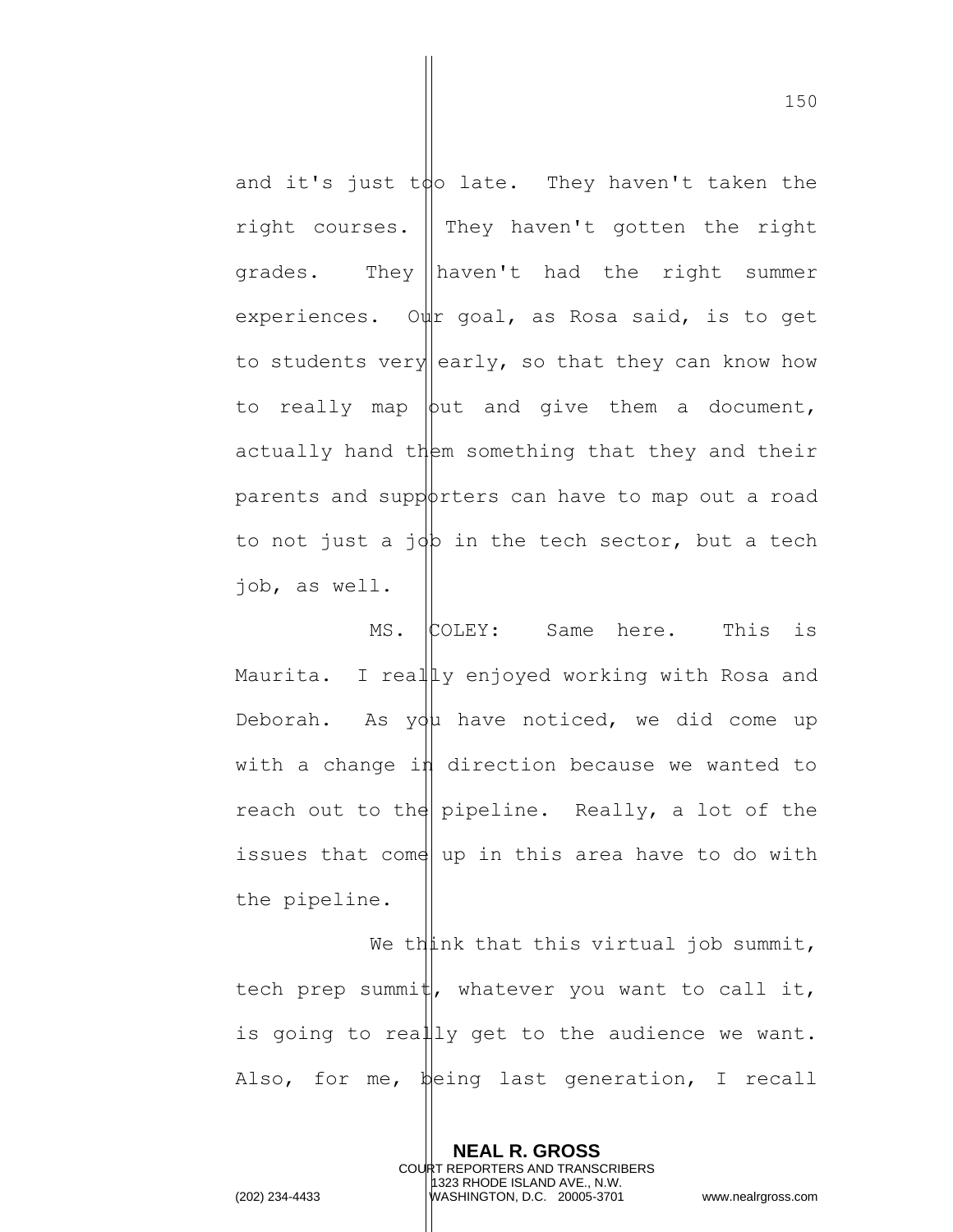that former FCC Chairman Bill Kennard was  $-$  he got introduced  $\sharp$ o the FCC when he was in high school, I think, or junior high school, when he was on the Dinah Shore Show, in the audience. I think about that  $|a|$  lot when I think about exposing the FCC to younger people because it's not necessarily known. I think this is a great way to bring in students and help to build the pipeline. Thank you.

DR. TURNER LEE: Rosa, this is Nicol. If I could just  $\vert$ dd in, you guys did a fantastic job. It's okay that you change because you've got to do what  $\frac{1}{2}$  ou can't -- is real, so that we actually have impact.

Again, tying this back to the previous announcement  $fr\psi$ m the Chairman about the FCC diversity internship makes a lot of sense. Hopefully, there'll be some connections there, or a presentation  $\parallel$  by the Commissioner on that program at the event.

> **NEAL R. GROSS** COURT REPORTERS AND TRANSCRIBERS 1323 RHODE ISLAND AVE., N.W.

MS. COLEY: Right, thank you, Nicol.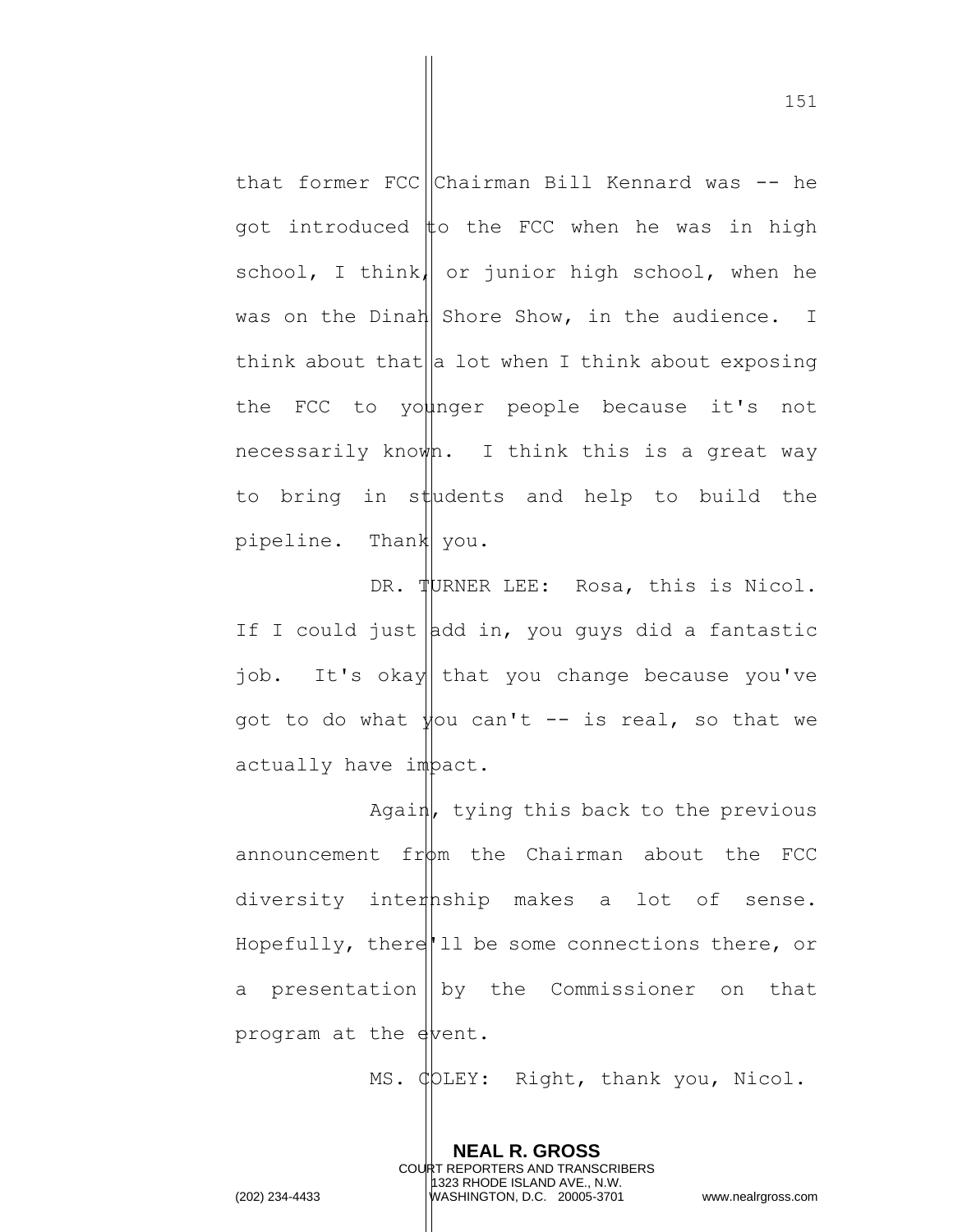DR. WURNER LEE: Any other comments from this group before we pivot to our next sub-group leader?

All  $\vert$ tight, we will hold questions until the end. Let's pivot to Dr. Fallon Wilson.

DR. WILSON: Good afternoon. First, I have to say thank you Dr. Nicol Turner Lee for setting the foundation of our conversation and bringing the en $\frac{1}{2}$  post lunch. I say to that. I have to say, also, a thank you to Jamila, Julie, and Jamile. You all were awesome this term with scheduling. Because we had some challenges, but you all were so  $\beta$  patient with me, so I appreciate you for that.

To  $m$ y amazing co-chair, Rashidi Hendrix, who will come on this conversation, as well, thank you  $#$ or co-leading our sub-committee. Our diversity  $q$ roup is really tasked with promoting the rules of minority women and small business organi $\sharp$  ations, in particular, how they can lead in this digital economy.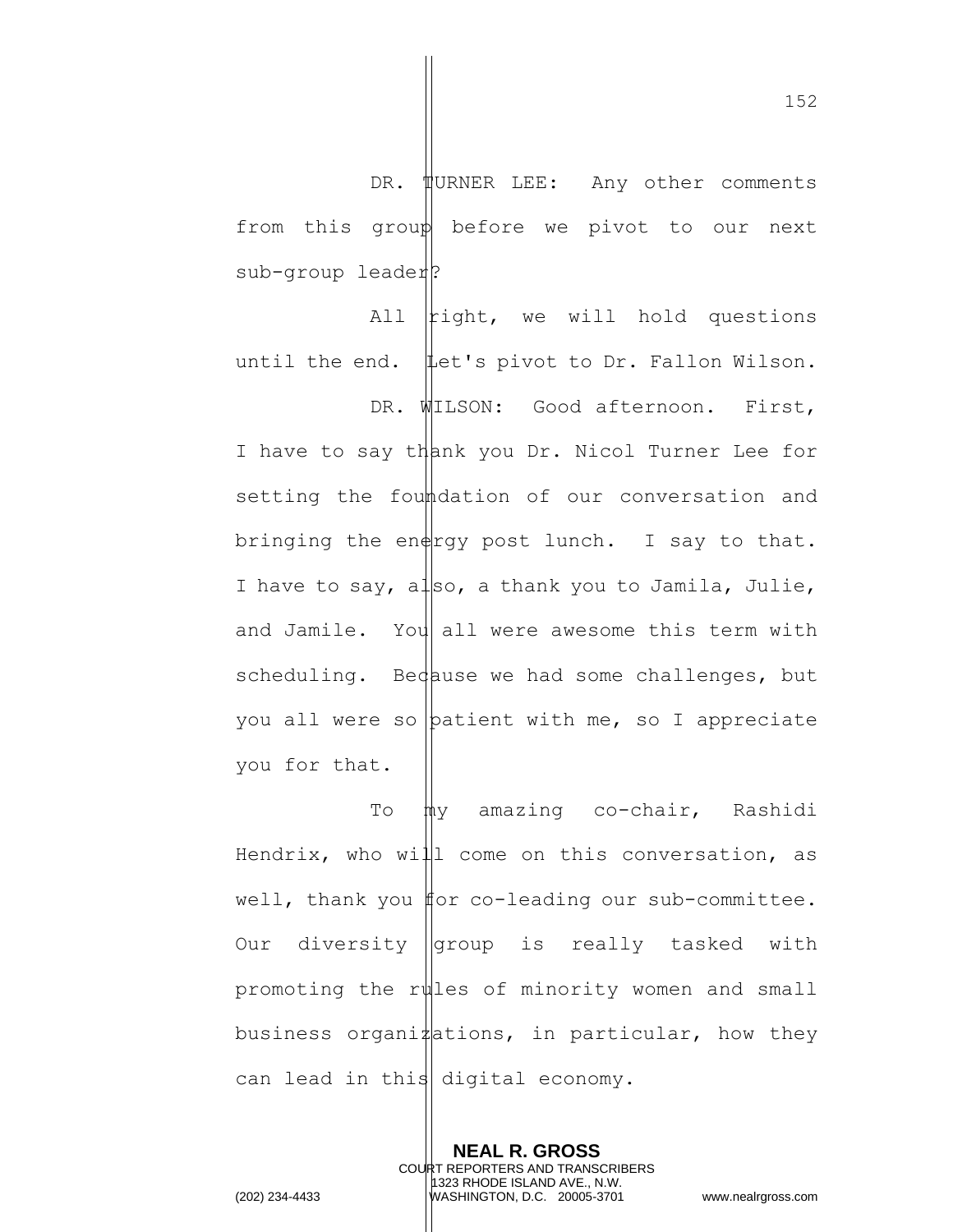Most  $\mathsf{b}$ f our conversation, and rightly so, from some of our other sub-groups, is focusing on how  $\alpha$  capital formations and access to capital is working for minority women and small business entities, or we're talking specifically about founders.

But  $\frac{1}{2}$  bur group really wanted to talk about who are the support organizations in the U.S. that are supporting minority women, small business, tech support organizations? Who are supporting, on the ground, entrepreneurs? To help examine these organizations and to see how we can help sustain their vitality pre, post, and during COVID. What we did is that we decided to gather about  $2\frac{1}{8}$  of these organizations from across the country. These leaders of these organizations, they come from various  $-$  they represent various groups, from Latinx communities to African-American entrepreneurs, to LGBTQIA communities, and to our veteran communities.

Then  $\omega$  decided, also, to ask them to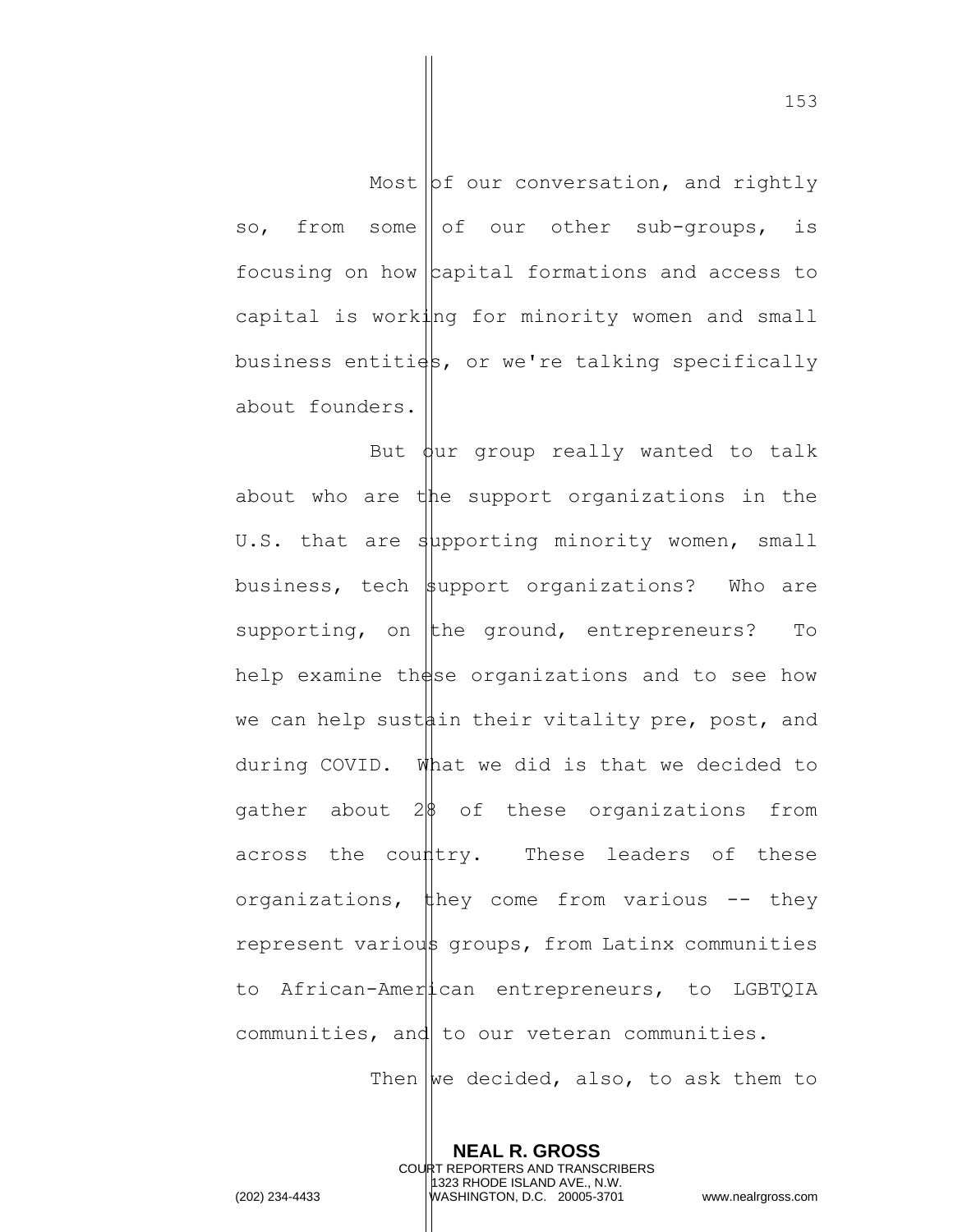share any additional information they would want us to share with the full Committee. To date, we have only|| spoken with  $-$  and great  $conversations$  with about ten of these organizations  $n\phi$ tionally. Once again, these organizations represent a diversity of groups.

Some  $\phi$ f these organizations that we've spoken with range from Anita Borg, where they work specifically with women in tech, all the way up to Camelback  $|$ Ventures, which is an incubation organization that supports Black, Latinx, First Nation people,  $\phi$ nd various other amazing groups of people to dev $\sharp$ lop tech entrepreneur and social impact companies. What we have found is that most of these  $\phi$ rganizations, number one, were founded by people who were tech entrepreneurs themselves, who realized that trying to raise capital or dealling with some of the technical challenges in  $\mathbb{I}$  aunching their tech company or their tech enabled company, that they realized it was really ext $\sharp$ emely hard, so they developed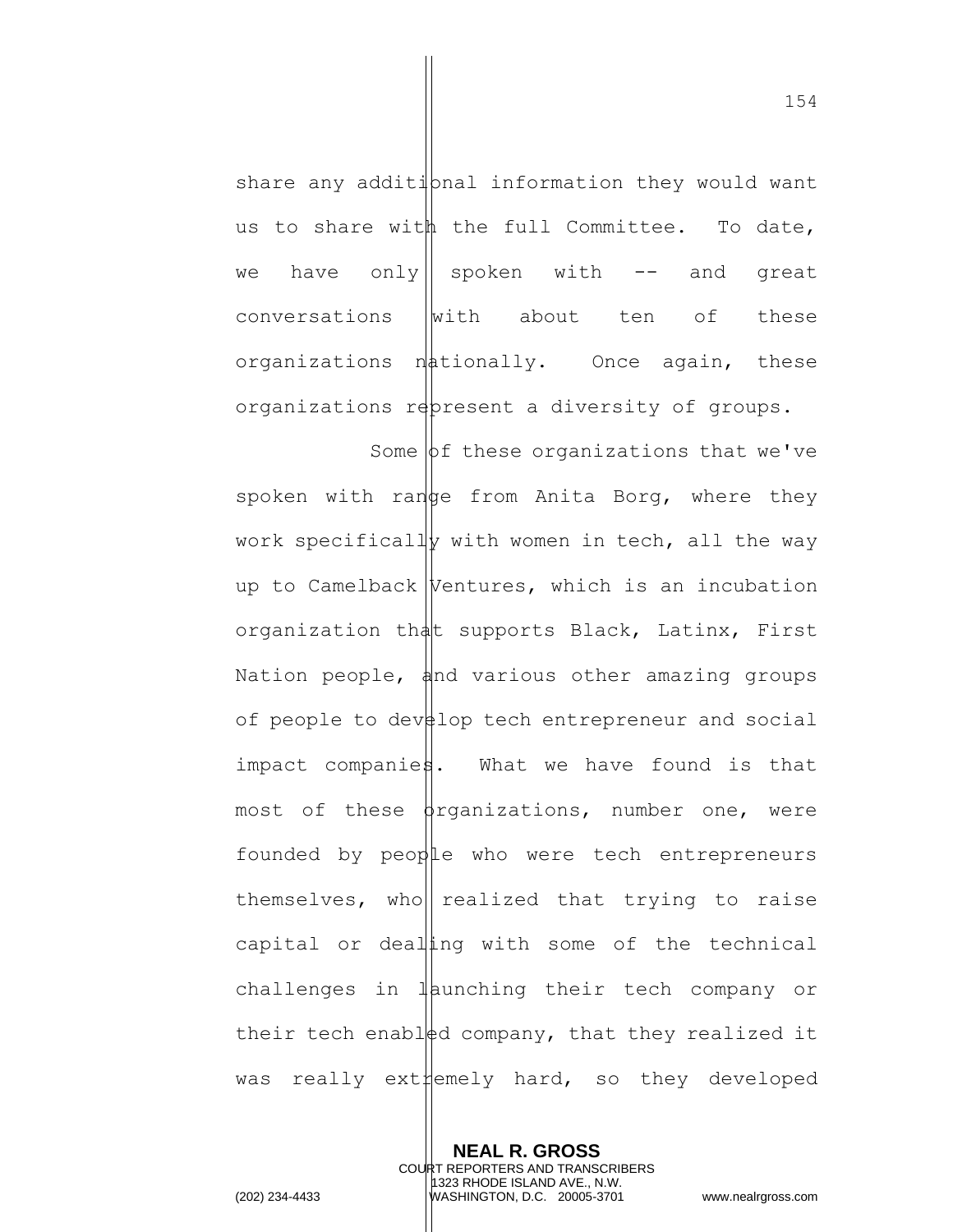non-profits to deal with this issue, so what they experienced as  $\sharp$ ech founders, that others would not experience the same thing.

Also, of this group that we have spoken with, many of them have said that  $-$  89 percent of them  $\frac{1}{2}$  aid that they have been affected by COVID, meaning that not only are they having to support, directly, the founders from these various marginal ized communities, but they also realize that as an organization, themselves, as a backbone organ  $i$ zation for these entrepreneurs, that they're strought to keep their doors open, too.

Last $\frac{1}{y}$ , once again, yes, they're all affected by  $\text{CovID.}$  Some of the challenges that they've outlined as support organizations for entrepreneurs in these various communities, that they experience  $\vert$  as an organization that supports entrepreneurs,  $\sharp$ s that they're having to shift everything online. They're used to  $-$ - either they're accelerators, incubators, or they're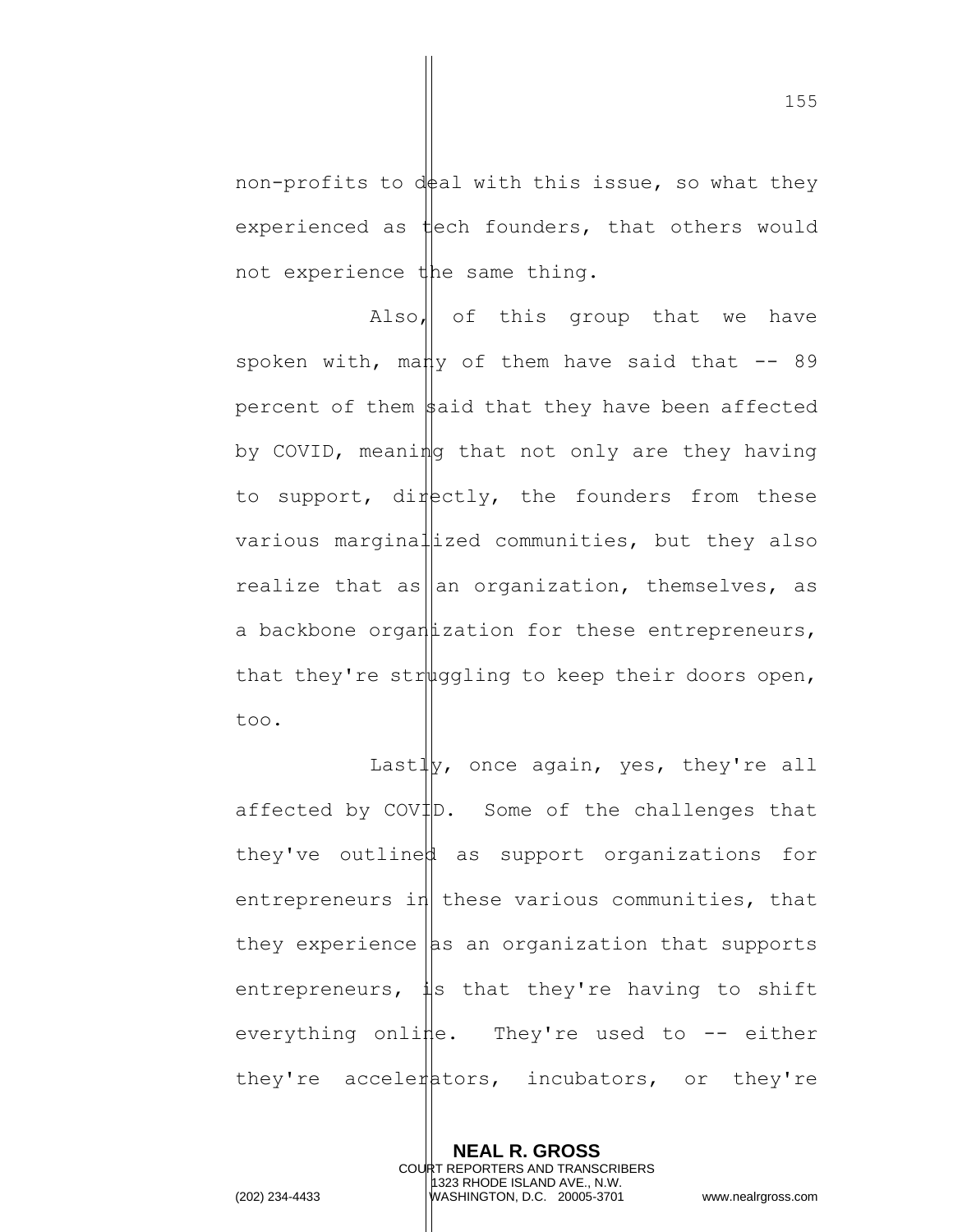non-profits, being able to have a high touch impact with s*i*tepherding their entrepreneurs through the experiences of either getting capital or rewriting their business plans.

In some of them  $--$  because some of the people we've attually talked with work with entrepreneurs in high school and trying to figure out the whole remote learning piece for them, in addition to figuring out how to prepare them in their business  $\left|$  system lunch in remote space, depending if their family has access to broadband.

Those were some of the challenges. In addition to that, there seems to be, in this new space of COVID, in this new space of racial reckoning for  $\phi$ ur nation, there is a lot of resources flowing to support traditional civil rights organiza ions that are supporting Black and Brown commundities.

However, many of the tech support entrepreneurship organizations that we spoke with

> **NEAL R. GROSS** COURT REPORTERS AND TRANSCRIBERS 1323 RHODE ISLAND AVE., N.W.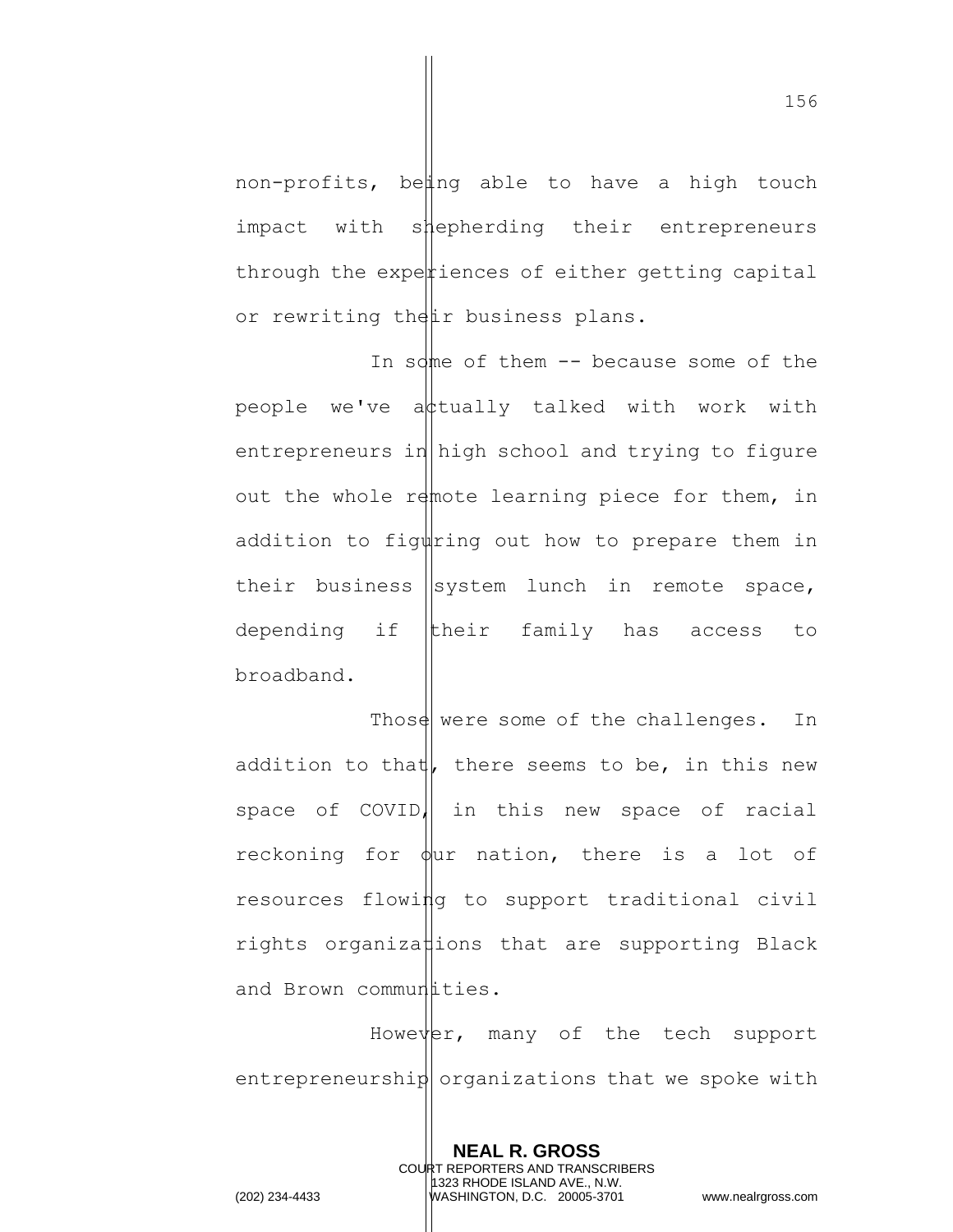realize that the  $v$ 're not necessarily benefitting from all of the foundation and private dollars that are flowing in this space. And they would like to see that rectified. And so Rashidi, are you on?

MR. HENDRIX: Yes, yes I'm on.

DR. WILSON: Do you want to pick it up from here?

MR. HENDRIX: Yes. Just to add on to what  $Dr.$  Fallon has mentioned, we want to thank you for all your hard work and for everything that you've don $\phi$ . We appreciate it, first of all.

I think some of the takeaways that we basically really encountered was that, you know, work done by these organizations have increased the presence in the lack of representation in multiple tech-related industries.

I feel like the overall diversity has allowed an archetype person of color to have access to funding and employment and business

> **NEAL R. GROSS** COURT REPORTERS AND TRANSCRIBERS 1323 RHODE ISLAND AVE., N.W.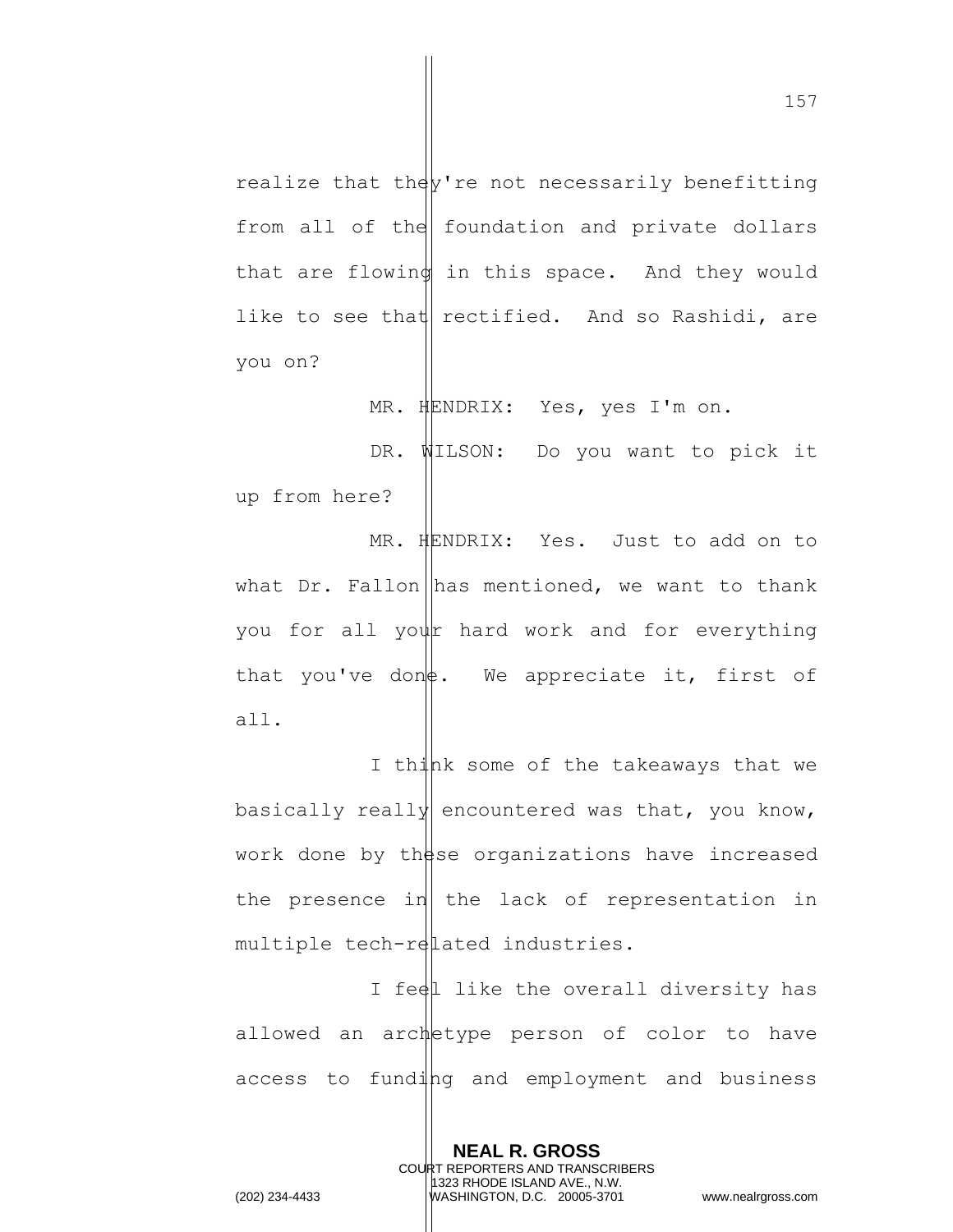development. Also, minorities make a large amount of the  $\vert$  tech entrepreneurs, but not necessarily inside the building.

 $CEOs$   $bf$  tech companies have made many strides to appoint diversity and inclusion initiatives, but they have not translated across various areas and overall culture. So that work needs to be done in that area.

We also know that while major markets, like Detroit and San Francisco and Atlanta, New York, Los Angelss and Chicago have benefitted from some of the programs, there's still a lot of work that needs to be done in some of the B and C markets. It's about the opportunities that are matriculating down to the under-served.

So,  $\frac{1}{2}$  know, we realize that there are some challenges, and we realize that there is a lot of work  $\sharp$ o be done. COVID has kind of allowed a lot of companies to pivot and be able to create programs and create opportunities.

> **NEAL R. GROSS** COURT REPORTERS AND TRANSCRIBERS 1323 RHODE ISLAND AVE., N.W.

I th $\downarrow$ nk that they're still trying to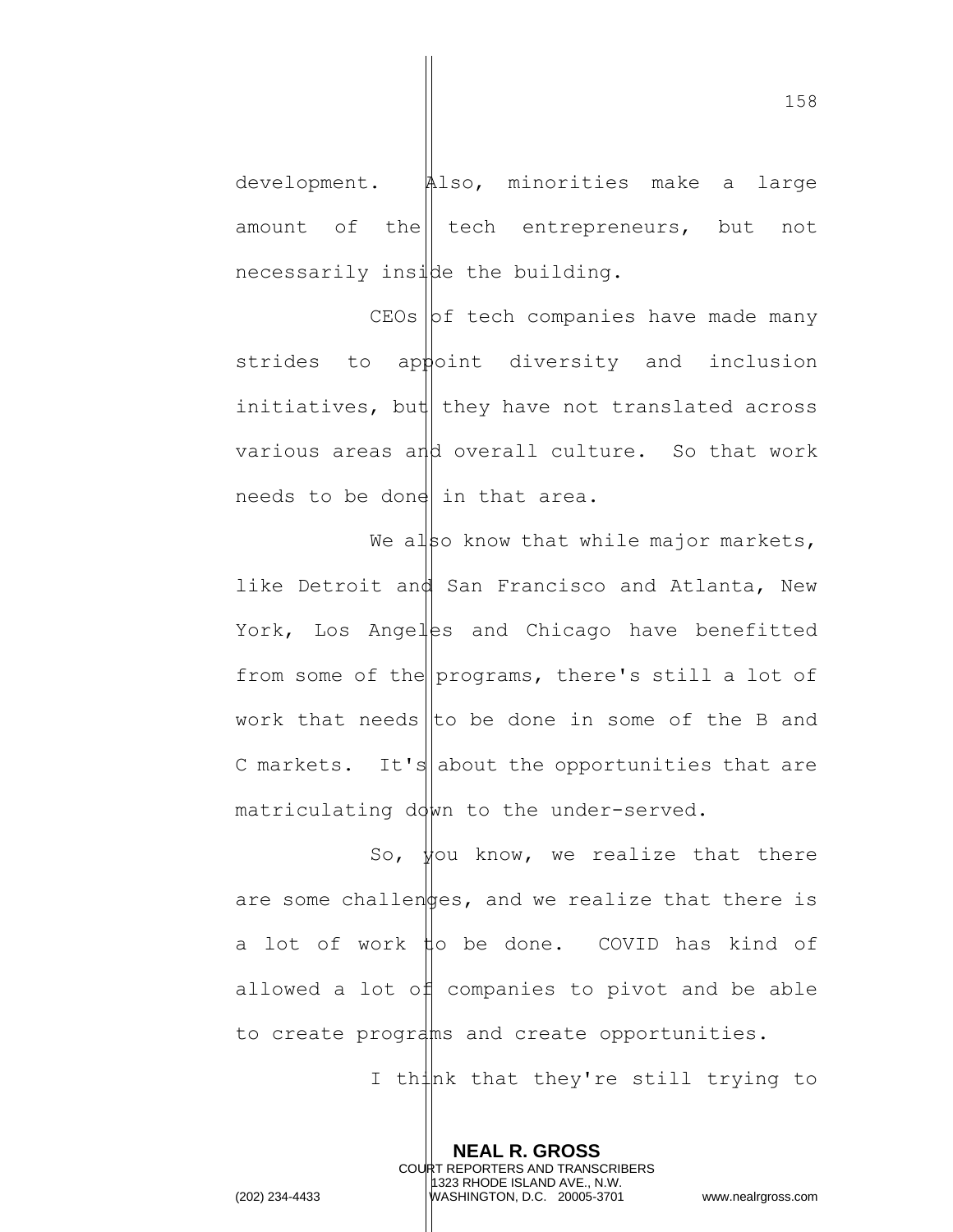figure out how to serve those opportunities to entrepreneurs and people who are also learning on the programming  $\frac{1}{2}$ ide. Some of the activities and programs are -- have now become virtual.

They also are useful, but they also kind of present a challenge, depending on the tech setup of the homes of those under-served communities. Some people don't have access to the equipment and the ability to be able to use a Zoom or things like that because they may not have a computer  $\sharp n$  their household or the ability to have Wi-Fi.

So, and then on the funding side, funding has been an issue with some of these organizations  $i\sharp$  regards to access, not too different than before COVID, but how do smaller organizations dompete for capitalization or private and federal funding has been the main conversation.

Also, there was a lot of  $-$ - or little, very little awareness, as well as agency

> **NEAL R. GROSS** COURT REPORTERS AND TRANSCRIBERS 1323 RHODE ISLAND AVE., N.W.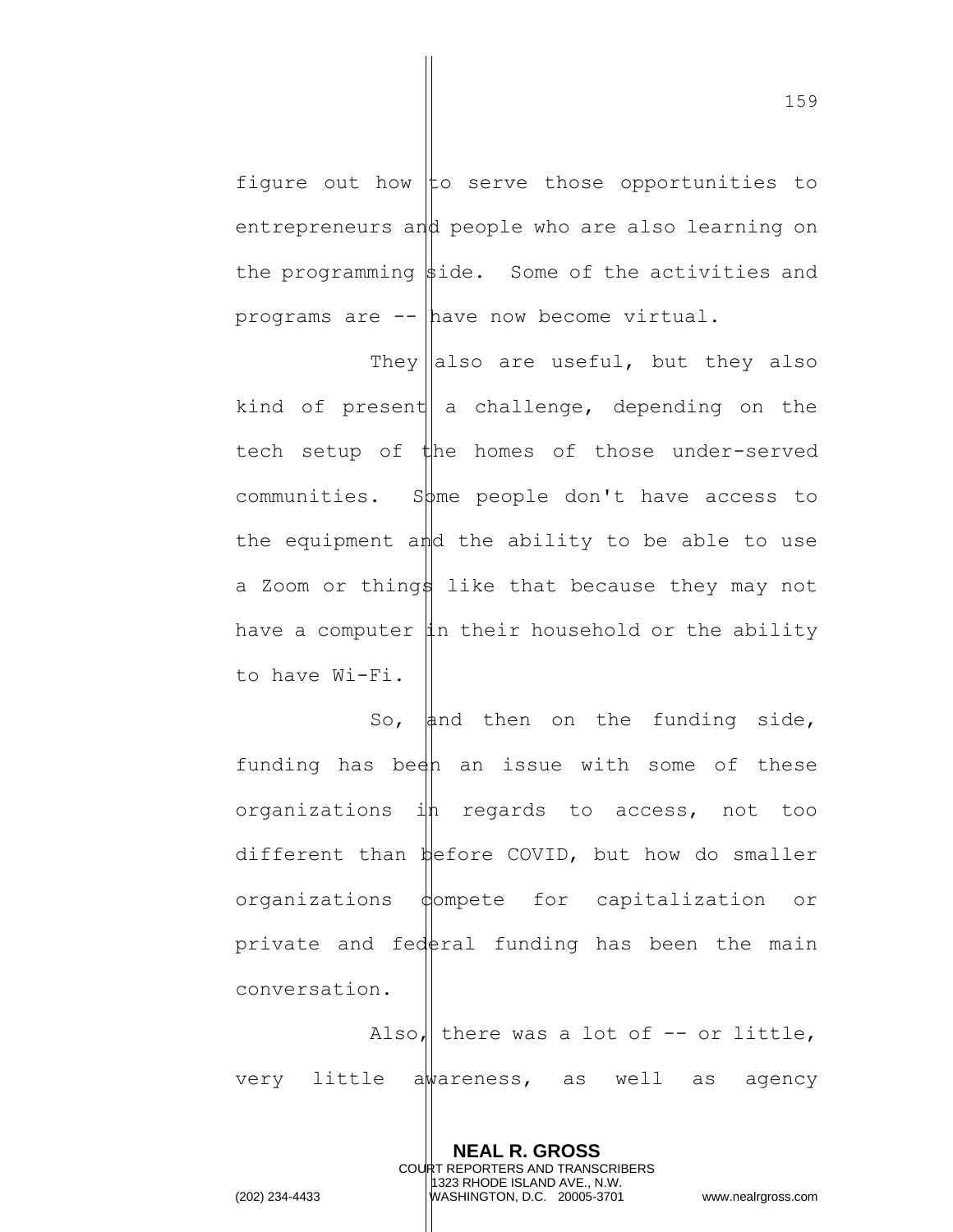$accountability$   $|for$  opportunities in federal funding; for example, with the Small Business Administration | or the Commerce Department's Minority Business Administration.

I think the solution to that was really to work towards main lining information for RFPs, grants, and federal funding deadlines. And I would  $sdy$ , lastly, the employment and retention of COVID has not allowed people of color to retain their jobs. And often, they're the people that  $|$  are first to let go from some of these companies. I think that's another take-away that  $\psi$  and from our conversations, that we have to  $f$ igure out how to kind of divert that.

And, you know, I think, as you can see on the slide, I think it's  $-$  some of the ideas that we like a e the tax breaks for the tech organizations and the federal design minority founders for the  $\sharp$ ir first three to five years. I think that that  $\vert$  could really create a lot of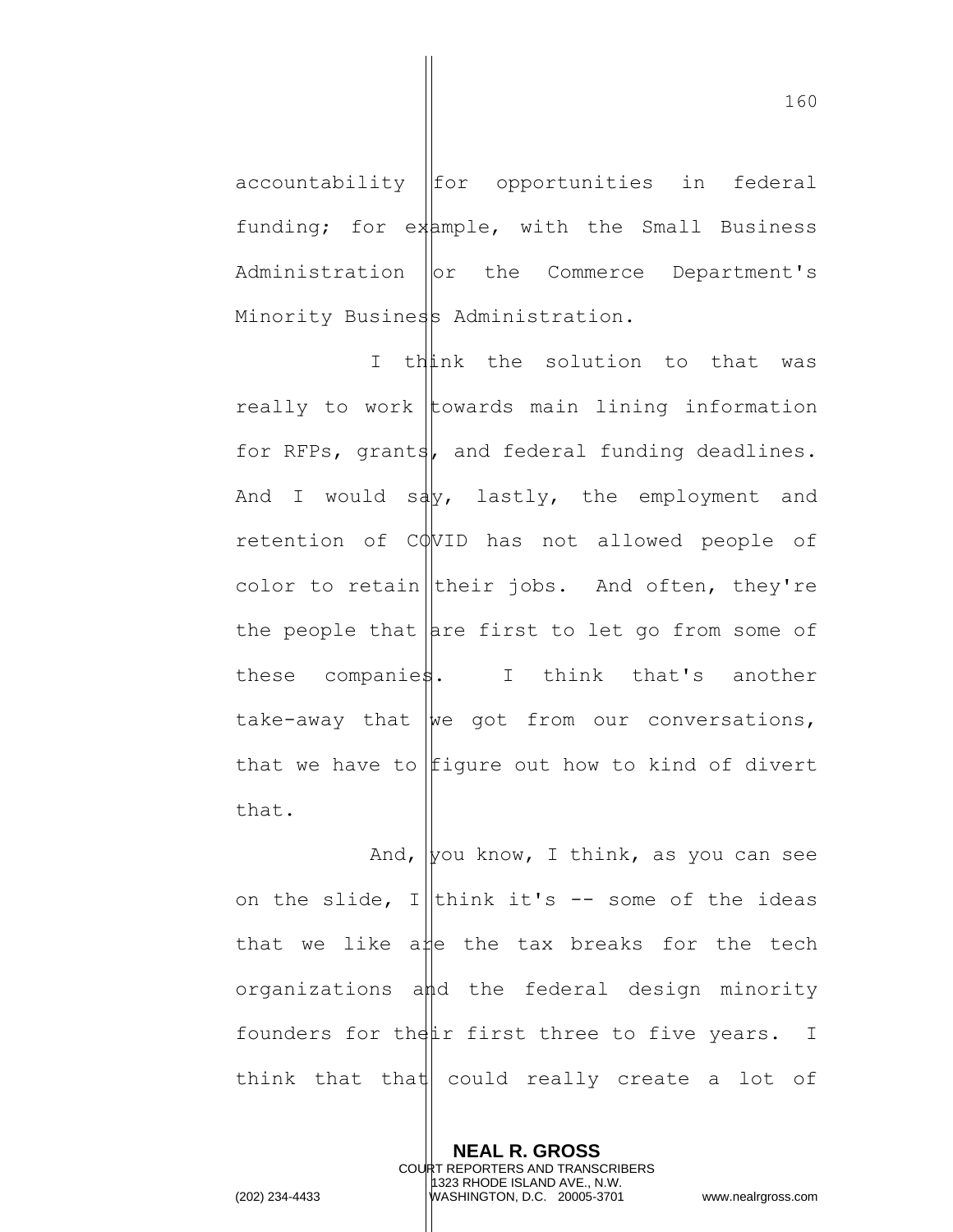leverage and opportunities. I think that we're often not in the conversation when there are different rounds of funding.

As  $ydu$  know, the friends and family round is usually the first round that  $-$ - within the funding cycles of a startup, you know, after which is the seed round  $-$  excuse me, the angel round, the seed round, and Series A.

I think that these incentives for funding, where the friends and family can potentially create more opportunities because  $we'll$  have more people who are invested. You know, recently  $\frac{1}{2}$  ve seen the rise of gifting programs, susus and things like that. We need to figure out how we can divert that into these investments into  $\vert$  some of these businesses.

And  $\sharp$ hen lastly, again, like I said about the Small Business Administration, maybe creating a pipeline so that some of these funders  $--$  I mean these founders can also have an opportunity to federal access. I think that a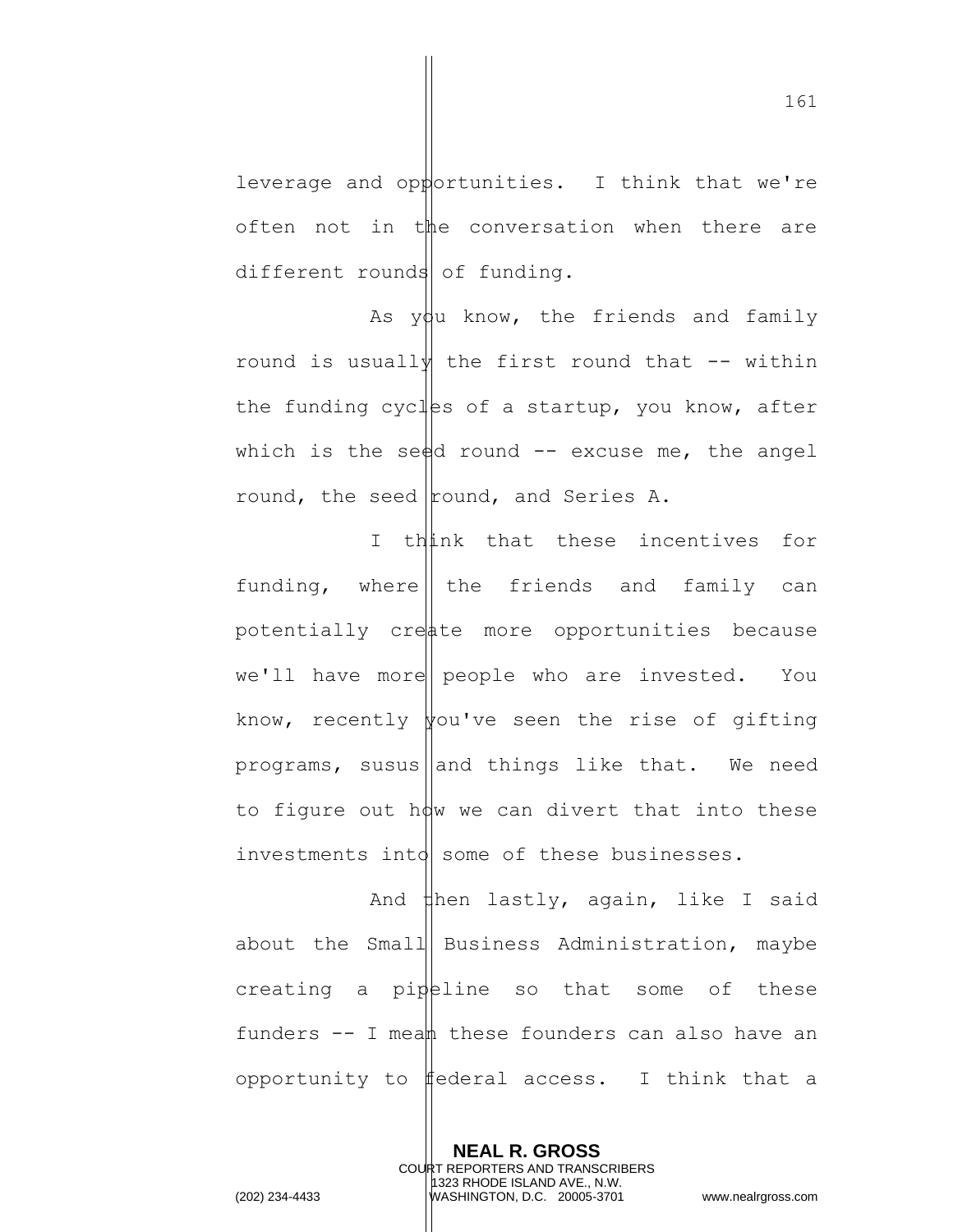lot of the federal programs are available, but if you don't know about it, then you don't necessarily get the opportunity to get a pathway to the resource.  $\parallel$  So I think that we realize that those are the  $\vert$  challenges that we want to implement and are going to continue to kind of research through the next few months, as we're continuing our interviews.

DR. TURNER LEE: Perfect. Thank you very, very much. Before we go on to supplier diversity, is there anybody else, Clint, that you want to actually chime in on the report that Dr. Fallon and Rashidi gave?

MR. ODOM: Thank you, no. I just want to commend everyone on the work that's been happening so fan. One of the things I like to remind people  $\exists$ s that tech startups have been able to thrive  $\frac{1}{2}$  able economic times. Just  $|a|$  little reminder that WhatsApp, Uber, Groupon, Slack, Airbnb launched right after the 2008 economic crisis. And the kind of

> **NEAL R. GROSS** COURT REPORTERS AND TRANSCRIBERS 1323 RHODE ISLAND AVE., N.W.

162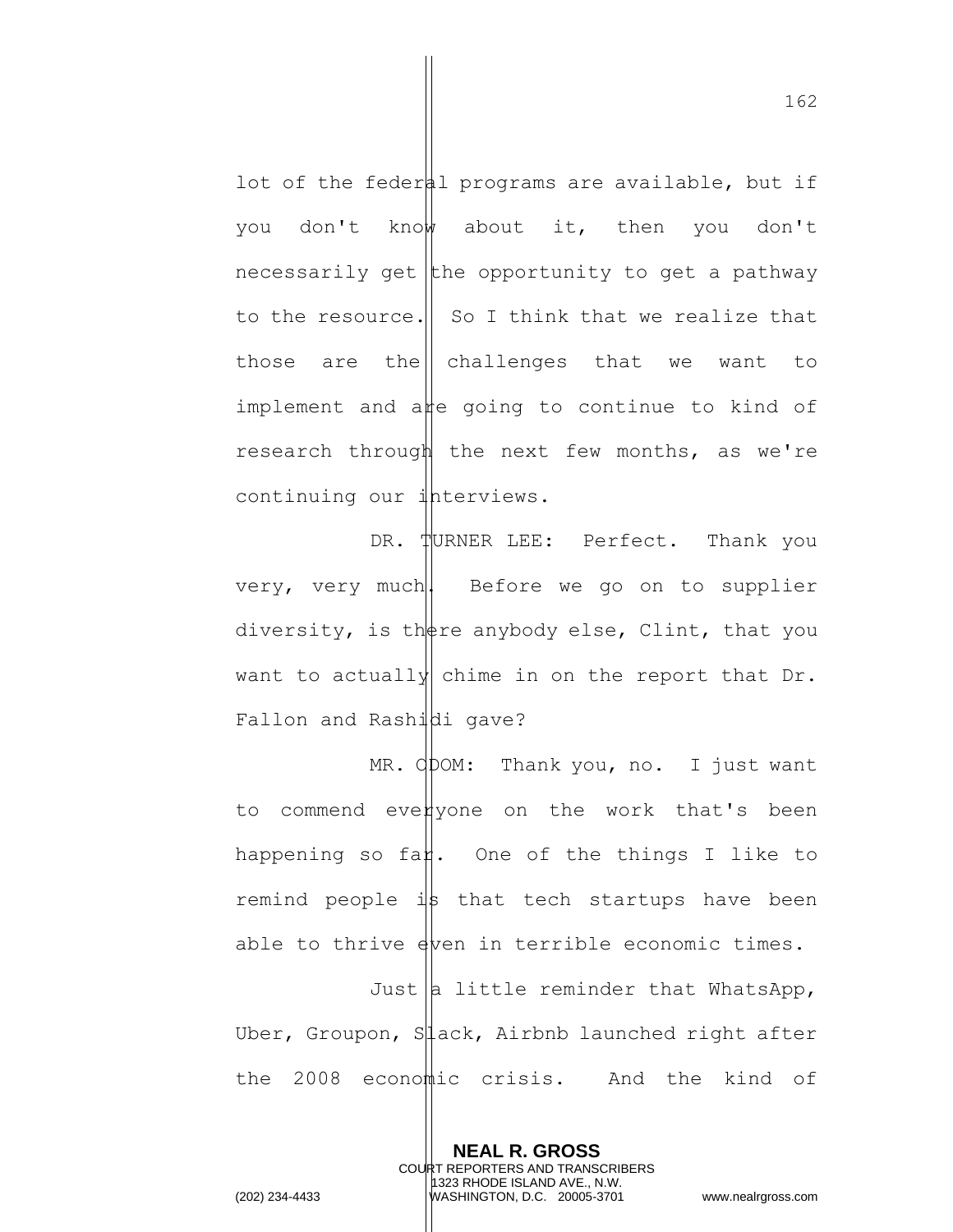enthusiasm that we've seen from  $-$  or at least not willing  $\sharp$  be conquered by economic conditions, we've got a real vibrant tech sector out there. I think we've just got to be able to find ways to connect them to capital, connect them to entrepreneurship. And some of these ideas are worth  $\exp l$ 

We know the FCC doesn't have the ability to make these things happen, but these are definitely  $\frac{1}{2}$  equidiblative and policy ideas that should be brought to the Hill and to the Agency. I'm just excited to be taking notes and to be in the presence of some of these really awesome startup companies and founders.

DR. WILSON: Can I ask one thing, Nicol, before you jump?

DR. TURNER LEE: Sure you can, yes.

DR. WILSON: I know this may seem like an oxymoron be $\sharp$ ause when we said it in the presentation,  $w\phi$  said that we're working with organizations that support tech startups, right,

> **NEAL R. GROSS** COURT REPORTERS AND TRANSCRIBERS 1323 RHODE ISLAND AVE., N.W.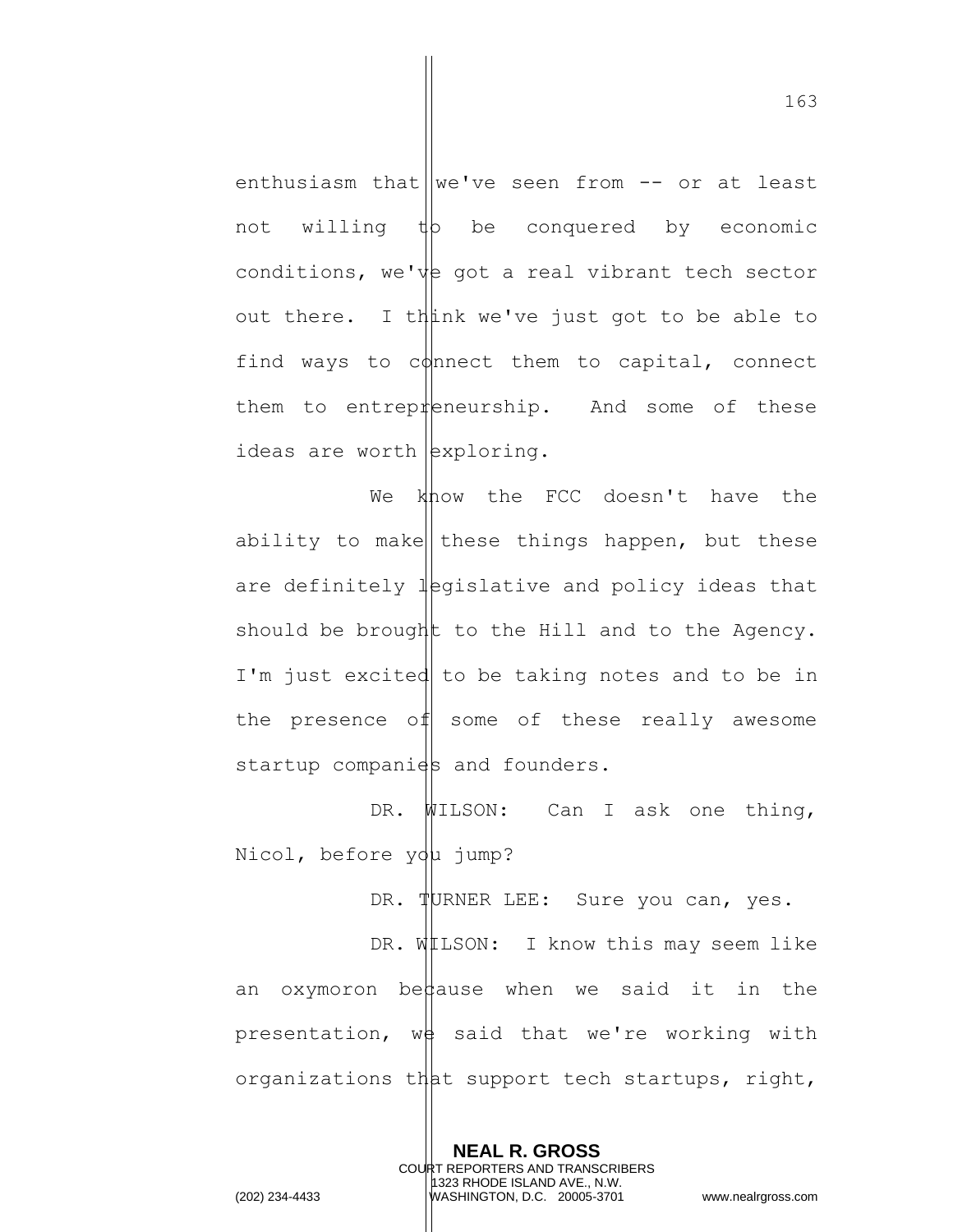but then we also said the broadband issue. I just want to connect that super quick.

Some  $\vert$  companies may be tech enabled. They may have had someone go and create their app. But it doesn't mean that they have broadband at home or they have quality broadband, especially if th $\frac{1}{2}y$ 're in a multi-dimensional home and they have  $f\ddot{\psi}$  people.

I have to say that because I know when you hear -- you're like but you're supporting tech startups. How do they not have Internet? Well, it's very easy. It depends on the quality and the strength of it. Also, they may not be the technical minds behind the actual apparatus that they're putting out as a product. Just wanted to clarify that.

DR. TURNER LEE: No, that makes, Dr. Wilson. It's almost like, as the first group talked about, educators who are also sitting in front of librarists using their Wi-Fi, or in front of Taco Bell, Decause they also don't have

> **NEAL R. GROSS** COURT REPORTERS AND TRANSCRIBERS 1323 RHODE ISLAND AVE., N.W.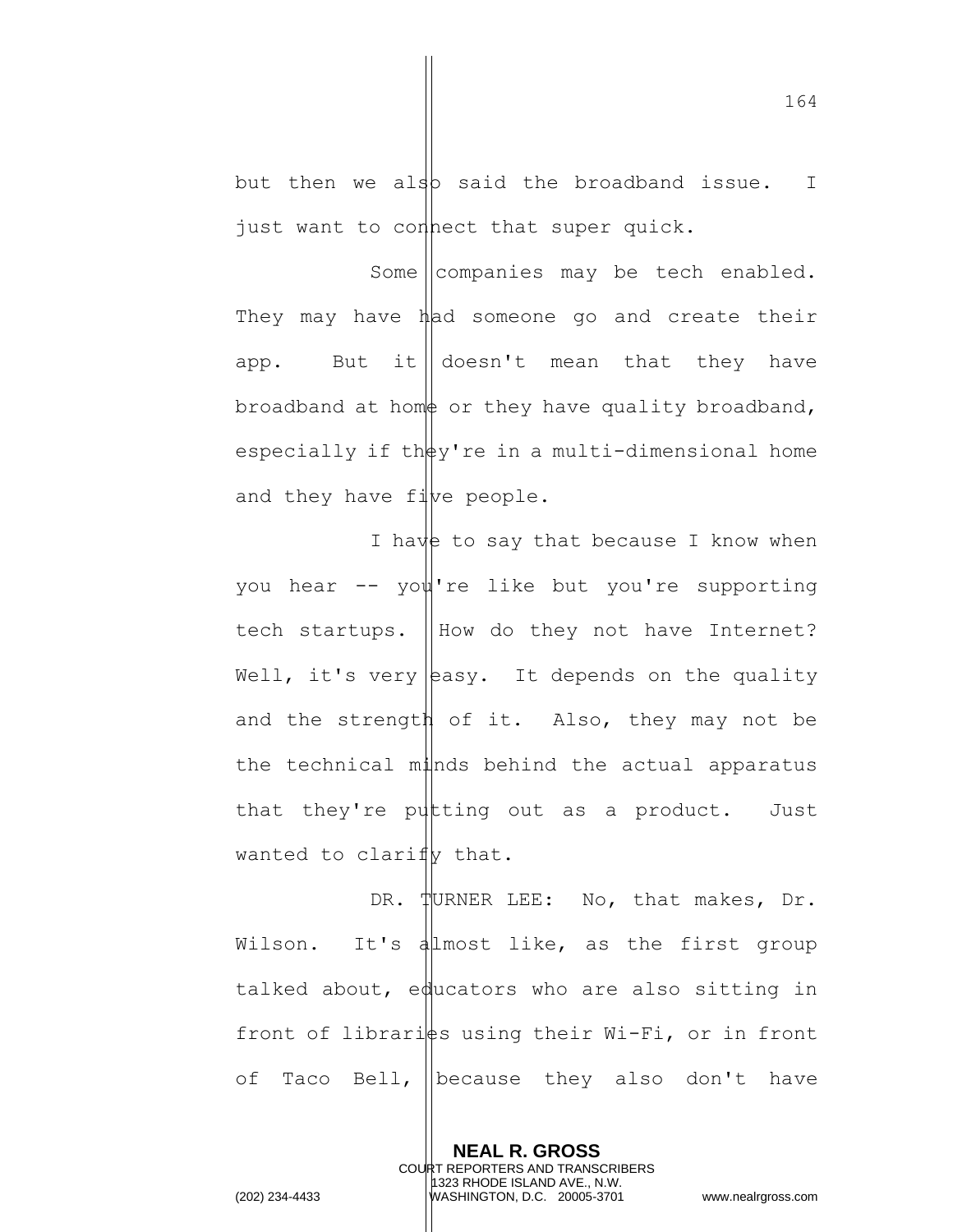broadband at home.

So,  $\theta$ learly taken and noted for the record that we also have to understand the  $b$ roadband dispa $\sharp$ ities that actually exist among tech startups who may be great in the ideation phase, but may not have the tools that they need to actually be successful.

Well, thank you very much. This group will also hold  $\beta$ ff of questions to get to the final presentation, and then just open it up to general questions for our sub-group.

Dr. Johnson, you're up next on supplier diversity. I know he was here.

DR. JOHNSON: There we go.

DR. TURNER LEE: Okay. I've been seeing you all day.

DR. JOHNSON: I know; you've been seeing me all day. Thank you very much, Nicol. First of all,  $I'$  like to thank the other members of my little group, Maria and Sean, for their work and their support of what we're trying to do

> **NEAL R. GROSS** COURT REPORTERS AND TRANSCRIBERS 1323 RHODE ISLAND AVE., N.W.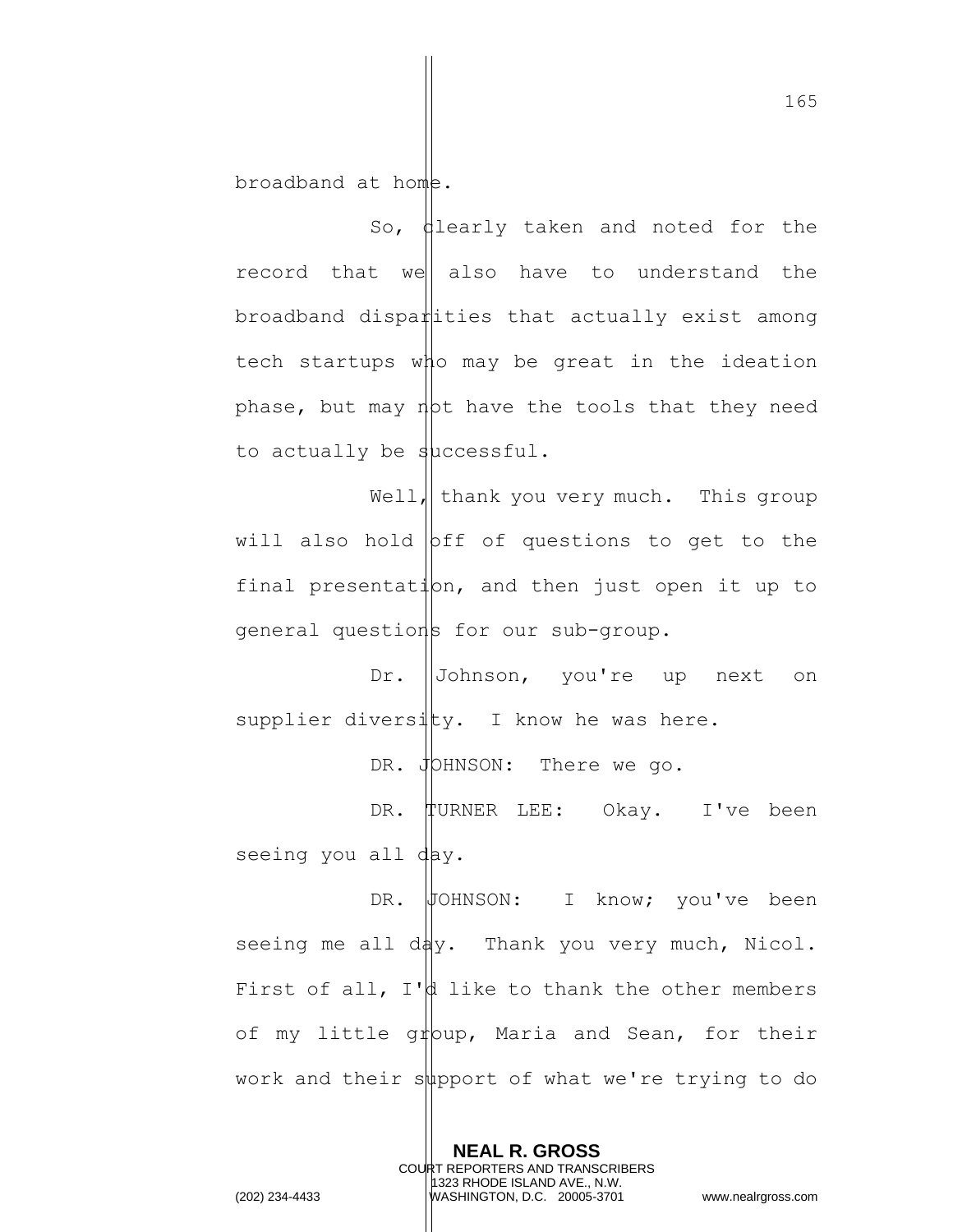collectively.

I think, for those who don't you as well as I do,  $N\parallel$   $\infty$ , certainly your journey from the Joint Center to MMTC, and now at the Brookings, you just continue to be a compelling articulator of America's human condition. For that, we are so appreciative.

You just continue to demonstrate this great proclivity for finding the truth in all matters. I think for all of us in this field, we so much appre $\phi$ iate your ability to do that and your willingness to sacrifice so much to provide these understandings to the conversation. So I just want to tell you thank you for that.

Could you put up the first slide, please?

DR. TURNER LEE: Hold on. We have a little technical issue.

DR. JOHNSON: Okay. DR. TURNER LEE: It's only our group. It was only our  $\vert$ group. I'm just checking --

> **NEAL R. GROSS** COURT REPORTERS AND TRANSCRIBERS 1323 RHODE ISLAND AVE., N.W.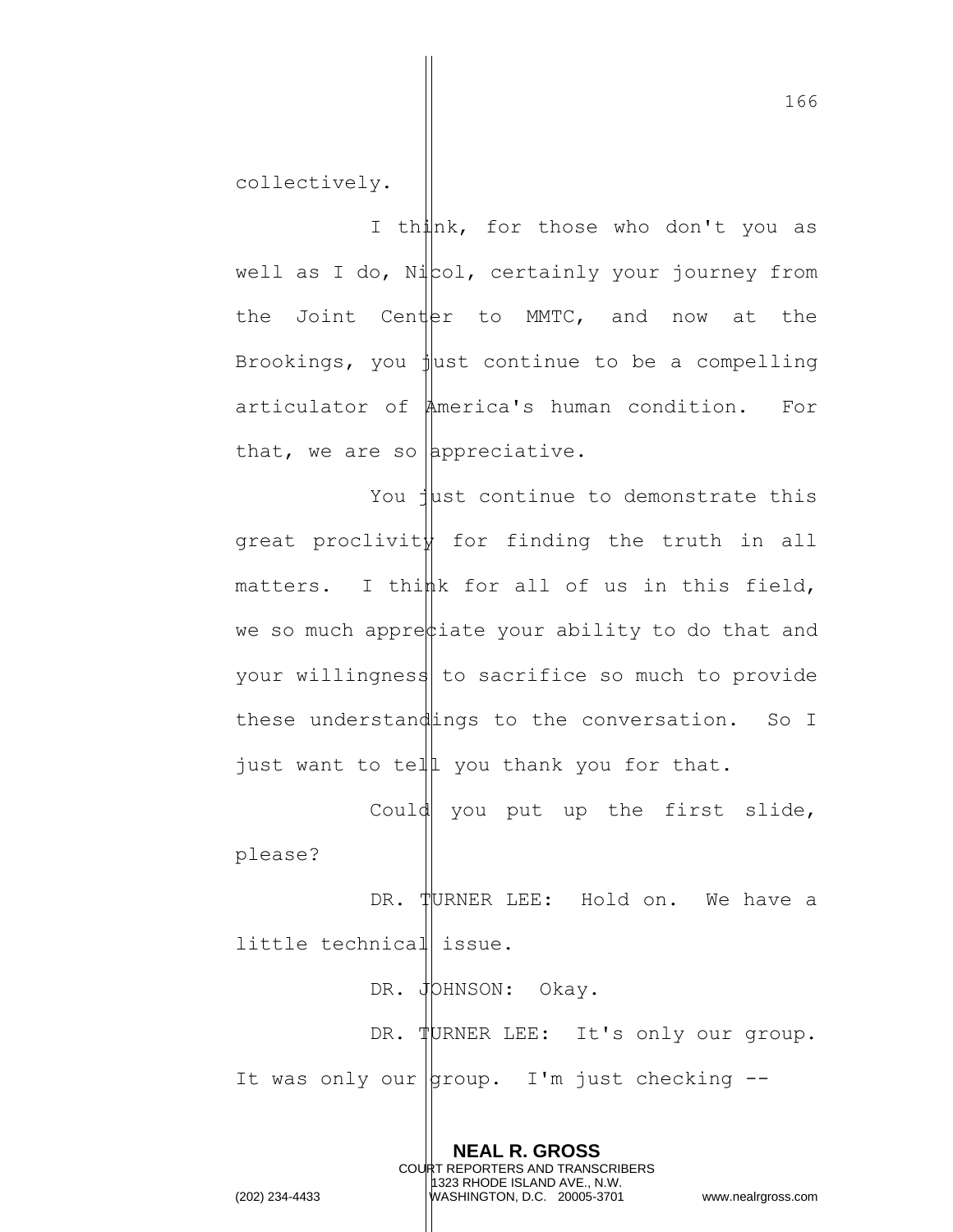(Simultaneous speaking.)

DR. JOHNSON: I know; it's okay. DR. WURNER LEE: Supplier diversity slides.

DR. JOHNSON: If you'd like, to save time, I can start chatting if you want me to. DR. HURNER LEE: Yes, why don't you start? I'm going to look for a little chat from Jamila or Jeff  $t\phi$  let us know if we're good to go  $-$ 

## (Simultaneous speaking.)

DR. JOHNSON: Okay. We have some general comments that I would like to share. Supplier diversity and workforce diversity, as all of you know, are essentially foundational pillars to a ropust and thriving economy where everyone is a stakeholder.

While diversity and equity and inclusion  $--$  we call it DEI -- has its aegis in companies' workf proes, it certainly does not end there. We found that it is accepted industry

> **NEAL R. GROSS** COURT REPORTERS AND TRANSCRIBERS 1323 RHODE ISLAND AVE., N.W.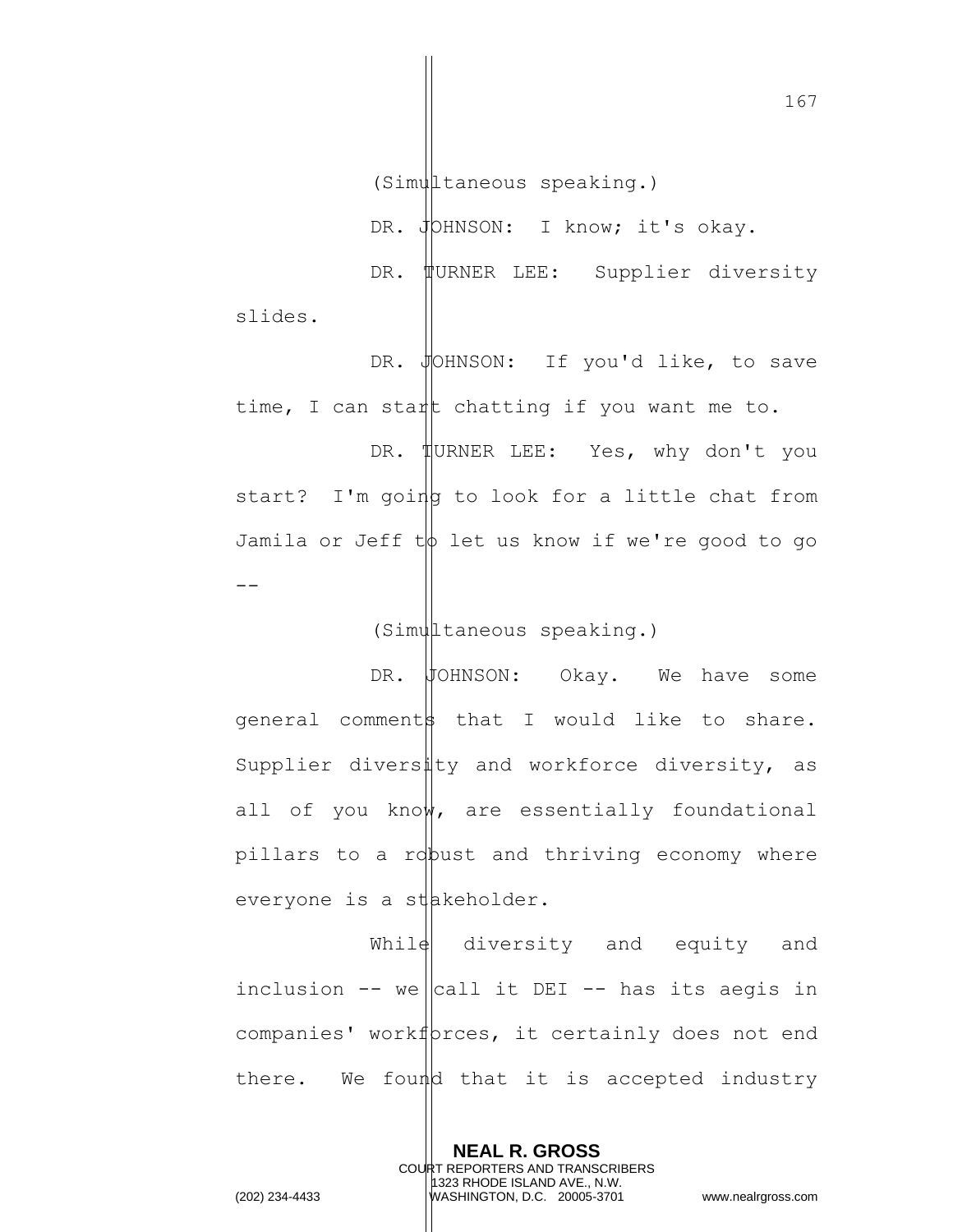norms that DEI must extend far beyond a company's workforce and  $n$  ecessarily applies to companies that utilize a  $\|$  full array of suppliers that provide telecom products and services in our industry, and even in other industries, as well. And so we know that there is great corporate value in this adoptive approach. Industry shows that companies increase stockholder value and profitability when their workforce is diverse, from entry level positions to the C suites, and even to the board  $h$  coms.

Likewise, we believe that a business benefits when its leadership embraces and ensures programs that  $f\psi$ lly utilize suppliers that are minority-owned, women-owned, veteran-owned, Native American-owned, and other protected classes, as well, including small businesses.

Our initial research also shows that successful companies tend to ensure that their vendors and part pers reflect a diverse workforce with their consumers and in the communities that

> **NEAL R. GROSS** COURT REPORTERS AND TRANSCRIBERS 1323 RHODE ISLAND AVE., N.W.

168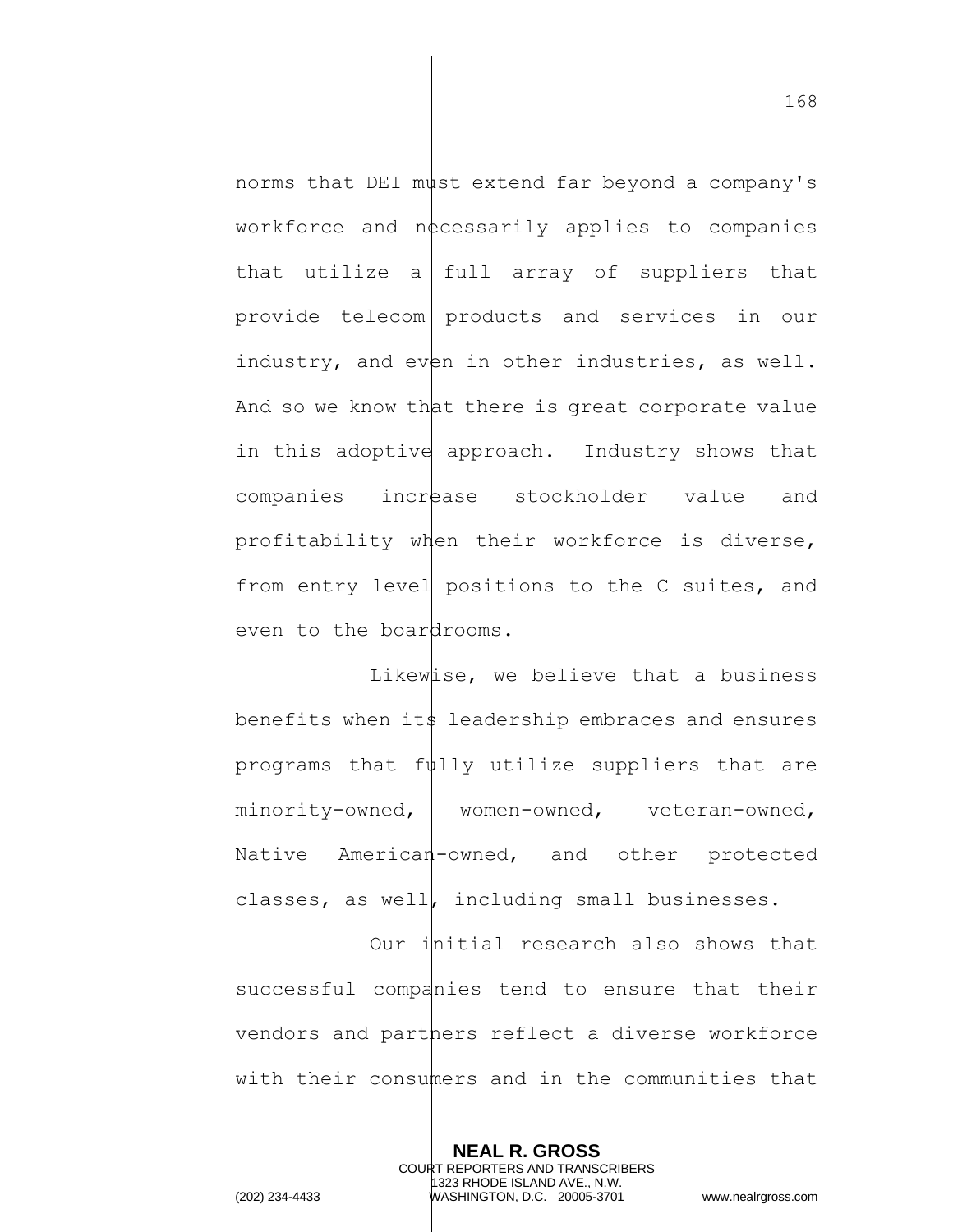they serve. This is extremely important to the success of these companies.

We also believe that all small business suppliers should be every bit as important to a company's DEI strategy as the large businesse\$. And in most cases, we found that certainly is true. For example, many of our association members in WIA, large and small, have robust and suc $\psi$ essful diversity and inclusion  $programs$ , in $d$ luding diversity supplier initiatives.

As you all probably know, several of our members are members of the Billion Dollar Supplier Diversity Roundtable. At the same time, I think if we juxtapose the pent-up demand for 5G and the innovation that it brings in light of COVID-19 and the current social landscape that you so articulated earlier in your comments, it is even more impotrtant that all of us, all of the  $national$  resources,  $national$  resources, HCBUs that  $Dr.$  Fallon works with, and HSIs,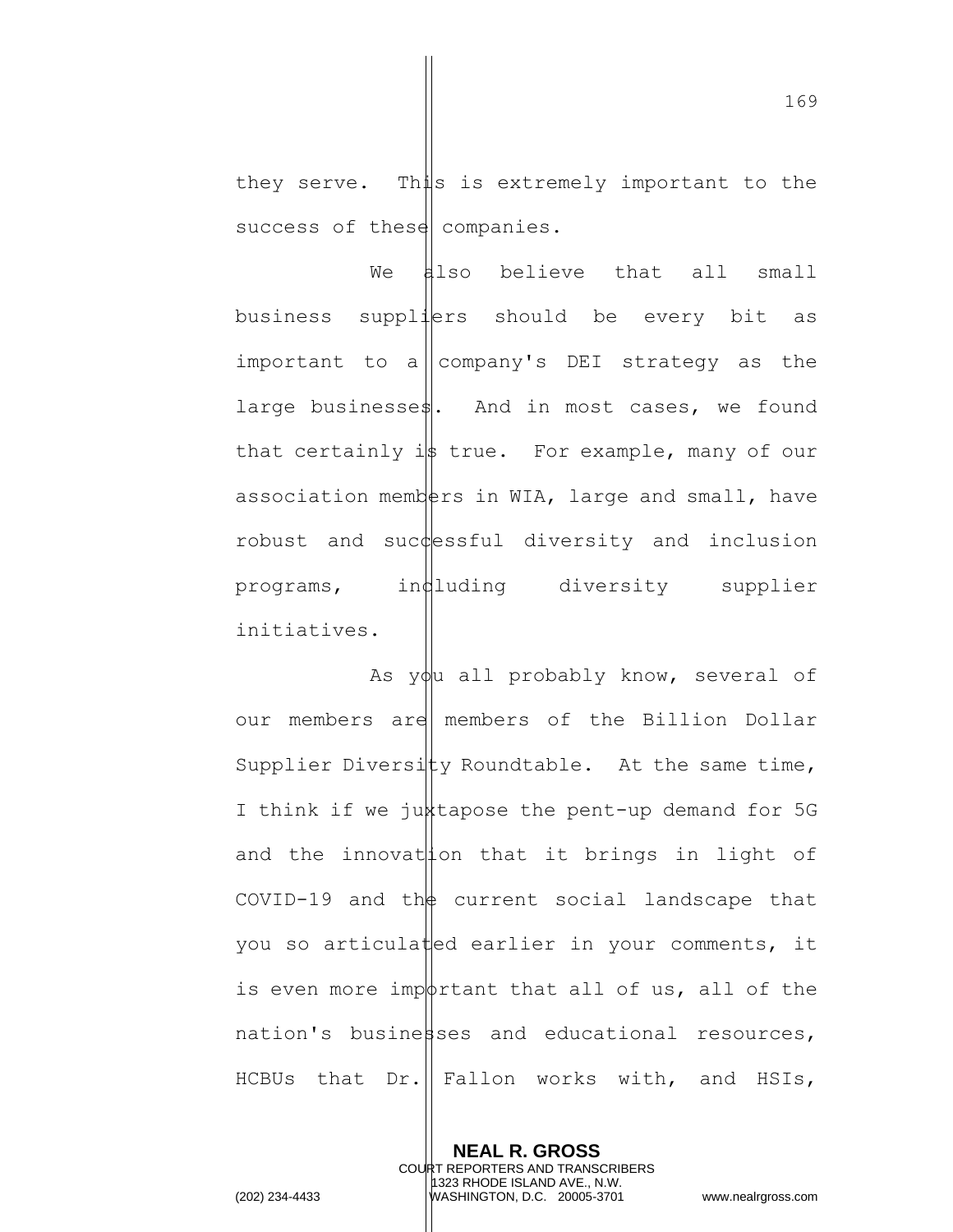Native American institutions are utilized to the fullest extent.

By some examples, we will show some cases, factually and anecdotally, where effective adoption, diversity adoption, is a very invaluable and indispensable tool in this process. Next slide, please.

So where are we right now? To date, our sub-group continues to build on the ideas and insights from the 2019 Diversity Best Practices report. This is a cornerstone of our work that we're doing currently and generally we rely on that and the processes that enabled us to put that report todether last year. And we will continue to engage in data research and reviews and outreach processes.

In that regard, we had a wonderful, informative conversation with the Office of Communications  $B\psi$ siness Opportunities at the FCC, led by Attorney|| Sanford Williams. We received invaluable information from him, and directions

> **NEAL R. GROSS** COURT REPORTERS AND TRANSCRIBERS 1323 RHODE ISLAND AVE., N.W.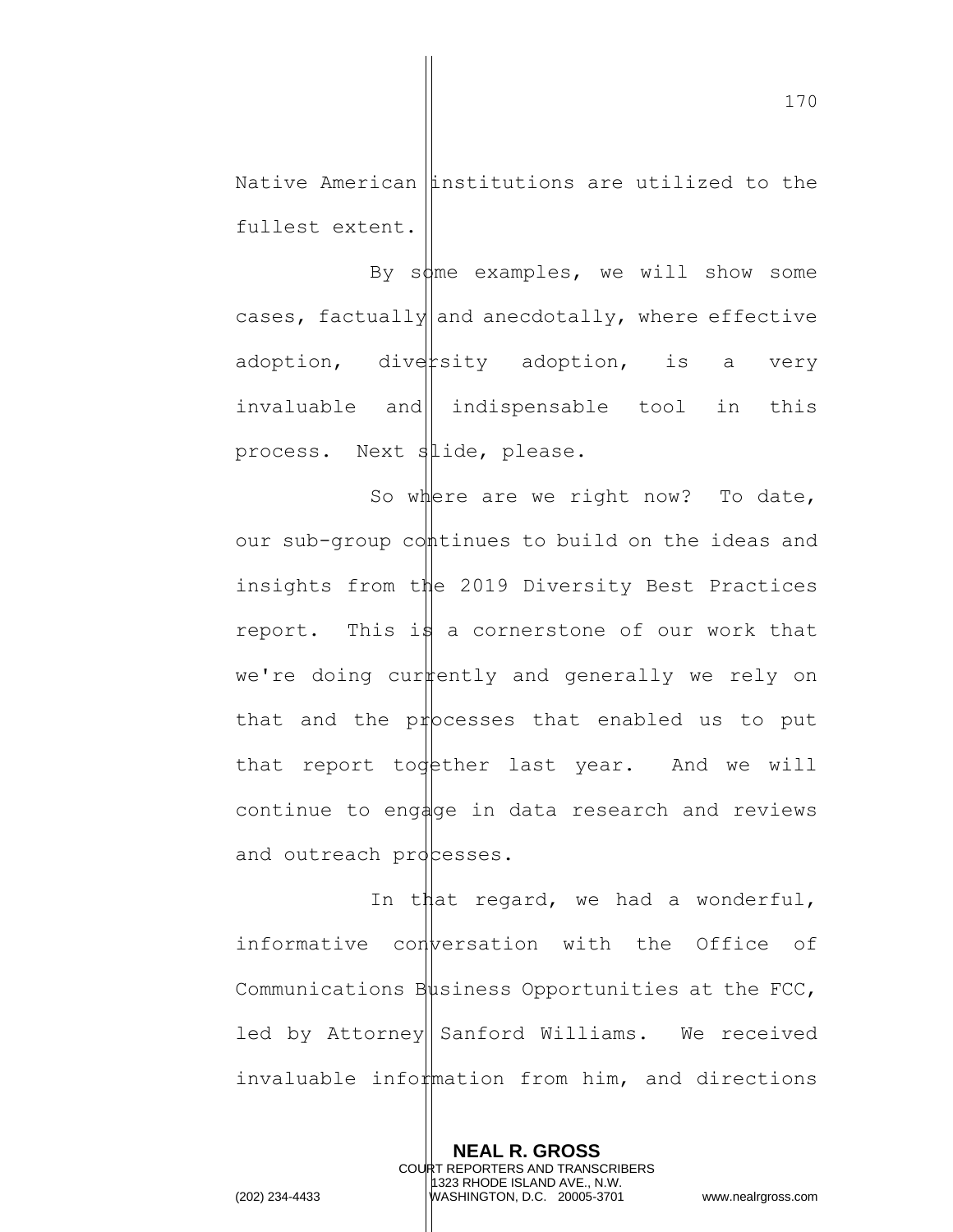and insights on  $\|\text{how the FCC operates.}$  Some of that information was so very, very helpful as we look at other indices that will get us to the end of our report.

We've also met with three large tech companies about their diversity supplier practices and products. There are others that we had planned  $t\phi$  have conversation with later on this year.

And  $\downarrow$ h addition to all of that, we're assisting in planning a half-day event for October 23rd, the Tech Showcase, as it is so well designed and called. So we look forward to being a part of that and bringing some of our research to that discussion, as well.

 $Next \parallel slide, please. So major next$ steps and what is really going to drive our research going forward. I mean, we know that there is just a  $\phi$  lethora of data, so our challenge is to try to identify the types of data sets that do exist and  $td$  find the ways to amplify the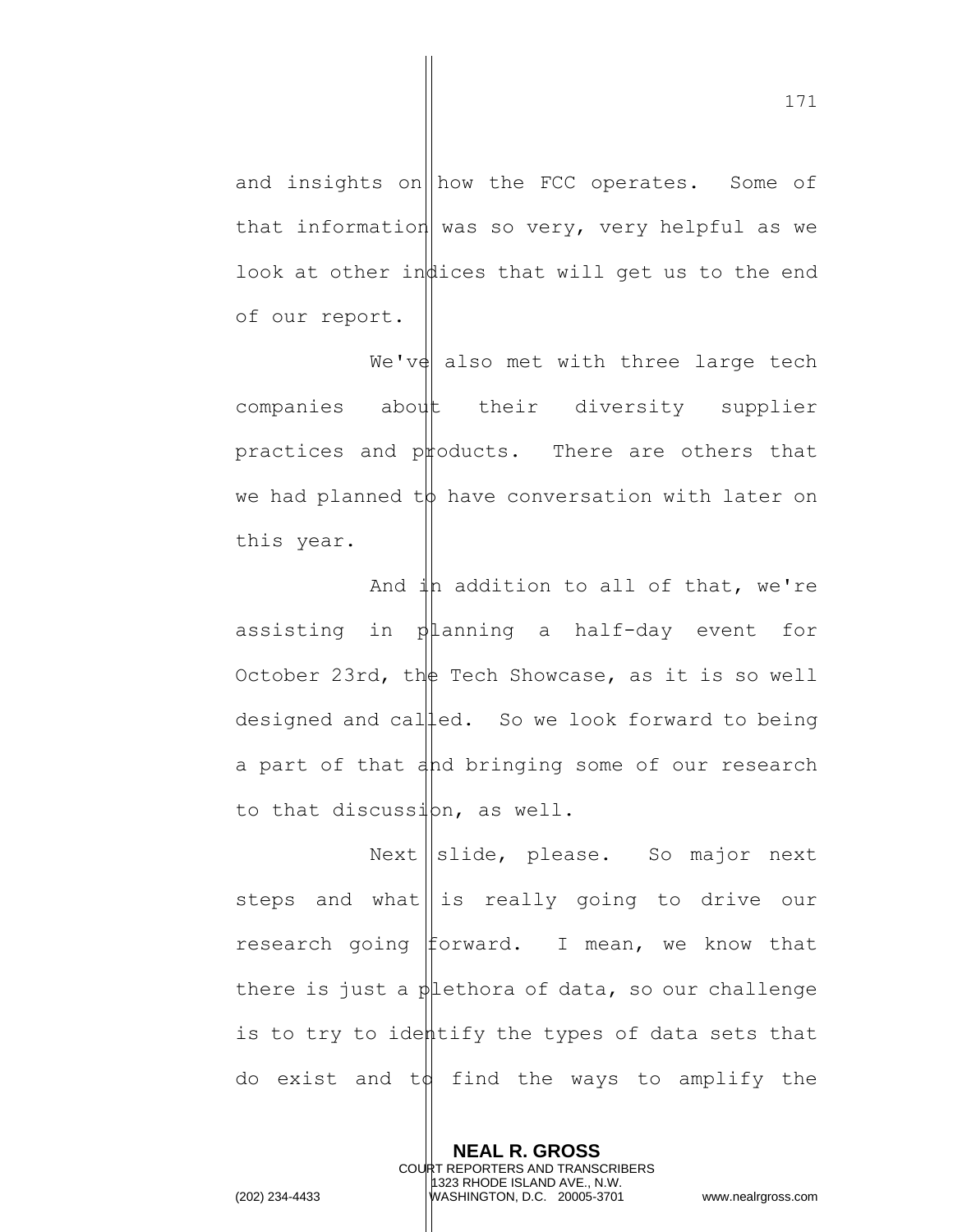business case for supplier diversity programs, as it relates to opportunities in not only expanding technologies, emerging technologies, but in current technologies that we're going through right now. There are opportunities there and we intend to do a deep dive into some of that data to ascertain what some of the major players in this area are doing right now.

In addition, we will examine current data resources. We want to look at what types of companies within the media and tech and telecommunications and broadband industry sectors, look  $\frac{1}{4}$ the ones that have supplier diversity programs, gain some information about these programs and their best practices, and just as importantly  $-\frac{1}{2}$  and Dr. Lee mentioned this  $-$  to flush out opportunities that exist in a COVID environment.

This  $|way,$  hopefully, we'll be able to pull out data that better supports women-owned and minority-owned small businesses. For

> **NEAL R. GROSS** COURT REPORTERS AND TRANSCRIBERS 1323 RHODE ISLAND AVE., N.W.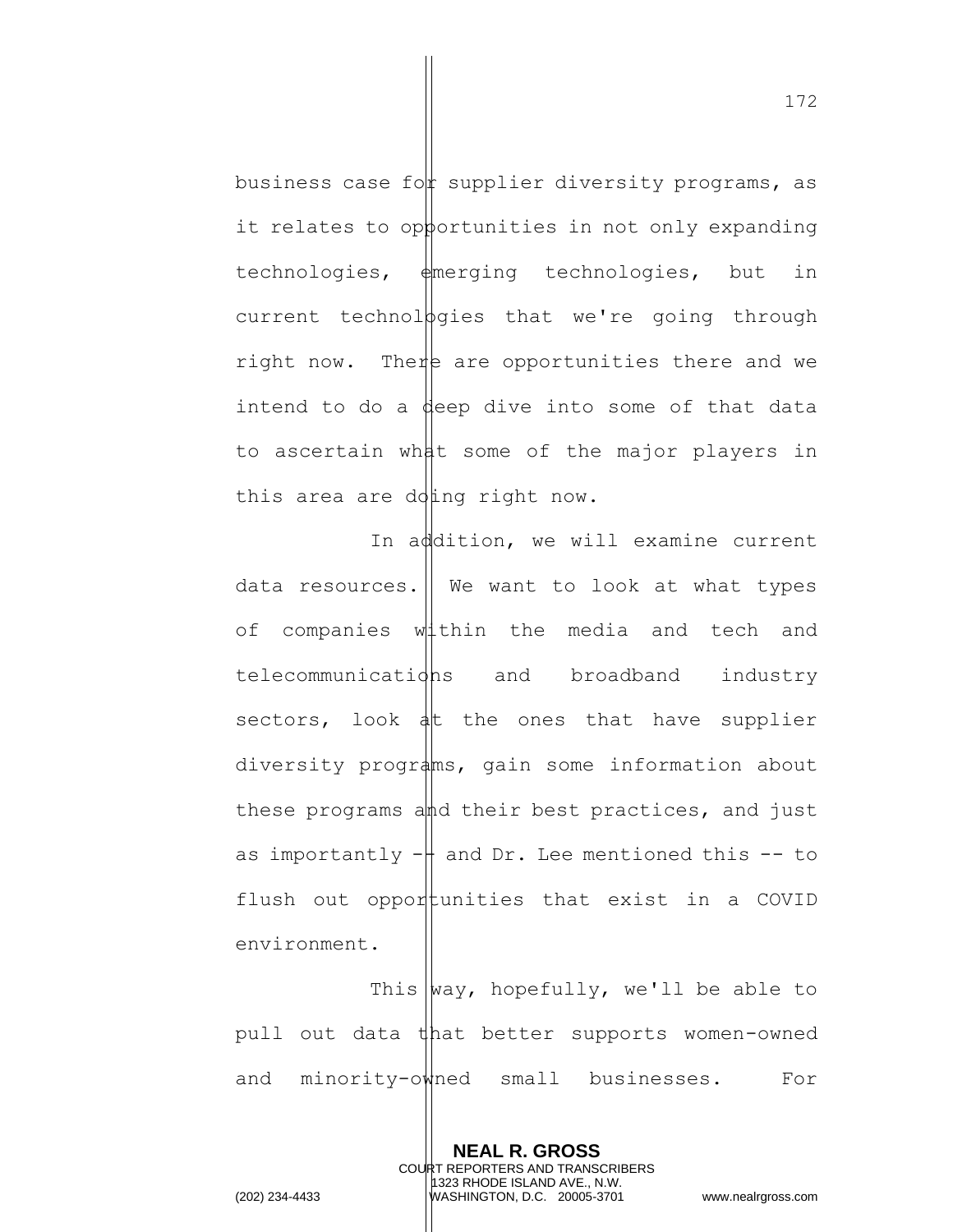example, who would have known how urgent it is to have broadband  $f(x)$  in-home learning or the great need for PPE in such large amounts or the demand for in-premise  $\parallel$ -- to the premise deliveries? These are just some examples of opportunities that flow out of the COVID environment.

In collaboration with our other ACDDE partners, we will identify what additional types of data would be useful in decision making in  $media$  and telec $pm$  and broadband that will spur more robust diversity relationships with diverse suppliers and entrepreneurs, particularly as it relates to the  $|b$ rocurement process and a broad range of services that we will begin to identify as our report continues.

Finally, we will continue to collaborate with our other ACDDE working group partners to try  $\|$ to synchronize our research and efforts to keep  $\beta$ uplication to a minimum.

We intend to analyze and design workable recommendations for effective best

> **NEAL R. GROSS** COURT REPORTERS AND TRANSCRIBERS 1323 RHODE ISLAND AVE., N.W.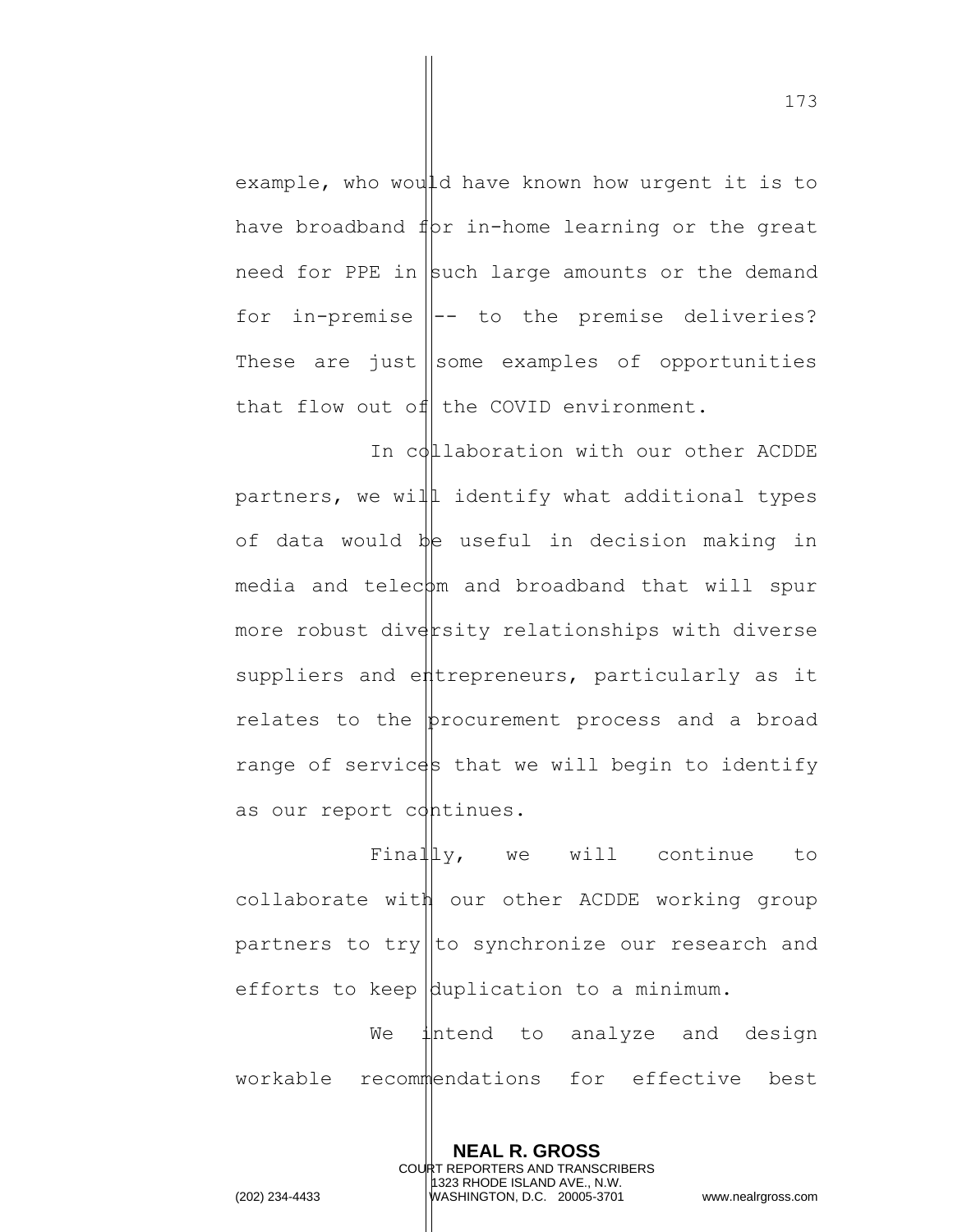practices so that we can report all of that out in our final report up to you, Dr. Lee, and on to those who are leading our organizational programs and objectives here.

So that's essentially where we are and where we tend  $t\phi$  go. I will say that this is very exciting  $w\beta r$ k. I am personally committed to it, having been an infrastructure business owner for many | years and I understand very clearly the impediments and how doors sometimes are not open  $t\phi$  disadvantaged businesses that want to participate in our telecom industry. So we want to stay objective about this, be open minded about this, and we look forward to submitting our final report next spring.

So if there are any other questions or comments from other members of my group, Maria or Sean, and I'll twirn it back over to you, Dr. Lee. CHAIR GOMEZ: Nicol, I think you're

muted.

OPEN DISCUSSION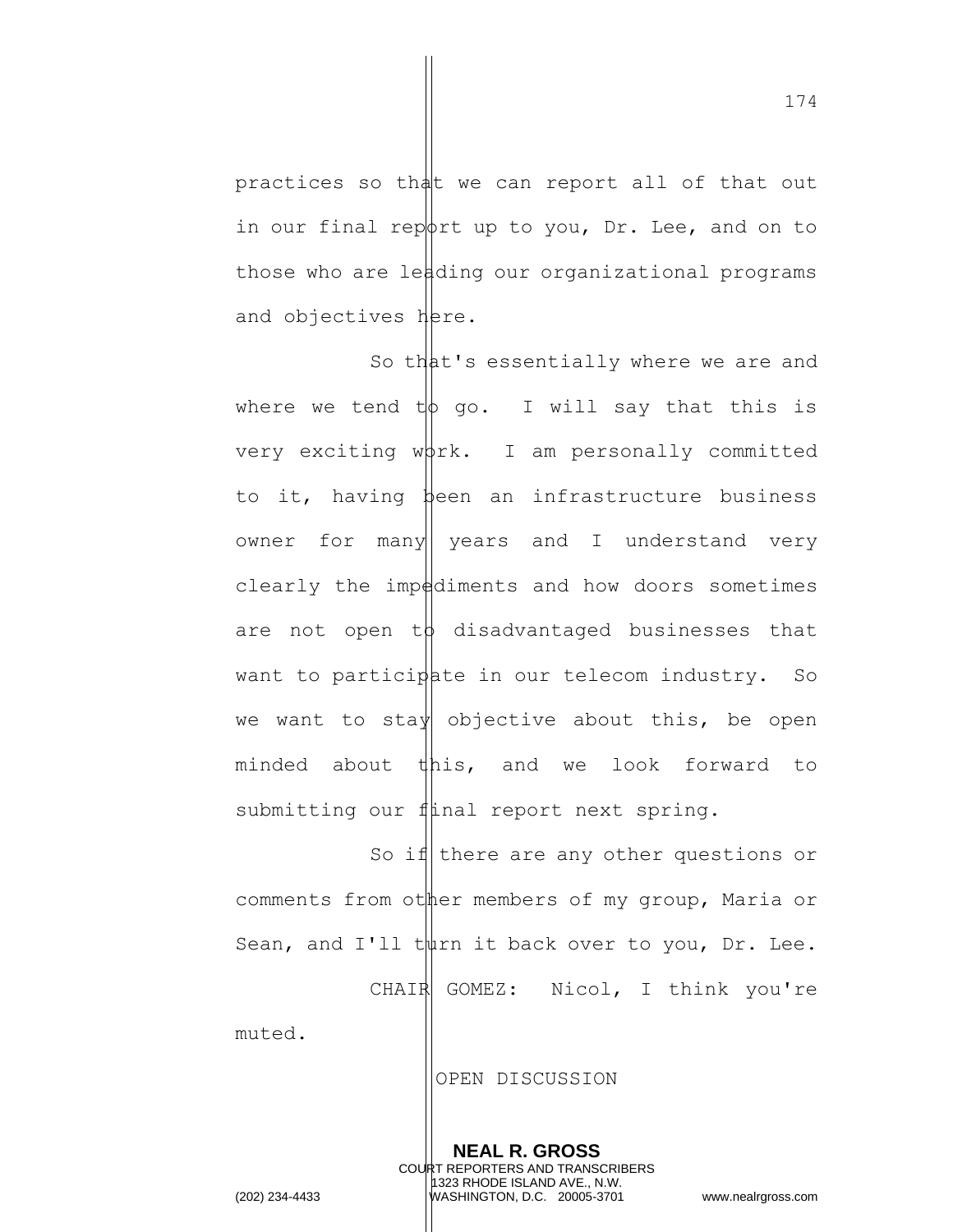DR. TURNER LEE: Oh, that would help. Maria or Sean,  $dp$  you have any input, if you are a part of the call?

 $Okay$  I'll ask those working group members who would like to turn on their cameras to entertain  $\frac{1}{4}$ ny questions from the broad Committee, please do so now. Dr. Wilson, I know Clint wants to  $\frac{1}{2}$ how his face. Rashidi was kind of hiding. Rosa was kind of hiding. Maurita, I know you're there, if you all wouldn't mind turning on your||cameras if you are willing and able to.

And then, at this point, I'd like to turn it over to the distinguished members of the broad working  $\sigma r$  or the broad Committee to ask any questions around the three presentations that you've heard.

One is around workforce diversity with paying particular attention on the pipeline. The second one is  $\vert$  on startup entrepreneurs with particular attention on the type of investment,

> **NEAL R. GROSS** COURT REPORTERS AND TRANSCRIBERS 1323 RHODE ISLAND AVE., N.W.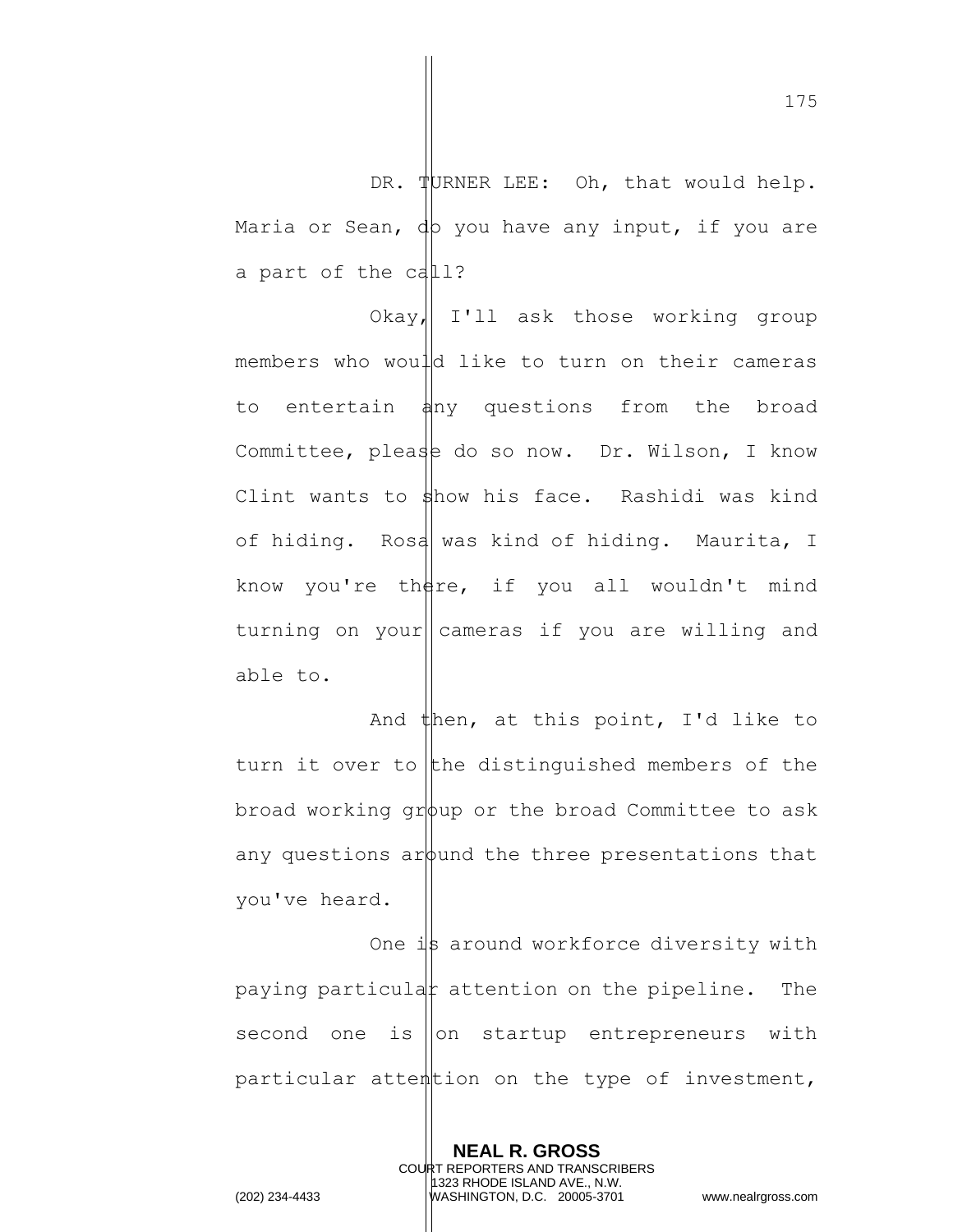as well as the duestions and concerns that these groups have as we try to think about ways to support them, both from a policy perspective, as well as a programmatic perspective.

The last report that we heard from Dr. Ron Johnson, whose group also included Maria Brennan and Sean Perryman, is around really delving into the type of supplier diversity research that is necessary to ensure that we have some resiliency  $|$ bf these organizations and these programs going forward.

Is there anyone from the general working group that would like to ask a question of this group?  $|1$  knew there was going to be one. I know it's late in the day, but Rudy was going to ask a question. Go ahead, Rudy.

MR. **BRIOCHÉ:** First of all, fabulous presentation all around, really impressive. I just wanted to actually  $-$  it's a bit of announcement,  $|$ somewhat self-serving, which shouldn't be entirely surprising, but that's

> **NEAL R. GROSS** COURT REPORTERS AND TRANSCRIBERS 1323 RHODE ISLAND AVE., N.W.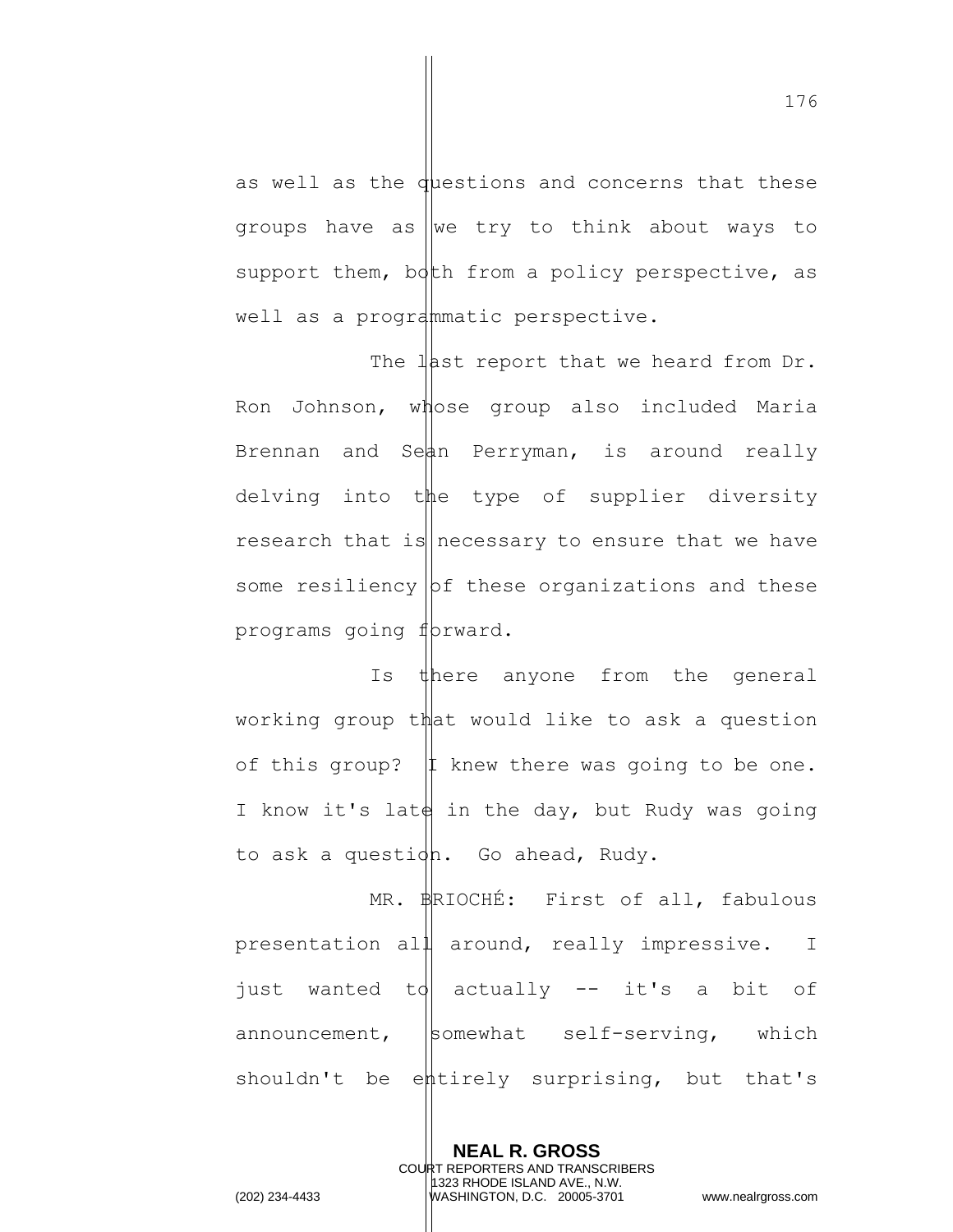around the pipelline program.

There is  $--$  I think it's extremely important. The  $|FCC|$  is tacking into a certain extent. You're looking at it, as well. I wanted to mention, at  $l$  and  $l$  the Federal Communications Bar Association  $\|\mathbf{i}\|$ s also trying to deal with this issue, building  $\phi$ n programs that MMTC has had for years, as far as  $|\text{development}|\right|$  pipeline programs for diverse, you know, primarily Black American law students to get them into legal internships at the  $\text{FCC},$  the  $\parallel$  FTC, Department of Homeland Security.

These  $\theta$  are agencies that people generally don't think about, but also into corporate posittions, as well, and in civil society. Through the Federal Communications Bar Association,  $w \notin 're$  developing a diversity pipeline program. Just wanted to at least mention that.  $\sharp$  know you have a program coming up in January, which is great timing because I think that will be a great time for us to really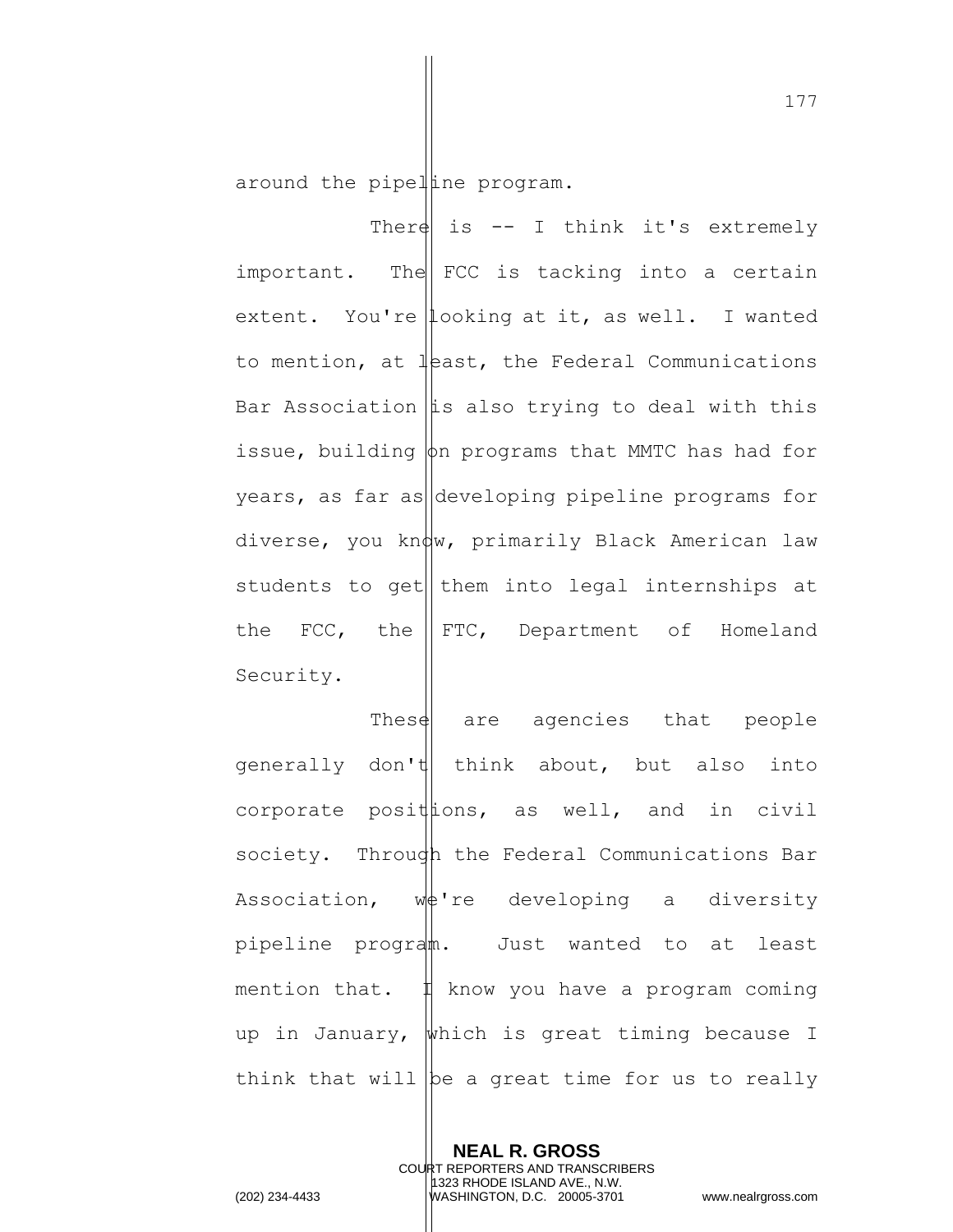display the full spectrum of programs that we're trying to stand up from an organizational standpoint.

These are programs that need to have some level of, kind of a foundational standing, in order for them to be truly viable long term. It's important  $t\phi$  promote that, especially during these times where students across the board will need to be incredibly creative, as far as how they reach out, develop their networks.

And  $\frac{1}{2}$  we know, to your point, when White America  $\phi$  atches a cold, Black America catches the flu $\|$  What happens in a pandemic? That means there's an increasing number of people from diverse backgrounds who die, right, because we know that's the extent of how much greater it is, as far as the detrimental impact on diverse communities.

So congratulations, great work. I can't count the number of doctors you have on your -- within your group, but (audio

> **NEAL R. GROSS** COURT REPORTERS AND TRANSCRIBERS 1323 RHODE ISLAND AVE., N.W.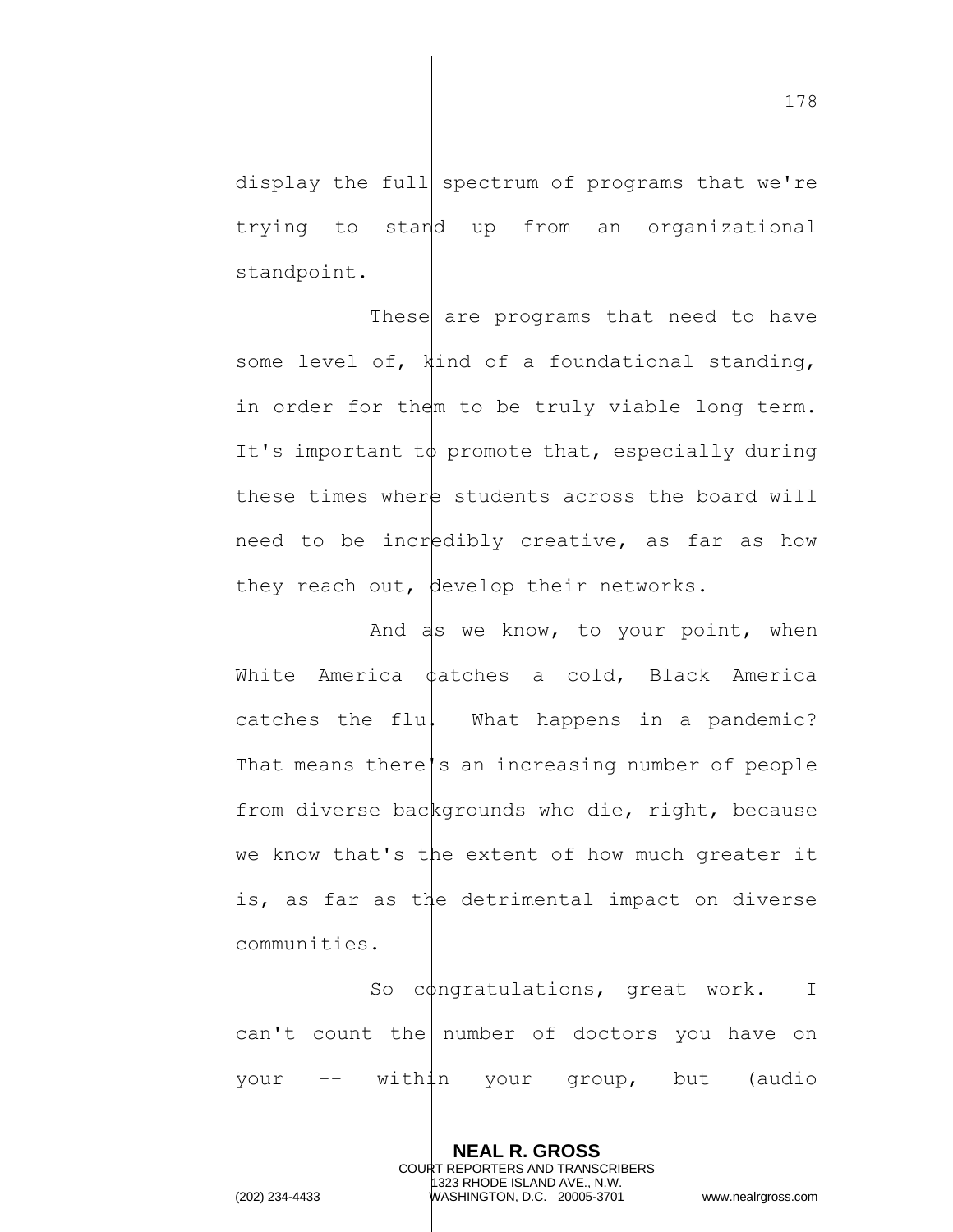interference) that was a fabulous set of presentations.

DR. TURNER LEE: Yes, this is my kind of crowd, doctor, doctor, doctor, doctor. I would actually  $\sharp$ lso point out, S. Jenell Trigg did ask a question in a chat. The workshop, just for clarification, is January 15th, 2021. So for those of you that had questions about that, that is a January 15th deliverable.

Maurita Coley, you had your hand up? MS. COLEY: Yes, I wanted to commend the supplier diversity presentation and MMTC's chair, Dr. Ronald Johnson. He knows that this is an area that 's very near and dear to our hearts, as an or panization.

And  $\sharp$  also wanted -- I love the way that we're inted rating all of the different ways that entrepreneurs can get involved in this business. One  $\phi$ f MMTC's former board members, the late Herbert Wilkins of Syncom, was just amazing, in terms of helping us to understand how

> **NEAL R. GROSS** COURT REPORTERS AND TRANSCRIBERS 1323 RHODE ISLAND AVE., N.W.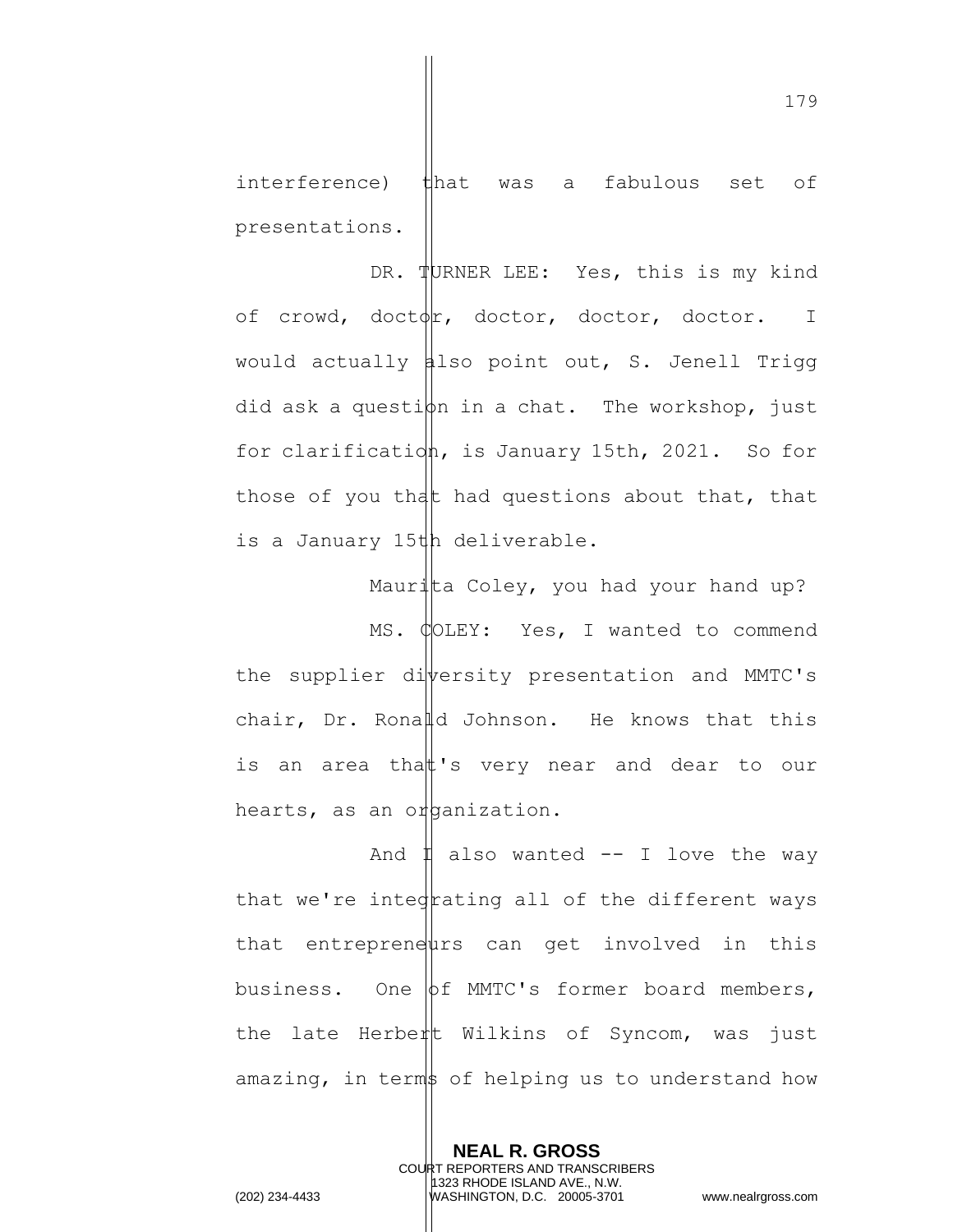supplier divertity is really an excellent opportunity for minority entrepreneurs to be able to exist and survive.

In fact, when his group bought into Iridium Satellite and bought them from Motorola out of bankruptcy, he said that the only way they were able to  $\phi$ ull that off was because of procurement, you know, federal contracts that the company continued to have to support its operations while the management team went and took the company out of bankruptcy and took it to the next level  $|$ . So, I really  $-$  this is invaluable information that we provided today, and I appreciate, in particular, the presentation on supplier diversity.

DR. TURNER LEE: Thank you, Maurita. Any other questions  $-$ -

(Simultaneous speaking.)

DR. TURNER LEE: Oh, I'm sorry; go ahead, Clint. I'm sorry.

MR. ODOM: Maurita, one say I will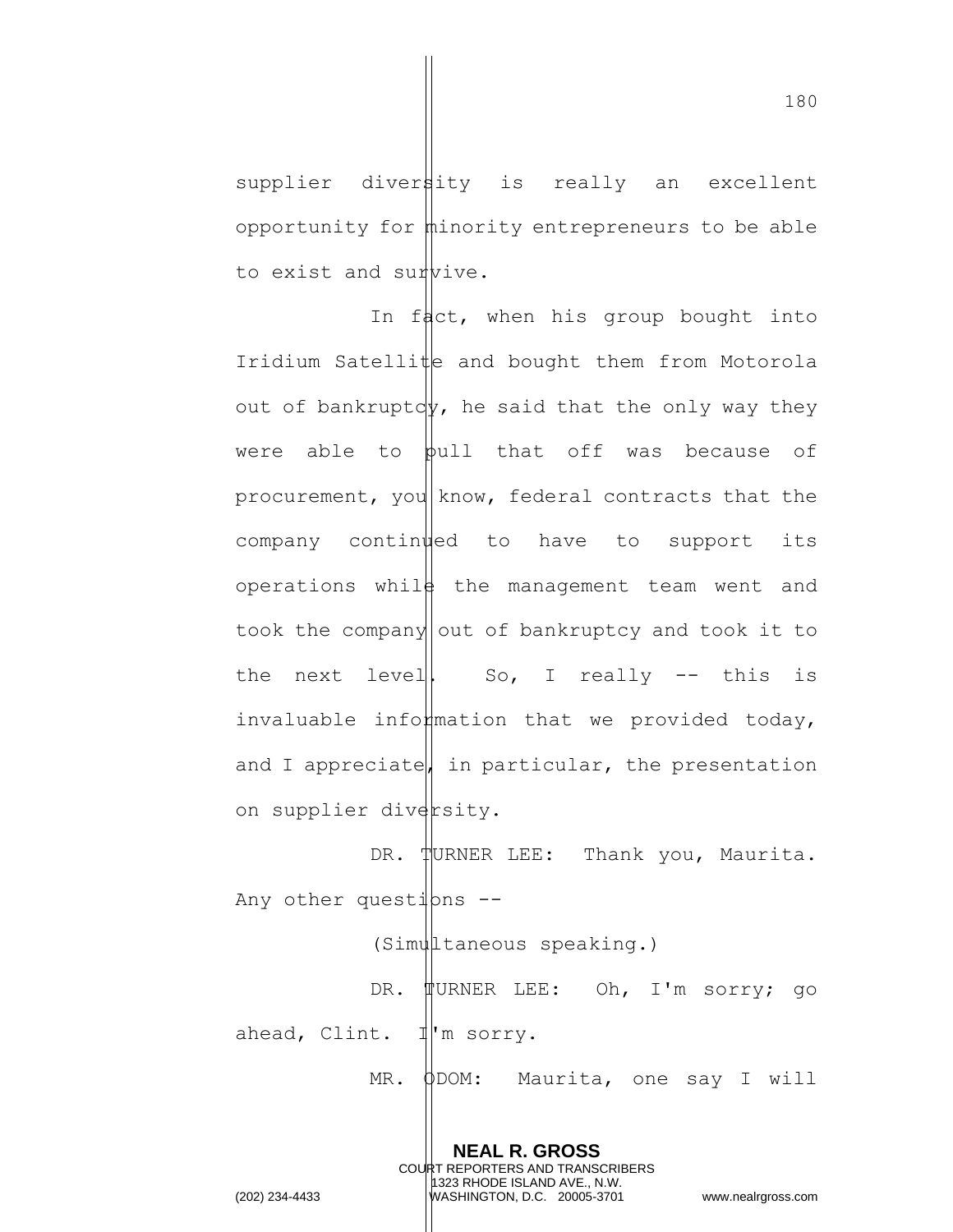tell you about  $h$ bw that deal came about  $-$ 

(Simultaneous speaking.)

MS.  $\phi$ DLEY: I would love to hear that. MR. ODOM: It would not have come about without an African-American chairman of the FCC.

MS. COLEY: Yep. I'd love to hear that. We're going to let you tell that story.

DR. TURNER LEE: Susan Allen, you have a question that you want to ask, too.

MS. ALLEN: I have more of a suggestion or  $\phi$ rediction of what's going to happen. As you know, in my daily work  $-$  and I don't sleep at  $\phi$ 11, as my working group knows, all those emails | you get from  $3:00$  or  $4:00$  in the morning or 5:00  $\sharp$ n the morning shows that this is my real life.

I have been, again, walking around the country, so to speak, and talked to corporation, government, from federal, state, to local, and lots more busin  $\frac{1}{5}$ sses. And I know that because

> **NEAL R. GROSS** COURT REPORTERS AND TRANSCRIBERS 1323 RHODE ISLAND AVE., N.W.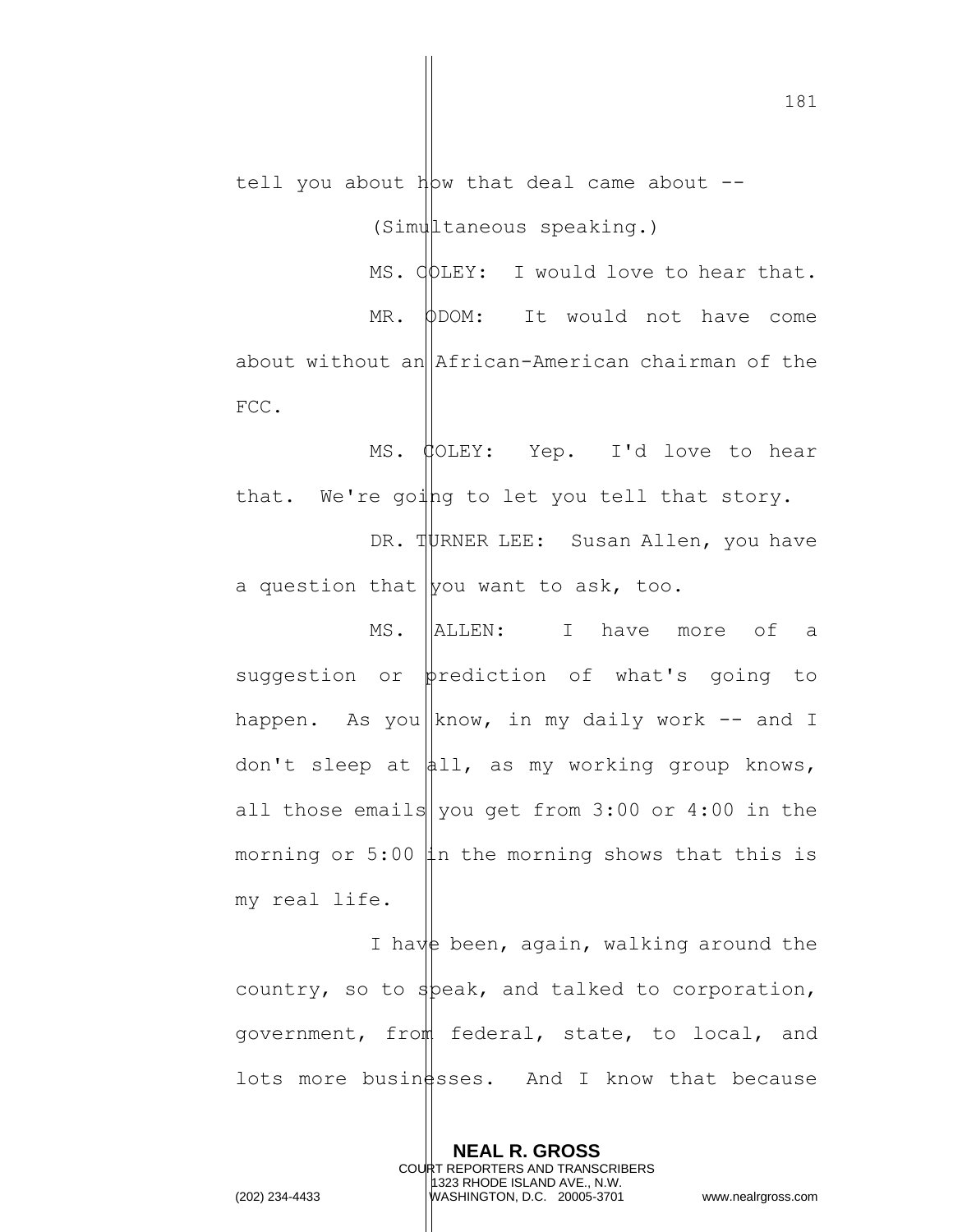of COVID-19 and many of the corporations who have been  $--$  we talk about the technology field, right. Even though we have the application and the technology, we still need people to do the work, the data entry, the programming and all that.

For a long time, much of this has been outsourced to outside of the country, right? At the beginning,  $\downarrow \uparrow$  started with the call centers, the 1-800 number. I will hear somebody with an accent, and  $I'$ ll say where are you calling from? My bank, but then they're calling me from the Caribbean or from the Philippines or India. They don't even know the culture here, and yet, they're trying  $tp$  take care of my account.

And  $n \triangleright w$  we have a technology staffing application work has substantially -- a lot of them have been outsourced to Asia. With the last two years with the Trump administration things were coming back, but I hear, definitely, major  $corporations$   $\alpha$ <sup> $\uparrow$ </sup> going to consolidate their

> **NEAL R. GROSS** COURT REPORTERS AND TRANSCRIBERS 1323 RHODE ISLAND AVE., N.W.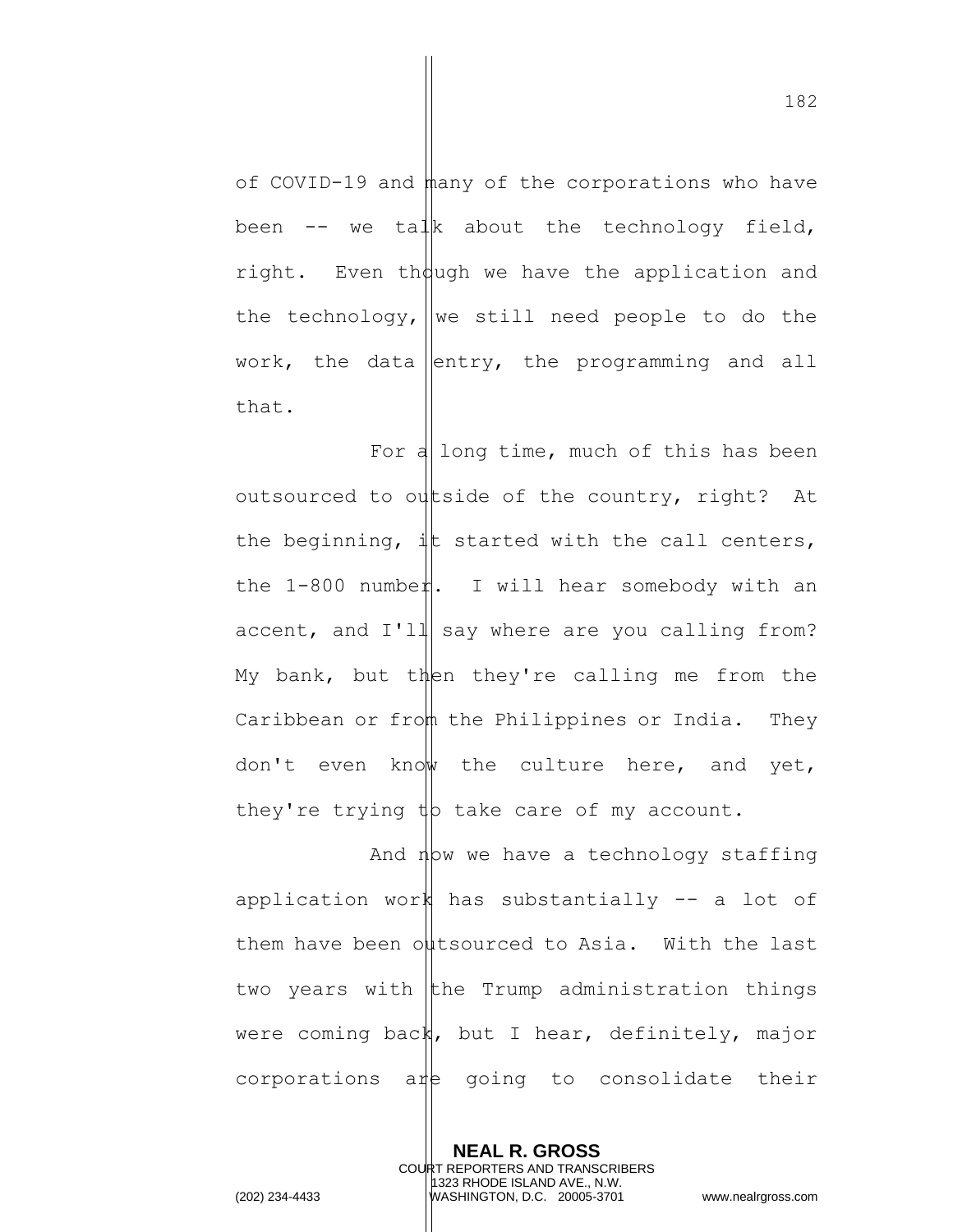contracts and sell them out offshore again. That means there may  $|b$ e much less work to be done for American workers here at home.

I think that we ought to, as Americans, and particularly starting with this Committee, where we talk about technology, telecommunication, and the new technology advances, which is going to take us to the next century, we've  $\phi$  to pay attention to what we heard today and figure out how can we bring the corporations people truly to the table.

I say this. We're working with a federal agency, we're the federal advisory  $committee$ , and major corporations are big contractors to our federal government. They have a requirement to  $|$  share the wealth and opportunity with the small business community.

Under the Small Business Act, small business means  $\sharp$ ny business with less than 500 employees, but that's not only that, but Black, Hispanic, Asian, Native American, women, people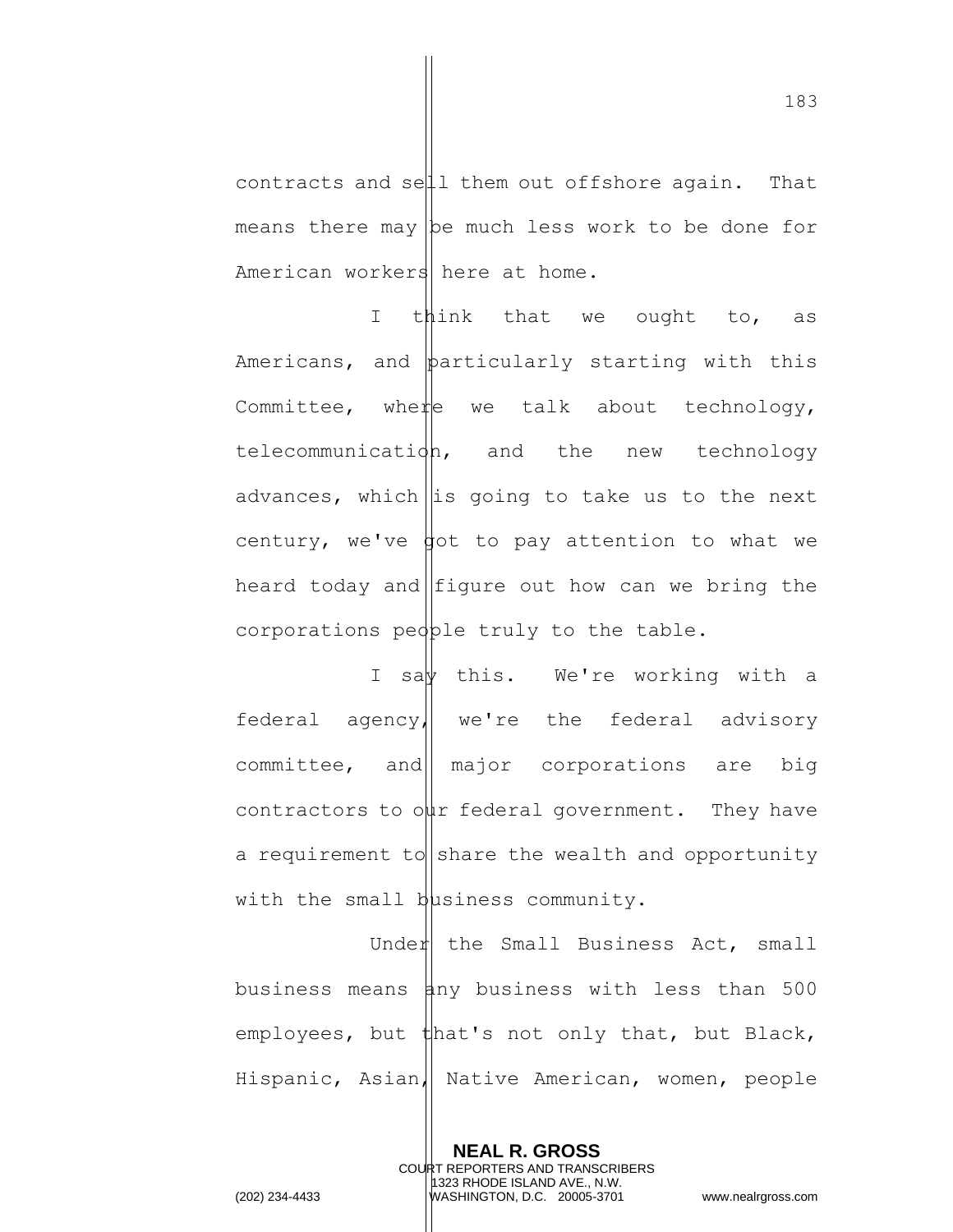with disabilities and all that. We've got to say small businessest in that one breath and say corporation, you want to lease your car to the federal government, and there's lots of money in there, you have to make sure that you're transparent in your procurement process. Tell us who you are  $s$ <sup>1</sup> dependent acting your opportunities to.

Are they coming down to the towns and villages where  $w\phi'$  re working with people like who we're talking ab put today? Only in that way can we make it meaningful. Otherwise, it's just lip service, folks. The big dollar is up there where the corporation  $\left\| \text{is dealing with the government.} \right\|$ The corporation then takes some of the work and outsource them  $|$  butside of the country. It's happening.

Some lof the corporations are telling me we can cut  $\phi$ ur spending by 40 percent with staff augmentat $|$ ion, but we want to fill our diversity standard. How can you help us?

> **NEAL R. GROSS** COURT REPORTERS AND TRANSCRIBERS 1323 RHODE ISLAND AVE., N.W.

(202) 234-4433 WASHINGTON, D.C. 20005-3701 www.nealrgross.com

184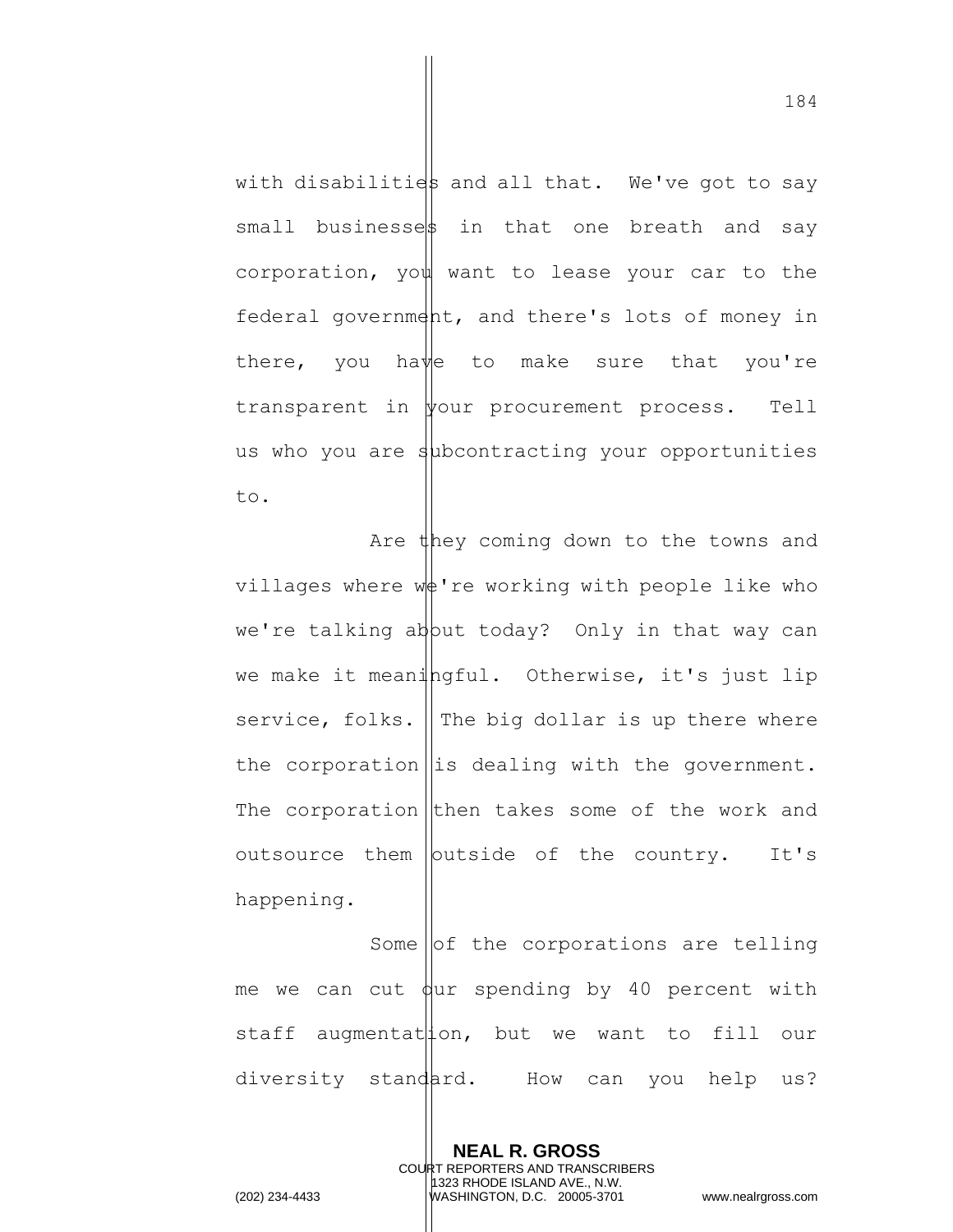Because we want  $\sharp$ o be able to fill that percentage of spend that we spend on minority community. Where can you det me suppliers who can do the other work? That's the opportunities for us here. We can bring all the minority and diverse supply we can  $t\phi$  the table, but if corporation just take a look at us and walk away, we'll fail.

DR. HURNER LEE: Yes, thank you for that. Thank you for that, Susan. That is right on point, in terms of, I think, what Dr. Johnson, Maria, as well  $\|$ as Sean wanted to put together, which is to quide some framing of the research on what that looks  $\mathbf{like}$ .

So we see it as a great complement to the work of the previous other sub-group, which is also trying to put out some more pragmatic solutions. So thank you for that commentary, very, very import ant. I've got two people with their hands raised. Heather Gate, you have your hand up.

> **NEAL R. GROSS** COURT REPORTERS AND TRANSCRIBERS 1323 RHODE ISLAND AVE., N.W.

VICE CHAIR GATE: Yes, I really don't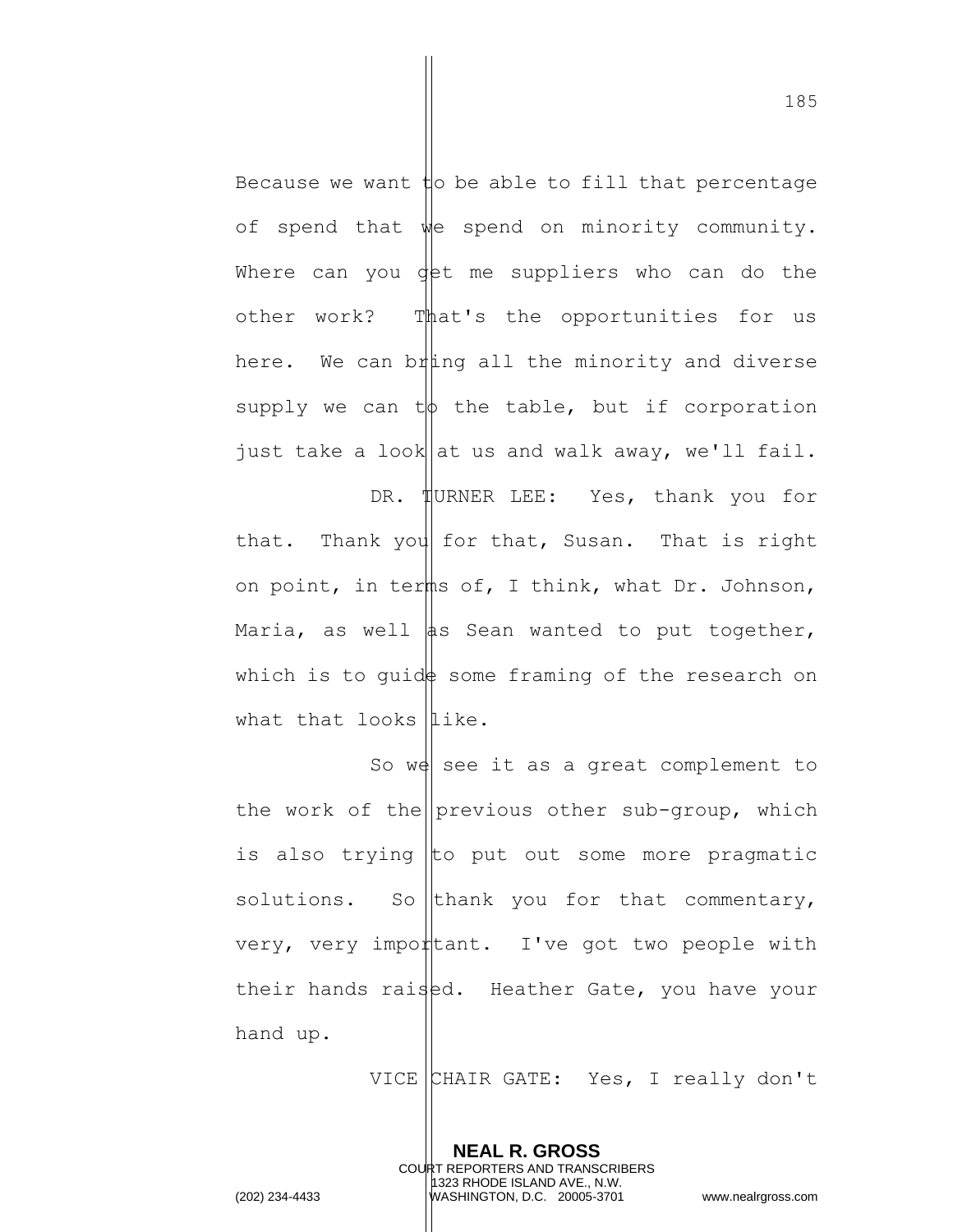want to talk after Susan.

DR. TURNER LEE: I know, right? (Laughter.) MS. ALLEN: Oh, no. DR. TURNER LEE: We were saying amen. (Simultaneous speaking.)

MS. ALLEN: Next time, I put a zipper on my lips, okay? I will zip them up.

VICE | CHAIR GATE: It's a great compliment to  $y\beta u$  and being able to define the problem. I really just want to start off by applauding the whole working group for all of the great work that  $|$ you've done in identifying what we need to do.  $\Delta$ , you know, I'm often in the digital inclustion world, dealing with infrastructure  $\phi$ nd adoption, but I have a real big passion for  $\frac{1}{2}$ ntrepreneurship and diversity in tech because I believe that is  $-$  we have to work on both sides of the issue, it's addressing the basics, and then what if they're connected? Can we empower them? Can we give them a path to the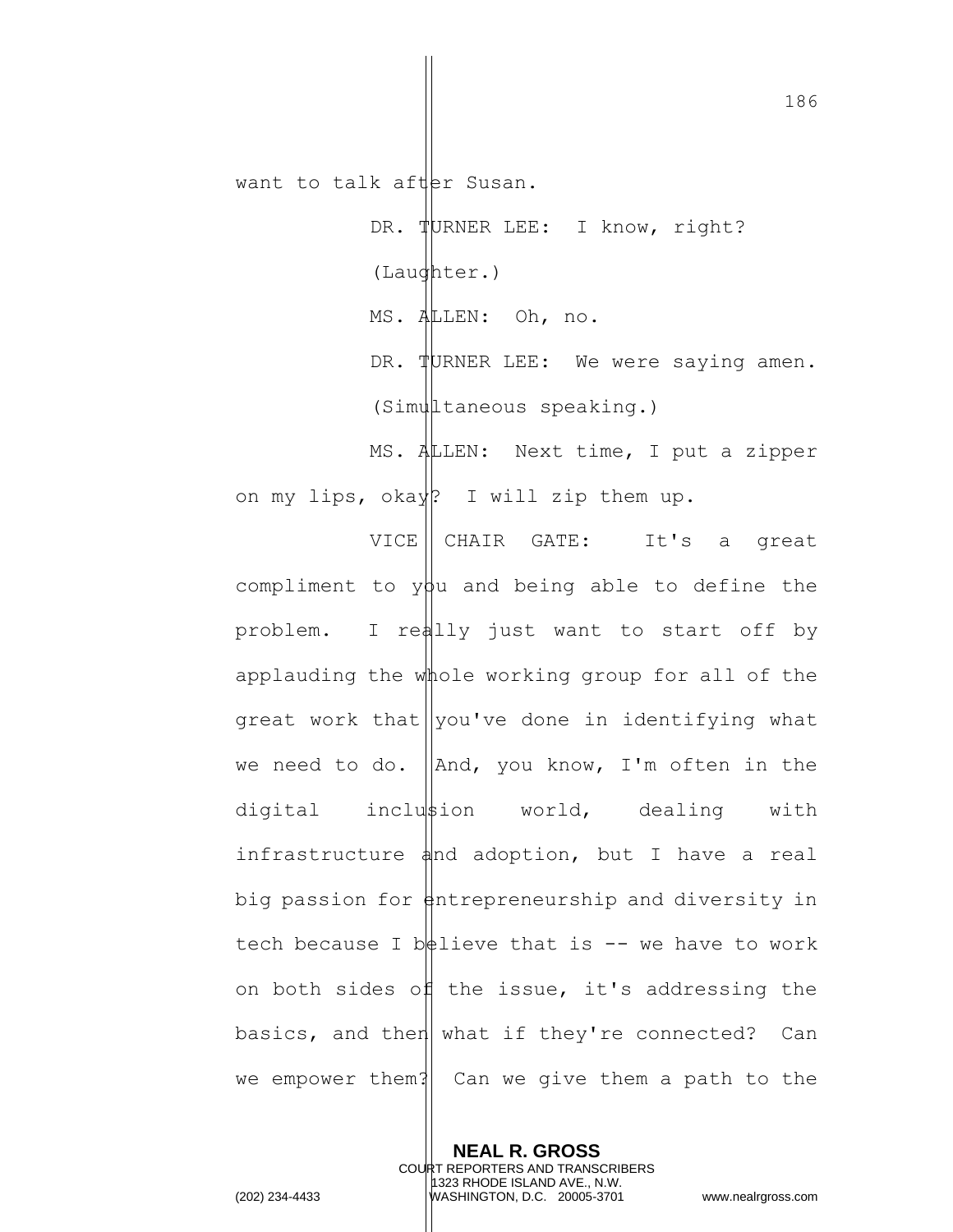future?

One  $\varphi$ f the things that I wanted to ask  $-$  I don't | know which one of the working groups can addrest this, but in terms of  $-$  let's talk about the  $\|$ ids for a second growing up in this world of social media, where some of these kids are really becoming entrepreneurs using social media for entrepreneurship.

Not  $\phi$ nly do they create their own businesses, but they're becoming employers at tender ages, creating whole infrastructures with employees and assistants and offices. So I'm wondering how  $y\phi$ u see that in the big scheme of what diversity in tech looks like today, especially with those pretty powerful millionaires right now in social media?

DR. WURNER LEE: Yes. Fallon, you want to talk about that, want to just do a quick response? Beca $\psi$ se, you know, we started early, and I don't want us to end late. If you don't mind, Fallon, can you give a quick commentary and

> **NEAL R. GROSS** COURT REPORTERS AND TRANSCRIBERS 1323 RHODE ISLAND AVE., N.W.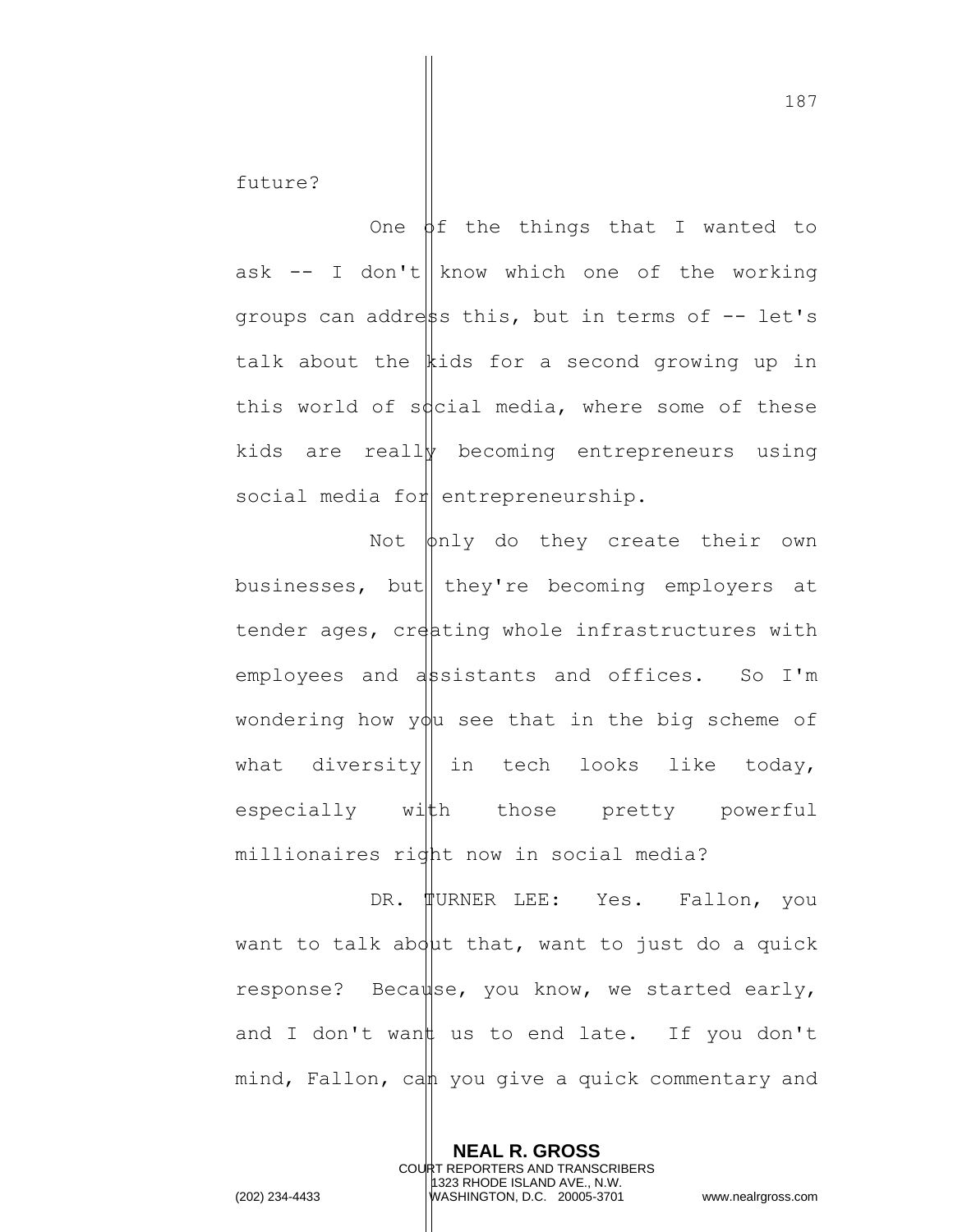potentially parking lot this as one of your group takeaways? Thank you.

DR. WILSON: Okay, I'll make it very, very quick. I feel like I'm my mother's age now, and I'm going  $td$  give a mother's age comment to it. You're right. There are amazing youth of color who are becoming social media influencers overnight, but  $\frac{1}{x}$  is not the norm.

It's  $|$ not the norm to all the amazing work that you're doing because to be able to have a TikTok, something to go viral, you have to be online consistently. We know that often, our students don't Have consistent access.

I do think it  $-$  don't get me wrong. I think it's an amazing space to begin having a  $conversion$  ab $\phi$ ut media influence and building a media company from your brand. I know Maurita and all the other folks who work in those spaces will love that, but I will always fall back to say that I don<sup>'</sup>| t hold it up as a norm, as a possibility, because there's so much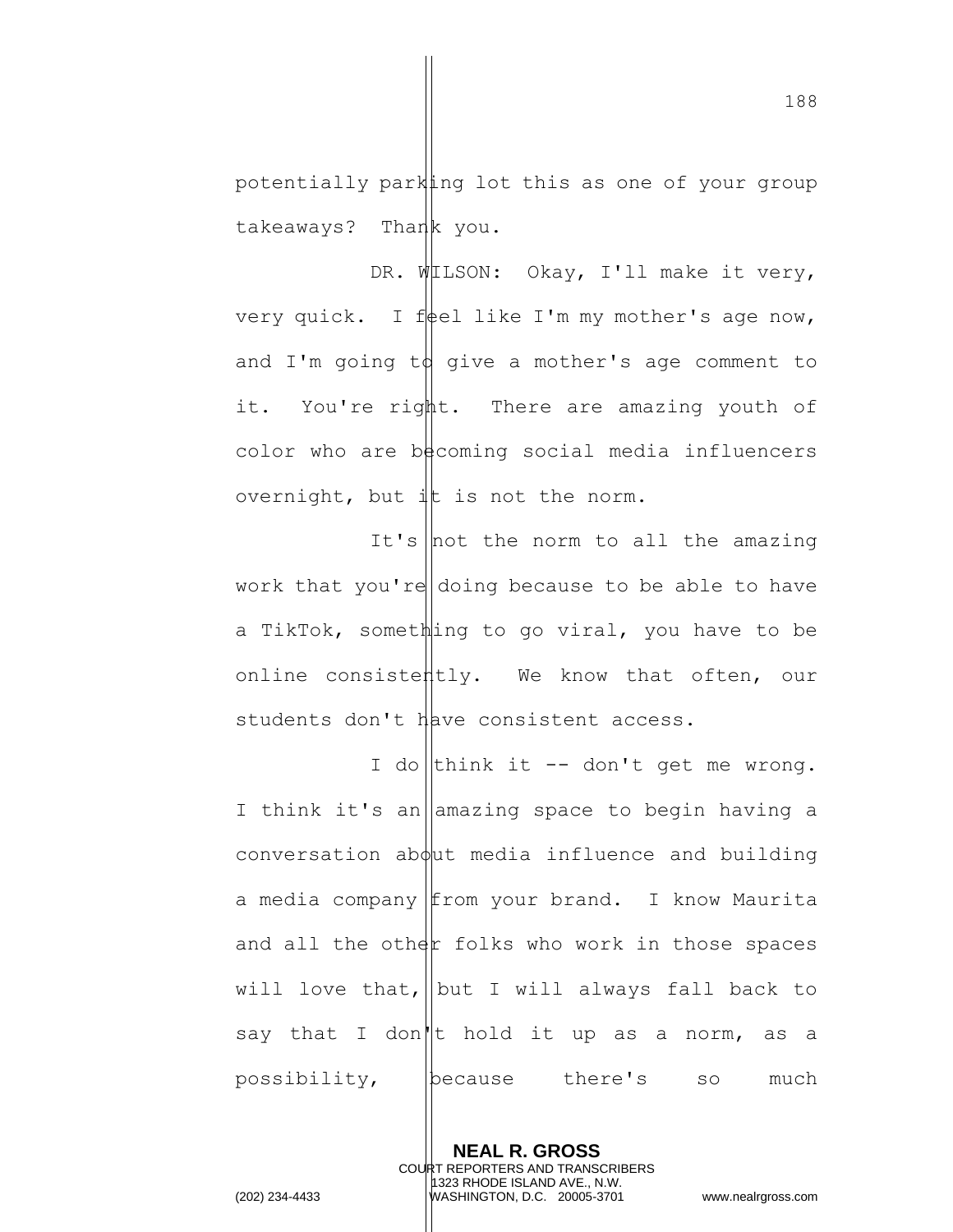infrastructure that we have to build around that to make that viable. So I'm going to parking lot it there, Nicol.

DR. TURNER LEE: But I think, Heather, your point is well said and well taken because if we're looking at digital divide issues that have been exacerbated, but these digital opportunities that are being dreated by the conditions that we have to all live under, the question becomes do we not take into consideration that there are going to have  $t\phi$  be alternative strategies for how young people of color get into this game.

And  $\frac{1}{3}$ , in the presence of strains on our educational system and where are kids stand today, in addition to where we are with regards to this digital new normal, we have to find a space where our  $|$  young people can become creators of ideas and implementers of those, which I'm hoping that the subcommittee will also be able to help us solve the disparities that exist in VC, capital, which  $\sharp$  think could actually help with

**NEAL R. GROSS** COURT REPORTERS AND TRANSCRIBERS 1323 RHODE ISLAND AVE., N.W. (202) 234-4433 WASHINGTON, D.C. 20005-3701 www.nealrgross.com

189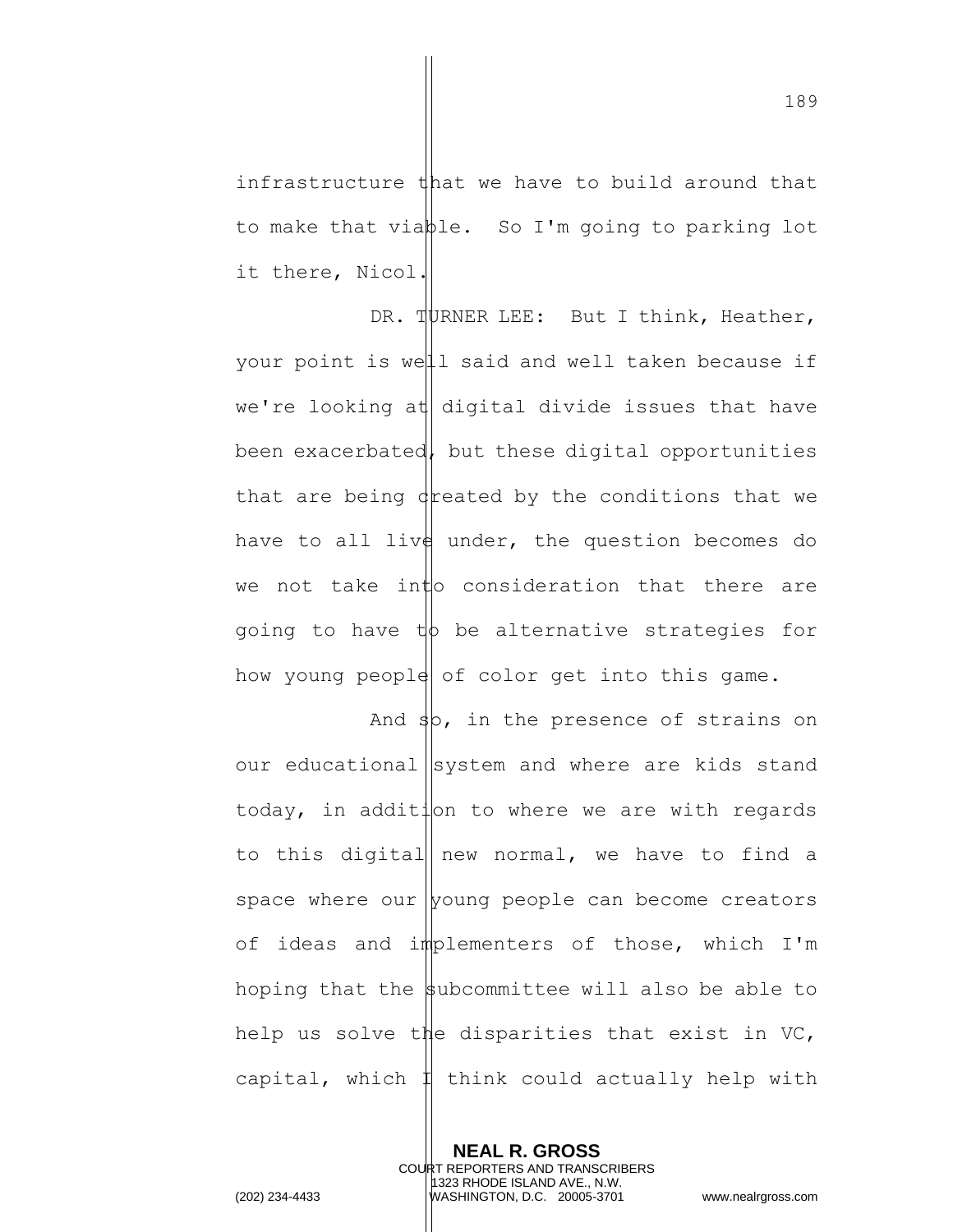that.

DR. WILSON: I would say that is it. The issue is that we barely give money to tech startups that are adult run. We don't talk with anything about  $\psi$ outh entrepreneurship. That's across race in  $\sharp$ his country. I underscore you, Nicol.

DR. TURNER LEE: Yes, yes. All right, I've got  $|$  pne more question from S. Jenell Trigg. And S. Fenell, like I told Heather, we started early,  $b\psi$ t we don't want to end late. So S. Jenell, your  $|$ question will be great.

MS. TRIGG: Thank you, Dr. Nic. Great presentations, and there's so much synergy between our two working groups. So I'm looking forward to wo*t*king with each one of your sub-groups because you lay a great foundation for the upcoming oppottunity showcase in October, as well as the symp  $\beta$ sium in the spring.

And  $\sharp$ 'd like to ask you to give us some statistics and information that we can also

> **NEAL R. GROSS** COURT REPORTERS AND TRANSCRIBERS 1323 RHODE ISLAND AVE., N.W.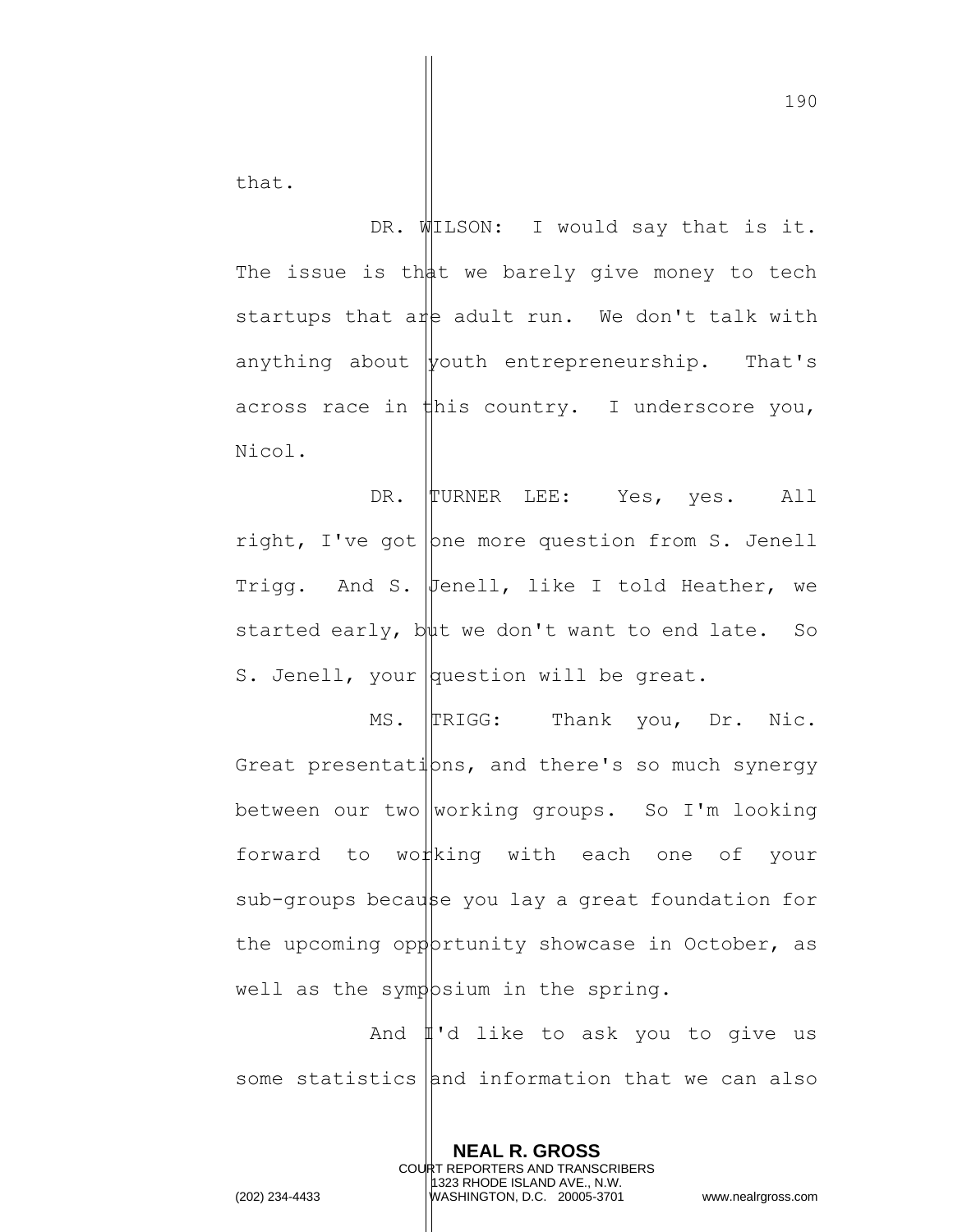share within those two sessions, including you opening the sedond session to provide a great foundation for moving forward on diversity supplier programs.

I wanted to highlight that we also have procurement opportunities we'll talk about. The chief person at the SBA will join us, as well as other procurement specialists. There's another program  $\vert$  for you, as well as everyone else, to keep their eye on is through the American Bar Association<sup>'</sup>s Forum on Communications Law. It's a forum as part of the ABA. I happen to serve on its governing committee.

We have a major commitment for diversity, equity, and inclusion this year, with student participants in our diversity moot court, which we've held for 15 years, that will have a guaranteed summer intern or a job waiting for them if they participate.

We are working with multiple groups in the communications and media space to provide the

> **NEAL R. GROSS** COURT REPORTERS AND TRANSCRIBERS 1323 RHODE ISLAND AVE., N.W.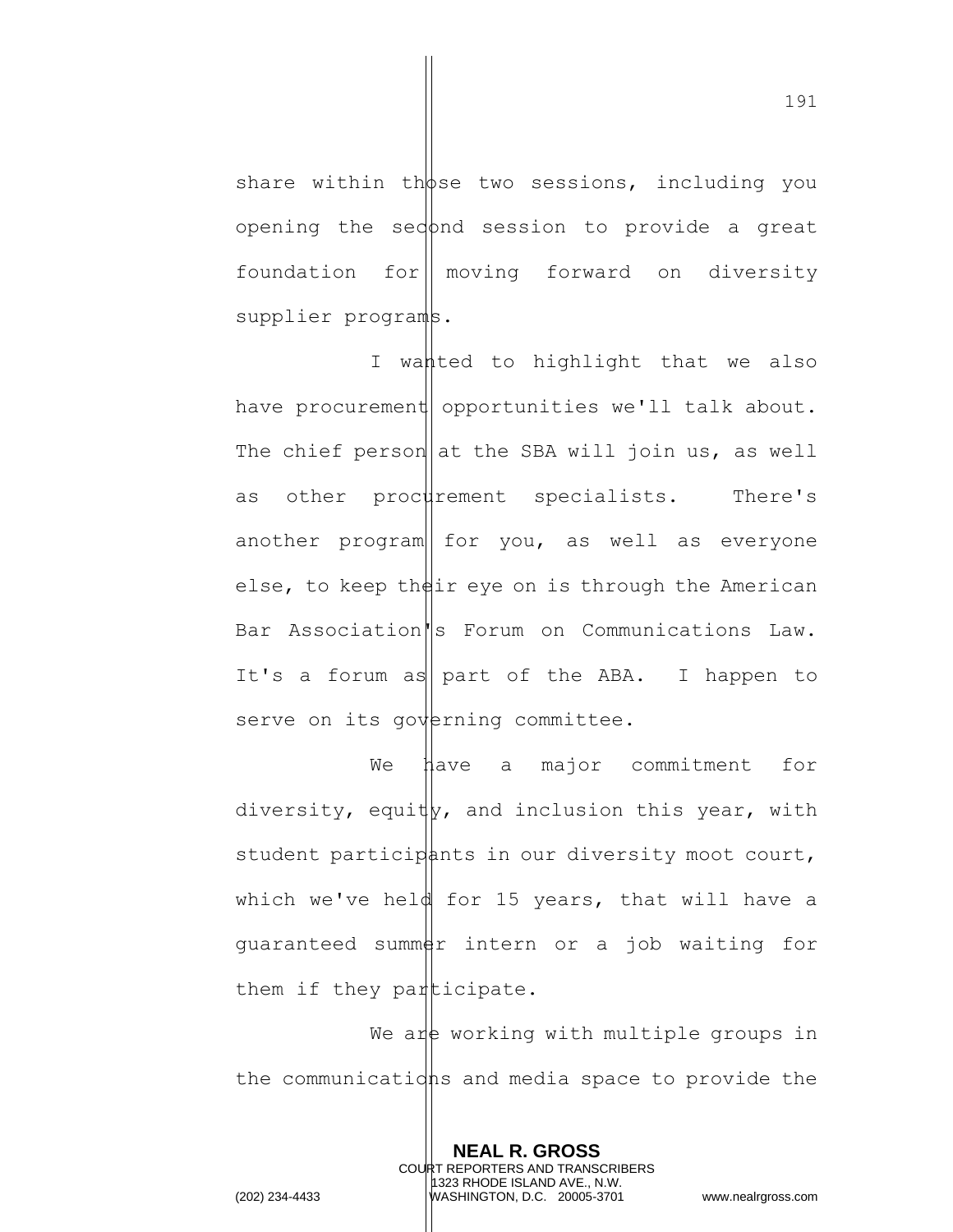pipeline to fill that pipeline, as well. We're also looking at  $\phi$ artners, so I would love to have the ABA forum involved with your group and our group to find  $w$ ays to promote that there are opportunities  $f\phi$ r young persons of color in the legal aspect  $\beta f$  it, as well as business opportunities.

Thank you for your leadership on this, and I look forward to working with you.

DR. **TURNER LEE:** No, thank you, S. Jenell. You are my mentor in many respects, so I appreciate that sharing of information.

I believe that all of the sub-groups within our bigger working group have a lot of takeaways. Susan, you got something else you want to say?

> MS. ALLEN: One parting thought. DR. TURNER LEE: All right, go ahead. MS. ALLEN: One parting thought. DR. TURNER LEE: Okay. No problem. MS. ALLEN: I am definitely touched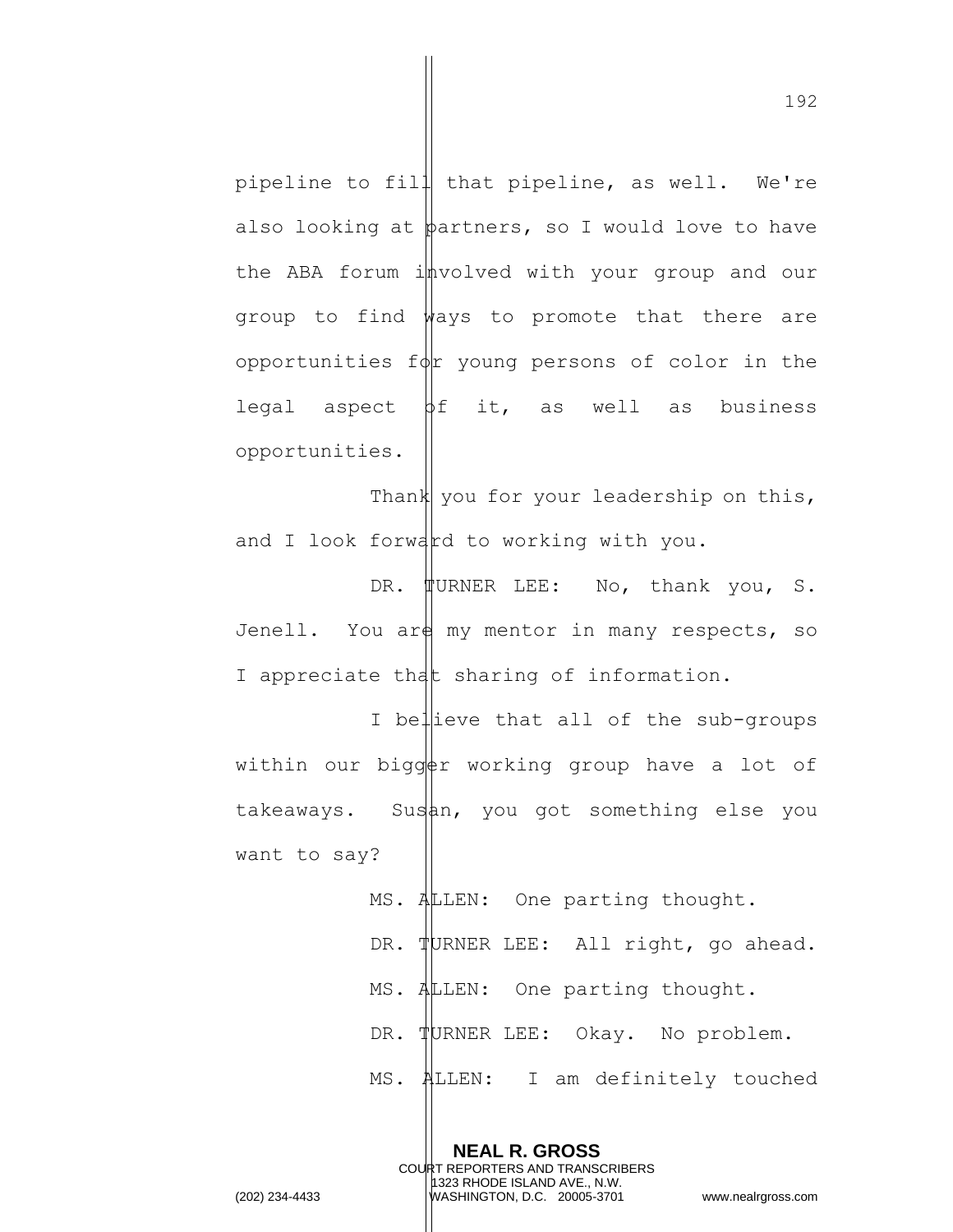today when you all folks talk about Black and Brown. I'd like you to add Asian, and this is why  $--$  this is why.

I said it before, but not at a forum like this. Many people look at Asian Americans as  $-$  look at the top ten percent of them. They are up and coming. They are good. They made it. But many do not know Asian  $-$  12.3 percent of Asian Americans  $\|$  at the bottom of the economic ladder.

They  $\|\text{have replaced African-American}$ as the most economically racially divided ethnic group in Ameri $\frac{1}{4}a$ . So please include Black, Brown, and Beige. All right? Would you include Beige? Because there are  $12.3$  percent at the very bottom. They have different life than those top ten percent that everybody think about when they think about the Asian Americans. They need help, as well.  $\parallel$  And that is one of the things that I want to begin to talk about, as well. Let's do that,  $\frac{1}{2}BE$ : Black, Brown, and Beige.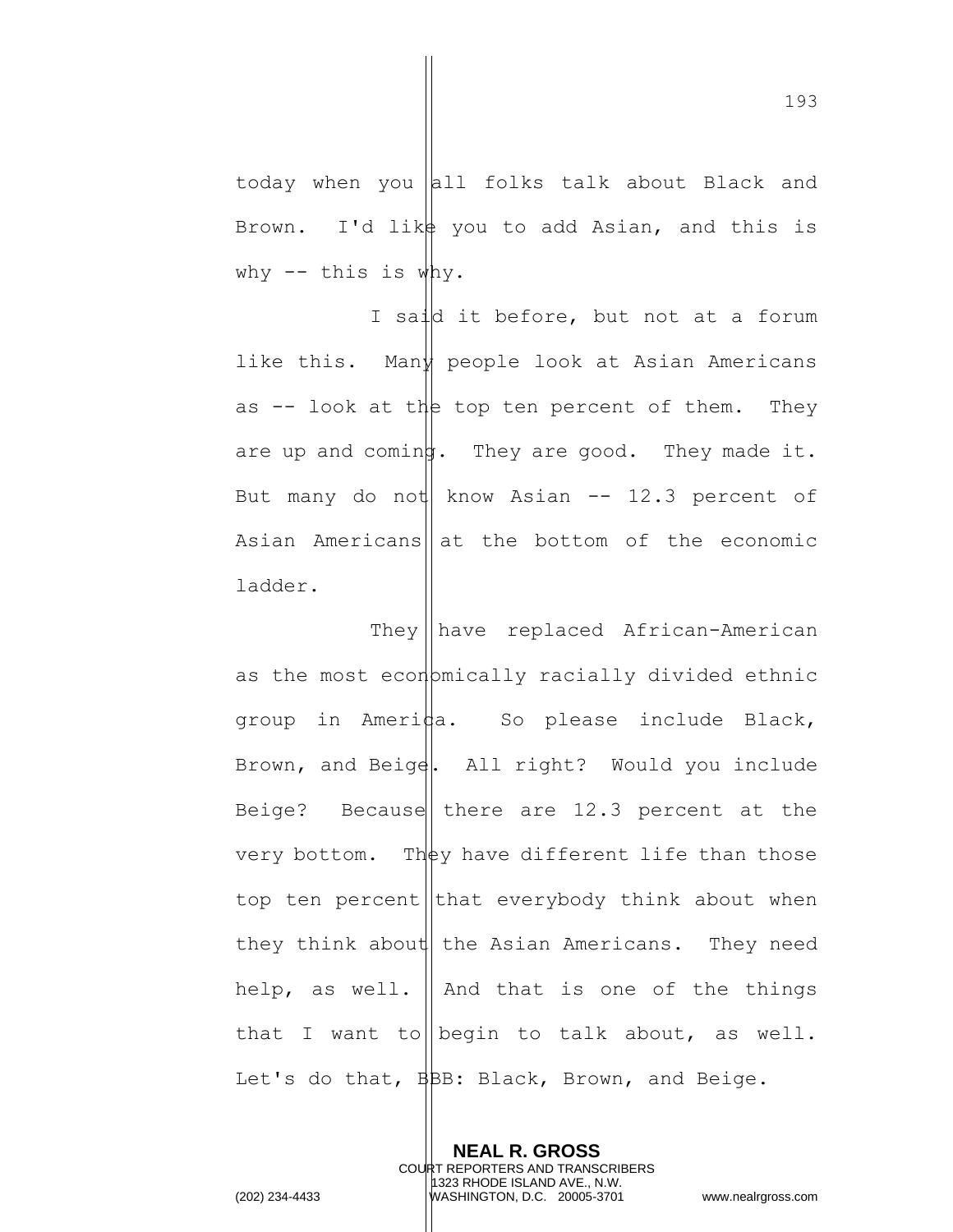DR. TURNER LEE: Black, Brown, and Beige, but then  $\sharp$  here's some other complexions in there, Susan, that we cannot ignore. Maybe we'll come back --

(Simultaneous speaking.)

MS. ALLEN: My Hispanic Chamber of Commerce brothe $\nparallel$  Ramirez said, there are Black Hispanics, Asi $\frac{1}{4}$  Hispanic, and vice versa. There's a lot of interaction in between  $-$  among all three of us.

DR. TURNER LEE: But what you said is so important.  $\mathbb{1}$  beg my pardon. As a researcher that's concerned with communities of color, of not highlighting  $\frac{1}{10}$  that, in addition to our friends who are in the LGBTQ community, who also  $experience$  the intersectionalities of the inequalities that we're actually talking about today.

I want to say this. Thank you, everybody from  $\phi$ ur sub-group, for starting this type of product we conversation. I would just

> **NEAL R. GROSS** COURT REPORTERS AND TRANSCRIBERS 1323 RHODE ISLAND AVE., N.W.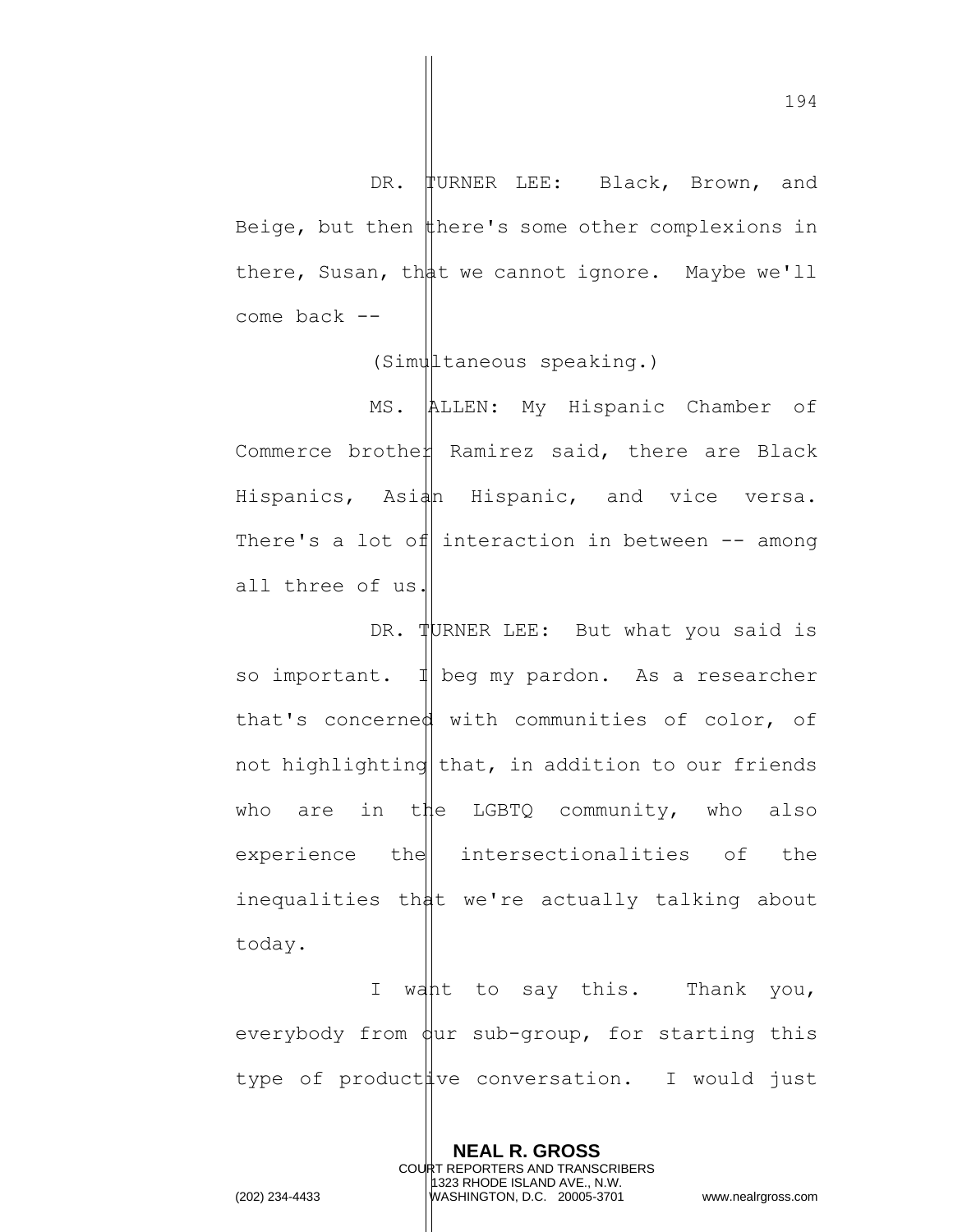like to wrap up with a couple of things for all of you to take  $\vert$  away some minor corrections for those of you that are listening.

First and foremost, in all of my years doing communication policy work, I have never seen conversations this depth, as well as this vulnerable. And  $I$  say that as we all talk about COVID-19, particularly in our group, what added an additional  $l$  ayer of complexity to our work this year was the fact that we had to deal with the human experience, the human experience of business owners, the human experience of people, the human experience of communities that are now under attack and assault due to this deadly  $p$ andemic. I th $\sharp$ nk it makes our jobs as members even more important going forward.

The second thing I'd like to say that came out of our group, which I was really excited about, given the scope of challenges, I'm very excited that oun group has narrowed it down to specific things that we think we can solve. We

> **NEAL R. GROSS** COURT REPORTERS AND TRANSCRIBERS 1323 RHODE ISLAND AVE., N.W.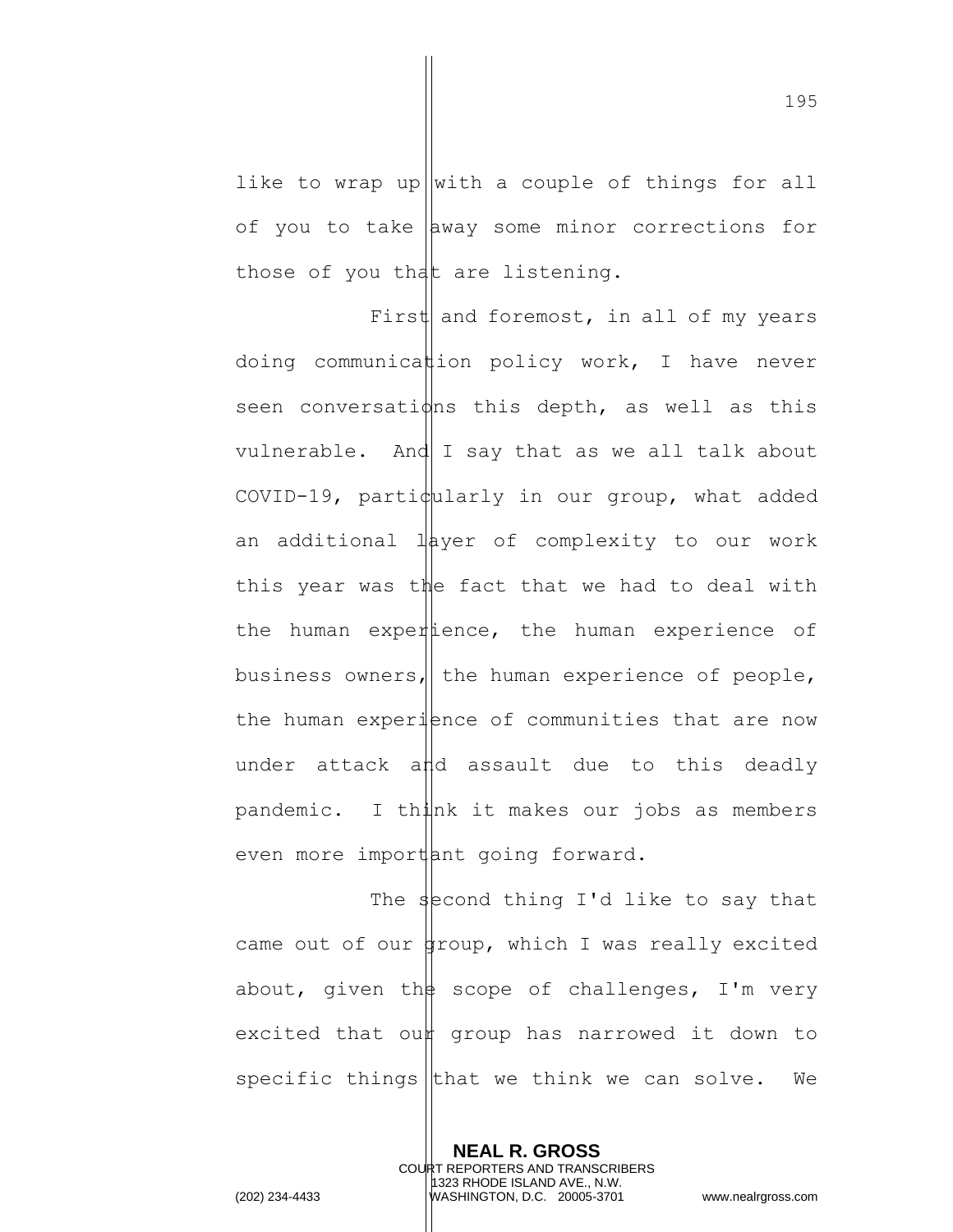are all under this time -- this rush to actually deal with the  $\psi$ rgency around the reversal of progress to our Black, Brown, Beige, Native American, as  $\parallel$  well as, you know, LGBTQ communities. As a result of that, we've spoken a lot about th $\sharp s$  whole concept, as Susan has insinuated, of Black Lives Matter. I would actually say that diverse suppliers matter. Entrepreneurs matter. Young people matter. Businesses matter. We all matter, when it comes to this debate. This is why this Committee matters even more.

And  $\frac{1}{2}$  I think in our group, what we found extremely  $\phi$ omplicated was overlay the human condition, but  $\sharp$ lso recognizing the urgency of which we are very thankful to the Commission for rechartering this Committee and allowing us to, one, put out a statement in response to the things around us, but  $\oint$ iving us the opportunity to be around one another, as professionals working in this space, to feed off each other.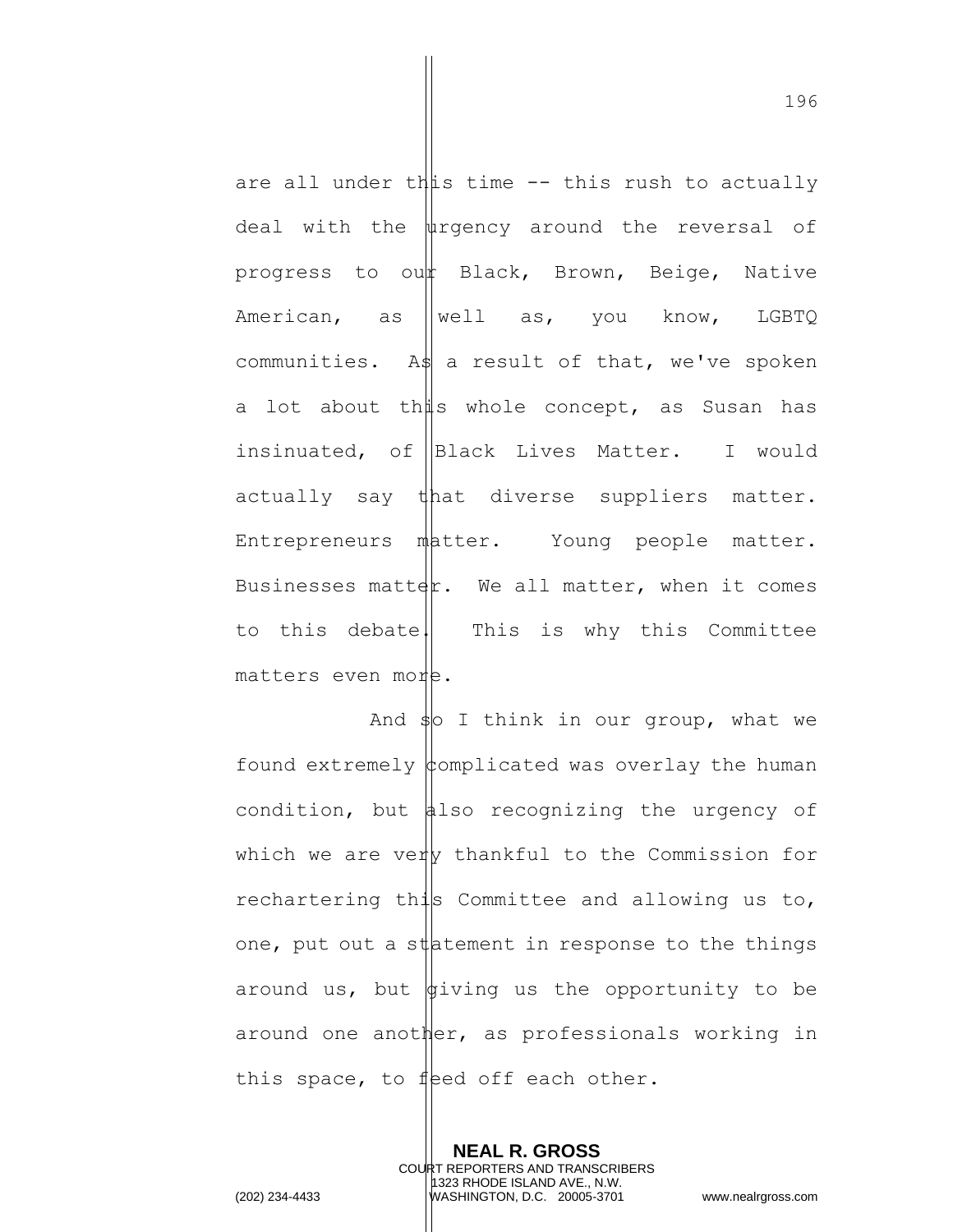Then  $Ifinally, I would say this. I'll$  $close$  with som $#$ thing hopeful. Maurita just reminded me of Herbert Wilkins when she said his name and wher $\frac{1}{2}$  he stood in the broadcast community. And I would just like to say  $-$  the investment community  $--$  I would like to say to all of you, in the spirit of Henry Rivera and David Honig and others who have actually walked that path for a  $\vert v e r y \vert$  long time, we're going to get there. I think all of our committees are going to work with some level of decency, as well as civility, to make sure that that happens.

I would just like to say to everybody, in the spirit of what Maurita reminded me of, it wasn't easy then, and it's not going to be easy now, particularly with these added trials of the virus, as well as the racial inequity that's happening.

With || that being said, Madam Chairwoman, I thank you. As Susan said, she don't sleep, and I definitely don't sleep. We

> **NEAL R. GROSS** COURT REPORTERS AND TRANSCRIBERS 1323 RHODE ISLAND AVE., N.W.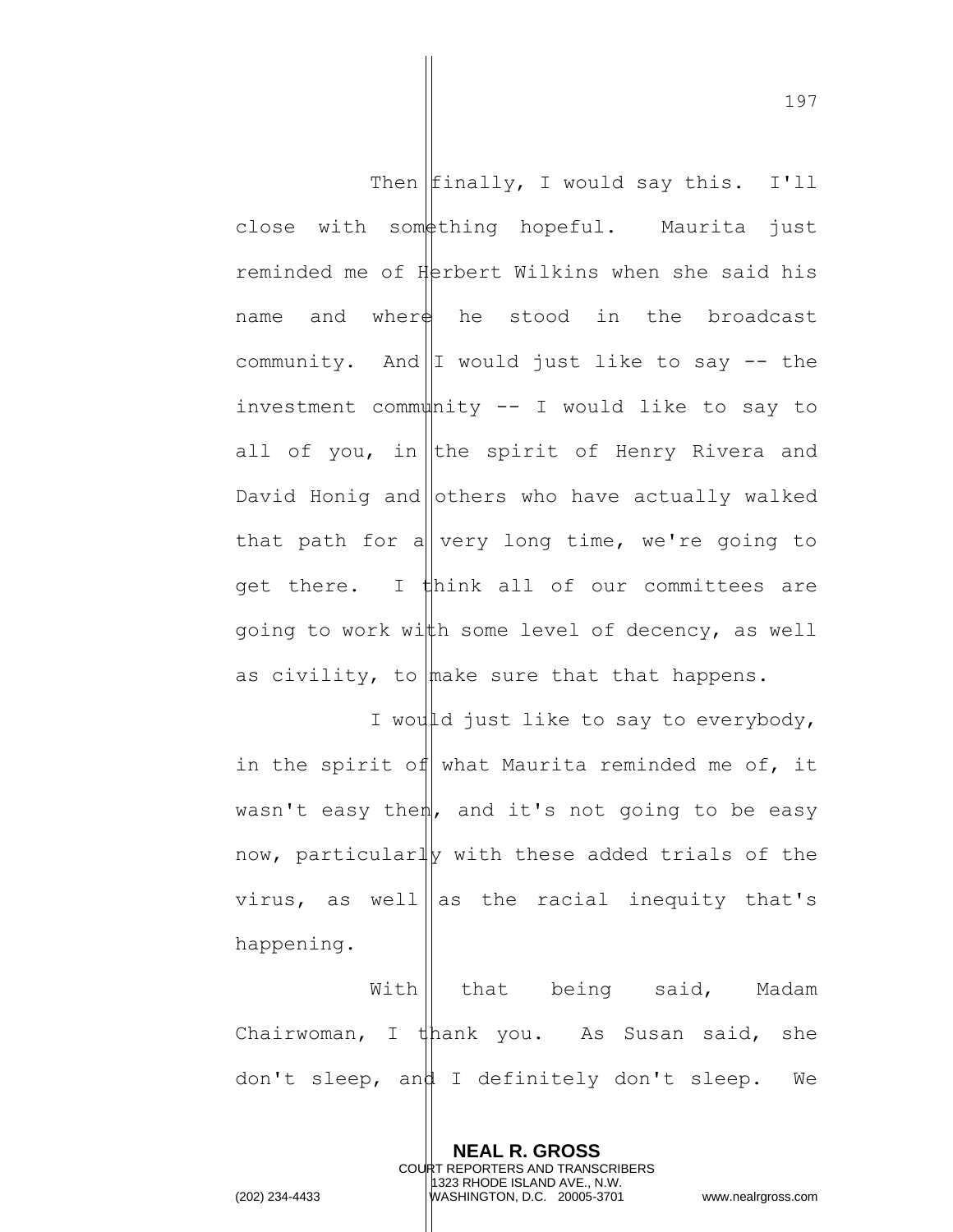want to thank  $y\phi u$  for this opportunity to lead this charge. I want to thank all of our leaders in our sub-group for doing some great work over this period of thime. Thank you.

CHAIR GOMEZ: Thank you, Nicol. That was fantastic. I I would say today has been fantastic. But  $\|I\|$  want to say thank you to Dr. Nicol, Rosa, Deborah, Maurita, Rashidi, and Drs.  $Fallon$  and Johnson very much for an excellent discussion today and bringing high energy towards the end of our meting. All of you are examples of how lucky  $w \notin \{ \text{are to have your considerable} \}$ expertise and dedication to diversity, equity, and inclusion.

And  $\sharp$  just want to note that I think David Honig is  $\left\| \text{suffering from being digitally} \right\|$ invisible today. I just want him to know I'm still thinking  $\oint$  him.

Now,  $\begin{bmatrix} we' \vee\end{bmatrix}$  had a good discussion. Is there anybody  $f_1$ pm the full Committee that wants to raise anything at this point?

> **NEAL R. GROSS** COURT REPORTERS AND TRANSCRIBERS 1323 RHODE ISLAND AVE., N.W.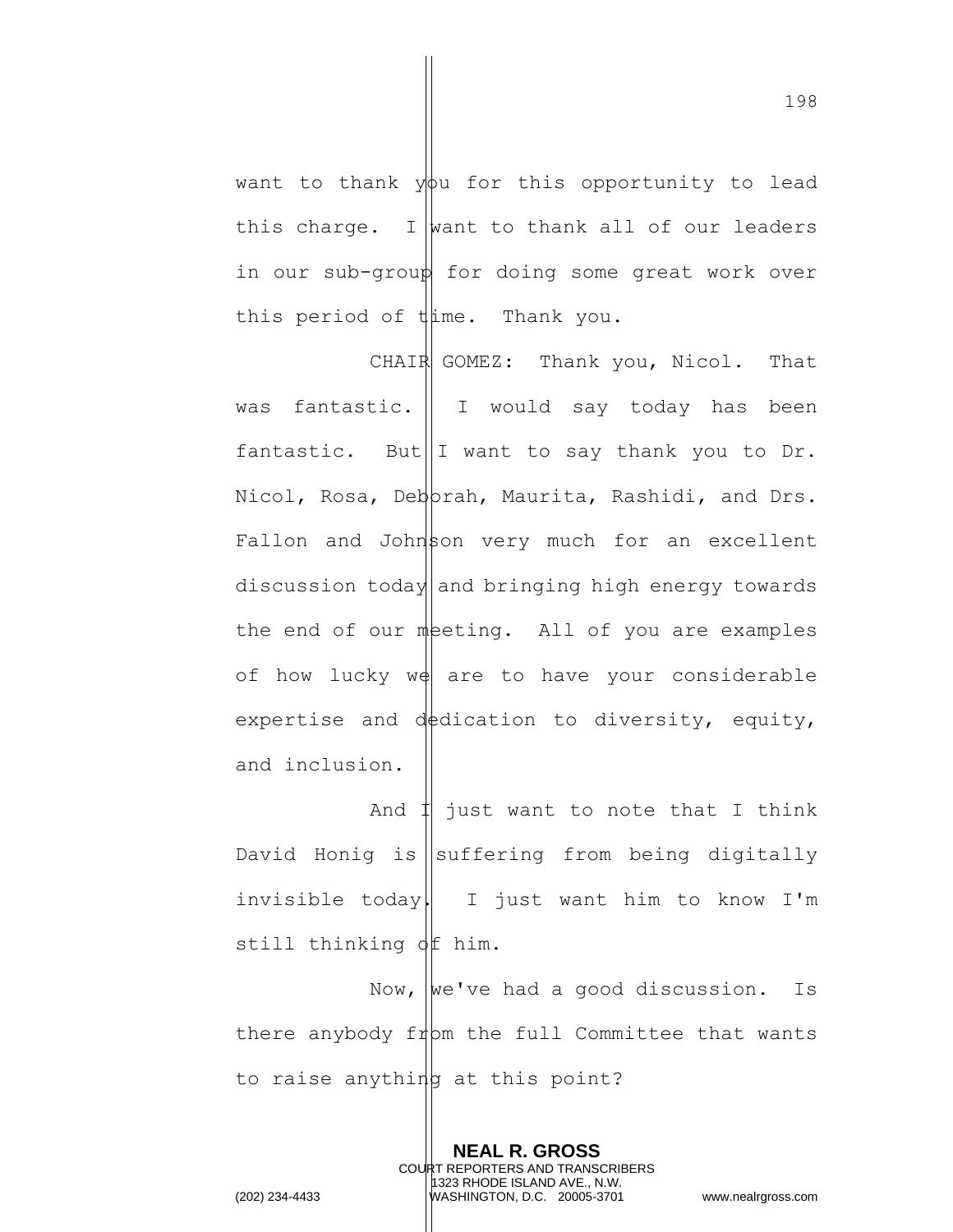I dom't think so. Okay. Thank you, again, to the members of the Diversity and Tech Sector working || group. I also need to acknowledge, for  $\|$  the record, that Roy Litland and Brian Scarpelli are present today. We've had a few technical issues, so thank you for your patience with us.

## COMMENTS/QUESTIONS

CHAIR GOMEZ: Now, I would like to open the floor  $|$  for comments from everybody on today or any issues you would like to raise before the Advisory Committee. If anybody has anything, please raise your hand.

While we're waiting, if members of the public have any questions, please send them to the mailbox,  $\|\text{ivequestions@fcc.gov.}$  That's livequestions,  $d\mu$  one word, at fcc.gov.

Hearing nothing from the full Committee, we do have a question from the public. Apologies. I've got to bring it up.

> **NEAL R. GROSS** COURT REPORTERS AND TRANSCRIBERS 1323 RHODE ISLAND AVE., N.W.

The  $\parallel$ question is, this might be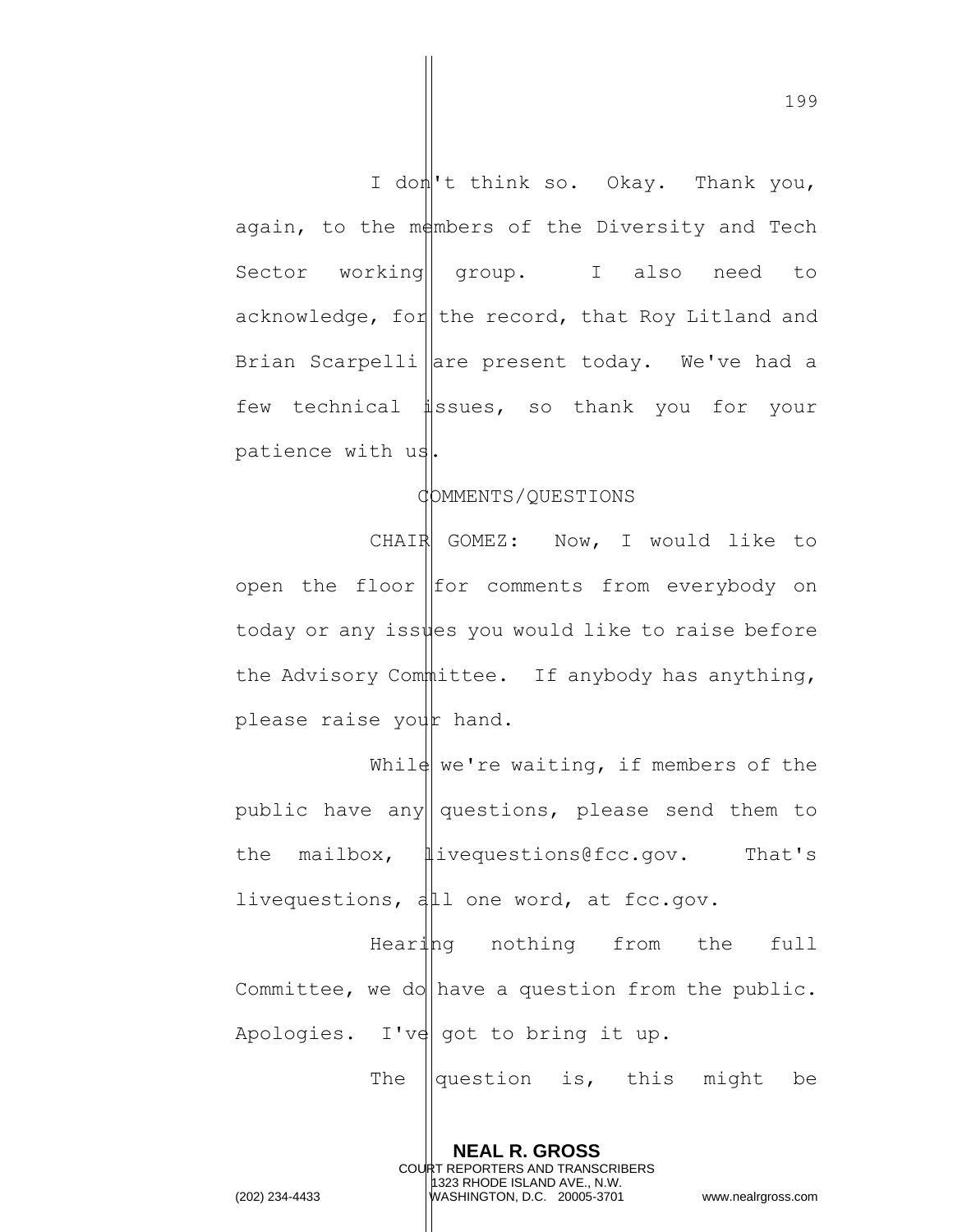subjective, but this ACDDE appears to have more of an emphasis on holding events than the previous iteration did. Is this a strategic choice or something the Committee decided on or just a coincidence? Are events seen as an alternative or  $\parallel$  maybe more effective way to accomplish this Committee's goals than recommendations  $\mathfrak{t}$  to the FCC?

I would say that we are doing more events. A lot  $\oint f$  them are fact finding. A lot of them have other goals, as well. And this doesn't mean it s going to replace reports and  $recommendations$   $|to the full Committee.$  So this is just part of  $|{\text{bur work.}}|$ 

Part  $\|\circ f\|$  what happened is that the pandemic has  $fd$  red us indoors and ding these events is a waw for us to be able to gather together and gather information and get a lot done. So I whuldn't say it's a deliberate change. It is just a part of our decision making, our review process, our learning process

> **NEAL R. GROSS** COURT REPORTERS AND TRANSCRIBERS 1323 RHODE ISLAND AVE., N.W.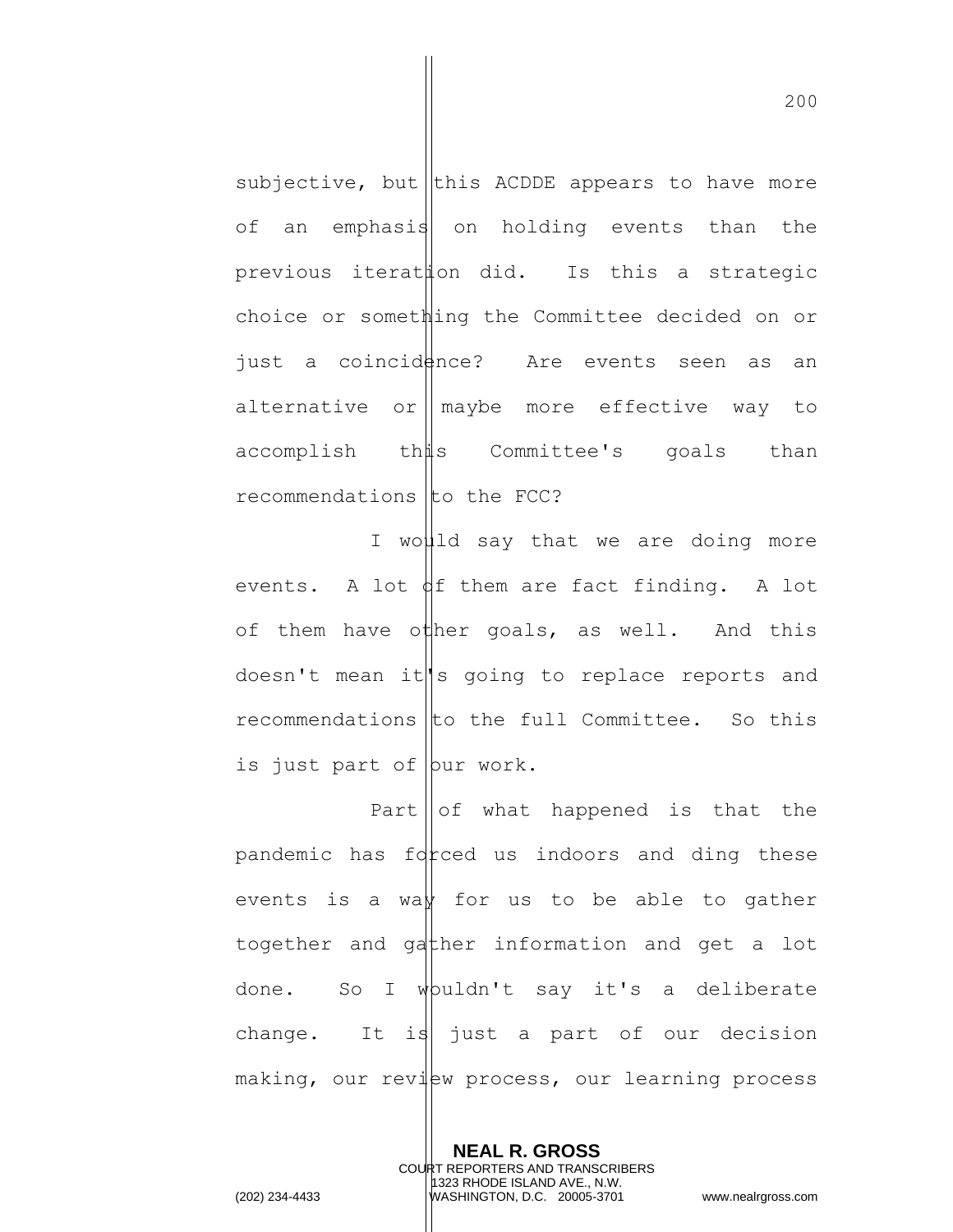as we move forward with recommendations.

DR. TURNER LEE: Madam Chairwoman, may I add one thing, too, just for the question, if you don't mind? Nicol, here.

Just  $\lvert$  real quickly, I think, to that question, too,  $\uparrow$  think at least in our group, some of the fact finding may lead to resolutions to the FCC, given the fact that, again, the pandemic has made it a little bit harder to gather the information and research that we need.

So to the person's question, it may end up  $-$  so the public should look very closely at this process, particularly this year, that some of our groups may have these events that, in and of themselvest, may actually land on pragmatic resolutions to gp before the Commission.

CHAIR GOMEZ: Exactly. You always say it so much  $\frac{1}{2}$  better than I do. Raul, you had something you wanted to say.

MR. ALARCÓN: Yes, thank you. It's not so much a  $\sqrt{q}$  question as it is an overall

> **NEAL R. GROSS** COURT REPORTERS AND TRANSCRIBERS 1323 RHODE ISLAND AVE., N.W.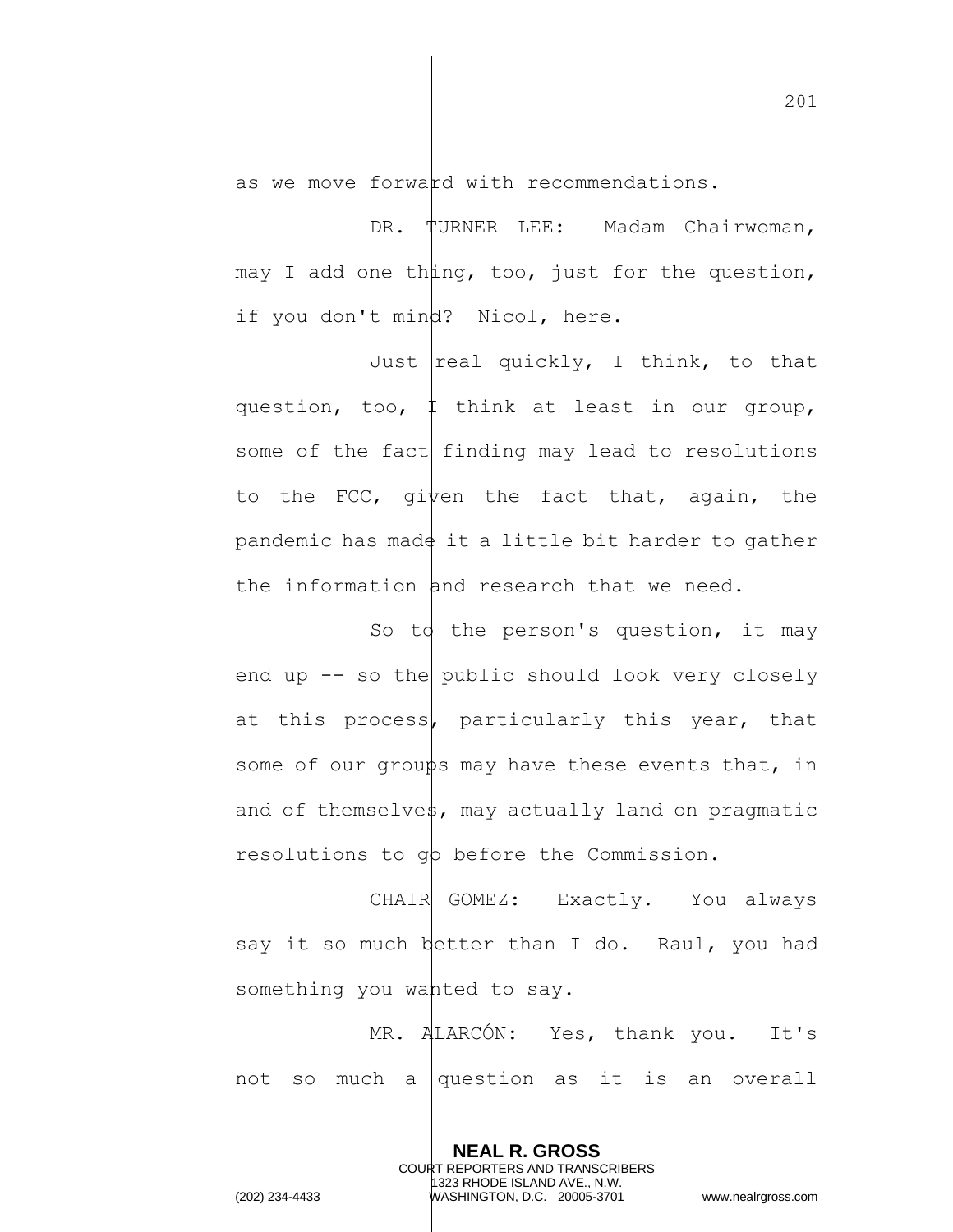suggestion. I think this has been a wonderful meeting. And the infectious enthusiasm shown by everybody is really very amazing. I'm very grateful to be part of this.

I do have a suggestion for the November 6th symposium date. I'm looking at this at 60,000 feet, as a businessman. And I think, if I may pose  $\|$ a suggestion that you all can consider, I think it would be wonderful if, at the beginning,  $\|$ at the symposium, at the very beginning, we take 15 minutes or 20 minutes to talk about something that we all mentioned in different ways,  $\vert$  but I haven't heard it mentioned directly. I apologize if that's because I haven't noticed  $\|$ it.

And that would be to take the  $15$ minutes at the beginning and just talk about the enormous economic clout that, let's just say minorities have  $\left\| \text{in this country today. I think} \right\|$ it would be a wonderful juxtaposition for us to be able to start all of these things that we're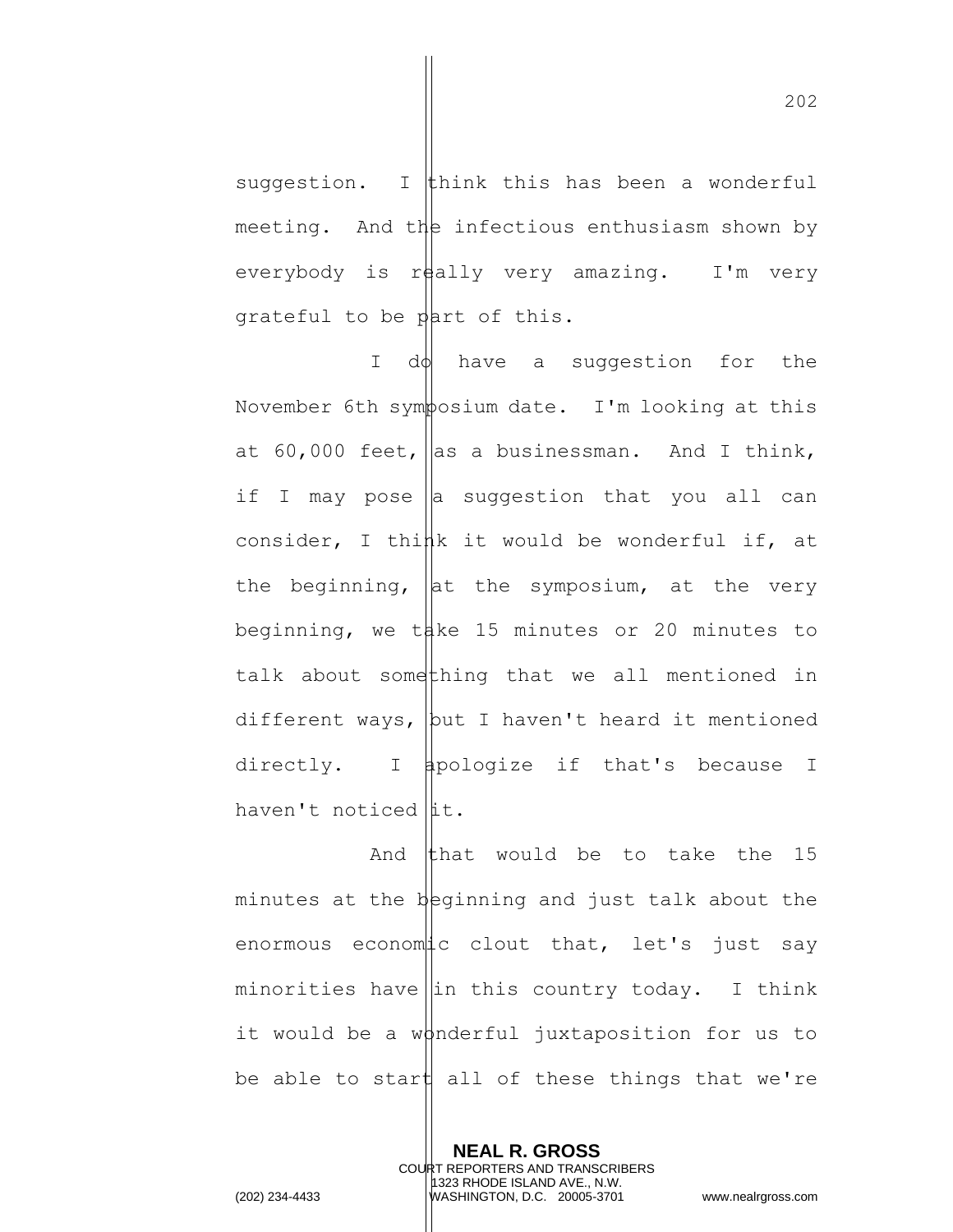talking about  $\|$ as to how to better include ourselves in the mainstream if we were able to very quickly  $j$ ust talk about the GDP, the economic clout, the political clout, the enormous influence that we all have,  $A$ frican-Americans -- what was that, BBB, the Black, the Brown, and the Beige  $-$  have in this country today.  $|I|$  think to start it all off with a statement of  $\phi$ ower, with a statement of real economic clout  $\downarrow$ n this country, I just think it would be a wonderful way to start the rest of that day's symposium and recommendations as to how to proceed.

I just think that it would make a very strong beginning statement for everyone that's there and the  $\parallel$  public that's there and the Commission and  $\frac{1}{2}$  veryone. I just would ask you to consider the possibility of that being added. I'm sure we can find a speaker or two that can talk about the enormous impact that we have in American society today, taken as a group.

**NEAL R. GROSS**

1323 RHODE ISLAND AVE., N.W.

COURT REPORTERS AND TRANSCRIBERS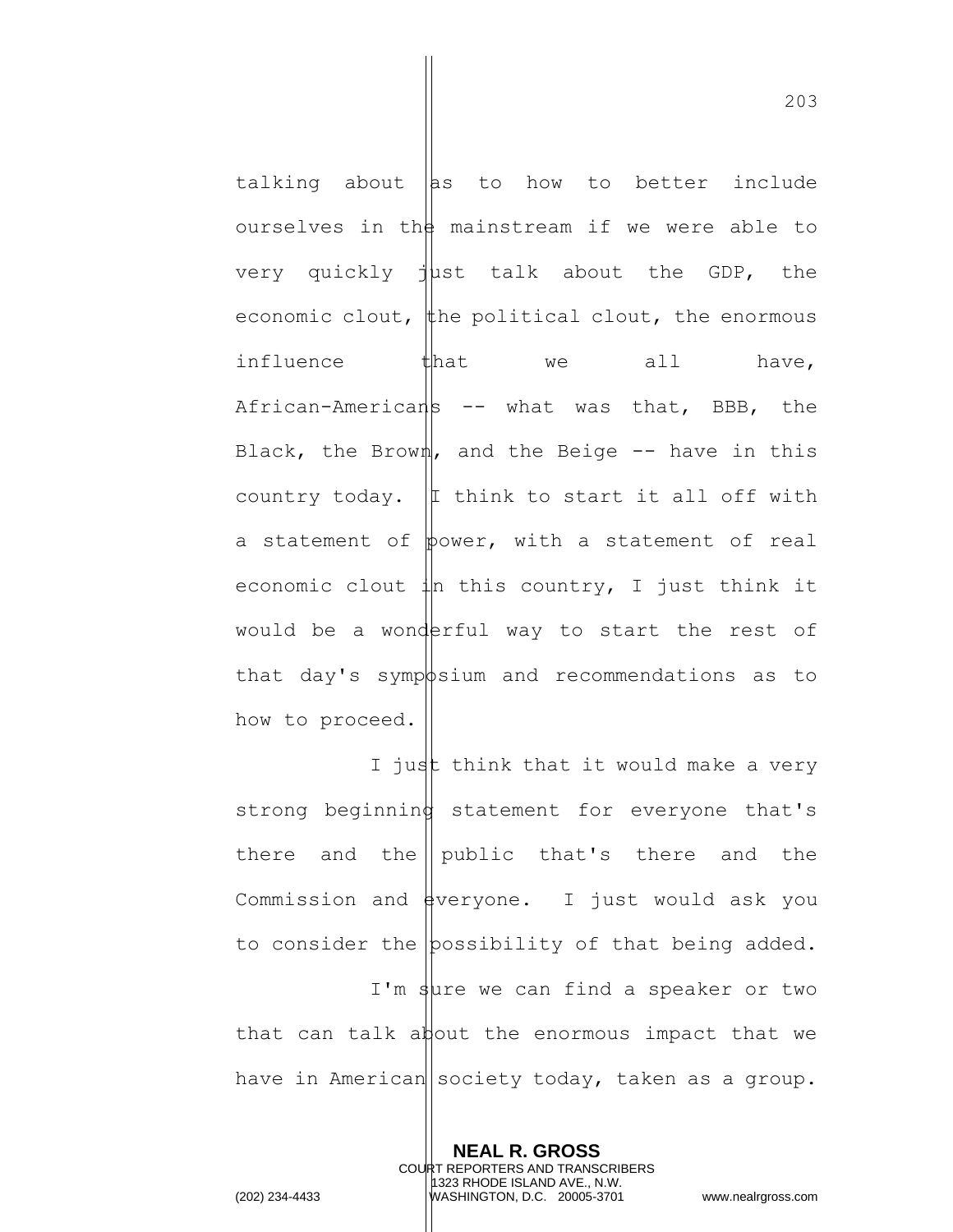It's really ama $\sharp$ ing, the power that we have. I think it's not  $\frac{1}{4}$  bad idea for us to be able to state it clearly at the beginning of something like this on thatt day. That's just what I wanted to suggest.

CHAIR GOMEZ: Susan, you're muted. You're still muted.

MS. ALLEN: I agree. I thought I alluded to this, Raul, earlier, but I did not want to take too much of the Committee's time.

About five years ago, the census statistics was | that just the three groups, African-American, Hispanic, and Asian-American together produce  $\frac{1}{2}$  trillion worth of GDP. That was five years ago.

MR. ALARCÓN: Yes.

MS. ALLEN: This COVID-19 shutdown and social distancing show us that  $-$ - I was looking for a place to have a bite before I went home. It was because small businesses, who are mainly operated by minorities, are closed.

> **NEAL R. GROSS** COURT REPORTERS AND TRANSCRIBERS 1323 RHODE ISLAND AVE., N.W.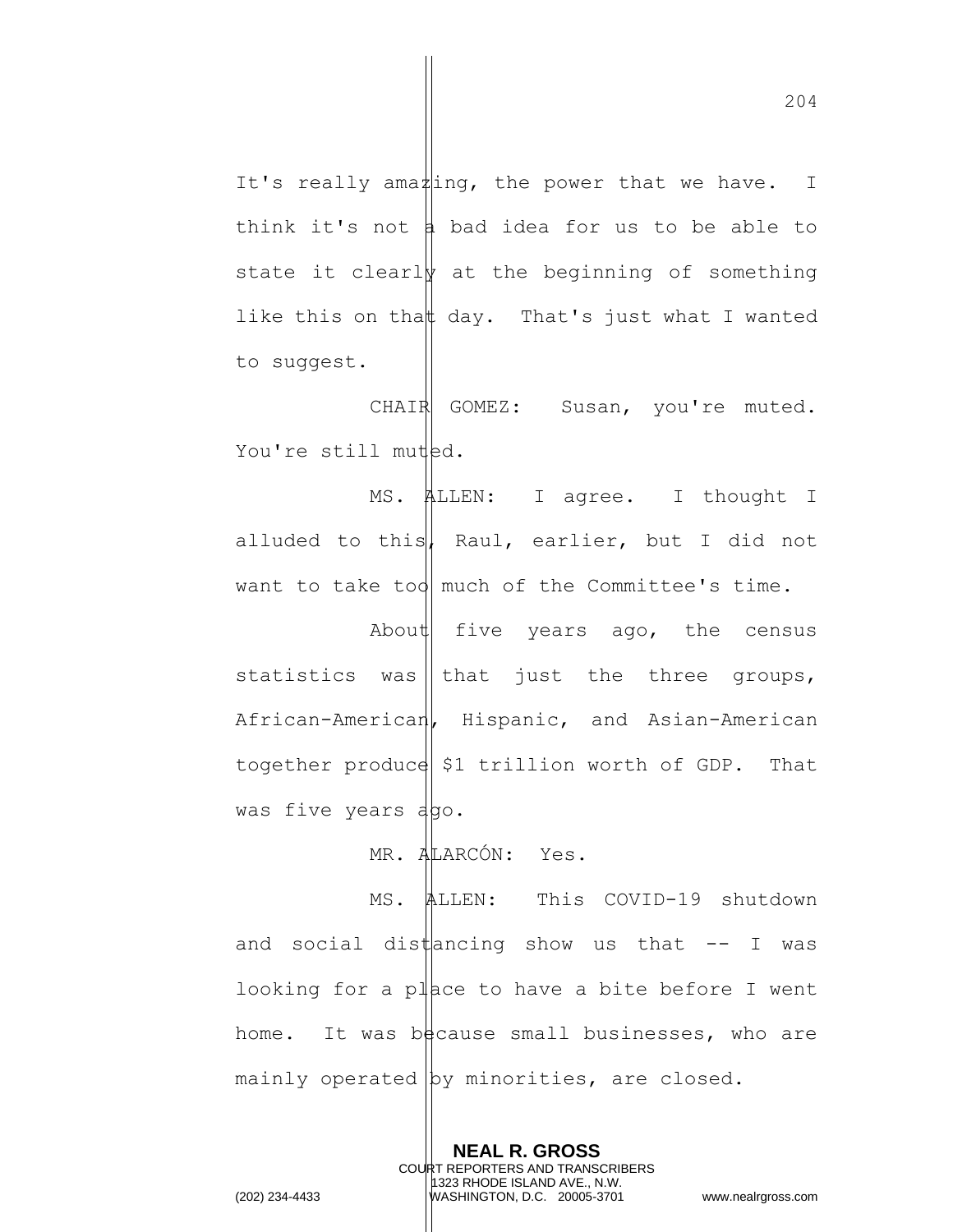Our inaction and ability to get out there and cont  $| \text{true}$  with our business  $-$  we  $meaning$  our community  $--$  has a major impact. Therefore, the  $\frac{1}{2}$  conomic impact, clout we have on everyday life of Americans, even transportation, stores and all that. You're right. To start that with a preamble type of introductory and say this is why we are here, pay attention to us.

MR. ALARCÓN: Right, exactly.

MS. ALLEN: In 2045, minority will become the majority. It's not a threat. We've got to say that  $\|\text{in a way that's nice, so they do$ not feel that as a threat, but that's the way it is.

MR. ALARCÓN: No, I agree with you, not as a threat, as a fact, absolutely. It's a consideration. Maybe the Committee would think differently, but I think starting off with something like that would be very powerful if we had the right presentation, short and sweet, but something powerful.

> **NEAL R. GROSS** COURT REPORTERS AND TRANSCRIBERS 1323 RHODE ISLAND AVE., N.W.

205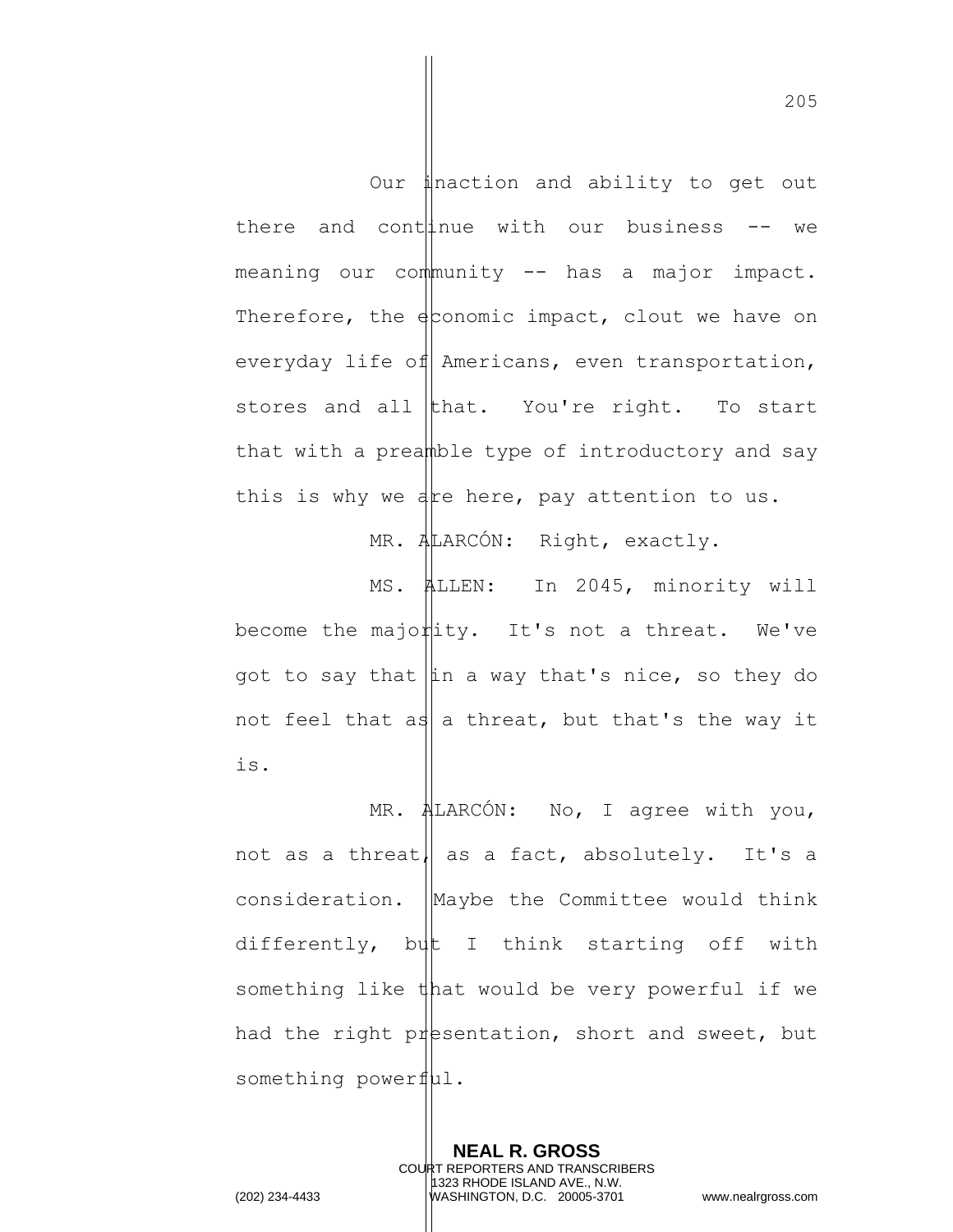CHAIR GOMEZ: Thank you for that, Raul.

## MR. ALARCÓN: Sure.

CHAIR GOMEZ: Any other comments or questions? I don't think we have any more questions from  $t$ he public. Wait a minute. No, we don't have an thing else. All right. We have reached the end  $|$  of our very busy agenda today. Thank you, again, to everybody. Heather, do you have any last words which you'd like to leave us?

## ADJOURNMENT

VICE CHAIR GATE: Okay, you all sit down. We have  $\psi$ htil 4:00. No, I want to thank all the working groups for all the great work. We have three  $v \notin y$  important events coming up in the next  $-$  less than four months' time. So that's a lot of work, so I appreciate all the sacrifices that  $|$ you're all making with the kids at home and with everything coming.

Also,  $\parallel$  just a reminder that we're getting into the holiday period, which gets more

> **NEAL R. GROSS** COURT REPORTERS AND TRANSCRIBERS 1323 RHODE ISLAND AVE., N.W.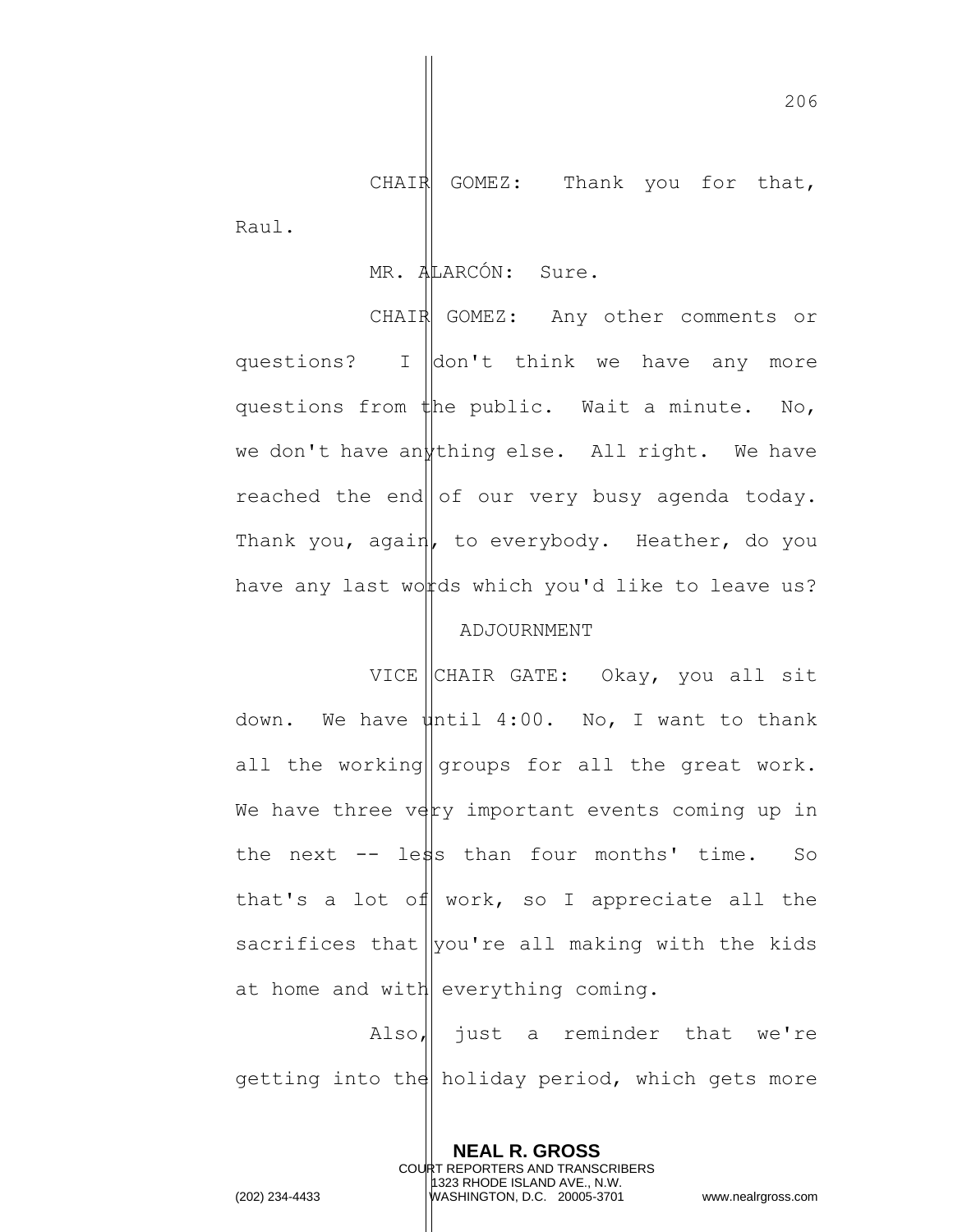challenging. So if we all can be mindful of the challenges of  $#$ he December holidays and the complication with that. And then we're approaching the  $|$ final phase of our tenure here.

We want to make sure that we have those reports and recommendations ready in the next few months. I'm excited to be part of this group. What I heard today is very inspiring. I'm not going  $t\phi$  repeat everything that's been mentioned, but  $\frac{1}{2}$ ust a reminder that we're going to be busy for  $\sharp$ he next three, four months with all these events.

I endourage everybody to participate in other working groups' events and offer your insights and inputs where you can. We're not in silos, as you heard today. But also, just one more thing. I do want to  $-$ - Nicol said something that really brought me back to Rudy's slide about dealing with humanity.

What || we're doing is really having  $-$  to have an impact. I believe one of

> **NEAL R. GROSS** COURT REPORTERS AND TRANSCRIBERS 1323 RHODE ISLAND AVE., N.W.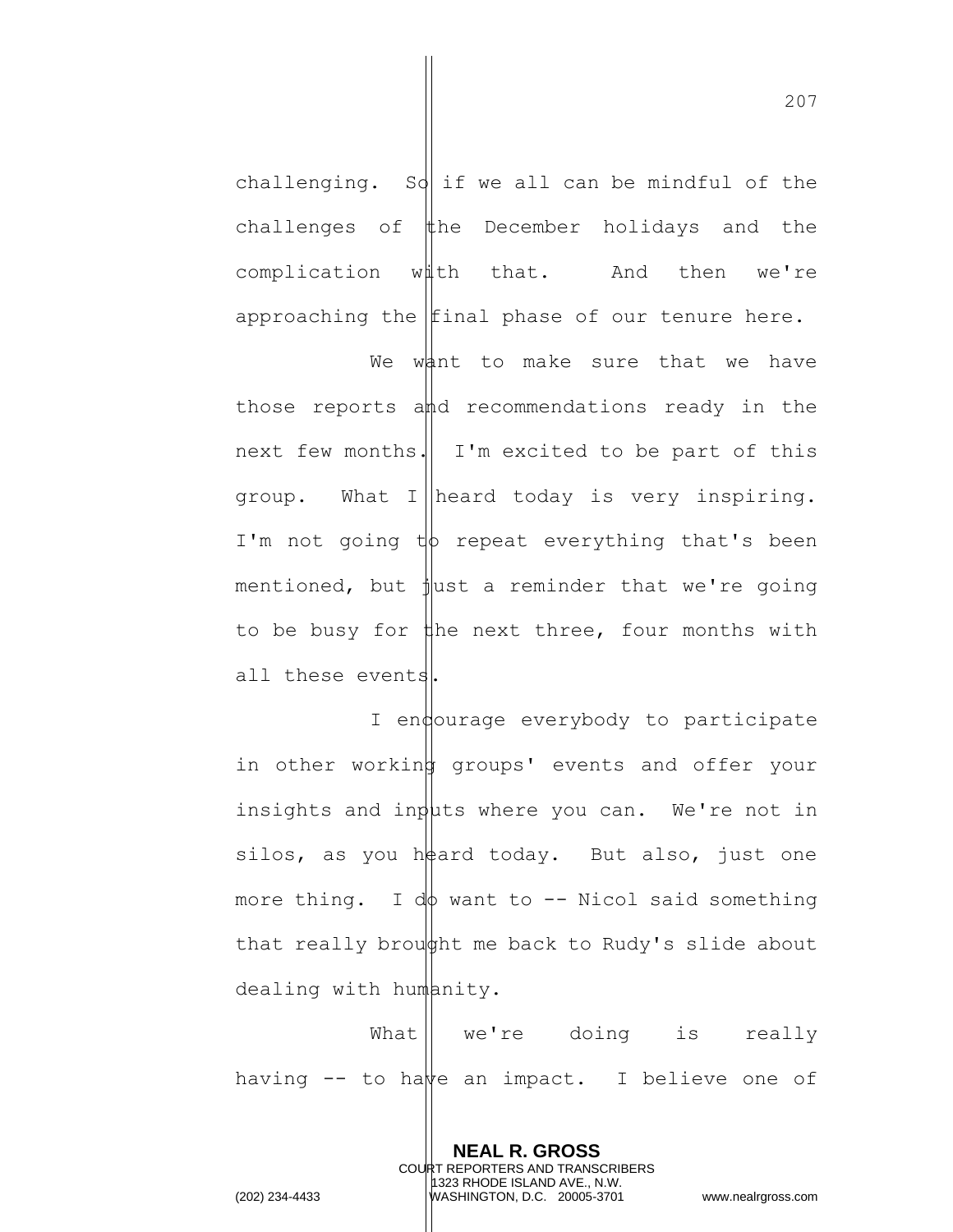Rudy's slides  $\frac{1}{4}$  alctually said that. They were dealing with the human aspect of the digital divide, so that  $\|s\|$ -- so I will definitely leave with that point, that we are really  $-$  what we're doing is important because it's helping to address issues  $\sharp$ hat affect people every day on everyday things. I appreciate it.

Thanks to you, Anna. Thanks to the three Js, as always, keeping us moving along. And thanks to  $\sharp$ he working groups for all the excellent work and the presentations today.

CHAIR GOMEZ: Thank you, Heather. Jamila, you have anything for us?

MS. BESS JOHNSON: Yes, thank you all so much. I am just always awestruck by this group. It's just -- I don't know. It's just a team of all-stars. Everyone is just such an all-star in the  $\sharp r$  respective area. I will add my thanks and congratulations to a very successful, very impactful meeting today. And  $|I \rangle$  know we had some technical

**NEAL R. GROSS**

COURT REPORTERS AND TRANSCRIBERS 1323 RHODE ISLAND AVE., N.W. (202) 234-4433 WASHINGTON, D.C. 20005-3701 www.nealrgross.com

208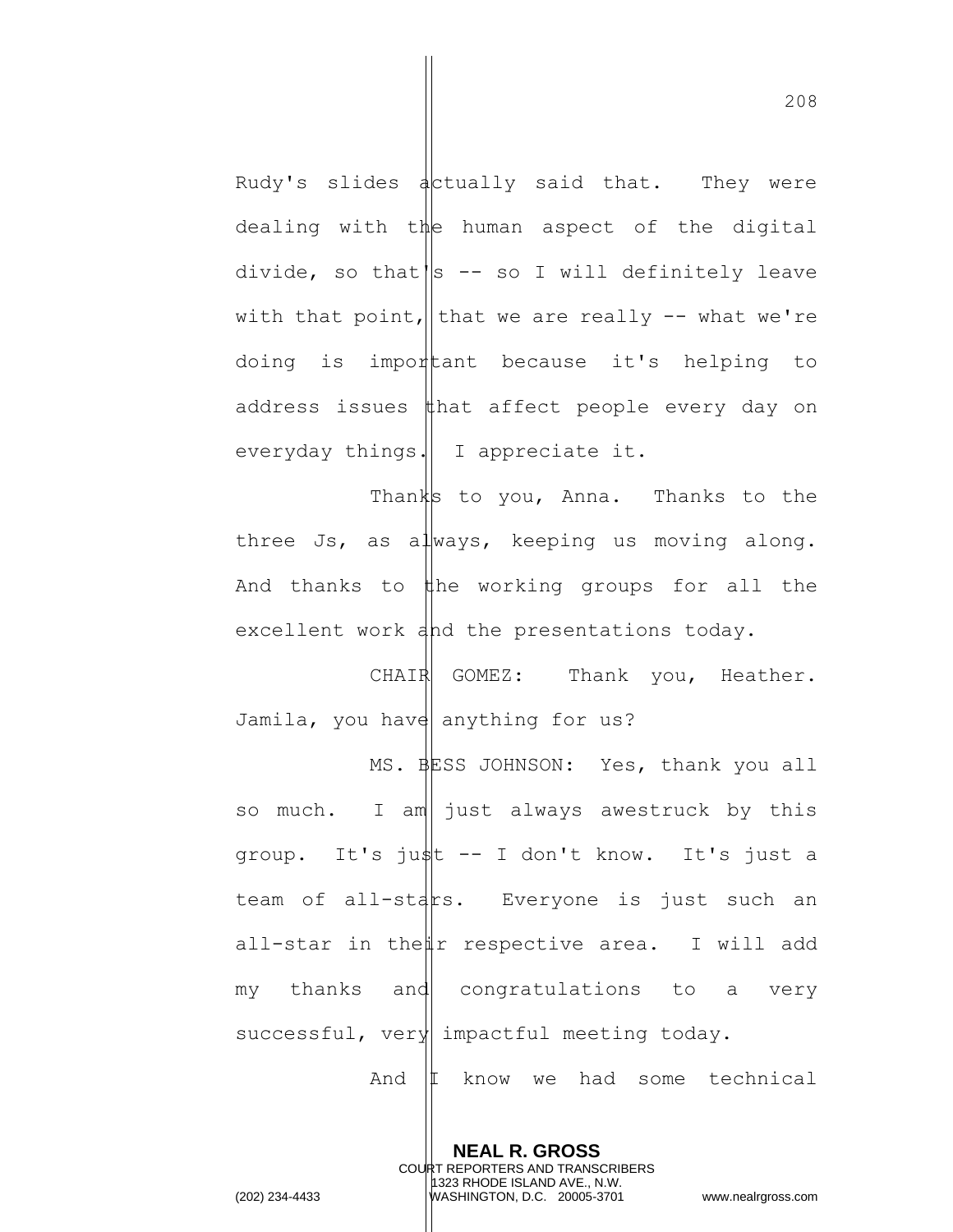glitches, but really, it's not about how smooth or flawless the meeting is; it's really about the substance of what we're talking about. And I think that was  $d$  early delivered today.

So I|| don't want anyone to feel bad about any technical glitches that happen today. I think we hit  $\phi$  home run; we hit it out of the park. We stated our intentions, and we stated them clearly.  $\vert$ So we're going to get the work done that we've all been dedicated to, so I want to thank everyone.

We know that we don't do this alone, so let me thank Anna, our fearless leader, and Heather Gate. Whe are so fortunate to have you all. And as has been mentioned by several members, you all don't just meet at this level. You meet with the chairs, and then you meet with the working groups, and then you also sit in on our sub-group metings. And so if that's not  $dedication, I d\phi n't know what is. We want to$ thank you all so much for what you're doing.

**NEAL R. GROSS** COURT REPORTERS AND TRANSCRIBERS 1323 RHODE ISLAND AVE., N.W. (202) 234-4433 WASHINGTON, D.C. 20005-3701 www.nealrgross.com

209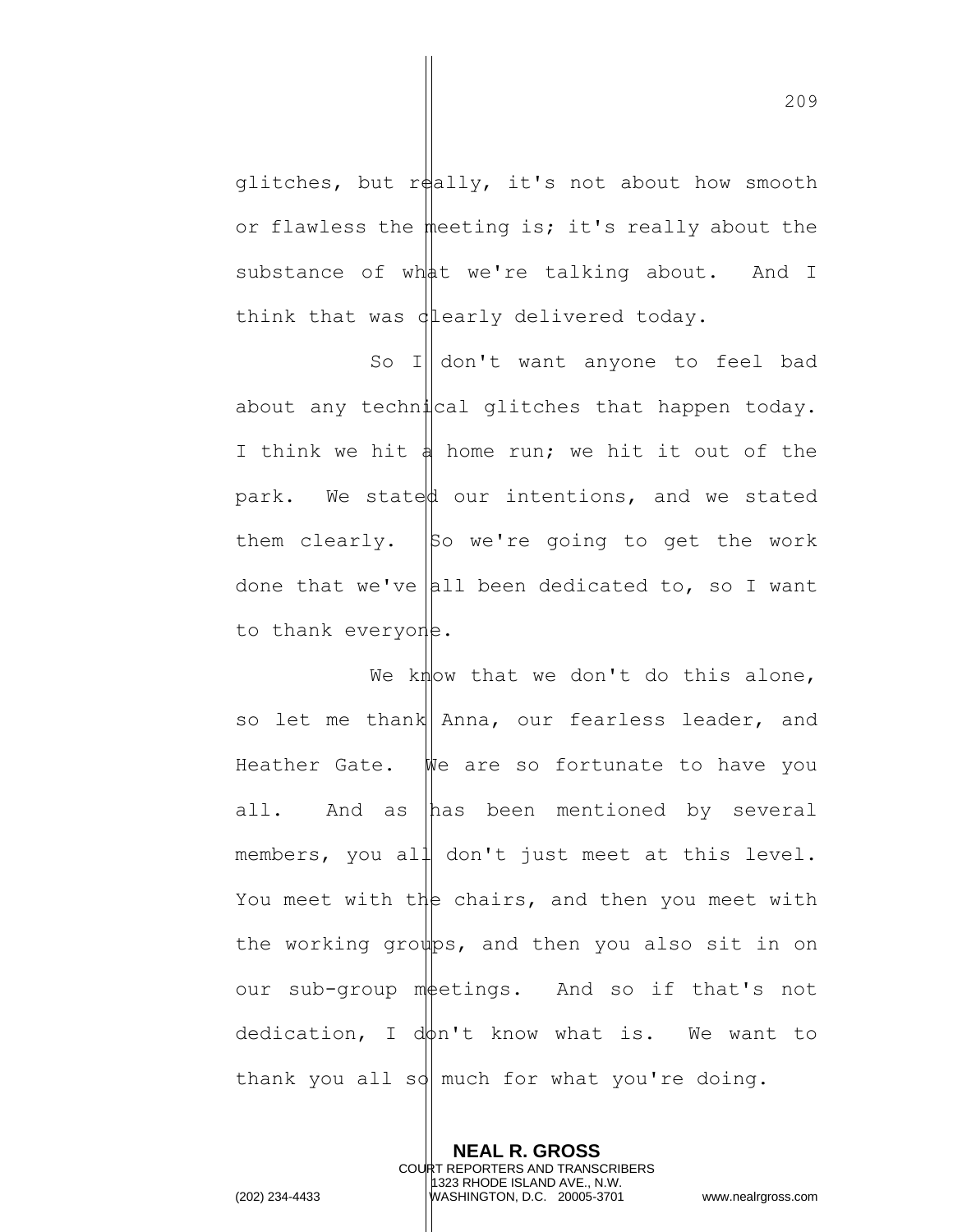We also want to thank our FCC Commission meeting room team, Jeff Reardon, Steve Balderson, and Gregory Huff. We certainly don't do any of this without you all. And you do it with such a collegial attitude of holding our hand through this new virtual environment that we're trying to  $h$ avigate.

We also want to thank Julie Saulnier and Jamile Kadre for their diligence. These meetings, as you can see, take a lot of work, so we kind of lock  $\alpha$  arms and make sure that we all get it done.

Last $\frac{1}{y}$ , we want to thank our media bureau and Commission leadership, Chairman Ajit Pai, for coming  $\ln$  this morning and getting us off to a really warm start, our media bureau chief, Michelle Carey, Sarah Whitesell, our deputy bureau chief  $-$  she wasn't on camera, but I'm sure she was with us  $-$  and Brendan Holland, chief of the Industry Analysis Division. They all look at even  $y$ thing that we produce. I just